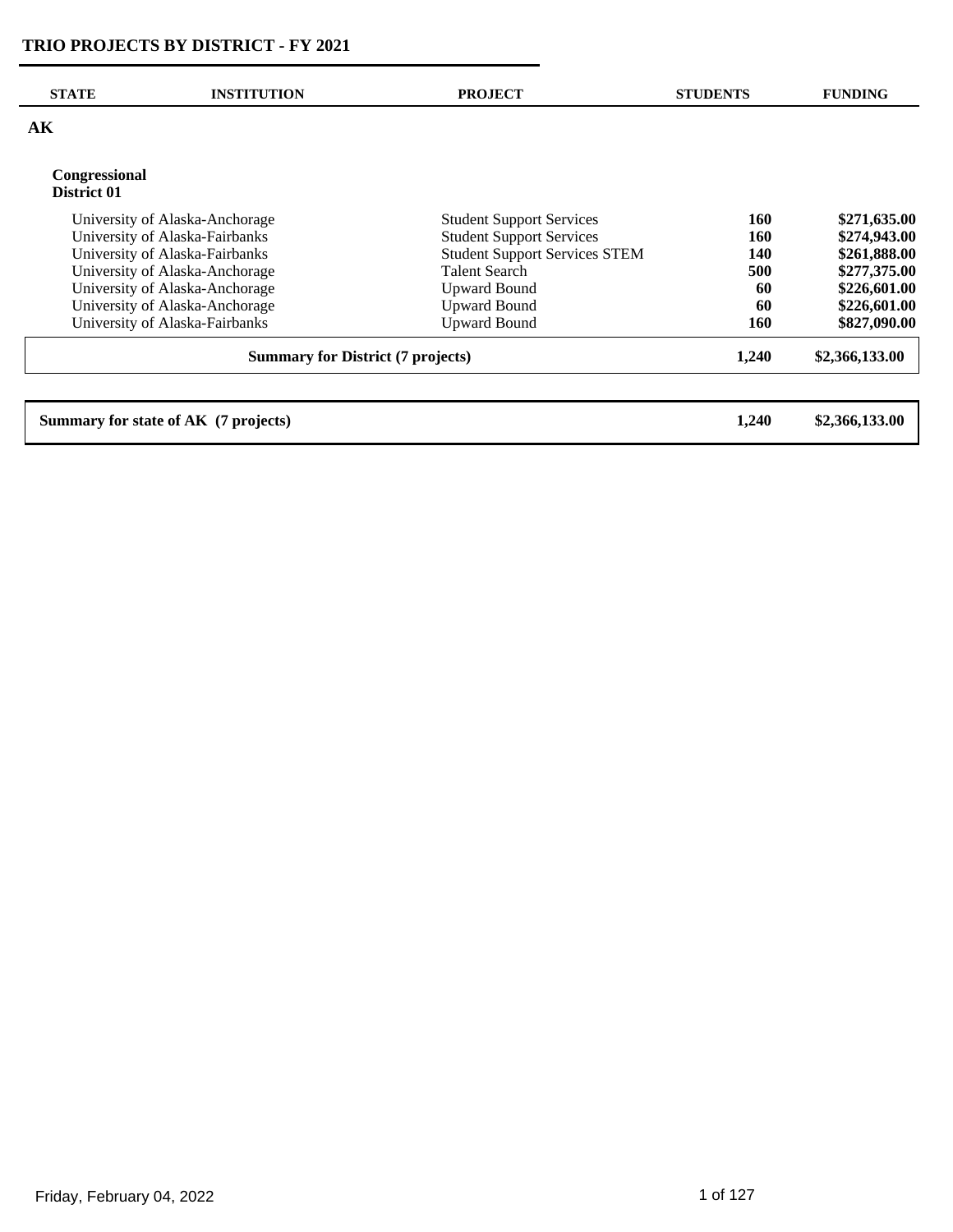| <b>STATE</b>                 | <b>INSTITUTION</b>                                 | <b>PROJECT</b>                       | <b>STUDENTS</b> | <b>FUNDING</b> |
|------------------------------|----------------------------------------------------|--------------------------------------|-----------------|----------------|
| AL                           |                                                    |                                      |                 |                |
| Congressional<br>District 01 |                                                    |                                      |                 |                |
|                              | <b>Bishop State Community College</b>              | <b>Student Support Services</b>      | <b>140</b>      | \$261,888.00   |
|                              | <b>Coastal Alabama Community College</b>           | <b>Student Support Services</b>      | 150             | \$294,725.00   |
|                              | <b>Coastal Alabama Community College</b>           | <b>Student Support Services</b>      | 167             | \$383,454.00   |
|                              | <b>Coastal Alabama Community College</b>           | <b>Student Support Services</b>      | 150             | \$351,793.00   |
| Spring Hill College          |                                                    | <b>Student Support Services</b>      | 140             | \$261,888.00   |
|                              | Coastal Alabama Community College                  | <b>Upward Bound</b>                  | 91              | \$434,764.00   |
|                              | University of South Alabama                        | <b>Upward Bound</b>                  | 50              | \$297,601.00   |
|                              | <b>Summary for District (7 projects)</b>           |                                      | 888             | \$2,286,113.00 |
| Congressional<br>District 02 |                                                    |                                      |                 |                |
|                              | <b>Enterprise State Community College</b>          | EOC                                  | 850             | \$232,050.00   |
| Troy University              |                                                    | McNair Post-baccalaureate            | 25              | \$261,888.00   |
|                              | Alabama State University                           | <b>Student Support Services</b>      | 160             | \$294,725.00   |
|                              | <b>Enterprise State Community College</b>          | <b>Student Support Services</b>      | 275             | \$576,128.00   |
|                              | J.F. Ingram State Technical College                | <b>Student Support Services</b>      | 167             | \$419,010.00   |
| Troy University              |                                                    | <b>Student Support Services</b>      | 450             | \$779,666.00   |
|                              | <b>Enterprise State Community College</b>          | <b>Talent Search</b>                 | 500             | \$277,375.00   |
|                              | Wallace Community College-Sparks Campus At Eufaula | <b>Talent Search</b>                 | 583             | \$323,420.00   |
|                              | Alabama State University                           | <b>Upward Bound</b>                  | 67              | \$0.00         |
| Troy University              |                                                    | <b>Upward Bound</b>                  | 90              | \$434,765.00   |
|                              | Wallace Community College-Sparks Campus At Eufaula | <b>Upward Bound</b>                  | 73              | \$353,906.00   |
|                              | <b>Summary for District (11 projects)</b>          |                                      | 3,240           | \$3,952,933.00 |
| Congressional<br>District 03 |                                                    |                                      |                 |                |
| Talladega College            |                                                    | McNair Post-baccalaureate            | 28              | \$292,305.00   |
|                              | Central Alabama Community College                  | <b>Student Support Services STEM</b> | 120             | \$261,888.00   |
|                              | Central Alabama Community College                  | <b>Talent Search</b>                 | 701             | \$388,881.00   |
|                              | Gadsden State Community College                    | <b>Talent Search</b>                 | 582             | \$322,865.00   |
|                              | Central Alabama Community College                  | <b>Upward Bound</b>                  | 77              | \$379,582.00   |
|                              | Gadsden State Community College                    | <b>Upward Bound</b>                  | 50              | \$297,601.00   |
| Talladega College            |                                                    | <b>Upward Bound</b>                  | 99              | \$394,266.00   |
|                              | <b>Summary for District (7 projects)</b>           |                                      | 1,657           | \$2,337,388.00 |
| Congressional<br>District 04 |                                                    |                                      |                 |                |
|                              | <b>Bevill State Community College</b>              | <b>EOC</b>                           | 1,000           | \$272,753.00   |
|                              | Gadsden State Community College                    | <b>EOC</b>                           | 850             | \$232,050.00   |
|                              | <b>Bevill State Community College</b>              | <b>Student Support Services</b>      | 165             | \$347,155.00   |
|                              | <b>Bevill State Community College</b>              | <b>Student Support Services</b>      | 144             | \$261,888.00   |
|                              | <b>Bevill State Community College</b>              | <b>Student Support Services</b>      | 144             | \$261,888.00   |
|                              | Gadsden State Community College                    | <b>Student Support Services</b>      | 600             | \$982,120.00   |
|                              | Northwest-Shoals Community College                 | <b>Student Support Services</b>      | 400             | \$634,218.00   |
|                              | <b>Snead State Community College</b>               | <b>Student Support Services</b>      | 170             | \$275,105.00   |
|                              | Wallace State Community College-Hanceville         | <b>Student Support Services</b>      | 200             | \$341,416.00   |
|                              | <b>Bevill State Community College</b>              | <b>Student Support Services STEM</b> | 124             | \$261,888.00   |
|                              | <b>Bevill State Community College</b>              | <b>Talent Search</b>                 | 850             | \$471,539.00   |
|                              | <b>Bevill State Community College</b>              | <b>Talent Search</b>                 | 500             | \$277,375.00   |
|                              | Gadsden State Community College                    | <b>Talent Search</b>                 | 702             | \$389,435.00   |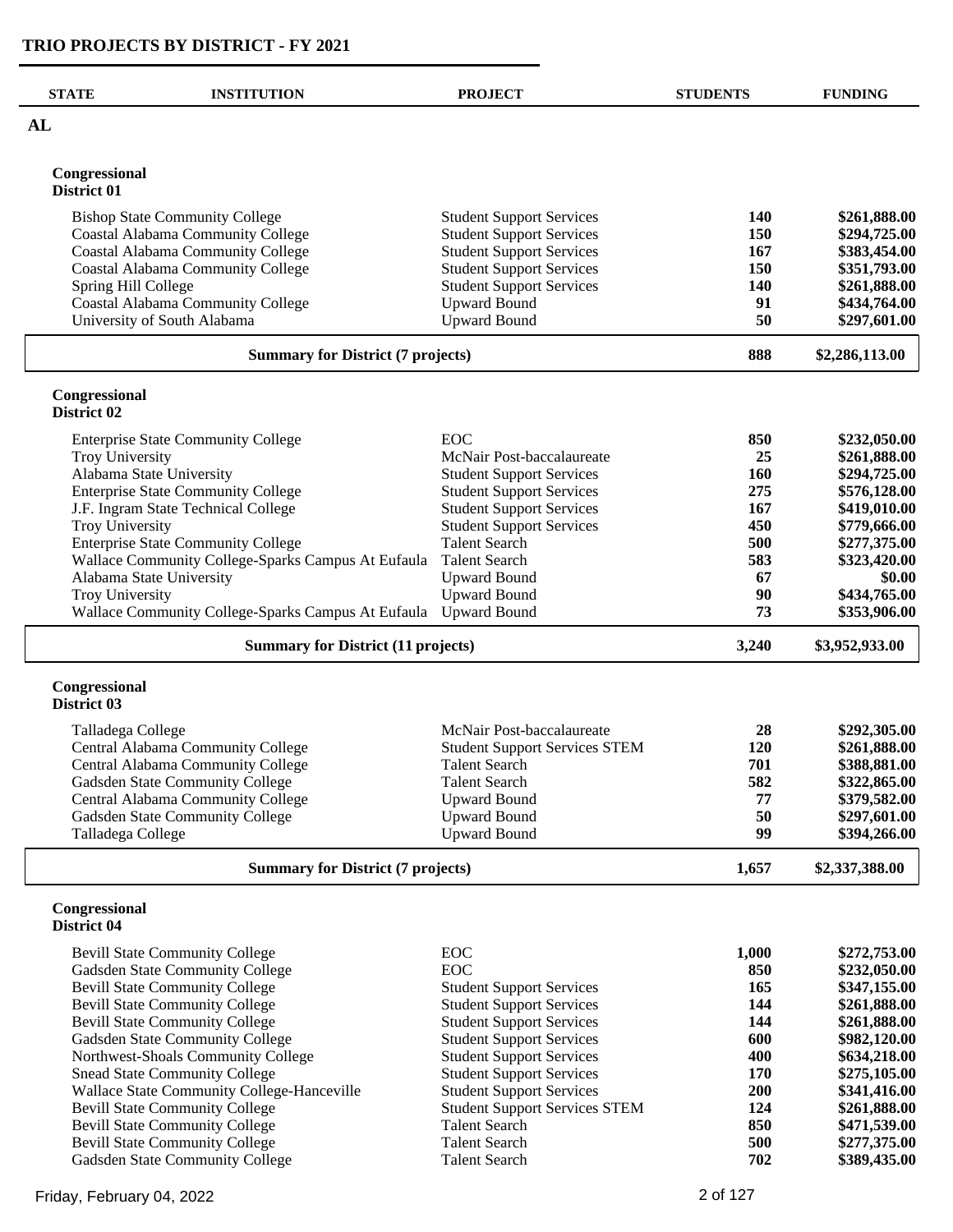| <b>STATE</b>                 | <b>INSTITUTION</b>                              | <b>PROJECT</b>                          | <b>STUDENTS</b> | <b>FUNDING</b>  |
|------------------------------|-------------------------------------------------|-----------------------------------------|-----------------|-----------------|
|                              | Northwest-Shoals Community College              | <b>Talent Search</b>                    | 811             | \$450,105.00    |
|                              | Northwest-Shoals Community College              | <b>Talent Search</b>                    | 592             | \$328,413.00    |
|                              | Northwest-Shoals Community College              | <b>Talent Search</b>                    | 583             | \$323,420.00    |
|                              | Wallace State Community College-Hanceville      | <b>Talent Search</b>                    | 875             | \$480,692.00    |
|                              | <b>Bevill State Community College</b>           | <b>Upward Bound</b>                     | 108             | \$518,197.00    |
|                              | <b>Bevill State Community College</b>           | <b>Upward Bound</b>                     | 66              | \$342,693.00    |
|                              | <b>Bevill State Community College</b>           | <b>Upward Bound</b>                     | 88              | \$418,277.00    |
|                              | Gadsden State Community College                 | <b>Upward Bound</b>                     | 78              | \$414,062.00    |
|                              | Northwest-Shoals Community College              | <b>Upward Bound</b>                     | 67              | \$324,980.00    |
|                              | Northwest-Shoals Community College              | <b>Upward Bound</b>                     | 91              | \$439,973.00    |
|                              | <b>Snead State Community College</b>            | <b>Upward Bound</b>                     | 62              | \$297,601.00    |
|                              | <b>Bevill State Community College</b>           | <b>Upward Bound Math/Science</b>        | 62              | \$297,601.00    |
|                              | Northwest-Shoals Community College              | <b>Upward Bound Math/Science</b>        | 60              | \$297,601.00    |
|                              | Gadsden State Community College                 | Veterans Upward Bound                   | 125             | \$327,543.00    |
|                              | <b>Summary for District (27 projects)</b>       |                                         | 9,517           | \$10,269,988.00 |
| Congressional<br>District 05 |                                                 |                                         |                 |                 |
|                              |                                                 |                                         |                 |                 |
|                              | North Alabama Center for Educational Excellence | <b>Talent Search</b>                    | 500             | \$277,375.00    |
|                              | North Alabama Center for Educational Excellence | <b>Talent Search</b>                    | 500             | \$277,375.00    |
|                              | Alabama A&M University                          | <b>Upward Bound</b>                     | 104             | \$553,172.00    |
|                              | North Alabama Center for Educational Excellence | <b>Upward Bound</b>                     | 70              | \$297,601.00    |
|                              | North Alabama Center for Educational Excellence | <b>Upward Bound</b>                     | 67              | \$342,693.00    |
|                              | North Alabama Center for Educational Excellence | <b>Upward Bound Math/Science</b>        | 63              | \$312,480.00    |
|                              | North Alabama Center for Educational Excellence | Veterans Upward Bound                   | 125             | \$297,601.00    |
|                              | <b>Summary for District (7 projects)</b>        |                                         |                 | \$2,358,297.00  |
| Congressional<br>District 06 |                                                 |                                         |                 |                 |
|                              | University of Montevallo                        | McNair Post-baccalaureate               | 29              | \$274,983.00    |
|                              | University of Montevallo                        | <b>Student Support Services</b>         | 200             | \$345,786.00    |
|                              | University of Montevallo                        | <b>Upward Bound</b>                     | 50              | \$0.00          |
|                              | University of Montevallo                        | <b>Upward Bound</b>                     | 78              | \$0.00          |
|                              | University of Montevallo                        | <b>Upward Bound Math/Science</b>        | 60              | \$297,599.00    |
|                              |                                                 |                                         |                 |                 |
|                              | <b>Summary for District (5 projects)</b>        |                                         | 417             | \$918,368.00    |
| Congressional<br>District 07 |                                                 |                                         |                 |                 |
|                              | University of Alabama at Birmingham             | <b>EOC</b>                              | 850             | \$232,050.00    |
|                              | University of Alabama at Birmingham             | McNair Post-baccalaureate               | 25              | \$261,888.00    |
|                              | George Corley Wallace State Community College   | <b>Student Support Services</b>         | 365             | \$718,829.00    |
|                              | Lawson State Community College                  | <b>Student Support Services</b>         | 200             | \$398,062.00    |
|                              | Lawson State Community College                  | <b>Student Support Services</b>         | 210             | \$334,850.00    |
| Miles College                |                                                 | <b>Student Support Services</b>         | 140             | \$261,888.00    |
|                              | University of Alabama                           | <b>Student Support Services</b>         | 206             | \$354,106.00    |
|                              | University of Alabama at Birmingham             | <b>Student Support Services</b>         | 200             | \$492,454.00    |
|                              | University of West Alabama                      | <b>Student Support Services</b>         | 160             | \$338,972.00    |
|                              | Wallace Community College Selma                 | <b>Student Support Services</b>         | 309             | \$506,152.00    |
|                              | University of Alabama at Birmingham             | <b>Student Support Services STEM</b>    | <b>120</b>      | \$261,888.00    |
|                              | University of Alabama at Birmingham             | <b>Student Support Services Teacher</b> | 140             | \$261,888.00    |
|                              |                                                 | Preparation                             |                 |                 |
|                              | Alabama State University                        | <b>Talent Search</b>                    | 729             | \$404,413.00    |
|                              | <b>Coastal Alabama Community College</b>        | <b>Talent Search</b>                    | 1,300           | \$721,500.00    |
|                              | Coastal Alabama Community College               | <b>Upward Bound</b>                     | 88              | \$0.00          |
|                              | <b>Coastal Alabama Community College</b>        | <b>Upward Bound</b>                     | 88              | \$421,857.00    |
|                              | Lawson State Community College                  | <b>Upward Bound</b>                     | 75              | \$401,761.00    |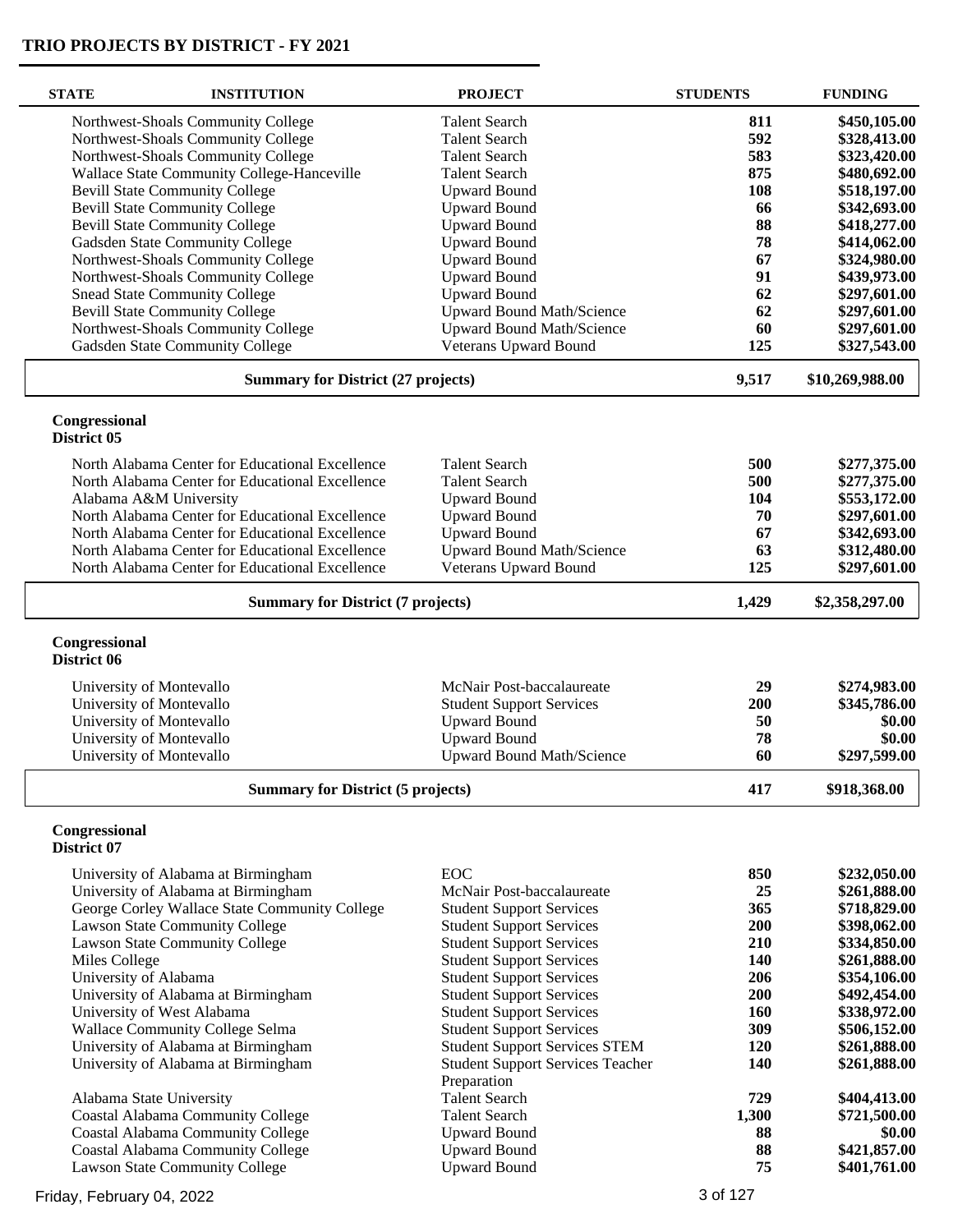| <b>STATE</b>     | <b>INSTITUTION</b>                        | <b>PROJECT</b>      | <b>STUDENTS</b> | <b>FUNDING</b>  |
|------------------|-------------------------------------------|---------------------|-----------------|-----------------|
| Stillman College |                                           | <b>Upward Bound</b> | 132             | \$0.00          |
|                  | <b>Trenholm State Community College</b>   | <b>Upward Bound</b> | 50              | \$297,599.00    |
|                  | University of Alabama at Birmingham       | <b>Upward Bound</b> | 60              | \$297,601.00    |
|                  | University of Alabama at Birmingham       | <b>Upward Bound</b> | 60              | \$297,601.00    |
|                  | University of West Alabama                | <b>Upward Bound</b> | 78              | \$0.00          |
|                  | <b>Summary for District (22 projects)</b> |                     | 5.585           | \$7,265,359.00  |
|                  |                                           |                     |                 |                 |
|                  | Summary for state of AL (86 projects)     |                     | 22,733          | \$29,388,446.00 |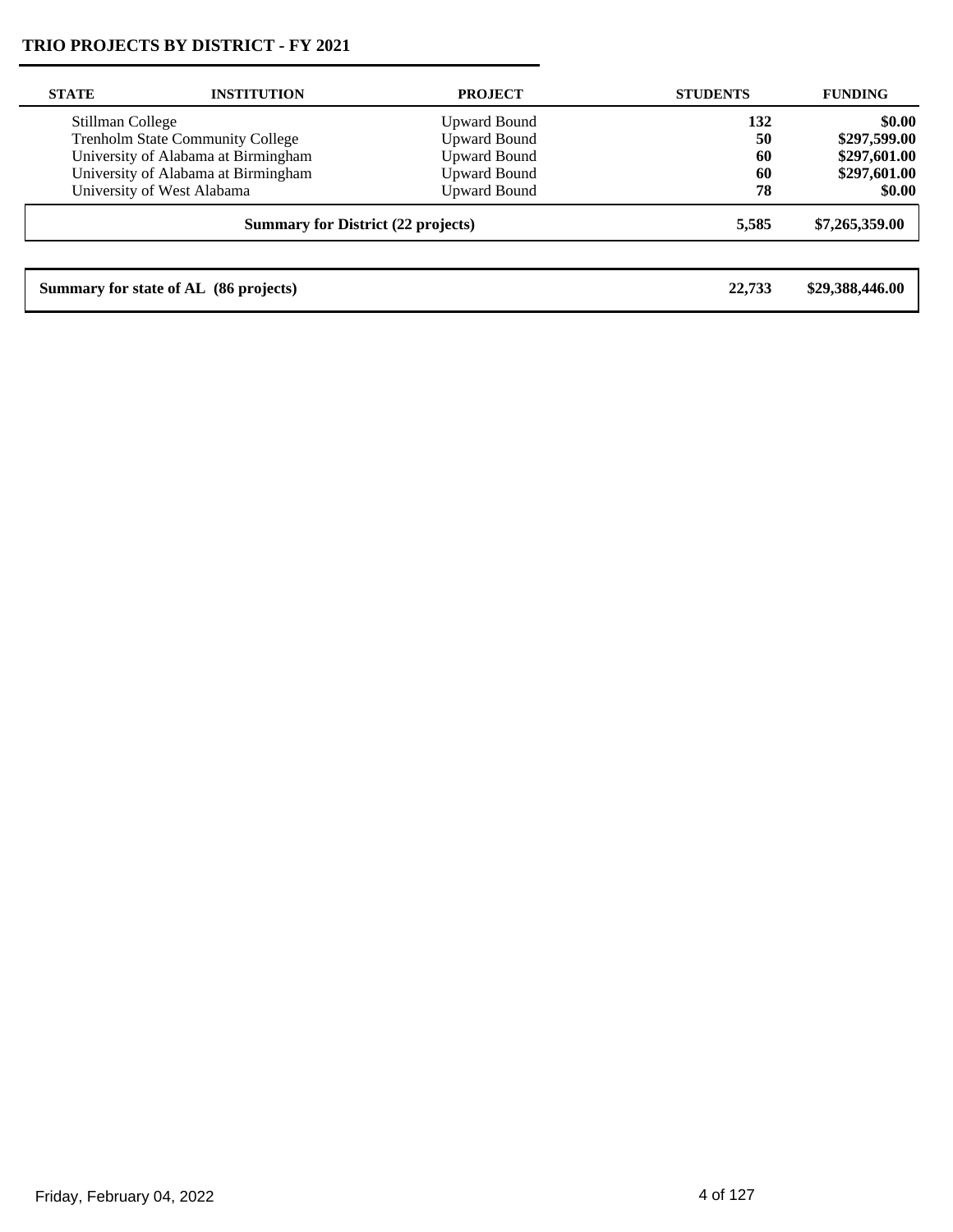| <b>STATE</b>                 | <b>INSTITUTION</b>                                                                 | <b>PROJECT</b>                   | <b>STUDENTS</b> | <b>FUNDING</b>               |
|------------------------------|------------------------------------------------------------------------------------|----------------------------------|-----------------|------------------------------|
| $\overline{\mathbf{AR}}$     |                                                                                    |                                  |                 |                              |
| Congressional                |                                                                                    |                                  |                 |                              |
| District 01                  |                                                                                    |                                  |                 |                              |
|                              | Arkansas Northeastern College                                                      | EOC                              | 1,097           | \$391,147.00                 |
|                              | Arkansas State University Mid-South                                                | EOC                              | 1,000           | \$273,793.00                 |
|                              | Arkansas Northeastern College                                                      | <b>Student Support Services</b>  | 175             | \$335,111.00                 |
|                              | Arkansas State University                                                          | <b>Student Support Services</b>  | 175             | \$316,350.00                 |
|                              | Arkansas State University Mid-South                                                | <b>Student Support Services</b>  | 180             | \$335,086.00                 |
|                              | East Arkansas Community College                                                    | <b>Student Support Services</b>  | 200             | \$361,323.00                 |
| Ozarka College               |                                                                                    | <b>Student Support Services</b>  | 215             | \$331,434.00                 |
| Arkansas                     | Phillips Community College of the University of                                    | <b>Student Support Services</b>  | 257             | \$374,609.00                 |
|                              | University of Arkansas Community College At Batesville Student Support Services    |                                  | 144             | \$261,888.00                 |
|                              | Arkansas Northeastern College                                                      | <b>Talent Search</b>             | 500             | \$592,473.00                 |
| Lyon College                 |                                                                                    | <b>Upward Bound</b>              | 87              | \$464,829.00                 |
| Lyon College                 |                                                                                    | <b>Upward Bound Math/Science</b> | 66              | \$349,890.00                 |
|                              | <b>Summary for District (12 projects)</b>                                          |                                  | 4,096           | \$4,387,933.00               |
| Congressional<br>District 02 |                                                                                    |                                  |                 |                              |
|                              | University of Arkansas - Little Rock                                               | EOC                              | 1,000           | \$312,382.00                 |
|                              | University of Arkansas - Little Rock                                               | EOC                              | 1,000           | \$273,000.00                 |
|                              | University of Arkansas - Little Rock                                               | EOC                              | 850             | \$232,050.00                 |
| <b>Harding University</b>    |                                                                                    | McNair Post-baccalaureate        | 27              | \$274,983.00                 |
|                              | University of Arkansas - Little Rock                                               | McNair Post-baccalaureate        | 26              | \$262,867.00                 |
|                              | Arkansas State University-Beebe                                                    | <b>Student Support Services</b>  | 160             | \$294,725.00                 |
|                              | Arkansas State University-Beebe                                                    | <b>Student Support Services</b>  | <b>140</b>      | \$261,888.00                 |
|                              | University of Arkansas - Little Rock                                               | <b>Student Support Services</b>  | 260             | \$427,545.00                 |
|                              | University of Arkansas Pulaski Technical College                                   | <b>Student Support Services</b>  | 180             | \$275,105.00                 |
|                              | University of Arkansas - Little Rock                                               | <b>Talent Search</b>             | 1,068           | \$592,205.00                 |
|                              | University of Arkansas - Little Rock                                               | <b>Talent Search</b>             | 500             | \$277,374.00                 |
|                              | University of Arkansas - Little Rock                                               | <b>Talent Search</b>             | 500             | \$277,375.00                 |
|                              | Arkansas Baptist College                                                           | <b>Upward Bound</b>              | 60              | \$297,601.00                 |
|                              | Arkansas State University-Beebe                                                    | <b>Upward Bound</b>              | 75              | \$401,761.00                 |
|                              | Arkansas State University-Beebe                                                    | <b>Upward Bound</b>              | 56              | \$297,601.00                 |
| <b>Harding University</b>    |                                                                                    | <b>Upward Bound</b>              | 65              | \$342,694.00                 |
|                              | University of Central Arkansas<br>University of Arkansas Pulaski Technical College | <b>Upward Bound</b>              | 58              | \$297,601.00<br>\$297,601.00 |
|                              |                                                                                    | Veterans Upward Bound            | 130             |                              |
|                              | <b>Summary for District (18 projects)</b>                                          |                                  | 6,155           | \$5,696,358.00               |
| Congressional<br>District 03 |                                                                                    |                                  |                 |                              |
|                              | North Arkansas Collago                                                             | $E\Omega C$                      | 1.000           | ¢212 121 00                  |

| North Arkansas College              | <b>EOC</b>                              | 1,000      | \$313,131.00 |
|-------------------------------------|-----------------------------------------|------------|--------------|
| Arkansas Tech University            | <b>Student Support Services</b>         | 140        | \$261,888.00 |
| Arkansas Tech University            | <b>Student Support Services</b>         | 140        | \$261,888.00 |
| John Brown University               | <b>Student Support Services</b>         | 165        | \$275,105.00 |
| North Arkansas College              | <b>Student Support Services</b>         | <b>200</b> | \$377,440.00 |
| University of Arkansas-Fayetteville | <b>Student Support Services</b>         | 325        | \$298,858.00 |
| University of Arkansas-Fort Smith   | <b>Student Support Services</b>         | 140        | \$261,888.00 |
| University of Arkansas-Fort Smith   | <b>Student Support Services STEM</b>    | 120        | \$261,888.00 |
| Arkansas Tech University            | <b>Student Support Services Teacher</b> | 140        | \$261,888.00 |
|                                     | Preparation                             |            |              |
| North Arkansas College              | <b>Talent Search</b>                    | 1.361      | \$755,016.00 |
| University of Arkansas-Fayetteville | <b>Talent Search</b>                    | 932        | \$517,027.00 |
| University of Arkansas-Fayetteville | Talent Search                           | 507        | \$281,258.00 |
|                                     |                                         |            |              |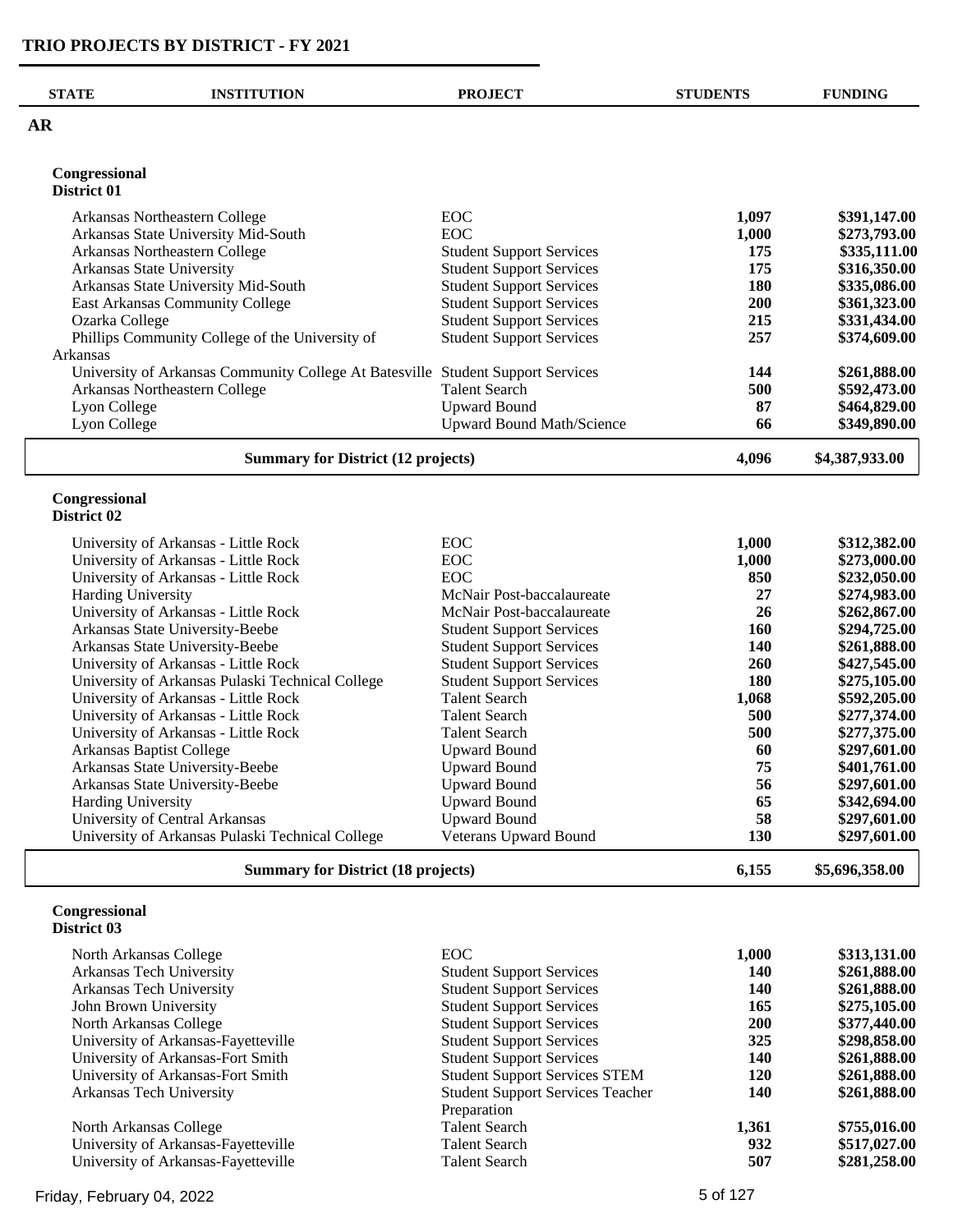| <b>STATE</b>                 | <b>INSTITUTION</b>                        | <b>PROJECT</b>                   | <b>STUDENTS</b> | <b>FUNDING</b>  |
|------------------------------|-------------------------------------------|----------------------------------|-----------------|-----------------|
|                              | University of Arkansas-Fayetteville       | <b>Talent Search</b>             | 507             | \$281,258.00    |
|                              | Arkansas Tech University                  | <b>Upward Bound</b>              | 57              | \$297,601.00    |
|                              | University of Arkansas-Fayetteville       | <b>Upward Bound</b>              | 84              | \$435,295.00    |
|                              | University of Arkansas-Fayetteville       | <b>Upward Bound</b>              | 58              | \$297,601.00    |
|                              | University of Arkansas-Fort Smith         | <b>Upward Bound</b>              | 62              | \$309,980.00    |
|                              | Arkansas Tech University                  | <b>Upward Bound Math/Science</b> | 57              | \$297,601.00    |
|                              | University of Arkansas-Fayetteville       | <b>Upward Bound Math/Science</b> | 58              | \$297,601.00    |
|                              | University of Arkansas-Fort Smith         | Upward Bound Math/Science        | 62              | \$309,980.00    |
|                              | Arkansas Tech University                  | <b>Veterans Upward Bound</b>     | 125             | \$297,601.00    |
|                              | University of Arkansas-Fayetteville       | Veterans Upward Bound            | 132             | \$337,605.00    |
|                              | <b>Summary for District (22 projects)</b> |                                  | 6,372           | \$7,289,398.00  |
| Congressional<br>District 04 |                                           |                                  |                 |                 |
|                              | Henderson State University                | <b>Disabled Student Services</b> | 100             | \$294,721.00    |
|                              | Henderson State University                | <b>EOC</b>                       | 1,000           | \$273,793.00    |
|                              | University of Arkansas Rich Mountain      | EOC                              | 1,362           | \$486,344.00    |
|                              | Henderson State University                | McNair Post-baccalaureate        | 25              | \$261,889.00    |
|                              | Arkansas State University Three Rivers    | <b>Student Support Services</b>  | 200             | \$306,036.00    |
|                              | Henderson State University                | <b>Student Support Services</b>  | 308             | \$417,525.00    |
| <b>National Park College</b> |                                           | <b>Student Support Services</b>  | 225             | \$420,020.00    |
|                              | Southeast Arkansas College                | <b>Student Support Services</b>  | 160             | \$275,105.00    |
|                              | Southern Arkansas University              | <b>Student Support Services</b>  | 250             | \$396,437.00    |
|                              | University of Arkansas Hope-Texarkana     | <b>Student Support Services</b>  | 200             | \$335,111.00    |
|                              | University of Arkansas Rich Mountain      | <b>Student Support Services</b>  | 220             | \$378,800.00    |
|                              | University of Arkansas-Pine Bluff         | <b>Student Support Services</b>  | 308             | \$491,808.00    |
|                              | University of the Ozarks                  | <b>Student Support Services</b>  | 180             | \$320,062.00    |
|                              | Henderson State University                | <b>Talent Search</b>             | 500             | \$277,372.00    |
| <b>National Park College</b> |                                           | <b>Talent Search</b>             | 583             | \$323,420.00    |
|                              | <b>Ouachita Baptist University</b>        | <b>Talent Search</b>             | 860             | \$477,086.00    |
|                              | Southern Arkansas University              | <b>Talent Search</b>             | 503             | \$279,040.00    |
|                              | University of Arkansas Rich Mountain      | <b>Talent Search</b>             | 680             | \$377,231.00    |
|                              | Henderson State University                | <b>Upward Bound</b>              | 60              | \$297,601.00    |
| National Park College        |                                           | <b>Upward Bound</b>              | 60              | \$297,601.00    |
|                              | <b>Ouachita Baptist University</b>        | <b>Upward Bound</b>              | 88              | \$470,445.00    |
|                              | South Arkansas Community College          | <b>Upward Bound</b>              | 63              | \$312,480.00    |
|                              | Southern Arkansas University              | <b>Upward Bound</b>              | 120             | \$639,832.00    |
|                              | Southern Arkansas University              | <b>Upward Bound</b>              | 60              | \$297,601.00    |
|                              | University of Arkansas Hope-Texarkana     | <b>Upward Bound</b>              | 60              | \$290,665.00    |
|                              | University of Arkansas Rich Mountain      | <b>Upward Bound</b>              | 77              | \$404,000.00    |
|                              | University of Arkansas-Pine Bluff         | <b>Upward Bound</b>              | 76              | \$404,000.00    |
|                              | University of Arkansas Rich Mountain      | <b>Upward Bound Math/Science</b> | 60              | \$297,601.00    |
|                              | Henderson State University                | Veterans Upward Bound            | 125             | \$297,601.00    |
|                              | <b>Summary for District (29 projects)</b> |                                  | 8,513           | \$10,401,227.00 |

**Summary for state of AR (81 projects) 25,136 \$27,774,916.00**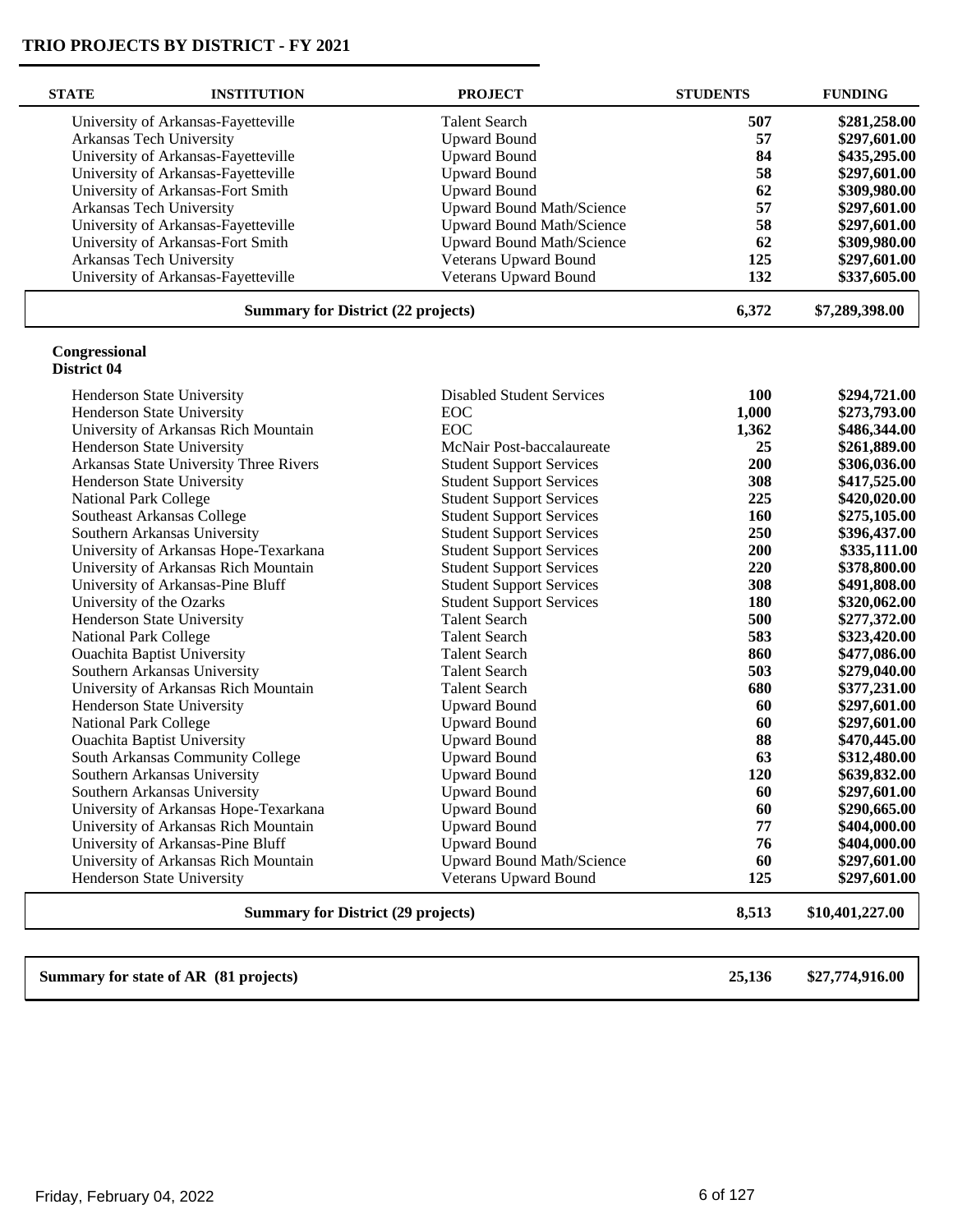| <b>STATE</b>                 | <b>INSTITUTION</b>                        | <b>PROJECT</b>                                                     | <b>STUDENTS</b> | <b>FUNDING</b>               |
|------------------------------|-------------------------------------------|--------------------------------------------------------------------|-----------------|------------------------------|
| $A\mathbf{Z}$                |                                           |                                                                    |                 |                              |
|                              |                                           |                                                                    |                 |                              |
| Congressional<br>District 01 |                                           |                                                                    |                 |                              |
|                              | Northern Arizona University               | <b>EOC</b>                                                         | 1,500           | \$516,223.00                 |
| Central Arizona College      |                                           | <b>Student Support Services</b>                                    | 160             | \$275,105.00                 |
|                              | Coconino Community College                | <b>Student Support Services</b>                                    | 144             | \$261,888.00                 |
|                              | Northern Arizona University               | <b>Student Support Services</b>                                    | 247             | \$352,685.00                 |
|                              | Northern Arizona University               | <b>Talent Search</b>                                               | 800             | \$442,136.00                 |
| Central Arizona College      |                                           | <b>Upward Bound</b>                                                | 60              | \$297,600.00                 |
|                              | Northern Arizona University               | <b>Upward Bound</b>                                                | 98              | \$523,533.00                 |
|                              | Northern Arizona University               | Upward Bound Math/Science                                          | 69              | \$353,590.00                 |
|                              | <b>Summary for District (8 projects)</b>  |                                                                    | 3,078           | \$3,022,760.00               |
| Congressional                |                                           |                                                                    |                 |                              |
| District 02                  |                                           |                                                                    |                 |                              |
| <b>Cochise College</b>       |                                           | <b>Student Support Services</b>                                    | 165             | \$279,965.00                 |
|                              | <b>Summary for District (1 projects)</b>  |                                                                    | 165             | \$279,965.00                 |
| Congressional<br>District 03 |                                           |                                                                    |                 |                              |
|                              | Pima Community College                    | <b>Disabled Student Services</b>                                   | 100             | \$261,888.00                 |
| University of Arizona        |                                           | McNair Post-baccalaureate                                          | 27              | \$261,887.00                 |
|                              | Arizona Western College                   | <b>Student Support Services</b>                                    | 240             | \$394,180.00                 |
| University of Arizona        | Pima Community College                    | <b>Student Support Services</b><br><b>Student Support Services</b> | 140<br>140      | \$261,888.00<br>\$261,888.00 |
|                              | Pima Community College                    | <b>Student Support Services STEM</b>                               | 120             | \$261,888.00                 |
| University of Arizona        |                                           | <b>Student Support Services STEM</b>                               | 124             | \$261,888.00                 |
| University of Arizona        |                                           | <b>Student Support Services Teacher</b>                            | 140             | \$261,888.00                 |
|                              |                                           | Preparation                                                        |                 |                              |
|                              | Arizona Western College                   | <b>Talent Search</b>                                               | 583             | \$323,420.00                 |
|                              | Pima Community College                    | <b>Talent Search</b>                                               | 880             | \$488,181.00                 |
|                              | Arizona Western College                   | <b>Upward Bound</b>                                                | 69              | \$348,982.00                 |
|                              | Pima Community College                    | <b>Upward Bound</b>                                                | 65              | \$312,480.00                 |
|                              | Pima Community College                    | <b>Upward Bound</b>                                                | 65              | \$312,478.00                 |
|                              | Pima Community College                    | <b>Upward Bound</b>                                                | 65              | \$312,480.00                 |
|                              | Pima Community College                    | <b>Upward Bound</b>                                                | 65<br>60        | \$312,472.00                 |
| University of Arizona        | Pima Community College                    | <b>Upward Bound</b><br>Veterans Upward Bound                       | 125             | \$297,601.00<br>\$297,601.00 |
|                              |                                           |                                                                    |                 |                              |
|                              | <b>Summary for District (17 projects)</b> |                                                                    | 3,008           | \$5,233,090.00               |
| Congressional<br>District 04 |                                           |                                                                    |                 |                              |
| Yavapai College              |                                           | <b>Student Support Services</b>                                    | 309             | \$483,523.00                 |
| Yavapai College              |                                           | <b>Talent Search</b>                                               | 700             | \$377,785.00                 |
|                              | Embry-Riddle Aeronautical University      | <b>Upward Bound</b>                                                | 65              | \$0.00                       |
|                              | <b>Summary for District (3 projects)</b>  |                                                                    | 1,074           | \$861,308.00                 |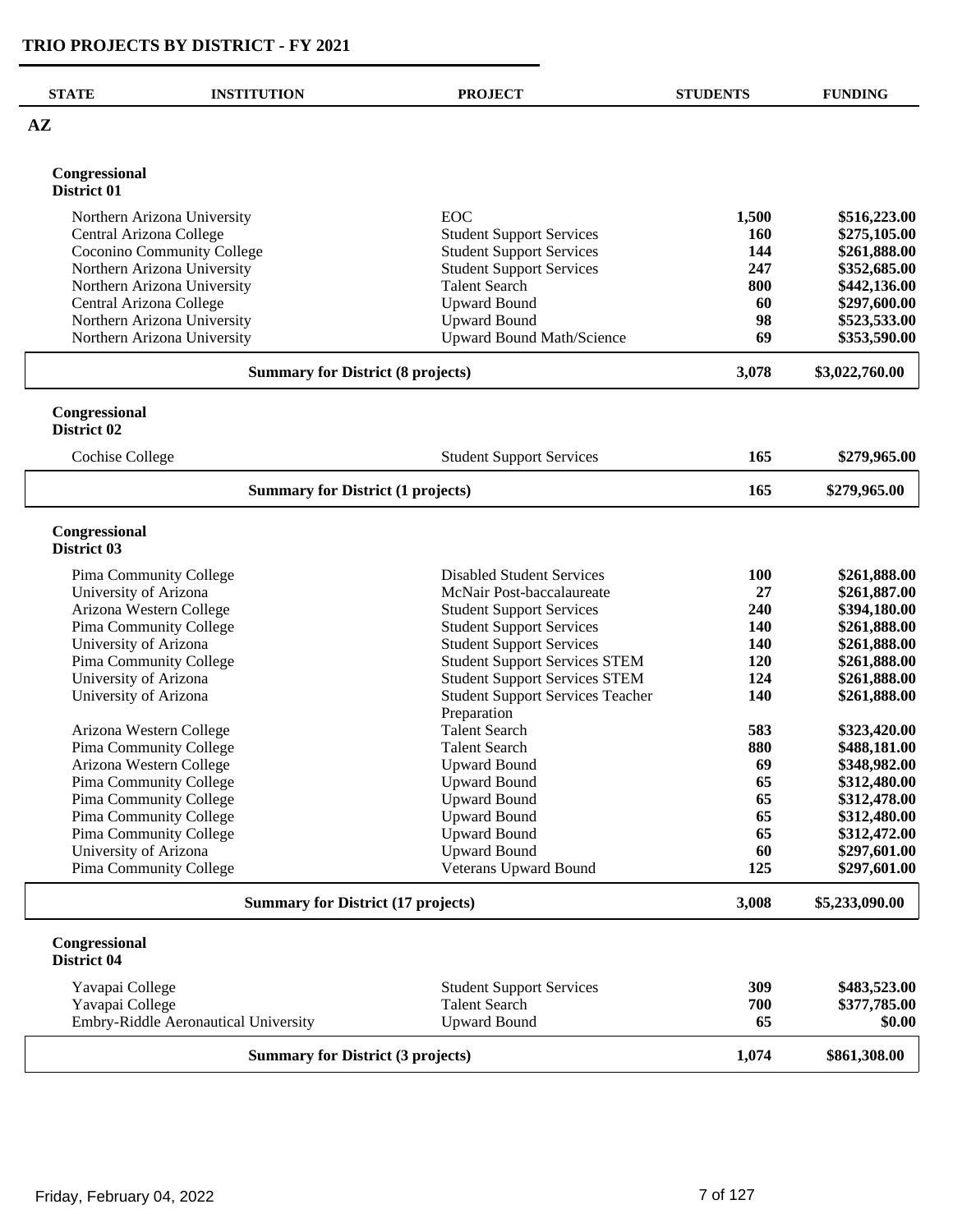| <b>STATE</b>                 | <b>INSTITUTION</b>                        | <b>PROJECT</b>                       | <b>STUDENTS</b> | <b>FUNDING</b>  |
|------------------------------|-------------------------------------------|--------------------------------------|-----------------|-----------------|
| Congressional<br>District 05 |                                           |                                      |                 |                 |
|                              | Arizona State University                  | <b>Student Support Services</b>      | 150             | \$261,888.00    |
|                              | <b>Summary for District (1 projects)</b>  |                                      | 150             | \$261,888.00    |
| Congressional<br>District 07 |                                           |                                      |                 |                 |
|                              | GateWay Community College                 | <b>Student Support Services</b>      | 165             | \$273,957.00    |
|                              | Arizona State University                  | <b>Student Support Services STEM</b> | 120             | \$261,888.00    |
| Friendly House, Inc.         |                                           | <b>Talent Search</b>                 | 550             | \$300,675.00    |
|                              | GateWay Community College                 | <b>Upward Bound</b>                  | 67              | \$312,463.00    |
|                              | South Mountain Community College          | <b>Upward Bound</b>                  | 50              | \$297,601.00    |
|                              | <b>Summary for District (5 projects)</b>  |                                      |                 | \$1,446,584.00  |
| Congressional<br>District 09 |                                           |                                      |                 |                 |
|                              | Arizona State University                  | <b>Disabled Student Services</b>     | 270             | \$292,020.00    |
|                              | Arizona State University                  | <b>Student Support Services</b>      | 140             | \$261,888.00    |
|                              | Arizona State University                  | <b>Student Support Services</b>      | 140             | \$261,888.00    |
|                              | Arizona State University                  | <b>Student Support Services</b>      | 150             | \$261,888.00    |
|                              | Mesa Community College                    | <b>Student Support Services</b>      | 140             | \$111,848.00    |
|                              | Arizona State University                  | <b>Student Support Services STEM</b> | 130             | \$261,888.00    |
|                              | Mesa Community College                    | <b>Student Support Services STEM</b> | 120             | \$130,149.00    |
|                              | Arizona State University                  | <b>Talent Search</b>                 | 500             | \$277,375.00    |
|                              | Arizona State University                  | <b>Upward Bound</b>                  | 142             | \$708,450.00    |
|                              | Arizona State University                  | <b>Upward Bound</b>                  | 60              | \$297,601.00    |
|                              | Arizona State University                  | Veterans Upward Bound                | 140             | \$372,283.00    |
|                              | <b>Summary for District (11 projects)</b> |                                      |                 | \$3,237,278.00  |
|                              | Summary for state of AZ (46 projects)     |                                      | 10,359          | \$14,342,873.00 |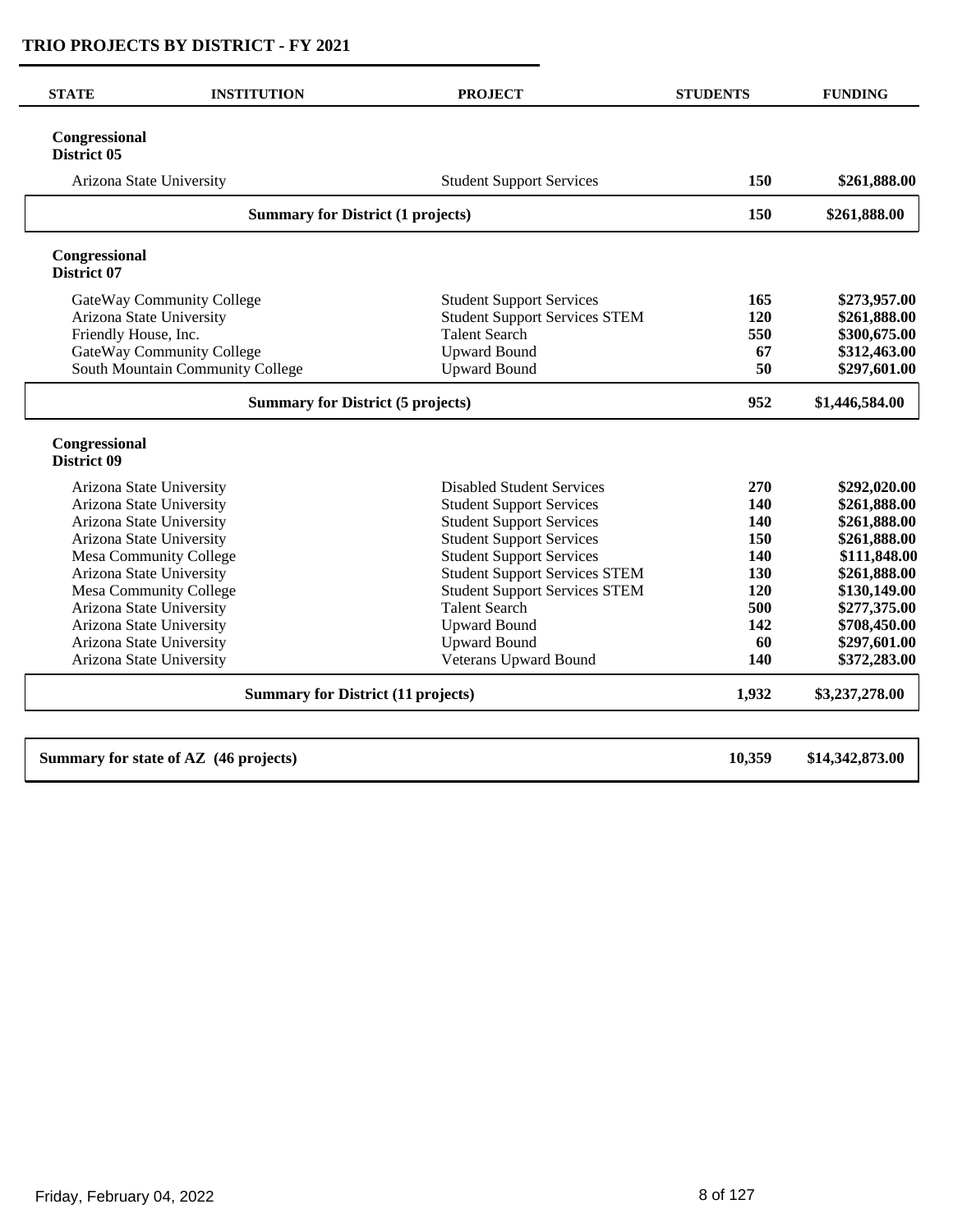| <b>STATE</b>                 | <b>INSTITUTION</b>                        | <b>PROJECT</b>                   | <b>STUDENTS</b> | <b>FUNDING</b> |
|------------------------------|-------------------------------------------|----------------------------------|-----------------|----------------|
| CA                           |                                           |                                  |                 |                |
| Congressional<br>District 01 |                                           |                                  |                 |                |
| <b>Butte College</b>         |                                           | <b>Disabled Student Services</b> | <b>100</b>      | \$261,888.00   |
| <b>Butte College</b>         |                                           | <b>Student Support Services</b>  | 140             | \$261,888.00   |
|                              | California State University-Chico         | <b>Student Support Services</b>  | 160             | \$294,722.00   |
| College of the Siskiyous     |                                           | <b>Student Support Services</b>  | 180             | \$316,443.00   |
| <b>Feather River College</b> |                                           | <b>Student Support Services</b>  | 160             | \$294,725.00   |
| Lassen College               |                                           | <b>Student Support Services</b>  | 140             | \$261,888.00   |
| <b>Shasta College</b>        |                                           | <b>Student Support Services</b>  | 180             | \$335,110.00   |
| Simpson University           |                                           | <b>Student Support Services</b>  | 150             | \$261,888.00   |
|                              | California State University-Chico         | <b>Talent Search</b>             | 825             | \$457,670.00   |
|                              | California State University-Chico         | <b>Talent Search</b>             | 503             | \$279,040.00   |
| <b>College Options</b>       |                                           | <b>Talent Search</b>             | 500             | \$277,375.00   |
| <b>Feather River College</b> |                                           | <b>Talent Search</b>             | 500             | \$277,375.00   |
| <b>Shasta College</b>        |                                           | <b>Talent Search</b>             | 500             | \$277,375.00   |
|                              | Tehama County Department of Education     | <b>Talent Search</b>             | 500             | \$277,375.00   |
|                              | California State University-Chico         | <b>Upward Bound</b>              | 76              | \$383,999.00   |
|                              | California State University-Chico         | <b>Upward Bound</b>              | 125             | \$666,626.00   |
| College of the Siskiyous     |                                           | <b>Upward Bound</b>              | 74              | \$327,691.00   |
| <b>Feather River College</b> |                                           | <b>Upward Bound</b>              | 56              | \$297,601.00   |
| <b>Shasta College</b>        |                                           | <b>Upward Bound</b>              | 65              | \$312,480.00   |
| <b>Simpson University</b>    |                                           | <b>Upward Bound</b>              | 60              | \$297,601.00   |
| <b>Simpson University</b>    |                                           | <b>Upward Bound</b>              | 60              | \$297,601.00   |
| Simpson University           |                                           | <b>Upward Bound</b>              | 60              | \$297,601.00   |
| Simpson University           |                                           | <b>Upward Bound</b>              | 60              | \$297,601.00   |
|                              | California State University-Chico         | <b>Upward Bound Math/Science</b> | 60              | \$297,601.00   |
|                              | California State University-Chico         | <b>Upward Bound Math/Science</b> | 56              | \$297,601.00   |
|                              | <b>Summary for District (25 projects)</b> |                                  | 5,290           | \$7,908,765.00 |

#### **Congressional District 02**

| College of the Redwoods          | <b>Student Support Services</b> | <b>200</b> | \$353,652.00 |
|----------------------------------|---------------------------------|------------|--------------|
| College of the Redwoods          | <b>Student Support Services</b> | 144        | \$261,888.00 |
| Humboldt State University        | <b>Student Support Services</b> | 500        | \$444,469.00 |
| Humboldt State University        | Talent Search                   | 971        | \$538,664.00 |
| Humboldt State University        | Talent Search                   | 500        | \$277,365.00 |
| College of the Redwoods          | Upward Bound                    | 104        | \$504,969.00 |
| <b>Humboldt State University</b> | <b>Upward Bound</b>             | 60         | \$297,601.00 |

**Summary for District (7 projects) 2,479 \$2,678,608.00** 

#### **Congressional District 03**

| University of California-Davis    | McNair Post-baccalaureate             | 36  | \$299,983.00 |
|-----------------------------------|---------------------------------------|-----|--------------|
| <b>Woodland Community College</b> | Student Support Services English as a | 144 | \$261,888.00 |
|                                   | Second Language                       |     |              |
| University of California-Davis    | <b>Student Support Services</b>       | 160 | \$275,091.00 |
| <b>Woodland Community College</b> | <b>Student Support Services</b>       | 144 | \$261,888.00 |
| Yuba College                      | <b>Student Support Services</b>       | 140 | \$261,888.00 |
| Yuba College                      | <b>Student Support Services STEM</b>  | 120 | \$261,888.00 |
| University of California-Davis    | <b>Talent Search</b>                  | 697 | \$386,660.00 |
| University of California-Davis    | <b>Talent Search</b>                  | 500 | \$277,375.00 |
| University of California-Davis    | <b>Talent Search</b>                  | 500 | \$277,375.00 |
| University of California-Davis    | <b>Talent Search</b>                  | 500 | \$277,375.00 |
| University of California-Davis    | Talent Search                         | 500 | \$277,375.00 |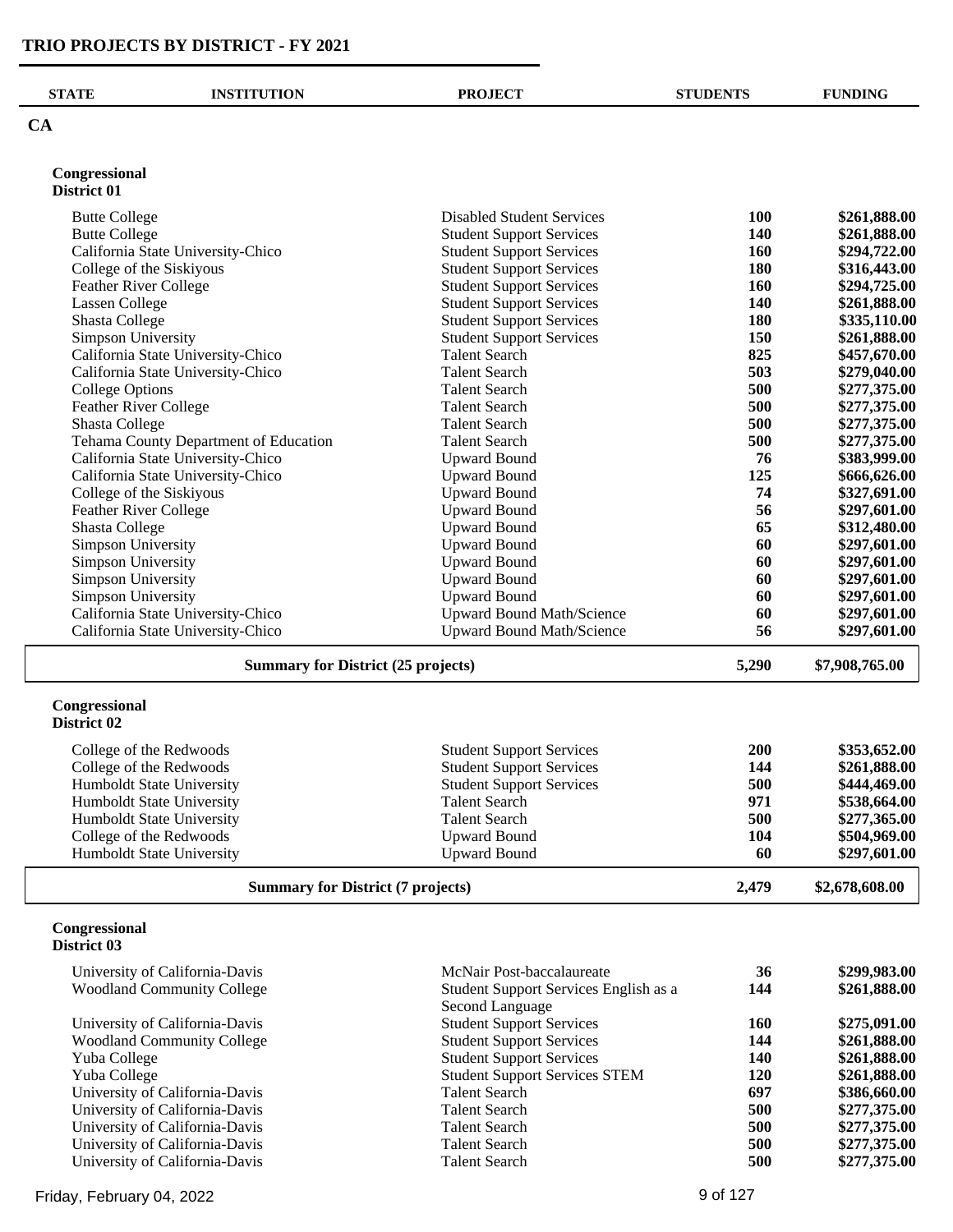| <b>STATE</b>                  | <b>INSTITUTION</b>                        | <b>PROJECT</b>                           | <b>STUDENTS</b> | <b>FUNDING</b> |
|-------------------------------|-------------------------------------------|------------------------------------------|-----------------|----------------|
|                               | <b>Woodland Community College</b>         | <b>Talent Search</b>                     | 500             | \$277,375.00   |
|                               | University of California-Davis            | <b>Upward Bound</b>                      | 108             | \$490,758.00   |
|                               | University of California-Davis            | <b>Upward Bound</b>                      | 60              | \$263,355.00   |
|                               | University of California-Davis            | <b>Upward Bound</b>                      | 60              | \$231,467.00   |
|                               | University of California-Davis            | <b>Upward Bound</b>                      | 60              | \$297,601.00   |
|                               | University of California-Davis            | <b>Upward Bound</b>                      | 60              | \$297,601.00   |
|                               | <b>Woodland Community College</b>         | <b>Upward Bound</b>                      | 60              | \$297,600.00   |
| Yuba College                  |                                           | <b>Upward Bound</b>                      | 73              | \$353,938.00   |
|                               | <b>Summary for District (19 projects)</b> |                                          | 4,422           | \$5,628,481.00 |
|                               |                                           |                                          |                 |                |
| Congressional<br>District 04  |                                           |                                          |                 |                |
| Columbia College              |                                           | EOC                                      | 1,000           | \$273,000.00   |
| Columbia College              |                                           | <b>Student Support Services</b>          | 140             | \$261,888.00   |
| Sierra College                |                                           | <b>Student Support Services</b>          | 144             | \$261,888.00   |
|                               | Lake Tahoe Community College              | <b>Talent Search</b>                     | 500             | \$277,375.00   |
|                               | Lake Tahoe Community College              | <b>Upward Bound</b>                      | 62              | \$280,353.00   |
|                               | <b>Summary for District (5 projects)</b>  |                                          | 1,846           | \$1,354,504.00 |
| Congressional                 |                                           |                                          |                 |                |
| District 05                   |                                           |                                          |                 |                |
| Sonoma State University       |                                           | McNair Post-baccalaureate                | 27              | \$261,888.00   |
| Sonoma State University       |                                           | Student Support Services English as a    | 140             | \$261,888.00   |
|                               |                                           | Second Language                          |                 |                |
| Napa Valley College           |                                           | <b>Student Support Services</b>          | 185             | \$335,107.00   |
| Sonoma State University       |                                           | <b>Student Support Services</b>          | 350             | \$513,073.00   |
| Napa Valley College           |                                           | <b>Talent Search</b>                     | 668             | \$370,573.00   |
| Sonoma State University       |                                           | <b>Talent Search</b>                     | 1,020           | \$565,665.00   |
| Sonoma State University       |                                           | <b>Talent Search</b>                     | 500             | \$277,309.00   |
| Sonoma State University       |                                           | <b>Upward Bound</b>                      | 107             | \$405,223.00   |
| Sonoma State University       |                                           | <b>Upward Bound</b>                      | 62              | \$297,601.00   |
| Sonoma State University       |                                           | <b>Upward Bound</b>                      | 62              | \$297,601.00   |
| Sonoma State University       |                                           | <b>Upward Bound</b>                      | 62              | \$297,601.00   |
| Sonoma State University       |                                           | <b>Upward Bound</b>                      | 60              | \$297,601.00   |
| Sonoma State University       |                                           | <b>Upward Bound</b>                      | 60              | \$297,601.00   |
| Sonoma State University       |                                           | <b>Upward Bound Math/Science</b>         | 80              | \$384,893.00   |
|                               | <b>Summary for District (14 projects)</b> |                                          | 3,383           | \$4,863,624.00 |
|                               |                                           |                                          |                 |                |
| Congressional<br>District 06  |                                           |                                          |                 |                |
|                               | California State University-Sacramento    | McNair Post-baccalaureate                | 26              | \$254,257.00   |
| American River College        |                                           | <b>Student Support Services</b>          | 140             | \$261,888.00   |
| <b>Cosumnes River College</b> |                                           | <b>Student Support Services</b>          | 140             | \$261,888.00   |
| American River College        |                                           | <b>Student Support Services STEM</b>     | 120             | \$261,888.00   |
| <b>Cosumnes River College</b> |                                           | <b>Student Support Services STEM</b>     | 120             | \$261,888.00   |
| American River College        |                                           | <b>Student Support Services Veterans</b> | 140             | \$261,888.00   |
| American River College        |                                           | <b>Talent Search</b>                     | 500             | \$277,375.00   |
| American River College        |                                           | <b>Talent Search</b>                     | 500             | \$277,375.00   |
| American River College        |                                           | <b>Talent Search</b>                     | 500             | \$277,375.00   |
| American River College        |                                           | <b>Upward Bound</b>                      | 60              | \$297,601.00   |
| American River College        |                                           | <b>Upward Bound</b>                      | 60              | \$297,601.00   |
| <b>Cosumnes River College</b> |                                           | <b>Upward Bound</b>                      | 60              | \$211,467.00   |
| <b>Cosumnes River College</b> |                                           | <b>Upward Bound</b>                      | 60              | \$210,054.00   |
|                               | <b>Summary for District (13 projects)</b> |                                          | 2,426           | \$3,412,545.00 |
|                               |                                           |                                          |                 |                |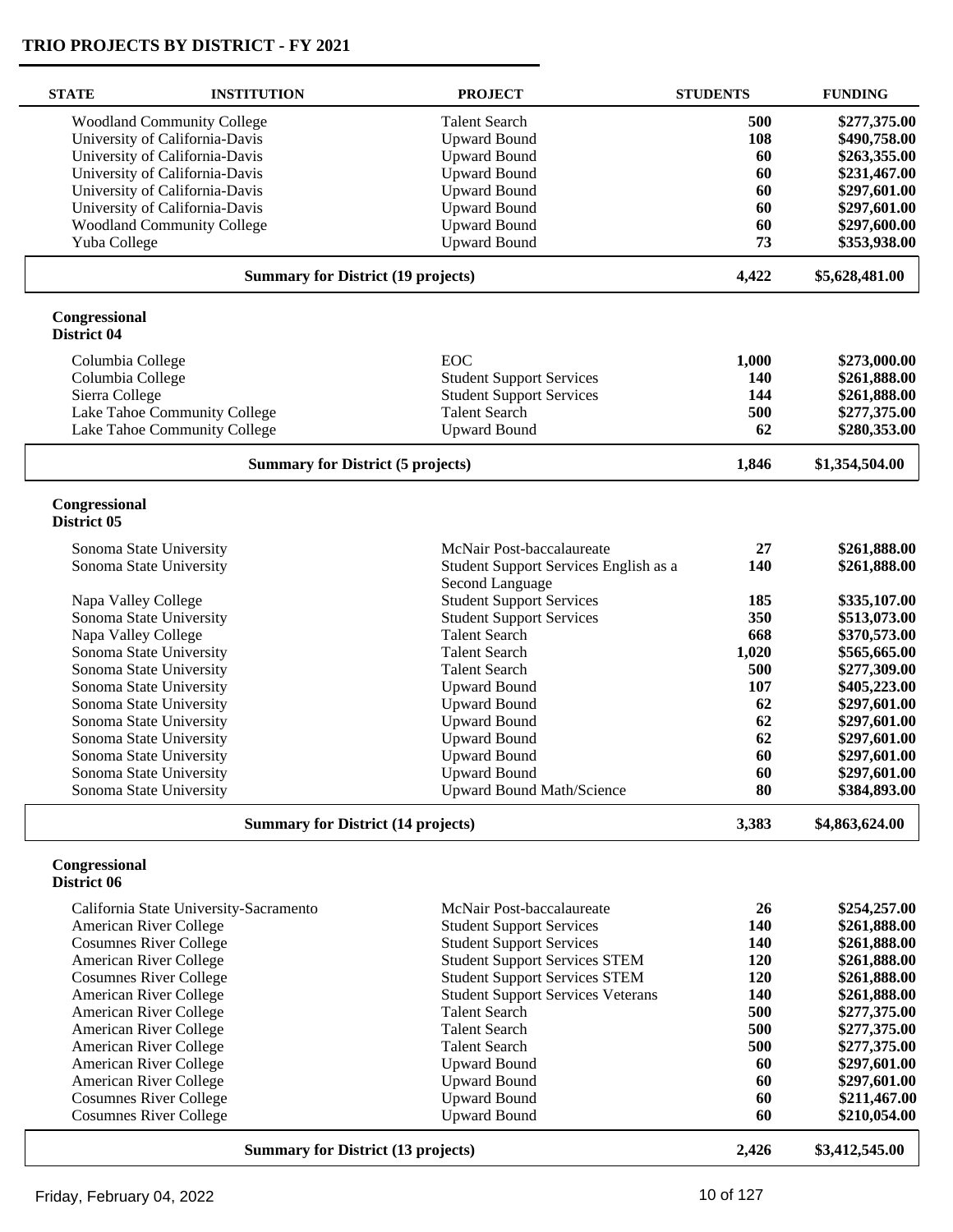| <b>STATE</b><br><b>INSTITUTION</b>                                       |                                          | <b>PROJECT</b>                                         | <b>STUDENTS</b> | <b>FUNDING</b>               |
|--------------------------------------------------------------------------|------------------------------------------|--------------------------------------------------------|-----------------|------------------------------|
| Congressional<br><b>District 08</b>                                      |                                          |                                                        |                 |                              |
| Victor Valley Community College                                          |                                          | <b>Upward Bound</b>                                    | 60              | \$297,601.00                 |
|                                                                          | <b>Summary for District (1 projects)</b> |                                                        | 60              | \$297,601.00                 |
| Congressional<br>District 09                                             |                                          |                                                        |                 |                              |
| University of the Pacific<br>University of the Pacific                   |                                          | <b>Student Support Services</b><br><b>Upward Bound</b> | 200<br>60       | \$338,956.00<br>\$297,601.00 |
|                                                                          | <b>Summary for District (2 projects)</b> |                                                        | 260             | \$636,557.00                 |
| Congressional<br>District 10                                             |                                          |                                                        |                 |                              |
| California State University-Stanislaus                                   |                                          | McNair Post-baccalaureate                              | 25              | \$261,887.00                 |
| California State University-Stanislaus                                   |                                          | <b>Student Support Services</b>                        | 200             | \$438,134.00                 |
| Yosemite Community College District-Modesto Junior                       |                                          | <b>Student Support Services</b>                        | 258             | \$335,109.00                 |
| College<br>Yosemite Community College District-Modesto Junior<br>College |                                          | <b>Talent Search</b>                                   | 685             | \$379,080.00                 |
| Yosemite Community College District-Modesto Junior                       |                                          | <b>Upward Bound</b>                                    | 77              | \$304,282.00                 |
| College<br>Yosemite Community College District-Modesto Junior<br>College |                                          | <b>Upward Bound</b>                                    | 62              | \$219,836.00                 |
|                                                                          | <b>Summary for District (6 projects)</b> |                                                        | 1,307           | \$1,938,328.00               |
| Congressional<br>District 11                                             |                                          |                                                        |                 |                              |
| Saint Mary's College of California                                       |                                          | <b>Student Support Services</b>                        | 160             | \$261,881.00                 |
| Diablo Valley College                                                    |                                          | <b>Talent Search</b>                                   | 661             | \$366,691.00                 |
| Diablo Valley College                                                    |                                          | <b>Upward Bound</b>                                    | 62              | \$297,601.00                 |
| Diablo Valley College                                                    |                                          | <b>Upward Bound</b>                                    | 60              | \$297,600.00                 |
|                                                                          | <b>Summary for District (4 projects)</b> |                                                        | 943             | \$1,223,773.00               |
| Congressional<br><b>District 12</b>                                      |                                          |                                                        |                 |                              |
| Japanese Community Youth Council/AACE                                    |                                          | <b>Talent Search</b>                                   | 1,365           | \$757,234.00                 |
| Japanese Community Youth Council/AACE                                    |                                          | <b>Talent Search</b>                                   | 503             | \$279,040.00                 |
| Japanese Community Youth Council/AACE                                    |                                          | <b>Talent Search</b>                                   | 500             | \$277,375.00                 |
| PACT, Inc. Educational Clearinghouse                                     |                                          | <b>Talent Search</b>                                   | 510             | \$282,922.00                 |
| University of California-San Francisco                                   |                                          | <b>Talent Search</b><br><b>Talent Search</b>           | 500<br>500      | \$277,375.00<br>\$277,375.00 |
| University of California-San Francisco<br>University of San Francisco    |                                          | <b>Talent Search</b>                                   | 500             | \$277,315.00                 |
| Japanese Community Youth Council/AACE                                    |                                          | <b>Upward Bound</b>                                    | 62              | \$297,601.00                 |
| Japanese Community Youth Council/AACE                                    |                                          | <b>Upward Bound</b>                                    | 88              | \$424,200.00                 |
| PACT, Inc. Educational Clearinghouse                                     |                                          | <b>Upward Bound</b>                                    | 60              | \$281,850.00                 |
| University of California-San Francisco                                   |                                          | <b>Upward Bound</b>                                    | 60              | \$297,601.00                 |
| <b>Summary for District (11 projects)</b>                                |                                          |                                                        | 4,648           | \$3,729,888.00               |

University of California-Berkeley Disabled Student Services 250 \$347,762.00 Friday, February 04, 2022 **11 of 127**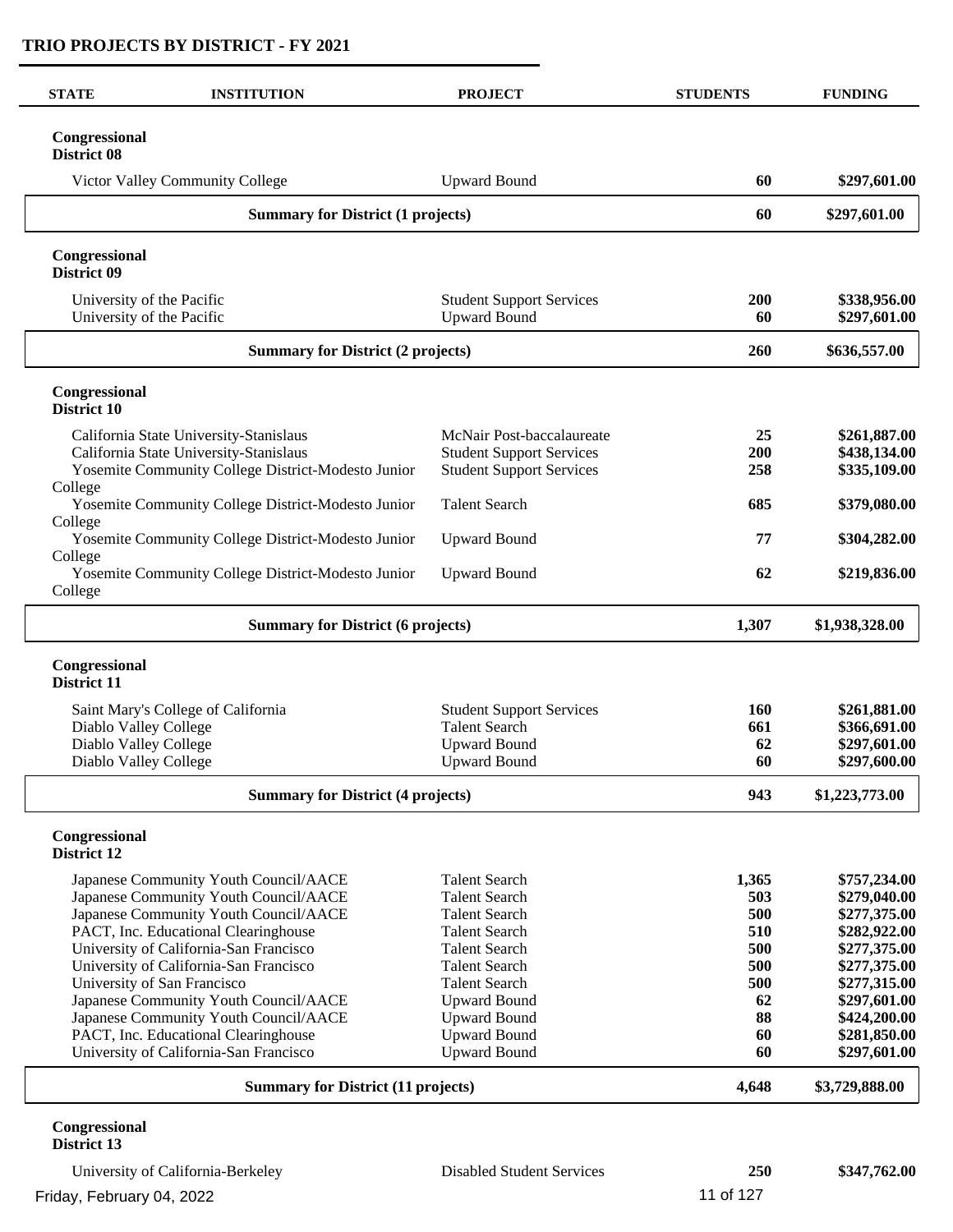| <b>STATE</b>                              | <b>INSTITUTION</b>                             | <b>PROJECT</b>                                           | <b>STUDENTS</b> | <b>FUNDING</b> |
|-------------------------------------------|------------------------------------------------|----------------------------------------------------------|-----------------|----------------|
|                                           | University of California-Berkeley              | McNair Post-baccalaureate                                | 48              | \$437,772.00   |
|                                           | University of California-Berkeley              | <b>Student Support Services</b>                          | 320             | \$548,798.00   |
| Mills College                             |                                                | <b>Talent Search</b>                                     | 583             | \$323,420.00   |
|                                           | University of California-Berkeley              | <b>Talent Search</b>                                     | 1,507           | \$836,009.00   |
|                                           | <b>Holy Names University</b>                   | <b>Upward Bound</b>                                      | 76              | \$328,351.00   |
|                                           | <b>Holy Names University</b>                   | <b>Upward Bound</b>                                      | 65              | \$280,058.00   |
|                                           | <b>Holy Names University</b>                   | <b>Upward Bound</b>                                      | 60              | \$292,601.00   |
| Mills College                             |                                                | <b>Upward Bound</b>                                      | 183             | \$788,266.00   |
| Mills College                             |                                                | <b>Upward Bound</b>                                      | 60              | \$262,601.00   |
| Mills College                             |                                                | <b>Upward Bound</b>                                      | 60              | \$297,601.00   |
|                                           | University of California-Berkeley              | <b>Upward Bound</b>                                      | 169             | \$817,480.00   |
|                                           | University of California-Berkeley              | <b>Upward Bound Math/Science</b>                         | 81              | \$421,419.00   |
|                                           | <b>Summary for District (13 projects)</b>      |                                                          | 3,462           | \$5,982,138.00 |
| Congressional<br><b>District 14</b>       |                                                |                                                          |                 |                |
|                                           | City College of San Francisco                  | <b>Student Support Services</b>                          | 310             | \$466,342.00   |
|                                           | San Francisco State University                 | <b>Student Support Services</b>                          | 160             | \$293,155.00   |
| <b>Skyline College</b>                    |                                                | <b>Student Support Services</b>                          | 330             | \$590,821.00   |
|                                           | San Francisco State University                 | <b>Student Support Services STEM</b>                     | 120             | \$261,888.00   |
|                                           |                                                |                                                          |                 |                |
|                                           | <b>Summary for District (4 projects)</b>       |                                                          | 920             | \$1,612,206.00 |
| Congressional<br>District 15              |                                                |                                                          |                 |                |
|                                           | California State University-East Bay           | <b>Disabled Student Services</b>                         | 100             | \$275,104.00   |
| <b>Chabot College</b>                     |                                                | Student Support Services English as a<br>Second Language | 140             | \$261,888.00   |
|                                           | California State University-East Bay           | <b>Student Support Services</b>                          | 438             | \$542,635.00   |
| <b>Chabot College</b>                     |                                                | <b>Student Support Services</b>                          | 160             | \$275,105.00   |
| <b>Chabot College</b>                     |                                                | <b>Student Support Services STEM</b>                     | 120             | \$261,888.00   |
| <b>Chabot College</b>                     |                                                | <b>Talent Search</b>                                     | 592             | \$328,413.00   |
|                                           | <b>Summary for District (6 projects)</b>       |                                                          | 1,550           | \$1,945,033.00 |
| Congressional                             |                                                |                                                          |                 |                |
| District 16                               |                                                |                                                          |                 |                |
|                                           | <b>State Center Community College District</b> | Student Support Services English as a<br>Second Language | 140             | \$261,888.00   |
|                                           | <b>State Center Community College District</b> | <b>Student Support Services</b>                          | 140             | \$261,888.00   |
|                                           | <b>State Center Community College District</b> | <b>Student Support Services</b>                          | 160             | \$294,725.00   |
|                                           | <b>State Center Community College District</b> | <b>Student Support Services</b>                          | 140             | \$261,888.00   |
|                                           | University of California-Merced                | <b>Student Support Services</b>                          | 140             | \$261,888.00   |
|                                           | <b>State Center Community College District</b> | <b>Student Support Services STEM</b>                     | 120             | \$261,888.00   |
|                                           | <b>State Center Community College District</b> | <b>Student Support Services STEM</b>                     | 120             | \$261,888.00   |
|                                           | University of California-Merced                | <b>Talent Search</b>                                     | 501             | \$200,000.00   |
|                                           | University of California-Merced                | <b>Talent Search</b>                                     | 500             | \$277,375.00   |
|                                           | University of California-Merced                | <b>Talent Search</b>                                     | 500             | \$277,375.00   |
|                                           | University of California-Merced                | <b>Talent Search</b>                                     | 500             | \$277,375.00   |
|                                           | University of California-Merced                | <b>Talent Search</b>                                     | 500             | \$277,375.00   |
|                                           | <b>State Center Community College District</b> | <b>Upward Bound</b>                                      | 87              | \$434,765.00   |
|                                           | <b>State Center Community College District</b> | <b>Upward Bound</b>                                      | 65              | \$312,479.00   |
|                                           | University of California-Merced                | <b>Upward Bound</b>                                      | 52              | \$297,601.00   |
|                                           | University of California-Merced                | <b>Upward Bound</b>                                      | 62              | \$297,601.00   |
|                                           | University of California-Merced                | <b>Upward Bound Math/Science</b>                         | 60              | \$297,601.00   |
| <b>Summary for District (17 projects)</b> |                                                |                                                          |                 | \$4,815,600.00 |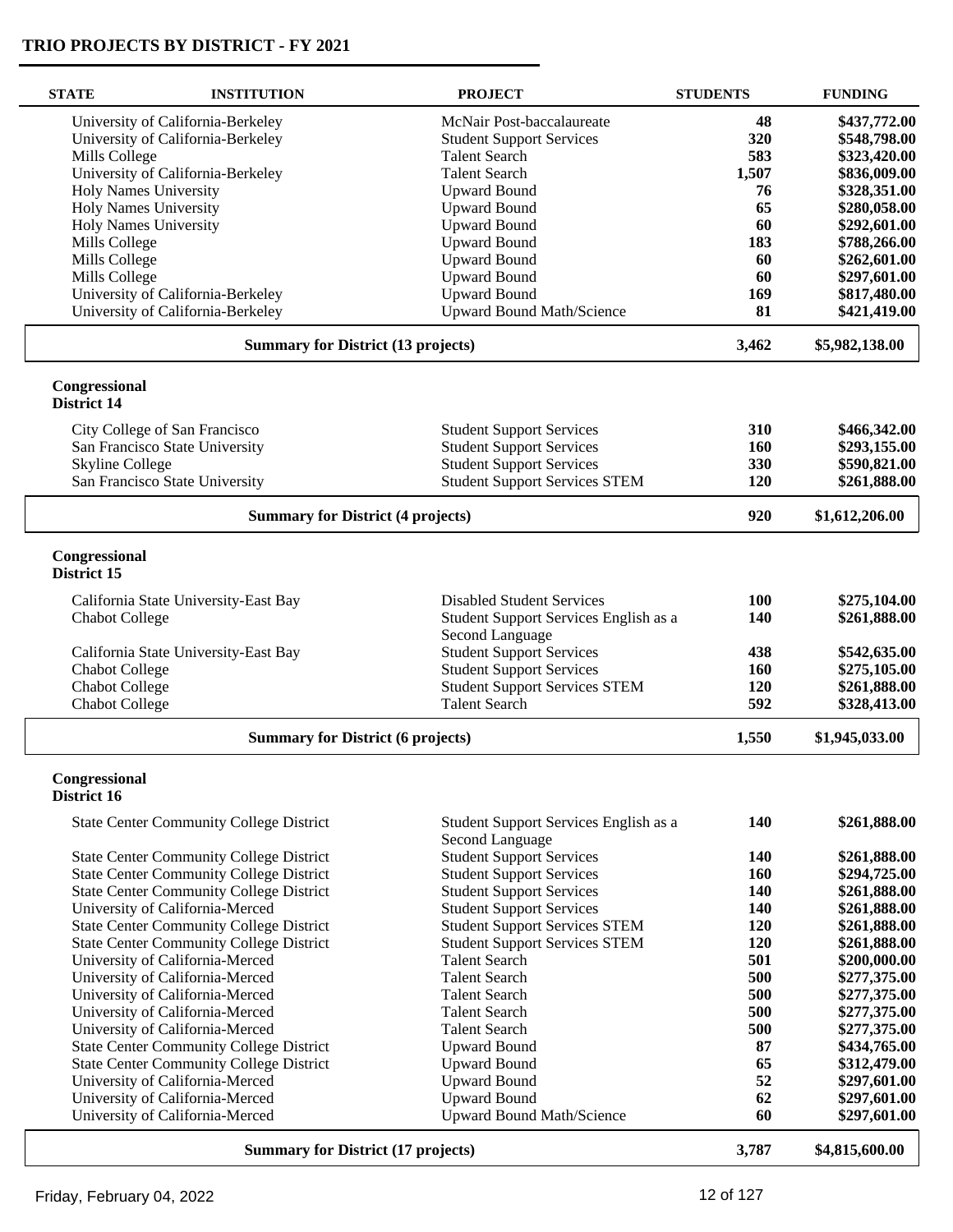| <b>INSTITUTION</b><br><b>STATE</b>                                     | <b>PROJECT</b>                                                                            | <b>STUDENTS</b>  | <b>FUNDING</b>                               |
|------------------------------------------------------------------------|-------------------------------------------------------------------------------------------|------------------|----------------------------------------------|
| Congressional<br><b>District 17</b>                                    |                                                                                           |                  |                                              |
| <b>Mission College</b><br><b>Mission College</b>                       | <b>Student Support Services</b><br><b>Student Support Services STEM</b>                   | 165<br>120       | \$318,510.00<br>\$261,888.00                 |
| <b>Summary for District (2 projects)</b>                               |                                                                                           | 285              | \$580,398.00                                 |
| Congressional<br><b>District 18</b>                                    |                                                                                           |                  |                                              |
| Canada College<br><b>West Valley College</b><br>Canada College         | <b>Student Support Services</b><br><b>Student Support Services</b><br><b>Upward Bound</b> | 165<br>140<br>63 | \$275,105.00<br>\$261,888.00<br>\$312,480.00 |
| <b>Summary for District (3 projects)</b>                               |                                                                                           | 368              | \$849,473.00                                 |
| Congressional<br><b>District 19</b>                                    |                                                                                           |                  |                                              |
| San Jose State University                                              | McNair Post-baccalaureate                                                                 | 28               | \$289,267.00                                 |
| San Jose State University                                              | <b>Student Support Services</b>                                                           | 258              | \$509,776.00                                 |
| Evergreen Valley College                                               | <b>Talent Search</b>                                                                      | 729              | \$404,413.00                                 |
| <b>Evergreen Valley College</b>                                        | <b>Upward Bound</b>                                                                       | 75               | \$389,865.00                                 |
| <b>Summary for District (4 projects)</b>                               | 1,090                                                                                     | \$1,593,321.00   |                                              |
| Congressional<br>District 20                                           |                                                                                           |                  |                                              |
| California State University-Monterey Bay                               | McNair Post-baccalaureate                                                                 | 29               | \$261,888.00                                 |
| <b>Hartnell College</b>                                                | Student Support Services English as a<br>Second Language                                  | 140              | \$261,888.00                                 |
| California State University-Monterey Bay                               | <b>Student Support Services</b>                                                           | <b>160</b>       | \$294,725.00                                 |
| Hartnell College                                                       | <b>Student Support Services</b>                                                           | <b>160</b>       | \$261,888.00                                 |
| Monterey Peninsula College<br>California State University-Monterey Bay | <b>Student Support Services</b><br><b>Student Support Services STEM</b>                   | 200<br>120       | \$351,069.00<br>\$261,888.00                 |
| California State University-Monterey Bay                               | <b>Talent Search</b>                                                                      | 1,166            | \$646,839.00                                 |
| Hartnell College                                                       | <b>Talent Search</b>                                                                      | 500              | \$277,375.00                                 |
| University of California-Santa Cruz                                    | <b>Talent Search</b>                                                                      | 500              | \$277,375.00                                 |
| California State University-Monterey Bay                               | <b>Upward Bound</b>                                                                       | 74               | \$291,431.00                                 |
| California State University-Monterey Bay                               | <b>Upward Bound</b>                                                                       | 60               | \$257,601.00                                 |
| <b>Hartnell College</b>                                                | <b>Upward Bound</b>                                                                       | 60               | \$250,351.00                                 |
| Hartnell College                                                       | <b>Upward Bound</b>                                                                       | 60               | \$244,582.00                                 |
| Monterey Peninsula College                                             | <b>Upward Bound</b>                                                                       | 93               | \$462,416.00                                 |
| University of California-Santa Cruz<br>Monterey Peninsula College      | <b>Upward Bound</b><br>Upward Bound Math/Science                                          | 60<br>90         | \$267,717.00<br>\$442,473.00                 |
| <b>Summary for District (16 projects)</b>                              |                                                                                           | 3,472            | \$5,111,506.00                               |
| Congressional<br>District 21<br>$\sim$ TT:11 $\sim$<br>$\sim$          |                                                                                           | 100              | 0.222 E200                                   |

| West Hills Community College District          | <b>Student Support Services</b> | 189 | \$322,553.00 |
|------------------------------------------------|---------------------------------|-----|--------------|
| <b>State Center Community College District</b> | <b>Talent Search</b>            | 500 | \$277,375.00 |
| <b>State Center Community College District</b> | Talent Search                   | 500 | \$277,375.00 |
| West Hills Community College District          | Upward Bound                    | 63  | \$260,696.00 |
| West Hills Community College District          | Upward Bound                    | 63  | \$262,480.00 |
| West Hills Community College District          | Upward Bound                    | 60  | \$252,601.00 |
| West Hills Community College District          | Upward Bound Math/Science       | 65  | \$312,480.00 |
| West Hills Community College District          | Veterans Upward Bound           | 125 | \$297,601.00 |
|                                                |                                 |     |              |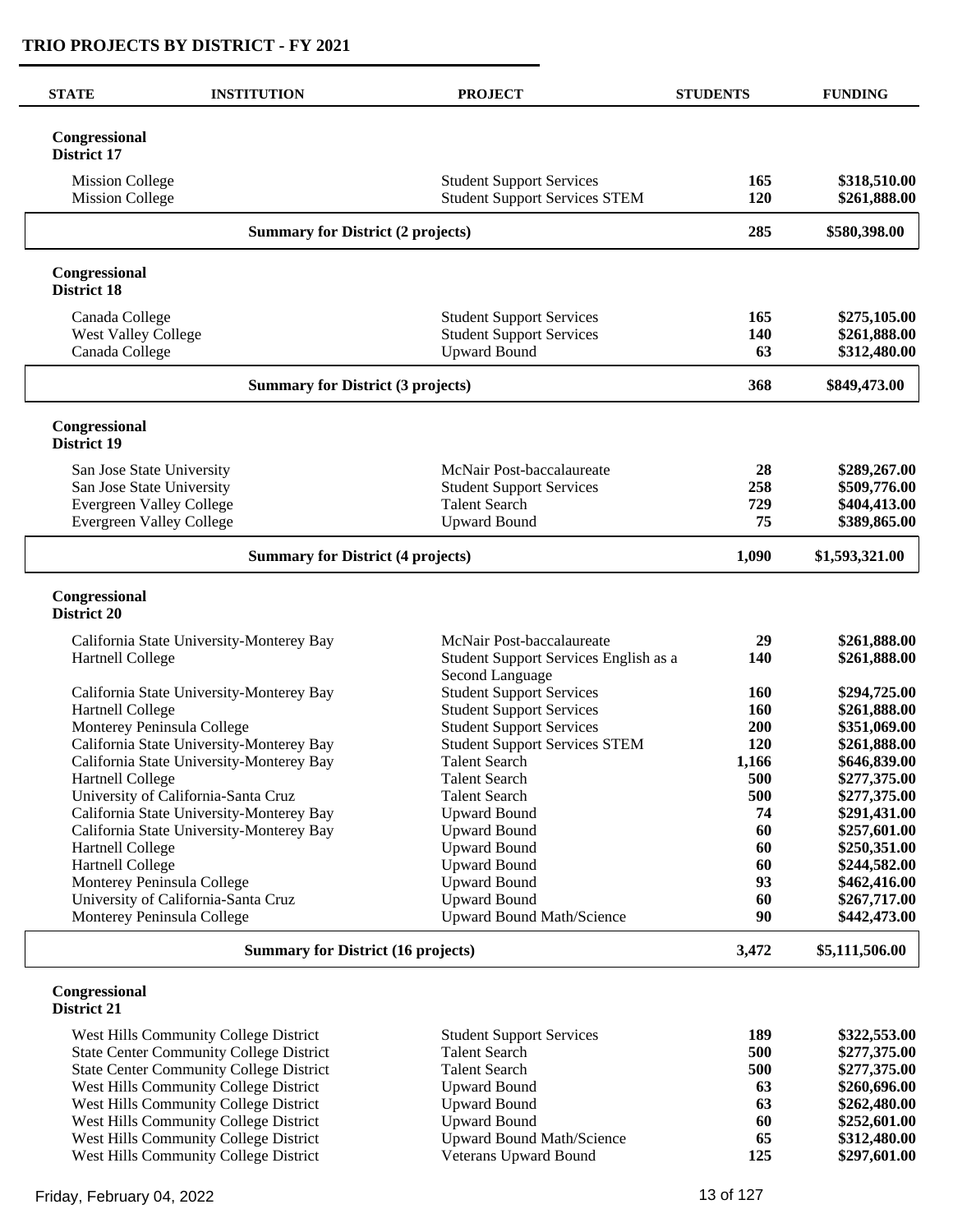$\overline{\phantom{a}}$ 

| <b>STATE</b>                             | <b>INSTITUTION</b>                                                                               | <b>PROJECT</b>                                           | <b>STUDENTS</b> | <b>FUNDING</b>               |
|------------------------------------------|--------------------------------------------------------------------------------------------------|----------------------------------------------------------|-----------------|------------------------------|
|                                          | <b>Summary for District (8 projects)</b>                                                         | 1,565                                                    | \$2,263,161.00  |                              |
| Congressional<br>District 22             |                                                                                                  |                                                          |                 |                              |
|                                          | California State University-Fresno                                                               | <b>Disabled Student Services</b>                         | <b>110</b>      | \$261,888.00                 |
|                                          | <b>State Center Community College District</b>                                                   | <b>Disabled Student Services</b>                         | 125             | \$294,722.00                 |
|                                          | California State University-Fresno                                                               | <b>EOC</b>                                               | 1,300           | \$391,146.00                 |
|                                          | California State University-Fresno                                                               | McNair Post-baccalaureate                                | 30              | \$314,266.00                 |
|                                          | <b>State Center Community College District</b>                                                   | Student Support Services English as a<br>Second Language | 140             | \$261,888.00                 |
|                                          | California State University-Fresno                                                               | <b>Student Support Services</b>                          | 140             | \$348,002.00                 |
|                                          | California State University-Fresno                                                               | <b>Student Support Services Veterans</b>                 | 120             | \$261,888.00                 |
|                                          | California State University-Fresno                                                               | <b>Talent Search</b>                                     | 680             | \$377,231.00                 |
|                                          | California State University-Fresno                                                               | <b>Talent Search</b>                                     | 500             | \$277,375.00                 |
|                                          | California State University-Fresno                                                               | <b>Upward Bound</b>                                      | 63              | \$312,480.00                 |
|                                          | California State University-Fresno                                                               | <b>Upward Bound</b>                                      | 90              | \$481,122.00                 |
|                                          | <b>State Center Community College District</b>                                                   | <b>Upward Bound</b>                                      | 90<br>65        | \$434,766.00                 |
|                                          | <b>State Center Community College District</b>                                                   | <b>Upward Bound</b>                                      |                 | \$312,479.00                 |
|                                          | College of the Sequoias                                                                          | Upward Bound Math/Science<br>Upward Bound Math/Science   | 67<br>65        | \$312,480.00                 |
|                                          | <b>State Center Community College District</b><br><b>State Center Community College District</b> | Upward Bound Math/Science                                | 60              | \$312,480.00<br>\$297,601.00 |
|                                          | <b>State Center Community College District</b>                                                   | Upward Bound Math/Science                                | 60              | \$297,601.00                 |
|                                          | <b>Summary for District (17 projects)</b>                                                        |                                                          |                 |                              |
|                                          |                                                                                                  |                                                          |                 |                              |
| Congressional<br>District 23             |                                                                                                  |                                                          |                 |                              |
|                                          | Antelope Valley College                                                                          | <b>Student Support Services</b>                          | 160             | \$294,725.00                 |
| <b>Bakersfield College</b>               |                                                                                                  | <b>Student Support Services Teacher</b>                  | 140             | \$261,888.00                 |
|                                          |                                                                                                  | Preparation                                              |                 |                              |
|                                          | California State University-Bakersfield                                                          | <b>Talent Search</b>                                     | 971             | \$538,664.00                 |
|                                          | <b>Summary for District (3 projects)</b>                                                         |                                                          | 1,271           | \$1,095,277.00               |
| Congressional<br>District 24             |                                                                                                  |                                                          |                 |                              |
|                                          | University of California-Santa Barbara                                                           | McNair Post-baccalaureate                                | 28              | \$261,887.00                 |
|                                          | Allan Hancock College                                                                            | <b>Student Support Services</b>                          | 400             | \$261,888.00                 |
|                                          | California Polytechnic State University-San Luis Obispo                                          | <b>Student Support Services</b>                          | 258             | \$344,414.00                 |
|                                          | California Polytechnic State University-San Luis Obispo                                          | <b>Talent Search</b>                                     | 500             | \$277,375.00                 |
|                                          | California Polytechnic State University-San Luis Obispo                                          | <b>Upward Bound</b>                                      | 95              | \$461,308.00                 |
|                                          | <b>Summary for District (5 projects)</b>                                                         |                                                          | 1,281           | \$1,606,872.00               |
| Congressional<br>District 26             |                                                                                                  |                                                          |                 |                              |
|                                          | California Lutheran University                                                                   | McNair Post-baccalaureate                                | 28              | \$275,516.00                 |
|                                          | California Lutheran University                                                                   | <b>Student Support Services</b>                          | 206             | \$296,322.00                 |
| Ventura College                          |                                                                                                  | <b>Student Support Services</b>                          | 140             | \$261,888.00                 |
|                                          | California Lutheran University                                                                   | <b>Talent Search</b>                                     | 500             | \$277,375.00                 |
|                                          | California Lutheran University                                                                   | <b>Upward Bound</b>                                      | 89              | \$327,700.00                 |
|                                          | California Lutheran University                                                                   | <b>Upward Bound</b>                                      | 60              | \$197,601.00                 |
|                                          | LULAC National Education Service Centers, Inc.                                                   | <b>Upward Bound</b>                                      | 60              | \$297,601.00                 |
| Ventura College                          |                                                                                                  | <b>Upward Bound</b>                                      | 70              | \$297,600.00                 |
|                                          | California Lutheran University                                                                   | <b>Upward Bound Math/Science</b>                         | 77              | \$371,270.00                 |
| <b>Summary for District (9 projects)</b> |                                                                                                  |                                                          | 1,230           | \$2,602,873.00               |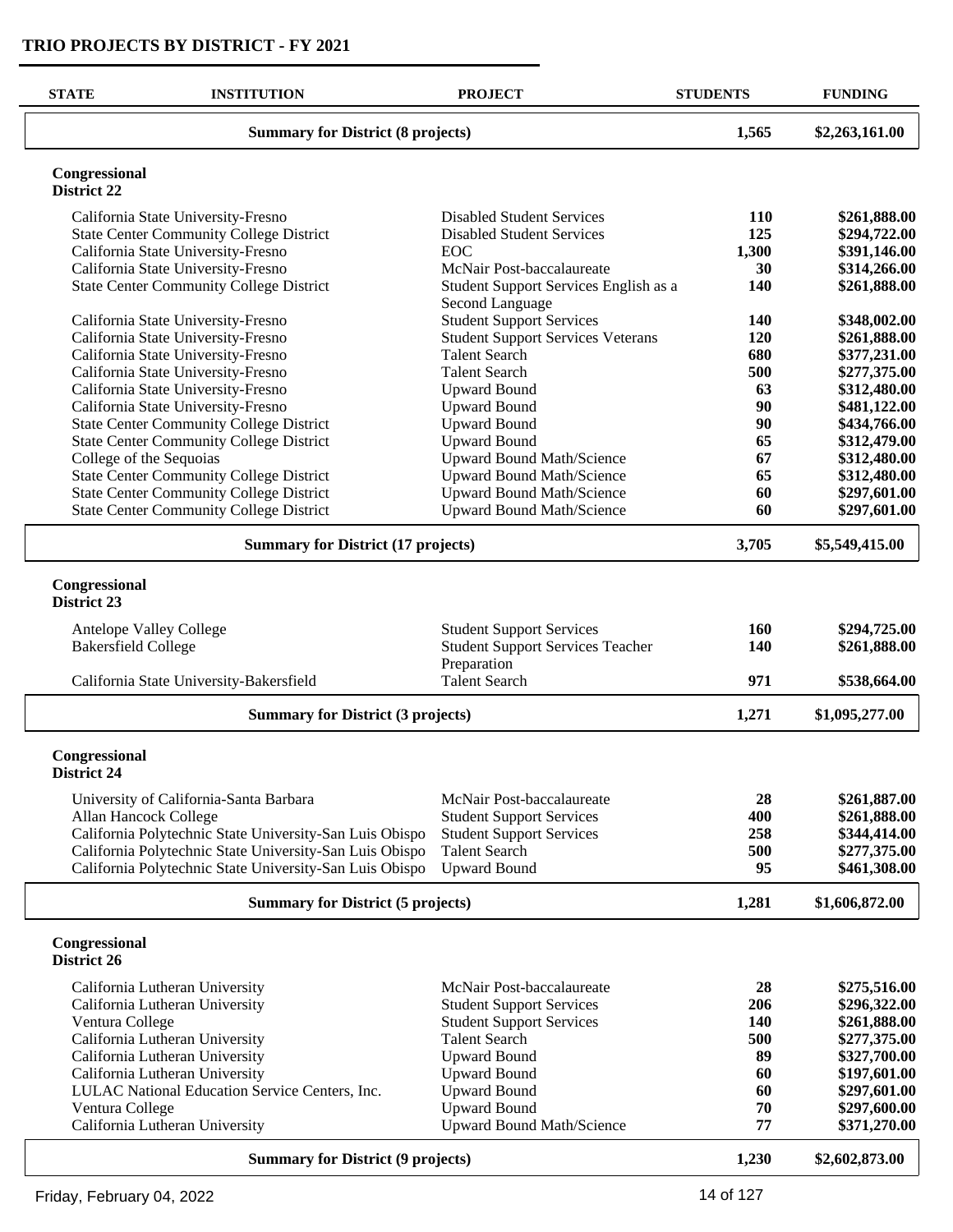| <b>STATE</b>                              | <b>INSTITUTION</b>                         | <b>PROJECT</b>                       | <b>STUDENTS</b> | <b>FUNDING</b> |
|-------------------------------------------|--------------------------------------------|--------------------------------------|-----------------|----------------|
| Congressional<br>District 27              |                                            |                                      |                 |                |
|                                           | Pasadena City College                      | <b>Student Support Services</b>      | 206             | \$348,002.00   |
| Citrus College                            |                                            | <b>Student Support Services STEM</b> | 125             | \$261,888.00   |
|                                           | Pasadena City College                      | <b>Talent Search</b>                 | 500             | \$277,375.00   |
|                                           | Harvey Mudd College                        | <b>Upward Bound</b>                  | 145             | \$774,690.00   |
|                                           | Pasadena City College                      | <b>Upward Bound</b>                  | 74              | \$359,829.00   |
|                                           | Pasadena City College                      | <b>Upward Bound</b>                  | 62              | \$297,601.00   |
|                                           | Pasadena City College                      | <b>Upward Bound Math/Science</b>     | 62              | \$297,601.00   |
|                                           | Pasadena City College                      | <b>Upward Bound Math/Science</b>     | 67              | \$312,480.00   |
|                                           | <b>Summary for District (8 projects)</b>   |                                      | 1,241           | \$2,929,466.00 |
| Congressional<br><b>District 28</b>       |                                            |                                      |                 |                |
|                                           | Los Angeles City College                   | <b>Student Support Services</b>      | 160             | \$335,110.00   |
|                                           | Los Angeles City College                   | <b>Upward Bound</b>                  | 75              | \$398,382.00   |
|                                           | Los Angeles City College                   | <b>Upward Bound</b>                  | 55              | \$297,601.00   |
|                                           | <b>Summary for District (3 projects)</b>   |                                      | 290             | \$1,031,093.00 |
| Congressional<br>District 29              |                                            |                                      |                 |                |
|                                           | Los Angeles Mission College                | <b>Student Support Services</b>      | 160             | \$273,404.00   |
|                                           | Los Angeles Valley College                 | <b>Student Support Services</b>      | 165             | \$275,105.00   |
|                                           | Los Angeles Valley College                 | <b>Upward Bound</b>                  | 63              | \$312,480.00   |
|                                           | <b>Volunteers of America</b>               | <b>Upward Bound</b>                  | 65              | \$312,480.00   |
|                                           | <b>Volunteers of America</b>               | <b>Upward Bound</b>                  | 134             | \$692,577.00   |
|                                           | Los Angeles Valley College                 | <b>Upward Bound Math/Science</b>     | 62              | \$297,601.00   |
|                                           | <b>Summary for District (6 projects)</b>   |                                      |                 | \$2,163,647.00 |
| Congressional<br><b>District 30</b>       |                                            |                                      |                 |                |
|                                           | California State University-Northridge     | <b>Talent Search</b>                 | 592             | \$328,413.00   |
|                                           | California State University-Northridge     | <b>Talent Search</b>                 | 592             | \$328,413.00   |
|                                           | California State University-Northridge     | <b>Upward Bound</b>                  | 66              | \$272,480.00   |
|                                           | California State University-Northridge     | <b>Upward Bound</b>                  | 60              | \$197,601.00   |
|                                           | <b>Summary for District (4 projects)</b>   |                                      | 1,310           | \$1,126,907.00 |
| Congressional<br>District 31              |                                            |                                      |                 |                |
|                                           | California State University-San Bernardino | <b>EOC</b>                           | 850             | \$232,050.00   |
|                                           | California State University-San Bernardino | <b>Student Support Services</b>      | 335             | \$444,751.00   |
|                                           | San Bernardino Valley College              | <b>Student Support Services</b>      | 200             | \$348,002.00   |
|                                           | California State University-San Bernardino | <b>Talent Search</b>                 | 500             | \$277,375.00   |
|                                           | California State University-San Bernardino | <b>Talent Search</b>                 | 500             | \$277,375.00   |
|                                           | California State University-San Bernardino | <b>Talent Search</b>                 | 500             | \$277,375.00   |
|                                           | California State University-San Bernardino | <b>Upward Bound</b>                  | 65              | \$312,480.00   |
|                                           | California State University-San Bernardino | <b>Upward Bound</b>                  | 65              | \$312,480.00   |
|                                           | <b>Chaffey Community College</b>           | <b>Upward Bound</b>                  | 77              | \$297,601.00   |
|                                           | Provisional Accelerated Learning Center    | <b>Upward Bound</b>                  | 60              | \$84,320.00    |
|                                           | California State University-San Bernardino | Upward Bound Math/Science            | 62              | \$297,601.00   |
| <b>Summary for District (11 projects)</b> |                                            |                                      | 3,214           | \$3,161,410.00 |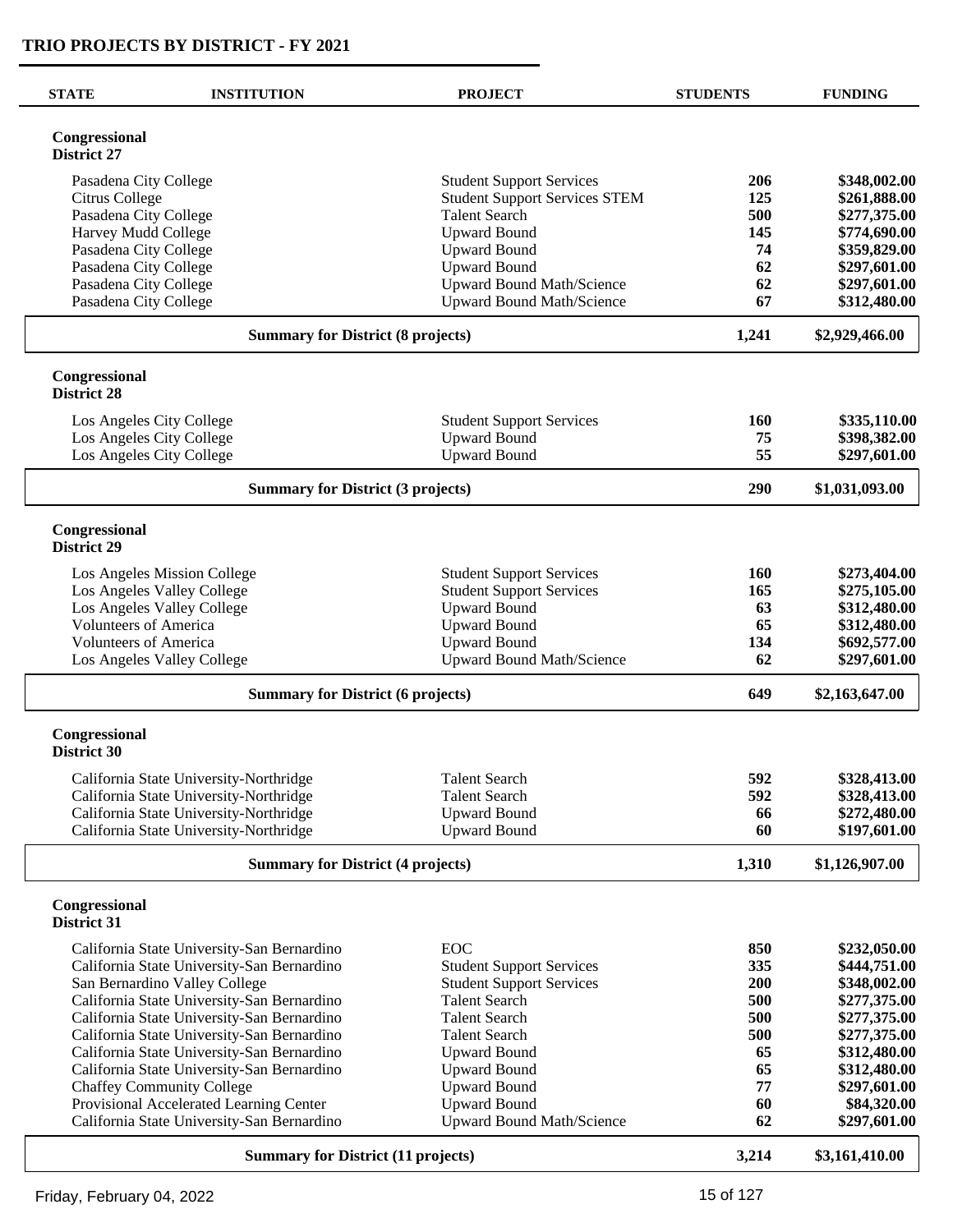| <b>STATE</b>                 | <b>INSTITUTION</b>                                                                               | <b>PROJECT</b>                                                | <b>STUDENTS</b> | <b>FUNDING</b>               |
|------------------------------|--------------------------------------------------------------------------------------------------|---------------------------------------------------------------|-----------------|------------------------------|
| Congressional<br>District 32 |                                                                                                  |                                                               |                 |                              |
|                              | Azusa Pacific University<br>Azusa Pacific University                                             | <b>Student Support Services</b><br><b>Upward Bound</b>        | 140<br>60       | \$261,888.00<br>\$297,557.00 |
|                              | <b>Summary for District (2 projects)</b>                                                         |                                                               | 200             | \$559,445.00                 |
| Congressional<br>District 33 |                                                                                                  |                                                               |                 |                              |
|                              | Los Angeles Harbor College                                                                       | <b>Disabled Student Services</b>                              | 125             | \$348,002.00                 |
|                              | University of California-Los Angeles                                                             | McNair Post-baccalaureate                                     | 28              | \$274,983.00                 |
|                              | Mount Saint Mary's University                                                                    | <b>Student Support Services</b>                               | 232             | \$329,719.00                 |
|                              | University of California-Los Angeles                                                             | <b>Student Support Services STEM</b>                          | 120             | \$261,888.00                 |
|                              | Santa Monica College                                                                             | <b>Upward Bound</b>                                           | 60              | \$257,601.00                 |
|                              | <b>Summary for District (5 projects)</b>                                                         |                                                               | 565             | \$1,472,193.00               |
| Congressional<br>District 34 |                                                                                                  |                                                               |                 |                              |
|                              | <b>Volunteers of America</b>                                                                     | <b>Talent Search</b>                                          | 500             | \$277,375.00                 |
|                              | <b>Volunteers of America</b>                                                                     | <b>Talent Search</b>                                          | 500             | \$277,375.00                 |
|                              | <b>Volunteers of America</b>                                                                     | <b>Talent Search</b>                                          | 500             | \$277,375.00                 |
|                              | <b>Volunteers of America</b>                                                                     | <b>Talent Search</b>                                          | 500             | \$277,375.00                 |
|                              | <b>Volunteers of America</b>                                                                     | <b>Talent Search</b>                                          | 500             | \$277,375.00                 |
|                              | California State University-Los Angeles                                                          | <b>Upward Bound</b>                                           | 78              | \$366,431.00                 |
|                              | California State University-Los Angeles                                                          | <b>Upward Bound</b>                                           | 114             | \$554,446.00                 |
|                              | LULAC National Education Service Centers, Inc.                                                   | <b>Upward Bound</b>                                           | 60              | \$297,601.00                 |
| Occidental College           |                                                                                                  | <b>Upward Bound</b>                                           | 122             | \$651,754.00                 |
|                              | <b>Volunteers of America</b><br><b>Volunteers of America</b>                                     | <b>Upward Bound</b><br><b>Upward Bound</b>                    | 63<br>65        | \$312,480.00<br>\$312,480.00 |
|                              | <b>Volunteers of America</b>                                                                     | <b>Upward Bound</b>                                           | 63              | \$312,480.00                 |
|                              | <b>Volunteers of America</b>                                                                     | <b>Upward Bound</b>                                           | 60              | \$297,601.00                 |
|                              | California State University-Los Angeles                                                          | Upward Bound Math/Science                                     | 65              | \$312,480.00                 |
|                              | California State University-Los Angeles                                                          | <b>Upward Bound Math/Science</b>                              | 68              | \$329,249.00                 |
|                              | <b>Summary for District (15 projects)</b>                                                        |                                                               | 3,258           | \$5,133,877.00               |
| Congressional<br>District 35 |                                                                                                  |                                                               |                 |                              |
|                              |                                                                                                  | <b>Disabled Student Services</b>                              | 150             |                              |
|                              | California State Polytechnic University-Pomona<br>California State Polytechnic University-Pomona | McNair Post-baccalaureate                                     | 25              | \$335,110.00<br>\$261,886.00 |
|                              | California State Polytechnic University-Pomona                                                   | <b>Student Support Services</b>                               | 250             | \$443,367.00                 |
|                              | California State Polytechnic University-Pomona                                                   | <b>Talent Search</b>                                          | 500             | \$277,375.00                 |
|                              | California State Polytechnic University-Pomona                                                   | <b>Upward Bound</b>                                           | 60              | \$297,601.00                 |
|                              | California State Polytechnic University-Pomona                                                   | <b>Upward Bound</b>                                           | 85              | \$424,200.00                 |
|                              | California State Polytechnic University-Pomona                                                   | <b>Upward Bound</b>                                           | 70              | \$297,603.00                 |
|                              | California State Polytechnic University-Pomona                                                   | <b>Upward Bound</b>                                           | 70              | \$297,601.00                 |
|                              | California State Polytechnic University-Pomona                                                   | <b>Upward Bound Math/Science</b>                              | 60              | \$297,601.00                 |
|                              | California State Polytechnic University-Pomona<br>California State Polytechnic University-Pomona | <b>Upward Bound Math/Science</b><br>Upward Bound Math/Science | 50<br>50        | \$297,601.00<br>\$297,601.00 |
|                              |                                                                                                  |                                                               |                 |                              |
|                              | <b>Summary for District (11 projects)</b>                                                        |                                                               | 1,370           | \$3,527,546.00               |
| Congressional<br>District 36 |                                                                                                  |                                                               |                 |                              |
| College of the Desert        |                                                                                                  | <b>Disabled Student Services</b>                              | 103             | \$261,888.00                 |
| Palo Verde College           |                                                                                                  | <b>Disabled Student Services</b>                              | 100             | \$261,888.00                 |

Friday, February 04, 2022 **16 of 127**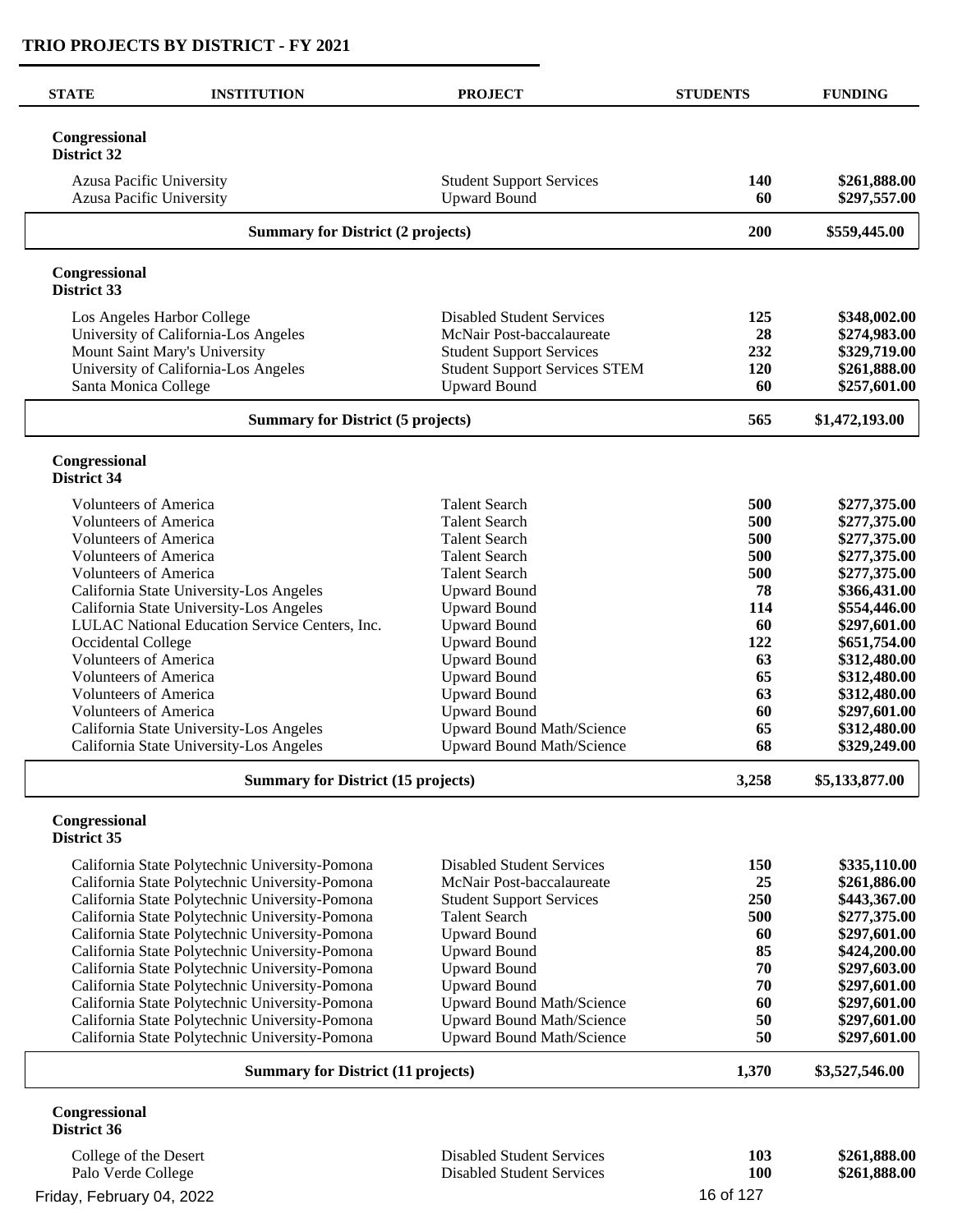| <b>STATE</b>                             | <b>INSTITUTION</b>                              | <b>PROJECT</b>                           | <b>STUDENTS</b> | <b>FUNDING</b> |
|------------------------------------------|-------------------------------------------------|------------------------------------------|-----------------|----------------|
| College of the Desert                    |                                                 | <b>Student Support Services</b>          | 175             | \$335,109.00   |
| College of the Desert                    |                                                 | <b>Student Support Services Veterans</b> | 120             | \$261,888.00   |
| College of the Desert                    |                                                 | <b>Talent Search</b>                     | 500             | \$277,374.00   |
| Mt. San Jacinto College                  |                                                 | <b>Talent Search</b>                     | 506             | \$277,375.00   |
| College of the Desert                    |                                                 | <b>Upward Bound</b>                      | 88              | \$424,200.00   |
| Mt. San Jacinto College                  |                                                 | <b>Upward Bound</b>                      | 52              | \$297,601.00   |
| <b>Summary for District (8 projects)</b> |                                                 | 1,644                                    | \$2,397,323.00  |                |
| Congressional<br>District 37             |                                                 |                                          |                 |                |
|                                          | <b>West Los Angeles College</b>                 | <b>EOC</b>                               | 1,000           | \$273,793.00   |
|                                          | West Los Angeles College                        | <b>Student Support Services</b>          | 160             | \$294,975.00   |
|                                          | University of Southern California               | <b>Talent Search</b>                     | 892             | \$494,838.00   |
|                                          | University of Southern California               | <b>Talent Search</b>                     | 500             | \$277,375.00   |
|                                          | University of Southern California               | <b>Talent Search</b>                     | 500             | \$277,375.00   |
|                                          | West Los Angeles College                        | <b>Talent Search</b>                     | 592             | \$328,413.00   |
|                                          | University of Southern California               | <b>Upward Bound</b>                      | 155             | \$722,170.00   |
|                                          | University of Southern California               | <b>Upward Bound</b>                      | 52              | \$297,601.00   |
|                                          | University of Southern California               | <b>Upward Bound</b>                      | 52              | \$257,601.00   |
|                                          | University of Southern California               | <b>Upward Bound</b>                      | 62              | \$297,601.00   |
| <b>Volunteers of America</b>             |                                                 | <b>Upward Bound</b>                      | 62              | \$297,601.00   |
|                                          | West Los Angeles College                        | <b>Upward Bound</b>                      | 70              | \$291,353.00   |
|                                          | West Los Angeles College                        | <b>Upward Bound</b>                      | 50              | \$225,601.00   |
|                                          | University of Southern California               | <b>Upward Bound Math/Science</b>         | 62              | \$297,601.00   |
|                                          | University of Southern California               | <b>Upward Bound Math/Science</b>         | 62              | \$273,792.00   |
|                                          | West Los Angeles College                        | <b>Upward Bound Math/Science</b>         | 60              | \$297,601.00   |
|                                          | <b>West Los Angeles College</b>                 | Upward Bound Math/Science                | 60              | \$297,601.00   |
|                                          | <b>Summary for District (17 projects)</b>       |                                          | 4,391           | \$5,502,892.00 |
| Congressional<br><b>District 38</b>      |                                                 |                                          |                 |                |
| Rio Hondo College                        |                                                 | <b>Student Support Services</b>          | 165             | \$294,701.00   |
| Rio Hondo College                        |                                                 | <b>Student Support Services STEM</b>     | 124             | \$261,888.00   |
| Rio Hondo College                        |                                                 | <b>Talent Search</b>                     | 500             | \$277,375.00   |
|                                          | <b>Summary for District (3 projects)</b>        |                                          | 789             | \$833,964.00   |
| Congressional<br>District 39             |                                                 |                                          |                 |                |
|                                          | California State University-Fullerton           | McNair Post-baccalaureate                | 26              | \$261,888.00   |
|                                          | California State University-Fullerton           | <b>Student Support Services</b>          | 165             | \$348,002.00   |
| Mt. San Antonio College                  |                                                 | <b>Student Support Services</b>          | 140             | \$261,888.00   |
|                                          | California State University-Fullerton           | <b>Talent Search</b>                     | 600             | \$328,413.00   |
|                                          | California State University-Fullerton           | <b>Talent Search</b>                     | 510             | \$277,375.00   |
|                                          | Lutheran Social Services of Southern California | <b>Talent Search</b>                     | 500             | \$277,375.00   |
|                                          | California State University-Fullerton           | <b>Upward Bound</b>                      | 90              | \$311,224.00   |
|                                          | California State University-Fullerton           | <b>Upward Bound</b>                      | 62              | \$217,597.00   |
|                                          | Lutheran Social Services of Southern California | <b>Upward Bound</b>                      | 62              | \$297,601.00   |
| Mt. San Antonio College                  |                                                 | <b>Upward Bound</b>                      | 70              | \$337,478.00   |
|                                          | <b>Summary for District (10 projects)</b>       |                                          | 2,225           | \$2,918,841.00 |
| Congressional<br><b>District 40</b>      |                                                 |                                          |                 |                |
|                                          | <b>TELACU Education Foundation</b>              | <b>Talent Search</b>                     | 600             | \$332,851.00   |
|                                          | <b>TELACU Education Foundation</b>              | <b>Talent Search</b>                     | 600             | \$332,851.00   |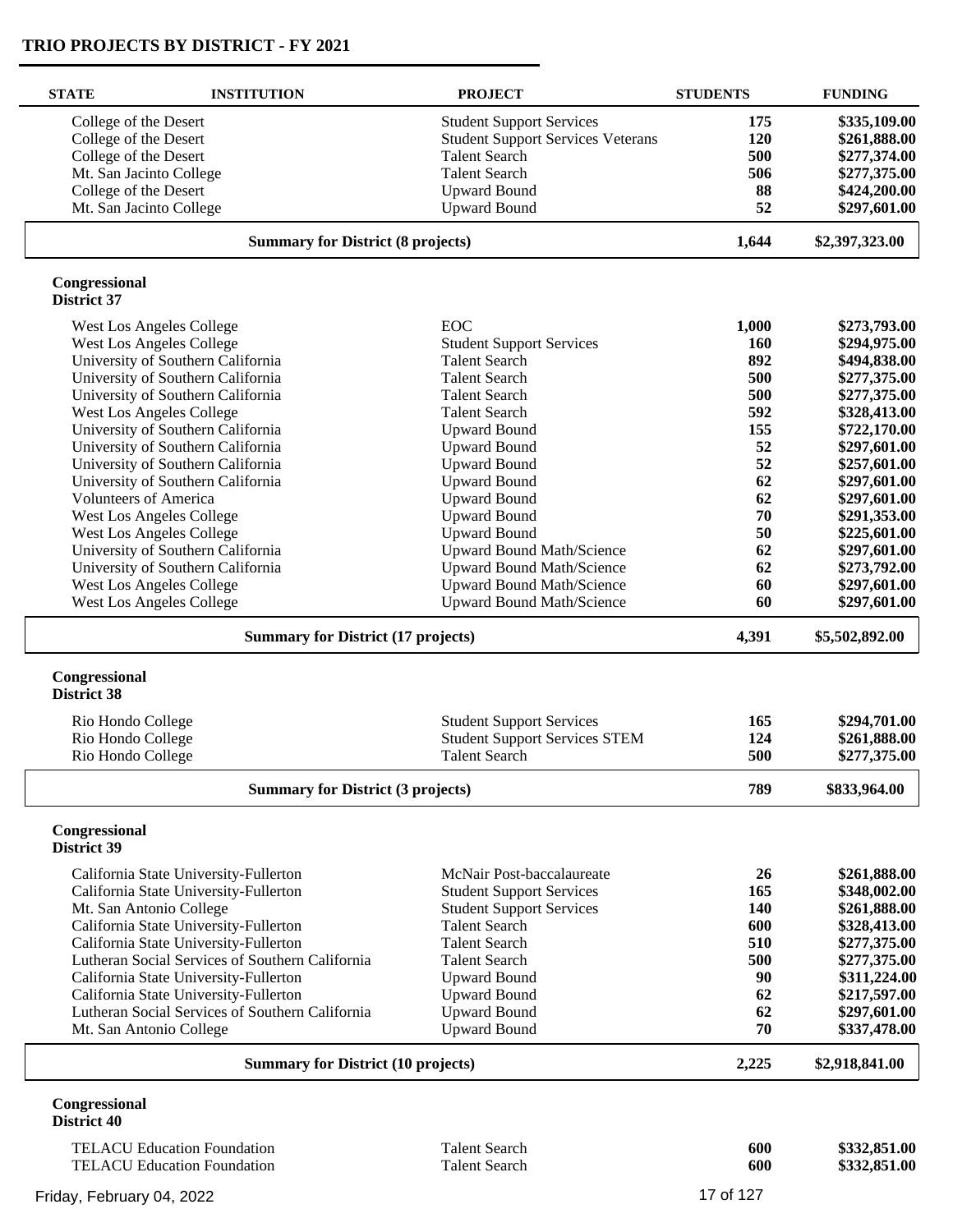| <b>STATE</b>                 | <b>INSTITUTION</b>                                                                         | <b>PROJECT</b>                                          | <b>STUDENTS</b> | <b>FUNDING</b>               |
|------------------------------|--------------------------------------------------------------------------------------------|---------------------------------------------------------|-----------------|------------------------------|
|                              | <b>TELACU Education Foundation</b>                                                         | <b>Upward Bound</b>                                     | 88              | \$374,137.00                 |
|                              | <b>TELACU Education Foundation</b>                                                         | <b>Upward Bound</b>                                     | 65              | \$282,205.00                 |
|                              | <b>TELACU Education Foundation</b>                                                         | <b>Upward Bound</b>                                     | 62              | \$267,411.00                 |
|                              | <b>TELACU Education Foundation</b>                                                         | Veterans Upward Bound                                   | 125             | \$327,542.00                 |
|                              | <b>Summary for District (6 projects)</b>                                                   |                                                         | 1,540           | \$1,916,997.00               |
| Congressional<br>District 41 |                                                                                            |                                                         |                 |                              |
|                              | University of California-Riverside                                                         | <b>Student Support Services</b>                         | 140             | \$261,888.00                 |
|                              | University of California-Riverside                                                         | <b>Talent Search</b>                                    | 592             | \$328,413.00                 |
|                              | University of California-Riverside                                                         | <b>Upward Bound</b>                                     | 85              | \$385,200.00                 |
|                              | University of California-Riverside                                                         | <b>Upward Bound</b>                                     | 63              | \$285,974.00                 |
|                              | <b>Summary for District (4 projects)</b>                                                   |                                                         | 880             | \$1,261,475.00               |
| Congressional<br>District 42 |                                                                                            |                                                         |                 |                              |
|                              | <b>Riverside Community College District</b>                                                | <b>Disabled Student Services</b>                        | 100             | \$261,888.00                 |
|                              | Riverside Community College District                                                       | <b>Disabled Student Services</b>                        | 100             | \$261,888.00                 |
|                              | Riverside Community College District                                                       | <b>Student Support Services</b>                         | 140             | \$261,888.00                 |
|                              | Riverside Community College District                                                       | <b>Student Support Services</b>                         | 144             | \$261,888.00                 |
|                              | Riverside Community College District                                                       | <b>Student Support Services</b>                         | 160             | \$275,105.00                 |
|                              | Riverside Community College District                                                       | <b>Student Support Services STEM</b>                    | 120             | \$261,888.00                 |
|                              | Riverside Community College District                                                       | <b>Student Support Services Veterans</b>                | 120             | \$261,888.00                 |
|                              | Riverside Community College District                                                       | <b>Talent Search</b>                                    | 500             | \$277,375.00                 |
|                              | Riverside Community College District<br>Riverside Community College District               | <b>Upward Bound</b><br><b>Upward Bound</b>              | 66<br>65        | \$312,268.00<br>\$250,680.00 |
|                              | Riverside Community College District                                                       | <b>Upward Bound</b>                                     | 76              | \$366,261.00                 |
|                              | Riverside Community College District                                                       | <b>Upward Bound</b>                                     | 62              | \$297,600.00                 |
|                              | Riverside Community College District                                                       | <b>Upward Bound</b>                                     | 60              | \$297,601.00                 |
|                              | Riverside Community College District                                                       | <b>Upward Bound</b>                                     | 60              | \$297,601.00                 |
|                              | Riverside Community College District                                                       | <b>Upward Bound Math/Science</b>                        | 62              | \$297,601.00                 |
|                              | <b>Summary for District (15 projects)</b>                                                  |                                                         | 1,835           | \$4,243,420.00               |
| Congressional<br>District 43 |                                                                                            |                                                         |                 |                              |
|                              | Loyola Marymount University                                                                | McNair Post-baccalaureate                               | 26              | \$261,888.00                 |
|                              | Los Angeles Southwest College                                                              | <b>Student Support Services</b>                         | 250             | \$523,279.00                 |
|                              | Loyola Marymount University                                                                | <b>Student Support Services</b>                         | 140             | \$261,888.00                 |
|                              | Los Angeles Southwest College                                                              | <b>Student Support Services STEM</b>                    | 120             | \$261,888.00                 |
|                              | Los Angeles Southwest College                                                              | <b>Talent Search</b>                                    | 600             | \$332,851.00                 |
|                              | Loyola Marymount University<br>Loyola Marymount University                                 | <b>Upward Bound</b><br><b>Upward Bound Math/Science</b> | 58<br>60        | \$297,601.00<br>\$297,601.00 |
|                              | <b>Summary for District (7 projects)</b>                                                   |                                                         | 1,254           | \$2,236,996.00               |
| Congressional                |                                                                                            |                                                         |                 |                              |
| <b>District 44</b>           |                                                                                            |                                                         |                 |                              |
|                              | California State University-Dominguez Hills                                                | McNair Post-baccalaureate                               | 26              | \$264,431.00                 |
|                              | California State University-Dominguez Hills                                                | <b>Student Support Services</b>                         | 160             | \$292,913.00                 |
|                              | California State University-Dominguez Hills                                                | <b>Student Support Services Veterans</b>                | 90              | \$192,821.00                 |
|                              | California State University-Dominguez Hills<br>California State University-Dominguez Hills | <b>Talent Search</b><br><b>Talent Search</b>            | 500<br>500      | \$277,145.00<br>\$277,375.00 |
|                              | California State University-Dominguez Hills                                                | <b>Upward Bound</b>                                     | 65              | \$272,446.00                 |
|                              | California State University-Dominguez Hills                                                | <b>Upward Bound</b>                                     | 60              | \$252,484.00                 |
|                              | California State University-Dominguez Hills                                                | <b>Upward Bound</b>                                     | 60              | \$257,600.00                 |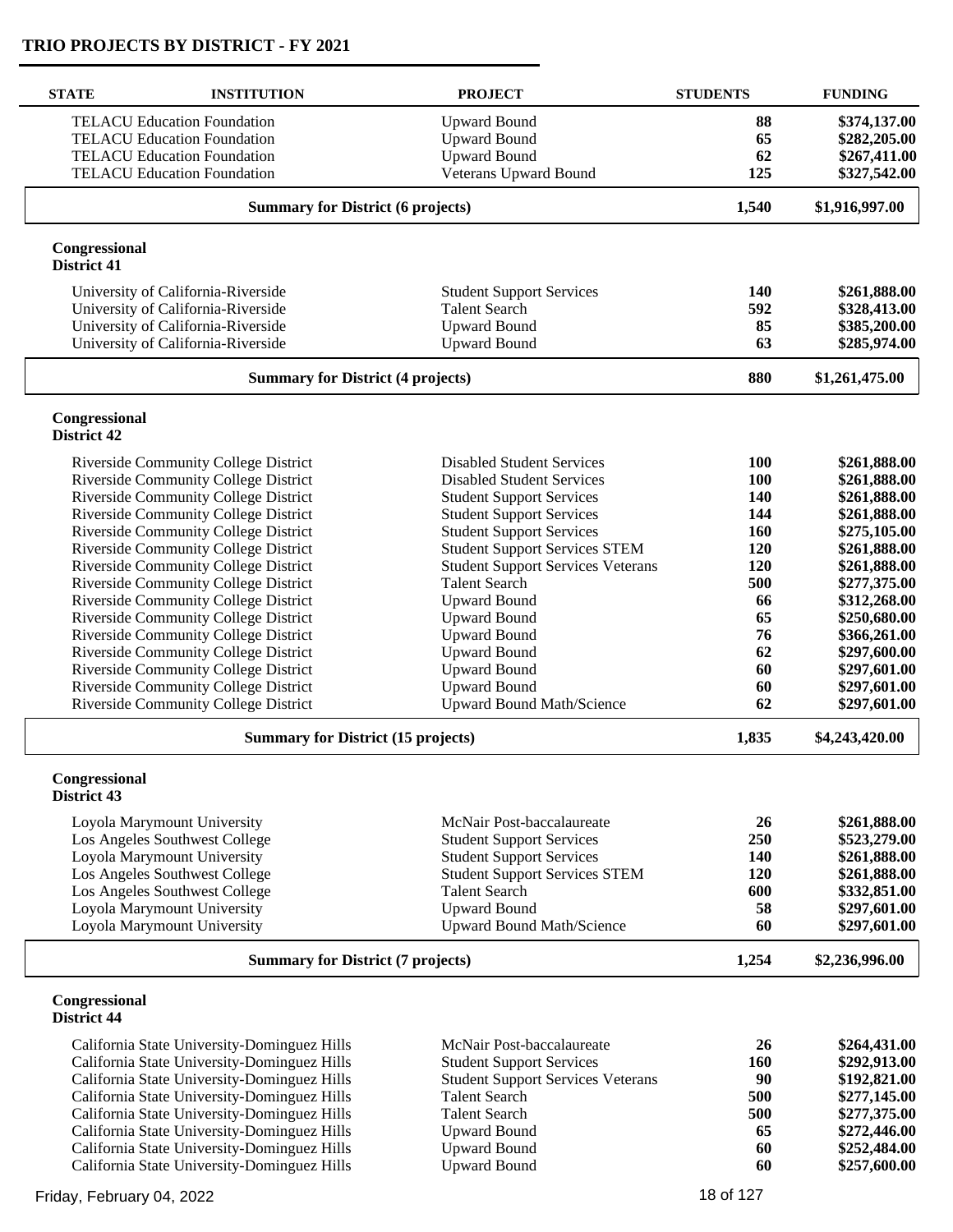| <b>STATE</b>                        | <b>INSTITUTION</b>                                                               | <b>PROJECT</b>                                                | <b>STUDENTS</b> | <b>FUNDING</b>               |
|-------------------------------------|----------------------------------------------------------------------------------|---------------------------------------------------------------|-----------------|------------------------------|
| <b>Compton College</b>              | California State University-Dominguez Hills                                      | <b>Upward Bound Math/Science</b><br>Upward Bound Math/Science | 60<br>52        | \$297,601.00<br>\$297,601.00 |
|                                     | <b>Summary for District (10 projects)</b>                                        |                                                               | 1,573           | \$2,682,417.00               |
| Congressional<br>District 45        |                                                                                  |                                                               |                 |                              |
| Santiago Canyon College             |                                                                                  | <b>Student Support Services</b>                               | 140             | \$261,888.00                 |
|                                     | University of California-Irvine                                                  | <b>Student Support Services</b>                               | 146             | \$261,888.00                 |
| Santiago Canyon College             |                                                                                  | <b>Student Support Services Veterans</b>                      | 120             | \$261,888.00                 |
|                                     | University of California-Irvine                                                  | <b>Upward Bound</b>                                           | 65              | \$312,480.00                 |
| Santiago Canyon College             |                                                                                  | Upward Bound Math/Science                                     | 64              | \$297,601.00                 |
|                                     | <b>Summary for District (5 projects)</b>                                         |                                                               | 535             | \$1,395,745.00               |
| Congressional<br>District 46        |                                                                                  |                                                               |                 |                              |
| Santa Ana College                   |                                                                                  | <b>Student Support Services</b>                               | 175             | \$348,002.00                 |
| Santa Ana College                   |                                                                                  | <b>Student Support Services Veterans</b>                      | 120             | \$261,888.00                 |
| Santa Ana College                   |                                                                                  | <b>Talent Search</b>                                          | 776             | \$430,487.00                 |
| Santa Ana College                   |                                                                                  | <b>Upward Bound</b>                                           | 65              | \$314,096.00                 |
| Santa Ana College                   |                                                                                  | Veterans Upward Bound                                         | 125             | \$297,601.00                 |
|                                     | <b>Summary for District (5 projects)</b>                                         |                                                               | 1,261           | \$1,652,074.00               |
| Congressional<br><b>District 47</b> |                                                                                  |                                                               |                 |                              |
|                                     | California State University-Long Beach                                           | <b>Disabled Student Services</b>                              | 103             | \$261,888.00                 |
| Long Beach City College             |                                                                                  | <b>Disabled Student Services</b>                              | 100             | \$275,105.00                 |
|                                     | California State University-Long Beach                                           | EOC                                                           | 1,000           | \$273,793.00                 |
|                                     | California State University-Long Beach                                           | McNair Post-baccalaureate                                     | 25              | \$261,888.00                 |
|                                     | California State University-Long Beach                                           | <b>Student Support Services</b>                               | 464             | \$607,236.00                 |
|                                     | California State University-Long Beach                                           | <b>Student Support Services STEM</b>                          | 124             | \$261,888.00                 |
|                                     | California State University-Long Beach                                           | <b>Talent Search</b>                                          | 1,166           | \$646,839.00                 |
|                                     | California State University-Long Beach<br>California State University-Long Beach | <b>Talent Search</b><br><b>Upward Bound</b>                   | 518<br>139      | \$287,361.00<br>\$658,888.00 |
|                                     | California State University-Long Beach                                           | <b>Upward Bound</b>                                           | 75              | \$366,048.00                 |
| Long Beach City College             |                                                                                  | <b>Upward Bound</b>                                           | 67              | \$324,511.00                 |
| <b>Volunteers of America</b>        |                                                                                  | <b>Upward Bound</b>                                           | 62              | \$297,601.00                 |
|                                     | <b>Summary for District (12 projects)</b>                                        |                                                               | 3,843           | \$4,523,046.00               |
| Congressional<br>District 49        |                                                                                  |                                                               |                 |                              |
|                                     | University of California-San Diego                                               | McNair Post-baccalaureate                                     | 30              | \$296,549.00                 |
|                                     | University of California-San Diego                                               | <b>Student Support Services</b>                               | 206             | \$348,002.00                 |
|                                     | University of California-San Diego                                               | <b>Talent Search</b>                                          | 583             | \$323,420.00                 |
|                                     | University of California-San Diego                                               | <b>Upward Bound</b>                                           | 116             | \$527,383.00                 |
|                                     | University of California-San Diego                                               | <b>Upward Bound</b>                                           | 62<br>62        | \$263,931.00                 |
|                                     | University of California-San Diego                                               | Upward Bound Math/Science<br>Upward Bound Math/Science        | 62              | \$297,601.00<br>\$297,601.00 |
| University of California-San Diego  |                                                                                  | <b>Summary for District (7 projects)</b>                      |                 |                              |

Palomar Community College **EOC 1,000 \$273,793.00**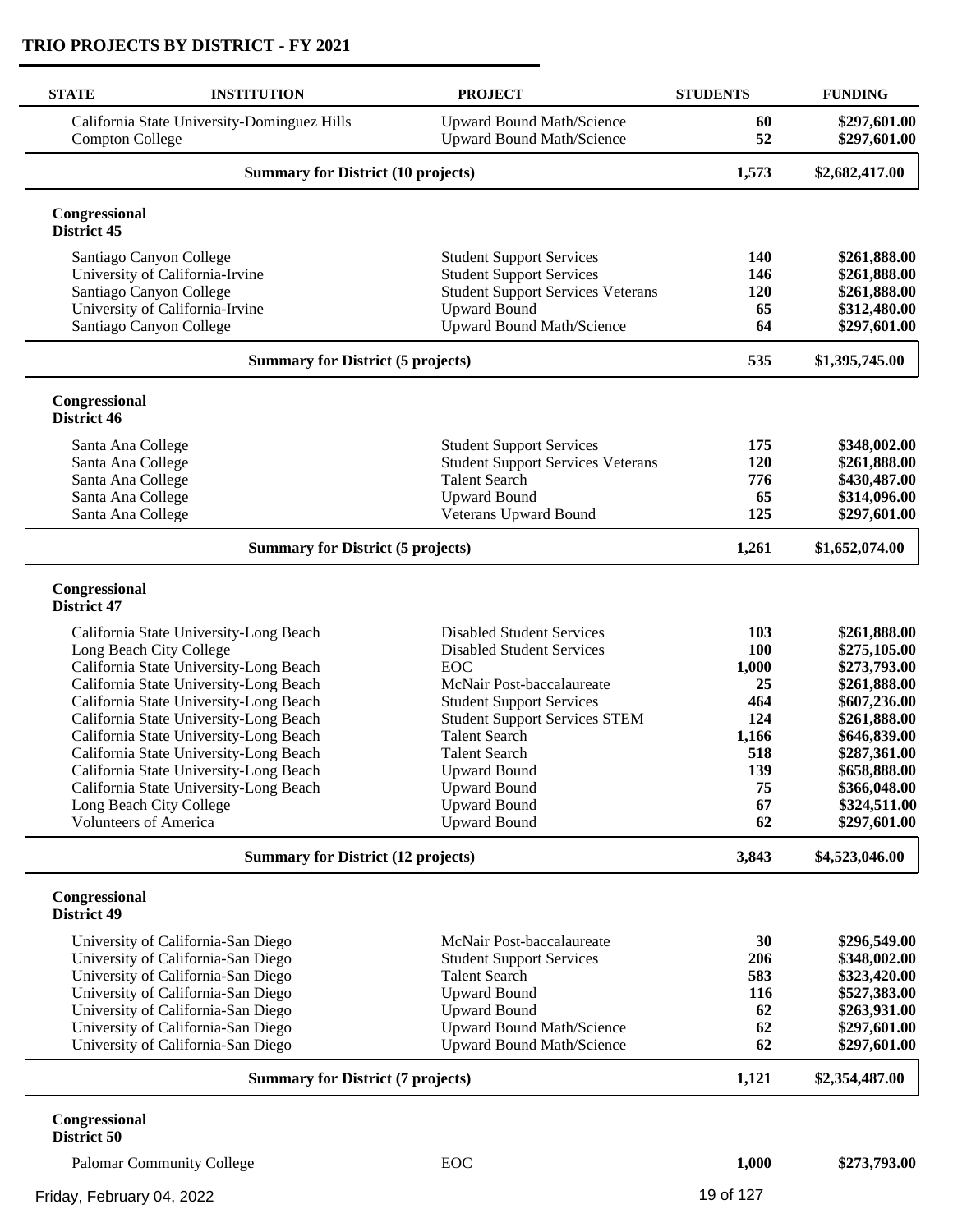| <b>STATE</b>                             | <b>INSTITUTION</b>                                | <b>PROJECT</b>                                         | <b>STUDENTS</b> | <b>FUNDING</b>   |
|------------------------------------------|---------------------------------------------------|--------------------------------------------------------|-----------------|------------------|
|                                          | California State University-San Marcos            | McNair Post-baccalaureate                              | 25              | \$261,888.00     |
|                                          | California State University-San Marcos            | <b>Student Support Services</b>                        | 206             | \$348,002.00     |
|                                          | <b>Palomar Community College</b>                  | <b>Student Support Services</b>                        | 225             | \$354,577.00     |
|                                          | California State University-San Marcos            | <b>Talent Search</b>                                   | 500             | \$277,375.00     |
|                                          | Palomar Community College                         | <b>Talent Search</b>                                   | 500             | \$277,375.00     |
|                                          | <b>Palomar Community College</b>                  | <b>Talent Search</b>                                   | 500             | \$277,375.00     |
|                                          | California State University-San Marcos            | <b>Upward Bound</b>                                    | 75              | \$317,978.00     |
|                                          | <b>Palomar Community College</b>                  | <b>Upward Bound</b>                                    | 65              | \$312,480.00     |
|                                          | Palomar Community College                         | <b>Upward Bound</b>                                    | 60              | \$297,601.00     |
|                                          | <b>Summary for District (10 projects)</b>         |                                                        | 3,156           | \$2,998,444.00   |
| Congressional<br>District 51             |                                                   |                                                        |                 |                  |
|                                          | <b>Imperial Valley College</b>                    | <b>Student Support Services</b>                        | 325             | \$502,386.00     |
|                                          | <b>Imperial Valley College</b>                    | <b>Talent Search</b>                                   | 766             | \$424,939.00     |
|                                          | Barrio Logan College Institute                    | <b>Upward Bound</b>                                    | 60              | \$297,601.00     |
|                                          | <b>Imperial Valley College</b>                    | <b>Upward Bound</b>                                    | 139             | \$720,598.00     |
|                                          | <b>Imperial Valley College</b>                    | Upward Bound Math/Science                              | 60              | \$297,601.00     |
|                                          | <b>Summary for District (5 projects)</b>          |                                                        |                 | \$2,243,125.00   |
| Congressional<br>District 52             |                                                   |                                                        |                 |                  |
|                                          |                                                   | McNair Post-baccalaureate                              | 26              | \$267,841.00     |
|                                          | University of San Diego<br>San Diego Mesa College |                                                        | 225             | \$338,972.00     |
|                                          | San Diego City College                            | <b>Student Support Services</b><br><b>Upward Bound</b> | 60              | \$297,601.00     |
|                                          | University of San Diego                           | <b>Upward Bound</b>                                    | 60              | \$297,601.00     |
|                                          |                                                   |                                                        |                 |                  |
| <b>Summary for District (4 projects)</b> |                                                   |                                                        | 371             | \$1,202,015.00   |
| Congressional<br>District 53             |                                                   |                                                        |                 |                  |
|                                          | San Diego State University                        | <b>Disabled Student Services</b>                       | 225             | \$335,110.00     |
|                                          | Wahupa Educational Enterprises, Inc.              | EOC                                                    | 1,130           | \$394,270.00     |
|                                          | San Diego State University                        | <b>Talent Search</b>                                   | 1,016           | \$563,627.00     |
|                                          | San Diego State University                        | <b>Talent Search</b>                                   | 500             | \$277,375.00     |
|                                          | Wahupa Educational Enterprises, Inc.              | <b>Talent Search</b>                                   | 1,459           | \$809,381.00     |
|                                          | Wahupa Educational Enterprises, Inc.              | <b>Talent Search</b>                                   | 500             | \$277,375.00     |
|                                          | San Diego State University                        | <b>Upward Bound</b>                                    | 93              | \$460,922.00     |
|                                          | San Diego State University                        | <b>Upward Bound</b>                                    | 74              | \$366,430.00     |
|                                          | Wahupa Educational Enterprises, Inc.              | <b>Upward Bound</b>                                    | 86              | \$424,200.00     |
|                                          | Wahupa Educational Enterprises, Inc.              | <b>Upward Bound</b>                                    | 62              | \$297,601.00     |
|                                          | Wahupa Educational Enterprises, Inc.              | Upward Bound Math/Science                              | 60              | \$297,601.00     |
|                                          | <b>Summary for District (11 projects)</b>         |                                                        | 5,205           | \$4,503,892.00   |
|                                          |                                                   |                                                        |                 |                  |
|                                          | Summary for state of CA (418 projects)            |                                                        | 96,120          | \$135,252,684.00 |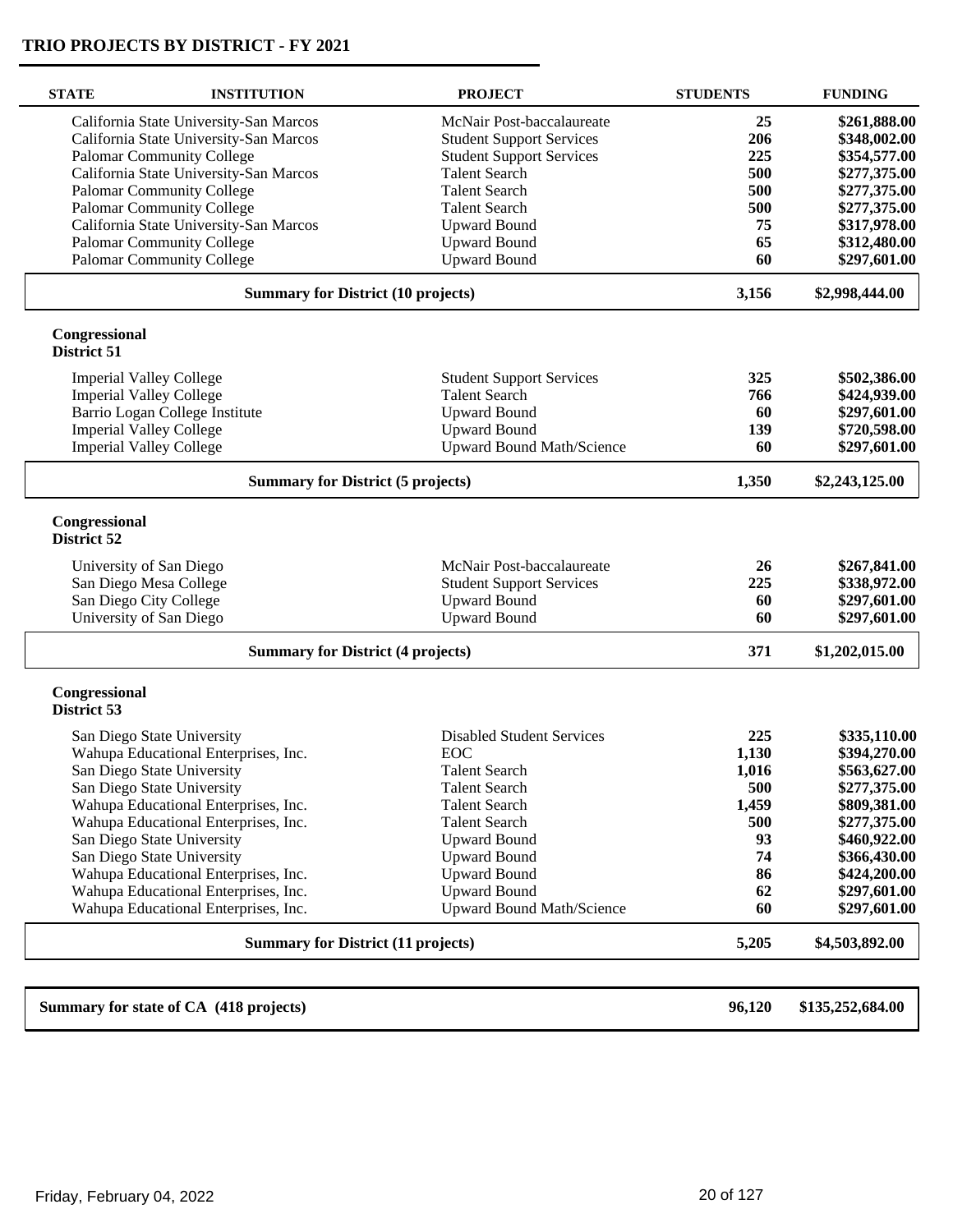$\overline{\phantom{0}}$ 

| <b>STATE</b>                              | <b>INSTITUTION</b>                                                       | <b>PROJECT</b>                                                               | <b>STUDENTS</b> | <b>FUNDING</b>               |
|-------------------------------------------|--------------------------------------------------------------------------|------------------------------------------------------------------------------|-----------------|------------------------------|
| $\bf CO$                                  |                                                                          |                                                                              |                 |                              |
| Congressional                             |                                                                          |                                                                              |                 |                              |
| District 01                               |                                                                          |                                                                              |                 |                              |
|                                           | Community College of Denver                                              | EOC                                                                          | 2,915           | \$795,795.00                 |
|                                           | University of Colorado at Denver                                         | McNair Post-baccalaureate                                                    | 25              | \$261,888.00                 |
|                                           | Community College of Denver                                              | <b>Student Support Services</b>                                              | 261             | \$338,971.00                 |
|                                           | Metropolitan State University of Denver                                  | <b>Student Support Services</b>                                              | <b>200</b>      | \$338,840.00                 |
|                                           | University of Colorado at Denver                                         | <b>Student Support Services</b>                                              | 165             | \$277,373.00                 |
|                                           | Denver Scholarship Foundation                                            | <b>Talent Search</b><br><b>Talent Search</b>                                 | 500<br>500      | \$277,375.00                 |
|                                           | Denver Scholarship Foundation<br>Metropolitan State University of Denver | <b>Upward Bound</b>                                                          | 85              | \$277,375.00<br>\$363,899.00 |
|                                           |                                                                          |                                                                              |                 |                              |
|                                           | <b>Summary for District (8 projects)</b>                                 |                                                                              | 4,651           | \$2,931,516.00               |
| Congressional<br>District 02              |                                                                          |                                                                              |                 |                              |
|                                           |                                                                          |                                                                              |                 |                              |
|                                           | Colorado State University                                                | EOC                                                                          | 1,796           | \$637,419.00                 |
|                                           | University of Colorado Boulder<br>Colorado State University              | McNair Post-baccalaureate                                                    | 25              | \$261,888.00                 |
|                                           | University of Colorado Boulder                                           | <b>Student Support Services</b><br><b>Student Support Services</b>           | 275<br>186      | \$449,116.00<br>\$369,221.00 |
|                                           | Colorado State University                                                | <b>Student Support Services STEM</b>                                         | <b>120</b>      | \$261,888.00                 |
|                                           | Colorado State University                                                | <b>Talent Search</b>                                                         | 827             | \$458,779.00                 |
|                                           | Colorado State University                                                | <b>Upward Bound</b>                                                          | 104             | \$553,336.00                 |
|                                           | Colorado State University                                                | <b>Upward Bound</b>                                                          | 60              | \$297,601.00                 |
|                                           | University of Colorado Boulder                                           | <b>Upward Bound</b>                                                          | 103             | \$534,519.00                 |
|                                           | <b>Summary for District (9 projects)</b>                                 |                                                                              | 3,496           | \$3,823,767.00               |
| Congressional<br>District 03              |                                                                          |                                                                              |                 |                              |
|                                           |                                                                          | EOC                                                                          |                 | \$503,517.00                 |
|                                           | Colorado State University-Pueblo<br><b>Adams State University</b>        | <b>Student Support Services</b>                                              | 1,505<br>175    | \$294,722.00                 |
|                                           | Colorado Mesa University                                                 | <b>Student Support Services</b>                                              | 150             | \$261,888.00                 |
|                                           | Colorado Mountain College                                                | <b>Student Support Services</b>                                              | 160             | \$333,312.00                 |
|                                           | Colorado Mountain College                                                | <b>Student Support Services</b>                                              | <b>140</b>      | \$261,888.00                 |
|                                           | Colorado State University-Pueblo                                         | <b>Student Support Services</b>                                              | 227             | \$357,420.00                 |
| Fort Lewis College                        |                                                                          | <b>Student Support Services</b>                                              | 200             | \$338,970.00                 |
|                                           | <b>Pueblo Community College</b>                                          | <b>Student Support Services</b>                                              | 220             | \$383,663.00                 |
|                                           | <b>Trinidad State College</b>                                            | <b>Student Support Services</b>                                              | 144             | \$261,888.00                 |
| Fort Lewis College                        | Colorado Mesa University                                                 | <b>Student Support Services STEM</b><br><b>Student Support Services STEM</b> | 120<br>120      | \$261,888.00<br>\$261,888.00 |
|                                           | Colorado State University-Pueblo                                         | <b>Talent Search</b>                                                         | 500             | \$277,375.00                 |
| Fort Lewis College                        |                                                                          | <b>Talent Search</b>                                                         | 637             | \$353,377.00                 |
|                                           | <b>Adams State University</b>                                            | <b>Upward Bound</b>                                                          | 114             | \$567,721.00                 |
|                                           | Colorado Mountain College                                                | <b>Upward Bound</b>                                                          | 63              | \$312,480.00                 |
|                                           | Colorado Mountain College                                                | <b>Upward Bound</b>                                                          | 60              | \$297,601.00                 |
|                                           | Colorado State University-Pueblo                                         | <b>Upward Bound</b>                                                          | 90              | \$466,042.00                 |
| Fort Lewis College                        |                                                                          | <b>Upward Bound</b>                                                          | 50              | \$297,601.00                 |
|                                           | <b>Pueblo Community College</b>                                          | <b>Upward Bound</b>                                                          | 76              | \$379,046.00                 |
|                                           | Pueblo Community College<br><b>Adams State University</b>                | <b>Upward Bound</b><br>Upward Bound Math/Science                             | 60<br>60        | \$297,601.00<br>\$297,601.00 |
|                                           | Pueblo Community College                                                 | Upward Bound Math/Science                                                    | 60              | \$297,601.00                 |
|                                           | <b>Trinidad State College</b>                                            | <b>Upward Bound Math/Science</b>                                             | 86              | \$427,241.00                 |
|                                           | Colorado State University-Pueblo                                         | Veterans Upward Bound                                                        | 125             | \$297,601.00                 |
| <b>Summary for District (24 projects)</b> |                                                                          |                                                                              |                 | \$8,089,932.00               |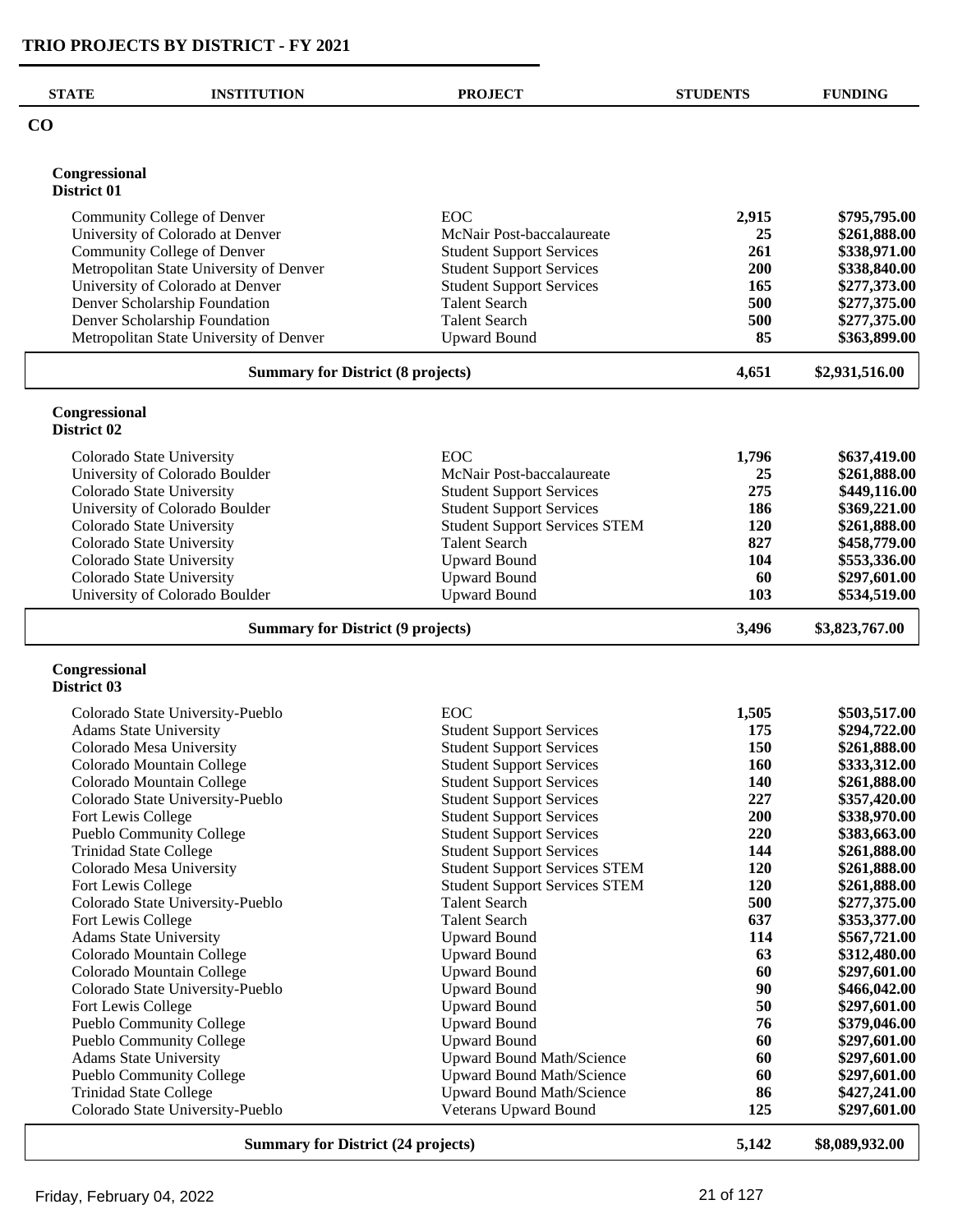| <b>STATE</b>                  | <b>INSTITUTION</b>                             | <b>PROJECT</b>                                           | <b>STUDENTS</b> | <b>FUNDING</b>  |
|-------------------------------|------------------------------------------------|----------------------------------------------------------|-----------------|-----------------|
| Congressional<br>District 04  |                                                |                                                          |                 |                 |
|                               | University of Northern Colorado                | McNair Post-baccalaureate                                | 30              | \$300,988.00    |
|                               | Aims Community College                         | <b>Student Support Services</b>                          | 160             | \$275,105.00    |
|                               | Northeastern Junior College                    | <b>Student Support Services</b>                          | 180             | \$285,902.00    |
| Otero Junior College          |                                                | <b>Student Support Services</b>                          | 180             | \$261,888.00    |
| <b>Trinidad State College</b> |                                                | <b>Student Support Services</b>                          | 250             | \$428,545.00    |
|                               | University of Northern Colorado                | <b>Student Support Services</b>                          | 200             | \$336,272.00    |
|                               | Aims Community College                         | <b>Student Support Services STEM</b>                     | 120             | \$261,888.00    |
|                               | The Greeley Dream Team, Inc.                   | <b>Talent Search</b>                                     | 680             | \$377,231.00    |
|                               | The Greeley Dream Team, Inc.                   | <b>Talent Search</b>                                     | 500             | \$277,375.00    |
|                               | University of Northern Colorado                | <b>Upward Bound</b>                                      | 63              | \$312,480.00    |
|                               | <b>Summary for District (10 projects)</b>      |                                                          | 2,363           | \$3,117,674.00  |
| Congressional<br>District 05  |                                                |                                                          |                 |                 |
|                               | Pikes Peak Community College                   | <b>Student Support Services</b>                          | 144             | \$275,105.00    |
|                               | LULAC National Education Service Centers, Inc. | <b>Upward Bound</b>                                      | 60              | \$297,601.00    |
|                               | LULAC National Education Service Centers, Inc. | <b>Upward Bound Math/Science</b>                         | 60              | \$297,601.00    |
|                               | <b>Summary for District (3 projects)</b>       |                                                          |                 |                 |
| Congressional<br>District 06  |                                                |                                                          |                 |                 |
|                               | Community College Of Aurora                    | Student Support Services English as a<br>Second Language | 160             | \$261,886.00    |
|                               | Arapahoe Community College                     | <b>Student Support Services</b>                          | <b>140</b>      | \$261,888.00    |
|                               | <b>Community College Of Aurora</b>             | <b>Student Support Services</b>                          | 160             | \$261,886.00    |
|                               | <b>Community College Of Aurora</b>             | <b>Upward Bound</b>                                      | 60              | \$297,601.00    |
|                               | <b>Summary for District (4 projects)</b>       |                                                          | 520             | \$1,083,261.00  |
| Congressional<br>District 07  |                                                |                                                          |                 |                 |
|                               | Front Range Community College                  | <b>Student Support Services</b>                          | 140             | \$261,888.00    |
|                               | Front Range Community College                  | <b>Student Support Services</b>                          | 140             | \$261,888.00    |
|                               | Red Rocks Community College                    | <b>Student Support Services</b>                          | 140             | \$261,888.00    |
|                               | Front Range Community College                  | <b>Upward Bound</b>                                      | 60              | \$297,601.00    |
|                               | <b>Summary for District (4 projects)</b>       |                                                          | 480             | \$1,083,265.00  |
|                               | Summary for state of CO (62 projects)          |                                                          | 16,916          | \$20,999,722.00 |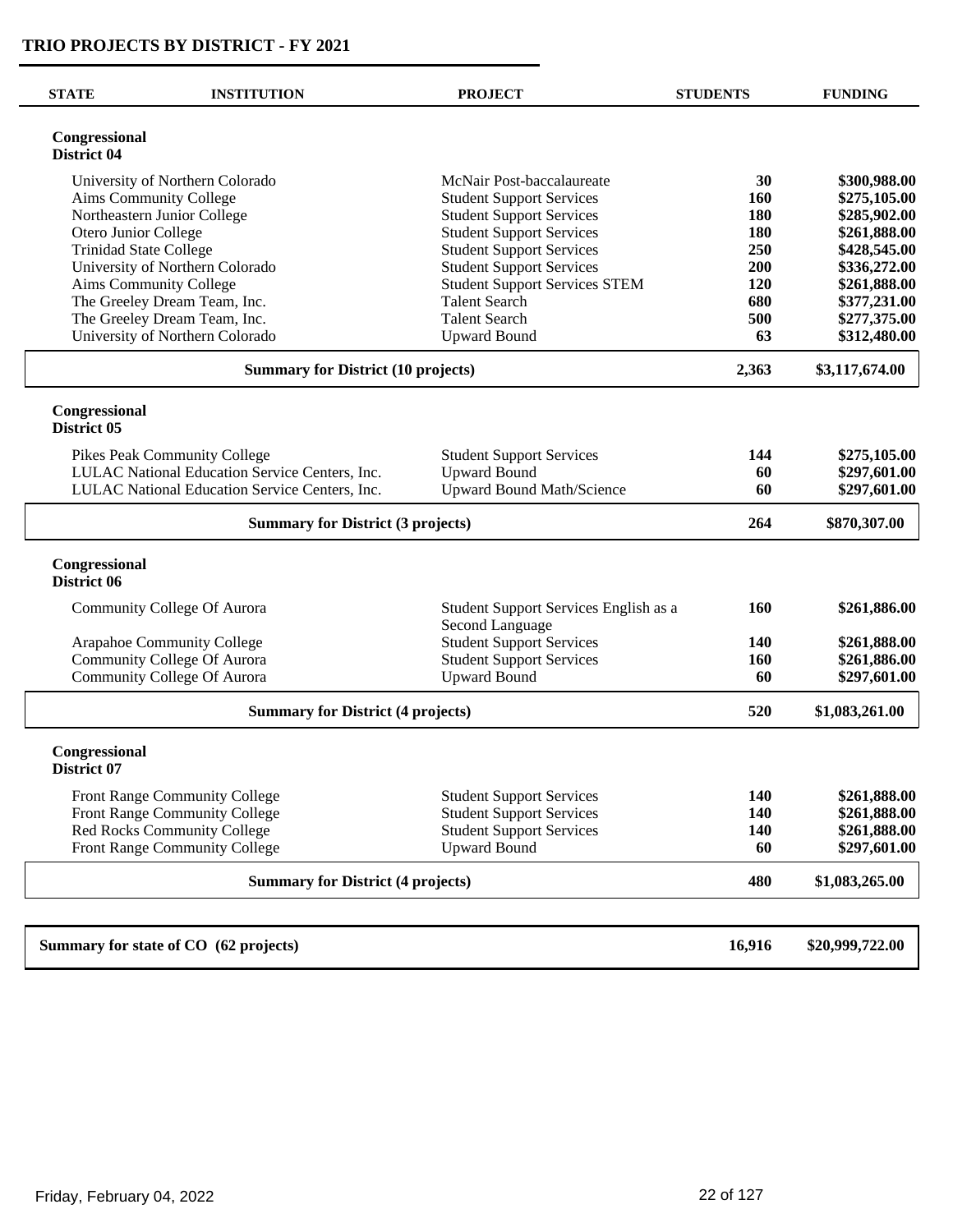| <b>CT</b><br>Congressional<br>District 01<br><b>Manchester Community College</b><br><b>Student Support Services</b><br>140<br><b>Talent Search</b><br>500<br>Goodwin College<br>640<br><b>Summary for District (2 projects)</b><br>Congressional<br>District 02<br>University of Connecticut<br>McNair Post-baccalaureate<br>25<br>University of Connecticut<br><b>Student Support Services</b><br>225<br><b>Summary for District (2 projects)</b><br>250<br>Congressional<br>District 03<br>McNair Post-baccalaureate<br>Wesleyan University<br>26<br>Wesleyan University<br><b>Upward Bound Math/Science</b><br>50<br>Wesleyan University<br><b>Upward Bound Math/Science</b><br>60<br><b>Summary for District (3 projects)</b><br>136<br>Congressional<br>District 04<br>Norwalk Community College<br><b>Student Support Services</b><br>247<br><b>Student Support Services</b><br>University of Bridgeport<br>140<br><b>Upward Bound</b><br>Fairfield University<br>80<br><b>Upward Bound</b><br>65<br><b>Sacred Heart University</b><br>Stamford Public School System<br><b>Upward Bound</b><br>62<br>594<br><b>Summary for District (5 projects)</b><br>Congressional<br>District 05<br><b>EOC</b><br>CONNTAC, Inc.<br>3,200<br>Central Connecticut State University<br><b>Student Support Services</b><br>140<br><b>Student Support Services Teacher</b><br><b>Central Connecticut State University</b><br><b>140</b><br>Preparation<br><b>Talent Search</b><br>500<br><b>Central Connecticut State University</b><br>Naugatuck Valley Community College<br><b>Upward Bound</b><br>60<br>Naugatuck Valley Community College<br><b>Upward Bound</b><br>60<br>Naugatuck Valley Community College<br><b>Upward Bound</b><br>60<br>Western Connecticut State University<br><b>Upward Bound</b><br>62<br><b>Central Connecticut State University</b><br><b>Upward Bound Math/Science</b><br>60<br>Naugatuck Valley Community College<br><b>Upward Bound Math/Science</b><br>60<br><b>Summary for District (10 projects)</b><br>4,342<br>Summary for state of CT (22 projects)<br>5,962 | <b>STATE</b> | <b>INSTITUTION</b> | <b>PROJECT</b> | <b>STUDENTS</b> | <b>FUNDING</b>               |
|------------------------------------------------------------------------------------------------------------------------------------------------------------------------------------------------------------------------------------------------------------------------------------------------------------------------------------------------------------------------------------------------------------------------------------------------------------------------------------------------------------------------------------------------------------------------------------------------------------------------------------------------------------------------------------------------------------------------------------------------------------------------------------------------------------------------------------------------------------------------------------------------------------------------------------------------------------------------------------------------------------------------------------------------------------------------------------------------------------------------------------------------------------------------------------------------------------------------------------------------------------------------------------------------------------------------------------------------------------------------------------------------------------------------------------------------------------------------------------------------------------------------------------------------------------------------------------------------------------------------------------------------------------------------------------------------------------------------------------------------------------------------------------------------------------------------------------------------------------------------------------------------------------------------------------------------------------------------------------------------------------------------------------------------------------------------------------------|--------------|--------------------|----------------|-----------------|------------------------------|
|                                                                                                                                                                                                                                                                                                                                                                                                                                                                                                                                                                                                                                                                                                                                                                                                                                                                                                                                                                                                                                                                                                                                                                                                                                                                                                                                                                                                                                                                                                                                                                                                                                                                                                                                                                                                                                                                                                                                                                                                                                                                                          |              |                    |                |                 |                              |
|                                                                                                                                                                                                                                                                                                                                                                                                                                                                                                                                                                                                                                                                                                                                                                                                                                                                                                                                                                                                                                                                                                                                                                                                                                                                                                                                                                                                                                                                                                                                                                                                                                                                                                                                                                                                                                                                                                                                                                                                                                                                                          |              |                    |                |                 |                              |
|                                                                                                                                                                                                                                                                                                                                                                                                                                                                                                                                                                                                                                                                                                                                                                                                                                                                                                                                                                                                                                                                                                                                                                                                                                                                                                                                                                                                                                                                                                                                                                                                                                                                                                                                                                                                                                                                                                                                                                                                                                                                                          |              |                    |                |                 | \$261,888.00<br>\$277,375.00 |
|                                                                                                                                                                                                                                                                                                                                                                                                                                                                                                                                                                                                                                                                                                                                                                                                                                                                                                                                                                                                                                                                                                                                                                                                                                                                                                                                                                                                                                                                                                                                                                                                                                                                                                                                                                                                                                                                                                                                                                                                                                                                                          |              |                    |                | \$539,263.00    |                              |
|                                                                                                                                                                                                                                                                                                                                                                                                                                                                                                                                                                                                                                                                                                                                                                                                                                                                                                                                                                                                                                                                                                                                                                                                                                                                                                                                                                                                                                                                                                                                                                                                                                                                                                                                                                                                                                                                                                                                                                                                                                                                                          |              |                    |                |                 |                              |
|                                                                                                                                                                                                                                                                                                                                                                                                                                                                                                                                                                                                                                                                                                                                                                                                                                                                                                                                                                                                                                                                                                                                                                                                                                                                                                                                                                                                                                                                                                                                                                                                                                                                                                                                                                                                                                                                                                                                                                                                                                                                                          |              |                    |                |                 | \$261,888.00<br>\$347,999.00 |
|                                                                                                                                                                                                                                                                                                                                                                                                                                                                                                                                                                                                                                                                                                                                                                                                                                                                                                                                                                                                                                                                                                                                                                                                                                                                                                                                                                                                                                                                                                                                                                                                                                                                                                                                                                                                                                                                                                                                                                                                                                                                                          |              |                    |                |                 | \$609,887.00                 |
|                                                                                                                                                                                                                                                                                                                                                                                                                                                                                                                                                                                                                                                                                                                                                                                                                                                                                                                                                                                                                                                                                                                                                                                                                                                                                                                                                                                                                                                                                                                                                                                                                                                                                                                                                                                                                                                                                                                                                                                                                                                                                          |              |                    |                |                 |                              |
|                                                                                                                                                                                                                                                                                                                                                                                                                                                                                                                                                                                                                                                                                                                                                                                                                                                                                                                                                                                                                                                                                                                                                                                                                                                                                                                                                                                                                                                                                                                                                                                                                                                                                                                                                                                                                                                                                                                                                                                                                                                                                          |              |                    |                |                 | \$261,888.00                 |
|                                                                                                                                                                                                                                                                                                                                                                                                                                                                                                                                                                                                                                                                                                                                                                                                                                                                                                                                                                                                                                                                                                                                                                                                                                                                                                                                                                                                                                                                                                                                                                                                                                                                                                                                                                                                                                                                                                                                                                                                                                                                                          |              |                    |                |                 | \$297,601.00                 |
|                                                                                                                                                                                                                                                                                                                                                                                                                                                                                                                                                                                                                                                                                                                                                                                                                                                                                                                                                                                                                                                                                                                                                                                                                                                                                                                                                                                                                                                                                                                                                                                                                                                                                                                                                                                                                                                                                                                                                                                                                                                                                          |              |                    |                |                 | \$297,601.00                 |
|                                                                                                                                                                                                                                                                                                                                                                                                                                                                                                                                                                                                                                                                                                                                                                                                                                                                                                                                                                                                                                                                                                                                                                                                                                                                                                                                                                                                                                                                                                                                                                                                                                                                                                                                                                                                                                                                                                                                                                                                                                                                                          |              |                    |                |                 | \$857,090.00                 |
|                                                                                                                                                                                                                                                                                                                                                                                                                                                                                                                                                                                                                                                                                                                                                                                                                                                                                                                                                                                                                                                                                                                                                                                                                                                                                                                                                                                                                                                                                                                                                                                                                                                                                                                                                                                                                                                                                                                                                                                                                                                                                          |              |                    |                |                 |                              |
|                                                                                                                                                                                                                                                                                                                                                                                                                                                                                                                                                                                                                                                                                                                                                                                                                                                                                                                                                                                                                                                                                                                                                                                                                                                                                                                                                                                                                                                                                                                                                                                                                                                                                                                                                                                                                                                                                                                                                                                                                                                                                          |              |                    |                |                 | \$404,073.00                 |
|                                                                                                                                                                                                                                                                                                                                                                                                                                                                                                                                                                                                                                                                                                                                                                                                                                                                                                                                                                                                                                                                                                                                                                                                                                                                                                                                                                                                                                                                                                                                                                                                                                                                                                                                                                                                                                                                                                                                                                                                                                                                                          |              |                    |                |                 | \$261,886.00                 |
|                                                                                                                                                                                                                                                                                                                                                                                                                                                                                                                                                                                                                                                                                                                                                                                                                                                                                                                                                                                                                                                                                                                                                                                                                                                                                                                                                                                                                                                                                                                                                                                                                                                                                                                                                                                                                                                                                                                                                                                                                                                                                          |              |                    |                |                 | \$406,412.00                 |
|                                                                                                                                                                                                                                                                                                                                                                                                                                                                                                                                                                                                                                                                                                                                                                                                                                                                                                                                                                                                                                                                                                                                                                                                                                                                                                                                                                                                                                                                                                                                                                                                                                                                                                                                                                                                                                                                                                                                                                                                                                                                                          |              |                    |                |                 | \$337,052.00<br>\$297,601.00 |
|                                                                                                                                                                                                                                                                                                                                                                                                                                                                                                                                                                                                                                                                                                                                                                                                                                                                                                                                                                                                                                                                                                                                                                                                                                                                                                                                                                                                                                                                                                                                                                                                                                                                                                                                                                                                                                                                                                                                                                                                                                                                                          |              |                    |                |                 | \$1,707,024.00               |
|                                                                                                                                                                                                                                                                                                                                                                                                                                                                                                                                                                                                                                                                                                                                                                                                                                                                                                                                                                                                                                                                                                                                                                                                                                                                                                                                                                                                                                                                                                                                                                                                                                                                                                                                                                                                                                                                                                                                                                                                                                                                                          |              |                    |                |                 |                              |
|                                                                                                                                                                                                                                                                                                                                                                                                                                                                                                                                                                                                                                                                                                                                                                                                                                                                                                                                                                                                                                                                                                                                                                                                                                                                                                                                                                                                                                                                                                                                                                                                                                                                                                                                                                                                                                                                                                                                                                                                                                                                                          |              |                    |                |                 |                              |
|                                                                                                                                                                                                                                                                                                                                                                                                                                                                                                                                                                                                                                                                                                                                                                                                                                                                                                                                                                                                                                                                                                                                                                                                                                                                                                                                                                                                                                                                                                                                                                                                                                                                                                                                                                                                                                                                                                                                                                                                                                                                                          |              |                    |                |                 | \$881,386.00                 |
|                                                                                                                                                                                                                                                                                                                                                                                                                                                                                                                                                                                                                                                                                                                                                                                                                                                                                                                                                                                                                                                                                                                                                                                                                                                                                                                                                                                                                                                                                                                                                                                                                                                                                                                                                                                                                                                                                                                                                                                                                                                                                          |              |                    |                |                 | \$261,888.00<br>\$261,888.00 |
|                                                                                                                                                                                                                                                                                                                                                                                                                                                                                                                                                                                                                                                                                                                                                                                                                                                                                                                                                                                                                                                                                                                                                                                                                                                                                                                                                                                                                                                                                                                                                                                                                                                                                                                                                                                                                                                                                                                                                                                                                                                                                          |              |                    |                |                 | \$277,375.00                 |
|                                                                                                                                                                                                                                                                                                                                                                                                                                                                                                                                                                                                                                                                                                                                                                                                                                                                                                                                                                                                                                                                                                                                                                                                                                                                                                                                                                                                                                                                                                                                                                                                                                                                                                                                                                                                                                                                                                                                                                                                                                                                                          |              |                    |                |                 | \$297,601.00                 |
|                                                                                                                                                                                                                                                                                                                                                                                                                                                                                                                                                                                                                                                                                                                                                                                                                                                                                                                                                                                                                                                                                                                                                                                                                                                                                                                                                                                                                                                                                                                                                                                                                                                                                                                                                                                                                                                                                                                                                                                                                                                                                          |              |                    |                |                 | \$297,601.00                 |
|                                                                                                                                                                                                                                                                                                                                                                                                                                                                                                                                                                                                                                                                                                                                                                                                                                                                                                                                                                                                                                                                                                                                                                                                                                                                                                                                                                                                                                                                                                                                                                                                                                                                                                                                                                                                                                                                                                                                                                                                                                                                                          |              |                    |                |                 | \$297,601.00<br>\$299,981.00 |
|                                                                                                                                                                                                                                                                                                                                                                                                                                                                                                                                                                                                                                                                                                                                                                                                                                                                                                                                                                                                                                                                                                                                                                                                                                                                                                                                                                                                                                                                                                                                                                                                                                                                                                                                                                                                                                                                                                                                                                                                                                                                                          |              |                    |                |                 | \$297,601.00                 |
|                                                                                                                                                                                                                                                                                                                                                                                                                                                                                                                                                                                                                                                                                                                                                                                                                                                                                                                                                                                                                                                                                                                                                                                                                                                                                                                                                                                                                                                                                                                                                                                                                                                                                                                                                                                                                                                                                                                                                                                                                                                                                          |              |                    |                |                 | \$297,601.00                 |
|                                                                                                                                                                                                                                                                                                                                                                                                                                                                                                                                                                                                                                                                                                                                                                                                                                                                                                                                                                                                                                                                                                                                                                                                                                                                                                                                                                                                                                                                                                                                                                                                                                                                                                                                                                                                                                                                                                                                                                                                                                                                                          |              |                    |                |                 | \$3,470,523.00               |
|                                                                                                                                                                                                                                                                                                                                                                                                                                                                                                                                                                                                                                                                                                                                                                                                                                                                                                                                                                                                                                                                                                                                                                                                                                                                                                                                                                                                                                                                                                                                                                                                                                                                                                                                                                                                                                                                                                                                                                                                                                                                                          |              |                    |                |                 |                              |
|                                                                                                                                                                                                                                                                                                                                                                                                                                                                                                                                                                                                                                                                                                                                                                                                                                                                                                                                                                                                                                                                                                                                                                                                                                                                                                                                                                                                                                                                                                                                                                                                                                                                                                                                                                                                                                                                                                                                                                                                                                                                                          |              |                    |                |                 | \$7,183,787.00               |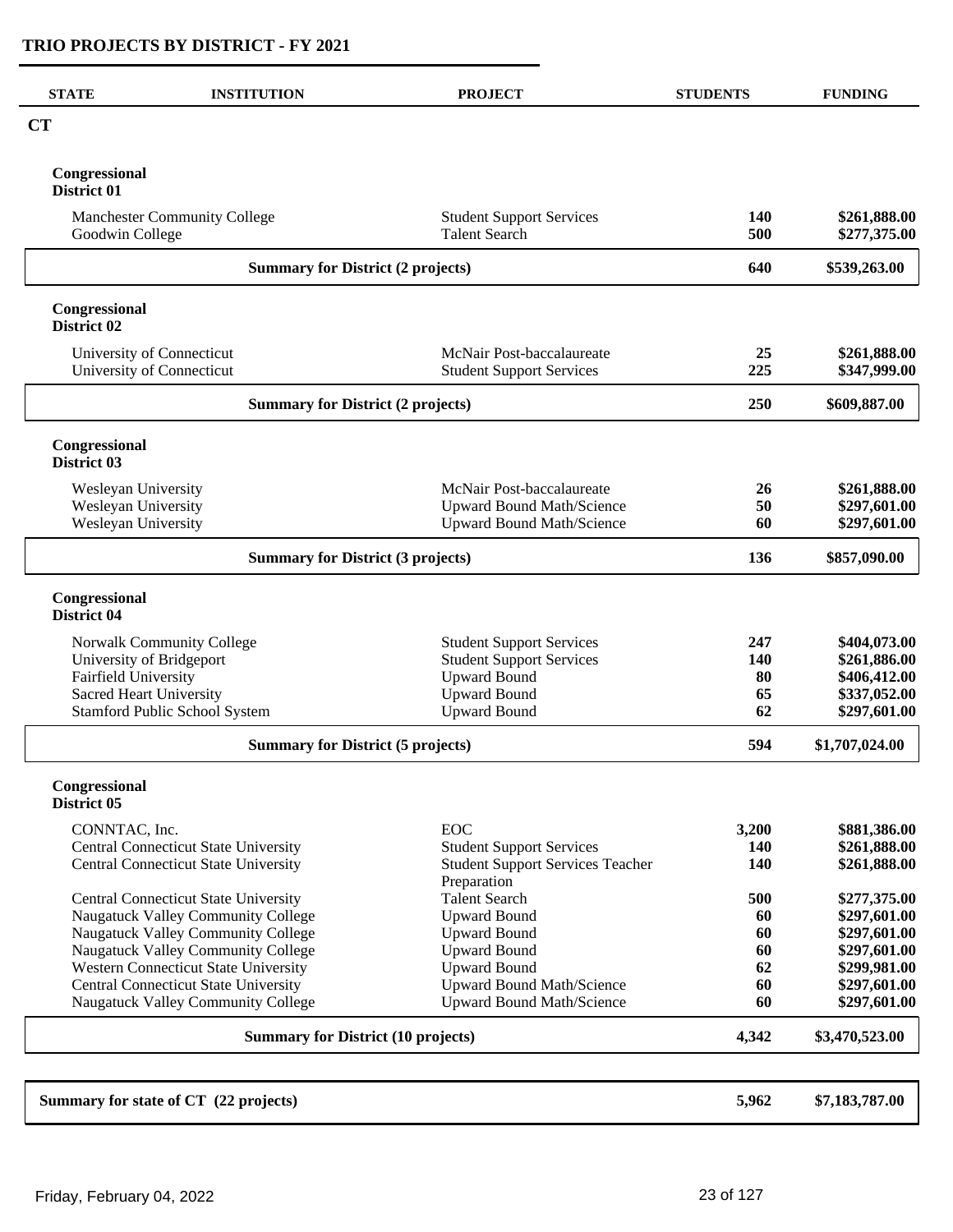| <b>STATE</b>                             | <b>INSTITUTION</b>                             | <b>PROJECT</b>                   | <b>STUDENTS</b> | <b>FUNDING</b> |
|------------------------------------------|------------------------------------------------|----------------------------------|-----------------|----------------|
| <b>DC</b>                                |                                                |                                  |                 |                |
| <b>Congressional</b><br>District 01      |                                                |                                  |                 |                |
| The College Board                        |                                                | <b>EOC</b>                       | 3,122           | \$105,939.00   |
|                                          | LULAC National Education Service Centers, Inc. | <b>Talent Search</b>             | 500             | \$277,375.00   |
|                                          | University of the District of Columbia         | <b>Talent Search</b>             | 1,166           | \$559,680.00   |
|                                          | <b>College Success Foundation</b>              | <b>Upward Bound</b>              | 60              | \$297,601.00   |
|                                          | George Washington University                   | <b>Upward Bound</b>              | 60              | \$297,553.00   |
| <b>Howard University</b>                 |                                                | <b>Upward Bound</b>              | 134             | \$638,391.00   |
|                                          | University of the District of Columbia         | <b>Upward Bound</b>              | 63              | \$330,729.00   |
| <b>Howard University</b>                 |                                                | <b>Upward Bound Math/Science</b> | 52              | \$297,601.00   |
| <b>Summary for District (8 projects)</b> |                                                |                                  | 5,157           | \$2,804,869.00 |
|                                          |                                                |                                  |                 | \$2,804,869.00 |
|                                          | Summary for state of DC (8 projects)           |                                  | 5,157           |                |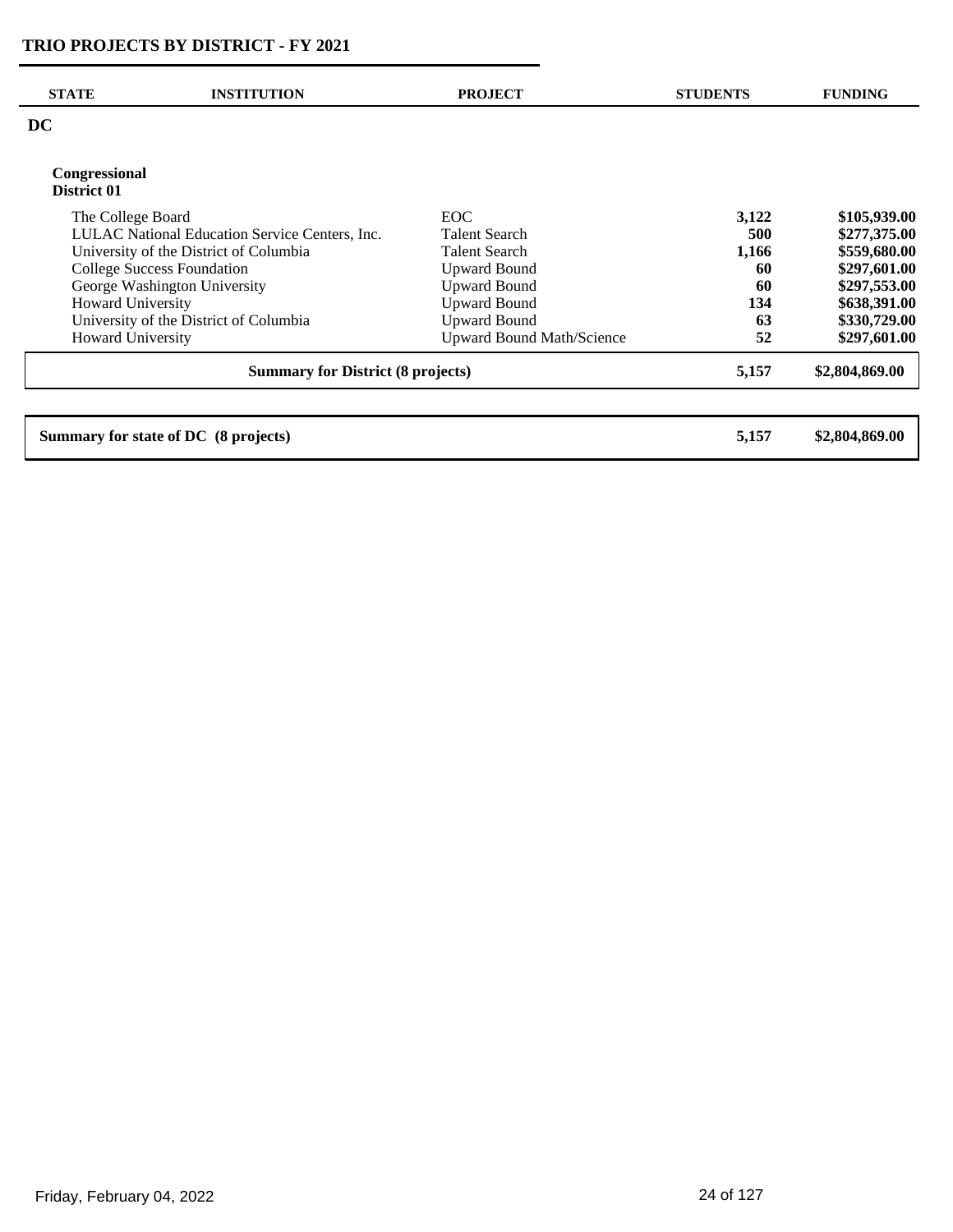| <b>STATE</b>                              | <b>INSTITUTION</b>                    | <b>PROJECT</b>                   | <b>STUDENTS</b> | <b>FUNDING</b> |
|-------------------------------------------|---------------------------------------|----------------------------------|-----------------|----------------|
| DE                                        |                                       |                                  |                 |                |
| Congressional<br>District 01              |                                       |                                  |                 |                |
| University of Delaware                    |                                       | McNair Post-baccalaureate        | 25              | \$261,888.00   |
| University of Delaware                    |                                       | <b>Student Support Services</b>  | 180             | \$347,008.00   |
|                                           | Delaware Technical Community College  | <b>Talent Search</b>             | 655             | \$363,362.00   |
|                                           | Delaware Technical Community College  | <b>Upward Bound</b>              | 72              | \$359,828.00   |
|                                           | Delaware Technical Community College  | <b>Upward Bound</b>              | 80              | \$401,217.00   |
|                                           | Delaware Technical Community College  | <b>Upward Bound</b>              | 60              | \$297,601.00   |
| University of Delaware                    |                                       | <b>Upward Bound</b>              | 66              | \$0.00         |
|                                           | Delaware Technical Community College  | <b>Upward Bound Math/Science</b> | 66              | \$326,051.00   |
|                                           | Delaware Technical Community College  | <b>Upward Bound Math/Science</b> | 89              | \$425,833.00   |
| University of Delaware                    |                                       | <b>Upward Bound Math/Science</b> | 66              | \$332,917.00   |
| <b>Summary for District (10 projects)</b> |                                       |                                  | 1,359           | \$3,115,705.00 |
|                                           | Summary for state of DE (10 projects) |                                  | 1,359           | \$3,115,705.00 |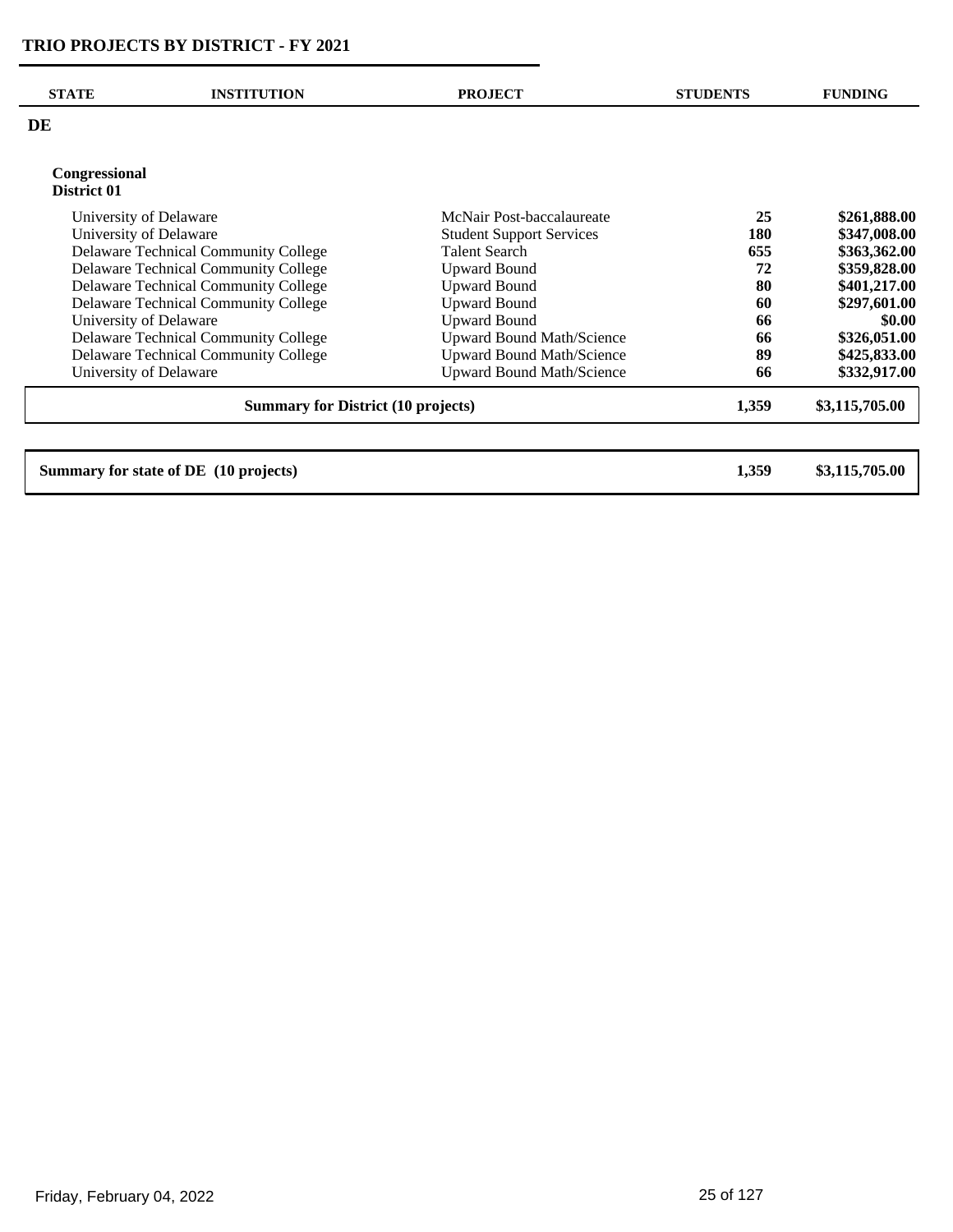| <b>STATE</b>                             | <b>INSTITUTION</b>                       | <b>PROJECT</b>                           | <b>STUDENTS</b> | <b>FUNDING</b> |
|------------------------------------------|------------------------------------------|------------------------------------------|-----------------|----------------|
| <b>FL</b>                                |                                          |                                          |                 |                |
| Congressional<br>District 01             |                                          |                                          |                 |                |
| Pensacola State College                  |                                          | EOC                                      | 1,456           | \$466,410.00   |
| Pensacola State College                  |                                          | <b>Student Support Services</b>          | 225             | \$379,197.00   |
|                                          | University of West Florida               | <b>Student Support Services</b>          | 200             | \$347,828.00   |
| Pensacola State College                  |                                          | <b>Student Support Services Veterans</b> | <b>120</b>      | \$261,888.00   |
| Pensacola State College                  |                                          | <b>Talent Search</b>                     | 714             | \$396,092.00   |
| Pensacola State College                  |                                          | Veterans Upward Bound                    | <b>130</b>      | \$297,601.00   |
|                                          | <b>Summary for District (6 projects)</b> |                                          | 2,845           | \$2,149,016.00 |
| Congressional<br>District 02             |                                          |                                          |                 |                |
|                                          | <b>Gulf Coast State College</b>          | EOC                                      | 1,000           | \$272,753.00   |
| Chipola College                          |                                          | <b>Student Support Services</b>          | 144             | \$261,888.00   |
| Florida State University                 |                                          | <b>Student Support Services</b>          | <b>140</b>      | \$261,888.00   |
|                                          | <b>Gulf Coast State College</b>          | <b>Student Support Services</b>          | 196             | \$295,648.00   |
| Florida State University                 |                                          | <b>Student Support Services STEM</b>     | 140             | \$261,888.00   |
|                                          | Florida A&M University                   | <b>Talent Search</b>                     | 500             | \$277,375.00   |
| Florida State University                 |                                          | <b>Talent Search</b>                     | 500             | \$277,375.00   |
| Florida State University                 |                                          | <b>Upward Bound</b>                      | 80              | \$413,604.00   |
|                                          | <b>Gulf Coast State College</b>          | <b>Upward Bound</b>                      | 68              | \$297,601.00   |
| <b>Summary for District (9 projects)</b> |                                          | 2,768                                    | \$2,620,020.00  |                |
| Congressional<br>District 03             |                                          |                                          |                 |                |
|                                          | College of Central Florida               | EOC                                      | 1,265           | \$409,183.00   |
| University of Florida                    |                                          | McNair Post-baccalaureate                | 25              | \$261,888.00   |
|                                          | College of Central Florida               | <b>Student Support Services</b>          | 227             | \$376,098.00   |
| Santa Fe College                         |                                          | <b>Student Support Services</b>          | 206             | \$335,111.00   |
| University of Florida                    |                                          | <b>Student Support Services</b>          | 144             | \$261,888.00   |
| Santa Fe College                         |                                          | <b>Student Support Services STEM</b>     | <b>120</b>      | \$261,888.00   |
| Santa Fe College                         |                                          | <b>Student Support Services Veterans</b> | 120             | \$261,888.00   |
| Santa Fe College                         |                                          | <b>Talent Search</b>                     | 680             | \$377,231.00   |
| Santa Fe College                         |                                          | <b>Upward Bound</b>                      | 63              | \$330,232.00   |
|                                          | <b>Summary for District (9 projects)</b> |                                          | 2,850           | \$2,875,407.00 |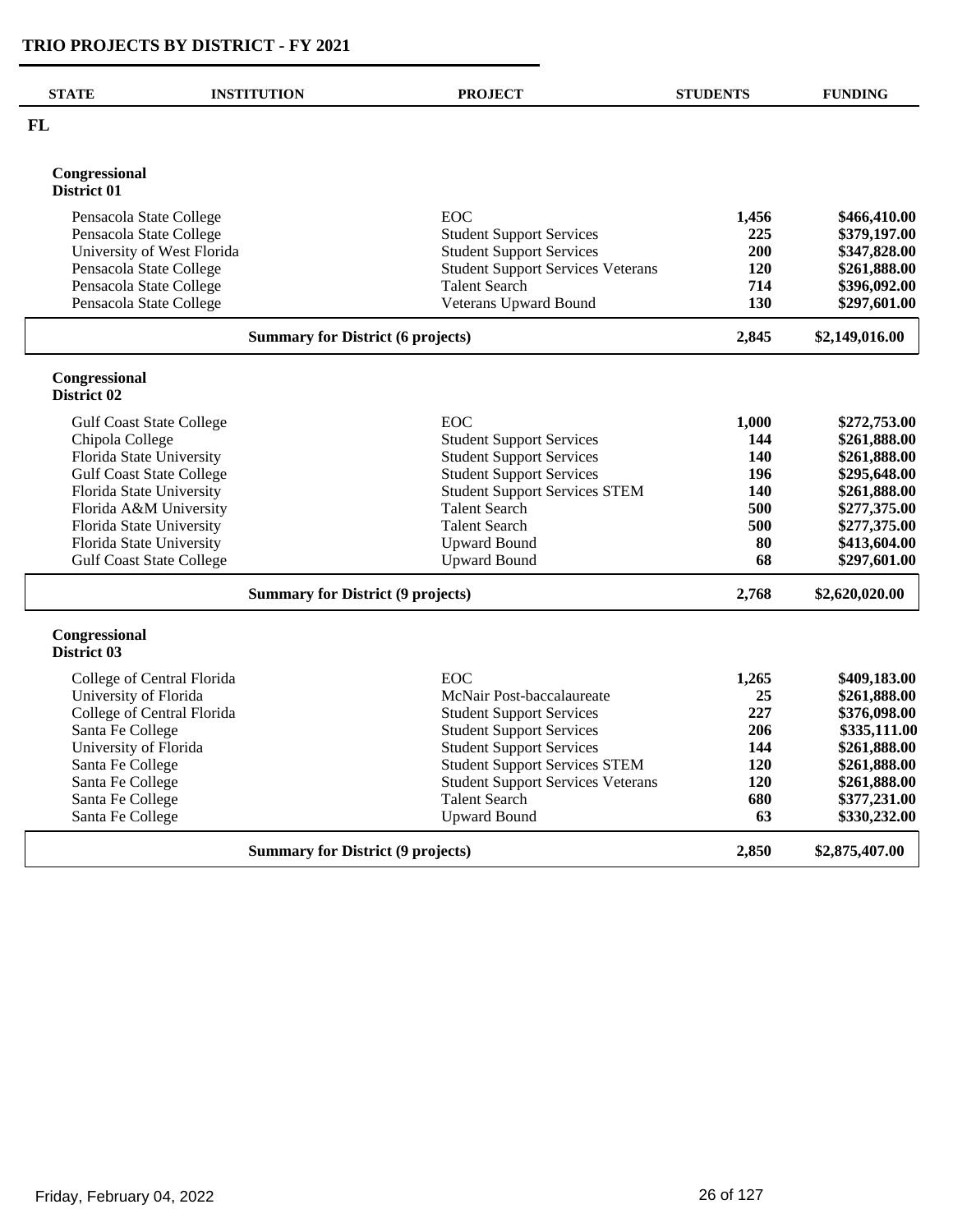| <b>STATE</b>                             | <b>INSTITUTION</b>                                              | <b>PROJECT</b>                               | <b>STUDENTS</b> | <b>FUNDING</b>               |
|------------------------------------------|-----------------------------------------------------------------|----------------------------------------------|-----------------|------------------------------|
| Congressional<br>District 05             |                                                                 |                                              |                 |                              |
|                                          | Florida A&M University                                          | EOC                                          | 1,000           | \$272,753.00                 |
|                                          | Florida State College At Jacksonville                           | EOC                                          | 850             | \$232,050.00                 |
| <b>Broward College</b>                   |                                                                 | <b>Student Support Services</b>              | <b>140</b>      | \$261,888.00                 |
|                                          | <b>Edward Waters College</b>                                    | <b>Student Support Services</b>              | 165             | \$275,105.00                 |
|                                          | Florida A&M University                                          | <b>Student Support Services</b>              | 250             | \$369,676.00                 |
|                                          | Florida Gateway College                                         | <b>Student Support Services</b>              | <b>140</b>      | \$261,888.00                 |
|                                          | Florida State College At Jacksonville                           | <b>Student Support Services STEM</b>         | <b>160</b>      | \$261,888.00                 |
|                                          | Florida A&M University<br>Florida State College At Jacksonville | <b>Talent Search</b><br><b>Talent Search</b> | 776<br>500      | \$430,487.00<br>\$277,375.00 |
|                                          | Florida State College At Jacksonville                           | <b>Talent Search</b>                         | 500             | \$277,375.00                 |
|                                          | Tallahassee Community College                                   | <b>Talent Search</b>                         | 500             | \$277,375.00                 |
|                                          | <b>Edward Waters College</b>                                    | <b>Upward Bound</b>                          | 67              | \$312,480.00                 |
|                                          | Florida A&M University                                          | <b>Upward Bound Math/Science</b>             | 70              | \$341,663.00                 |
|                                          | <b>Summary for District (13 projects)</b>                       |                                              | 5,118           | \$3,852,003.00               |
| Congressional<br>District 06             |                                                                 |                                              |                 |                              |
| Santa Fe College                         |                                                                 | EOC                                          | 850             | \$232,050.00                 |
| Daytona State College                    |                                                                 | <b>Student Support Services</b>              | 210             | \$374,569.00                 |
| Daytona State College                    |                                                                 | <b>Talent Search</b>                         | 500             | \$277,375.00                 |
|                                          | <b>Summary for District (3 projects)</b>                        |                                              | 1,560           | \$883,994.00                 |
| Congressional<br>District 07             |                                                                 |                                              |                 |                              |
|                                          | Seminole State College of Florida                               | EOC                                          | 850             | \$266,175.00                 |
|                                          | University of Central Florida                                   | McNair Post-baccalaureate                    | 29              | \$267,841.00                 |
|                                          | University of Central Florida                                   | <b>Student Support Services</b>              | 144             | \$261,888.00                 |
|                                          | University of Central Florida                                   | <b>Student Support Services STEM</b>         | 124             | \$261,888.00                 |
| <b>Rollins College</b>                   |                                                                 | <b>Upward Bound</b>                          | 72              | \$372,533.00                 |
|                                          | University of Central Florida                                   | <b>Upward Bound</b>                          | 60              | \$297,601.00                 |
|                                          | University of Central Florida                                   | <b>Upward Bound</b>                          | 60              | \$297,601.00                 |
|                                          | University of Central Florida                                   | <b>Upward Bound</b>                          | 60              | \$297,601.00                 |
|                                          | <b>Summary for District (8 projects)</b>                        |                                              | 1,399           | \$2,323,128.00               |
| Congressional<br>District 08             |                                                                 |                                              |                 |                              |
|                                          | Eastern Florida State College                                   | <b>Student Support Services</b>              | 235             | \$338,969.00                 |
| <b>Summary for District (1 projects)</b> |                                                                 |                                              | 235             | \$338,969.00                 |
| Congressional<br>District 09             |                                                                 |                                              |                 |                              |
| Polk State College                       |                                                                 | <b>Student Support Services</b>              | 161             | \$261,888.00                 |
| Polk State College                       |                                                                 | <b>Talent Search</b>                         | 565             | \$312,806.00                 |
| Polk State College                       |                                                                 | <b>Upward Bound</b>                          | 72              | \$312,449.00                 |
| Polk State College                       |                                                                 | <b>Upward Bound</b>                          | 60              | \$297,601.00                 |
|                                          | <b>Summary for District (4 projects)</b>                        |                                              | 858             | \$1,184,744.00               |
|                                          |                                                                 |                                              |                 |                              |

**Congressional District 11**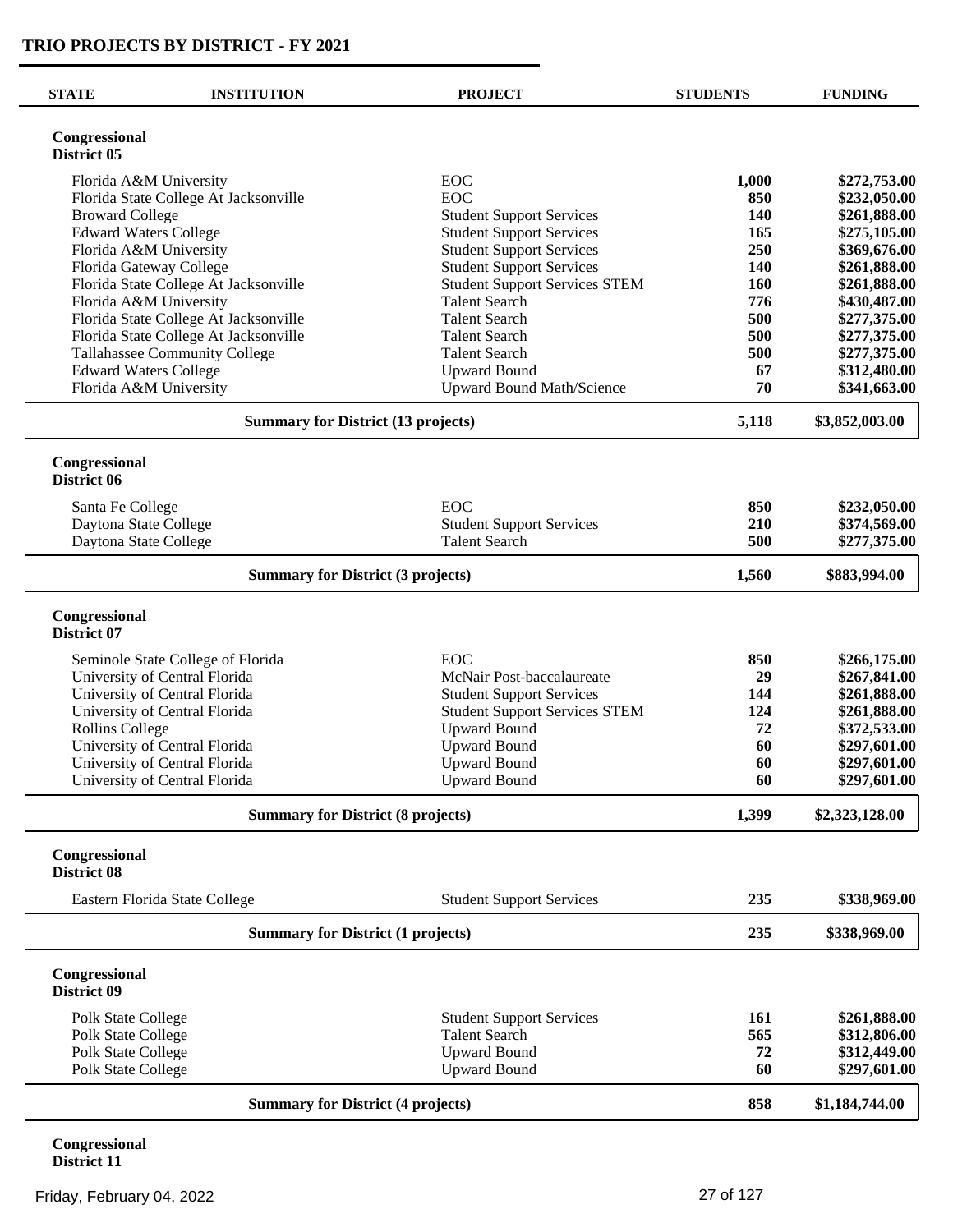| <b>STATE</b>                        | <b>INSTITUTION</b>                                             | <b>PROJECT</b>                                        | <b>STUDENTS</b> | <b>FUNDING</b>               |
|-------------------------------------|----------------------------------------------------------------|-------------------------------------------------------|-----------------|------------------------------|
| St. Petersburg College              |                                                                | EOC                                                   | 850             | \$232,050.00                 |
|                                     | Lake-Sumter State College                                      | <b>Talent Search</b>                                  | 612             | \$339,508.00                 |
|                                     | Lake-Sumter State College                                      | <b>Upward Bound</b>                                   | 63              | \$312,480.00                 |
|                                     | <b>Summary for District (3 projects)</b>                       |                                                       | 1,525           | \$884,038.00                 |
| Congressional                       |                                                                |                                                       |                 |                              |
| District 13                         |                                                                |                                                       |                 |                              |
| St. Petersburg College              |                                                                | <b>Student Support Services</b>                       | 167             | \$335,110.00                 |
|                                     | <b>Summary for District (1 projects)</b>                       |                                                       | 167             | \$335,110.00                 |
| Congressional<br><b>District 14</b> |                                                                |                                                       |                 |                              |
|                                     | Hillsborough Community College                                 | <b>Student Support Services</b>                       | 206             | \$378,237.00                 |
|                                     | University of South Florida                                    | <b>Student Support Services</b>                       | 220             | \$344,904.00                 |
|                                     | University of South Florida                                    | <b>Upward Bound</b>                                   | 170             | \$824,294.00                 |
|                                     | <b>Summary for District (3 projects)</b>                       |                                                       | 596             | \$1,547,435.00               |
| Congressional<br>District 16        |                                                                |                                                       |                 |                              |
|                                     | State College of Florida, Manatee-Sarasota                     | <b>Student Support Services</b>                       | 140             | \$261,888.00                 |
|                                     | <b>Summary for District (1 projects)</b>                       |                                                       | 140             | \$261,888.00                 |
| Congressional<br><b>District 18</b> |                                                                |                                                       |                 |                              |
|                                     | Indian River State College                                     | <b>Student Support Services</b>                       | <b>160</b>      | \$335,111.00                 |
|                                     | Indian River State College                                     | <b>Talent Search</b>                                  | 600             | \$330,836.00                 |
|                                     | <b>Indian River State College</b>                              | <b>Upward Bound</b>                                   | 74              | \$359,829.00                 |
|                                     | <b>Indian River State College</b>                              | <b>Upward Bound</b>                                   | 67              | \$312,480.00                 |
|                                     | <b>Indian River State College</b>                              | <b>Upward Bound Math/Science</b>                      | 67              | \$312,480.00                 |
|                                     | <b>Summary for District (5 projects)</b>                       |                                                       | 968             | \$1,650,736.00               |
| Congressional<br>District 19        |                                                                |                                                       |                 |                              |
|                                     |                                                                |                                                       |                 |                              |
|                                     | Florida Gulf Coast University                                  | <b>Student Support Services</b>                       | 165             | \$294,725.00                 |
|                                     | Florida Gulf Coast University<br>Florida Gulf Coast University | <b>Student Support Services STEM</b><br>Talent Search | 124<br>500      | \$253,769.00<br>\$277,375.00 |
|                                     | <b>Summary for District (3 projects)</b>                       |                                                       | 789             | \$825,869.00                 |
|                                     |                                                                |                                                       |                 |                              |
| Congressional<br>District 21        |                                                                |                                                       |                 |                              |
|                                     | Palm Beach State College                                       | EOC                                                   | 1,000           | \$273,793.00                 |
|                                     | Palm Beach State College                                       | <b>EOC</b>                                            | 1,000           | \$272,753.00                 |
|                                     | Palm Beach State College                                       | <b>Student Support Services</b>                       | 175             | \$294,725.00                 |
|                                     | Palm Beach State College                                       | <b>Student Support Services Veterans</b>              | 120             | \$261,888.00                 |
|                                     | Palm Beach State College                                       | <b>Talent Search</b>                                  | 500             | \$277,375.00                 |
|                                     | Palm Beach State College                                       | <b>Talent Search</b>                                  | 500             | \$277,000.00                 |
|                                     | Palm Beach State College                                       | <b>Upward Bound</b>                                   | 65              | \$312,480.00                 |
|                                     | <b>Summary for District (7 projects)</b>                       |                                                       | 3,360           | \$1,970,014.00               |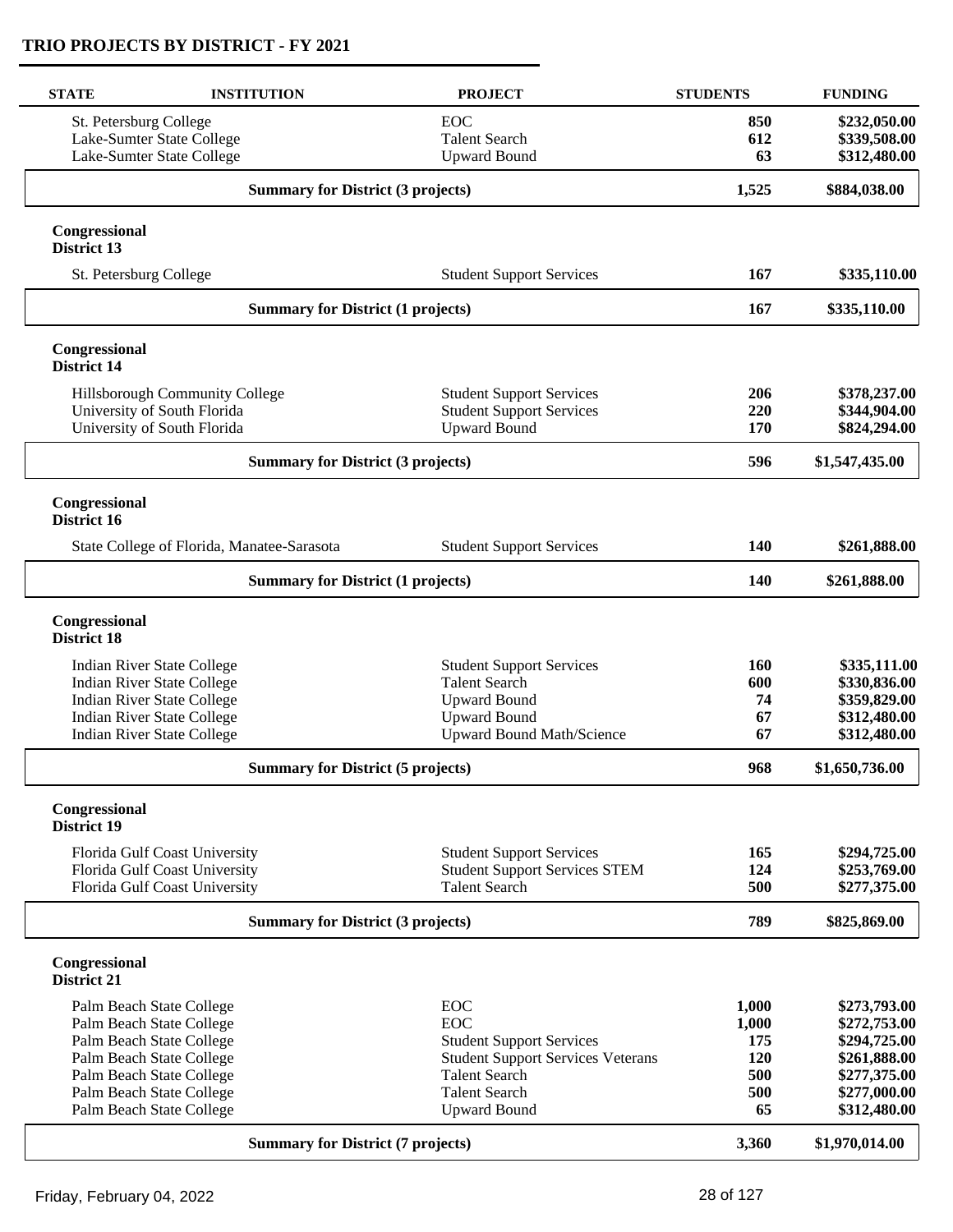| <b>STATE</b><br><b>INSTITUTION</b>       |                                                | <b>PROJECT</b>                             | <b>STUDENTS</b> | <b>FUNDING</b>               |
|------------------------------------------|------------------------------------------------|--------------------------------------------|-----------------|------------------------------|
| Congressional<br>District 22             |                                                |                                            |                 |                              |
| <b>Broward College</b>                   |                                                | <b>Disabled Student Services</b>           | 100             | \$261,888.00                 |
| <b>Broward College</b>                   |                                                | EOC                                        | 1,000           | \$273,000.00                 |
| <b>Broward College</b>                   |                                                | Student Support Services English as a      | 140             | \$261,888.00                 |
|                                          |                                                | Second Language                            |                 |                              |
| <b>Broward College</b>                   |                                                | <b>Student Support Services</b>            | <b>140</b>      | \$261,888.00                 |
| <b>Broward College</b>                   |                                                | <b>Student Support Services</b>            | 140             | \$261,888.00                 |
| <b>Broward College</b>                   |                                                | <b>Student Support Services STEM</b>       | 120             | \$261,888.00                 |
| <b>Broward College</b>                   |                                                | <b>Upward Bound</b>                        | 60              | \$297,601.00                 |
| <b>Broward College</b>                   |                                                | <b>Upward Bound</b>                        | 60              | \$297,601.00                 |
| <b>Broward College</b>                   | Florida Atlantic University                    | <b>Upward Bound</b><br><b>Upward Bound</b> | 60<br>65        | \$297,601.00<br>\$312,480.00 |
|                                          | Florida Atlantic University                    | <b>Upward Bound Math/Science</b>           | 70              | \$297,601.00                 |
|                                          |                                                |                                            |                 |                              |
|                                          | <b>Summary for District (11 projects)</b>      |                                            | 1,955           | \$3,085,324.00               |
| Congressional<br>District 23             |                                                |                                            |                 |                              |
|                                          |                                                | EOC                                        | 850             | \$232,050.00                 |
| <b>Broward College</b>                   | <b>Indian River State College</b>              | <b>Talent Search</b>                       | 500             | \$277,375.00                 |
| <b>Broward College</b>                   |                                                | <b>Talent Search</b>                       | 500             | \$277,375.00                 |
|                                          | <b>Indian River State College</b>              | <b>Talent Search</b>                       | 500             | \$277,375.00                 |
|                                          | <b>Summary for District (4 projects)</b>       |                                            | 2,350           | \$1,064,175.00               |
|                                          |                                                |                                            |                 |                              |
| Congressional<br><b>District 24</b>      |                                                |                                            |                 |                              |
| Miami-Dade College                       |                                                | <b>Student Support Services</b>            | 172             | \$274,883.00                 |
|                                          | <b>Summary for District (1 projects)</b>       |                                            | 172             | \$274,883.00                 |
| Congressional<br>District 26             |                                                |                                            |                 |                              |
|                                          | Florida International University               | McNair Post-baccalaureate                  | 27              | \$274,979.00                 |
|                                          | Florida International University               | <b>Student Support Services</b>            | 165             | \$261,888.00                 |
| Miami-Dade College                       |                                                | <b>Student Support Services</b>            | 140             | \$261,888.00                 |
|                                          | Florida International University               | <b>Talent Search</b>                       | 500             | \$277,375.00                 |
| Miami-Dade College                       |                                                | <b>Talent Search</b>                       | 500             | \$277,375.00                 |
|                                          | Florida International University               | <b>Upward Bound</b>                        | 82              | \$403,478.00                 |
| Miami-Dade College                       |                                                | <b>Upward Bound</b>                        | 60              | \$297,601.00                 |
|                                          | Florida International University               | Upward Bound Math/Science                  | 60              | \$297,557.00                 |
| <b>Summary for District (8 projects)</b> |                                                |                                            | 1,534           | \$2,352,141.00               |
| Congressional<br>District 27             |                                                |                                            |                 |                              |
| Miami-Dade College                       |                                                | <b>EOC</b>                                 | 1,000           | \$273,793.00                 |
|                                          | LULAC National Education Service Centers, Inc. | <b>Upward Bound</b>                        | 58              | \$297,601.00                 |
| Miami-Dade College                       |                                                | <b>Upward Bound</b>                        | 60              | \$297,601.00                 |
| Miami-Dade College                       |                                                | <b>Upward Bound</b>                        | 60              | \$297,600.00                 |
|                                          | Phillip and Patricia Frost Museum of Science   | <b>Upward Bound Math/Science</b>           | 65              | \$312,479.00                 |
| Miami-Dade College                       |                                                | Veterans Upward Bound                      | 125             | \$297,601.00                 |
| <b>Summary for District (6 projects)</b> |                                                |                                            | 1,368           | \$1,776,675.00               |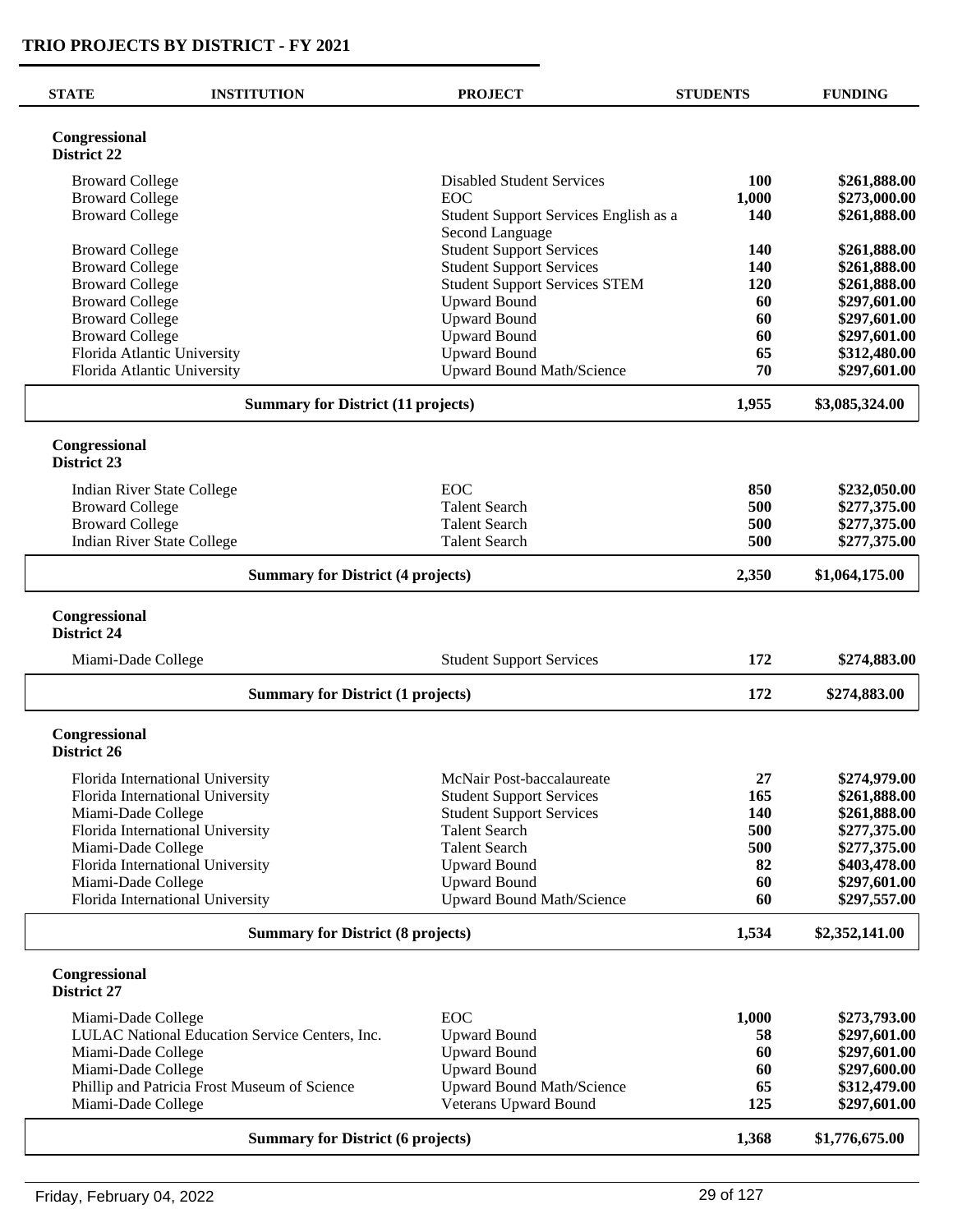| <b>STATE</b> | <b>INSTITUTION</b>                     | <b>PROJECT</b> | <b>STUDENTS</b> | <b>FUNDING</b>  |
|--------------|----------------------------------------|----------------|-----------------|-----------------|
|              | Summary for state of FL (106 projects) |                | 32,557          | \$32,255,569.00 |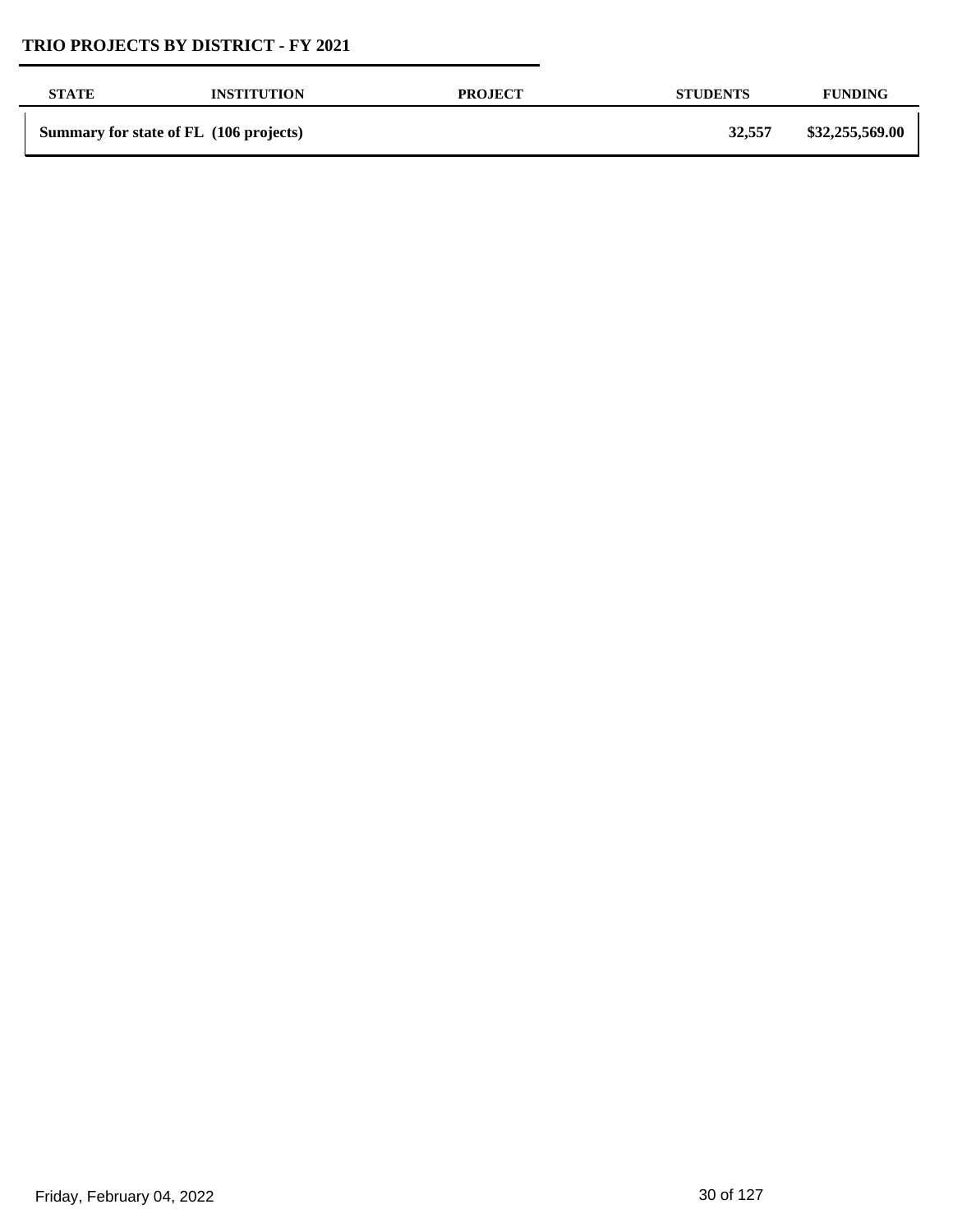| <b>STATE</b>                             | <b>INSTITUTION</b>                   | <b>PROJECT</b>       | <b>STUDENTS</b> | <b>FUNDING</b> |
|------------------------------------------|--------------------------------------|----------------------|-----------------|----------------|
| <b>FM</b>                                |                                      |                      |                 |                |
| Congressional<br><b>District FM</b>      |                                      |                      |                 |                |
|                                          | College of Micronesia-FSM            | <b>Talent Search</b> | 680             | \$376,770.00   |
|                                          | College of Micronesia-FSM            | <b>Upward Bound</b>  | 72              | \$312,479.00   |
|                                          | College of Micronesia-FSM            | <b>Upward Bound</b>  | 65              | \$312,480.00   |
| <b>Summary for District (3 projects)</b> |                                      |                      | 817             | \$1,001,729.00 |
|                                          |                                      |                      |                 |                |
|                                          | Summary for state of FM (3 projects) |                      | 817             | \$1,001,729.00 |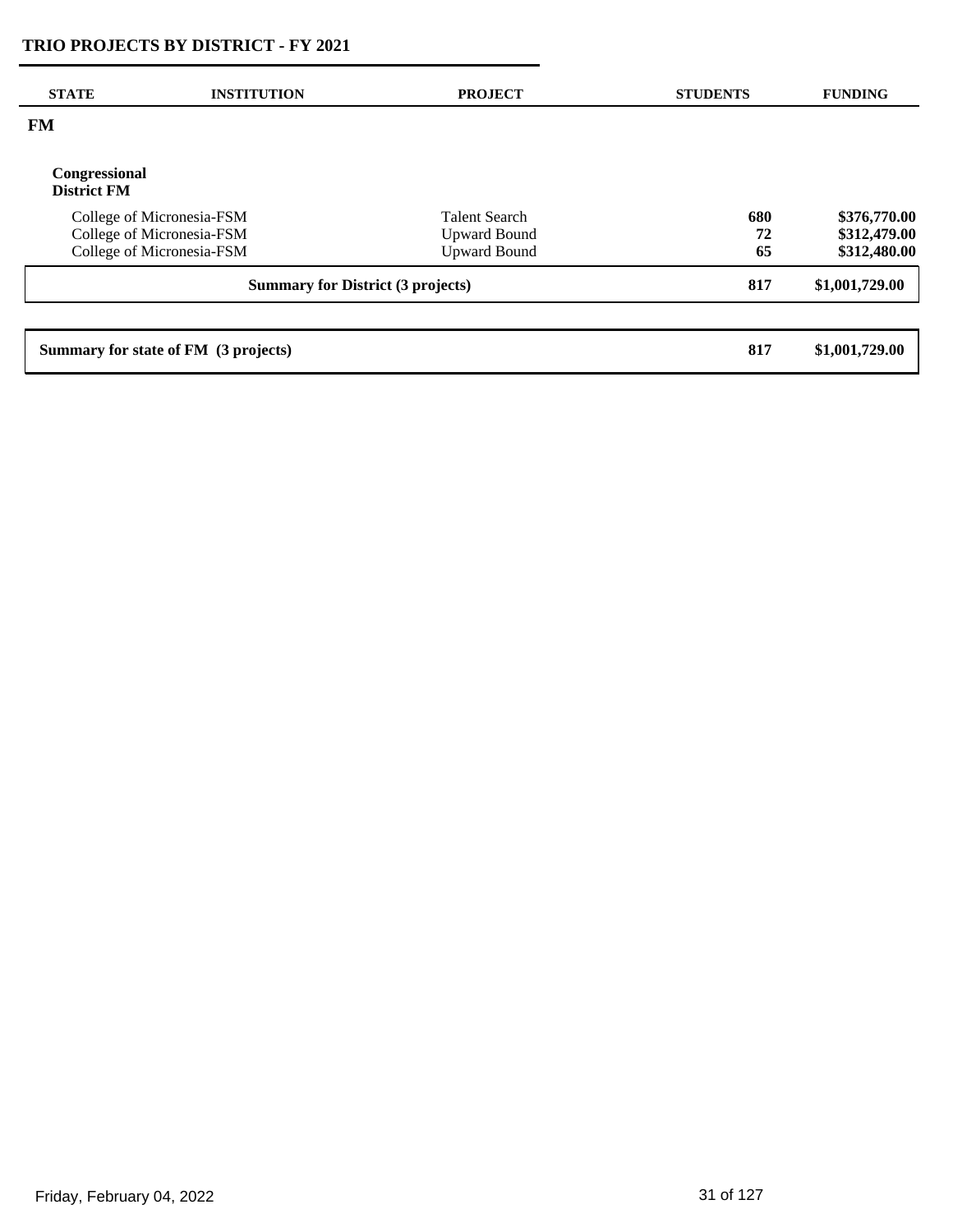| <b>STATE</b>                 | <b>INSTITUTION</b>                                           | <b>PROJECT</b>                                                               | <b>STUDENTS</b> | <b>FUNDING</b>               |
|------------------------------|--------------------------------------------------------------|------------------------------------------------------------------------------|-----------------|------------------------------|
| <b>GA</b>                    |                                                              |                                                                              |                 |                              |
|                              |                                                              |                                                                              |                 |                              |
| Congressional<br>District 01 |                                                              |                                                                              |                 |                              |
|                              | Savannah State University                                    | <b>Student Support Services</b>                                              | 182             | \$348,002.00                 |
|                              | Savannah State University                                    | <b>Talent Search</b>                                                         | 750             | \$416,250.00                 |
|                              | Savannah State University                                    | <b>Upward Bound</b>                                                          | 139             | \$627,216.00                 |
|                              | <b>Summary for District (3 projects)</b>                     |                                                                              | 1,071           | \$1,391,468.00               |
| Congressional<br>District 02 |                                                              |                                                                              |                 |                              |
| Mercer University            |                                                              | EOC                                                                          | 1,990           | \$570,669.00                 |
|                              | Fort Valley State University                                 | McNair Post-baccalaureate                                                    | 25              | \$261,888.00                 |
|                              | Fort Valley State University                                 | <b>Student Support Services</b>                                              | 140             | \$261,887.00                 |
| Mercer University            |                                                              | <b>Student Support Services</b>                                              | <b>140</b>      | \$261,888.00                 |
| Alpha Phi Alpha              | Albany State University                                      | <b>Talent Search</b><br><b>Talent Search</b>                                 | 500<br>680      | \$277,375.00<br>\$348,779.00 |
|                              | Boys & Girls Clubs of Central Georgia                        | <b>Talent Search</b>                                                         | 500             | \$277,375.00                 |
|                              | Fort Valley State University                                 | <b>Talent Search</b>                                                         | 728             | \$403,858.00                 |
|                              | Middle Georgia Center for Academic Excellence, Inc.          | <b>Talent Search</b>                                                         | 600             | \$332,851.00                 |
|                              | Fort Valley State University                                 | <b>Upward Bound</b>                                                          | 70              | \$352,757.00                 |
| Mercer University            |                                                              | <b>Upward Bound</b>                                                          | 155             | \$718,513.00                 |
| Mercer University            |                                                              | <b>Upward Bound</b>                                                          | 60              | \$297,601.00                 |
|                              | Middle Georgia Center for Academic Excellence, Inc.          | <b>Upward Bound</b>                                                          | 55              | \$297,601.00                 |
|                              | Middle Georgia Center for Academic Excellence, Inc.          | <b>Upward Bound Math/Science</b>                                             | 60              | \$297,601.00                 |
|                              | <b>Summary for District (14 projects)</b>                    |                                                                              |                 | \$4,960,643.00               |
| Congressional<br>District 03 |                                                              |                                                                              |                 |                              |
| Mercer University            |                                                              | <b>Student Support Services</b>                                              | <b>140</b>      | \$261,888.00                 |
| Alpha Phi Alpha              |                                                              | <b>Talent Search</b>                                                         | 500             | \$277,375.00                 |
| Alpha Phi Alpha              |                                                              | <b>Talent Search</b>                                                         | 500             | \$277,375.00                 |
|                              | <b>Summary for District (3 projects)</b>                     |                                                                              | 1,140           | \$816,638.00                 |
| Congressional<br>District 05 |                                                              |                                                                              |                 |                              |
|                              |                                                              |                                                                              |                 |                              |
| Morehouse College            | Georgia State University                                     | <b>EOC</b><br>McNair Post-baccalaureate                                      | 1,160<br>30     | \$391,147.00<br>\$303,044.00 |
|                              | Atlanta Metropolitan College                                 | <b>Student Support Services</b>                                              | 140             | \$261,888.00                 |
|                              | Georgia State University                                     | <b>Student Support Services</b>                                              | 200             | \$348,006.00                 |
|                              | Georgia State University                                     | <b>Student Support Services</b>                                              | 140             | \$261,888.00                 |
|                              | Georgia State University                                     | <b>Student Support Services</b>                                              | 140             | \$261,888.00                 |
|                              | Georgia State University                                     | <b>Student Support Services</b>                                              | 140             | \$261,888.00                 |
|                              | Georgia State University                                     | <b>Student Support Services</b>                                              | 160             | \$294,722.00                 |
|                              | Atlanta Metropolitan College<br>Georgia State University     | <b>Student Support Services STEM</b><br><b>Student Support Services STEM</b> | 120<br>120      | \$261,888.00<br>\$261,888.00 |
|                              | Atlanta Metropolitan College                                 | <b>Talent Search</b>                                                         | 500             | \$277,375.00                 |
|                              | <b>Clark Atlanta University</b>                              | <b>Talent Search</b>                                                         | 513             | \$284,588.00                 |
|                              | Clark Atlanta University                                     | <b>Talent Search</b>                                                         | 752             | \$417,127.00                 |
|                              | College Bound Institute                                      | <b>Talent Search</b>                                                         | 500             | \$277,375.00                 |
|                              | Georgia State University                                     | <b>Talent Search</b>                                                         | 583             | \$323,420.00                 |
| Morehouse College            |                                                              | <b>Talent Search</b>                                                         | 988             | \$548,094.00                 |
|                              | Atlanta Metropolitan College<br>Atlanta Metropolitan College | <b>Upward Bound</b><br><b>Upward Bound</b>                                   | 58<br>56        | \$297,601.00<br>\$297,601.00 |
|                              |                                                              |                                                                              |                 |                              |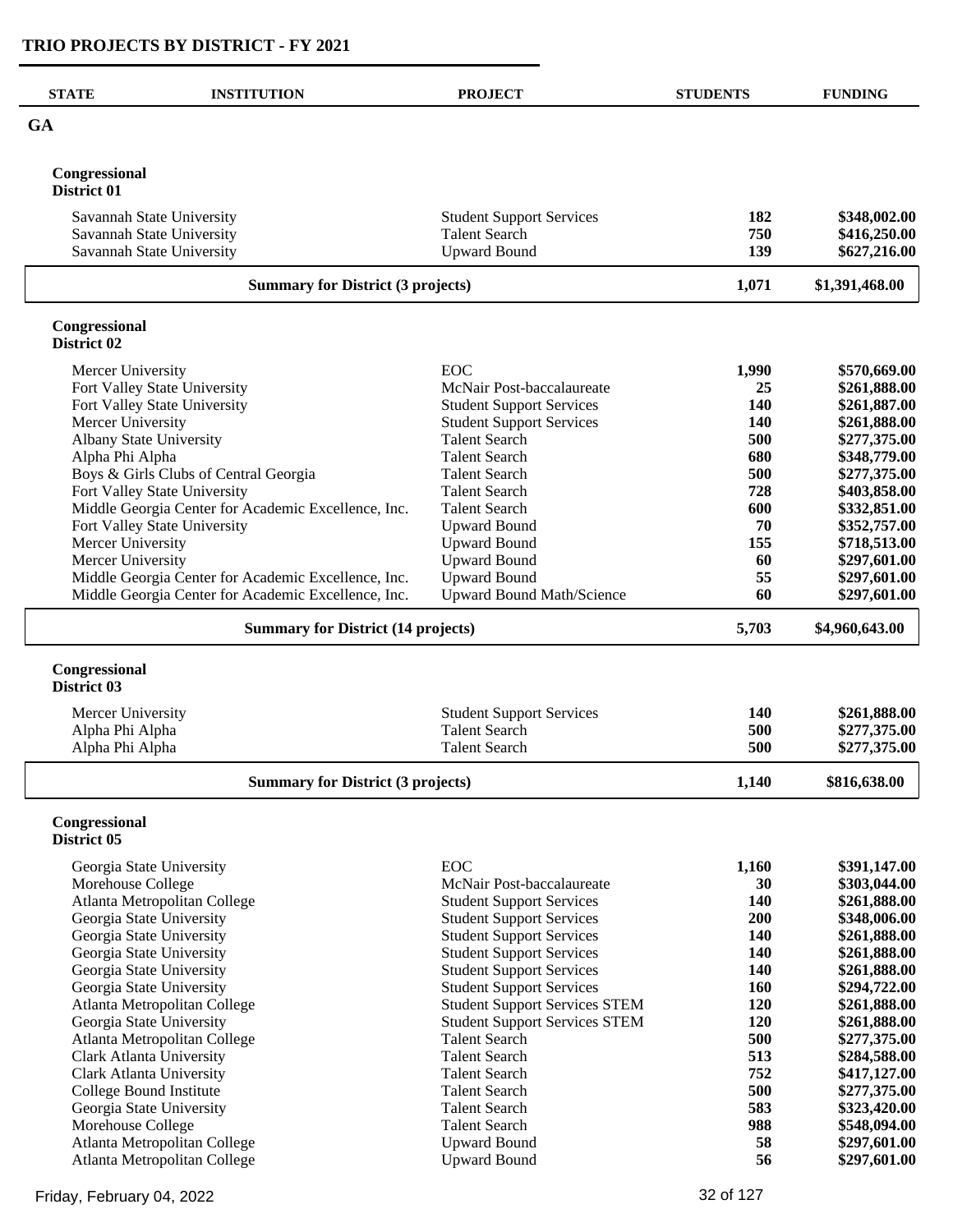| <b>STATE</b>                             | <b>INSTITUTION</b>                        | <b>PROJECT</b>                           | <b>STUDENTS</b> | <b>FUNDING</b>  |
|------------------------------------------|-------------------------------------------|------------------------------------------|-----------------|-----------------|
|                                          | Atlanta Metropolitan College              | <b>Upward Bound</b>                      | 56              | \$297,601.00    |
|                                          | Atlanta Metropolitan College              | <b>Upward Bound</b>                      | 98              | \$522,791.00    |
|                                          | <b>Clark Atlanta University</b>           | <b>Upward Bound</b>                      | 125             | \$621,379.00    |
|                                          | Georgia State University                  | <b>Upward Bound</b>                      | 105             | \$340,062.00    |
|                                          | Georgia State University                  | <b>Upward Bound</b>                      | 63              | \$297,601.00    |
|                                          | Georgia State University                  | <b>Upward Bound</b>                      | 50              | \$66,135.00     |
|                                          | Georgia State University                  | <b>Upward Bound</b>                      | 50              | \$15,957.00     |
|                                          | KeyPoint Alliance, Inc.                   | <b>Upward Bound</b>                      | 60              | \$297,601.00    |
|                                          | KeyPoint Alliance, Inc.                   | <b>Upward Bound</b>                      | 60              | \$297,601.00    |
| Morehouse College                        |                                           | <b>Upward Bound</b>                      | 74              | \$366,431.00    |
| Morehouse College                        |                                           | <b>Upward Bound</b>                      | 60              | \$297,601.00    |
| <b>SAEOPP Center</b>                     |                                           | <b>Upward Bound</b>                      | 60              | \$297,601.00    |
| <b>SAEOPP Center</b>                     |                                           | <b>Upward Bound</b>                      | 60              | \$297,600.00    |
|                                          | Atlanta Metropolitan College              | <b>Upward Bound Math/Science</b>         | 58              | \$297,601.00    |
|                                          | Georgia State University                  | <b>Upward Bound Math/Science</b>         | 63              | \$312,480.00    |
| Morehouse College                        |                                           | <b>Upward Bound Math/Science</b>         | 63              | \$312,480.00    |
| Morehouse College                        |                                           | <b>Upward Bound Math/Science</b>         | 78              | \$388,667.00    |
| Morehouse College                        |                                           | <b>Upward Bound Math/Science</b>         | 60              | \$297,601.00    |
|                                          | Georgia State University                  | Veterans Upward Bound                    | 125             | \$297,601.00    |
|                                          | <b>Summary for District (37 projects)</b> |                                          | 7,668           | \$11,553,819.00 |
| Congressional                            |                                           |                                          |                 |                 |
| District 08                              |                                           |                                          |                 |                 |
|                                          | Southern Regional Technical College       | <b>Talent Search</b>                     | 505             | \$277,375.00    |
| Thomas University                        |                                           | <b>Talent Search</b>                     | 600             | \$317,317.00    |
|                                          | Valdosta State University                 | <b>Talent Search</b>                     | 500             | \$277,021.00    |
|                                          | Abraham Baldwin Agricultural College      | <b>Upward Bound</b>                      | 65              | \$106,144.00    |
|                                          | Abraham Baldwin Agricultural College      | <b>Upward Bound</b>                      | 74              | \$167,727.00    |
|                                          | Southern Regional Technical College       | <b>Upward Bound</b>                      | 60              | \$236,214.00    |
|                                          |                                           | <b>Summary for District (6 projects)</b> |                 | \$1,381,798.00  |
| Congressional                            |                                           |                                          |                 |                 |
| District 09                              |                                           |                                          |                 |                 |
|                                          | University of North Georgia               | McNair Post-baccalaureate                | 25              | \$261,888.00    |
|                                          | University of North Georgia               | <b>Talent Search</b>                     | 500             | \$277,375.00    |
|                                          | University of North Georgia               | <b>Upward Bound</b>                      | 60              | \$297,601.00    |
|                                          | University of North Georgia               | <b>Upward Bound</b>                      | 60              | \$297,601.00    |
| <b>Summary for District (4 projects)</b> |                                           | 645                                      | \$1,134,465.00  |                 |
| Congressional<br>District 10             |                                           |                                          |                 |                 |
|                                          |                                           |                                          |                 |                 |
| University of Georgia                    |                                           | McNair Post-baccalaureate                | 25              | \$261,888.00    |
|                                          | Georgia State University                  | <b>Student Support Services</b>          | 140             | \$261,888.00    |
| University of Georgia                    |                                           | <b>Student Support Services</b>          | 140             | \$261,888.00    |
| University of Georgia                    |                                           | <b>Student Support Services STEM</b>     | 120             | \$261,888.00    |
| University of Georgia                    |                                           | <b>Talent Search</b>                     | 922             | \$511,480.00    |
| University of Georgia                    |                                           | <b>Upward Bound</b>                      | 65              | \$342,693.00    |
| University of Georgia                    |                                           | <b>Upward Bound</b>                      | 85              | \$449,303.00    |
| University of Georgia                    |                                           | <b>Upward Bound Math/Science</b>         | 60              | \$297,601.00    |
|                                          | <b>Summary for District (8 projects)</b>  |                                          | 1,557           | \$2,648,629.00  |
| Congressional                            |                                           |                                          |                 |                 |

# **District 11**

Kennesaw State University Upward Bound **60 \$297,601.00**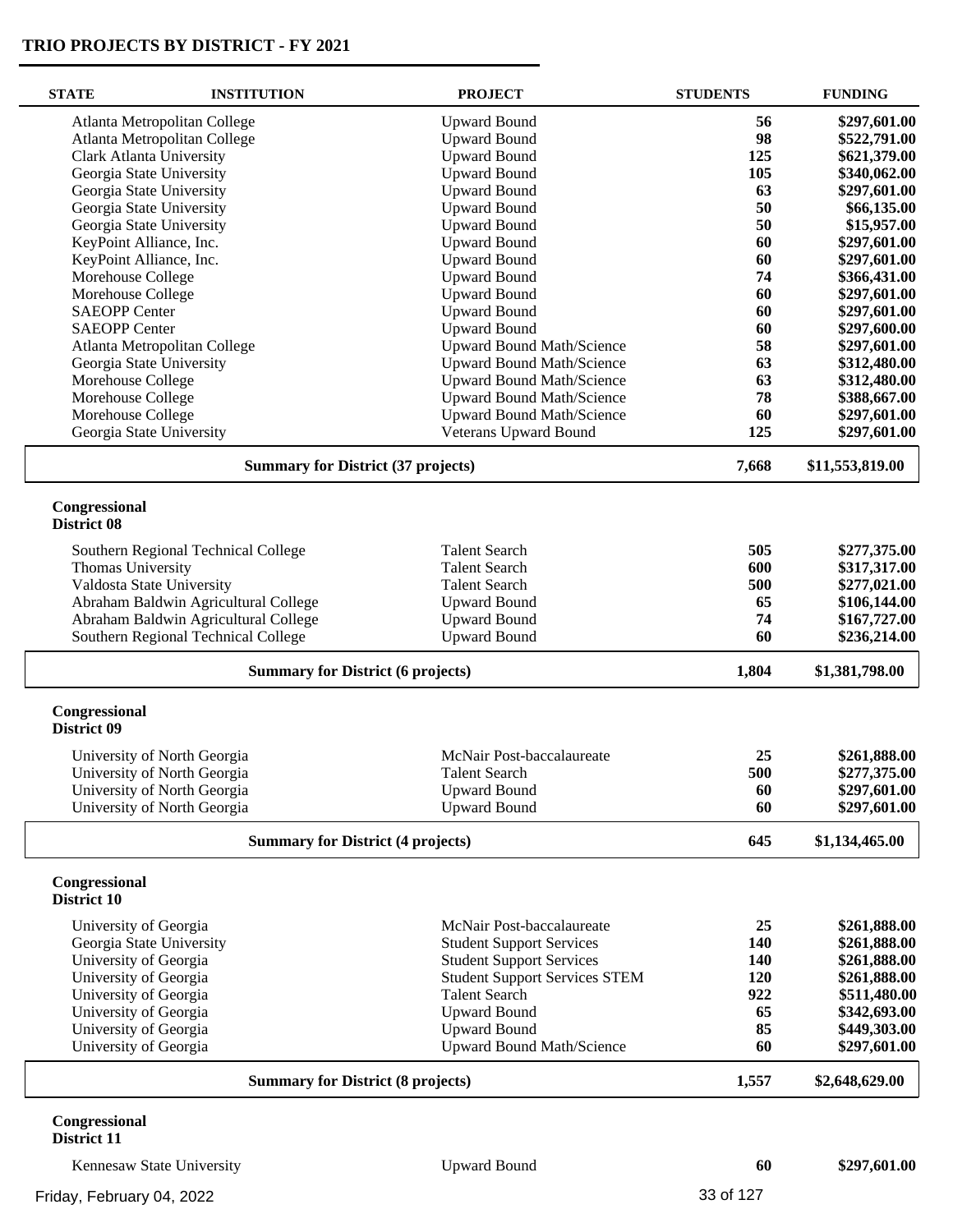| <b>STATE</b>                                                                                              | <b>INSTITUTION</b>                    | <b>PROJECT</b>                   | <b>STUDENTS</b> | <b>FUNDING</b>  |
|-----------------------------------------------------------------------------------------------------------|---------------------------------------|----------------------------------|-----------------|-----------------|
|                                                                                                           | Kennesaw State University             | <b>Upward Bound</b>              | 60              | \$297,601.00    |
| <b>Upward Bound Math/Science</b><br>Kennesaw State University<br><b>Summary for District (3 projects)</b> |                                       |                                  | 60              | \$297,601.00    |
|                                                                                                           |                                       | 180                              | \$892,803.00    |                 |
| Congressional<br>District 12                                                                              |                                       |                                  |                 |                 |
|                                                                                                           | Georgia Southern University           | McNair Post-baccalaureate        | 25              | \$261,888.00    |
|                                                                                                           | Georgia Southern University           | <b>Student Support Services</b>  | 140             | \$261,888.00    |
| Paine College                                                                                             |                                       | <b>Student Support Services</b>  | 140             | \$285,654.00    |
| <b>Action Pact</b>                                                                                        |                                       | <b>Talent Search</b>             | 1,021           | \$566,401.00    |
| Paine College                                                                                             |                                       | <b>Upward Bound</b>              | 113             | \$529,677.00    |
| <b>Summary for District (5 projects)</b>                                                                  |                                       |                                  | 1,439           | \$1,905,508.00  |
| Congressional<br>District 13                                                                              |                                       |                                  |                 |                 |
|                                                                                                           | <b>Community Teen Coalition</b>       | <b>Talent Search</b>             | 500             | \$277,375.00    |
|                                                                                                           | <b>Community Teen Coalition</b>       | <b>Upward Bound</b>              | 60              | \$297,601.00    |
|                                                                                                           | <b>Community Teen Coalition</b>       | <b>Upward Bound</b>              | 60              | \$297,601.00    |
|                                                                                                           | <b>Community Teen Coalition</b>       | <b>Upward Bound Math/Science</b> | 60              | \$297,601.00    |
| <b>Summary for District (4 projects)</b>                                                                  |                                       |                                  | 680             | \$1,170,178.00  |
|                                                                                                           | Summary for state of GA (87 projects) |                                  | 21,887          | \$27,855,949.00 |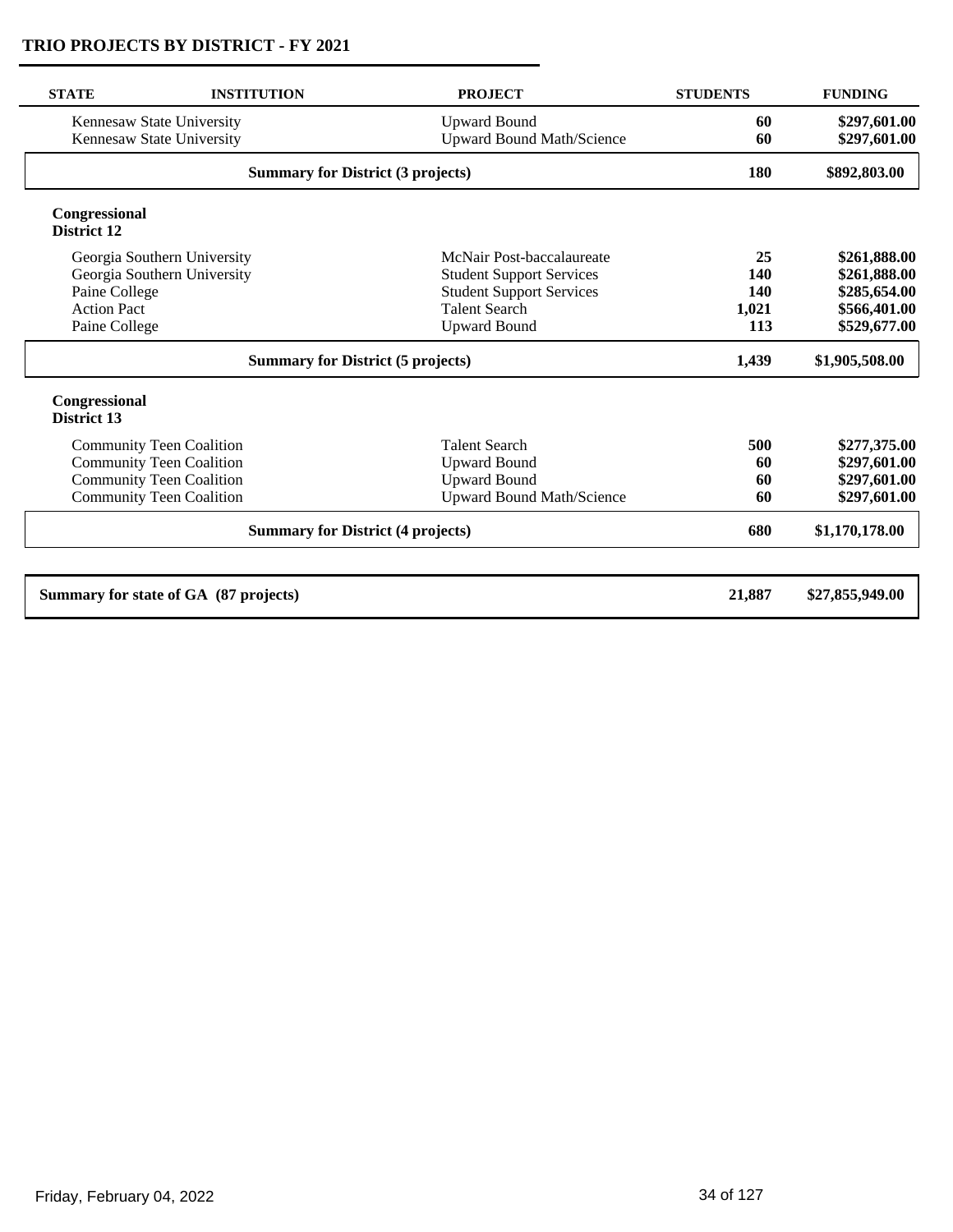| <b>STATE</b>                             | <b>INSTITUTION</b> | <b>PROJECT</b>                  | <b>STUDENTS</b> | <b>FUNDING</b> |
|------------------------------------------|--------------------|---------------------------------|-----------------|----------------|
| GU                                       |                    |                                 |                 |                |
| Congressional<br>District 01             |                    |                                 |                 |                |
| University of Guam                       |                    | <b>Student Support Services</b> | 160             | \$335,111.00   |
| University of Guam                       |                    | <b>Talent Search</b>            | 738             | \$409,407.00   |
| University of Guam                       |                    | <b>Upward Bound</b>             | 103             | \$478,486.00   |
| <b>Summary for District (3 projects)</b> |                    |                                 | 1,001           | \$1,223,004.00 |
|                                          |                    |                                 |                 |                |
| Summary for state of GU (3 projects)     |                    |                                 | 1,001           | \$1,223,004.00 |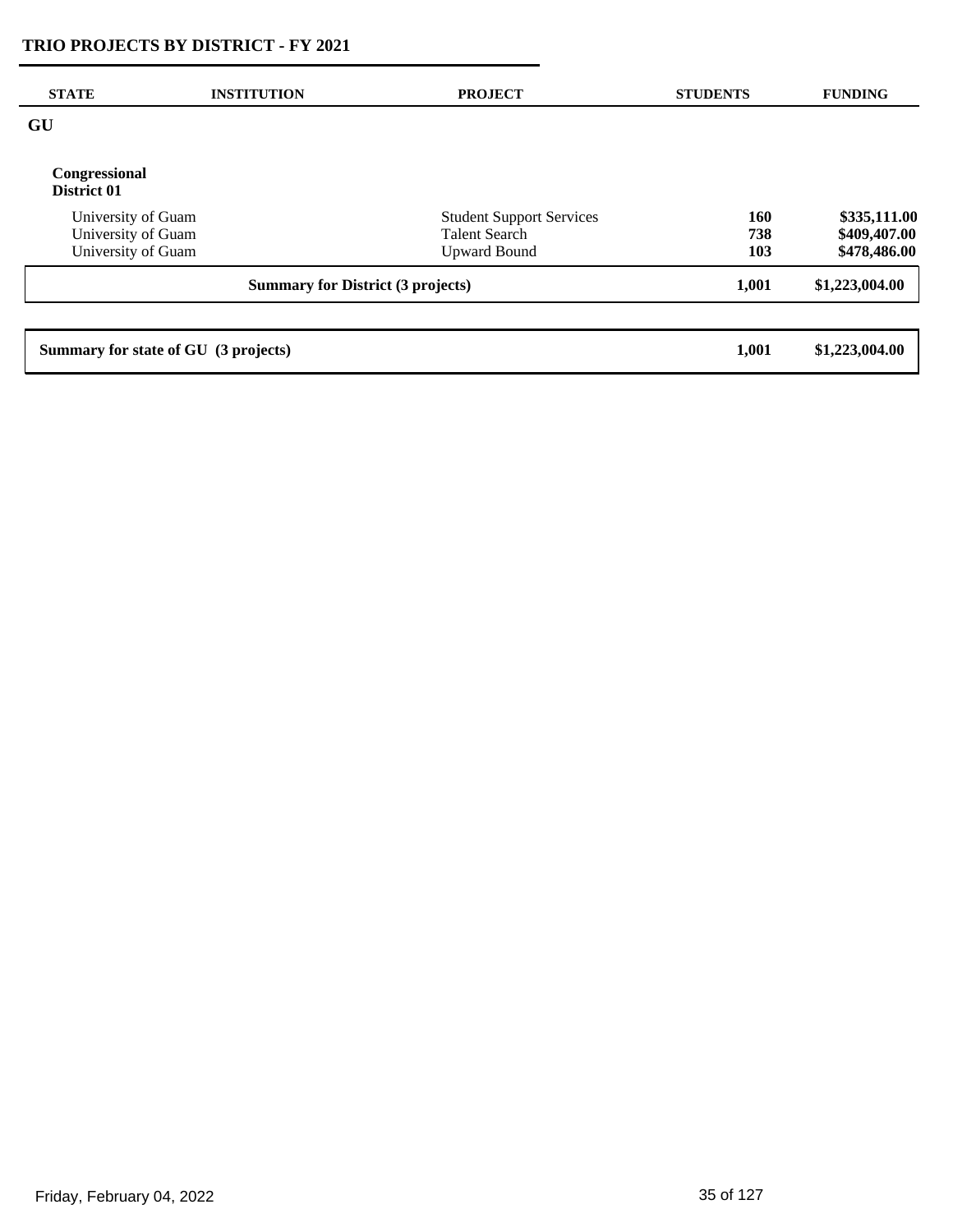| <b>STATE</b>                                              | <b>INSTITUTION</b>                    | <b>PROJECT</b>                                                     | <b>STUDENTS</b> | <b>FUNDING</b>               |
|-----------------------------------------------------------|---------------------------------------|--------------------------------------------------------------------|-----------------|------------------------------|
| HI                                                        |                                       |                                                                    |                 |                              |
| Congressional<br>District 01                              |                                       |                                                                    |                 |                              |
| Honolulu Community College<br>Kapiolani Community College |                                       | <b>Student Support Services</b><br><b>Student Support Services</b> | 160<br>206      | \$293,417.00<br>\$383,728.00 |
|                                                           | University of Hawaii-Manoa            | <b>Student Support Services</b>                                    | 265             | \$455,364.00                 |
|                                                           | University of Hawaii-Manoa            | <b>Talent Search</b>                                               | 500             | \$277,374.00                 |
|                                                           | University of Hawaii-Manoa            | <b>Talent Search</b>                                               | 500             | \$277,374.00                 |
| <b>Summary for District (5 projects)</b>                  |                                       |                                                                    | 1,631           | \$1,687,257.00               |
| Congressional<br>District 02                              |                                       |                                                                    |                 |                              |
|                                                           | University of Hawaii-Maui College     | <b>EOC</b>                                                         | 1,200           | \$418,800.00                 |
|                                                           | University of Hawaii at Hilo          | <b>Student Support Services</b>                                    | 200             | \$347,566.00                 |
|                                                           | University of Hawaii-Maui College     | <b>Student Support Services</b>                                    | 160             | \$274,137.00                 |
|                                                           | <b>Windward Community College</b>     | <b>Student Support Services</b>                                    | 250             | \$439,290.00                 |
|                                                           | <b>Windward Community College</b>     | <b>Talent Search</b>                                               | 500             | \$277,375.00                 |
|                                                           | <b>Windward Community College</b>     | <b>Talent Search</b>                                               | 500             | \$277,375.00                 |
|                                                           | University of Hawaii at Hilo          | <b>Upward Bound</b>                                                | 50              | \$297,601.00                 |
|                                                           | University of Hawaii at Hilo          | <b>Upward Bound</b>                                                | 50              | \$297,601.00                 |
|                                                           | University of Hawaii at Hilo          | <b>Upward Bound</b>                                                | 60              | \$297,601.00                 |
|                                                           | University of Hawaii at Hilo          | <b>Upward Bound</b>                                                | 60              | \$297,600.00                 |
|                                                           | University of Hawaii-Maui College     | <b>Upward Bound</b>                                                | 85              | \$450,566.00                 |
|                                                           | University of Hawaii-Maui College     | <b>Upward Bound</b>                                                | 60              | \$297,601.00                 |
|                                                           | <b>Windward Community College</b>     | <b>Upward Bound</b>                                                | 66              | \$312,480.00                 |
|                                                           | University of Hawaii at Hilo          | <b>Upward Bound Math/Science</b>                                   | 50              | \$274,418.00                 |
|                                                           | University of Hawaii-Maui College     | <b>Upward Bound Math/Science</b>                                   | 60              | \$297,601.00                 |
| <b>Summary for District (15 projects)</b>                 |                                       |                                                                    | 3,351           | \$4,857,612.00               |
|                                                           | Summary for state of HI (20 projects) |                                                                    | 4,982           | \$6,544,869.00               |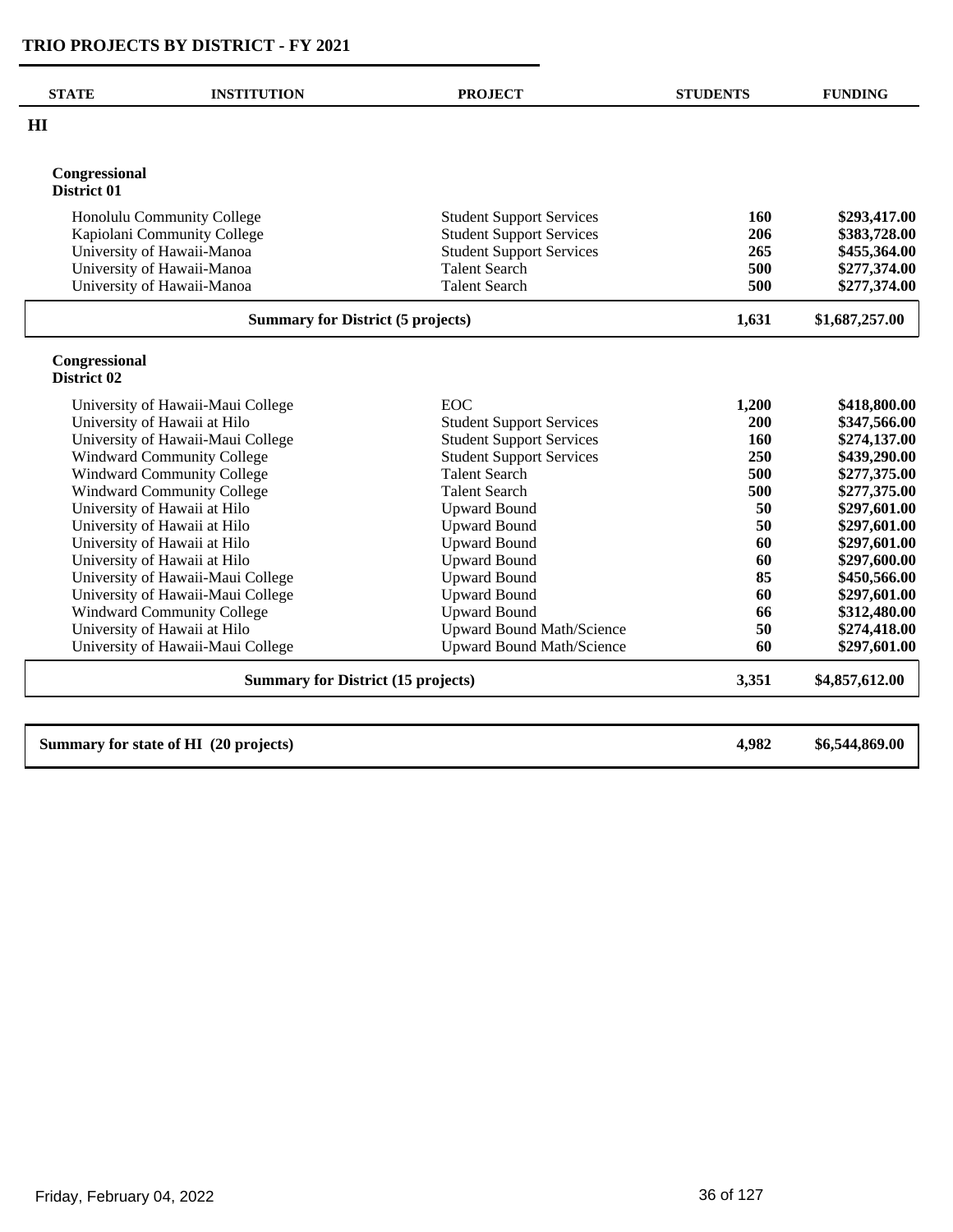| <b>STATE</b>                  | <b>INSTITUTION</b>                                               | <b>PROJECT</b>                                                     | <b>STUDENTS</b> | <b>FUNDING</b>               |
|-------------------------------|------------------------------------------------------------------|--------------------------------------------------------------------|-----------------|------------------------------|
| IA                            |                                                                  |                                                                    |                 |                              |
| Congressional                 |                                                                  |                                                                    |                 |                              |
| District 01                   |                                                                  |                                                                    |                 |                              |
|                               | University of Northern Iowa                                      | EOC                                                                | 1,942           | \$520,523.00                 |
|                               | Kirkwood Community College                                       | Student Support Services English as a<br>Second Language           | 140             | \$261,888.00                 |
| Coe College                   |                                                                  | <b>Student Support Services</b>                                    | 216             | \$338,972.00                 |
|                               | Iowa Valley Community College District                           | <b>Student Support Services</b>                                    | 100             | \$173,026.00                 |
|                               | Kirkwood Community College                                       | <b>Student Support Services</b>                                    | 175             | \$338,972.00                 |
| Luther College                |                                                                  | <b>Student Support Services</b>                                    | 165<br>160      | \$338,972.00                 |
| University of Dubuque         | Northeast Iowa Community College                                 | <b>Student Support Services</b><br><b>Student Support Services</b> | 140             | \$275,105.00<br>\$254,258.00 |
|                               | University of Northern Iowa                                      | <b>Talent Search</b>                                               | 1,200           | \$630,092.00                 |
|                               | University of Northern Iowa                                      | <b>Talent Search</b>                                               | 500             | \$277,375.00                 |
|                               | University of Northern Iowa                                      | <b>Upward Bound</b>                                                | 85              | \$448,311.00                 |
|                               | <b>Summary for District (11 projects)</b>                        |                                                                    | 4,823           | \$3,857,494.00               |
|                               |                                                                  |                                                                    |                 |                              |
| Congressional<br>District 02  |                                                                  |                                                                    |                 |                              |
|                               | Indian Hills Community College                                   | EOC                                                                | 1,000           | \$273,793.00                 |
|                               | Kirkwood Community College                                       | EOC                                                                | 850             | \$232,050.00                 |
| <b>Central College</b>        |                                                                  | <b>Student Support Services</b>                                    | 200             | \$338,972.00                 |
|                               | Eastern Iowa Community College District                          | <b>Student Support Services</b>                                    | 190             | \$332,615.00                 |
| Graceland University          |                                                                  | <b>Student Support Services</b>                                    | 180             | \$348,002.00                 |
|                               | <b>Indian Hills Community College</b>                            | <b>Student Support Services</b>                                    | 225             | \$338,504.00                 |
|                               | Southeastern Community College                                   | <b>Student Support Services</b>                                    | 225             | \$380,984.00                 |
| University of Iowa            |                                                                  | <b>Student Support Services</b>                                    | 350             | \$413,556.00                 |
| <b>Central College</b>        |                                                                  | <b>Talent Search</b>                                               | 874             | \$484,852.00                 |
| Graceland University          |                                                                  | <b>Talent Search</b>                                               | 778             | \$431,596.00                 |
|                               | <b>Indian Hills Community College</b>                            | <b>Talent Search</b>                                               | 500<br>500      | \$277,375.00                 |
| <b>Central College</b>        | Kirkwood Community College                                       | <b>Talent Search</b><br><b>Upward Bound</b>                        | 130             | \$277,367.00<br>\$694,554.00 |
| <b>Central College</b>        |                                                                  | <b>Upward Bound</b>                                                | 60              | \$297,601.00                 |
|                               | Indian Hills Community College                                   | <b>Upward Bound</b>                                                | 60              | \$297,601.00                 |
|                               | Southeastern Community College                                   | <b>Upward Bound</b>                                                | 63              | \$312,480.00                 |
| University of Iowa            |                                                                  | <b>Upward Bound</b>                                                | 127             | \$381,093.00                 |
|                               | <b>Summary for District (17 projects)</b>                        |                                                                    | 6,312           | \$6,112,995.00               |
| Congressional                 |                                                                  |                                                                    |                 |                              |
| District 03                   |                                                                  |                                                                    |                 |                              |
|                               | Des Moines Area Community College                                | <b>Student Support Services</b>                                    | 220             | \$391,724.00                 |
|                               | Iowa Western Community College                                   | <b>Student Support Services</b>                                    | 175             | \$338,135.00                 |
| Simpson College               |                                                                  | <b>Student Support Services</b>                                    | <b>160</b>      | \$266,782.00                 |
|                               | Southwestern Community College<br>Southwestern Community College | <b>Student Support Services</b><br><b>Talent Search</b>            | 180<br>790      | \$312,549.00<br>\$438,253.00 |
|                               | Des Moines Area Community College                                | <b>Upward Bound</b>                                                | 50              | \$288,933.00                 |
| Simpson College               |                                                                  | <b>Upward Bound</b>                                                | 52              | \$297,473.00                 |
|                               | <b>Summary for District (7 projects)</b>                         |                                                                    | 1,627           | \$2,333,849.00               |
| Congressional                 |                                                                  |                                                                    |                 |                              |
| District 04                   |                                                                  |                                                                    |                 |                              |
| Iowa State University         |                                                                  | McNair Post-baccalaureate                                          | 30              | \$261,812.00                 |
| <b>Briar Cliff University</b> |                                                                  | <b>Student Support Services</b>                                    | 200             | \$333,505.00                 |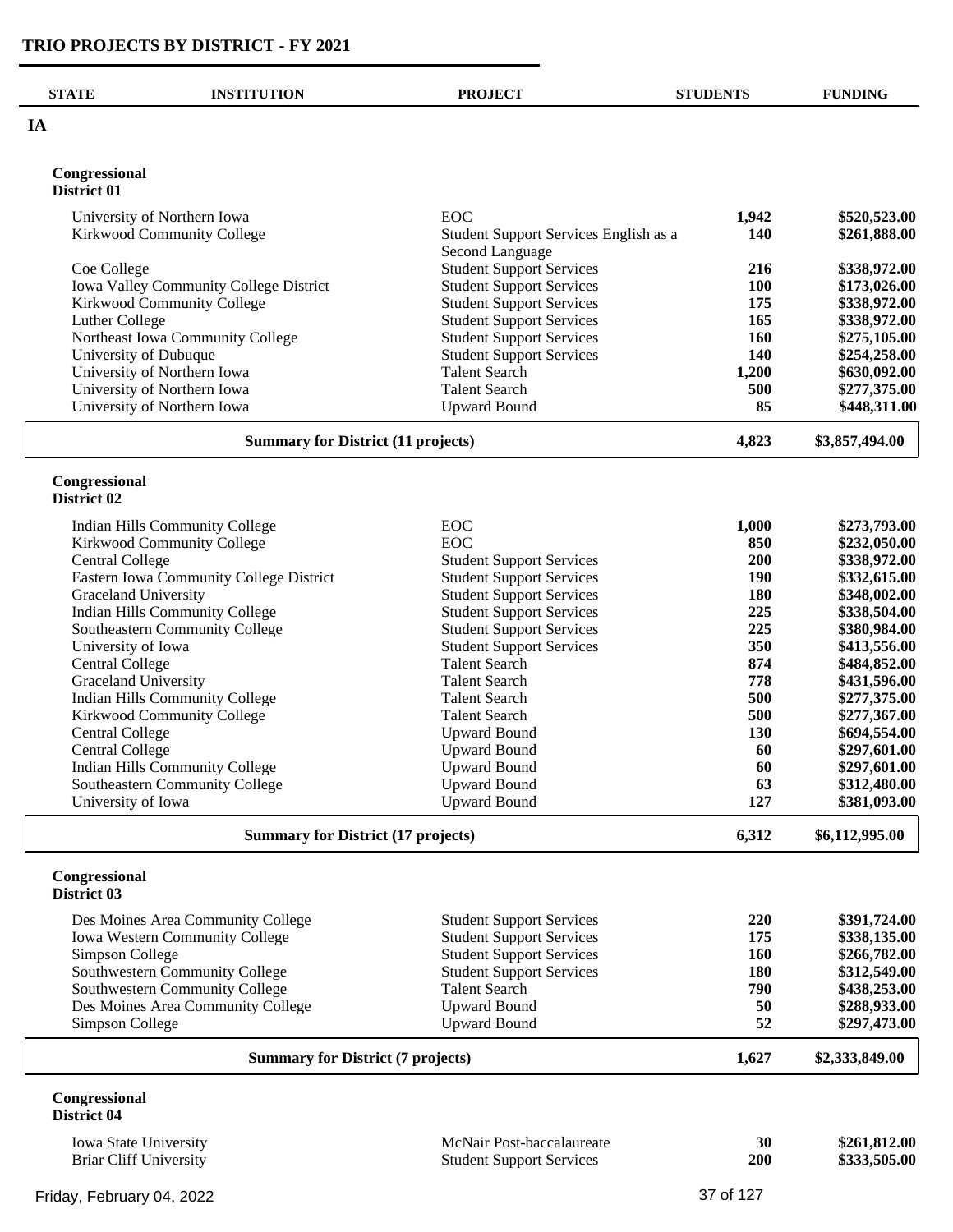| <b>STATE</b> | <b>INSTITUTION</b>                        | <b>PROJECT</b>                  | <b>STUDENTS</b> | <b>FUNDING</b>  |
|--------------|-------------------------------------------|---------------------------------|-----------------|-----------------|
|              | <b>Iowa Central Community College</b>     | <b>Student Support Services</b> | 175             | \$294,722.00    |
|              | <b>Iowa Lakes Community College</b>       | <b>Student Support Services</b> | <b>200</b>      | \$335,086.00    |
|              | Iowa State University                     | <b>Student Support Services</b> | <b>250</b>      | \$395,073.00    |
|              | Iowa Valley Community College District    | <b>Student Support Services</b> | <b>120</b>      | \$224,429.00    |
|              | North Iowa Area Community College         | <b>Student Support Services</b> | <b>200</b>      | \$348,002.00    |
|              | Northwest Iowa Community College          | <b>Student Support Services</b> | 160             | \$287,651.00    |
|              | Western Iowa Tech Community College       | <b>Student Support Services</b> | 175             | \$335,057.00    |
|              | Western Iowa Tech Community College       | <b>Student Support Services</b> | 140             | \$261,888.00    |
|              | <b>Briar Cliff University</b>             | <b>Talent Search</b>            | 1,000           | \$520,984.00    |
|              | <b>Iowa Lakes Community College</b>       | <b>Talent Search</b>            | 700             | \$388,500.00    |
|              | Iowa State University                     | <b>Talent Search</b>            | 1,000           | \$539,154.00    |
|              | Western Iowa Tech Community College       | <b>Talent Search</b>            | 777             | \$382,907.00    |
|              | <b>Iowa Lakes Community College</b>       | <b>Upward Bound</b>             | 60              | \$297,601.00    |
|              | Iowa State University                     | <b>Upward Bound</b>             | 52              | \$297,601.00    |
|              | Western Iowa Tech Community College       | <b>Upward Bound</b>             | 60              | \$288,933.00    |
|              | <b>Summary for District (17 projects)</b> |                                 | 5,299           | \$5,792,905.00  |
|              |                                           |                                 |                 |                 |
|              | Summary for state of IA (52 projects)     |                                 | 18,061          | \$18,097,243.00 |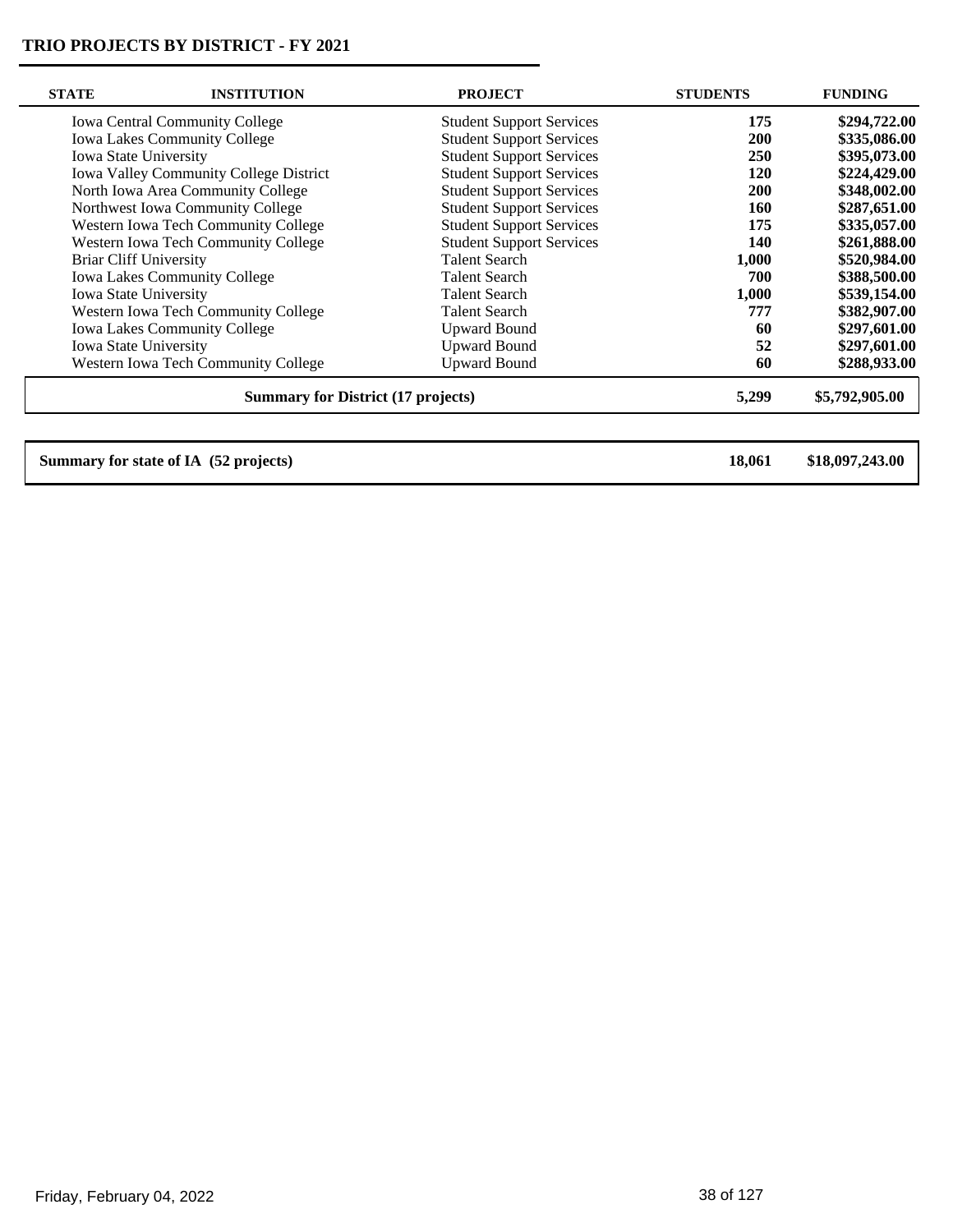| <b>STATE</b>                               | <b>INSTITUTION</b>                        | <b>PROJECT</b>                                               | <b>STUDENTS</b> | <b>FUNDING</b>               |
|--------------------------------------------|-------------------------------------------|--------------------------------------------------------------|-----------------|------------------------------|
| ID                                         |                                           |                                                              |                 |                              |
| Congressional<br>District 01               |                                           |                                                              |                 |                              |
|                                            |                                           |                                                              |                 |                              |
| University of Idaho                        |                                           | EOC                                                          | 1,000           | \$273,793.00                 |
| University of Idaho                        |                                           | McNair Post-baccalaureate<br><b>Student Support Services</b> | 25<br>160       | \$261,194.00<br>\$294,725.00 |
| North Idaho College<br>University of Idaho |                                           | <b>Student Support Services</b>                              | 232             | \$387,188.00                 |
| Lewis Clark State College                  |                                           | <b>Talent Search</b>                                         | 592             | \$328,413.00                 |
| University of Idaho                        |                                           | <b>Talent Search</b>                                         | 714             | \$396,092.00                 |
| University of Idaho                        |                                           | <b>Upward Bound</b>                                          | 99              | \$490,325.00                 |
| University of Idaho                        |                                           | <b>Upward Bound</b>                                          | 66              | \$348,979.00                 |
| University of Idaho                        |                                           | <b>Upward Bound</b>                                          | 65              | \$312,480.00                 |
| University of Idaho                        |                                           | <b>Upward Bound</b>                                          | 60              | \$297,601.00                 |
| University of Idaho                        |                                           | <b>Upward Bound Math/Science</b>                             | 73              | \$361,988.00                 |
|                                            |                                           |                                                              |                 |                              |
|                                            | <b>Summary for District (11 projects)</b> |                                                              | 3,086           | \$3,752,778.00               |
| Congressional<br>District 02               |                                           |                                                              |                 |                              |
| <b>Boise State University</b>              |                                           | <b>Disabled Student Services</b>                             | 100             | \$261,888.00                 |
| Idaho State University                     |                                           | <b>EOC</b>                                                   | 1,000           | \$272,753.00                 |
| <b>Boise State University</b>              |                                           | McNair Post-baccalaureate                                    | 27              | \$267,841.00                 |
| Idaho State University                     |                                           | McNair Post-baccalaureate                                    | 25              | \$261,888.00                 |
| <b>Boise State University</b>              |                                           | <b>Student Support Services</b>                              | 180             | \$398,299.00                 |
| Idaho State University                     |                                           | <b>Student Support Services</b>                              | 250             | \$340,859.00                 |
| <b>Boise State University</b>              |                                           | <b>Student Support Services STEM</b>                         | 120             | \$261,888.00                 |
| <b>Boise State University</b>              |                                           | <b>Student Support Services Teacher</b><br>Preparation       | 125             | \$233,781.00                 |
| <b>Boise State University</b>              |                                           | <b>Student Support Services Veterans</b>                     | 120             | \$261,888.00                 |
| <b>Boise State University</b>              |                                           | <b>Talent Search</b>                                         | 500             | \$277,375.00                 |
| <b>Boise State University</b>              |                                           | <b>Talent Search</b>                                         | 1,043           | \$578,604.00                 |
| Idaho State University                     |                                           | <b>Talent Search</b>                                         | 1,038           | \$575,832.00                 |
| Idaho State University                     |                                           | <b>Talent Search</b>                                         | 500             | \$277,375.00                 |
| <b>Boise State University</b>              |                                           | <b>Upward Bound</b>                                          | 89              | \$454,745.00                 |
| <b>Boise State University</b>              |                                           | <b>Upward Bound</b>                                          | 56              | \$297,601.00                 |
| <b>Boise State University</b>              |                                           | <b>Upward Bound</b>                                          | 54              | \$297,601.00                 |
| <b>Boise State University</b>              |                                           | <b>Upward Bound</b>                                          | 58              | \$297,601.00                 |
| Idaho State University                     |                                           | <b>Upward Bound</b>                                          | 80              | \$427,936.00                 |
| Idaho State University                     |                                           | <b>Upward Bound Math/Science</b>                             | 60              | \$297,601.00                 |
| <b>Boise State University</b>              |                                           | <b>Veterans Upward Bound</b>                                 | 125             | \$297,601.00                 |
| Idaho State University                     |                                           | Veterans Upward Bound                                        | 125             | \$297,601.00                 |
|                                            |                                           |                                                              |                 |                              |

**Summary for state of ID (32 projects) 8,761 \$10,691,336.00**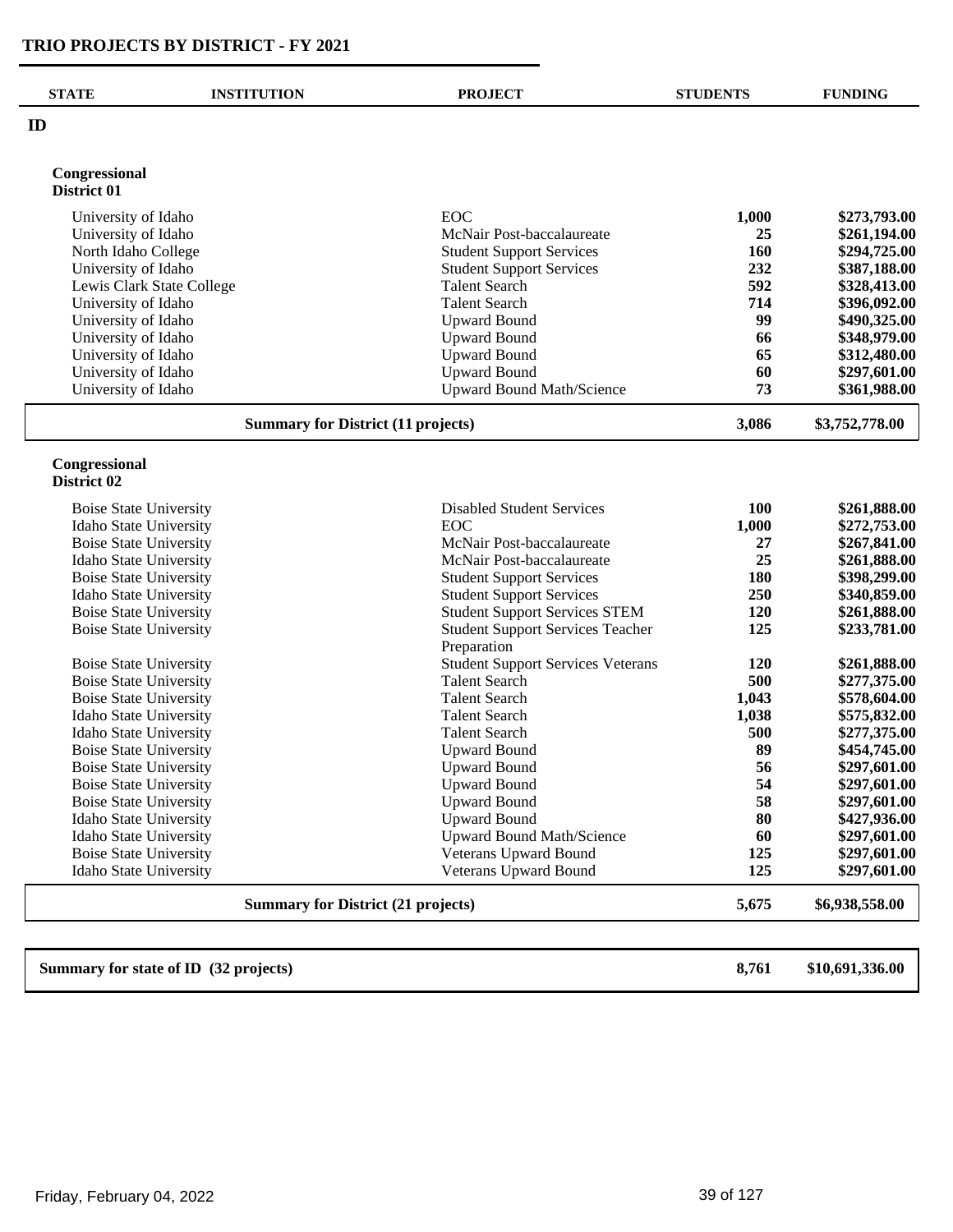| <b>STATE</b>                             | <b>INSTITUTION</b>                                                               | <b>PROJECT</b>                                   | <b>STUDENTS</b> | <b>FUNDING</b>               |
|------------------------------------------|----------------------------------------------------------------------------------|--------------------------------------------------|-----------------|------------------------------|
| $\mathbf{I}$                             |                                                                                  |                                                  |                 |                              |
| Congressional<br>District 01             |                                                                                  |                                                  |                 |                              |
|                                          | Chicago State University                                                         | EOC                                              | 1,165           | \$401,601.00                 |
|                                          | Gary Comer Youth Center                                                          | <b>Talent Search</b>                             | 500             | \$277,375.00                 |
|                                          | A Knock At Midnight                                                              | <b>Upward Bound</b>                              | 60              | \$297,600.00                 |
|                                          | Chicago State University                                                         | <b>Upward Bound</b>                              | 118             | \$579,893.00                 |
|                                          | Chicago State University                                                         | <b>Upward Bound</b>                              | 60              | \$297,601.00                 |
|                                          | Gary Comer Youth Center                                                          | <b>Upward Bound</b>                              | 62              | \$297,601.00                 |
|                                          | The Endeleo Institute                                                            | <b>Upward Bound</b>                              | 60              | \$297,601.00                 |
|                                          | University of Chicago                                                            | <b>Upward Bound</b>                              | 118             | \$572,906.00                 |
| <b>Summary for District (8 projects)</b> |                                                                                  |                                                  | 2,143           | \$3,022,178.00               |
| Congressional<br>District 02             |                                                                                  |                                                  |                 |                              |
|                                          | The Family Centered Educational Agency                                           | <b>EOC</b>                                       | 850             | \$232,050.00                 |
|                                          | The Family Centered Educational Agency                                           | <b>EOC</b>                                       | 850             | \$232,050.00                 |
|                                          | The Family Legacy Foundation                                                     | <b>EOC</b>                                       | 1,000           | \$273,000.00                 |
|                                          | Kankakee Community College                                                       | <b>Student Support Services</b>                  | 155             | \$335,110.00                 |
| Prairie State College                    |                                                                                  | <b>Student Support Services</b>                  | 165             | \$261,888.00                 |
|                                          | 3 Seeds Mentoring Group                                                          | <b>Talent Search</b>                             | 500             | \$277,375.00                 |
|                                          | Kankakee Community College                                                       | <b>Talent Search</b>                             | 600             | \$332,851.00                 |
| Prairie State College                    |                                                                                  | <b>Talent Search</b>                             | 500             | \$277,375.00                 |
|                                          | Project P.R.O.M.I.S.E                                                            | <b>Talent Search</b>                             | 500             | \$277,375.00                 |
|                                          | The Family Centered Educational Agency<br>The Family Centered Educational Agency | <b>Talent Search</b><br><b>Talent Search</b>     | 500<br>500      | \$277,375.00<br>\$277,375.00 |
|                                          | The Gloria J. Taylor Foundation                                                  | <b>Talent Search</b>                             | 500             | \$277,335.00                 |
|                                          | 3 Seeds Mentoring Group                                                          | <b>Upward Bound</b>                              | 62              | \$297,600.00                 |
|                                          | Black United Fund of Illinois, Inc.                                              | <b>Upward Bound</b>                              | 60              | \$297,600.00                 |
|                                          | Kankakee Community College                                                       | <b>Upward Bound</b>                              | 78              | \$414,062.00                 |
|                                          | <b>Metropolitan Family Services</b>                                              | <b>Upward Bound</b>                              | 62              | \$297,601.00                 |
| Prairie State College                    |                                                                                  | <b>Upward Bound</b>                              | 60              | \$297,600.00                 |
|                                          | Project P.R.O.M.I.S.E                                                            | <b>Upward Bound</b>                              | 60              | \$297,600.00                 |
|                                          | The Family Centered Educational Agency                                           | <b>Upward Bound</b>                              | 75              | \$364,977.00                 |
|                                          | The Family Centered Educational Agency                                           | <b>Upward Bound</b>                              | 65              | \$312,480.00                 |
|                                          | The Family Centered Educational Agency                                           | <b>Upward Bound</b>                              | 62              | \$297,601.00                 |
|                                          | The Family Centered Educational Agency                                           | <b>Upward Bound</b>                              | 60              | \$297,601.00                 |
|                                          | The Gloria J. Taylor Foundation                                                  | <b>Upward Bound</b>                              | 60              | \$297,601.00                 |
|                                          | The Gloria J. Taylor Foundation<br>The Family Centered Educational Agency        | <b>Upward Bound</b><br>Upward Bound Math/Science | 60<br>60        | \$297,601.00<br>\$297,601.00 |
|                                          | <b>Summary for District (25 projects)</b>                                        |                                                  | 7,444           | \$7,398,684.00               |
|                                          |                                                                                  |                                                  |                 |                              |
| Congressional<br>District 03             |                                                                                  |                                                  |                 |                              |
|                                          | The Endeleo Institute                                                            | <b>EOC</b>                                       | 850             | \$232,050.00                 |
|                                          | Moraine Valley Community College                                                 | <b>Student Support Services</b>                  | 160             | \$294,725.00                 |
|                                          | St. Xavier University                                                            | <b>Student Support Services</b>                  | 204             | \$348,000.00                 |
|                                          | Moraine Valley Community College                                                 | <b>Talent Search</b>                             | 518             | \$287,361.00                 |
|                                          | Moraine Valley Community College                                                 | <b>Upward Bound</b>                              | 63              | \$312,480.00                 |
|                                          | <b>Summary for District (5 projects)</b>                                         |                                                  |                 | \$1,474,616.00               |

**Congressional District 04**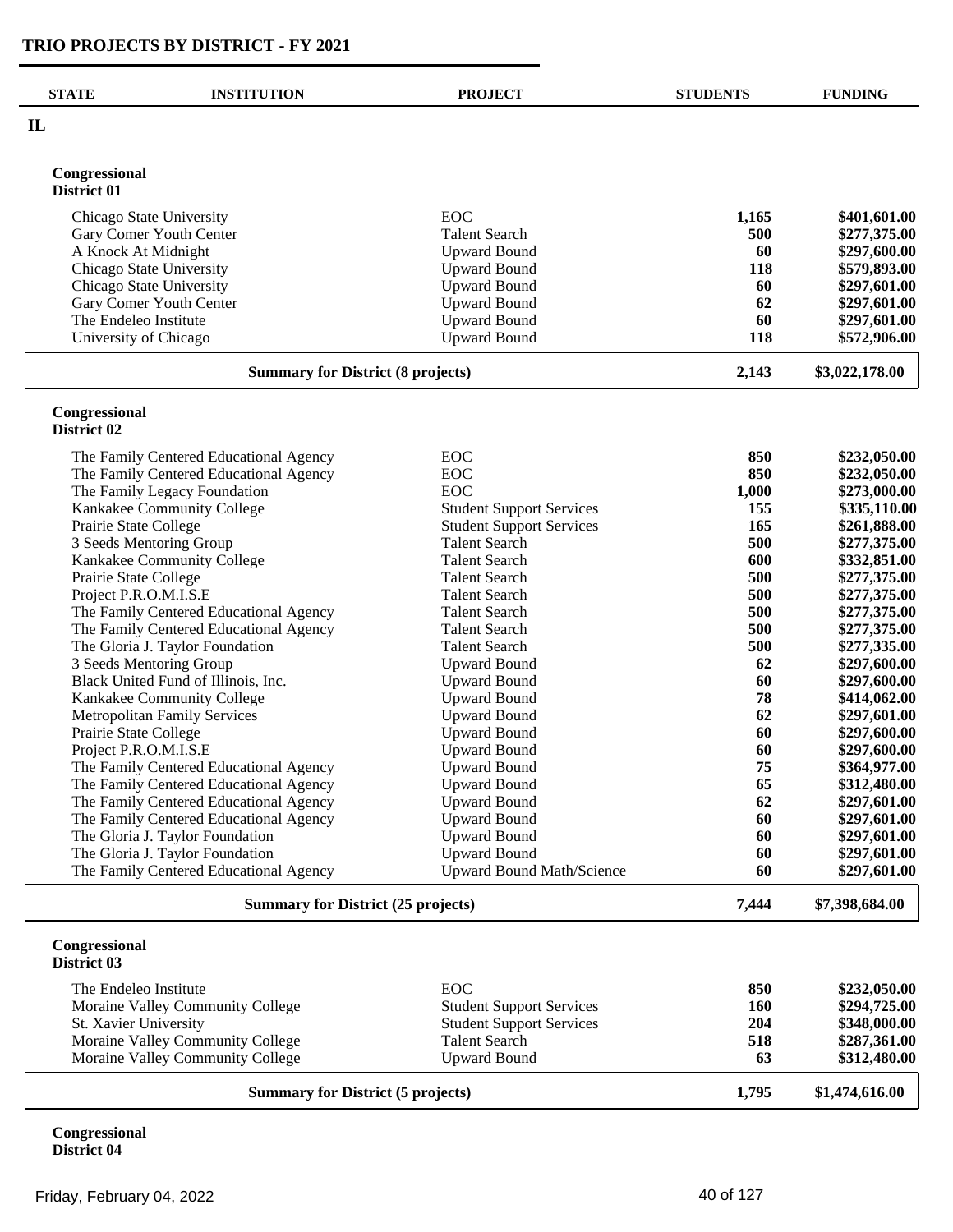| <b>STATE</b>                 | <b>INSTITUTION</b>                                    | <b>PROJECT</b>                                                     | <b>STUDENTS</b> | <b>FUNDING</b>               |
|------------------------------|-------------------------------------------------------|--------------------------------------------------------------------|-----------------|------------------------------|
|                              | Dominican University                                  | <b>Student Support Services</b>                                    | 148             | \$261,888.00                 |
|                              | <b>Summary for District (1 projects)</b>              |                                                                    | 148             | \$261,888.00                 |
| Congressional<br>District 05 |                                                       |                                                                    |                 |                              |
|                              | Northeastern Illinois University                      | <b>Disabled Student Services</b>                                   | 100             | \$261,888.00                 |
| DePaul University            |                                                       | McNair Post-baccalaureate                                          | 30              | \$261,246.00                 |
|                              | Northeastern Illinois University                      | McNair Post-baccalaureate                                          | 28              | \$261,888.00                 |
| DePaul University            |                                                       | <b>Student Support Services</b>                                    | <b>200</b>      | \$321,822.00                 |
|                              | Northeastern Illinois University                      | <b>Student Support Services</b>                                    | 140             | \$261,888.00                 |
| <b>Triton College</b>        |                                                       | <b>Student Support Services</b>                                    | 165             | \$261,888.00                 |
|                              | Northeastern Illinois University                      | <b>Student Support Services Teacher</b><br>Preparation             | 140             | \$261,888.00                 |
| BUILD, Inc.                  |                                                       | <b>Talent Search</b>                                               | 500             | \$277,375.00                 |
|                              | Northeastern Illinois University                      | <b>Upward Bound</b>                                                | 60              | \$297,601.00                 |
|                              |                                                       |                                                                    |                 |                              |
|                              | <b>Summary for District (9 projects)</b>              |                                                                    | 1,363           | \$2,467,484.00               |
| Congressional<br>District 07 |                                                       |                                                                    |                 |                              |
|                              |                                                       |                                                                    |                 |                              |
| Malcolm X College            |                                                       | EOC                                                                | 1,000           | \$273,793.00                 |
| Roosevelt University         |                                                       | McNair Post-baccalaureate                                          | 25<br>160       | \$261,637.00                 |
|                              | City Colleges of Chicago                              | <b>Student Support Services</b>                                    | 160             | \$261,888.00<br>\$335,110.00 |
|                              | Columbia College-Chicago<br>Loyola University Chicago | <b>Student Support Services</b><br><b>Student Support Services</b> | 140             | \$254,444.00                 |
| Malcolm X College            |                                                       | <b>Student Support Services</b>                                    | <b>160</b>      | \$270,457.00                 |
|                              | University of Illinois At Chicago                     | <b>Student Support Services</b>                                    | 160             | \$293,285.00                 |
| Roosevelt University         |                                                       | <b>Student Support Services STEM</b>                               | 120             | \$261,888.00                 |
|                              | Ada S. McKinley Community Services, Inc.              | <b>Talent Search</b>                                               | 1,092           | \$605,788.00                 |
|                              | Ada S. McKinley Community Services, Inc.              | <b>Talent Search</b>                                               | 500             | \$277,375.00                 |
|                              | Chicago Public Schools                                | <b>Talent Search</b>                                               | 500             | \$277,375.00                 |
|                              | Introspect Youth Services, Inc.                       | <b>Talent Search</b>                                               | 668             | \$370,573.00                 |
|                              | Introspect Youth Services, Inc.                       | <b>Talent Search</b>                                               | 500             | \$277,375.00                 |
|                              | Introspect Youth Services, Inc.                       | <b>Talent Search</b>                                               | 500             | \$277,375.00                 |
|                              | Kennedy-King College                                  | <b>Talent Search</b>                                               | 700             | \$354,901.00                 |
|                              | Near North Development Corporation                    | <b>Talent Search</b>                                               | 500             | \$257,194.00                 |
|                              | Northeastern Illinois University                      | <b>Talent Search</b>                                               | 997             | \$553,335.00                 |
| Roosevelt University         |                                                       | <b>Talent Search</b>                                               | 583             | \$323,420.00                 |
| Roosevelt University         |                                                       | <b>Talent Search</b>                                               | 583             | \$323,420.00                 |
|                              | Dime Child Foundation                                 | <b>Upward Bound</b>                                                | 58              | \$297,601.00                 |
|                              | Introspect Youth Services, Inc.                       | <b>Upward Bound</b>                                                | 60              | \$297,601.00                 |
|                              | Near North Development Corporation                    | <b>Upward Bound</b>                                                | 63              | \$228,448.00                 |
|                              | Near North Development Corporation                    | <b>Upward Bound</b>                                                | 63              | \$227,376.00                 |
| Roosevelt University         |                                                       | <b>Upward Bound</b>                                                | 73              | \$387,335.00                 |
| Roosevelt University         |                                                       | <b>Upward Bound</b>                                                | 55              | \$188,093.00                 |
| Roosevelt University         |                                                       | <b>Upward Bound</b>                                                | 60              | \$201,929.00                 |
|                              | University of Illinois At Chicago                     | <b>Upward Bound</b>                                                | 80              | \$600,776.00                 |
|                              | Introspect Youth Services, Inc.                       | Upward Bound Math/Science                                          | 62              | \$297,601.00                 |
|                              | Northeastern Illinois University                      | Upward Bound Math/Science                                          | 75              | \$312,480.00                 |
| Roosevelt University         |                                                       | Veterans Upward Bound                                              | 125             | \$327,543.00                 |
|                              | <b>Summary for District (30 projects)</b>             |                                                                    | 9,822           | \$9,477,416.00               |

#### **Congressional District 08**

| Elgin Community College   | Student Support Services English as a              | 144       | \$261,888.00 |
|---------------------------|----------------------------------------------------|-----------|--------------|
| Elgin Community College   | Second Language<br><b>Student Support Services</b> | 362       | \$501,659.00 |
| Friday, February 04, 2022 |                                                    | 41 of 127 |              |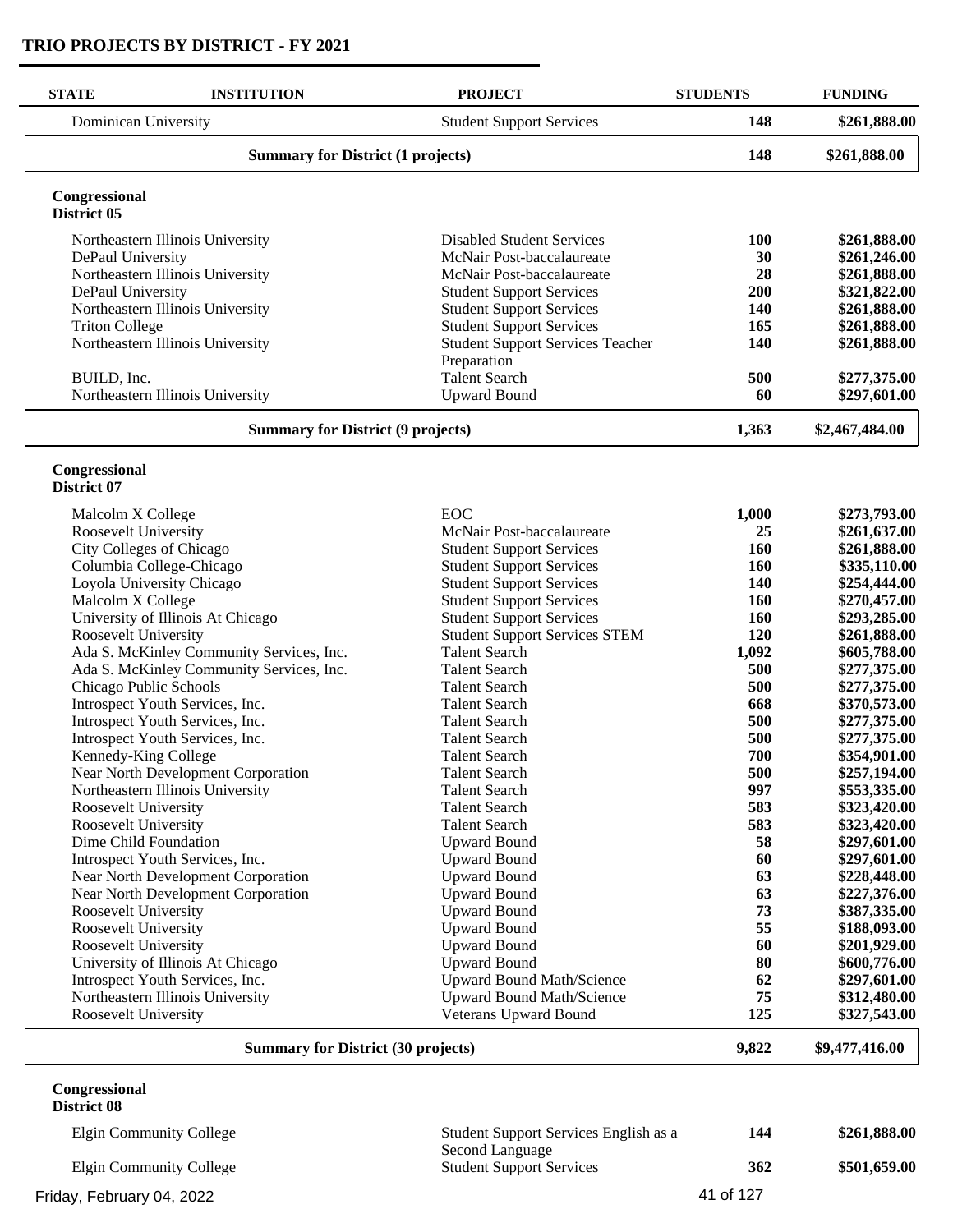| <b>STATE</b>                             | <b>INSTITUTION</b>                          | <b>PROJECT</b>                              | <b>STUDENTS</b> | <b>FUNDING</b>               |
|------------------------------------------|---------------------------------------------|---------------------------------------------|-----------------|------------------------------|
|                                          | <b>Elgin Community College</b>              | <b>Talent Search</b>                        | 500             | \$277,375.00                 |
|                                          | <b>Elgin Community College</b>              | <b>Upward Bound</b>                         | 74              | \$357,487.00                 |
|                                          | <b>Elgin Community College</b>              | <b>Upward Bound</b>                         | 60              | \$264,818.00                 |
|                                          | <b>Summary for District (5 projects)</b>    |                                             | 1,140           | \$1,663,227.00               |
| Congressional<br>District 09             |                                             |                                             |                 |                              |
|                                          | Harry S. Truman College                     | <b>Student Support Services</b>             | 160             | \$261,888.00                 |
|                                          | <b>Summary for District (1 projects)</b>    |                                             | 160             | \$261,888.00                 |
| Congressional<br>District 10             |                                             |                                             |                 |                              |
|                                          | College of Lake County                      | <b>Student Support Services</b>             | 140             | \$261,888.00                 |
|                                          | <b>Oakton Community College</b>             | <b>Student Support Services</b>             | 215             | \$348,561.00                 |
|                                          | College of Lake County                      | <b>Talent Search</b>                        | 828             | \$459,333.00                 |
| <b>Summary for District (3 projects)</b> |                                             | 1,183                                       | \$1,069,782.00  |                              |
| Congressional<br>District 11             |                                             |                                             |                 |                              |
|                                          | Governors State University                  | <b>EOC</b>                                  | 850             | \$232,050.00                 |
| Joliet Junior College                    |                                             | <b>Student Support Services</b>             | 200             | \$450,402.00                 |
| Joliet Junior College                    |                                             | <b>Talent Search</b>                        | 500             | \$277,375.00                 |
|                                          | <b>Summary for District (3 projects)</b>    |                                             | 1,550           | \$959,827.00                 |
| Congressional<br>District 12             |                                             |                                             |                 |                              |
|                                          | Southern Illinois University-Carbondale     | McNair Post-baccalaureate                   | 29              | \$272,364.00                 |
|                                          | John A. Logan College                       | <b>Student Support Services</b>             | 200             | \$325,706.00                 |
| Rend Lake College                        |                                             | <b>Student Support Services</b>             | 160             | \$317,998.00                 |
|                                          | <b>Shawnee Community College</b>            | <b>Student Support Services</b>             | 160             | \$338,972.00                 |
|                                          | Southern Illinois University-Carbondale     | <b>Student Support Services</b>             | <b>160</b>      | \$334,937.00                 |
|                                          | Southwestern Illinois College               | <b>Student Support Services</b>             | 160             | \$288,824.00                 |
|                                          | Association for Education Excellence        | <b>Talent Search</b>                        | 592             | \$328,413.00                 |
|                                          | <b>Association for Education Excellence</b> | <b>Talent Search</b>                        | 500             | \$277,375.00                 |
| Rend Lake College                        | <b>Shawnee Community College</b>            | <b>Talent Search</b><br><b>Upward Bound</b> | 518<br>63       | \$277,375.00<br>\$312,480.00 |
|                                          | Southern Illinois University-Carbondale     | <b>Upward Bound</b>                         | 88              | \$395,236.00                 |
|                                          | Southern Illinois University-Edwardsville   | <b>Upward Bound</b>                         | 150             | \$686,293.00                 |
|                                          | Southern Illinois University-Edwardsville   | <b>Upward Bound</b>                         | 75              | \$270,801.00                 |
|                                          | <b>Summary for District (13 projects)</b>   |                                             | 2,855           | \$4,426,774.00               |
| Congressional<br>District 13             |                                             |                                             |                 |                              |
|                                          | University of Illinois at Urbana-Champaign  | McNair Post-baccalaureate                   | 36              | \$333,885.00                 |
|                                          | <b>Heartland Community College</b>          | <b>Student Support Services</b>             | 170             | \$275,104.00                 |
|                                          | <b>Lincoln Land Community College</b>       | <b>Student Support Services</b>             | 140             | \$261,888.00                 |
| Parkland College                         |                                             | <b>Student Support Services</b>             | 180             | \$335,111.00                 |
|                                          | University of Illinois at Urbana-Champaign  | <b>Student Support Services</b>             | 258             | \$338,337.00                 |
|                                          | Lewis and Clark Community College           | <b>Talent Search</b>                        | 635<br>500      | \$352,266.00                 |
|                                          | University of Illinois at Urbana-Champaign  | <b>Talent Search</b>                        |                 | \$277,375.00                 |

University of Illinois at Urbana-Champaign Talent Search 500 \$277,375.00<br>
Lewis and Clark Community College Upward Bound 577 \$370,393.00 Lewis and Clark Community College Upward Bound 520,393.00<br>
Southern Illinois University-Edwardsville<br>
Upward Bound 60 \$268,357.00

Friday, February 04, 2022 **42 of 127** 

Southern Illinois University-Edward sville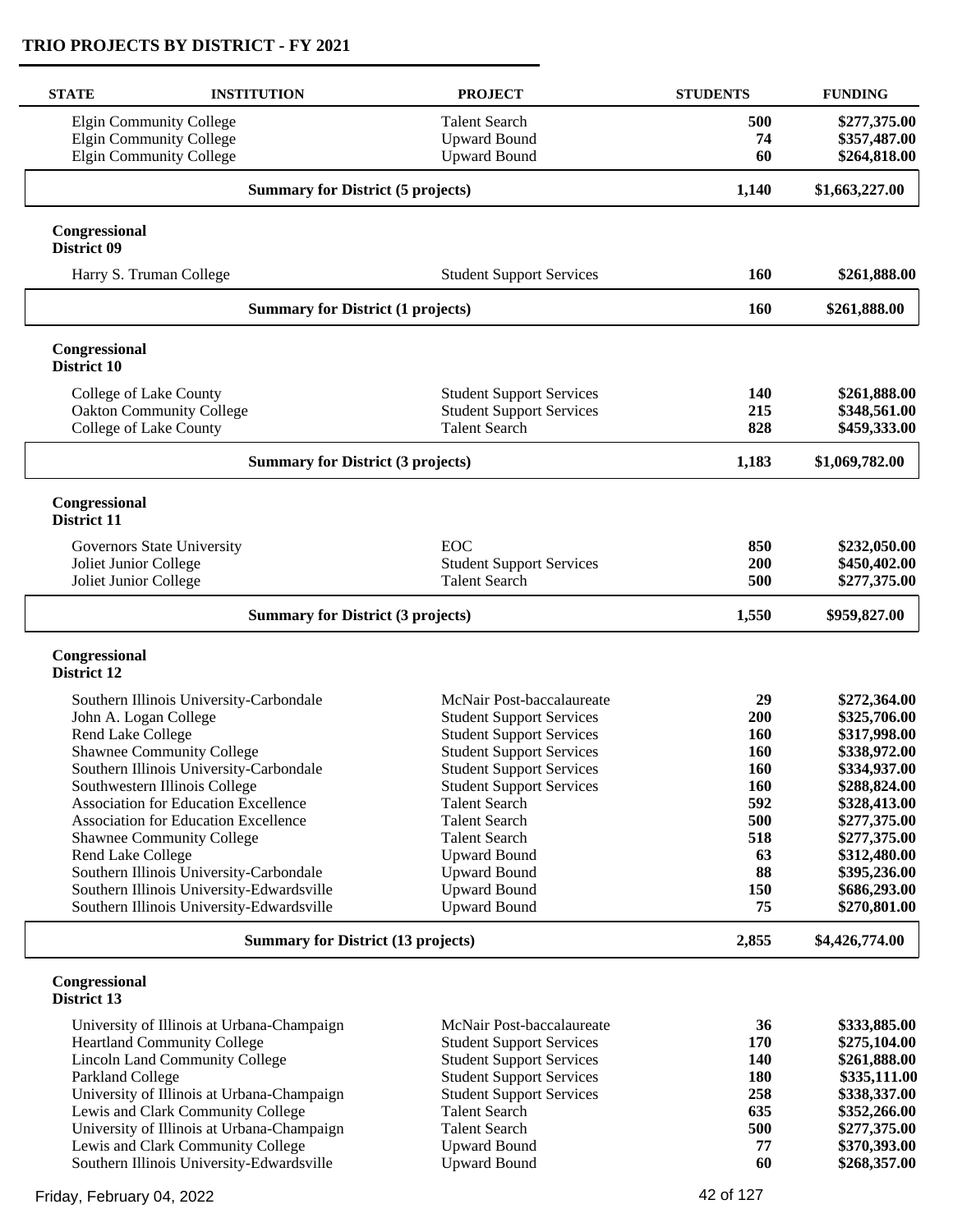| <b>STATE</b>                 | <b>INSTITUTION</b>                         | <b>PROJECT</b>                   | <b>STUDENTS</b> | <b>FUNDING</b> |
|------------------------------|--------------------------------------------|----------------------------------|-----------------|----------------|
|                              | University of Illinois at Urbana-Champaign | <b>Upward Bound</b>              | 102             | \$505,580.00   |
|                              | Southern Illinois University-Edwardsville  | <b>Upward Bound Math/Science</b> | 50              | \$238,377.00   |
|                              | Southern Illinois University-Edwardsville  | Upward Bound Math/Science        | 60              | \$297,601.00   |
|                              | Southern Illinois University-Edwardsville  | <b>Veterans Upward Bound</b>     | 125             | \$267,450.00   |
|                              | <b>Summary for District (13 projects)</b>  |                                  | 2,393           | \$4,121,724.00 |
| Congressional                |                                            |                                  |                 |                |
| District 14                  |                                            |                                  |                 |                |
|                              | <b>Waubonsee Community College</b>         | <b>Student Support Services</b>  | 200             | \$304,324.00   |
|                              | McHenry County College                     | <b>Upward Bound</b>              | 60              | \$297,023.00   |
|                              | <b>Waubonsee Community College</b>         | <b>Upward Bound</b>              | 65              | \$297,601.00   |
|                              | <b>Waubonsee Community College</b>         | <b>Upward Bound</b>              | 60              | \$297,601.00   |
|                              | <b>Summary for District (4 projects)</b>   | 385                              | \$1,196,549.00  |                |
| Congressional<br>District 15 |                                            |                                  |                 |                |
|                              | Danville Area Community College            | <b>Student Support Services</b>  | 190             | \$335,110.00   |
|                              | Eastern Illinois University                | <b>Student Support Services</b>  | 175             | \$292,899.00   |
|                              | <b>Illinois Eastern Community Colleges</b> | <b>Student Support Services</b>  | 190             | \$348,002.00   |
| Kaskaskia College            |                                            | <b>Student Support Services</b>  | 140             | \$261,888.00   |
| Lake Land College            |                                            | <b>Student Support Services</b>  | <b>160</b>      | \$275,105.00   |
|                              | Southeastern Illinois College              | <b>Student Support Services</b>  | 165             | \$340,815.00   |
| Lake Land College            |                                            | <b>Talent Search</b>             | 595             | \$328,413.00   |
|                              | <b>Illinois Eastern Community Colleges</b> | <b>Upward Bound</b>              | 77              | \$361,983.00   |
|                              | Illinois Eastern Community Colleges        | <b>Upward Bound</b>              | 67              | \$312,480.00   |
|                              | <b>Illinois Eastern Community Colleges</b> | <b>Upward Bound</b>              | 65              | \$297,601.00   |
|                              |                                            |                                  | 1,824           |                |
|                              | <b>Summary for District (10 projects)</b>  |                                  |                 | \$3,154,296.00 |
| Congressional<br>District 16 |                                            |                                  |                 |                |
| <b>Rock Valley College</b>   |                                            | <b>Disabled Student Services</b> | 100             | \$261,888.00   |
| Kishwaukee College           |                                            | <b>Student Support Services</b>  | 140             | \$261,888.00   |
|                              | Northern Illinois University               | <b>Student Support Services</b>  | 140             | \$261,888.00   |
| <b>Rock Valley College</b>   |                                            | <b>Student Support Services</b>  | 140             | \$261,888.00   |
|                              | Sauk Valley Community College              | <b>Student Support Services</b>  | 200             | \$309,455.00   |
| Kishwaukee College           |                                            | <b>Upward Bound</b>              | 60              | \$297,601.00   |
|                              | Northern Illinois University               | <b>Upward Bound</b>              | 120             | \$558,558.00   |
| <b>Rock Valley College</b>   |                                            | <b>Upward Bound</b>              | 60              | \$297,090.00   |
|                              | <b>Summary for District (8 projects)</b>   |                                  |                 | \$2,510,256.00 |
| Congressional<br>District 17 |                                            |                                  |                 |                |
| Knox College                 |                                            | McNair Post-baccalaureate        | 30              | \$300,034.00   |
| Augustana College            |                                            | <b>Student Support Services</b>  | 140             | \$261,888.00   |
| <b>Black Hawk College</b>    |                                            | <b>Student Support Services</b>  | 215             | \$384,194.00   |
| Carl Sandburg College        |                                            | <b>Student Support Services</b>  | 140             | \$261,888.00   |
|                              | <b>Highland Community College-Freeport</b> | <b>Student Support Services</b>  | 275             | \$344,538.00   |
| Illinois Central College     |                                            | <b>Student Support Services</b>  | 250             | \$376,031.00   |
| Knox College                 |                                            | <b>Student Support Services</b>  | 185             | \$360,371.00   |
| Spoon River College          |                                            | <b>Student Support Services</b>  | 140             | \$261,888.00   |
| Carl Sandburg College        |                                            | <b>Upward Bound</b>              | 67              | \$312,480.00   |
|                              | <b>Highland Community College-Freeport</b> | <b>Upward Bound</b>              | 60              | \$297,601.00   |
| Carl Sandburg College        |                                            | <b>Upward Bound Math/Science</b> | 60              | \$297,601.00   |
|                              |                                            |                                  |                 |                |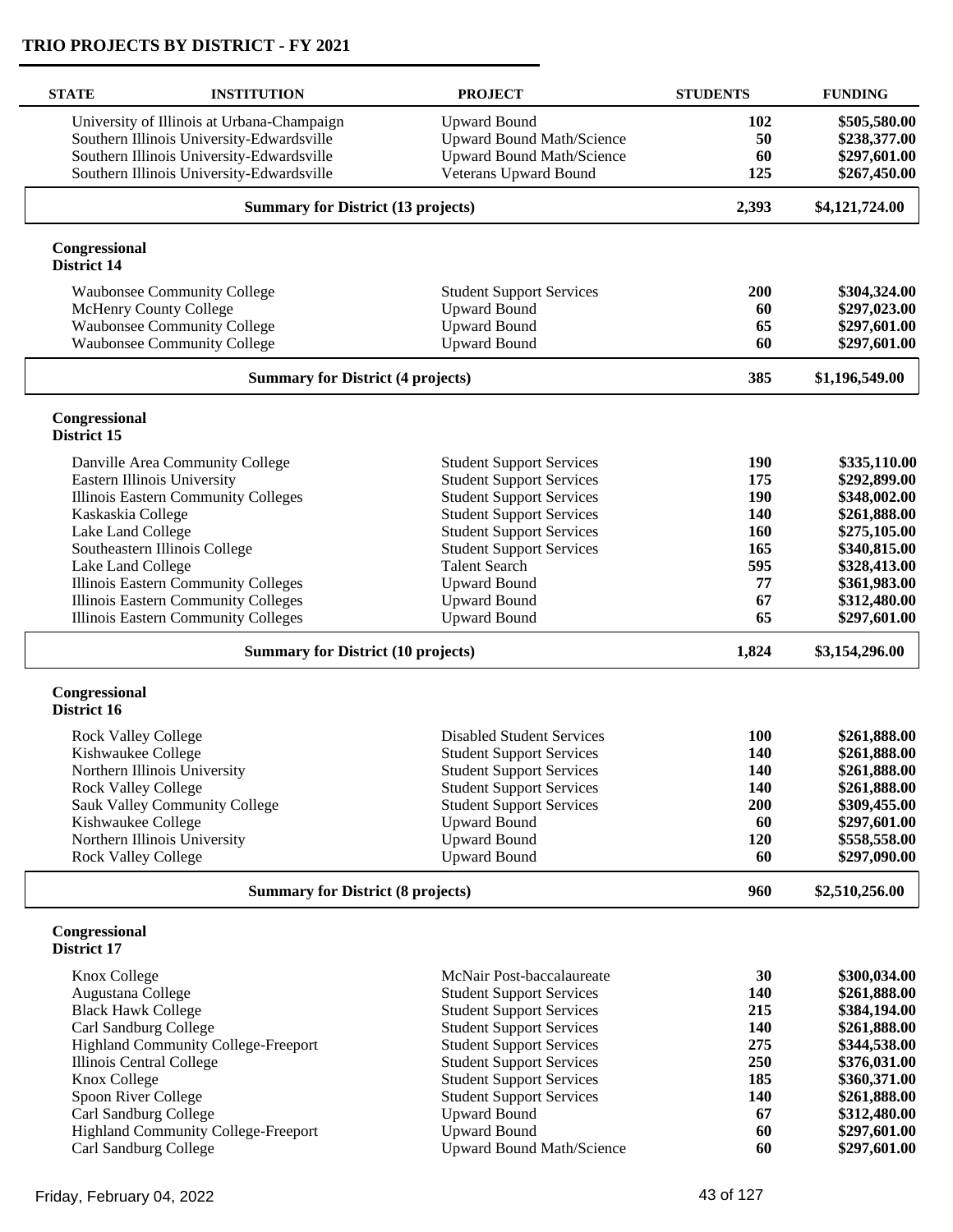| <b>STATE</b>                        | <b>INSTITUTION</b>                        | <b>PROJECT</b>                  | <b>STUDENTS</b> | <b>FUNDING</b>  |
|-------------------------------------|-------------------------------------------|---------------------------------|-----------------|-----------------|
|                                     | <b>Summary for District (11 projects)</b> |                                 |                 | \$3,458,514.00  |
| <b>Congressional</b><br>District 18 |                                           |                                 |                 |                 |
| Illinois College                    |                                           | <b>Student Support Services</b> | 140             | \$261,888.00    |
| Illinois State University           |                                           | <b>Student Support Services</b> | 232             | \$309,457.00    |
| Illinois State University           |                                           | <b>Student Support Services</b> | 165             | \$334,090.00    |
|                                     | John Wood Community College               | <b>Student Support Services</b> | 175             | \$374,976.00    |
| Illinois Central College            |                                           | <b>Talent Search</b>            | 500             | \$277,375.00    |
|                                     | John Wood Community College               | <b>Talent Search</b>            | 670             | \$371,632.00    |
| Illinois Central College            |                                           | <b>Upward Bound</b>             | 60              | \$297,601.00    |
|                                     | John Wood Community College               | <b>Upward Bound</b>             | 52              | \$297,601.00    |
|                                     | <b>Summary for District (8 projects)</b>  |                                 | 1,994           | \$2,524,620.00  |
|                                     |                                           |                                 |                 |                 |
|                                     | Summary for state of IL (157 projects)    |                                 | 38,721          | \$49,449,723.00 |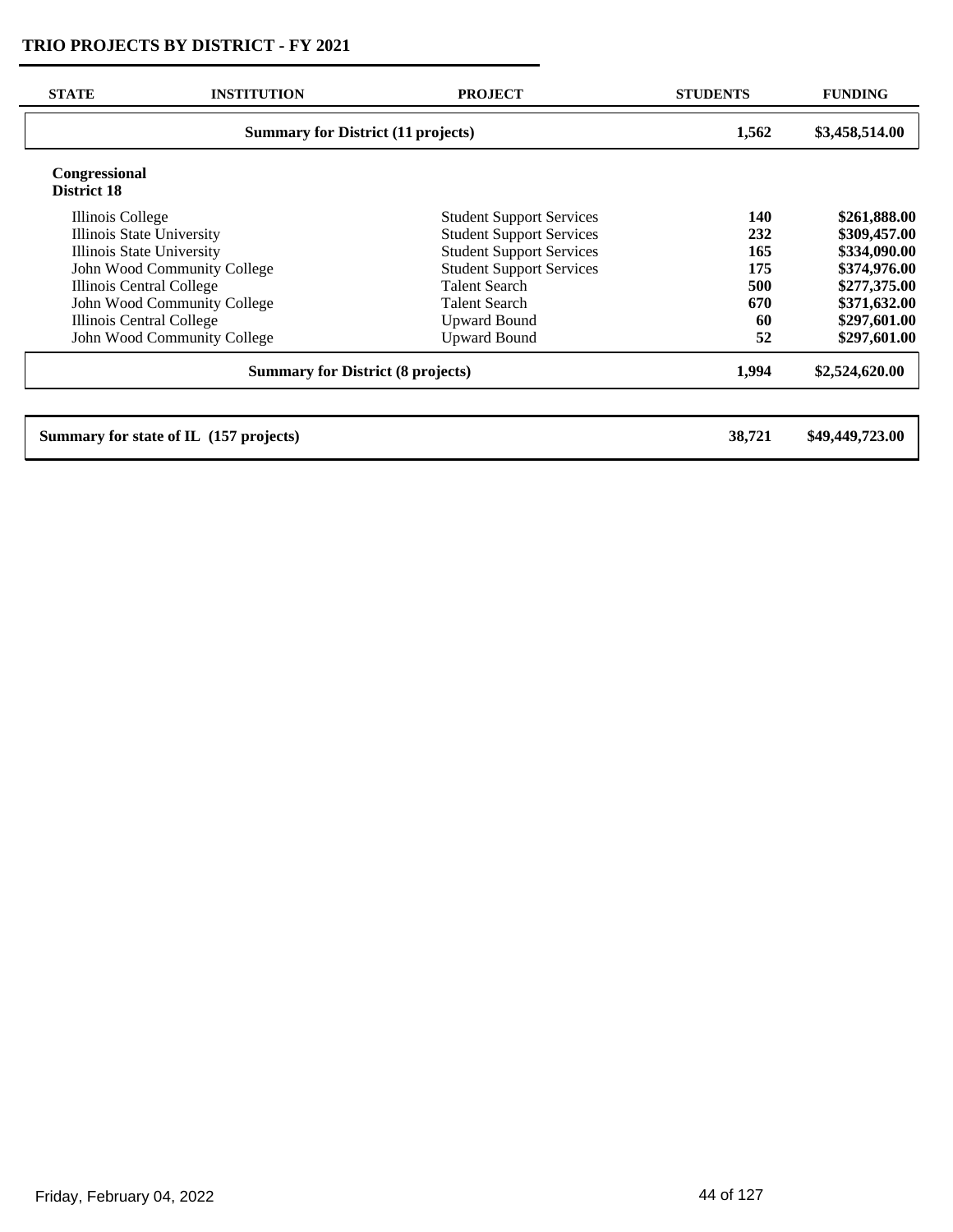L.

| <b>STATE</b>                             | <b>INSTITUTION</b>                                           | <b>PROJECT</b>                             | <b>STUDENTS</b> | <b>FUNDING</b>               |
|------------------------------------------|--------------------------------------------------------------|--------------------------------------------|-----------------|------------------------------|
| IN                                       |                                                              |                                            |                 |                              |
| Congressional<br>District 01             |                                                              |                                            |                 |                              |
|                                          | <b>Purdue University Northwest</b>                           | McNair Post-baccalaureate                  | 41              | \$329,475.00                 |
|                                          | Indiana University-Northwest                                 | <b>Student Support Services</b>            | 309             | \$323,329.00                 |
|                                          | Ivy Tech Community College                                   | <b>Student Support Services</b>            | 165             | \$261,888.00                 |
|                                          | <b>Purdue University Northwest</b>                           | <b>Student Support Services</b>            | 195             | \$345,099.00                 |
|                                          | <b>Ivy Tech Community College</b>                            | <b>Talent Search</b>                       | 583             | \$323,420.00                 |
|                                          | <b>Purdue University Northwest</b>                           | <b>Talent Search</b>                       | 743             | \$412,179.00                 |
|                                          | <b>Purdue University Northwest</b>                           | <b>Talent Search</b>                       | 679             | \$376,676.00                 |
|                                          | Purdue University Northwest                                  | <b>Upward Bound</b>                        | 130             | \$579,912.00                 |
| <b>Summary for District (8 projects)</b> |                                                              |                                            | 2,845           | \$2,951,978.00               |
| Congressional<br>District 02             |                                                              |                                            |                 |                              |
|                                          | University of Notre Dame                                     | <b>Talent Search</b>                       | 899             | \$497,976.00                 |
|                                          | University of Notre Dame                                     | <b>Upward Bound</b>                        | 104             | \$416,281.00                 |
| <b>Summary for District (2 projects)</b> |                                                              |                                            | 1,003           | \$914,257.00                 |
| Congressional<br>District 03             |                                                              |                                            |                 |                              |
|                                          |                                                              |                                            |                 |                              |
|                                          | <b>Ivy Tech Community College</b>                            | <b>Student Support Services</b>            | 160             | \$275,105.00                 |
|                                          | Purdue University Fort Wayne                                 | <b>Student Support Services</b>            | 140             | \$261,888.00                 |
|                                          | University of Saint Francis                                  | <b>Student Support Services</b>            | 140             | \$261,888.00                 |
|                                          | Purdue University Fort Wayne<br>Purdue University Fort Wayne | <b>Upward Bound</b><br><b>Upward Bound</b> | 58<br>58        | \$297,601.00<br>\$297,601.00 |
|                                          |                                                              |                                            |                 |                              |
|                                          | <b>Summary for District (5 projects)</b>                     |                                            | 556             | \$1,394,083.00               |
| Congressional<br>District 04             |                                                              |                                            |                 |                              |
| Purdue University                        |                                                              | <b>Student Support Services</b>            | 340             | \$438,446.00                 |
| <b>Summary for District (1 projects)</b> |                                                              |                                            | 340             | \$438,446.00                 |
| Congressional<br>District 05             |                                                              |                                            |                 |                              |
|                                          | Indiana Wesleyan University                                  | <b>Student Support Services</b>            | <b>160</b>      | \$332,996.00                 |
|                                          | Indiana Wesleyan University                                  | <b>Upward Bound</b>                        | 62              | \$321,410.00                 |
|                                          | <b>Summary for District (2 projects)</b>                     |                                            | 222             | \$654,406.00                 |
| Congressional<br>District 06             |                                                              |                                            |                 |                              |
| Earlham College                          |                                                              | McNair Post-baccalaureate                  | 32              | \$261,881.00                 |
|                                          | <b>Ivy Tech Community College</b>                            | <b>Student Support Services</b>            | 160             | \$261,888.00                 |
|                                          | <b>Summary for District (2 projects)</b>                     |                                            | 192             | \$523,769.00                 |
| Congressional<br>District 07             |                                                              |                                            |                 |                              |
|                                          | Indiana University-Purdue University Indianapolis            | <b>Student Support Services</b>            | 300             | \$350,319.00                 |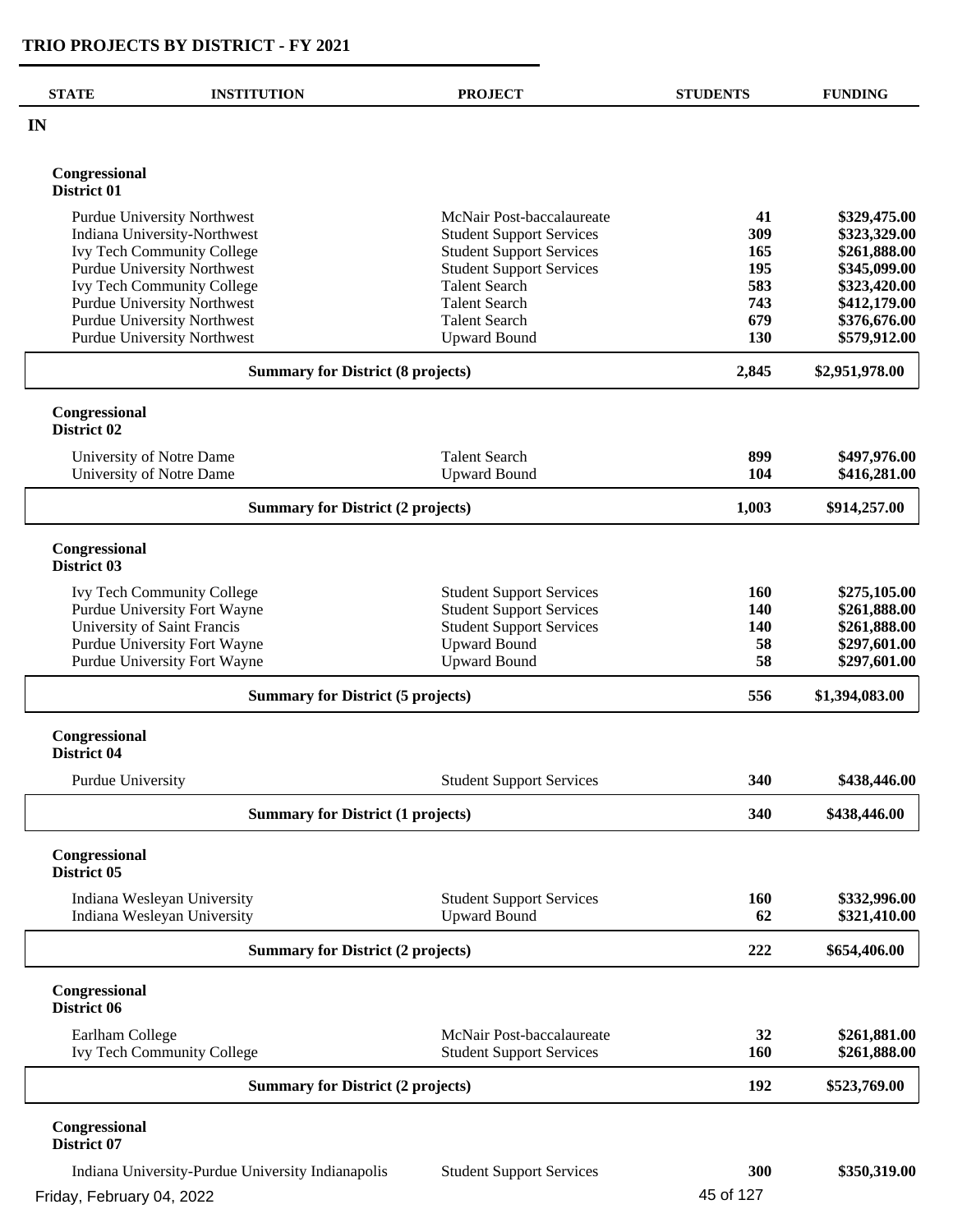| <b>STATE</b>                                      | <b>INSTITUTION</b>                                | <b>PROJECT</b>                   | <b>STUDENTS</b> | <b>FUNDING</b>  |
|---------------------------------------------------|---------------------------------------------------|----------------------------------|-----------------|-----------------|
|                                                   | <b>Ivy Tech Community College</b>                 | <b>Student Support Services</b>  | 160             | \$275,105.00    |
| Indiana University-Purdue University Indianapolis |                                                   | <b>Upward Bound</b>              | 65              | \$337,730.00    |
|                                                   | Indiana University-Purdue University Indianapolis | <b>Upward Bound</b>              | 62              | \$322,449.00    |
|                                                   | <b>Ivy Tech Community College</b>                 | <b>Upward Bound</b>              | 60              | \$255,543.00    |
| <b>Summary for District (5 projects)</b>          |                                                   |                                  | 647             | \$1,541,146.00  |
| Congressional<br>District 08                      |                                                   |                                  |                 |                 |
| Vincennes University                              |                                                   | <b>Disabled Student Services</b> | 125             | \$261,888.00    |
|                                                   | University of Southern Indiana                    | <b>Student Support Services</b>  | 140             | \$261,888.00    |
| Vincennes University                              |                                                   | <b>Student Support Services</b>  | 255             | \$400,727.00    |
|                                                   | Oakland City University                           | <b>Talent Search</b>             | 750             | \$416,064.00    |
| Vincennes University                              |                                                   | <b>Talent Search</b>             | 592             | \$328,413.00    |
| Vincennes University                              |                                                   | <b>Talent Search</b>             | 825             | \$457,670.00    |
|                                                   | Oakland City University                           | <b>Upward Bound</b>              | 60              | \$297,601.00    |
| Vincennes University                              |                                                   | <b>Upward Bound</b>              | 94              | \$465,036.00    |
| <b>Summary for District (8 projects)</b>          |                                                   |                                  | 2,841           | \$2,889,287.00  |
|                                                   | Summary for state of IN (33 projects)             |                                  | 8,646           | \$11,307,372.00 |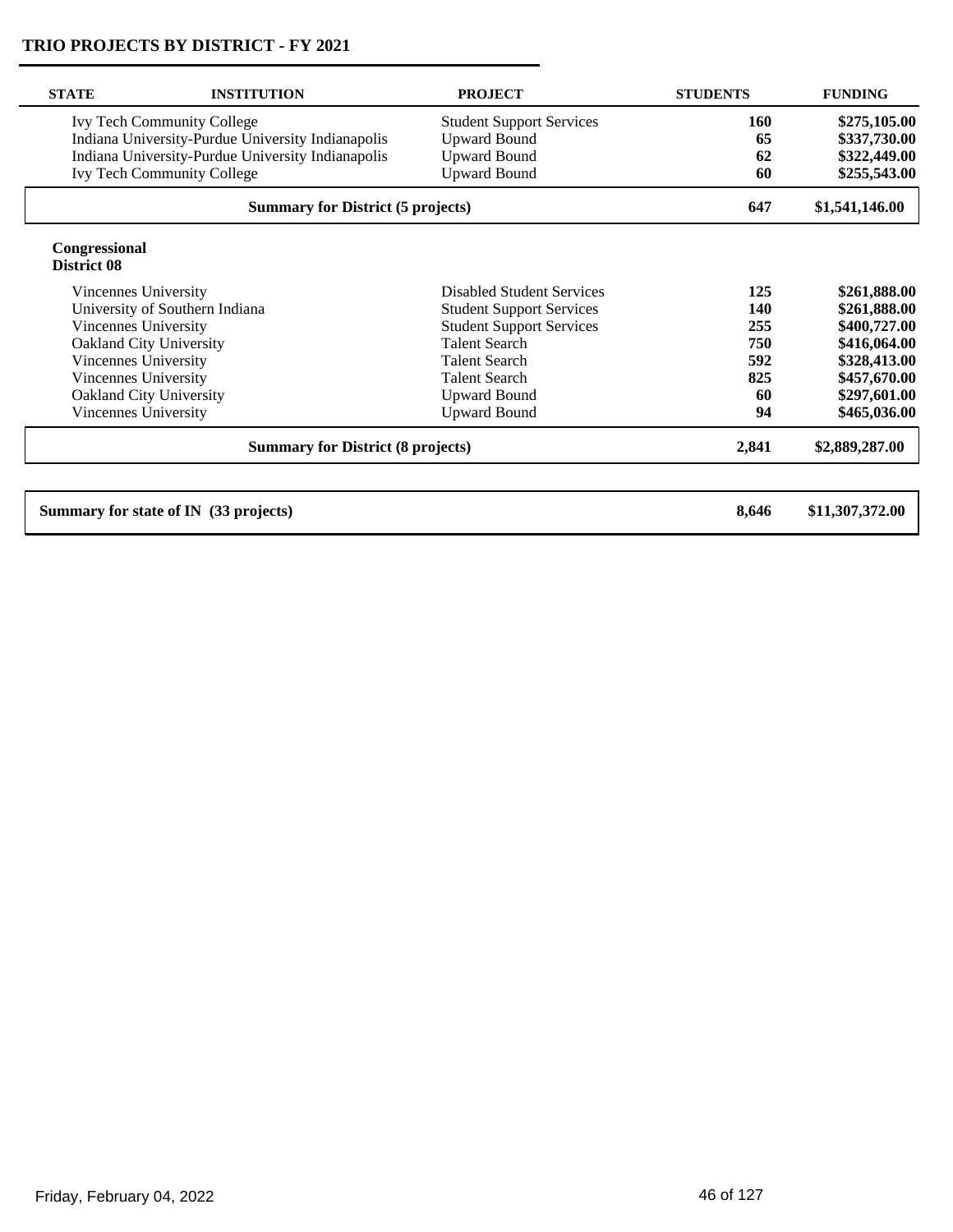| <b>STATE</b>                                       | <b>INSTITUTION</b>                        | <b>PROJECT</b>                                                     | <b>STUDENTS</b>   | <b>FUNDING</b>               |
|----------------------------------------------------|-------------------------------------------|--------------------------------------------------------------------|-------------------|------------------------------|
| <b>KS</b>                                          |                                           |                                                                    |                   |                              |
| Congressional                                      |                                           |                                                                    |                   |                              |
| District 01                                        |                                           |                                                                    |                   |                              |
|                                                    | <b>Barton Community College</b>           | <b>EOC</b>                                                         | 1,000             | \$313,131.00                 |
| Emporia State University                           |                                           | McNair Post-baccalaureate                                          | 25                | \$261,888.00                 |
| Kansas State University                            |                                           | McNair Post-baccalaureate                                          | 28                | \$293,316.00                 |
|                                                    | <b>Barton Community College</b>           | <b>Student Support Services</b>                                    | 200               | \$367,531.00                 |
|                                                    | Cloud County Community College            | <b>Student Support Services</b>                                    | 160               | \$275,105.00                 |
| Colby Community College                            |                                           | <b>Student Support Services</b>                                    | 200               | \$272,730.00                 |
|                                                    | Dodge City Community College              | <b>Student Support Services</b>                                    | 144               | \$261,888.00                 |
| Emporia State University                           |                                           | <b>Student Support Services</b>                                    | 165               | \$338,971.00                 |
|                                                    | Garden City Community College             | <b>Student Support Services</b>                                    | 200               | \$327,697.00                 |
| Kansas State University<br>Kansas State University |                                           | <b>Student Support Services</b><br><b>Student Support Services</b> | <b>160</b><br>300 | \$264,450.00                 |
|                                                    | Seward County Community College           | <b>Student Support Services</b>                                    | 160               | \$343,522.00<br>\$275,105.00 |
|                                                    | Dodge City Community College              | <b>Talent Search</b>                                               | 500               | \$277,375.00                 |
| Emporia State University                           |                                           | <b>Talent Search</b>                                               | 513               | \$284,588.00                 |
|                                                    | <b>Barton Community College</b>           | <b>Upward Bound</b>                                                | 57                | \$297,601.00                 |
|                                                    | <b>Barton Community College</b>           | <b>Upward Bound</b>                                                | 59                | \$297,601.00                 |
| Emporia State University                           |                                           | <b>Upward Bound</b>                                                | 60                | \$297,601.00                 |
| Kansas State University                            |                                           | <b>Upward Bound</b>                                                | 55                | \$297,601.00                 |
|                                                    | <b>Summary for District (18 projects)</b> |                                                                    | 3,986             | \$5,347,701.00               |
| District 02<br>University of Kansas                |                                           | <b>EOC</b>                                                         | 1,000             | \$313,131.00                 |
| University of Kansas                               |                                           | <b>EOC</b>                                                         | 1,000             | \$272,753.00                 |
| University of Kansas                               |                                           | McNair Post-baccalaureate                                          | 31                | \$323,065.00                 |
|                                                    | Fort Scott Community College              | <b>Student Support Services</b>                                    | 150               | \$260,839.00                 |
|                                                    | Haskell Indian Nations University         | <b>Student Support Services</b>                                    | 175               | \$294,725.00                 |
|                                                    | <b>Highland Community College</b>         | <b>Student Support Services</b>                                    | 140               | \$261,888.00                 |
|                                                    | Labette Community College                 | <b>Student Support Services</b>                                    | 185               | \$308,275.00                 |
|                                                    | Neosho County Community College           | <b>Student Support Services</b>                                    | 165               | \$332,077.00                 |
| University of Kansas                               |                                           | <b>Student Support Services</b>                                    | 250               | \$340,088.00                 |
| University of Kansas                               |                                           | <b>Student Support Services STEM</b>                               | <b>120</b>        | \$261,888.00                 |
|                                                    | <b>Labette Community College</b>          | <b>Talent Search</b>                                               | 545               | \$271,046.00                 |
|                                                    | Neosho County Community College           | <b>Talent Search</b>                                               | 655               | \$363,362.00                 |
|                                                    | Neosho County Community College           | <b>Upward Bound</b>                                                | 55                | \$297,601.00                 |
| University of Kansas                               |                                           | <b>Upward Bound</b>                                                | 94                | \$361,678.00                 |
| University of Kansas                               |                                           | <b>Upward Bound Math/Science</b>                                   | 60                | \$297,601.00                 |
| University of Kansas                               |                                           | Upward Bound Math/Science                                          | 66                | \$326,052.00                 |
| <b>Summary for District (16 projects)</b>          |                                           |                                                                    | 4,691             | \$4,886,069.00               |
| Congressional<br>District 03                       |                                           |                                                                    |                   |                              |
| Donnelly College                                   |                                           | <b>Student Support Services</b>                                    | 240               | \$315,154.00                 |
|                                                    |                                           | <b>Talent Search</b>                                               | 932               | \$517,027.00                 |
| University of Kansas                               |                                           |                                                                    |                   |                              |
| University of Kansas                               |                                           | Veterans Upward Bound                                              | 125               | \$297,601.00                 |

#### **Congressional District 04**

Friday, February 04, 2022 **47 of 127** 

Wichita State University Disabled Student Services **115 \$294,725.00**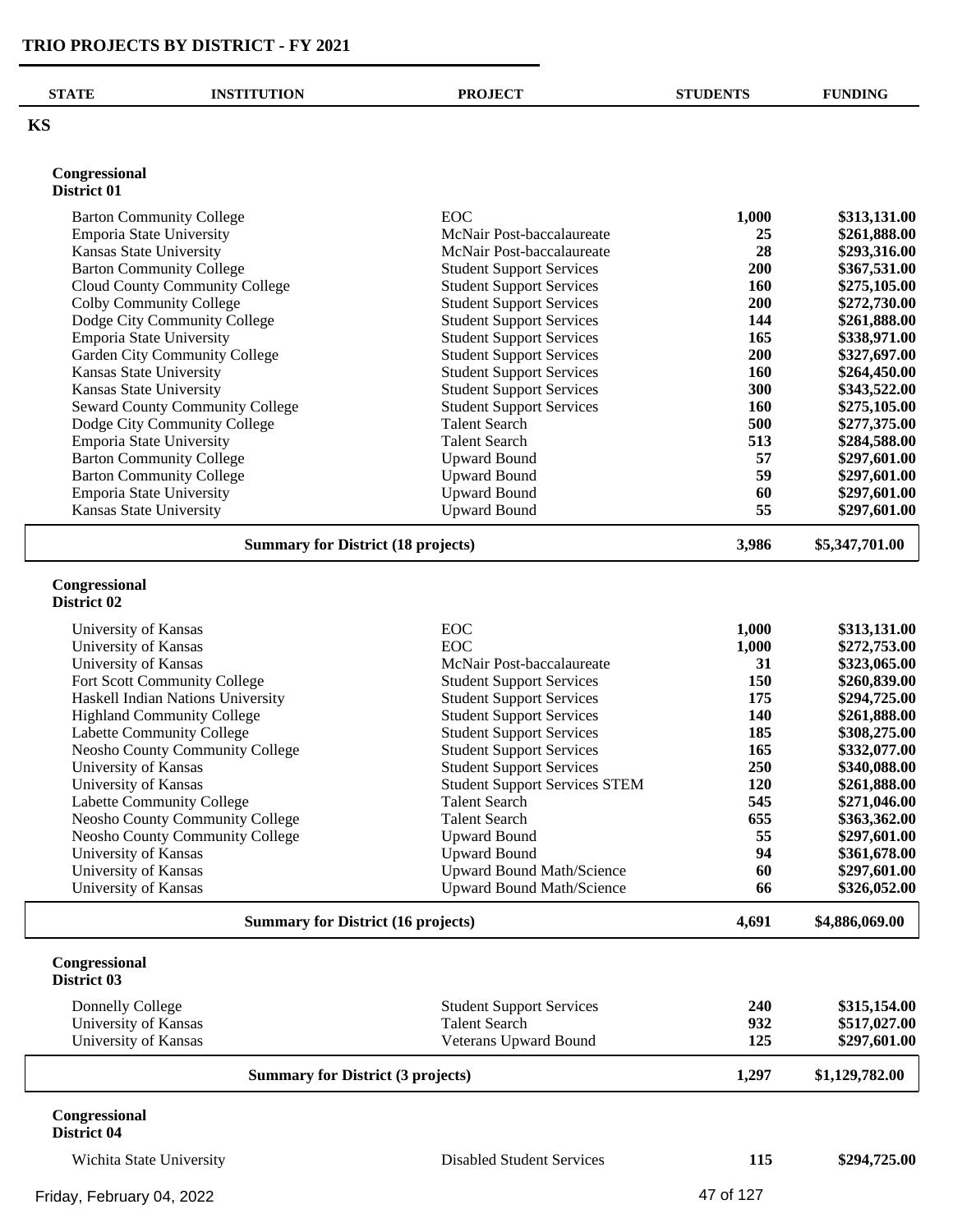$\overline{\phantom{0}}$ 

| \$272,751.00<br>\$293,316.00<br>\$335,110.00<br>\$494,929.00<br>\$261,888.00<br>\$646,284.00<br>\$277,375.00<br>\$312,480.00 |
|------------------------------------------------------------------------------------------------------------------------------|
|                                                                                                                              |
|                                                                                                                              |
|                                                                                                                              |
|                                                                                                                              |
|                                                                                                                              |
|                                                                                                                              |
|                                                                                                                              |
|                                                                                                                              |
| \$484,171.00                                                                                                                 |
| \$267,601.00                                                                                                                 |
| \$297,600.00                                                                                                                 |
| \$294,976.00                                                                                                                 |
| \$297,601.00                                                                                                                 |
| \$4,830,807.00                                                                                                               |
|                                                                                                                              |
| \$252,064.00                                                                                                                 |
| \$336,030.00                                                                                                                 |
| \$588,094.00                                                                                                                 |
|                                                                                                                              |
|                                                                                                                              |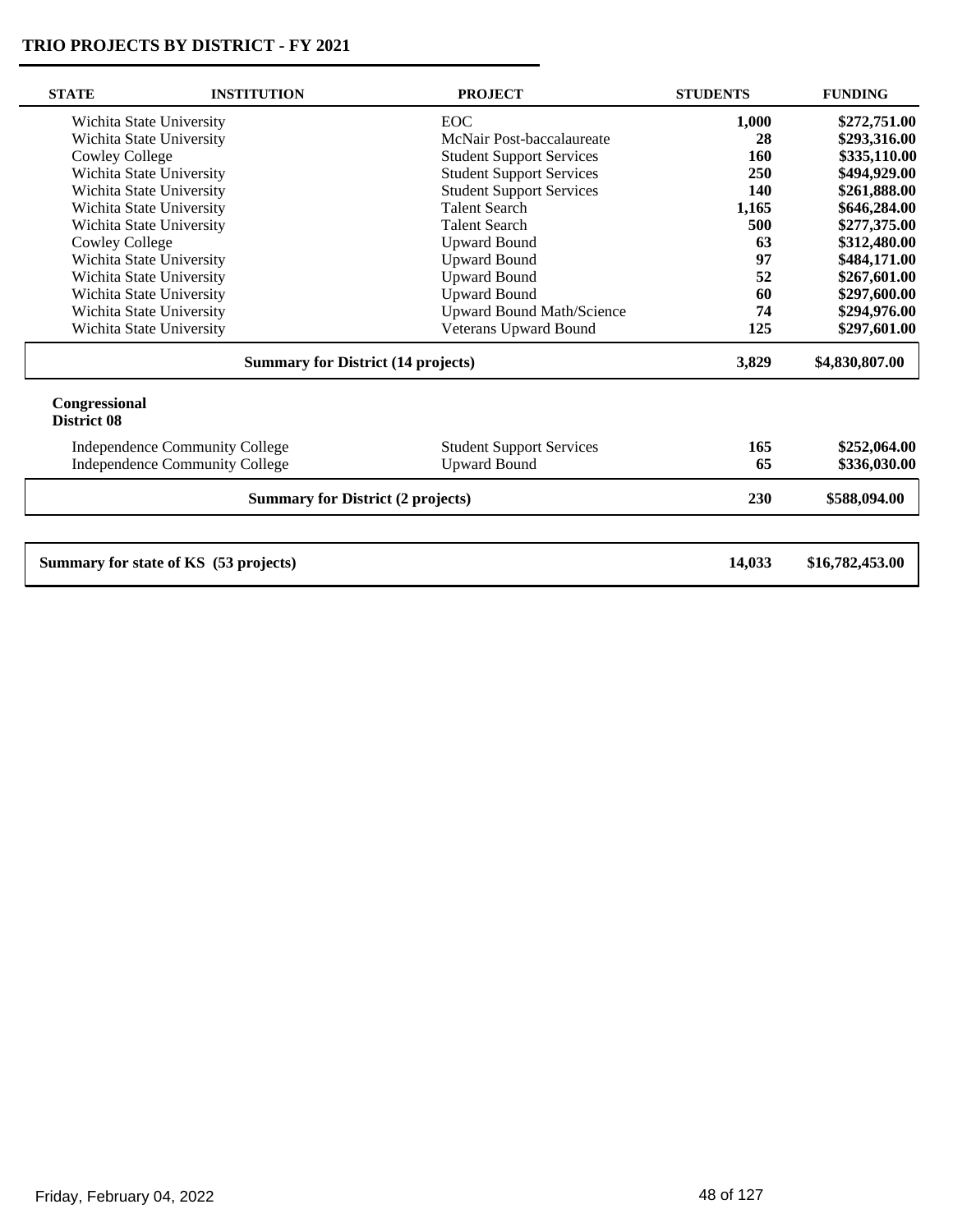| <b>STATE</b>                 | <b>INSTITUTION</b>                                         | <b>PROJECT</b>                               | <b>STUDENTS</b> | <b>FUNDING</b>               |
|------------------------------|------------------------------------------------------------|----------------------------------------------|-----------------|------------------------------|
| ΚY                           |                                                            |                                              |                 |                              |
|                              |                                                            |                                              |                 |                              |
| Congressional<br>District 01 |                                                            |                                              |                 |                              |
| Murray State University      |                                                            | McNair Post-baccalaureate                    | 29              | \$267,841.00                 |
|                              | Hopkinsville Community College                             | <b>Student Support Services</b>              | 212             | \$338,417.00                 |
|                              | Madisonville Community College                             | <b>Student Support Services</b>              | 170             | \$333,880.00                 |
| Murray State University      |                                                            | <b>Student Support Services</b>              | 186             | \$315,227.00                 |
|                              | Madisonville Community College                             | <b>Talent Search</b>                         | 756             | \$419,391.00                 |
| Murray State University      |                                                            | <b>Talent Search</b>                         | 500             | \$277,375.00                 |
| Murray State University      |                                                            | <b>Talent Search</b>                         | 500             | \$277,375.00                 |
|                              | Hopkinsville Community College                             | <b>Upward Bound</b>                          | 67              | \$342,694.00                 |
| Murray State University      |                                                            | <b>Upward Bound</b>                          | 60              | \$297,601.00                 |
| Murray State University      |                                                            | <b>Upward Bound</b>                          | 60              | \$297,601.00                 |
| Murray State University      |                                                            | <b>Upward Bound Math/Science</b>             | 63              | \$60,152.00                  |
| Murray State University      |                                                            | <b>Upward Bound Math/Science</b>             | 63              | \$130,340.00                 |
|                              | <b>Summary for District (12 projects)</b>                  |                                              | 2,666           | \$3,357,894.00               |
| Congressional<br>District 02 |                                                            |                                              |                 |                              |
|                              |                                                            |                                              |                 |                              |
|                              | Western Kentucky University                                | <b>Disabled Student Services</b>             | <b>100</b>      | \$261,888.00                 |
|                              | Elizabethtown Community and Technical College              | EOC                                          | 1,000           | \$272,753.00                 |
|                              | Southcentral Kentucky Community and Technical              | EOC                                          | 850             | \$232,050.00                 |
| College                      |                                                            |                                              |                 |                              |
|                              | Western Kentucky University                                | EOC                                          | 1,000           | \$273,793.00                 |
|                              | Elizabethtown Community and Technical College              | <b>Student Support Services</b>              | 185             | \$311,063.00                 |
|                              | Owensboro Community and Technical College                  | <b>Student Support Services</b>              | 144             | \$261,888.00                 |
|                              | Southcentral Kentucky Community and Technical              | <b>Student Support Services</b>              | 120             | \$261,888.00                 |
| College                      |                                                            |                                              |                 |                              |
|                              | Western Kentucky University                                | <b>Student Support Services</b>              | 225             | \$348,002.00                 |
|                              | Western Kentucky University                                | <b>Talent Search</b>                         | 821             | \$455,450.00                 |
|                              | Western Kentucky University                                | <b>Talent Search</b>                         | 500             | \$277,375.00                 |
|                              | Western Kentucky University                                | <b>Talent Search</b>                         | 500             | \$277,375.00                 |
|                              | Western Kentucky University<br>Western Kentucky University | <b>Upward Bound</b><br>Veterans Upward Bound | 86<br>125       | \$428,396.00<br>\$331,979.00 |
|                              | <b>Summary for District (13 projects)</b>                  |                                              | 5,656           | \$3,993,900.00               |
| Congressional                |                                                            |                                              |                 |                              |
| District 03                  |                                                            |                                              |                 |                              |
|                              | Kentuckiana Works Foundation, Inc.                         | EOC                                          | 2,427           | \$613,050.00                 |
| University of Louisville     |                                                            | <b>Student Support Services</b>              | 144             | \$261,888.00                 |
|                              | Kentuckiana Works Foundation, Inc.                         | <b>Talent Search</b>                         | 730             | \$371,887.00                 |
| University of Louisville     |                                                            | <b>Talent Search</b>                         | 500             | \$277,375.00                 |
| University of Louisville     |                                                            | <b>Upward Bound</b>                          | 103             | \$455,206.00                 |
| University of Louisville     |                                                            | <b>Upward Bound</b>                          | 65              | \$292,488.00                 |
|                              | <b>Summary for District (6 projects)</b>                   |                                              | 3,969           | \$2,271,894.00               |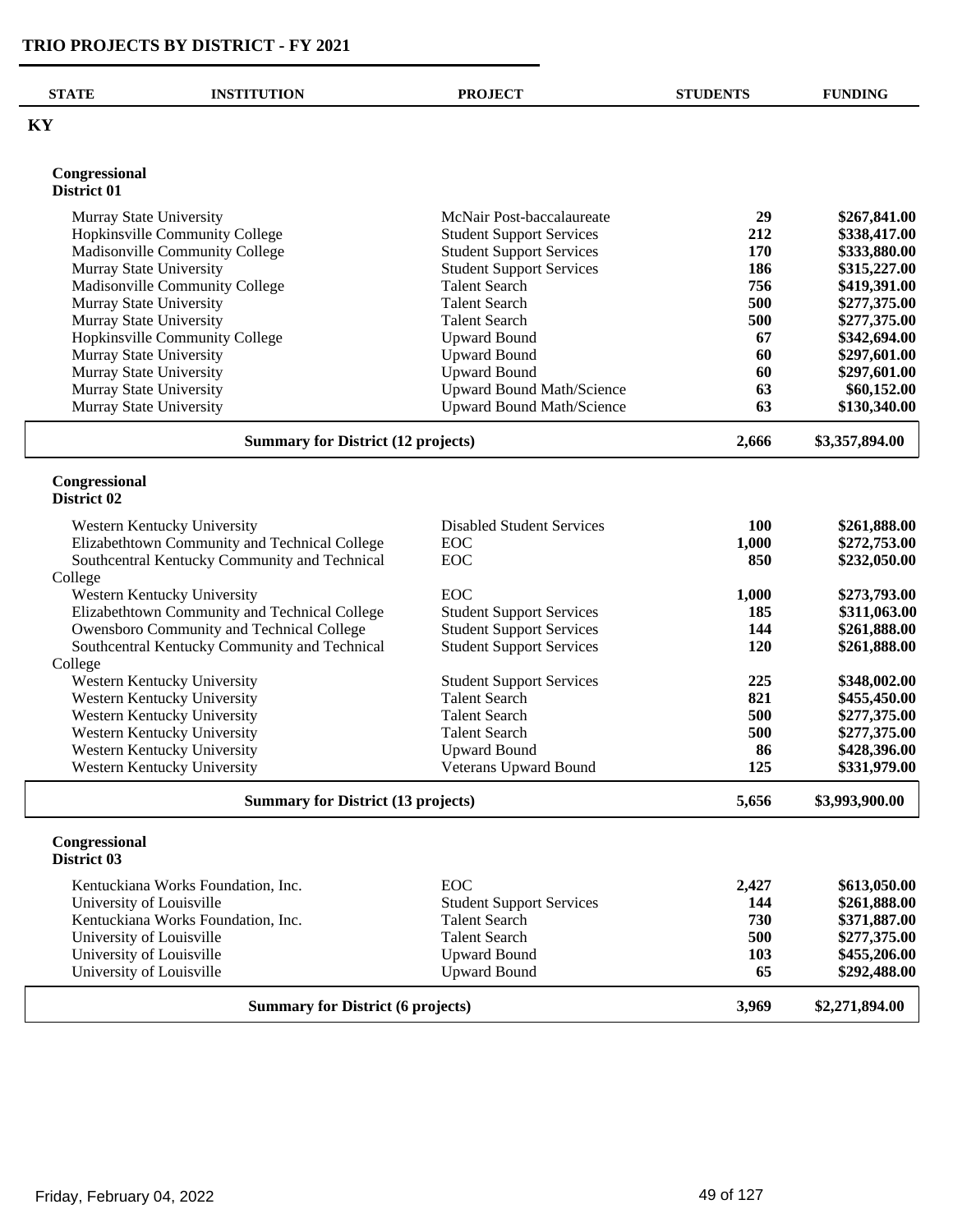| <b>STATE</b>                 | <b>INSTITUTION</b>                                                     | <b>PROJECT</b>                              | <b>STUDENTS</b> | <b>FUNDING</b>               |
|------------------------------|------------------------------------------------------------------------|---------------------------------------------|-----------------|------------------------------|
| Congressional<br>District 04 |                                                                        |                                             |                 |                              |
|                              | Ashland Community & Technical College                                  | <b>Student Support Services</b>             | 175             | \$338,972.00                 |
|                              | Gateway Community and Technical College                                | <b>Student Support Services</b>             | 200             | \$275,101.00                 |
|                              | Maysville Community and Technical College                              | <b>Student Support Services</b>             | 160             | \$275,105.00                 |
|                              | Northern Kentucky University                                           | <b>Student Support Services</b>             | 225             | \$405,303.00                 |
|                              | Northern Kentucky University                                           | <b>Upward Bound</b>                         | 74              | \$383,723.00                 |
|                              | <b>Summary for District (5 projects)</b>                               |                                             | 834             | \$1,678,204.00               |
| Congressional<br>District 05 |                                                                        |                                             |                 |                              |
|                              | Morehead State University                                              | <b>EOC</b>                                  | 1,505           | \$535,098.00                 |
|                              | Morehead State University                                              | <b>EOC</b>                                  | 1,000           | \$273,793.00                 |
|                              | Morehead State University                                              | <b>Student Support Services</b>             | 221             | \$393,206.00                 |
|                              | Southeast Kentucky Community and Technical College                     | <b>Student Support Services</b>             | 140             | \$337,999.00                 |
|                              | Southeast Kentucky Community and Technical College                     | <b>Student Support Services</b>             | 140             | \$261,888.00                 |
| <b>Union College</b>         |                                                                        | <b>Student Support Services</b>             | 182             | \$348,002.00                 |
| University of Pikeville      |                                                                        | <b>Student Support Services</b>             | 165             | \$294,725.00                 |
|                              | Morehead State University                                              | <b>Talent Search</b>                        | 680             | \$377,231.00                 |
|                              | Morehead State University                                              | <b>Talent Search</b>                        | 997             | \$553,086.00                 |
| ASAP Plus, Inc.              |                                                                        | <b>Upward Bound</b>                         | 63              | \$296,127.00                 |
|                              | Morehead State University                                              | <b>Upward Bound</b>                         | <b>140</b>      | \$695,022.00                 |
|                              | Morehead State University                                              | <b>Upward Bound</b>                         | 71<br>58        | \$350,337.00                 |
|                              | <b>Somerset Community College</b><br><b>Somerset Community College</b> | <b>Upward Bound</b><br><b>Upward Bound</b>  | 60              | \$297,601.00<br>\$297,601.00 |
| University of Pikeville      |                                                                        | <b>Upward Bound</b>                         | 93              | \$495,144.00                 |
| University of Pikeville      |                                                                        | <b>Upward Bound</b>                         | 50              | \$297,599.00                 |
|                              | Hazard Community and Technical College                                 | Upward Bound Math/Science                   | 60              | \$297,601.00                 |
|                              | Morehead State University                                              | <b>Upward Bound Math/Science</b>            | 63              | \$312,480.00                 |
|                              | Morehead State University                                              | Upward Bound Math/Science                   | 60              | \$297,601.00                 |
|                              | Southeast Kentucky Community and Technical College                     | <b>Upward Bound Math/Science</b>            | 60              | \$297,601.00                 |
|                              | <b>Summary for District (20 projects)</b>                              |                                             | 5,808           | \$7,309,742.00               |
| Congressional                |                                                                        |                                             |                 |                              |
| District 06                  |                                                                        |                                             |                 |                              |
|                              | Eastern Kentucky University                                            | McNair Post-baccalaureate                   | 26              | \$261,888.00                 |
| <b>Berea College</b>         |                                                                        | <b>Student Support Services</b>             | 140             | \$261,888.00                 |
|                              | <b>Bluegrass Community and Technical College</b>                       | <b>Student Support Services</b>             | 144             | \$261,888.00                 |
|                              | <b>Bluegrass Community and Technical College</b>                       | <b>Student Support Services</b>             | 140             | \$261,888.00                 |
|                              | Eastern Kentucky University                                            | <b>Student Support Services</b>             | 206             | \$401,815.00                 |
|                              | Kentucky State University                                              | <b>Student Support Services</b>             | 145             | \$261,889.00                 |
|                              | University of Kentucky                                                 | <b>Student Support Services</b>             | 160             | \$337,668.00                 |
| <b>Berea College</b>         |                                                                        | <b>Talent Search</b>                        | 765             | \$424,384.00                 |
|                              | <b>Bluegrass Community and Technical College</b>                       | <b>Talent Search</b>                        | 680             | \$326,396.00                 |
| <b>Berea College</b>         | Eastern Kentucky University                                            | <b>Talent Search</b><br><b>Upward Bound</b> | 765<br>60       | \$424,384.00<br>\$297,601.00 |
|                              | <b>Bluegrass Community and Technical College</b>                       | <b>Upward Bound</b>                         | 68              | \$222,757.00                 |
|                              | Eastern Kentucky University                                            | <b>Upward Bound</b>                         | 125             | \$603,279.00                 |
|                              | Kentucky State University                                              | <b>Upward Bound</b>                         | 56              | \$297,601.00                 |
| <b>Berea College</b>         |                                                                        | Upward Bound Math/Science                   | 60              | \$297,601.00                 |
| <b>Berea College</b>         |                                                                        | <b>Upward Bound Math/Science</b>            | 65              | \$312,480.00                 |
|                              | <b>Summary for District (16 projects)</b>                              |                                             | 3,605           | \$5,255,407.00               |
|                              |                                                                        |                                             |                 |                              |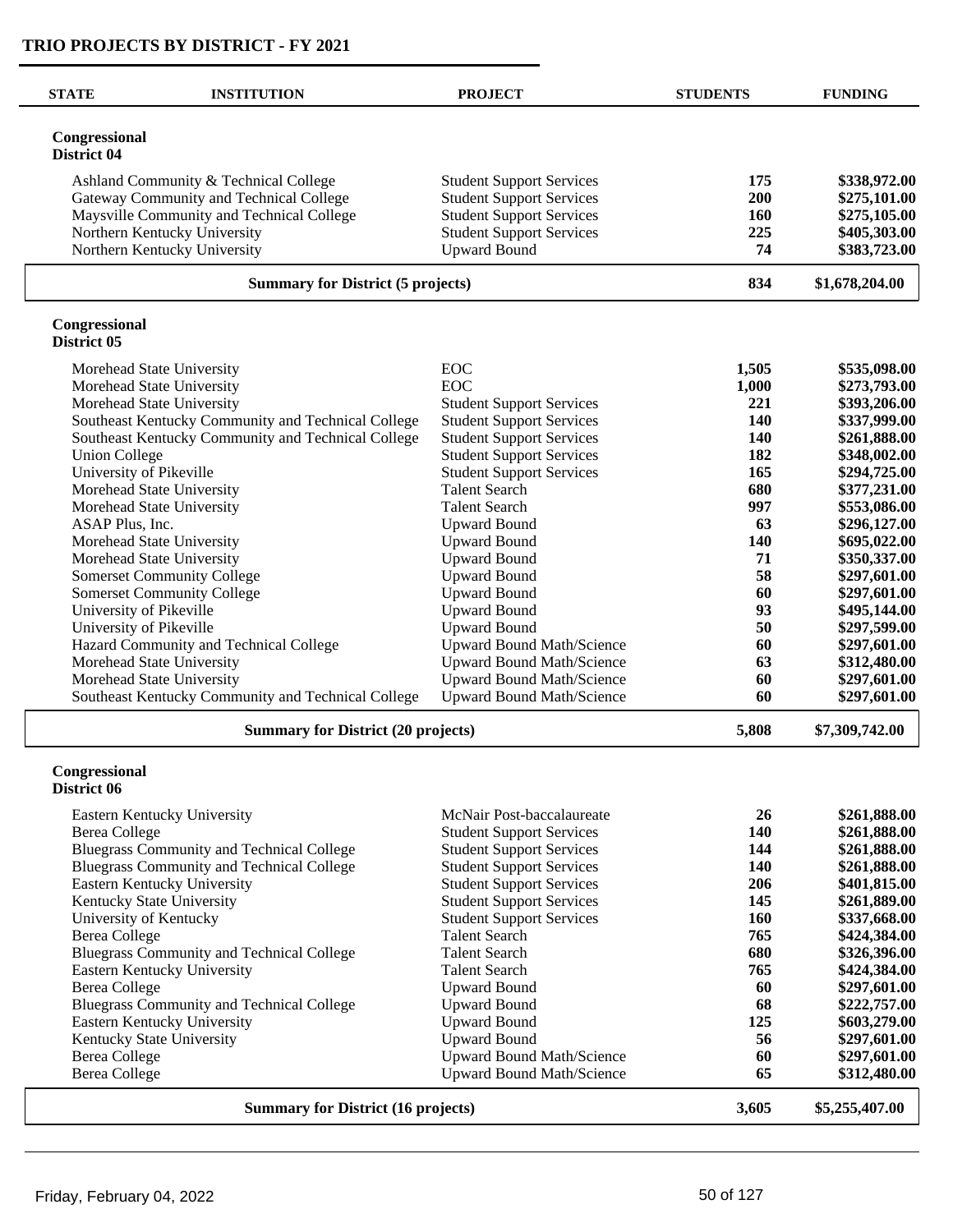| <b>STATE</b> | <b>INSTITUTION</b>                    | <b>PROJECT</b> | <b>STUDENTS</b> | <b>FUNDING</b>  |
|--------------|---------------------------------------|----------------|-----------------|-----------------|
|              | Summary for state of KY (72 projects) |                | 22,538          | \$23,867,041.00 |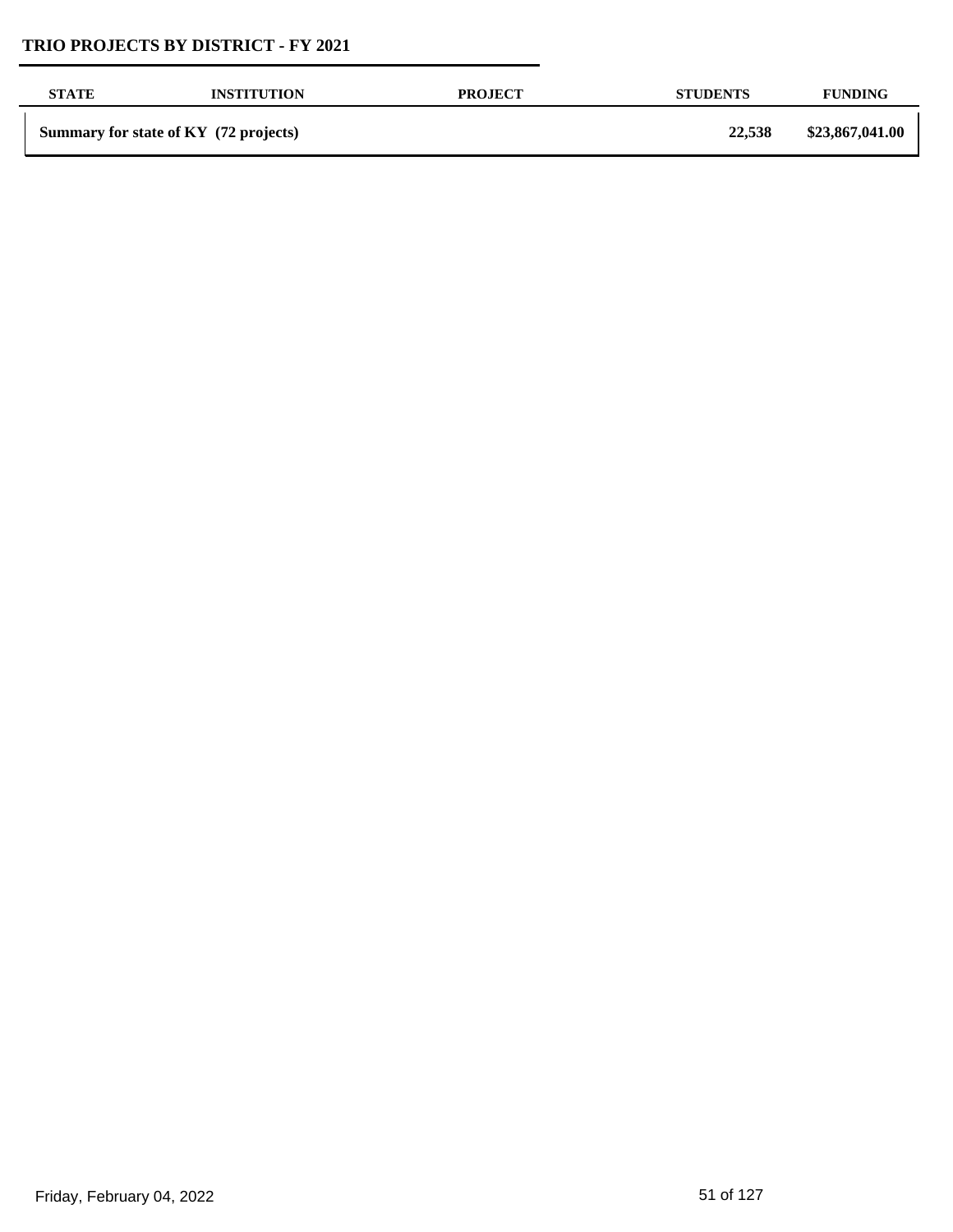| LA<br>Congressional<br>District 01<br><b>EOC</b><br>1,247<br>Southeastern Louisiana University<br>140<br>Delgado Community College<br><b>Student Support Services</b><br><b>Student Support Services</b><br>Loyola University<br><b>140</b><br>Southeastern Louisiana University<br><b>Student Support Services</b><br>250<br>825<br>Southeastern Louisiana University<br><b>Talent Search</b><br>503<br>Southeastern Louisiana University<br><b>Talent Search</b><br><b>Upward Bound</b><br>96<br>Loyola University<br>88<br>Southeastern Louisiana University<br><b>Upward Bound</b><br>Southeastern Louisiana University<br><b>Upward Bound</b><br>111<br>65<br><b>Upward Bound</b><br>Southeastern Louisiana University<br><b>Tulane University</b><br><b>Upward Bound</b><br>52<br>60<br><b>Tulane University</b><br><b>Upward Bound</b><br><b>Upward Bound Math/Science</b><br>65<br>Southeastern Louisiana University<br>Southeastern Louisiana University<br><b>Upward Bound Math/Science</b><br>92<br>Veterans Upward Bound<br>125<br>Delgado Community College<br>Southeastern Louisiana University<br>Veterans Upward Bound<br>160<br>4,019<br><b>Summary for District (16 projects)</b><br>Congressional<br>District 02<br>EOC<br>850<br>Southern University-New Orleans<br>University of New Orleans<br>McNair Post-baccalaureate<br>25<br>31<br>Xavier University of Louisiana<br>McNair Post-baccalaureate<br><b>Dillard University</b><br><b>Student Support Services</b><br>140<br>Southern University-New Orleans<br><b>Student Support Services</b><br>300<br>University of New Orleans<br><b>Student Support Services</b><br>200<br><b>Talent Search</b><br><b>Dillard University</b><br>754<br>Southern University-New Orleans<br>701<br><b>Talent Search</b><br>821<br>University of New Orleans<br><b>Talent Search</b><br>90<br>Southern University-New Orleans<br><b>Upward Bound</b><br><b>Upward Bound</b><br>98<br>University of New Orleans<br>University of New Orleans<br><b>Upward Bound</b><br>72<br>University of New Orleans<br><b>Upward Bound</b><br>62<br>University of New Orleans<br><b>Upward Bound</b><br>60<br>Southern University and A&M College<br>Upward Bound Math/Science<br>60<br>59<br>Southern University and A&M College<br><b>Upward Bound Math/Science</b><br>60<br>Southern University-New Orleans<br><b>Upward Bound Math/Science</b><br>University of New Orleans<br><b>Upward Bound Math/Science</b><br>60<br><b>Upward Bound Math/Science</b><br>Xavier University of Louisiana<br>60<br>4,503<br><b>Summary for District (19 projects)</b> | <b>STATE</b>  | <b>INSTITUTION</b> | <b>PROJECT</b> | <b>STUDENTS</b> | <b>FUNDING</b> |
|---------------------------------------------------------------------------------------------------------------------------------------------------------------------------------------------------------------------------------------------------------------------------------------------------------------------------------------------------------------------------------------------------------------------------------------------------------------------------------------------------------------------------------------------------------------------------------------------------------------------------------------------------------------------------------------------------------------------------------------------------------------------------------------------------------------------------------------------------------------------------------------------------------------------------------------------------------------------------------------------------------------------------------------------------------------------------------------------------------------------------------------------------------------------------------------------------------------------------------------------------------------------------------------------------------------------------------------------------------------------------------------------------------------------------------------------------------------------------------------------------------------------------------------------------------------------------------------------------------------------------------------------------------------------------------------------------------------------------------------------------------------------------------------------------------------------------------------------------------------------------------------------------------------------------------------------------------------------------------------------------------------------------------------------------------------------------------------------------------------------------------------------------------------------------------------------------------------------------------------------------------------------------------------------------------------------------------------------------------------------------------------------------------------------------------------------------------------------------------------------------------------------------------------------------------------------------------------------------------|---------------|--------------------|----------------|-----------------|----------------|
|                                                                                                                                                                                                                                                                                                                                                                                                                                                                                                                                                                                                                                                                                                                                                                                                                                                                                                                                                                                                                                                                                                                                                                                                                                                                                                                                                                                                                                                                                                                                                                                                                                                                                                                                                                                                                                                                                                                                                                                                                                                                                                                                                                                                                                                                                                                                                                                                                                                                                                                                                                                                         |               |                    |                |                 |                |
|                                                                                                                                                                                                                                                                                                                                                                                                                                                                                                                                                                                                                                                                                                                                                                                                                                                                                                                                                                                                                                                                                                                                                                                                                                                                                                                                                                                                                                                                                                                                                                                                                                                                                                                                                                                                                                                                                                                                                                                                                                                                                                                                                                                                                                                                                                                                                                                                                                                                                                                                                                                                         |               |                    |                |                 |                |
|                                                                                                                                                                                                                                                                                                                                                                                                                                                                                                                                                                                                                                                                                                                                                                                                                                                                                                                                                                                                                                                                                                                                                                                                                                                                                                                                                                                                                                                                                                                                                                                                                                                                                                                                                                                                                                                                                                                                                                                                                                                                                                                                                                                                                                                                                                                                                                                                                                                                                                                                                                                                         |               |                    |                |                 |                |
|                                                                                                                                                                                                                                                                                                                                                                                                                                                                                                                                                                                                                                                                                                                                                                                                                                                                                                                                                                                                                                                                                                                                                                                                                                                                                                                                                                                                                                                                                                                                                                                                                                                                                                                                                                                                                                                                                                                                                                                                                                                                                                                                                                                                                                                                                                                                                                                                                                                                                                                                                                                                         |               |                    |                |                 | \$445,329.00   |
|                                                                                                                                                                                                                                                                                                                                                                                                                                                                                                                                                                                                                                                                                                                                                                                                                                                                                                                                                                                                                                                                                                                                                                                                                                                                                                                                                                                                                                                                                                                                                                                                                                                                                                                                                                                                                                                                                                                                                                                                                                                                                                                                                                                                                                                                                                                                                                                                                                                                                                                                                                                                         |               |                    |                |                 | \$261,888.00   |
|                                                                                                                                                                                                                                                                                                                                                                                                                                                                                                                                                                                                                                                                                                                                                                                                                                                                                                                                                                                                                                                                                                                                                                                                                                                                                                                                                                                                                                                                                                                                                                                                                                                                                                                                                                                                                                                                                                                                                                                                                                                                                                                                                                                                                                                                                                                                                                                                                                                                                                                                                                                                         |               |                    |                |                 | \$261,888.00   |
|                                                                                                                                                                                                                                                                                                                                                                                                                                                                                                                                                                                                                                                                                                                                                                                                                                                                                                                                                                                                                                                                                                                                                                                                                                                                                                                                                                                                                                                                                                                                                                                                                                                                                                                                                                                                                                                                                                                                                                                                                                                                                                                                                                                                                                                                                                                                                                                                                                                                                                                                                                                                         |               |                    |                |                 | \$400,987.00   |
|                                                                                                                                                                                                                                                                                                                                                                                                                                                                                                                                                                                                                                                                                                                                                                                                                                                                                                                                                                                                                                                                                                                                                                                                                                                                                                                                                                                                                                                                                                                                                                                                                                                                                                                                                                                                                                                                                                                                                                                                                                                                                                                                                                                                                                                                                                                                                                                                                                                                                                                                                                                                         |               |                    |                |                 | \$457,670.00   |
|                                                                                                                                                                                                                                                                                                                                                                                                                                                                                                                                                                                                                                                                                                                                                                                                                                                                                                                                                                                                                                                                                                                                                                                                                                                                                                                                                                                                                                                                                                                                                                                                                                                                                                                                                                                                                                                                                                                                                                                                                                                                                                                                                                                                                                                                                                                                                                                                                                                                                                                                                                                                         |               |                    |                |                 | \$279,040.00   |
|                                                                                                                                                                                                                                                                                                                                                                                                                                                                                                                                                                                                                                                                                                                                                                                                                                                                                                                                                                                                                                                                                                                                                                                                                                                                                                                                                                                                                                                                                                                                                                                                                                                                                                                                                                                                                                                                                                                                                                                                                                                                                                                                                                                                                                                                                                                                                                                                                                                                                                                                                                                                         |               |                    |                |                 | \$513,733.00   |
|                                                                                                                                                                                                                                                                                                                                                                                                                                                                                                                                                                                                                                                                                                                                                                                                                                                                                                                                                                                                                                                                                                                                                                                                                                                                                                                                                                                                                                                                                                                                                                                                                                                                                                                                                                                                                                                                                                                                                                                                                                                                                                                                                                                                                                                                                                                                                                                                                                                                                                                                                                                                         |               |                    |                |                 | \$424,200.00   |
|                                                                                                                                                                                                                                                                                                                                                                                                                                                                                                                                                                                                                                                                                                                                                                                                                                                                                                                                                                                                                                                                                                                                                                                                                                                                                                                                                                                                                                                                                                                                                                                                                                                                                                                                                                                                                                                                                                                                                                                                                                                                                                                                                                                                                                                                                                                                                                                                                                                                                                                                                                                                         |               |                    |                |                 | \$539,388.00   |
|                                                                                                                                                                                                                                                                                                                                                                                                                                                                                                                                                                                                                                                                                                                                                                                                                                                                                                                                                                                                                                                                                                                                                                                                                                                                                                                                                                                                                                                                                                                                                                                                                                                                                                                                                                                                                                                                                                                                                                                                                                                                                                                                                                                                                                                                                                                                                                                                                                                                                                                                                                                                         |               |                    |                |                 | \$312,480.00   |
|                                                                                                                                                                                                                                                                                                                                                                                                                                                                                                                                                                                                                                                                                                                                                                                                                                                                                                                                                                                                                                                                                                                                                                                                                                                                                                                                                                                                                                                                                                                                                                                                                                                                                                                                                                                                                                                                                                                                                                                                                                                                                                                                                                                                                                                                                                                                                                                                                                                                                                                                                                                                         |               |                    |                |                 | \$248,763.00   |
|                                                                                                                                                                                                                                                                                                                                                                                                                                                                                                                                                                                                                                                                                                                                                                                                                                                                                                                                                                                                                                                                                                                                                                                                                                                                                                                                                                                                                                                                                                                                                                                                                                                                                                                                                                                                                                                                                                                                                                                                                                                                                                                                                                                                                                                                                                                                                                                                                                                                                                                                                                                                         |               |                    |                |                 | \$240,179.00   |
|                                                                                                                                                                                                                                                                                                                                                                                                                                                                                                                                                                                                                                                                                                                                                                                                                                                                                                                                                                                                                                                                                                                                                                                                                                                                                                                                                                                                                                                                                                                                                                                                                                                                                                                                                                                                                                                                                                                                                                                                                                                                                                                                                                                                                                                                                                                                                                                                                                                                                                                                                                                                         |               |                    |                |                 | \$312,480.00   |
|                                                                                                                                                                                                                                                                                                                                                                                                                                                                                                                                                                                                                                                                                                                                                                                                                                                                                                                                                                                                                                                                                                                                                                                                                                                                                                                                                                                                                                                                                                                                                                                                                                                                                                                                                                                                                                                                                                                                                                                                                                                                                                                                                                                                                                                                                                                                                                                                                                                                                                                                                                                                         |               |                    |                |                 | \$442,525.00   |
|                                                                                                                                                                                                                                                                                                                                                                                                                                                                                                                                                                                                                                                                                                                                                                                                                                                                                                                                                                                                                                                                                                                                                                                                                                                                                                                                                                                                                                                                                                                                                                                                                                                                                                                                                                                                                                                                                                                                                                                                                                                                                                                                                                                                                                                                                                                                                                                                                                                                                                                                                                                                         |               |                    |                |                 | \$300,586.00   |
|                                                                                                                                                                                                                                                                                                                                                                                                                                                                                                                                                                                                                                                                                                                                                                                                                                                                                                                                                                                                                                                                                                                                                                                                                                                                                                                                                                                                                                                                                                                                                                                                                                                                                                                                                                                                                                                                                                                                                                                                                                                                                                                                                                                                                                                                                                                                                                                                                                                                                                                                                                                                         |               |                    |                |                 | \$414,908.00   |
|                                                                                                                                                                                                                                                                                                                                                                                                                                                                                                                                                                                                                                                                                                                                                                                                                                                                                                                                                                                                                                                                                                                                                                                                                                                                                                                                                                                                                                                                                                                                                                                                                                                                                                                                                                                                                                                                                                                                                                                                                                                                                                                                                                                                                                                                                                                                                                                                                                                                                                                                                                                                         |               |                    |                |                 | \$5,856,044.00 |
|                                                                                                                                                                                                                                                                                                                                                                                                                                                                                                                                                                                                                                                                                                                                                                                                                                                                                                                                                                                                                                                                                                                                                                                                                                                                                                                                                                                                                                                                                                                                                                                                                                                                                                                                                                                                                                                                                                                                                                                                                                                                                                                                                                                                                                                                                                                                                                                                                                                                                                                                                                                                         |               |                    |                |                 | \$232,050.00   |
|                                                                                                                                                                                                                                                                                                                                                                                                                                                                                                                                                                                                                                                                                                                                                                                                                                                                                                                                                                                                                                                                                                                                                                                                                                                                                                                                                                                                                                                                                                                                                                                                                                                                                                                                                                                                                                                                                                                                                                                                                                                                                                                                                                                                                                                                                                                                                                                                                                                                                                                                                                                                         |               |                    |                |                 | \$261,888.00   |
|                                                                                                                                                                                                                                                                                                                                                                                                                                                                                                                                                                                                                                                                                                                                                                                                                                                                                                                                                                                                                                                                                                                                                                                                                                                                                                                                                                                                                                                                                                                                                                                                                                                                                                                                                                                                                                                                                                                                                                                                                                                                                                                                                                                                                                                                                                                                                                                                                                                                                                                                                                                                         |               |                    |                |                 | \$274,983.00   |
|                                                                                                                                                                                                                                                                                                                                                                                                                                                                                                                                                                                                                                                                                                                                                                                                                                                                                                                                                                                                                                                                                                                                                                                                                                                                                                                                                                                                                                                                                                                                                                                                                                                                                                                                                                                                                                                                                                                                                                                                                                                                                                                                                                                                                                                                                                                                                                                                                                                                                                                                                                                                         |               |                    |                |                 | \$212,713.00   |
|                                                                                                                                                                                                                                                                                                                                                                                                                                                                                                                                                                                                                                                                                                                                                                                                                                                                                                                                                                                                                                                                                                                                                                                                                                                                                                                                                                                                                                                                                                                                                                                                                                                                                                                                                                                                                                                                                                                                                                                                                                                                                                                                                                                                                                                                                                                                                                                                                                                                                                                                                                                                         |               |                    |                |                 | \$564,585.00   |
|                                                                                                                                                                                                                                                                                                                                                                                                                                                                                                                                                                                                                                                                                                                                                                                                                                                                                                                                                                                                                                                                                                                                                                                                                                                                                                                                                                                                                                                                                                                                                                                                                                                                                                                                                                                                                                                                                                                                                                                                                                                                                                                                                                                                                                                                                                                                                                                                                                                                                                                                                                                                         |               |                    |                |                 | \$323,716.00   |
|                                                                                                                                                                                                                                                                                                                                                                                                                                                                                                                                                                                                                                                                                                                                                                                                                                                                                                                                                                                                                                                                                                                                                                                                                                                                                                                                                                                                                                                                                                                                                                                                                                                                                                                                                                                                                                                                                                                                                                                                                                                                                                                                                                                                                                                                                                                                                                                                                                                                                                                                                                                                         |               |                    |                |                 | \$416,064.00   |
|                                                                                                                                                                                                                                                                                                                                                                                                                                                                                                                                                                                                                                                                                                                                                                                                                                                                                                                                                                                                                                                                                                                                                                                                                                                                                                                                                                                                                                                                                                                                                                                                                                                                                                                                                                                                                                                                                                                                                                                                                                                                                                                                                                                                                                                                                                                                                                                                                                                                                                                                                                                                         |               |                    |                |                 | \$388,881.00   |
|                                                                                                                                                                                                                                                                                                                                                                                                                                                                                                                                                                                                                                                                                                                                                                                                                                                                                                                                                                                                                                                                                                                                                                                                                                                                                                                                                                                                                                                                                                                                                                                                                                                                                                                                                                                                                                                                                                                                                                                                                                                                                                                                                                                                                                                                                                                                                                                                                                                                                                                                                                                                         |               |                    |                |                 | \$455,450.00   |
|                                                                                                                                                                                                                                                                                                                                                                                                                                                                                                                                                                                                                                                                                                                                                                                                                                                                                                                                                                                                                                                                                                                                                                                                                                                                                                                                                                                                                                                                                                                                                                                                                                                                                                                                                                                                                                                                                                                                                                                                                                                                                                                                                                                                                                                                                                                                                                                                                                                                                                                                                                                                         |               |                    |                |                 | \$474,998.00   |
|                                                                                                                                                                                                                                                                                                                                                                                                                                                                                                                                                                                                                                                                                                                                                                                                                                                                                                                                                                                                                                                                                                                                                                                                                                                                                                                                                                                                                                                                                                                                                                                                                                                                                                                                                                                                                                                                                                                                                                                                                                                                                                                                                                                                                                                                                                                                                                                                                                                                                                                                                                                                         |               |                    |                |                 | \$350,042.00   |
|                                                                                                                                                                                                                                                                                                                                                                                                                                                                                                                                                                                                                                                                                                                                                                                                                                                                                                                                                                                                                                                                                                                                                                                                                                                                                                                                                                                                                                                                                                                                                                                                                                                                                                                                                                                                                                                                                                                                                                                                                                                                                                                                                                                                                                                                                                                                                                                                                                                                                                                                                                                                         |               |                    |                |                 | \$373,232.00   |
|                                                                                                                                                                                                                                                                                                                                                                                                                                                                                                                                                                                                                                                                                                                                                                                                                                                                                                                                                                                                                                                                                                                                                                                                                                                                                                                                                                                                                                                                                                                                                                                                                                                                                                                                                                                                                                                                                                                                                                                                                                                                                                                                                                                                                                                                                                                                                                                                                                                                                                                                                                                                         |               |                    |                |                 | \$297,601.00   |
|                                                                                                                                                                                                                                                                                                                                                                                                                                                                                                                                                                                                                                                                                                                                                                                                                                                                                                                                                                                                                                                                                                                                                                                                                                                                                                                                                                                                                                                                                                                                                                                                                                                                                                                                                                                                                                                                                                                                                                                                                                                                                                                                                                                                                                                                                                                                                                                                                                                                                                                                                                                                         |               |                    |                |                 | \$297,600.00   |
|                                                                                                                                                                                                                                                                                                                                                                                                                                                                                                                                                                                                                                                                                                                                                                                                                                                                                                                                                                                                                                                                                                                                                                                                                                                                                                                                                                                                                                                                                                                                                                                                                                                                                                                                                                                                                                                                                                                                                                                                                                                                                                                                                                                                                                                                                                                                                                                                                                                                                                                                                                                                         |               |                    |                |                 | \$297,601.00   |
|                                                                                                                                                                                                                                                                                                                                                                                                                                                                                                                                                                                                                                                                                                                                                                                                                                                                                                                                                                                                                                                                                                                                                                                                                                                                                                                                                                                                                                                                                                                                                                                                                                                                                                                                                                                                                                                                                                                                                                                                                                                                                                                                                                                                                                                                                                                                                                                                                                                                                                                                                                                                         |               |                    |                |                 | \$297,601.00   |
|                                                                                                                                                                                                                                                                                                                                                                                                                                                                                                                                                                                                                                                                                                                                                                                                                                                                                                                                                                                                                                                                                                                                                                                                                                                                                                                                                                                                                                                                                                                                                                                                                                                                                                                                                                                                                                                                                                                                                                                                                                                                                                                                                                                                                                                                                                                                                                                                                                                                                                                                                                                                         |               |                    |                |                 | \$297,601.00   |
|                                                                                                                                                                                                                                                                                                                                                                                                                                                                                                                                                                                                                                                                                                                                                                                                                                                                                                                                                                                                                                                                                                                                                                                                                                                                                                                                                                                                                                                                                                                                                                                                                                                                                                                                                                                                                                                                                                                                                                                                                                                                                                                                                                                                                                                                                                                                                                                                                                                                                                                                                                                                         |               |                    |                |                 | \$297,601.00   |
|                                                                                                                                                                                                                                                                                                                                                                                                                                                                                                                                                                                                                                                                                                                                                                                                                                                                                                                                                                                                                                                                                                                                                                                                                                                                                                                                                                                                                                                                                                                                                                                                                                                                                                                                                                                                                                                                                                                                                                                                                                                                                                                                                                                                                                                                                                                                                                                                                                                                                                                                                                                                         |               |                    |                |                 | \$297,601.00   |
|                                                                                                                                                                                                                                                                                                                                                                                                                                                                                                                                                                                                                                                                                                                                                                                                                                                                                                                                                                                                                                                                                                                                                                                                                                                                                                                                                                                                                                                                                                                                                                                                                                                                                                                                                                                                                                                                                                                                                                                                                                                                                                                                                                                                                                                                                                                                                                                                                                                                                                                                                                                                         |               |                    |                |                 | \$6,411,808.00 |
| District 03                                                                                                                                                                                                                                                                                                                                                                                                                                                                                                                                                                                                                                                                                                                                                                                                                                                                                                                                                                                                                                                                                                                                                                                                                                                                                                                                                                                                                                                                                                                                                                                                                                                                                                                                                                                                                                                                                                                                                                                                                                                                                                                                                                                                                                                                                                                                                                                                                                                                                                                                                                                             | Congressional |                    |                |                 |                |
| University of Louisiana At Lafayette<br>100<br><b>Disabled Student Services</b>                                                                                                                                                                                                                                                                                                                                                                                                                                                                                                                                                                                                                                                                                                                                                                                                                                                                                                                                                                                                                                                                                                                                                                                                                                                                                                                                                                                                                                                                                                                                                                                                                                                                                                                                                                                                                                                                                                                                                                                                                                                                                                                                                                                                                                                                                                                                                                                                                                                                                                                         |               |                    |                |                 | \$261,888.00   |
| South Louisiana Community College<br>850<br><b>EOC</b>                                                                                                                                                                                                                                                                                                                                                                                                                                                                                                                                                                                                                                                                                                                                                                                                                                                                                                                                                                                                                                                                                                                                                                                                                                                                                                                                                                                                                                                                                                                                                                                                                                                                                                                                                                                                                                                                                                                                                                                                                                                                                                                                                                                                                                                                                                                                                                                                                                                                                                                                                  |               |                    |                |                 | \$232,050.00   |

| University of Louisiana At Lafayette | Disabled Student Services                | 100   | <b>DZ01,000.UV</b> |
|--------------------------------------|------------------------------------------|-------|--------------------|
| South Louisiana Community College    | EOC.                                     | 850   | \$232,050.00       |
| University of Louisiana At Lafayette | McNair Post-baccalaureate                | 31    | \$321,409.00       |
| University of Louisiana At Lafayette | <b>Student Support Services</b>          | 400   | \$735,025,00       |
| University of Louisiana At Lafayette | <b>Student Support Services STEM</b>     | 120   | \$261,888.00       |
| University of Louisiana At Lafayette | <b>Student Support Services Teacher</b>  | 140   | \$261,888.00       |
|                                      | Preparation                              |       |                    |
| University of Louisiana At Lafayette | <b>Student Support Services Veterans</b> | 120   | \$261,888.00       |
| University of Louisiana At Lafayette | <b>Talent Search</b>                     | 1.045 | \$579,715.00       |
|                                      |                                          |       |                    |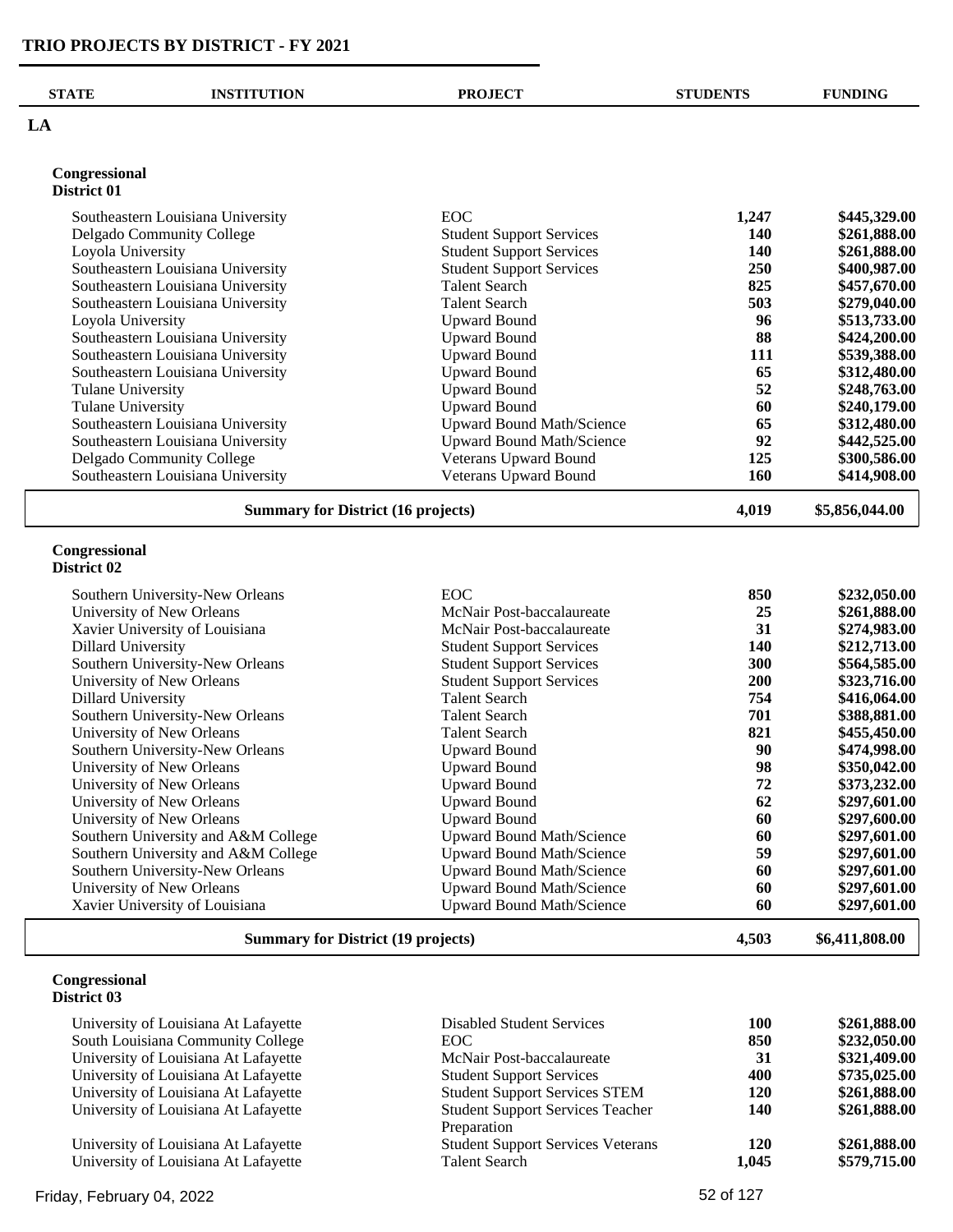| <b>STATE</b>                 | <b>INSTITUTION</b>                        | <b>PROJECT</b>                   | <b>STUDENTS</b> | <b>FUNDING</b>  |
|------------------------------|-------------------------------------------|----------------------------------|-----------------|-----------------|
|                              | University of Louisiana At Lafayette      | <b>Talent Search</b>             | 500             | \$277,375.00    |
|                              | University of Louisiana At Lafayette      | <b>Talent Search</b>             | 500             | \$277,375.00    |
|                              | McNeese State University                  | <b>Upward Bound</b>              | 72              | \$383,795.00    |
|                              | University of Louisiana At Lafayette      | <b>Upward Bound</b>              | 129             | \$642,930.00    |
|                              | University of Louisiana At Lafayette      | <b>Upward Bound</b>              | 74              | \$297,303.00    |
|                              | University of Louisiana At Lafayette      | <b>Upward Bound</b>              | 60              | \$248,522.00    |
|                              | University of Louisiana At Lafayette      | <b>Upward Bound Math/Science</b> | 63              | \$312,480.00    |
|                              | University of Louisiana At Lafayette      | Veterans Upward Bound            | 163             | \$436,306.00    |
|                              | <b>Summary for District (16 projects)</b> |                                  | 4,367           | \$5,791,837.00  |
| Congressional<br>District 04 |                                           |                                  |                 |                 |
|                              | Southern University-Shreveport            | <b>EOC</b>                       | 1,000           | \$273,793.00    |
|                              | Northwestern State University             | <b>Student Support Services</b>  | 360             | \$481,134.00    |
|                              | Southern University-Shreveport            | <b>Student Support Services</b>  | 258             | \$435,675.00    |
|                              | Southern University-Shreveport            | <b>Talent Search</b>             | 859             | \$469,723.00    |
|                              | Southern University-Shreveport            | <b>Upward Bound</b>              | 50              | \$297,601.00    |
|                              | Southern University-Shreveport            | <b>Upward Bound</b>              | 50              | \$297,601.00    |
|                              | Southern University-Shreveport            | <b>Upward Bound</b>              | 57              | \$305,338.00    |
|                              | Southern University-Shreveport            | <b>Upward Bound</b>              | 57              | \$267,919.00    |
|                              | Southern University-Shreveport            | <b>Upward Bound</b>              | 60              | \$240,327.00    |
|                              | Southern University-Shreveport            | <b>Upward Bound</b>              | 60              | \$242,589.00    |
|                              | Southern University-Shreveport            | Veterans Upward Bound            | 125             | \$297,601.00    |
|                              | <b>Summary for District (11 projects)</b> |                                  |                 | \$3,609,301.00  |
| Congressional<br>District 05 |                                           |                                  |                 |                 |
|                              | University of Louisiana At Monroe         | <b>Student Support Services</b>  | <b>140</b>      | \$261,888.00    |
| COPE, Inc.                   |                                           | <b>Talent Search</b>             | 503             | \$279,040.00    |
|                              | University of Louisiana At Monroe         | <b>Talent Search</b>             | 826             | \$458,225.00    |
| COPE, Inc.                   |                                           | <b>Upward Bound</b>              | 62              | \$297,601.00    |
| COPE, Inc.                   |                                           | <b>Upward Bound</b>              | 60              | \$297,601.00    |
| COPE, Inc.                   |                                           | <b>Upward Bound Math/Science</b> | 62              | \$297,601.00    |
|                              | Louisiana Delta Community College         | Veterans Upward Bound            | 125             | \$297,389.00    |
|                              | <b>Summary for District (7 projects)</b>  |                                  | 1,778           | \$2,189,345.00  |
| Congressional<br>District 06 |                                           |                                  |                 |                 |
|                              | <b>Baton Rouge Community College</b>      | EOC                              | 850             | \$232,050.00    |
|                              | Louisiana State University                | McNair Post-baccalaureate        | 33              | \$321,407.00    |
|                              | Louisiana State University                | <b>Student Support Services</b>  | 288             | \$401,131.00    |
|                              | River Parishes Community College          | <b>Student Support Services</b>  | 140             | \$261,888.00    |
|                              | Southern University and A&M College       | <b>Talent Search</b>             | 983             | \$545,321.00    |
|                              | Southern University and A&M College       | <b>Talent Search</b>             | 500             | \$277,375.00    |
|                              | <b>Baton Rouge Community College</b>      | <b>Upward Bound</b>              | 60              | \$297,601.00    |
|                              | <b>Baton Rouge Community College</b>      | <b>Upward Bound</b>              | 60              | \$297,600.00    |
|                              | Louisiana State University                | <b>Upward Bound</b>              | 60              | \$297,597.00    |
|                              | Louisiana State University                | <b>Upward Bound</b>              | 60              | \$297,597.00    |
|                              | <b>Summary for District (10 projects)</b> |                                  | 3,034           | \$3,229,567.00  |
|                              |                                           |                                  |                 |                 |
|                              | Summary for state of LA (79 projects)     |                                  | 20,637          | \$27,087,902.00 |
|                              |                                           |                                  |                 |                 |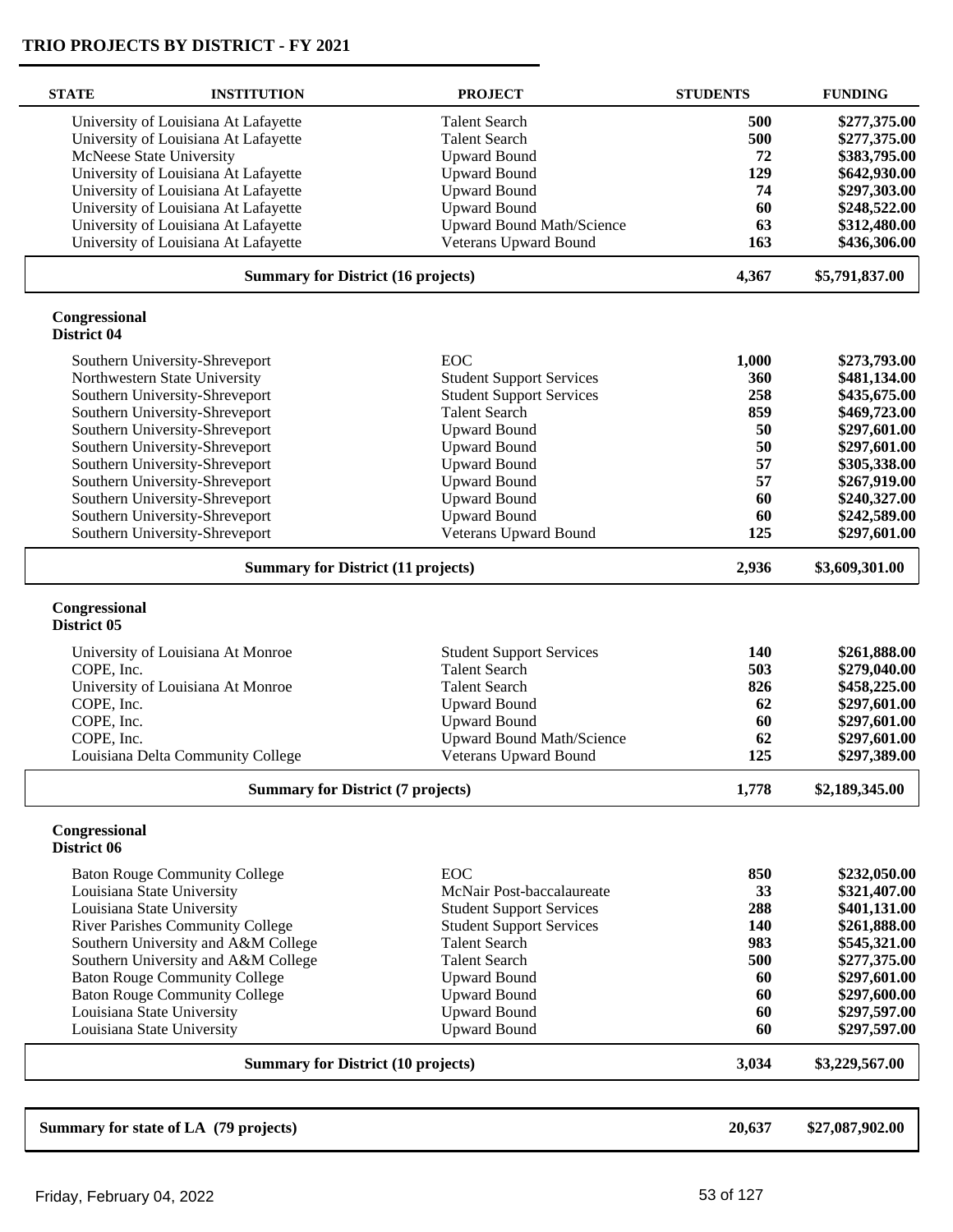| <b>STATE</b>                 | <b>INSTITUTION</b>                                                      | <b>PROJECT</b>                                                     | <b>STUDENTS</b>   | <b>FUNDING</b>               |
|------------------------------|-------------------------------------------------------------------------|--------------------------------------------------------------------|-------------------|------------------------------|
| <b>MA</b>                    |                                                                         |                                                                    |                   |                              |
| Congressional<br>District 01 |                                                                         |                                                                    |                   |                              |
|                              |                                                                         |                                                                    |                   |                              |
|                              | Massachusetts Education & Career Opportunities, Inc.                    | EOC                                                                | 4,854             | \$1,281,456.00               |
|                              | <b>Berkshire Community College</b><br>Holyoke Community College         | <b>Student Support Services</b><br><b>Student Support Services</b> | 165<br>224        | \$294,725.00<br>\$406,913.00 |
|                              | Massachusetts College of Liberal Arts                                   | <b>Student Support Services</b>                                    | 160               | \$261,888.00                 |
|                              | Springfield Technical Community College                                 | <b>Student Support Services</b>                                    | 247               | \$322,227.00                 |
|                              | <b>Westfield State University</b>                                       | <b>Student Support Services</b>                                    | 160               | \$314,604.00                 |
|                              | <b>Summary for District (6 projects)</b>                                |                                                                    | 5,810             | \$2,881,813.00               |
| Congressional<br>District 02 |                                                                         |                                                                    |                   |                              |
|                              | Massachusetts Education & Career Opportunities, Inc.                    | EOC                                                                | 1,000             | \$273,793.00                 |
|                              | Massachusetts Education & Career Opportunities, Inc.                    | EOC                                                                | 1,000             | \$273,000.00                 |
|                              | Quinsigamond Community College                                          | <b>Student Support Services</b>                                    | 140               | \$261,888.00                 |
|                              | Massachusetts Education & Career Opportunities, Inc.                    | <b>Talent Search</b>                                               | 777               | \$431,041.00                 |
|                              | Northfield Mount Hermon School                                          | <b>Upward Bound</b><br><b>Upward Bound</b>                         | 87<br>60          | \$374,858.00                 |
|                              | University of Massachusetts-Amherst<br>Youth Opportunities Upheld, Inc. | <b>Upward Bound</b>                                                | 72                | \$297,563.00<br>\$349,979.00 |
|                              | <b>Summary for District (7 projects)</b>                                |                                                                    | 3,136             | \$2,262,122.00               |
| Congressional<br>District 03 |                                                                         |                                                                    |                   |                              |
|                              | Middlesex Community College                                             | <b>Disabled Student Services</b>                                   | 133               | \$286,163.00                 |
|                              | Mount Wachusett Community College                                       | <b>Disabled Student Services</b>                                   | 100               | \$261,888.00                 |
|                              | Mount Wachusett Community College                                       | EOC                                                                | 1,000             | \$273,793.00                 |
|                              | Fitchburg State University<br>Middlesex Community College               | <b>Student Support Services</b><br><b>Student Support Services</b> | <b>160</b><br>200 | \$292,893.00<br>\$370,605.00 |
|                              | Mount Wachusett Community College                                       | <b>Student Support Services</b>                                    | 200               | \$450,550.00                 |
|                              | Northern Essex Community College                                        | <b>Student Support Services</b>                                    | 258               | \$435,639.00                 |
|                              | Mount Wachusett Community College                                       | <b>Student Support Services STEM</b>                               | 120               | \$261,888.00                 |
|                              | Middlesex Community College                                             | <b>Talent Search</b>                                               | 714               | \$396,092.00                 |
|                              | Mount Wachusett Community College                                       | <b>Talent Search</b>                                               | 695               | \$385,551.00                 |
|                              | Mount Wachusett Community College                                       | <b>Talent Search</b>                                               | 500               | \$277,375.00                 |
|                              | <b>Fitchburg State University</b>                                       | <b>Upward Bound</b>                                                | 87<br>55          | \$303,138.00                 |
|                              | Middlesex Community College<br>Fitchburg State University               | <b>Upward Bound</b><br><b>Upward Bound Math/Science</b>            | 60                | \$297,601.00<br>\$297,601.00 |
|                              | Middlesex Community College                                             | <b>Upward Bound Math/Science</b>                                   | 60                | \$297,601.00                 |
|                              | Mount Wachusett Community College                                       | <b>Upward Bound Math/Science</b>                                   | 63                | \$278,484.00                 |
|                              | <b>Summary for District (16 projects)</b>                               |                                                                    | 4,405             | \$5,166,862.00               |
| Congressional<br>District 04 |                                                                         |                                                                    |                   |                              |
| <b>Boston College</b>        |                                                                         | McNair Post-baccalaureate                                          | 26                | \$267,841.00                 |
| <b>Wellesley College</b>     |                                                                         | McNair Post-baccalaureate                                          | 26                | \$261,888.00                 |
| <b>Boston College</b>        |                                                                         | <b>Student Support Services</b>                                    | 200               | \$338,659.00                 |
|                              | <b>Bristol Community College</b>                                        | <b>Talent Search</b>                                               | 501               | \$277,931.00                 |
|                              | <b>Bristol Community College</b>                                        | <b>Upward Bound</b>                                                | 77                | \$411,201.00                 |
|                              | <b>Summary for District (5 projects)</b>                                |                                                                    | 830               | \$1,557,520.00               |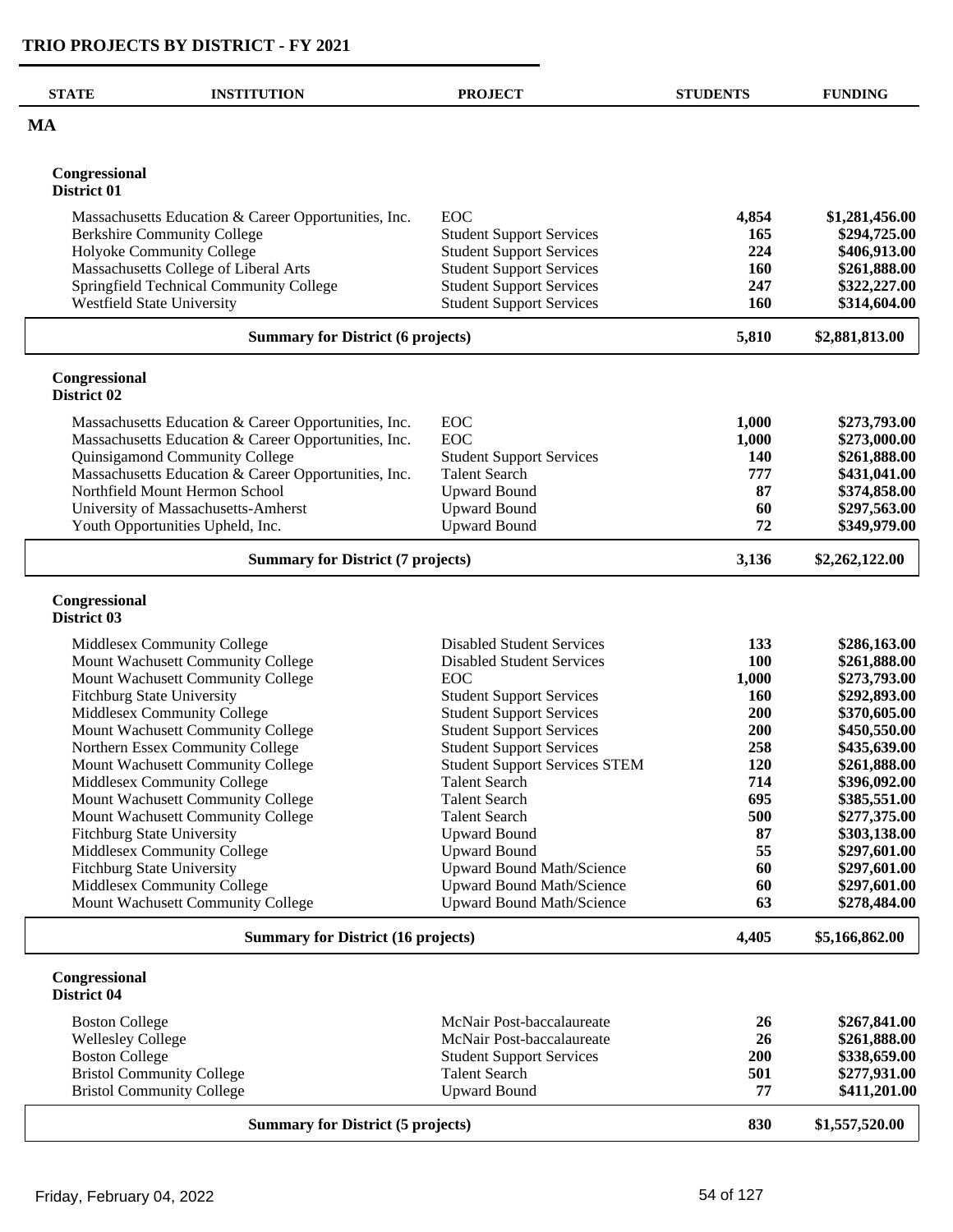| <b>STATE</b>                             | <b>INSTITUTION</b>                        | <b>PROJECT</b>                   | <b>STUDENTS</b> | <b>FUNDING</b>  |
|------------------------------------------|-------------------------------------------|----------------------------------|-----------------|-----------------|
| Congressional<br>District 05             |                                           |                                  |                 |                 |
| <b>Brandeis University</b>               |                                           | <b>Student Support Services</b>  | 150             | \$348,003.00    |
| <b>Summary for District (1 projects)</b> |                                           |                                  | 150             | \$348,003.00    |
| Congressional<br>District 06             |                                           |                                  |                 |                 |
|                                          | North Shore Community College             | <b>Student Support Services</b>  | 350             | \$568,686.00    |
| Salem State University                   |                                           | <b>Student Support Services</b>  | 325             | \$536,298.00    |
|                                          | North Shore Community College             | <b>Talent Search</b>             | 600             | \$332,851.00    |
|                                          | North Shore Community College             | <b>Upward Bound</b>              | 84              | \$452,685.00    |
| Salem State University                   |                                           | <b>Upward Bound</b>              | 73              | \$298,332.00    |
|                                          | <b>Summary for District (5 projects)</b>  |                                  | 1,432           | \$2,188,852.00  |
| Congressional<br>District 07             |                                           |                                  |                 |                 |
|                                          | University of Massachusetts-Boston        | McNair Post-baccalaureate        | 31              | \$320,307.00    |
|                                          | <b>Bunker Hill Community College</b>      | <b>Student Support Services</b>  | 175             | \$318,951.00    |
|                                          | University of Massachusetts-Boston        | <b>Student Support Services</b>  | 500             | \$509,939.00    |
|                                          | <b>Bunker Hill Community College</b>      | <b>Talent Search</b>             | 550             | \$277,375.00    |
|                                          | University of Massachusetts-Boston        | <b>Talent Search</b>             | 825             | \$457,670.00    |
|                                          | University of Massachusetts-Boston        | <b>Talent Search</b>             | 500             | \$277,375.00    |
| <b>Boston University</b>                 |                                           | <b>Upward Bound</b>              | 86              | \$443,868.00    |
|                                          | Massachusetts Institute of Technology     | <b>Upward Bound</b>              | 60              | \$297,601.00    |
|                                          | University of Massachusetts-Boston        | <b>Upward Bound</b>              | 126             | \$369,066.00    |
| <b>Boston University</b>                 |                                           | <b>Upward Bound Math/Science</b> | 50              | \$206,693.00    |
|                                          | University of Massachusetts-Boston        | Upward Bound Math/Science        | 72              | \$384,099.00    |
|                                          | <b>Summary for District (11 projects)</b> |                                  | 2,975           | \$3,862,944.00  |
| Congressional<br><b>District 08</b>      |                                           |                                  |                 |                 |
| <b>Suffolk University</b>                |                                           | McNair Post-baccalaureate        | 26              | \$261,888.00    |
|                                          | <b>Massasoit Community College</b>        | <b>Student Support Services</b>  | 180             | \$335,110.00    |
|                                          | American Student Assistance               | <b>Talent Search</b>             | 685             | \$380,003.00    |
|                                          | American Student Assistance               | <b>Upward Bound</b>              | 50              | \$297,601.00    |
| <b>Suffolk University</b>                |                                           | <b>Upward Bound</b>              | 65              | \$310,037.00    |
| Suffolk University                       |                                           | Veterans Upward Bound            | 125             | \$297,601.00    |
|                                          | <b>Summary for District (6 projects)</b>  |                                  | 1,131           | \$1,882,240.00  |
| Congressional<br>District 09             |                                           |                                  |                 |                 |
|                                          | Cape Cod Community College                | <b>Student Support Services</b>  | 175             | \$333,774.00    |
|                                          | University of Massachusetts-Dartmouth     | <b>Student Support Services</b>  | 270             | \$465,442.00    |
|                                          | University of Massachusetts-Dartmouth     | <b>Upward Bound</b>              | 80              | \$314,118.00    |
|                                          | <b>Summary for District (3 projects)</b>  |                                  | 525             | \$1,113,334.00  |
|                                          |                                           |                                  |                 |                 |
|                                          | Summary for state of MA (60 projects)     |                                  | 20,394          | \$21,263,690.00 |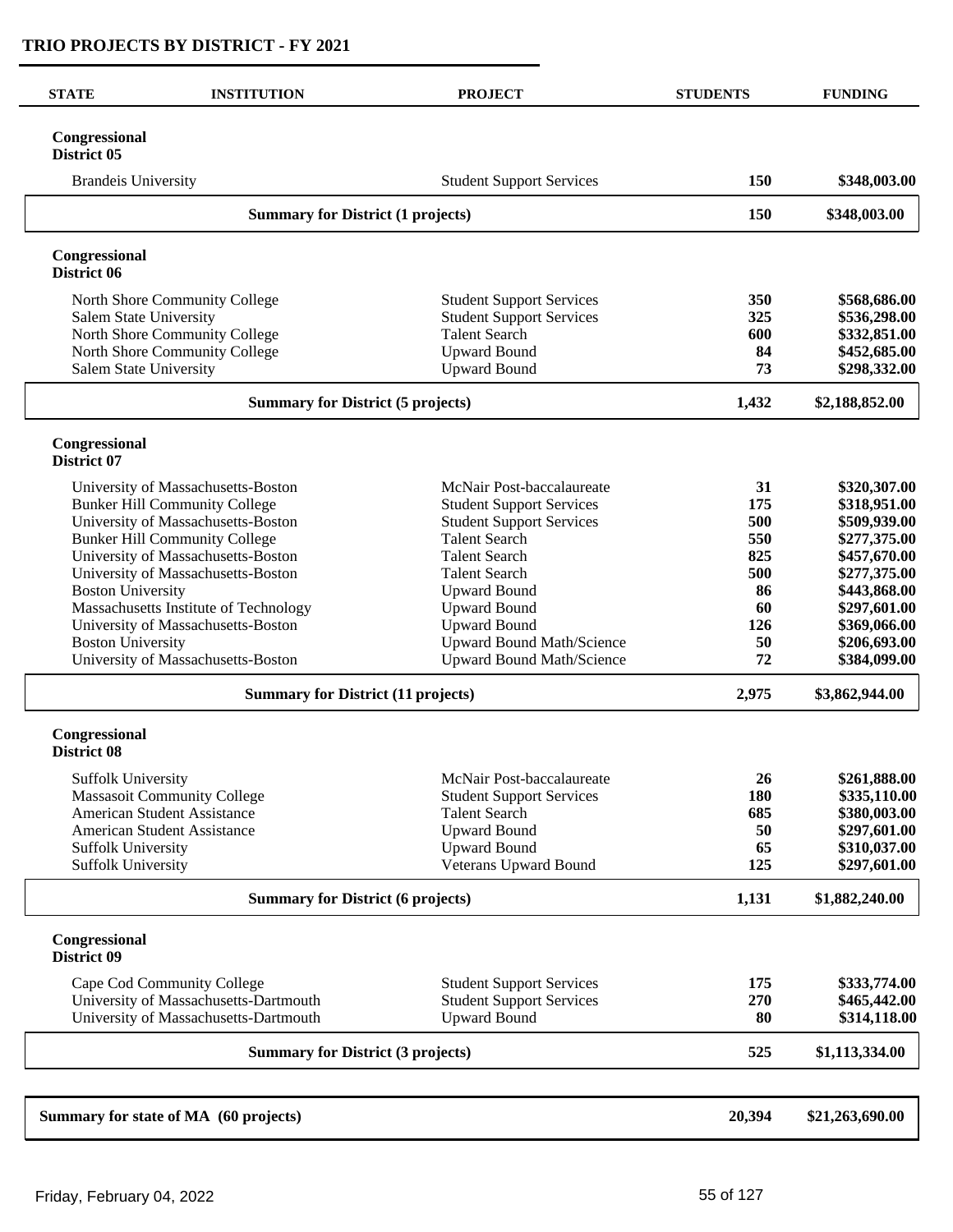| <b>STATE</b>                             | <b>INSTITUTION</b>                           | <b>PROJECT</b>                       | <b>STUDENTS</b> | <b>FUNDING</b>               |
|------------------------------------------|----------------------------------------------|--------------------------------------|-----------------|------------------------------|
| <b>MD</b>                                |                                              |                                      |                 |                              |
| Congressional<br>District 01             |                                              |                                      |                 |                              |
| Chesapeake College                       |                                              | <b>Student Support Services</b>      | 215             | \$381,941.00                 |
| Salisbury University                     |                                              | <b>Student Support Services</b>      | 150             | \$261,888.00                 |
|                                          | Wor-Wic Community College                    | <b>Student Support Services</b>      | 144             | \$261,888.00                 |
| Chesapeake College                       |                                              | <b>Student Support Services STEM</b> | 120             | \$261,888.00                 |
|                                          | University of Maryland Eastern Shore         | <b>Upward Bound</b>                  | 114             | \$531,595.00                 |
|                                          | Wor-Wic Community College                    | Veterans Upward Bound                | 125             | \$297,601.00                 |
|                                          | <b>Summary for District (6 projects)</b>     |                                      | 868             | \$1,996,801.00               |
| Congressional<br>District 02             |                                              |                                      |                 |                              |
|                                          | Community College of Baltimore County        | <b>Student Support Services</b>      | <b>200</b>      | \$348,428.00                 |
|                                          | <b>Community College of Baltimore County</b> | <b>Student Support Services</b>      | 200             | \$292,339.00                 |
|                                          | Community College of Baltimore County        | <b>Upward Bound</b>                  | 76              | \$384,328.00                 |
|                                          | <b>Summary for District (3 projects)</b>     |                                      | 476             | \$1,025,095.00               |
| Congressional<br>District 03             |                                              |                                      |                 |                              |
|                                          | Community College of Baltimore County        | <b>Upward Bound</b>                  | 52              | \$297,601.00                 |
| <b>Summary for District (1 projects)</b> |                                              | 52                                   | \$297,601.00    |                              |
| Congressional<br>District 04             |                                              |                                      |                 |                              |
|                                          | Prince George's Community College            | <b>Student Support Services</b>      | 275             | \$423,402.00                 |
|                                          | Prince George's Community College            | <b>Upward Bound</b>                  | 60              | \$288,933.00                 |
|                                          | Prince George's Community College            | Veterans Upward Bound                | 125             | \$288,933.00                 |
|                                          | <b>Summary for District (3 projects)</b>     |                                      | 460             | \$1,001,268.00               |
| Congressional<br>District 05             |                                              |                                      |                 |                              |
|                                          |                                              | <b>EOC</b>                           |                 |                              |
| <b>Bowie State University</b>            | University of Maryland College Park          | McNair Post-baccalaureate            | 1,000<br>25     | \$313,131.00<br>\$261,161.00 |
|                                          | University of Maryland College Park          | McNair Post-baccalaureate            | 32              | \$329,737.00                 |
|                                          | University of Maryland College Park          | <b>Student Support Services</b>      | 350             | \$471,019.00                 |
| Minority Access, Inc.                    |                                              | <b>Talent Search</b>                 | 522             | \$277,375.00                 |
|                                          | University of Maryland College Park          | <b>Talent Search</b>                 | 500             | \$277,375.00                 |
|                                          | University of Maryland College Park          | <b>Talent Search</b>                 | 500             | \$277,375.00                 |
|                                          | University of Maryland College Park          | <b>Upward Bound</b>                  | 120             | \$603,190.00                 |
|                                          | University of Maryland College Park          | <b>Upward Bound</b>                  | 50              | \$288,932.00                 |
|                                          | <b>Summary for District (9 projects)</b>     |                                      | 3,099           | \$3,099,295.00               |
| Congressional<br>District 06             |                                              |                                      |                 |                              |
|                                          | Allegany College of Maryland                 | <b>Student Support Services</b>      | 140             | \$261,888.00                 |
|                                          | Frostburg State University                   | <b>Student Support Services</b>      | 275             | \$396,320.00                 |
|                                          | <b>Hagerstown Community College</b>          | <b>Student Support Services</b>      | 175             | \$231,887.00                 |
| Montgomery College                       |                                              | <b>Student Support Services</b>      | 175             | \$275,105.00                 |
|                                          | Frostburg State University                   | <b>Upward Bound</b>                  | 89              | \$473,169.00                 |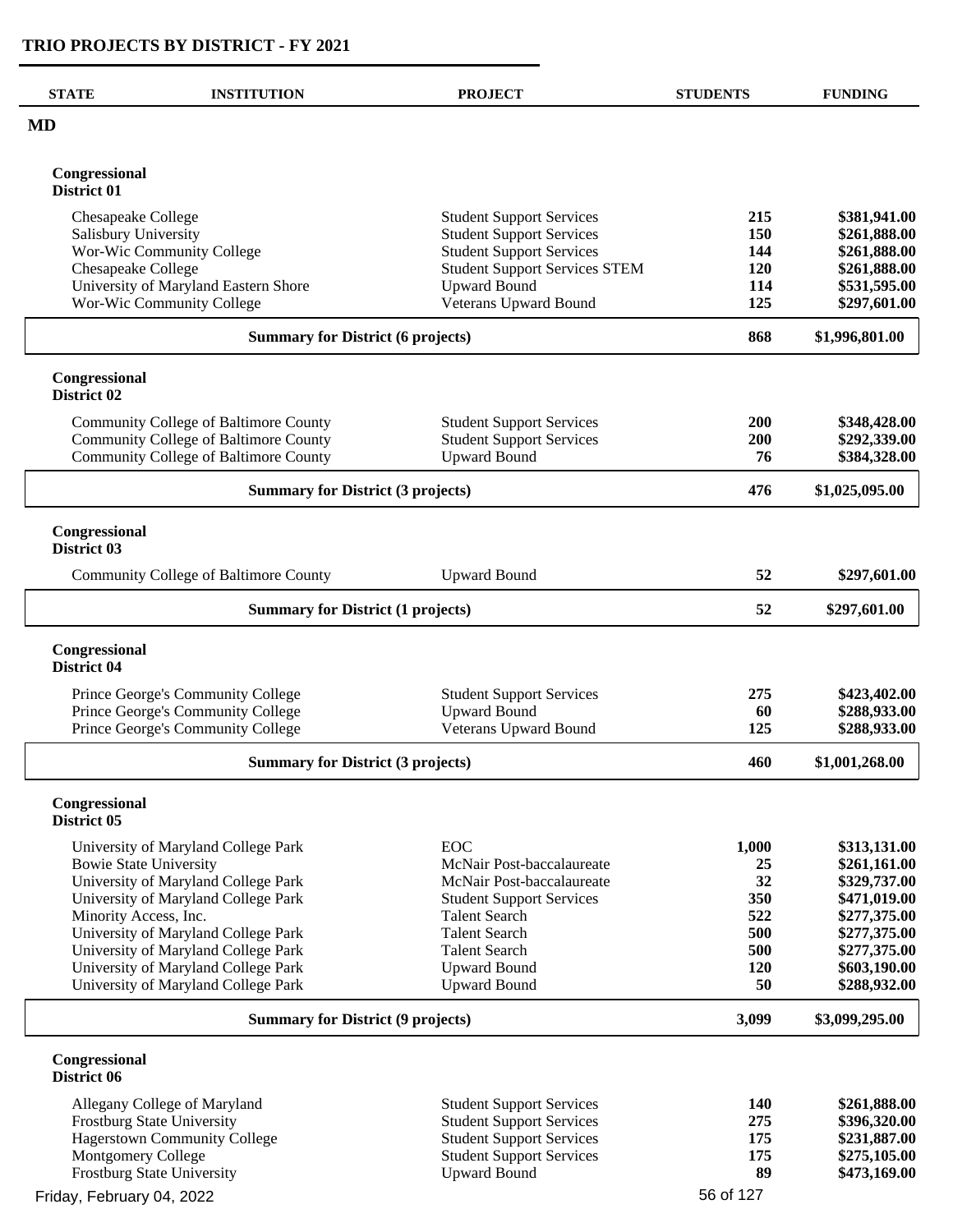| <b>STATE</b>                        | <b>INSTITUTION</b>                                                | <b>PROJECT</b>                                          | <b>STUDENTS</b> | <b>FUNDING</b>               |
|-------------------------------------|-------------------------------------------------------------------|---------------------------------------------------------|-----------------|------------------------------|
|                                     | <b>Hagerstown Community College</b><br>Frostburg State University | <b>Upward Bound</b><br><b>Upward Bound Math/Science</b> | 72<br>70        | \$297,599.00<br>\$360,938.00 |
|                                     | <b>Summary for District (7 projects)</b>                          |                                                         | 996             | \$2,296,906.00               |
| Congressional<br>District 07        |                                                                   |                                                         |                 |                              |
|                                     | Maryland Educational Opportunity Center                           | <b>EOC</b>                                              | 900             | \$232,050.00                 |
|                                     | University of Maryland, Baltimore County                          | McNair Post-baccalaureate                               | 30              | \$299,981.00                 |
|                                     | <b>Baltimore City Community College</b>                           | <b>Student Support Services</b>                         | 230             | \$399,317.00                 |
|                                     | University of Maryland, Baltimore County                          | <b>Talent Search</b>                                    | 500             | \$277,375.00                 |
|                                     | University of Maryland, Baltimore County                          | <b>Talent Search</b>                                    | 500             | \$277,374.00                 |
| Morgan State University             |                                                                   | <b>Upward Bound</b>                                     | 103             | \$496,677.00                 |
|                                     | University of Maryland, Baltimore County                          | Upward Bound                                            | 89              | \$388,967.00                 |
|                                     | University of Maryland, Baltimore County                          | <b>Upward Bound</b>                                     | 63              | \$312,480.00                 |
|                                     | <b>Baltimore City Community College</b>                           | <b>Upward Bound Math/Science</b>                        | 62              | \$297,601.00                 |
|                                     | University of Maryland, Baltimore County                          | <b>Upward Bound Math/Science</b>                        | 75              | \$371,263.00                 |
|                                     | <b>Summary for District (10 projects)</b>                         |                                                         | 2,552           | \$3,353,085.00               |
| Congressional<br><b>District 08</b> |                                                                   |                                                         |                 |                              |
| <b>Montgomery College</b>           |                                                                   | <b>EOC</b>                                              | 1,000           | \$273,793.00                 |
|                                     | <b>Summary for District (1 projects)</b>                          |                                                         | 1,000           | \$273,793.00                 |
|                                     |                                                                   |                                                         |                 |                              |
|                                     | Summary for state of MD (40 projects)                             |                                                         | 9,503           | \$13,343,844.00              |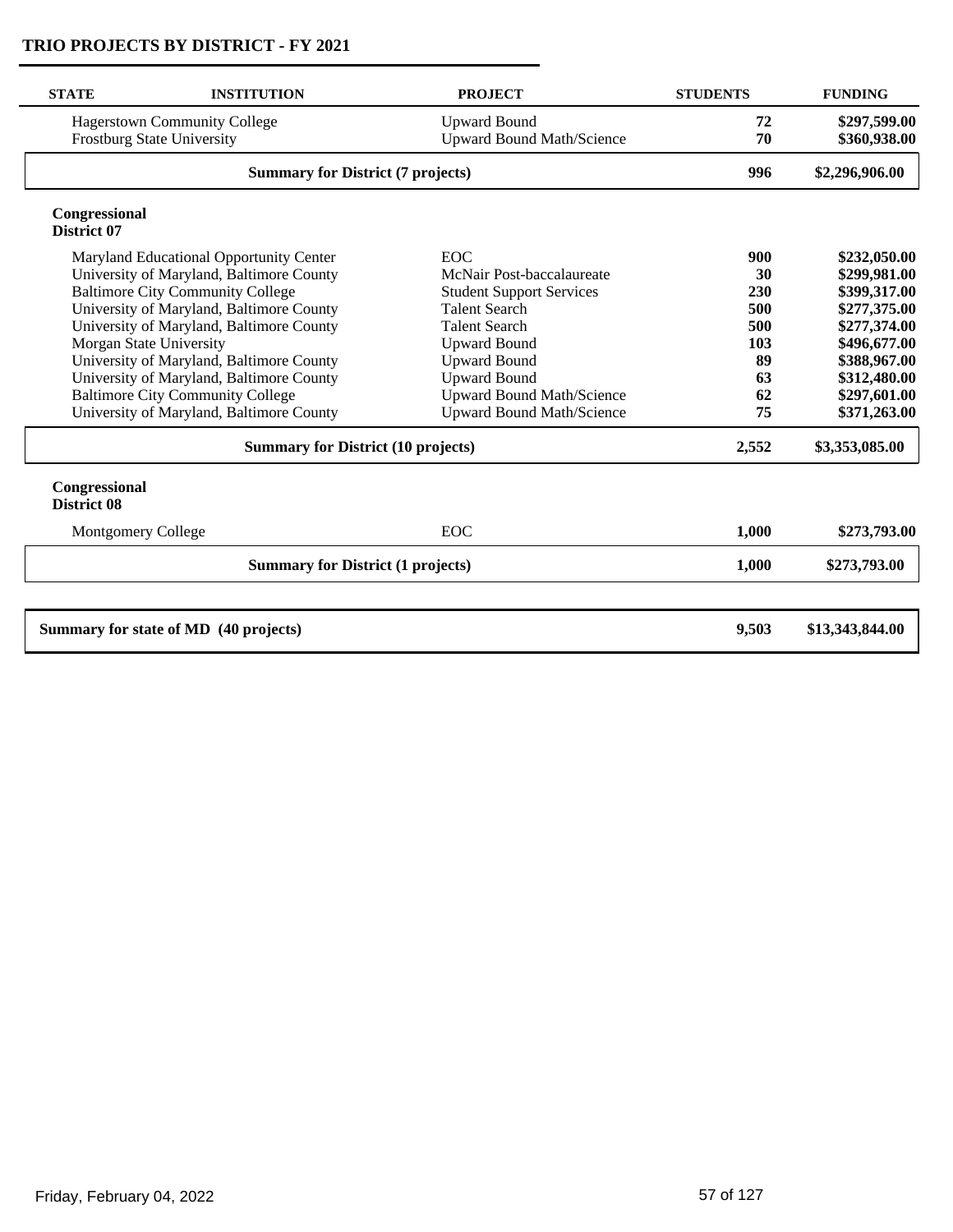$\overline{\phantom{0}}$ 

| <b>STATE</b>                              | <b>INSTITUTION</b>                         | <b>PROJECT</b>                       | <b>STUDENTS</b> | <b>FUNDING</b>                               |
|-------------------------------------------|--------------------------------------------|--------------------------------------|-----------------|----------------------------------------------|
| МE                                        |                                            |                                      |                 |                                              |
| Congressional                             |                                            |                                      |                 |                                              |
| District 01                               |                                            |                                      |                 |                                              |
|                                           | Southern Maine Community College           | <b>Disabled Student Services</b>     | 100             | \$261,888.00                                 |
|                                           | Southern Maine Community College           | <b>Student Support Services</b>      | <b>140</b>      | \$261,888.00                                 |
| <b>Thomas College</b>                     |                                            | <b>Student Support Services</b>      | 140             | \$259,491.00                                 |
|                                           | University of Maine-Augusta                | <b>Student Support Services</b>      | 340             | \$544,741.00                                 |
|                                           | University of Southern Maine               | <b>Student Support Services</b>      | <b>140</b>      | \$261,888.00                                 |
|                                           | University of Southern Maine               | <b>Student Support Services STEM</b> | 120             | \$261,888.00                                 |
| <b>Bowdoin College</b>                    |                                            | <b>Upward Bound</b>                  | 107             | \$528,805.00                                 |
| <b>Bowdoin College</b>                    |                                            | <b>Upward Bound</b>                  | 60              | \$297,601.00                                 |
|                                           | University of Southern Maine               | <b>Upward Bound</b>                  | 63              | \$312,480.00                                 |
|                                           | University of Southern Maine               | <b>Upward Bound</b>                  | 64              | \$342,693.00                                 |
|                                           | University of Southern Maine               | Veterans Upward Bound                | 125             | \$297,601.00                                 |
| <b>Summary for District (11 projects)</b> |                                            |                                      | 1,399           | \$3,630,964.00                               |
| Congressional<br>District 02              |                                            |                                      |                 |                                              |
| University of Maine                       |                                            | <b>EOC</b>                           | 2,269           | \$782,801.00                                 |
|                                           | <b>Central Maine Community College</b>     | <b>Student Support Services</b>      | 175             | \$335,111.00                                 |
|                                           | <b>Eastern Maine Community College</b>     | <b>Student Support Services</b>      | 150             | \$261,888.00                                 |
|                                           | Kennebec Valley Community College          | <b>Student Support Services</b>      | 180             | \$338,972.00                                 |
|                                           | Northern Maine Community College           | <b>Student Support Services</b>      | 175             | \$294,722.00                                 |
| University of Maine                       |                                            | <b>Student Support Services</b>      | 400             | \$668,084.00                                 |
|                                           | University of Maine-Farmington             | <b>Student Support Services</b>      | <b>180</b>      | \$338,971.00                                 |
|                                           | University of Maine-Fort Kent              | <b>Student Support Services</b>      | 165             | \$343,051.00                                 |
|                                           | University of Maine-Presque Isle           | <b>Student Support Services</b>      | 180             | \$358,735.00                                 |
|                                           | <b>Washington County Community College</b> | <b>Student Support Services</b>      | 160             | \$291,262.00                                 |
|                                           | <b>Central Maine Community College</b>     | <b>Student Support Services STEM</b> | 120             | \$261,888.00                                 |
| University of Maine                       |                                            | <b>Talent Search</b>                 | 1,111           | \$616,328.00                                 |
|                                           | University of Maine-Presque Isle           | <b>Talent Search</b>                 | 500             | \$277,375.00                                 |
|                                           |                                            | <b>Upward Bound</b>                  | 60              | \$297,601.00                                 |
| University of Maine                       |                                            | <b>Upward Bound</b>                  | 79              | \$420,754.00                                 |
|                                           | University of Maine-Farmington             |                                      |                 | \$297,601.00                                 |
|                                           | University of Maine-Farmington             | <b>Upward Bound</b>                  | 60              |                                              |
|                                           | University of Maine-Presque Isle           | <b>Upward Bound</b>                  | 79              |                                              |
|                                           | University of Maine-Presque Isle           | <b>Upward Bound</b>                  | 50              |                                              |
| University of Maine                       |                                            | <b>Upward Bound Math/Science</b>     | 67              | \$423,188.00<br>\$297,601.00<br>\$353,590.00 |

**Summary for state of ME (30 projects) 7,559 \$10,890,487.00**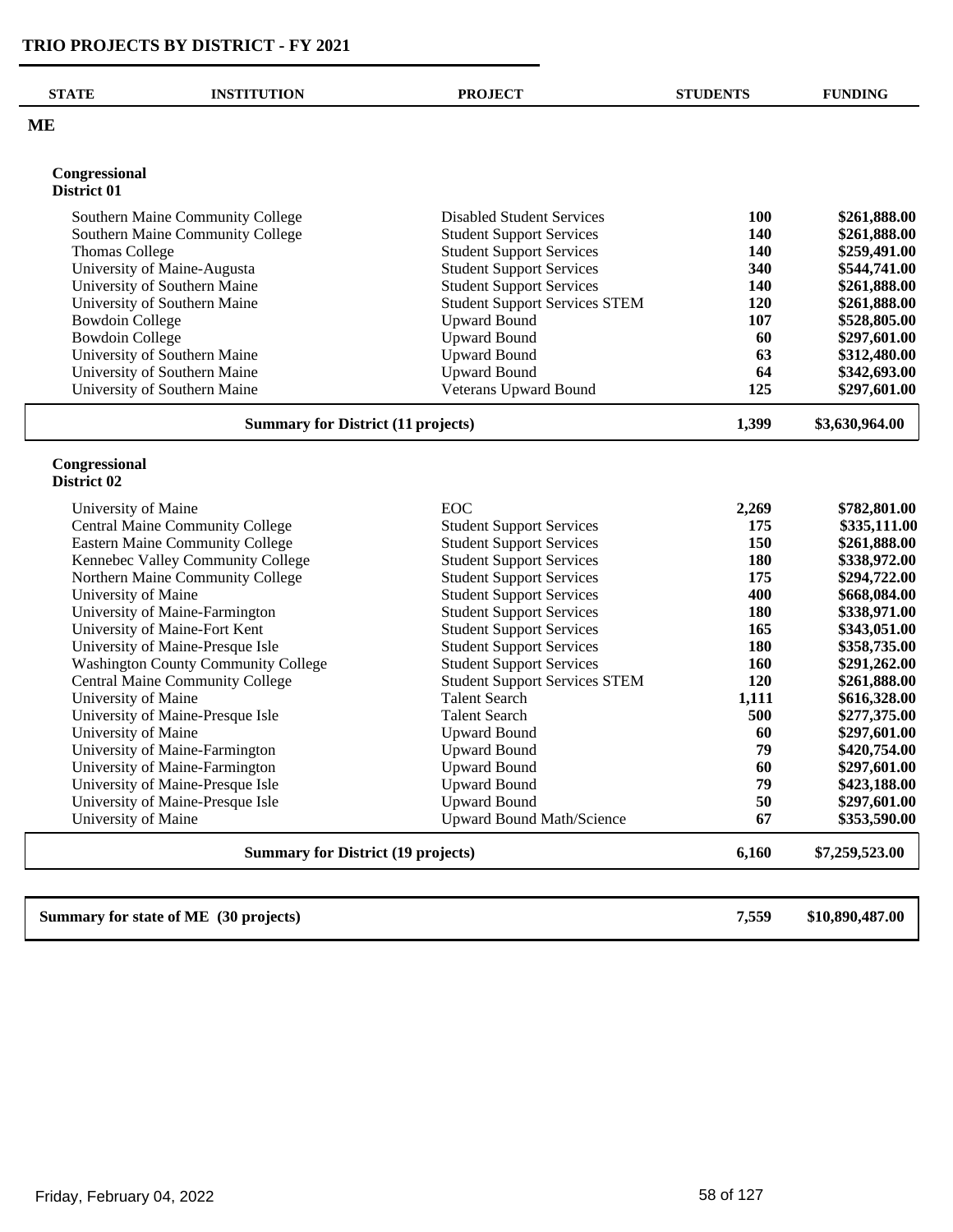| <b>STATE</b>                             | <b>INSTITUTION</b>                   | <b>PROJECT</b>      | <b>STUDENTS</b> | <b>FUNDING</b> |
|------------------------------------------|--------------------------------------|---------------------|-----------------|----------------|
| MH                                       |                                      |                     |                 |                |
| Congressional<br><b>District MH</b>      |                                      |                     |                 |                |
|                                          | College of the Marshall Islands      | <b>Upward Bound</b> | 60              | \$297,492.00   |
| <b>Summary for District (1 projects)</b> |                                      |                     | 60              | \$297,492.00   |
|                                          |                                      |                     |                 |                |
|                                          | Summary for state of MH (1 projects) |                     | 60              | \$297,492.00   |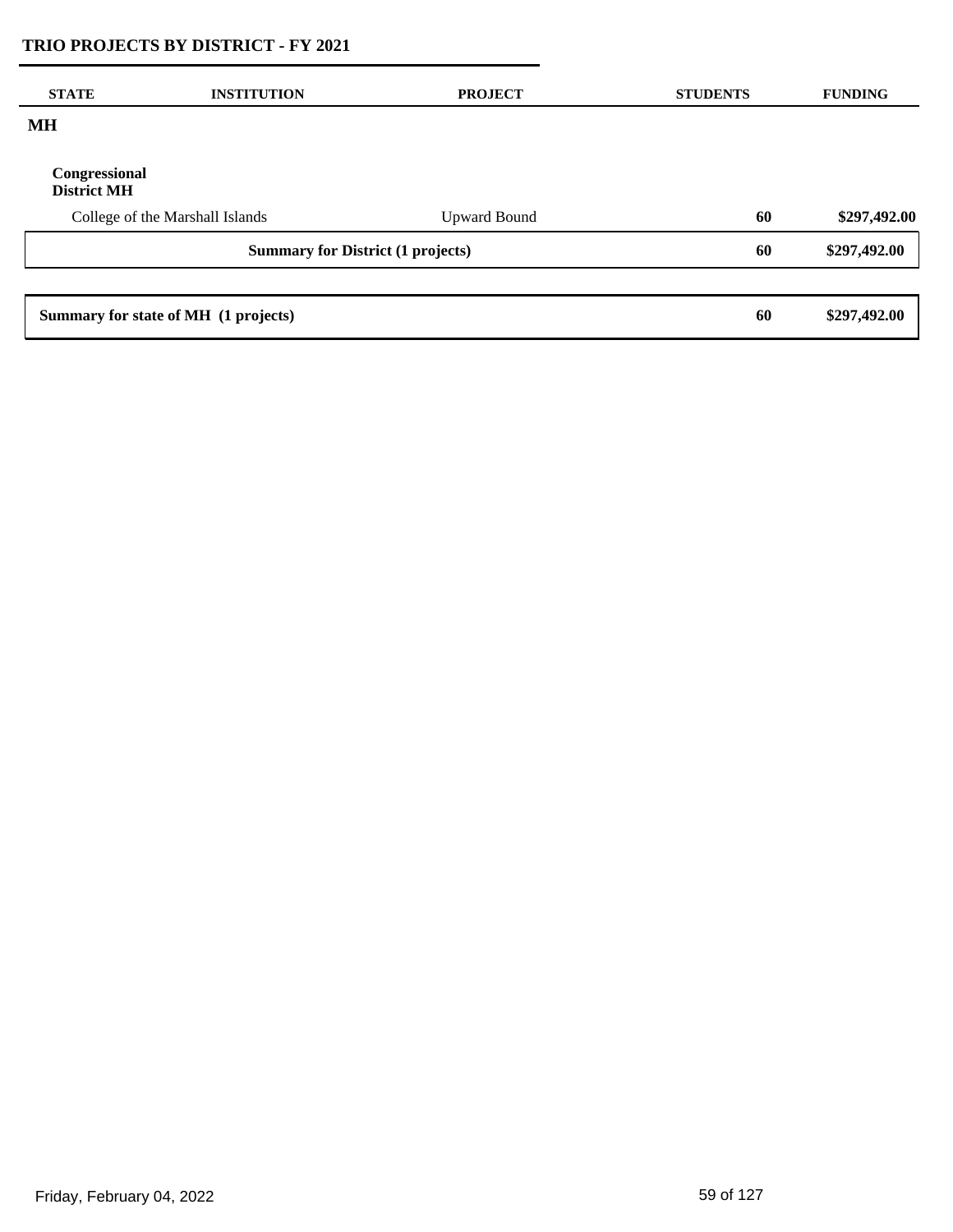| <b>STATE</b>                 | <b>INSTITUTION</b>                        | <b>PROJECT</b>                                         | <b>STUDENTS</b> | <b>FUNDING</b> |
|------------------------------|-------------------------------------------|--------------------------------------------------------|-----------------|----------------|
| MI                           |                                           |                                                        |                 |                |
|                              |                                           |                                                        |                 |                |
| Congressional<br>District 01 |                                           |                                                        |                 |                |
|                              | Northern Michigan University              | McNair Post-baccalaureate                              | 28              | \$253,769.00   |
| <b>Bay College</b>           |                                           | <b>Student Support Services</b>                        | 160             | \$348,028.00   |
|                              | <b>Bay Mills Community College</b>        | <b>Student Support Services</b>                        | 170             | \$294,722.00   |
| Finlandia University         |                                           | <b>Student Support Services</b>                        | 180             | \$341,167.00   |
|                              | Gogebic Community College                 | <b>Student Support Services</b>                        | 160             | \$294,719.00   |
|                              | Northern Michigan University              | <b>Student Support Services</b>                        | 216             | \$357,418.00   |
|                              | Alpena Community College                  | <b>Talent Search</b>                                   | 500             | \$389,990.00   |
|                              | Alpena Community College                  | <b>Talent Search</b>                                   | 500             | \$277,305.00   |
| Finlandia University         |                                           | <b>Talent Search</b>                                   | 729             | \$404,413.00   |
| Finlandia University         |                                           | <b>Upward Bound</b>                                    | 84              | \$408,803.00   |
|                              | Northern Michigan University              | Upward Bound Math/Science                              | 64              | \$342,835.00   |
|                              | <b>Summary for District (11 projects)</b> |                                                        | 2,791           | \$3,713,169.00 |
| Congressional<br>District 02 |                                           |                                                        |                 |                |
|                              |                                           |                                                        |                 |                |
|                              | Grand Valley State University             | McNair Post-baccalaureate                              | 34              | \$300,705.00   |
|                              | Grand Valley State University             | <b>Student Support Services</b>                        | 215             | \$372,207.00   |
|                              | Grand Valley State University             | <b>Student Support Services STEM</b>                   | 120             | \$261,888.00   |
|                              | <b>Grand Valley State University</b>      | <b>Student Support Services Teacher</b><br>Preparation | 140             | \$261,888.00   |
|                              | Grand Valley State University             | <b>Talent Search</b>                                   | 719             | \$398,865.00   |
|                              | Grand Valley State University             | <b>Upward Bound</b>                                    | 100             | \$499,969.00   |
| Hope College                 |                                           | <b>Upward Bound</b>                                    | 85              | \$437,006.00   |
|                              | Muskegon Community College                | <b>Upward Bound</b>                                    | 59              | \$297,601.00   |
|                              | <b>Grand Valley State University</b>      | Veterans Upward Bound                                  | 125             | \$297,601.00   |
|                              | <b>Summary for District (9 projects)</b>  |                                                        | 1,597           | \$3,127,730.00 |
| Congressional<br>District 03 |                                           |                                                        |                 |                |
|                              | <b>Grand Rapids Community College</b>     | EOC                                                    | 850             | \$232,050.00   |
|                              | <b>Grand Valley State University</b>      | <b>EOC</b>                                             | 850             | \$232,050.00   |
| <b>Albion College</b>        |                                           | <b>Student Support Services</b>                        | 140             | \$261,888.00   |
| <b>Aquinas College</b>       |                                           | <b>Student Support Services</b>                        | 160             | \$284,085.00   |
| Calvin University            |                                           | <b>Student Support Services</b>                        | <b>100</b>      | \$187,025.00   |
|                              | <b>Grand Rapids Community College</b>     | <b>Student Support Services</b>                        | 475             | \$461,357.00   |
|                              | Kellogg Community College                 | <b>Student Support Services</b>                        | 250             | \$420,005.00   |
|                              | <b>Grand Rapids Community College</b>     | <b>Student Support Services STEM</b>                   | 120             | \$261,888.00   |
|                              | Kellogg Community College                 | <b>Upward Bound</b>                                    | 82              | \$417,067.00   |
|                              | <b>Summary for District (9 projects)</b>  |                                                        | 3,027           | \$2,757,415.00 |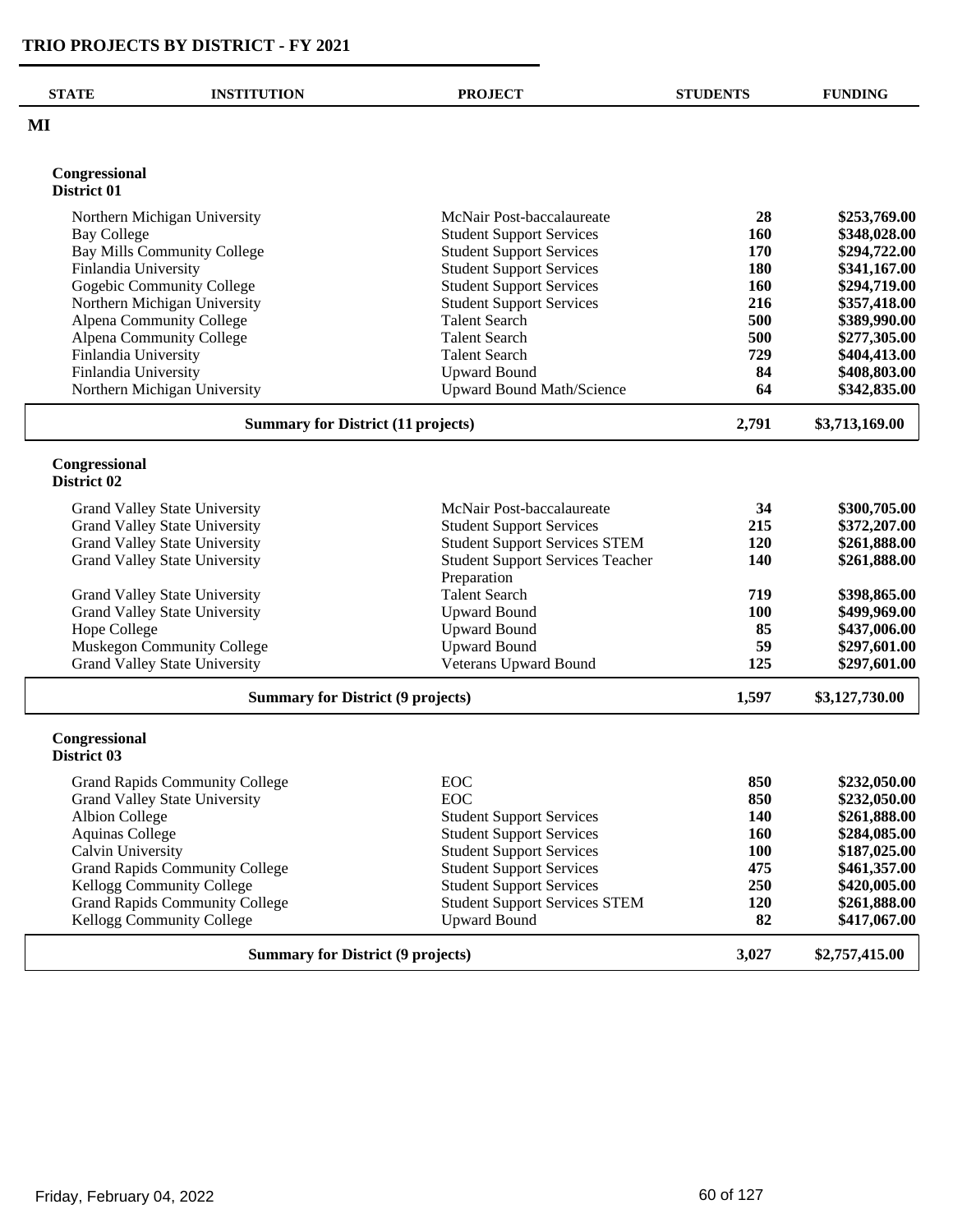| <b>STATE</b>                 | <b>INSTITUTION</b>                                         | <b>PROJECT</b>                                                     | <b>STUDENTS</b> | <b>FUNDING</b>               |
|------------------------------|------------------------------------------------------------|--------------------------------------------------------------------|-----------------|------------------------------|
| Congressional<br>District 04 |                                                            |                                                                    |                 |                              |
| Delta College                |                                                            | EOC                                                                | 1,000           | \$272,753.00                 |
|                              | Central Michigan University                                | McNair Post-baccalaureate                                          | 28              | \$275,516.00                 |
|                              | Mid Michigan College                                       | <b>Student Support Services</b>                                    | 140             | \$260,724.00                 |
|                              | Central Michigan University                                | <b>Talent Search</b>                                               | 500             | \$277,375.00                 |
|                              | Mid Michigan College                                       | <b>Talent Search</b>                                               | 500             | \$277,025.00                 |
|                              | Central Michigan University<br>Central Michigan University | <b>Upward Bound</b><br><b>Upward Bound</b>                         | 63<br>60        | \$312,480.00<br>\$297,601.00 |
|                              |                                                            |                                                                    |                 |                              |
|                              | <b>Summary for District (7 projects)</b>                   |                                                                    | 2,291           | \$1,973,474.00               |
| Congressional<br>District 05 |                                                            |                                                                    |                 |                              |
|                              | Mott Community College                                     | <b>Student Support Services</b>                                    | 227             | \$420,606.00                 |
|                              | Mott Community College                                     | <b>Upward Bound</b>                                                | 93              | \$437,283.00                 |
|                              | <b>Mott Community College</b>                              | <b>Upward Bound</b>                                                | 67              | \$312,479.00                 |
|                              | <b>Summary for District (3 projects)</b>                   |                                                                    | 387             | \$1,170,368.00               |
| Congressional<br>District 06 |                                                            |                                                                    |                 |                              |
|                              |                                                            |                                                                    |                 |                              |
|                              | Lake Michigan College                                      | EOC                                                                | 1,097           | \$391,147.00                 |
|                              | Glen Oaks Community College                                | <b>Student Support Services</b>                                    | <b>140</b>      | \$261,888.00                 |
|                              | Lake Michigan College<br>Western Michigan University       | <b>Student Support Services</b><br><b>Student Support Services</b> | 200<br>210      | \$335,085.00<br>\$338,972.00 |
|                              | Western Michigan University                                | <b>Student Support Services Teacher</b>                            | 140             | \$261,888.00                 |
|                              |                                                            | Preparation                                                        |                 |                              |
|                              | Southwestern Michigan College                              | <b>Talent Search</b>                                               | 750             | \$365,010.00                 |
|                              | Lake Michigan College                                      | <b>Upward Bound</b>                                                | 78              | \$386,442.00                 |
|                              | Western Michigan University                                | <b>Upward Bound</b>                                                | 62              | \$297,601.00                 |
|                              | Western Michigan University                                | <b>Upward Bound</b>                                                | 62              | \$297,601.00                 |
|                              | <b>Summary for District (9 projects)</b>                   |                                                                    | 2,739           | \$2,935,634.00               |
| Congressional<br>District 07 |                                                            |                                                                    |                 |                              |
|                              |                                                            |                                                                    |                 |                              |
| <b>Adrian College</b>        | Siena Heights University                                   | McNair Post-baccalaureate<br><b>Student Support Services</b>       | 28<br>165       | \$284,772.00<br>\$338,972.00 |
| Jackson College              |                                                            | <b>Student Support Services</b>                                    | 150             | \$261,888.00                 |
|                              | Siena Heights University                                   | <b>Student Support Services</b>                                    | 160             | \$338,336.00                 |
|                              | Monroe County Community College                            | <b>Upward Bound</b>                                                | 62              | \$297,601.00                 |
|                              | Monroe County Community College                            | <b>Upward Bound</b>                                                | 50              | \$288,933.00                 |
|                              | Monroe County Community College                            | <b>Upward Bound</b>                                                | 60              | \$297,600.00                 |
|                              | <b>Summary for District (7 projects)</b>                   |                                                                    | 675             | \$2,108,102.00               |
| Congressional<br>District 08 |                                                            |                                                                    |                 |                              |
|                              | Michigan State University                                  | <b>Student Support Services</b>                                    | 600             | \$785,168.00                 |
|                              | <b>Summary for District (1 projects)</b>                   |                                                                    | 600             | \$785,168.00                 |
| Congressional<br>District 09 |                                                            |                                                                    |                 |                              |
| <b>Cranbrook Schools</b>     |                                                            | <b>Upward Bound</b>                                                | 145             | \$614,388.00                 |

L

L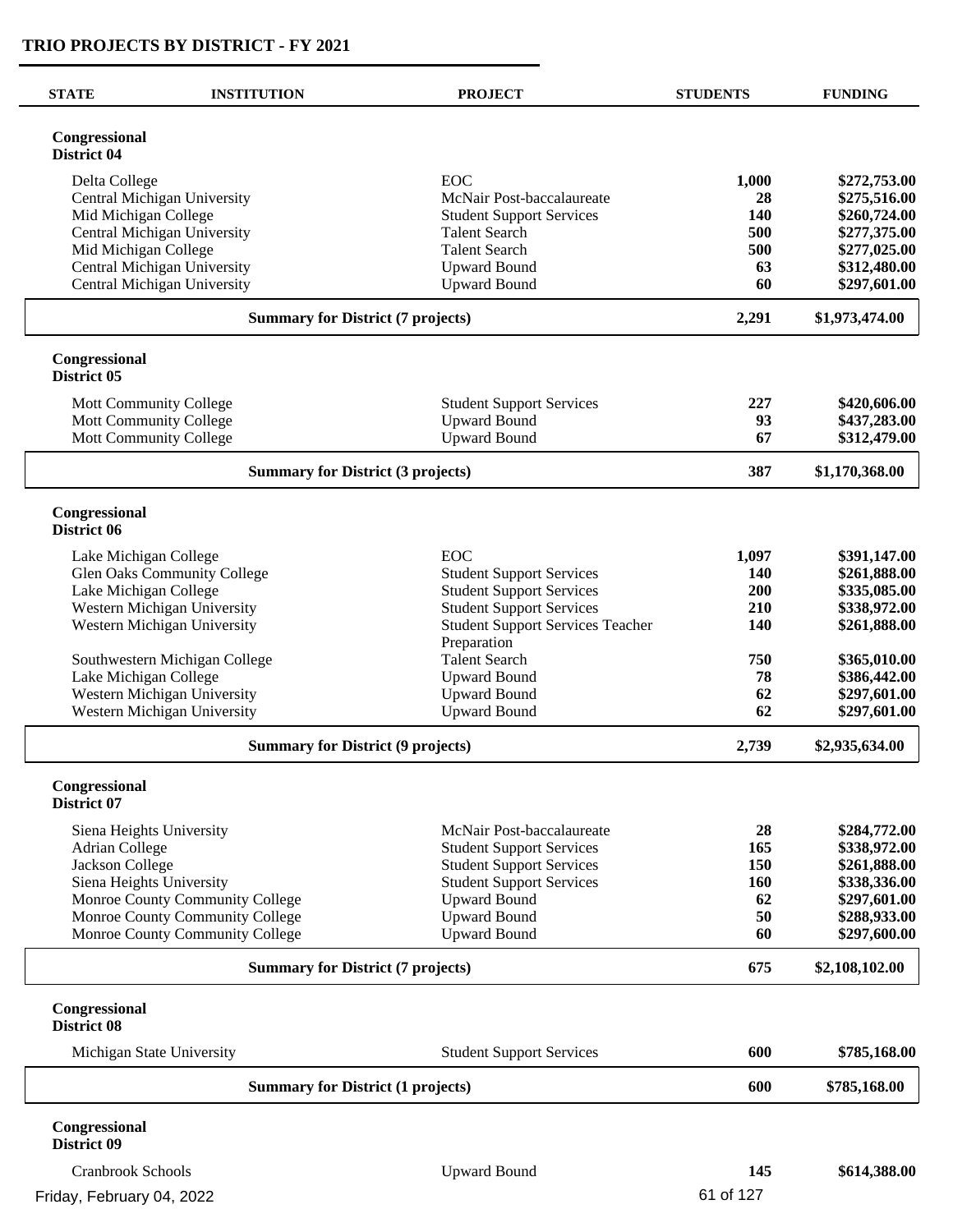| <b>STATE</b>                                                                                                                                                                                                                  | <b>INSTITUTION</b>                                                        | <b>PROJECT</b>                                                                                                                                                                                                                                        | <b>STUDENTS</b>                                         | <b>FUNDING</b>                                                                                                                               |
|-------------------------------------------------------------------------------------------------------------------------------------------------------------------------------------------------------------------------------|---------------------------------------------------------------------------|-------------------------------------------------------------------------------------------------------------------------------------------------------------------------------------------------------------------------------------------------------|---------------------------------------------------------|----------------------------------------------------------------------------------------------------------------------------------------------|
| <b>Summary for District (1 projects)</b>                                                                                                                                                                                      |                                                                           |                                                                                                                                                                                                                                                       | 145                                                     | \$614,388.00                                                                                                                                 |
| Congressional<br>District 10                                                                                                                                                                                                  |                                                                           |                                                                                                                                                                                                                                                       |                                                         |                                                                                                                                              |
|                                                                                                                                                                                                                               | Saint Clair County Community College                                      | <b>Student Support Services</b>                                                                                                                                                                                                                       | 140                                                     | \$261,888.00                                                                                                                                 |
|                                                                                                                                                                                                                               | <b>Summary for District (1 projects)</b>                                  |                                                                                                                                                                                                                                                       | 140                                                     | \$261,888.00                                                                                                                                 |
| Congressional<br>District 11                                                                                                                                                                                                  |                                                                           |                                                                                                                                                                                                                                                       |                                                         |                                                                                                                                              |
| Madonna University<br>Oakland University                                                                                                                                                                                      |                                                                           | <b>Student Support Services</b><br><b>Upward Bound</b>                                                                                                                                                                                                | 170<br>133                                              | \$247,034.00<br>\$710,970.00                                                                                                                 |
|                                                                                                                                                                                                                               | <b>Summary for District (2 projects)</b>                                  |                                                                                                                                                                                                                                                       | 303                                                     | \$958,004.00                                                                                                                                 |
| Congressional<br><b>District 12</b>                                                                                                                                                                                           |                                                                           |                                                                                                                                                                                                                                                       |                                                         |                                                                                                                                              |
| Eastern Michigan University<br>Eastern Michigan University<br>University of Michigan<br>Eastern Michigan University<br>Eastern Michigan University<br>University of Michigan-Dearborn                                         |                                                                           | McNair Post-baccalaureate<br><b>Student Support Services</b><br><b>Student Support Services</b><br><b>Student Support Services Veterans</b><br><b>Upward Bound</b><br><b>Upward Bound Math/Science</b>                                                | 36<br>140<br>140<br>80<br>89<br>60                      | \$261,888.00<br>\$261,888.00<br>\$261,888.00<br>\$174,561.00<br>\$474,129.00<br>\$297,601.00                                                 |
|                                                                                                                                                                                                                               | <b>Summary for District (6 projects)</b>                                  |                                                                                                                                                                                                                                                       | 545                                                     | \$1,731,955.00                                                                                                                               |
| Congressional<br>District 13                                                                                                                                                                                                  |                                                                           |                                                                                                                                                                                                                                                       |                                                         |                                                                                                                                              |
| Wayne State University<br>University of Detroit Mercy<br>Wayne State University<br>Wayne State University<br>University of Detroit Mercy<br><b>Wayne State University</b><br>Wayne State University<br>Wayne State University | Wayne-Westland Community Schools                                          | McNair Post-baccalaureate<br><b>Student Support Services</b><br><b>Student Support Services Veterans</b><br><b>Talent Search</b><br><b>Upward Bound</b><br><b>Upward Bound</b><br><b>Upward Bound</b><br><b>Upward Bound</b><br>Veterans Upward Bound | 30<br>140<br>120<br>500<br>60<br>155<br>60<br>88<br>178 | \$267,841.00<br>\$261,888.00<br>\$261,888.00<br>\$277,375.00<br>\$297,381.00<br>\$798,165.00<br>\$297,600.00<br>\$423,229.00<br>\$476,719.00 |
| <b>Summary for District (9 projects)</b>                                                                                                                                                                                      |                                                                           |                                                                                                                                                                                                                                                       | 1,331                                                   | \$3,362,086.00                                                                                                                               |
| Congressional<br>District 14                                                                                                                                                                                                  |                                                                           |                                                                                                                                                                                                                                                       |                                                         |                                                                                                                                              |
|                                                                                                                                                                                                                               | <b>Wayne County Community College</b><br>Sound Mind Sound Body Foundation | <b>Student Support Services</b><br><b>Talent Search</b>                                                                                                                                                                                               | 250<br>500                                              | \$462,472.00<br>\$277,375.00                                                                                                                 |
|                                                                                                                                                                                                                               | <b>Summary for District (2 projects)</b>                                  |                                                                                                                                                                                                                                                       |                                                         | \$739,847.00                                                                                                                                 |
|                                                                                                                                                                                                                               |                                                                           |                                                                                                                                                                                                                                                       |                                                         |                                                                                                                                              |
| Summary for state of MI (77 projects)                                                                                                                                                                                         |                                                                           |                                                                                                                                                                                                                                                       | 17,321                                                  | \$26,239,228.00                                                                                                                              |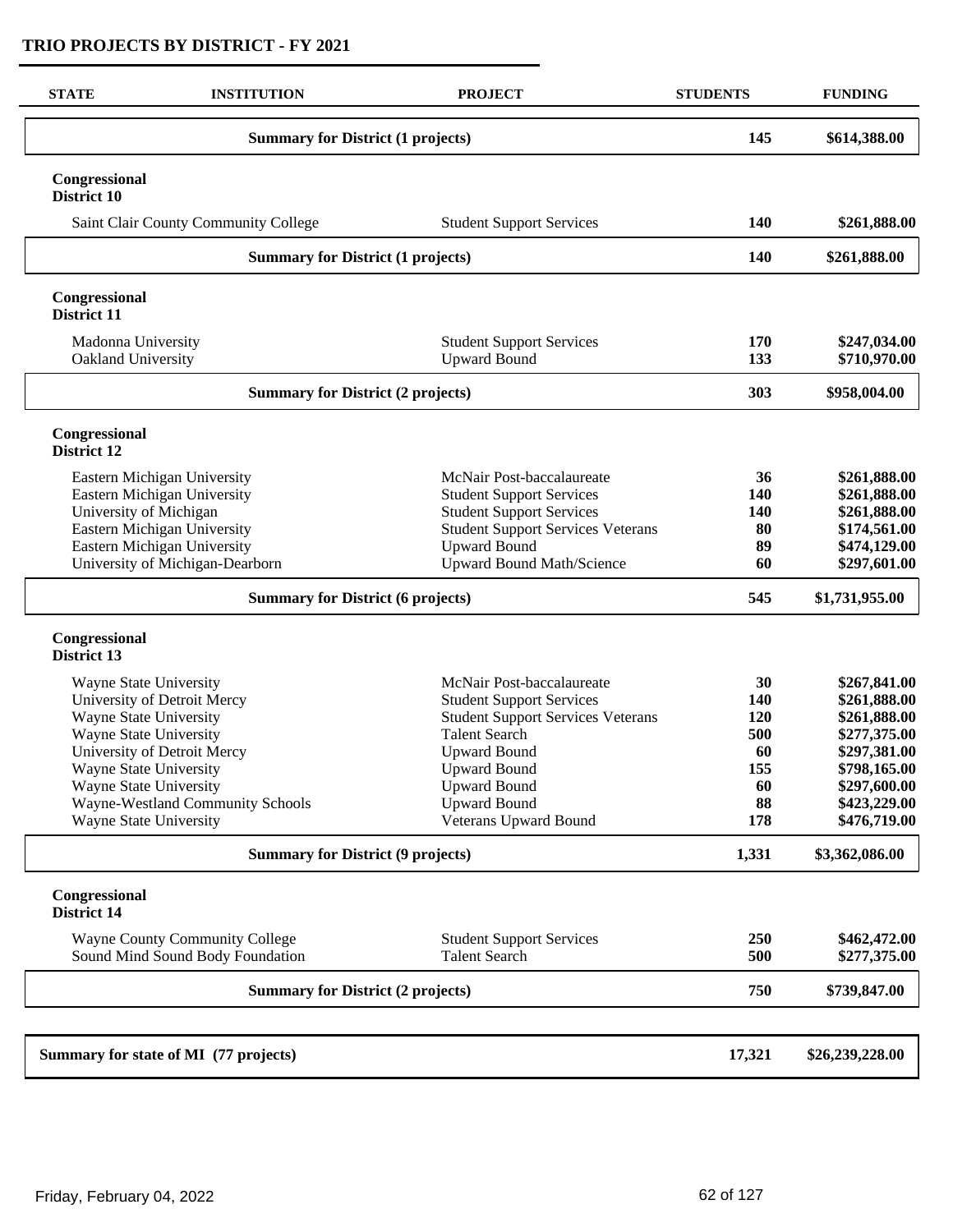| <b>STATE</b><br><b>INSTITUTION</b>      | <b>PROJECT</b>                                           | <b>STUDENTS</b> | <b>FUNDING</b> |
|-----------------------------------------|----------------------------------------------------------|-----------------|----------------|
| <b>MN</b>                               |                                                          |                 |                |
| Congressional                           |                                                          |                 |                |
| District 01                             |                                                          |                 |                |
| Winona State University                 | <b>Disabled Student Services</b>                         | <b>100</b>      | \$261,888.00   |
| Minnesota State University Mankato      | <b>Student Support Services</b>                          | 175             | \$383,340.00   |
| <b>Riverland Community College</b>      | <b>Student Support Services</b>                          | <b>140</b>      | \$261,888.00   |
| Rochester Community & Technical College | <b>Student Support Services</b>                          | 250             | \$451,625.00   |
| South Central College in Mankato        | <b>Student Support Services</b>                          | 140             | \$261,888.00   |
| Winona State University                 | <b>Student Support Services</b>                          | 225             | \$347,913.00   |
| Minnesota State University Mankato      | <b>Talent Search</b>                                     | 694             | \$384,997.00   |
| Minnesota State University Mankato      | <b>Upward Bound</b>                                      | 86              | \$460,685.00   |
|                                         | <b>Summary for District (8 projects)</b>                 | 1,810           | \$2,814,224.00 |
| Congressional                           |                                                          |                 |                |
| District 02                             |                                                          |                 |                |
| St. Olaf College                        | <b>Disabled Student Services</b>                         | 100             | \$261,888.00   |
| St. Olaf College                        | McNair Post-baccalaureate                                | 28              | \$261,888.00   |
| <b>Carleton College</b>                 | <b>Student Support Services</b>                          | 140             | \$290,059.00   |
| Dakota County Technical College         | <b>Student Support Services</b>                          | <b>160</b>      | \$294,719.00   |
| <b>Inver Hills Community College</b>    | <b>Student Support Services</b>                          | 140             | \$261,888.00   |
| St. Olaf College                        | <b>Student Support Services</b>                          | 172             | \$294,725.00   |
| St. Olaf College                        | <b>Talent Search</b>                                     | 700             | \$388,326.00   |
| Dakota County Technical College         | <b>Upward Bound</b>                                      | 50              | \$297,601.00   |
| Dakota County Technical College         | <b>Upward Bound</b>                                      | 60              | \$297,601.00   |
| St. Olaf College                        | <b>Upward Bound</b>                                      | 88<br>60        | \$471,047.00   |
| St. Olaf College                        | <b>Upward Bound</b>                                      |                 | \$297,601.00   |
|                                         | <b>Summary for District (11 projects)</b>                | 1,698           | \$3,417,343.00 |
| Congressional<br>District 03            |                                                          |                 |                |
| Hennepin Technical College              | Student Support Services English as a<br>Second Language | 140             | \$261,888.00   |
| Anoka Ramsey Community College          | <b>Student Support Services</b>                          | 140             | \$261,888.00   |
| Anoka Ramsey Community College          | <b>Student Support Services</b>                          | 180             | \$348,002.00   |
| Hennepin Technical College              | <b>Student Support Services</b>                          | 140             | \$261,888.00   |
| Normandale Community College            | <b>Student Support Services</b>                          | 144             | \$261,888.00   |
| North Hennepin Community College        | <b>Student Support Services</b>                          | 230             | \$425,406.00   |
| North Hennepin Community College        | <b>Student Support Services STEM</b>                     | 120             | \$261,888.00   |
| Anoka Ramsey Community College          | <b>Upward Bound</b>                                      | 65              | \$312,480.00   |
| Anoka Ramsey Community College          | <b>Upward Bound</b>                                      | 63              | \$312,480.00   |
| Anoka Ramsey Community College          | <b>Upward Bound</b>                                      | 65              | \$312,480.00   |
| Anoka Ramsey Community College          | <b>Upward Bound</b>                                      | 60              | \$297,601.00   |
| Hennepin Technical College              | <b>Upward Bound</b>                                      | 60              | \$288,933.00   |
| Normandale Community College            | <b>Upward Bound</b>                                      | 66              | \$352,757.00   |
| North Hennepin Community College        | <b>Upward Bound</b>                                      | 50              | \$297,601.00   |
|                                         | <b>Summary for District (14 projects)</b>                | 1,523           | \$4,257,180.00 |
| Congressional<br>District 04            |                                                          |                 |                |
| Metropolitan State University           | <b>Disabled Student Services</b>                         | 100             | \$261,888.00   |

| Century College               |  |
|-------------------------------|--|
| Metropolitan State University |  |
| Saint Paul College            |  |

| well opontant banc only of sity | Disabled Diagonic Del Vices     | 1vv | $V = V + V - V - V$ |
|---------------------------------|---------------------------------|-----|---------------------|
| Century College                 | <b>Student Support Services</b> | 206 | \$385,253,00        |
| Metropolitan State University   | <b>Student Support Services</b> | 160 | \$294,725.00        |
| Saint Paul College              | <b>Student Support Services</b> | 140 | \$261,888.00        |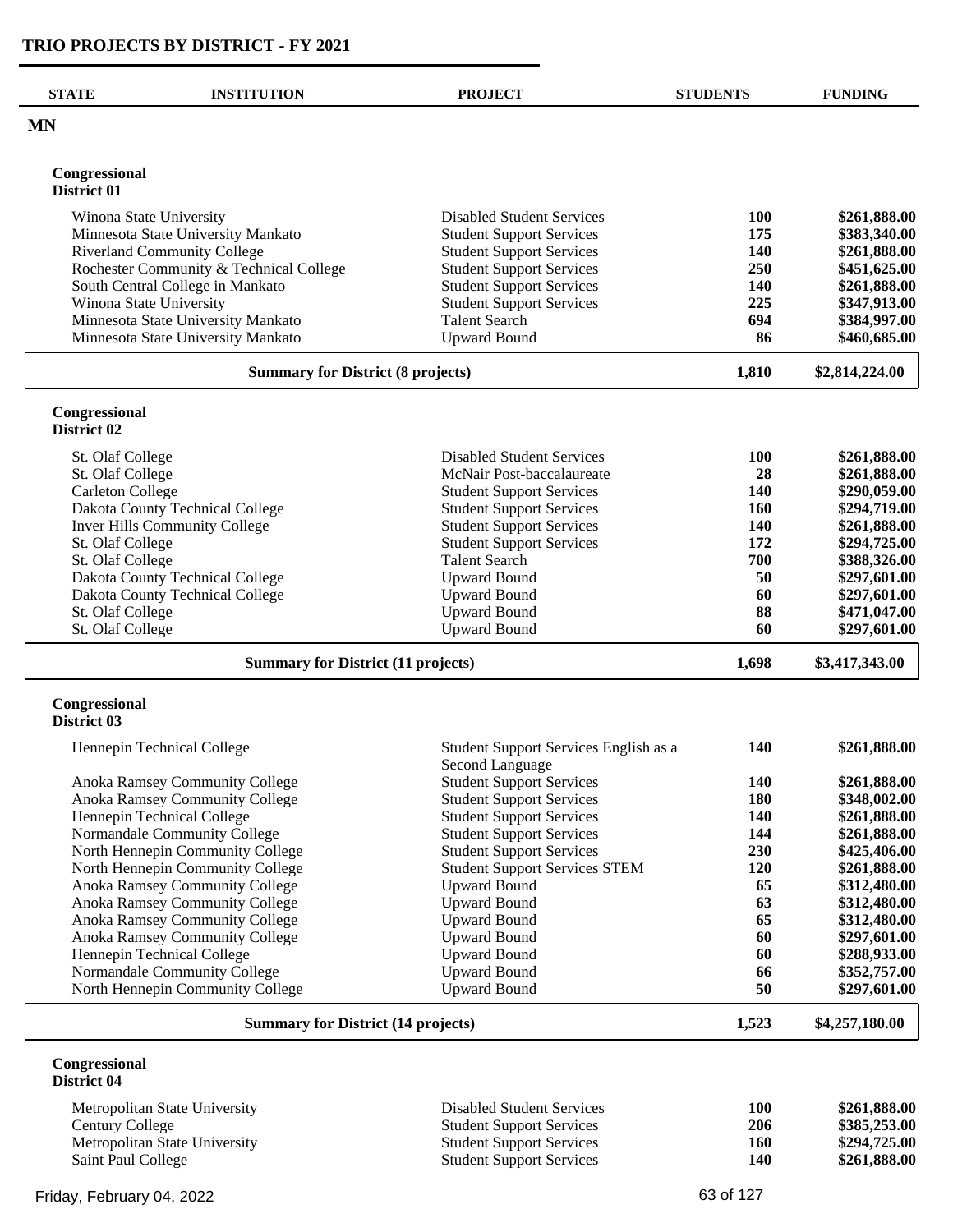| <b>STATE</b>                 | <b>INSTITUTION</b>                                                     | <b>PROJECT</b>                                                     | <b>STUDENTS</b> | <b>FUNDING</b>               |
|------------------------------|------------------------------------------------------------------------|--------------------------------------------------------------------|-----------------|------------------------------|
| St. Catherine University     |                                                                        | <b>Student Support Services</b>                                    | <b>140</b>      | \$261,888.00                 |
|                              | Metropolitan State University                                          | <b>Student Support Services STEM</b>                               | 120             | \$197,935.00                 |
| <b>Century College</b>       |                                                                        | <b>Student Support Services Veterans</b>                           | 120             | \$261,888.00                 |
| <b>Century College</b>       |                                                                        | <b>Talent Search</b>                                               | 636             | \$352,821.00                 |
| <b>Century College</b>       |                                                                        | <b>Upward Bound</b>                                                | 80              | \$404,062.00                 |
| <b>Century College</b>       |                                                                        | <b>Upward Bound</b>                                                | 60              | \$297,600.00                 |
|                              | Metropolitan State University                                          | <b>Upward Bound</b>                                                | 56              | \$297,601.00                 |
|                              | Metropolitan State University                                          | <b>Upward Bound Math/Science</b>                                   | 60              | \$297,601.00                 |
|                              | <b>Summary for District (12 projects)</b>                              |                                                                    | 1,878           | \$3,575,150.00               |
| Congressional<br>District 05 |                                                                        |                                                                    |                 |                              |
|                              | Minneapolis Community and Technical College                            | <b>Disabled Student Services</b>                                   | <b>100</b>      | \$253,769.00                 |
|                              | Minneapolis Community and Technical College                            | EOC                                                                | 1,095           | \$391,148.00                 |
|                              | Minneapolis Community and Technical College                            | <b>EOC</b>                                                         | 1,650           | \$502,913.00                 |
| <b>Augsburg University</b>   |                                                                        | McNair Post-baccalaureate                                          | 26              | \$261,885.00                 |
|                              | University of Minnesota                                                | McNair Post-baccalaureate                                          | 25              | \$261,888.00                 |
|                              | Minneapolis Community and Technical College                            | Student Support Services English as a                              | 140             | \$253,769.00                 |
|                              |                                                                        | Second Language                                                    |                 |                              |
| Augsburg University          |                                                                        | <b>Student Support Services</b>                                    | 160<br>225      | \$294,722.00<br>\$404,791.00 |
|                              | Minneapolis Community and Technical College<br>University of Minnesota | <b>Student Support Services</b><br><b>Student Support Services</b> | 270             | \$395,739.00                 |
|                              | University of Minnesota                                                | <b>Upward Bound</b>                                                | 118             | \$632,007.00                 |
|                              |                                                                        |                                                                    |                 |                              |
|                              | <b>Summary for District (10 projects)</b>                              |                                                                    | 3,809           | \$3,652,631.00               |
| Congressional<br>District 06 |                                                                        |                                                                    |                 |                              |
|                              | St. Cloud State University                                             | <b>Student Support Services</b>                                    | 140             | \$261,888.00                 |
|                              | St. Cloud Technical and Community College                              | <b>Student Support Services</b>                                    | 180             | \$306,037.00                 |
|                              | College of Saint Benedict                                              | <b>Upward Bound</b>                                                | 64              | \$342,694.00                 |
|                              | <b>Summary for District (3 projects)</b>                               |                                                                    | 384             | \$910,619.00                 |
| Congressional<br>District 07 |                                                                        |                                                                    |                 |                              |
|                              | Bemidji State University                                               | McNair Post-baccalaureate                                          | 25              | \$261,888.00                 |
|                              | University of Minnesota-Morris                                         | McNair Post-baccalaureate                                          | 36              | \$348,828.00                 |
|                              | Bemidji State University                                               | <b>Student Support Services</b>                                    | 350             | \$512,912.00                 |
| Ridgewater College           |                                                                        | <b>Student Support Services</b>                                    | 175             | \$274,074.00                 |
|                              | University of Minnesota-Morris                                         | <b>Student Support Services</b>                                    | 140             | \$261,888.00                 |
|                              | Bemidji State University                                               | <b>Upward Bound</b>                                                | 101             | \$535,681.00                 |
|                              | Southwest Minnesota State University                                   | <b>Upward Bound</b>                                                | 58              | \$297,601.00                 |
|                              | Southwest Minnesota State University                                   | <b>Upward Bound</b>                                                | 60              | \$297,601.00                 |
|                              | <b>Summary for District (8 projects)</b>                               |                                                                    | 945             | \$2,790,473.00               |
| Congressional<br>District 08 |                                                                        |                                                                    |                 |                              |
|                              | College of St. Scholastica                                             | McNair Post-baccalaureate                                          | 28              | \$293,316.00                 |
| <b>Central Lakes College</b> |                                                                        | <b>Student Support Services</b>                                    | <b>180</b>      | \$280,024.00                 |
|                              | College of St. Scholastica                                             | <b>Student Support Services</b>                                    | 175             | \$338,973.00                 |
|                              | Fond Du Lac Tribal and Community College                               | <b>Student Support Services</b>                                    | 175             | \$338,972.00                 |
| Lake Superior College        |                                                                        | <b>Student Support Services</b>                                    | 216             | \$348,002.00                 |
|                              | Northeast Minnesota Higher Education District                          | <b>Student Support Services</b>                                    | 1,000           | \$1,651,388.00               |
|                              | College of St. Scholastica                                             | <b>Talent Search</b>                                               | 564             | \$312,879.00                 |
| <b>Central Lakes College</b> |                                                                        | <b>Upward Bound</b>                                                | 50              | \$297,601.00                 |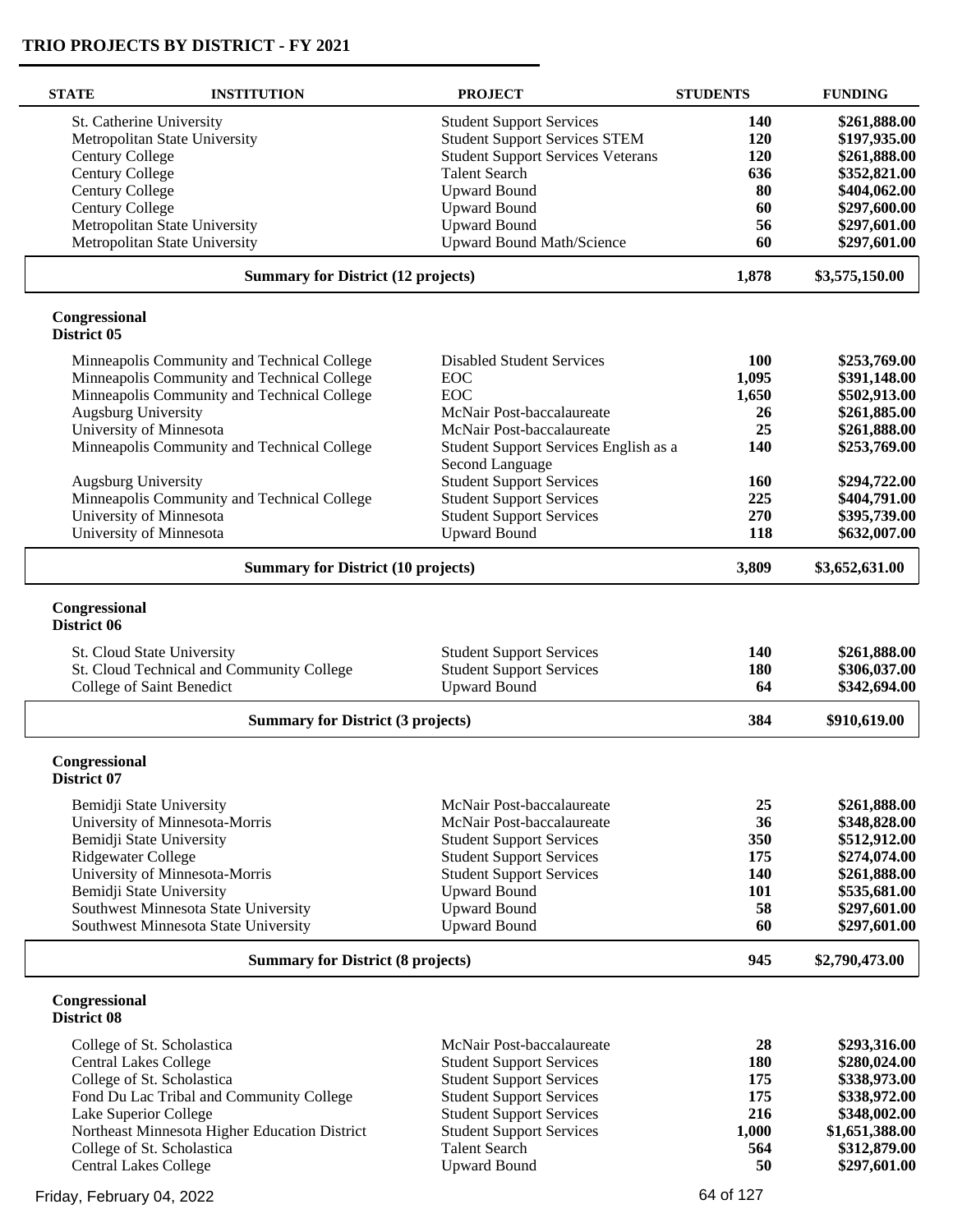$\overline{\phantom{0}}$ 

| <b>STATE</b> | <b>INSTITUTION</b>                            | <b>PROJECT</b>                   | <b>STUDENTS</b> | <b>FUNDING</b>  |
|--------------|-----------------------------------------------|----------------------------------|-----------------|-----------------|
|              | <b>Central Lakes College</b>                  | <b>Upward Bound</b>              | 50              | \$297,601.00    |
|              | <b>Central Lakes College</b>                  | <b>Upward Bound</b>              | 60              | \$297,601.00    |
|              | College of St. Scholastica                    | <b>Upward Bound</b>              | 79              | \$422,070.00    |
|              | Northeast Minnesota Higher Education District | <b>Upward Bound</b>              | 75              | \$370,394.00    |
|              | Northeast Minnesota Higher Education District | <b>Upward Bound</b>              | 50              | \$297,601.00    |
|              | Northeast Minnesota Higher Education District | <b>Upward Bound</b>              | 50              | \$297,601.00    |
|              | University of Minnesota-Duluth                | <b>Upward Bound</b>              | 135             | \$646,132.00    |
|              | College of St. Scholastica                    | <b>Upward Bound Math/Science</b> | 59              | \$313,569.00    |
|              | Northeast Minnesota Higher Education District | <b>Upward Bound Math/Science</b> | 50              | \$297,601.00    |
|              | <b>Summary for District (17 projects)</b>     |                                  | 2,996           | \$7,101,325.00  |
|              |                                               |                                  |                 |                 |
|              | Summary for state of MN (83 projects)         |                                  | 15,043          | \$28,518,945.00 |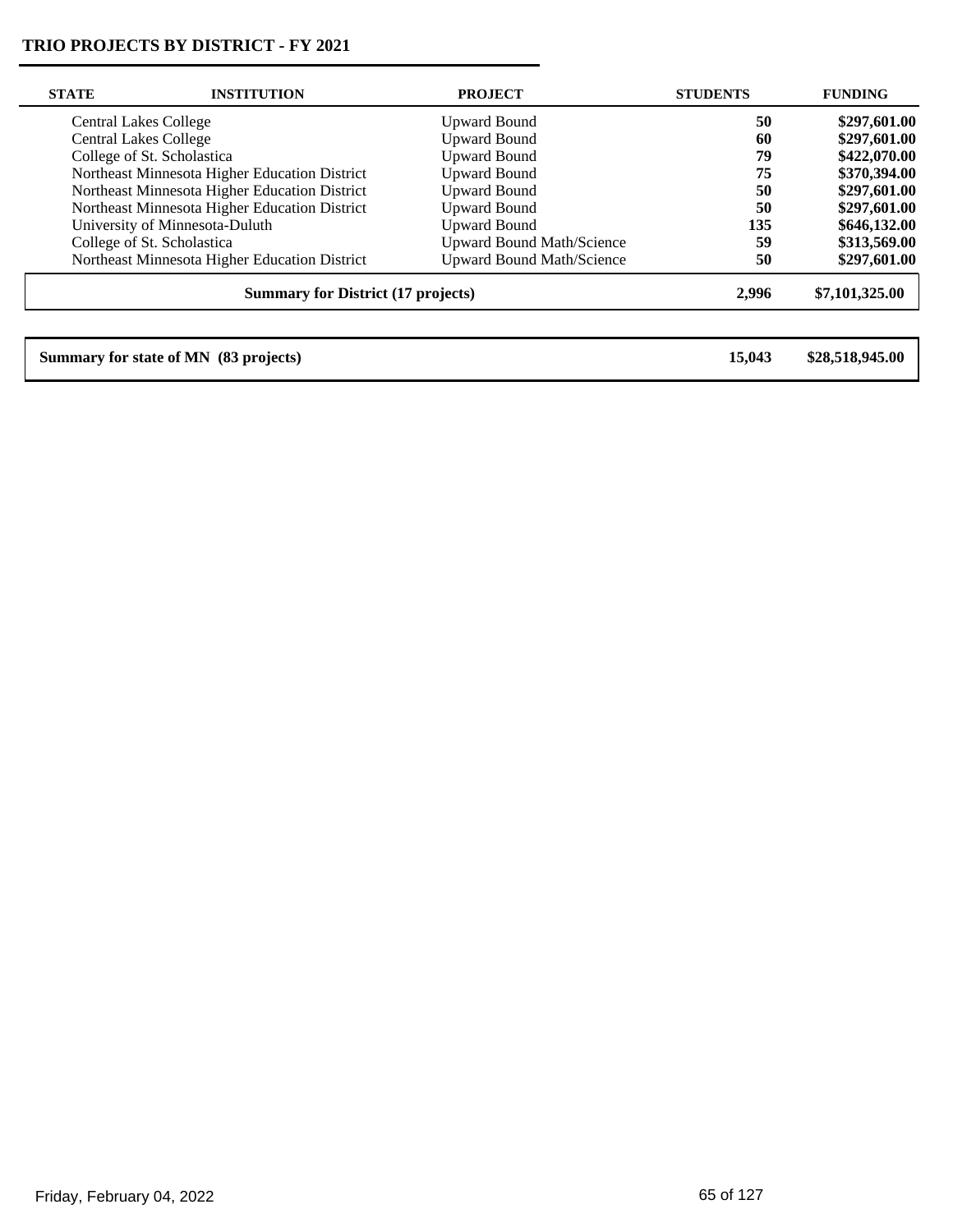| <b>STATE</b>                 | <b>INSTITUTION</b>                             | <b>PROJECT</b>                              | <b>STUDENTS</b> | <b>FUNDING</b>               |
|------------------------------|------------------------------------------------|---------------------------------------------|-----------------|------------------------------|
| <b>MO</b>                    |                                                |                                             |                 |                              |
| Congressional<br>District 01 |                                                |                                             |                 |                              |
| Saint Louis University       |                                                | McNair Post-baccalaureate                   | 25              | \$261,511.00                 |
|                              | Harris-Stowe State University                  | <b>Student Support Services</b>             | 155             | \$261,888.00                 |
|                              | St. Louis Community College                    | <b>Student Support Services</b>             | <b>160</b>      | \$253,491.00                 |
|                              | St. Louis Community College                    | <b>Student Support Services</b>             | 144             | \$253,769.00                 |
|                              | St. Louis Community College                    | <b>Student Support Services</b>             | 160             | \$275,086.00                 |
| <b>Washington University</b> |                                                | <b>Student Support Services</b>             | 206             | \$406,534.00                 |
|                              | Harris-Stowe State University                  | <b>Talent Search</b>                        | 635             | \$352,266.00                 |
| Saint Louis University       | Harris-Stowe State University                  | <b>Talent Search</b><br><b>Upward Bound</b> | 501<br>60       | \$277,374.00<br>\$248,815.00 |
|                              | <b>Summary for District (9 projects)</b>       |                                             | 2,046           | \$2,590,734.00               |
|                              |                                                |                                             |                 |                              |
| Congressional<br>District 02 |                                                |                                             |                 |                              |
|                              | Higher Education Consortium of St. Louis       | EOC                                         | 4,440           | \$1,212,298.00               |
|                              | Higher Education Consortium of St. Louis       | <b>Talent Search</b>                        | 802             | \$444,910.00                 |
|                              | Higher Education Consortium of St. Louis       | <b>Upward Bound</b>                         | 72              | \$352,121.00                 |
|                              | St. Louis Community College                    | <b>Upward Bound</b>                         | 74              | \$351,839.00                 |
|                              | <b>Summary for District (4 projects)</b>       |                                             | 5,388           | \$2,361,168.00               |
| Congressional<br>District 04 |                                                |                                             |                 |                              |
|                              | University of Central Missouri                 | McNair Post-baccalaureate                   | 28              | \$289,267.00                 |
|                              | University of Missouri-Columbia                | McNair Post-baccalaureate                   | 29              | \$299,965.00                 |
| Columbia College             |                                                | <b>Student Support Services</b>             | 172             | \$275,104.00                 |
| Crowder College              |                                                | <b>Student Support Services</b>             | 140             | \$261,888.00                 |
|                              | <b>State Fair Community College</b>            | <b>Student Support Services</b>             | 160             | \$293,861.00                 |
|                              | University of Missouri-Columbia                | <b>Student Support Services</b>             | 670             | \$723,169.00                 |
|                              | University of Missouri-St. Louis               | <b>Student Support Services</b>             | 140             | \$261,888.00                 |
|                              | <b>State Fair Community College</b>            | <b>Upward Bound</b>                         | 50              | \$297,601.00                 |
|                              | <b>State Fair Community College</b>            | <b>Upward Bound</b>                         | 60              | \$297,601.00                 |
|                              | University of Central Missouri                 | Veterans Upward Bound                       | 125             | \$297,601.00                 |
|                              | <b>Summary for District (10 projects)</b>      |                                             | 1,574           | \$3,297,945.00               |
| Congressional<br>District 05 |                                                |                                             |                 |                              |
|                              | Metropolitan Community College                 | EOC                                         | 2,427           | \$510,264.00                 |
| <b>Avila University</b>      |                                                | <b>Student Support Services</b>             | 150             | \$261,888.00                 |
|                              | University of Missouri-Kansas City             | <b>Student Support Services</b>             | 250             | \$433,973.00                 |
| <b>Avila University</b>      |                                                | <b>Upward Bound</b>                         | 74              | \$359,742.00                 |
| Avila University             |                                                | <b>Upward Bound</b>                         | 60              | \$297,594.00                 |
|                              | LULAC National Education Service Centers, Inc. | <b>Upward Bound</b>                         | 60              | \$297,601.00                 |
|                              | <b>Summary for District (6 projects)</b>       |                                             | 3,021           | \$2,161,062.00               |
| Congressional<br>District 06 |                                                |                                             |                 |                              |
|                              | Truman State University                        | McNair Post-baccalaureate                   | 31              | \$303,553.00                 |
|                              | North Central Missouri College                 | <b>Student Support Services</b>             | 160             | \$294,722.00                 |
|                              | Northwest Missouri State University            | <b>Student Support Services</b>             | <b>180</b>      | \$348,002.00                 |
|                              |                                                |                                             |                 |                              |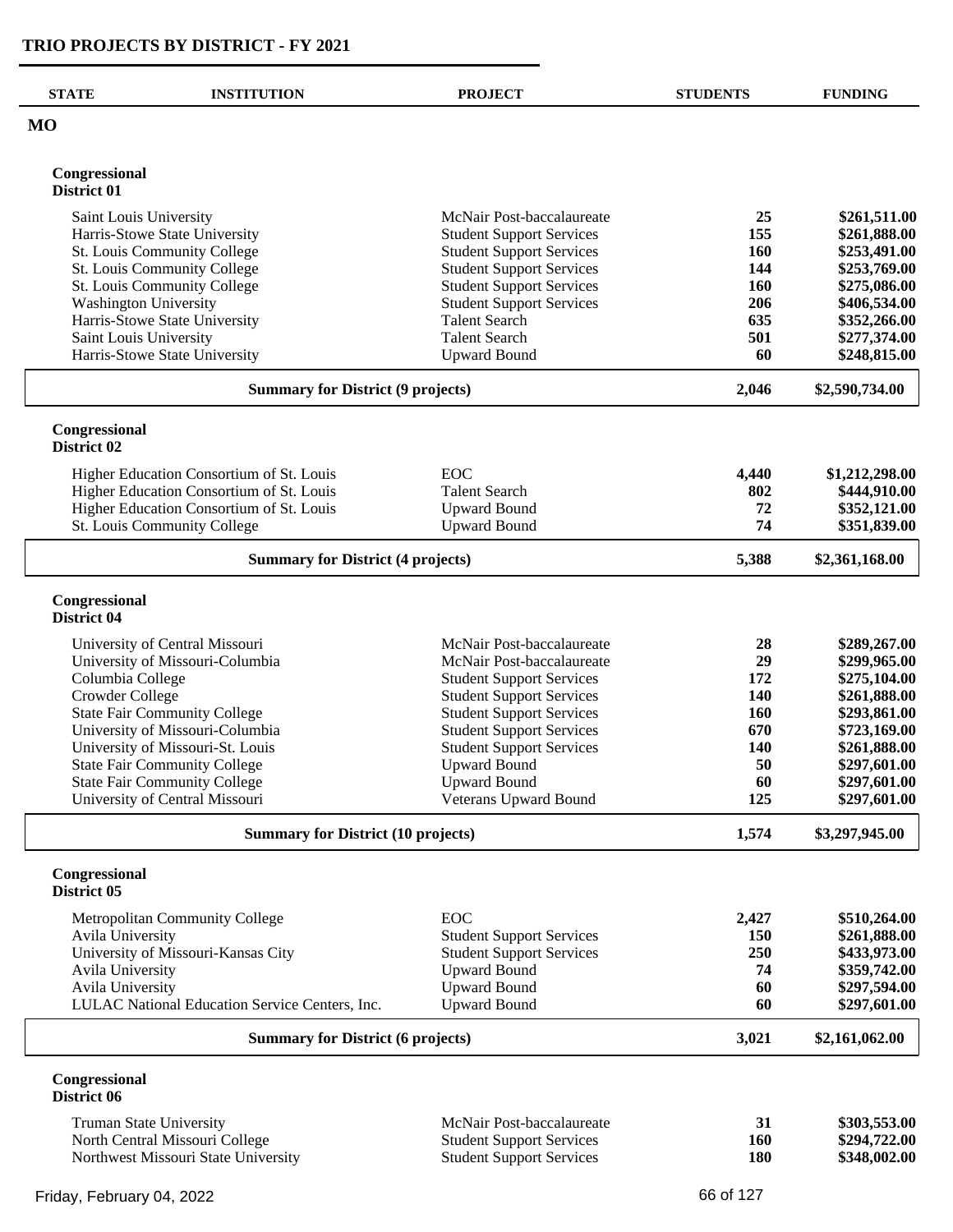| <b>STATE</b>                        | <b>INSTITUTION</b>                        | <b>PROJECT</b>                   | <b>STUDENTS</b> | <b>FUNDING</b>  |
|-------------------------------------|-------------------------------------------|----------------------------------|-----------------|-----------------|
|                                     | North Central Missouri College            | <b>Talent Search</b>             | 500             | \$277,375.00    |
|                                     | North Central Missouri College            | <b>Upward Bound</b>              | 50              | \$297,601.00    |
|                                     | Northwest Missouri State University       | <b>Upward Bound</b>              | 80              | \$426,267.00    |
| <b>Truman State University</b>      |                                           | <b>Upward Bound</b>              | 90              | \$482,113.00    |
|                                     | Northwest Missouri State University       | <b>Upward Bound Math/Science</b> | 71              | \$378,533.00    |
|                                     | <b>Summary for District (8 projects)</b>  |                                  | 1,162           | \$2,808,166.00  |
| Congressional<br>District 07        |                                           |                                  |                 |                 |
| Crowder College                     |                                           | EOC                              | 1,000           | \$273,793.00    |
| Crowder College                     |                                           | <b>Student Support Services</b>  | 175             | \$338,972.00    |
| Crowder College                     |                                           | <b>Student Support Services</b>  | 140             | \$261,888.00    |
| Crowder College                     |                                           | <b>Student Support Services</b>  | 140             | \$261,888.00    |
|                                     | Missouri Southern State University        | <b>Student Support Services</b>  | 175             | \$294,701.00    |
| Crowder College                     |                                           | <b>Talent Search</b>             | 600             | \$332,850.00    |
| Crowder College                     |                                           | <b>Talent Search</b>             | 500             | \$277,375.00    |
|                                     | Missouri Southern State University        | <b>Talent Search</b>             | 542             | \$300,675.00    |
| Crowder College                     |                                           | <b>Upward Bound</b>              | 50              | \$297,601.00    |
| Crowder College                     |                                           | <b>Upward Bound</b>              | 50              | \$297,601.00    |
| Crowder College                     |                                           | <b>Upward Bound</b>              | 50              | \$297,601.00    |
|                                     | Missouri Southern State University        | <b>Upward Bound</b>              | 69              | \$334,232.00    |
| Missouri State University           |                                           | <b>Upward Bound</b>              | 52              | \$292,929.00    |
| Crowder College                     |                                           | Upward Bound Math/Science        | 50              | \$297,601.00    |
| Crowder College                     |                                           | Upward Bound Math/Science        | 50              | \$297,601.00    |
| Crowder College                     |                                           | <b>Upward Bound Math/Science</b> | 50              | \$297,601.00    |
|                                     | <b>Ozarks Technical Community College</b> | Veterans Upward Bound            | 125             | \$297,573.00    |
|                                     | <b>Summary for District (17 projects)</b> |                                  | 3,818           | \$5,052,482.00  |
| Congressional<br><b>District 08</b> |                                           |                                  |                 |                 |
|                                     | Southeast Missouri State University       | McNair Post-baccalaureate        | 26              | \$261,888.00    |
| Jefferson College                   |                                           | <b>Student Support Services</b>  | 160             | \$306,036.00    |
| Mineral Area College                |                                           | <b>Student Support Services</b>  | 200             | \$335,110.00    |
|                                     | Southeast Missouri State University       | <b>Student Support Services</b>  | 200             | \$378,022.00    |
| Three Rivers College                |                                           | <b>Student Support Services</b>  | 250             | \$344,240.00    |
| Mineral Area College                |                                           | <b>Talent Search</b>             | 562             | \$311,769.00    |
| Three Rivers College                |                                           | <b>Talent Search</b>             | 973             | \$539,772.00    |
| Mineral Area College                |                                           | <b>Upward Bound</b>              | 72              | \$359,829.00    |
| Mineral Area College                |                                           | <b>Upward Bound</b>              | 64              | \$312,480.00    |
|                                     | <b>Summary for District (9 projects)</b>  |                                  | 2,507           | \$3,149,146.00  |
| Congressional<br>District 09        |                                           |                                  |                 |                 |
| Columbia College                    |                                           | EOC                              | 850             | \$231,985.00    |
|                                     | <b>Summary for District (1 projects)</b>  |                                  | 850             | \$231,985.00    |
|                                     | Summary for state of MO (64 projects)     |                                  | 20,366          | \$21,652,688.00 |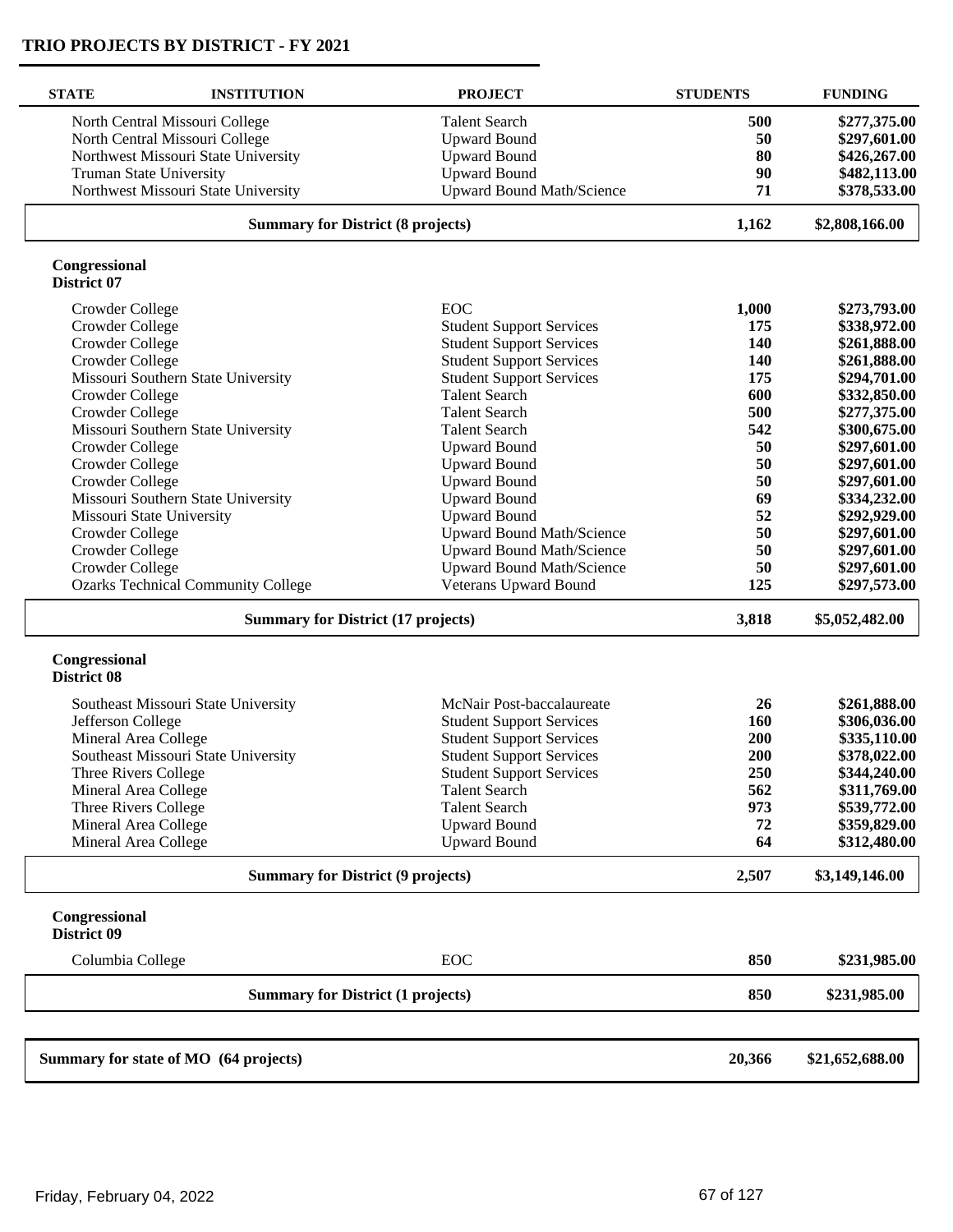| <b>STATE</b>                   | <b>INSTITUTION</b>                                               | <b>PROJECT</b>                                                       | <b>STUDENTS</b> | <b>FUNDING</b>               |
|--------------------------------|------------------------------------------------------------------|----------------------------------------------------------------------|-----------------|------------------------------|
| <b>MS</b>                      |                                                                  |                                                                      |                 |                              |
| Congressional<br>District 01   |                                                                  |                                                                      |                 |                              |
| University of Mississippi      | Northwest Mississippi Community College                          | McNair Post-baccalaureate<br><b>Student Support Services</b>         | 29<br>165       | \$299,981.00<br>\$334,571.00 |
|                                | <b>Summary for District (2 projects)</b>                         |                                                                      | 194             | \$634,552.00                 |
| Congressional<br>District 02   |                                                                  |                                                                      |                 |                              |
| Delta State University         |                                                                  | <b>EOC</b>                                                           | 1,000           | \$273,000.00                 |
| Jackson State University       |                                                                  | <b>EOC</b>                                                           | 850             | \$232,050.00                 |
| Tougaloo College               |                                                                  | <b>EOC</b>                                                           | 850             | \$232,900.00                 |
| Delta State University         |                                                                  | McNair Post-baccalaureate                                            | 25              | \$260,774.00                 |
| Jackson State University       |                                                                  | McNair Post-baccalaureate                                            | 25              | \$261,888.00                 |
| <b>Alcorn State University</b> |                                                                  | <b>Student Support Services</b>                                      | 206             | \$392,322.00<br>\$329,897.00 |
|                                | Hinds Community College-Utica<br>Holmes Community College        | <b>Student Support Services</b><br><b>Student Support Services</b>   | 181<br>200      | \$337,287.00                 |
| Jackson State University       |                                                                  | <b>Student Support Services</b>                                      | 140             | \$261,888.00                 |
|                                | Mississippi Valley State University                              | <b>Student Support Services</b>                                      | 200             | \$305,957.00                 |
| Jackson State University       |                                                                  | <b>Student Support Services STEM</b>                                 | 120             | \$261,888.00                 |
| <b>Alcorn State University</b> |                                                                  | <b>Talent Search</b>                                                 | 500             | \$277,375.00                 |
| Alcorn State University        |                                                                  | <b>Talent Search</b>                                                 | 500             | \$277,375.00                 |
|                                | Coahoma Community College                                        | <b>Talent Search</b>                                                 | 500             | \$277,375.00                 |
|                                | Hinds Community College-Utica                                    | <b>Talent Search</b>                                                 | 631             | \$350,047.00                 |
| Jackson State University       |                                                                  | <b>Talent Search</b>                                                 | 500             | \$277,375.00                 |
| Tougaloo College               |                                                                  | <b>Talent Search</b>                                                 | 787             | \$436,589.00                 |
| Alcorn State University        |                                                                  | <b>Upward Bound</b>                                                  | 72              | \$366,668.00                 |
|                                | Coffeeville School District                                      | <b>Upward Bound</b>                                                  | 58              | \$297,601.00                 |
|                                | Hinds Community College-Utica                                    | <b>Upward Bound</b>                                                  | 60<br>60        | \$297,599.00                 |
|                                | Hinds Community College-Utica<br>Hinds Community College-Utica   | <b>Upward Bound</b><br><b>Upward Bound</b>                           | 60              | \$297,599.00<br>\$297,599.00 |
|                                | Hinds Community College-Utica                                    | <b>Upward Bound</b>                                                  | 60              | \$297,599.00                 |
|                                | Hinds Community College-Utica                                    | <b>Upward Bound</b>                                                  | 60              | \$297,600.00                 |
|                                | Mississippi Valley State University                              | <b>Upward Bound</b>                                                  | 165             | \$783,719.00                 |
|                                | Mississippi Valley State University                              | <b>Upward Bound</b>                                                  | 60              | \$297,601.00                 |
| Tougaloo College               |                                                                  | <b>Upward Bound</b>                                                  | 65              | \$312,480.00                 |
| Tougaloo College               |                                                                  | <b>Upward Bound</b>                                                  | 145             | \$724,954.00                 |
|                                | Hinds Community College-Utica                                    | <b>Upward Bound Math/Science</b>                                     | 60              | \$297,601.00                 |
|                                | Hinds Community College-Utica                                    | <b>Upward Bound Math/Science</b>                                     | 60              | \$297,601.00                 |
| Tougaloo College               | Hinds Community College-Utica                                    | <b>Upward Bound Math/Science</b><br><b>Upward Bound Math/Science</b> | 60<br>65        | \$297,601.00<br>\$312,480.00 |
|                                | <b>Summary for District (32 projects)</b>                        |                                                                      | 8,325           | \$10,522,289.00              |
| Congressional<br>District 03   |                                                                  |                                                                      |                 |                              |
|                                |                                                                  |                                                                      |                 |                              |
|                                | Copiah-Lincoln Community College<br>Mississippi State University | <b>Student Support Services</b><br><b>Student Support Services</b>   | 165<br>160      | \$338,971.00<br>\$292,898.00 |
|                                | <b>Summary for District (2 projects)</b>                         |                                                                      | 325             | \$631,869.00                 |
| Congressional                  |                                                                  |                                                                      |                 |                              |
| District 04                    |                                                                  |                                                                      |                 |                              |
|                                | University of Southern Mississippi                               | McNair Post-baccalaureate                                            | 25              | \$261,888.00                 |
|                                | Pearl River Community College                                    | <b>Student Support Services</b>                                      | 165             | \$372,972.00                 |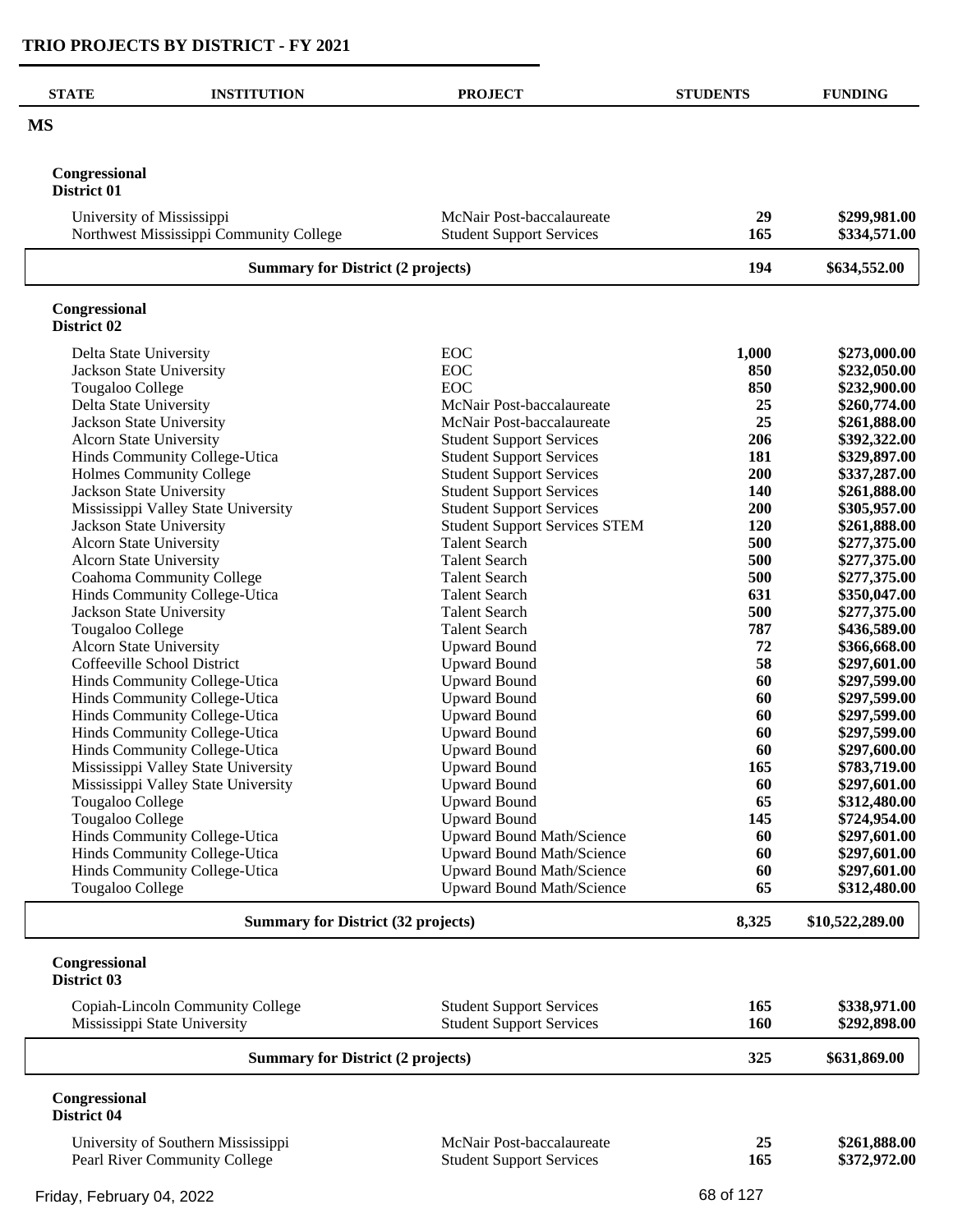| <b>STATE</b>                             | <b>INSTITUTION</b>                    | <b>PROJECT</b>                  | <b>STUDENTS</b> | <b>FUNDING</b>  |
|------------------------------------------|---------------------------------------|---------------------------------|-----------------|-----------------|
|                                          | University of Southern Mississippi    | <b>Student Support Services</b> | 201             | \$306,037.00    |
| <b>Summary for District (3 projects)</b> |                                       |                                 | 391             | \$940,897.00    |
|                                          |                                       |                                 |                 |                 |
|                                          | Summary for state of MS (39 projects) |                                 | 9.235           | \$12,729,607.00 |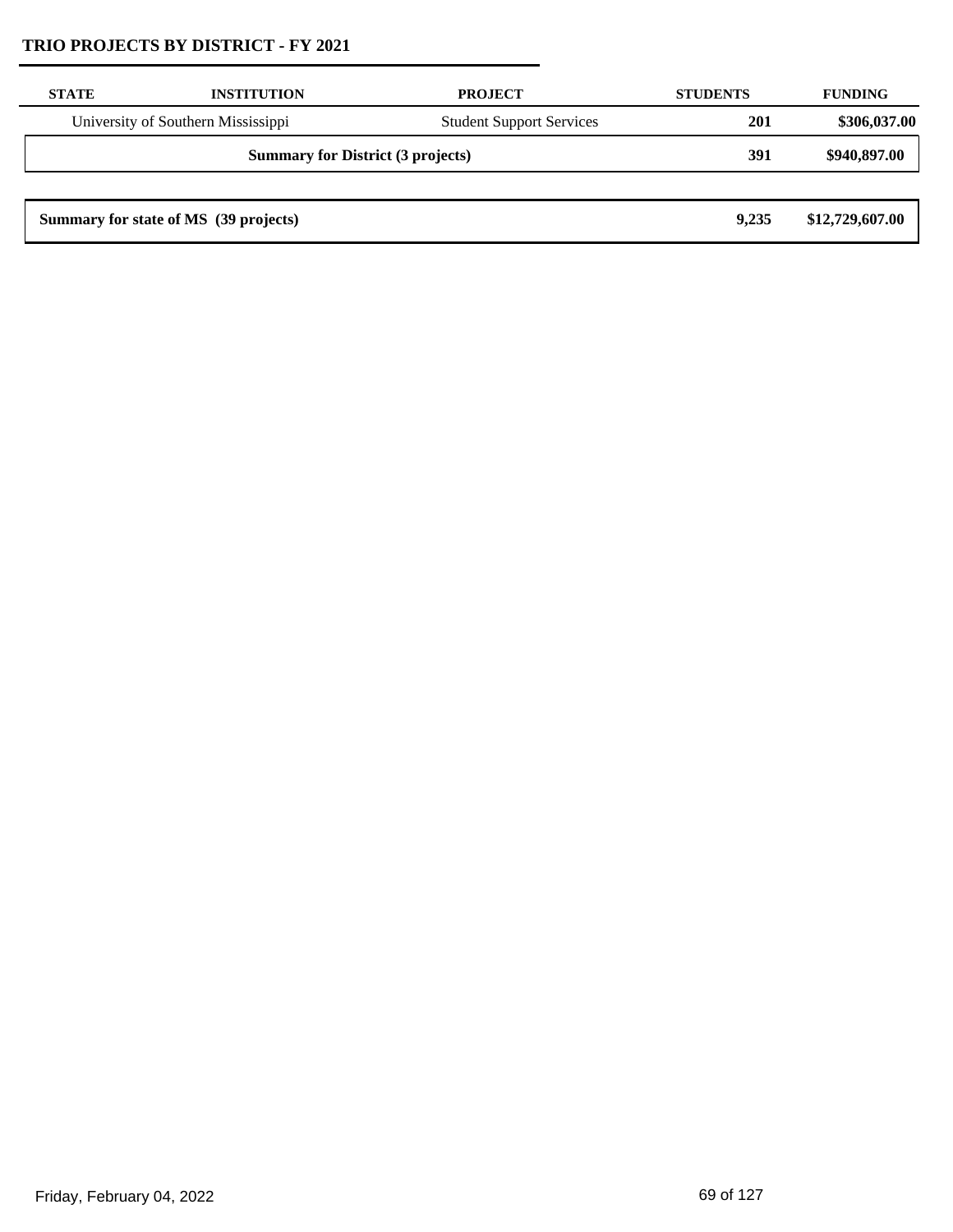$\overline{\phantom{0}}$ 

| <b>STATE</b>                              | <b>INSTITUTION</b>                    | <b>PROJECT</b>                       | <b>STUDENTS</b> | <b>FUNDING</b> |
|-------------------------------------------|---------------------------------------|--------------------------------------|-----------------|----------------|
| MT                                        |                                       |                                      |                 |                |
| Congressional                             |                                       |                                      |                 |                |
| District 01                               |                                       |                                      |                 |                |
|                                           | Montana State University-Northern     | EOC                                  | 850             | \$232,050.00   |
|                                           | Montana State University-Bozeman      | McNair Post-baccalaureate            | 25              | \$261,888.00   |
|                                           | Chief Dull Knife College              | <b>Student Support Services</b>      | 100             | \$168,312.00   |
|                                           | Flathead Valley Community College     | <b>Student Support Services</b>      | 350             | \$384,759.00   |
|                                           | Fort Peck Community College           | <b>Student Support Services</b>      | 175             | \$322,065.00   |
|                                           | Helena College University of Montana  | <b>Student Support Services</b>      | 140             | \$261,888.00   |
|                                           | Montana State University-Billings     | <b>Student Support Services</b>      | 258             | \$362,740.00   |
|                                           | Montana State University-Billings     | <b>Student Support Services</b>      | 140             | \$261,888.00   |
|                                           | Montana State University-Bozeman      | <b>Student Support Services</b>      | 140             | \$261,888.00   |
|                                           | Montana State University-Northern     | <b>Student Support Services</b>      | 240             | \$303,645.00   |
|                                           | Rocky Mountain College                | <b>Student Support Services</b>      | 250             | \$346,366.00   |
| Salish Kootenai College                   |                                       | <b>Student Support Services</b>      | 230             | \$347,504.00   |
| University of Montana                     |                                       | <b>Student Support Services</b>      | 375             | \$485,336.00   |
|                                           | University of Montana Western         | <b>Student Support Services</b>      | 160             | \$294,725.00   |
|                                           | University of Providence              | <b>Student Support Services</b>      | 140             | \$209,091.00   |
|                                           | Montana Technological University      | <b>Student Support Services STEM</b> | 120             | \$261,887.00   |
|                                           | Montana State University-Billings     | <b>Talent Search</b>                 | 600             | \$328,413.00   |
|                                           | Montana Technological University      | <b>Talent Search</b>                 | 510             | \$279,040.00   |
|                                           | Montana Technological University      | <b>Talent Search</b>                 | 500             | \$277,375.00   |
|                                           | Montana University System             | <b>Talent Search</b>                 | 1,287           | \$713,964.00   |
|                                           | Fort Belknap Indian Community         | <b>Upward Bound</b>                  | 77              | \$343,878.00   |
|                                           | Montana State University-Billings     | <b>Upward Bound</b>                  | 77              | \$390,926.00   |
|                                           | Montana Technological University      | <b>Upward Bound</b>                  | 69              | \$342,693.00   |
| Salish Kootenai College                   |                                       | <b>Upward Bound</b>                  | 87              | \$430,879.00   |
| University of Montana                     |                                       | <b>Upward Bound</b>                  | 77              | \$401,758.00   |
|                                           | Montana Technological University      | <b>Upward Bound Math/Science</b>     | 60              | \$297,601.00   |
|                                           | Montana State University-Northern     | Veterans Upward Bound                | 155             | \$405,927.00   |
| <b>Summary for District (27 projects)</b> |                                       |                                      | 7,192           | \$8,978,486.00 |
| Congressional<br><b>District At-Large</b> |                                       |                                      |                 |                |
|                                           |                                       |                                      |                 |                |
| Aaniiih Nakoda College                    |                                       | <b>Student Support Services</b>      | 110             | \$205,727.00   |
| <b>Summary for District (1 projects)</b>  |                                       |                                      | <b>110</b>      | \$205,727.00   |
|                                           |                                       |                                      |                 |                |
|                                           | Summary for state of MT (28 projects) |                                      | 7,302           | \$9,184,213.00 |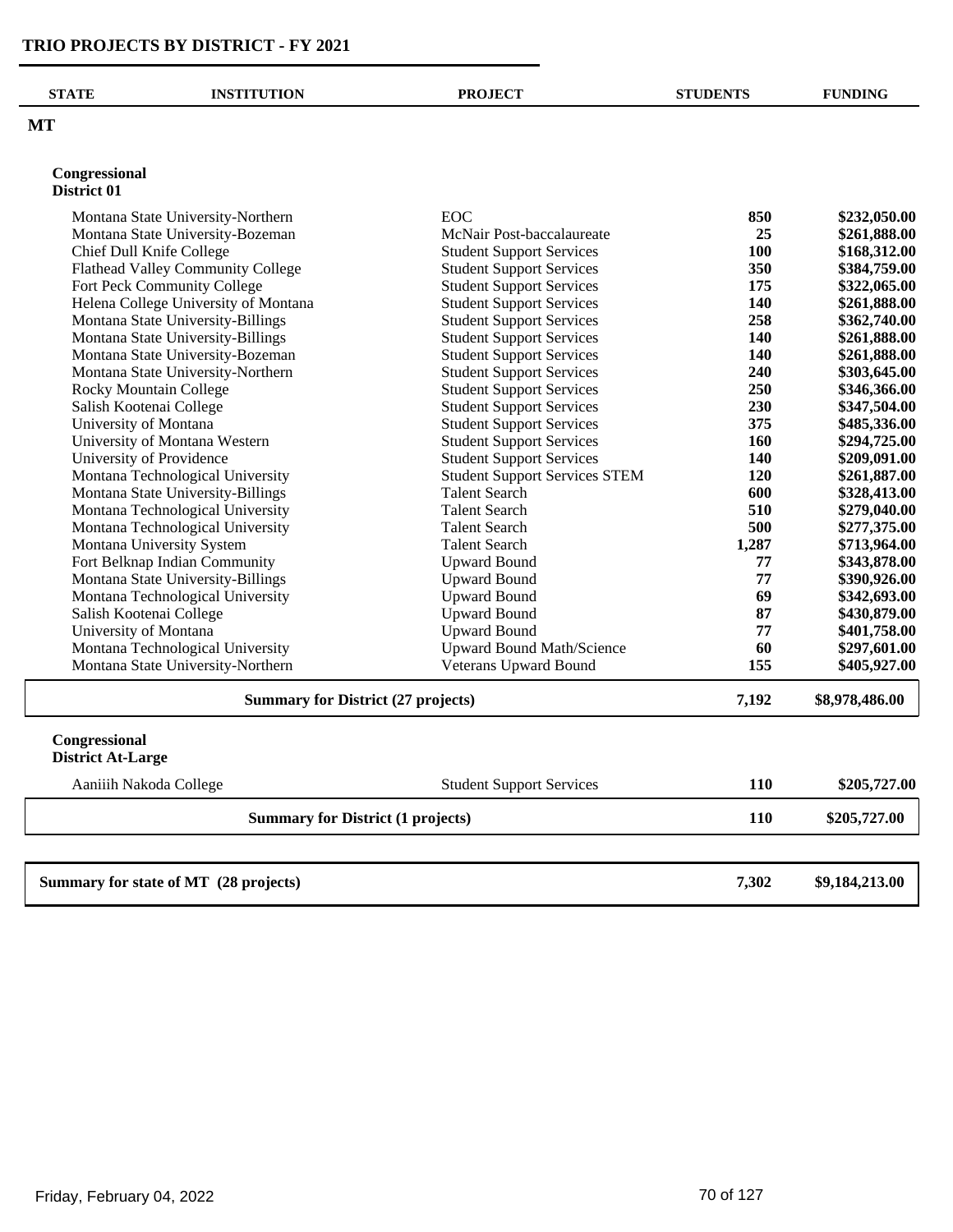| <b>STATE</b>                              | <b>INSTITUTION</b>                                                    | <b>PROJECT</b>                                                     | <b>STUDENTS</b> | <b>FUNDING</b>               |
|-------------------------------------------|-----------------------------------------------------------------------|--------------------------------------------------------------------|-----------------|------------------------------|
| NC                                        |                                                                       |                                                                    |                 |                              |
| Congressional<br>District 01              |                                                                       |                                                                    |                 |                              |
|                                           | Elizabeth City State University                                       | <b>EOC</b>                                                         | 850             | \$231,973.00                 |
|                                           | <b>Pitt Community College</b>                                         | <b>EOC</b>                                                         | 1,000           | \$273,572.00                 |
|                                           | Halifax Community College                                             | <b>Student Support Services</b>                                    | 250             | \$392,146.00                 |
|                                           | <b>Pitt Community College</b>                                         | <b>Student Support Services</b>                                    | 160             | \$275,105.00                 |
|                                           | Roanoke-Chowan Community College                                      | <b>Student Support Services</b>                                    | 200             | \$355,036.00                 |
|                                           | <b>Wilson Community College</b>                                       | <b>Student Support Services</b>                                    | 212             | \$314,648.00                 |
|                                           | Elizabeth City State University                                       | <b>Talent Search</b>                                               | 500             | \$277,375.00                 |
| Chowan University                         |                                                                       | <b>Upward Bound</b>                                                | 98              | \$452,421.00                 |
|                                           | <b>Wilson Community College</b>                                       | <b>Upward Bound</b>                                                | 66              | \$197,240.00                 |
|                                           | <b>Summary for District (9 projects)</b>                              |                                                                    | 3,336           | \$2,769,516.00               |
| Congressional<br>District 02              |                                                                       |                                                                    |                 |                              |
|                                           |                                                                       |                                                                    |                 |                              |
|                                           | North Carolina State University                                       | McNair Post-baccalaureate                                          | 25              | \$261,888.00                 |
|                                           | North Carolina State University                                       | <b>Student Support Services</b>                                    | 140             | \$261,888.00                 |
|                                           | Saint Augustine's University                                          | <b>Student Support Services</b>                                    | 190             | \$370,015.00                 |
|                                           | North Carolina State University                                       | <b>Student Support Services STEM</b>                               | 120             | \$261,888.00                 |
|                                           | North Carolina State University                                       | <b>Talent Search</b>                                               | 814             | \$451,567.00                 |
|                                           | Saint Augustine's University                                          | <b>Talent Search</b>                                               | 1,118<br>500    | \$620,210.00                 |
|                                           | The Renaissance Education Group, Inc.                                 | <b>Talent Search</b>                                               |                 | \$277,375.00                 |
|                                           | North Carolina State University                                       | <b>Upward Bound</b>                                                | 126             | \$627,676.00                 |
|                                           | North Carolina State University                                       | <b>Upward Bound</b>                                                | 60<br>80        | \$297,601.00<br>\$411,436.00 |
|                                           | Saint Augustine's University                                          | <b>Upward Bound</b><br><b>Upward Bound</b>                         | 60              | \$297,601.00                 |
|                                           | Saint Augustine's University<br>The Renaissance Education Group, Inc. | <b>Upward Bound</b>                                                | 55              | \$297,601.00                 |
|                                           | The Renaissance Education Group, Inc.                                 | <b>Upward Bound</b>                                                | 55              | \$297,601.00                 |
|                                           | Saint Augustine's University                                          | <b>Upward Bound Math/Science</b>                                   | 60              | \$297,601.00                 |
| <b>Summary for District (14 projects)</b> |                                                                       | 3,403                                                              | \$5,031,948.00  |                              |
| Congressional<br>District 03              |                                                                       |                                                                    |                 |                              |
|                                           | <b>Beaufort County Community College</b>                              | <b>Student Support Services</b>                                    | 175             | \$403,579.00                 |
|                                           |                                                                       |                                                                    | 165             |                              |
|                                           | <b>Carteret Community College</b><br><b>Craven Community College</b>  | <b>Student Support Services</b><br><b>Student Support Services</b> | 186             | \$294,725.00<br>\$261,888.00 |
|                                           | Elizabeth City State University                                       | <b>Student Support Services</b>                                    | 175             | \$369,809.00                 |
|                                           | James Sprunt Community College                                        | <b>Student Support Services</b>                                    | 210             | \$400,524.00                 |
|                                           | James Sprunt Community College                                        | <b>Talent Search</b>                                               | 583             | \$323,420.00                 |
|                                           | Elizabeth City State University                                       | <b>Upward Bound</b>                                                | 73              | \$389,484.00                 |
|                                           | <b>James Sprunt Community College</b>                                 | <b>Upward Bound</b>                                                | 74              | \$345,605.00                 |
|                                           | <b>Summary for District (8 projects)</b>                              |                                                                    | 1,641           | \$2,789,034.00               |
|                                           |                                                                       |                                                                    |                 |                              |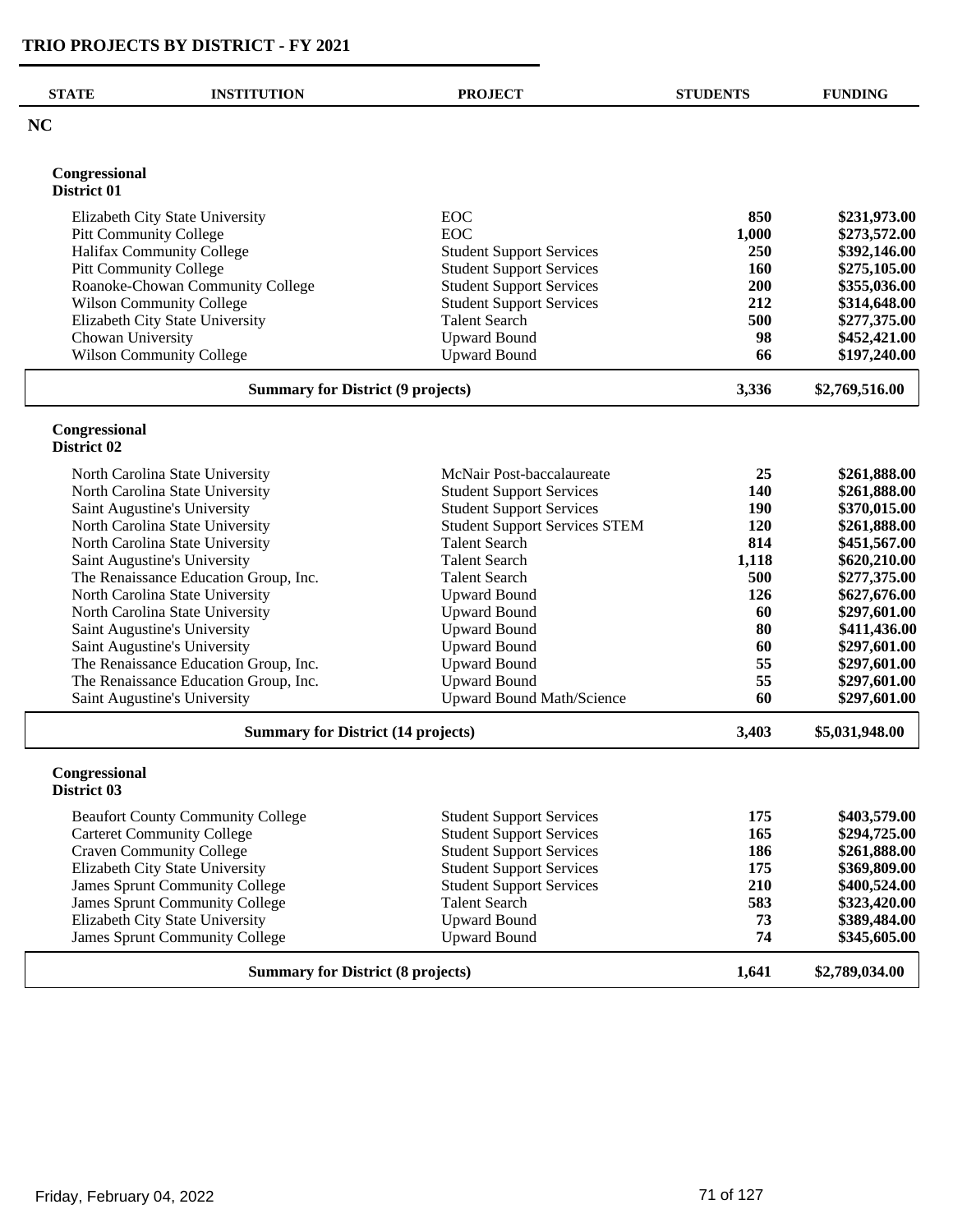$\overline{\phantom{0}}$ 

| <b>STATE</b>                              | <b>INSTITUTION</b>                                                         | <b>PROJECT</b>                                                     | <b>STUDENTS</b> | <b>FUNDING</b>               |
|-------------------------------------------|----------------------------------------------------------------------------|--------------------------------------------------------------------|-----------------|------------------------------|
| Congressional<br>District 04              |                                                                            |                                                                    |                 |                              |
|                                           | North Carolina Central University                                          | <b>Disabled Student Services</b>                                   | <b>100</b>      | \$261,888.00                 |
|                                           | North Carolina Central University                                          | McNair Post-baccalaureate                                          | 25              | \$261,888.00                 |
|                                           | University of North Carolina at Chapel Hill                                | McNair Post-baccalaureate                                          | 26              | \$256,648.00                 |
|                                           | North Carolina Central University                                          | <b>Student Support Services</b>                                    | <b>140</b>      | \$261,888.00                 |
|                                           | North Carolina State University                                            | <b>Talent Search</b>                                               | 500             | \$277,375.00                 |
|                                           | University of North Carolina at Chapel Hill                                | <b>Upward Bound</b>                                                | 102             | \$521,648.00                 |
|                                           | <b>Summary for District (6 projects)</b>                                   |                                                                    | 893             | \$1,841,335.00               |
| Congressional<br>District 05              |                                                                            |                                                                    |                 |                              |
|                                           | Appalachian State University                                               | <b>Student Support Services</b>                                    | 200             | \$338,780.00                 |
|                                           | Caldwell Community College & Technical Institute                           | <b>Student Support Services</b>                                    | 200             | \$345,639.00                 |
|                                           | <b>Cleveland Community College</b>                                         | <b>Student Support Services</b>                                    | <b>140</b>      | \$261,888.00                 |
| <b>Gaston College</b>                     |                                                                            | <b>Student Support Services</b>                                    | <b>140</b>      | \$261,888.00                 |
|                                           | Western Piedmont Community College                                         | <b>Student Support Services</b>                                    | 140             | \$261,888.00                 |
|                                           | Wilkes Community College                                                   | <b>Student Support Services</b>                                    | 200             | \$375,448.00                 |
|                                           | <b>Cleveland Community College</b>                                         | <b>Talent Search</b>                                               | 500             | \$277,375.00                 |
|                                           | Western Piedmont Community College                                         | <b>Talent Search</b>                                               | 656             | \$363,916.00                 |
|                                           | Appalachian State University                                               | <b>Upward Bound</b>                                                | 98              | \$474,971.00                 |
| <b>Gaston College</b>                     |                                                                            | <b>Upward Bound</b>                                                | 60              | \$297,601.00                 |
|                                           | Appalachian State University                                               | <b>Upward Bound Math/Science</b>                                   | 65              | \$312,480.00                 |
|                                           | <b>Summary for District (11 projects)</b>                                  |                                                                    | 2,399           | \$3,571,874.00               |
| Congressional<br>District 06              |                                                                            |                                                                    |                 |                              |
|                                           |                                                                            |                                                                    |                 |                              |
|                                           | University of North Carolina at Greensboro                                 | McNair Post-baccalaureate                                          | 25<br>140       | \$260,631.00                 |
|                                           | Forsyth Technical Community College<br>North Carolina A&T State University | <b>Student Support Services</b>                                    | 206             | \$261,888.00<br>\$335,109.00 |
|                                           | University of North Carolina at Greensboro                                 | <b>Student Support Services</b><br><b>Student Support Services</b> | 206             | \$358,765.00                 |
|                                           | University of North Carolina at Greensboro                                 | <b>Student Support Services STEM</b>                               | <b>120</b>      | \$261,888.00                 |
|                                           | North Carolina A&T State University                                        | <b>Talent Search</b>                                               | 500             | \$277,375.00                 |
|                                           | United Piedmont Center for Educational Excellence                          | <b>Talent Search</b>                                               | 500             | \$277,375.00                 |
|                                           | North Carolina A&T State University                                        | <b>Upward Bound</b>                                                | 128             | \$543,070.00                 |
|                                           | United Piedmont Center for Educational Excellence                          | <b>Upward Bound</b>                                                | 67              | \$312,480.00                 |
|                                           | United Piedmont Center for Educational Excellence                          | <b>Upward Bound</b>                                                | 67              | \$312,480.00                 |
|                                           |                                                                            |                                                                    |                 |                              |
| <b>Summary for District (10 projects)</b> |                                                                            |                                                                    | 1,959           | \$3,201,061.00               |
| Congressional<br>District 07              |                                                                            |                                                                    |                 |                              |
|                                           | <b>Johnston Community College</b>                                          | <b>Student Support Services</b>                                    | <b>160</b>      | \$275,105.00                 |
|                                           | Southeastern Community College                                             | <b>Talent Search</b>                                               | 816             | \$452,677.00                 |
|                                           | Sampson County School District                                             | <b>Upward Bound</b>                                                | 60              | \$297,280.00                 |
| <b>Summary for District (3 projects)</b>  |                                                                            |                                                                    | 1,036           | \$1,025,062.00               |
| Congressional<br>District 08              |                                                                            |                                                                    |                 |                              |
|                                           | Fayetteville State University                                              | EOC                                                                | 1,400           | \$463,947.00                 |
|                                           | Fayetteville State University                                              | McNair Post-baccalaureate                                          | 25              | \$261,888.00                 |
|                                           | Central Carolina Community College                                         | <b>Student Support Services</b>                                    | <b>140</b>      | \$261,888.00                 |
|                                           | Fayetteville State University                                              | <b>Student Support Services</b>                                    | 200             | \$400,758.00                 |
|                                           | Central Carolina Community College                                         | <b>Student Support Services STEM</b>                               | 120             | \$261,888.00                 |
|                                           |                                                                            |                                                                    | 72 of 127       |                              |
| Friday, February 04, 2022                 |                                                                            |                                                                    |                 |                              |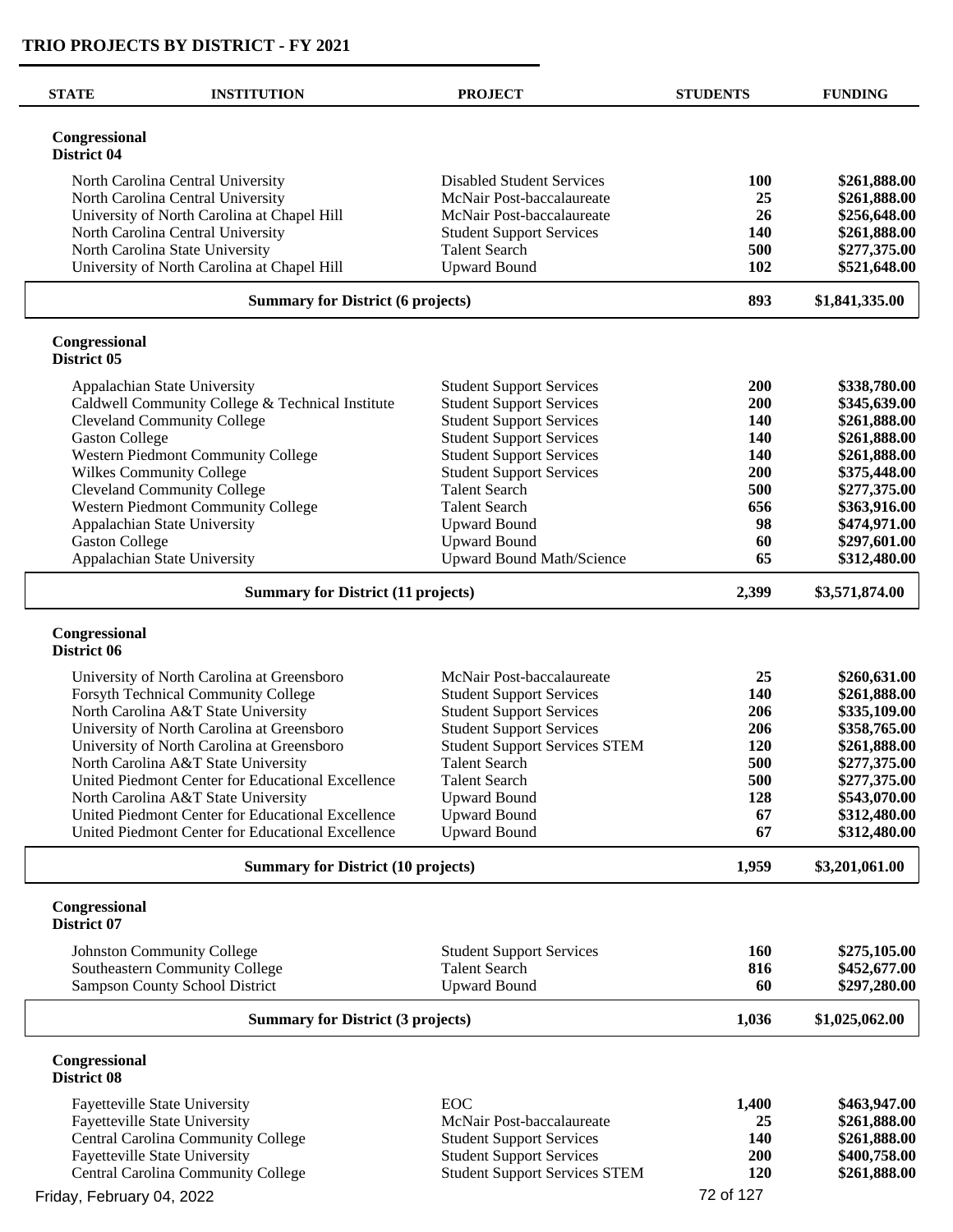| <b>STATE</b>                 | <b>INSTITUTION</b>                                         | <b>PROJECT</b>                             | <b>STUDENTS</b> | <b>FUNDING</b>               |
|------------------------------|------------------------------------------------------------|--------------------------------------------|-----------------|------------------------------|
|                              | <b>Fayetteville State University</b>                       | <b>Student Support Services STEM</b>       | 200             | \$261,888.00                 |
|                              | <b>Fayetteville State University</b>                       | <b>Talent Search</b>                       | 583             | \$323,420.00                 |
|                              |                                                            |                                            |                 |                              |
|                              | Fayetteville State University                              | <b>Talent Search</b>                       | 500             | \$277,375.00                 |
|                              | Central Carolina Community College                         | <b>Upward Bound</b>                        | 60              | \$274,018.00                 |
|                              | Central Carolina Community College                         | <b>Upward Bound</b>                        | 60              | \$269,786.00                 |
|                              | Fayetteville State University                              | <b>Upward Bound</b>                        | 65              | \$339,410.00                 |
|                              | Central Carolina Community College                         | Upward Bound Math/Science                  | 62              | \$297,590.00                 |
|                              | Fayetteville State University                              | <b>Upward Bound Math/Science</b>           | 60              | \$297,601.00                 |
|                              | Central Carolina Community College                         | Veterans Upward Bound                      | 125             | \$291,752.00                 |
|                              | <b>Summary for District (14 projects)</b>                  |                                            | 3,600           | \$4,283,209.00               |
| Congressional<br>District 09 |                                                            |                                            |                 |                              |
|                              | University of North Carolina at Pembroke                   | <b>Student Support Services</b>            | 200             | \$341,360.00                 |
|                              | New Covenant Community Development Center                  | <b>Upward Bound Math/Science</b>           | 60              | \$297,601.00                 |
|                              | <b>Summary for District (2 projects)</b>                   |                                            | 260             | \$638,961.00                 |
| Congressional                |                                                            |                                            |                 |                              |
| District 10                  |                                                            |                                            |                 |                              |
|                              | Rockingham Community College                               | <b>Student Support Services</b>            | 140             | \$261,888.00                 |
|                              | Caldwell Community College & Technical Institute           | <b>Talent Search</b>                       | 500             | \$277,375.00                 |
|                              | <b>Summary for District (2 projects)</b>                   |                                            |                 | \$539,263.00                 |
|                              |                                                            |                                            | 640             |                              |
| Congressional<br>District 11 |                                                            |                                            |                 |                              |
| Mars Hill University         |                                                            | <b>Student Support Services</b>            | 165             | \$335,110.00                 |
|                              | <b>Mayland Community College</b>                           | <b>Student Support Services</b>            | 160             | \$351,160.00                 |
|                              |                                                            |                                            |                 |                              |
|                              | Southwestern Community College-Sylva                       | <b>Student Support Services</b>            | 155             | \$329,991.00                 |
|                              | Western Carolina University                                | <b>Talent Search</b>                       | 767             | \$425,494.00                 |
|                              | Southwestern Community College-Sylva                       | <b>Upward Bound</b>                        | 52              | \$297,601.00                 |
|                              | <b>Summary for District (5 projects)</b>                   |                                            | 1,299           | \$1,739,356.00               |
| Congressional<br>District 12 |                                                            |                                            |                 |                              |
|                              |                                                            |                                            |                 |                              |
|                              | Academic Institute of Central Carolina, Inc.               | EOC                                        | 1,000           | \$273,000.00                 |
|                              | Johnson C. Smith University                                | McNair Post-baccalaureate                  | 25              | \$261,195.00                 |
|                              | <b>Central Piedmont Community College</b>                  | <b>Student Support Services</b>            | 175             | \$315,283.00                 |
|                              | Johnson C. Smith University                                | <b>Student Support Services</b>            | 185             | \$334,866.00                 |
|                              | Academic Institute of Central Carolina, Inc.               | <b>Talent Search</b>                       | 500             | \$277,375.00                 |
|                              | <b>Communities In Schools</b>                              | <b>Talent Search</b>                       | 500             | \$277,375.00                 |
|                              | <b>Communities In Schools</b>                              | <b>Talent Search</b>                       | 500             | \$277,375.00                 |
|                              | Academic Institute of Central Carolina, Inc.               | <b>Upward Bound</b>                        | 60              | \$297,600.00                 |
|                              | Academic Institute of Central Carolina, Inc.               | <b>Upward Bound</b>                        | 60              | \$297,601.00                 |
|                              | Hughes Elite Scholars, Inc.                                | <b>Upward Bound</b>                        | 60              | \$297,601.00                 |
|                              |                                                            |                                            |                 |                              |
|                              | Hughes Elite Scholars, Inc.<br>Johnson C. Smith University | <b>Upward Bound</b><br><b>Upward Bound</b> | 60<br>77        | \$297,601.00<br>\$384,216.00 |
|                              |                                                            |                                            |                 |                              |
|                              | <b>Summary for District (12 projects)</b>                  |                                            | 3,202           | \$3,591,088.00               |
| Congressional                |                                                            |                                            |                 |                              |
| District 13                  |                                                            |                                            |                 |                              |

Piedmont Community College **EOC 2,500 \$600,074.00** Alamance Community College Student Support Services **140 \$261,888.00**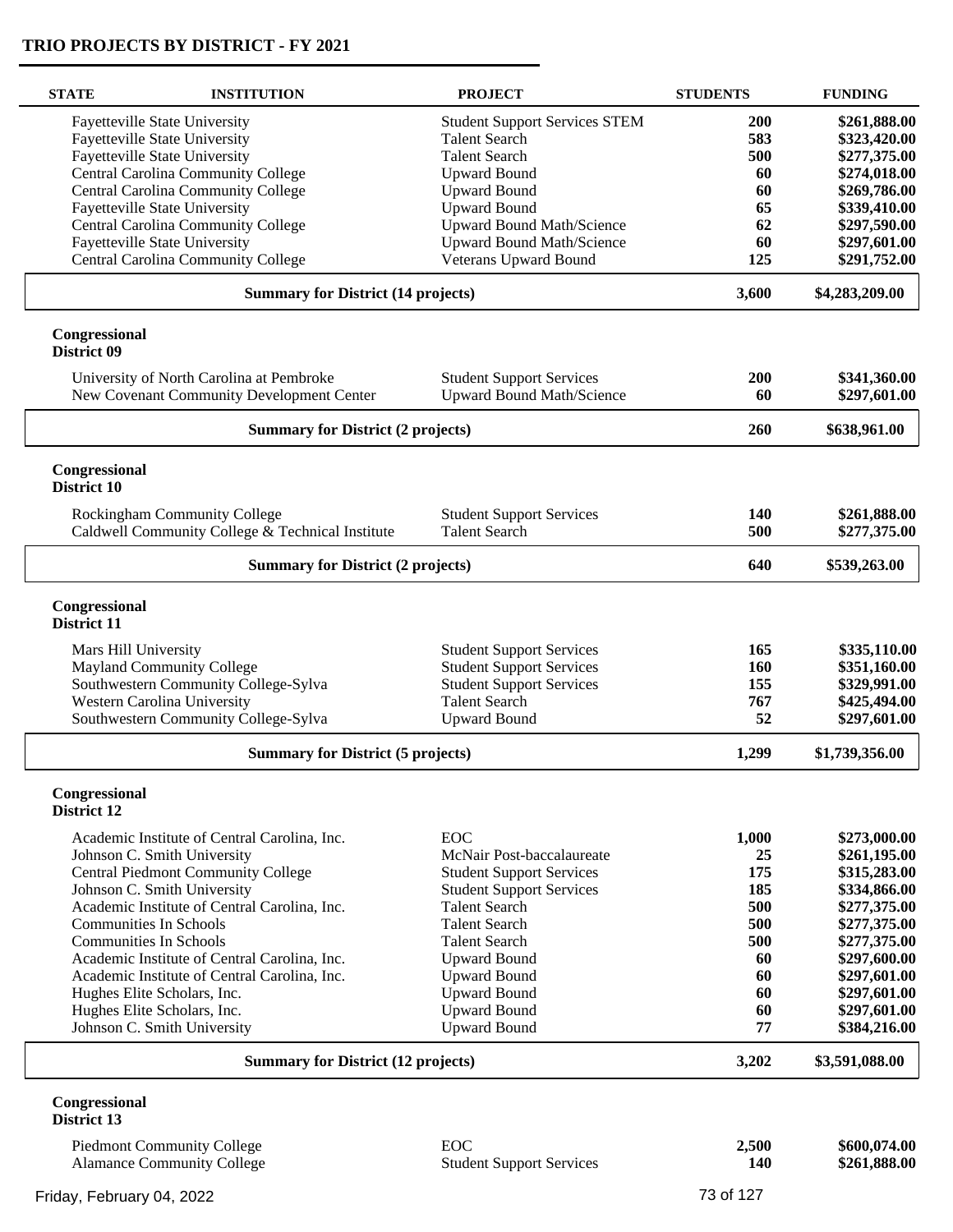| <b>STATE</b>                             | <b>INSTITUTION</b>               | <b>PROJECT</b>                  | <b>STUDENTS</b> | <b>FUNDING</b>  |
|------------------------------------------|----------------------------------|---------------------------------|-----------------|-----------------|
|                                          | Davidson-Davie Community College | <b>Student Support Services</b> | 160             | \$291,666.00    |
| Livingstone College                      |                                  | <b>Student Support Services</b> | 225             | \$348,002.00    |
|                                          | Rowan-Cabarrus Community College | <b>Student Support Services</b> | 140             | \$261,888.00    |
|                                          | Davidson-Davie Community College | <b>Talent Search</b>            | 500             | \$277,375.00    |
|                                          | Davidson-Davie Community College | <b>Upward Bound</b>             | 60              | \$297,289.00    |
| <b>Summary for District (7 projects)</b> |                                  |                                 | 3.725           | \$2,338,182.00  |
|                                          |                                  |                                 |                 |                 |
| Summary for state of NC (103 projects)   |                                  |                                 | 27.393          | \$33,359,889.00 |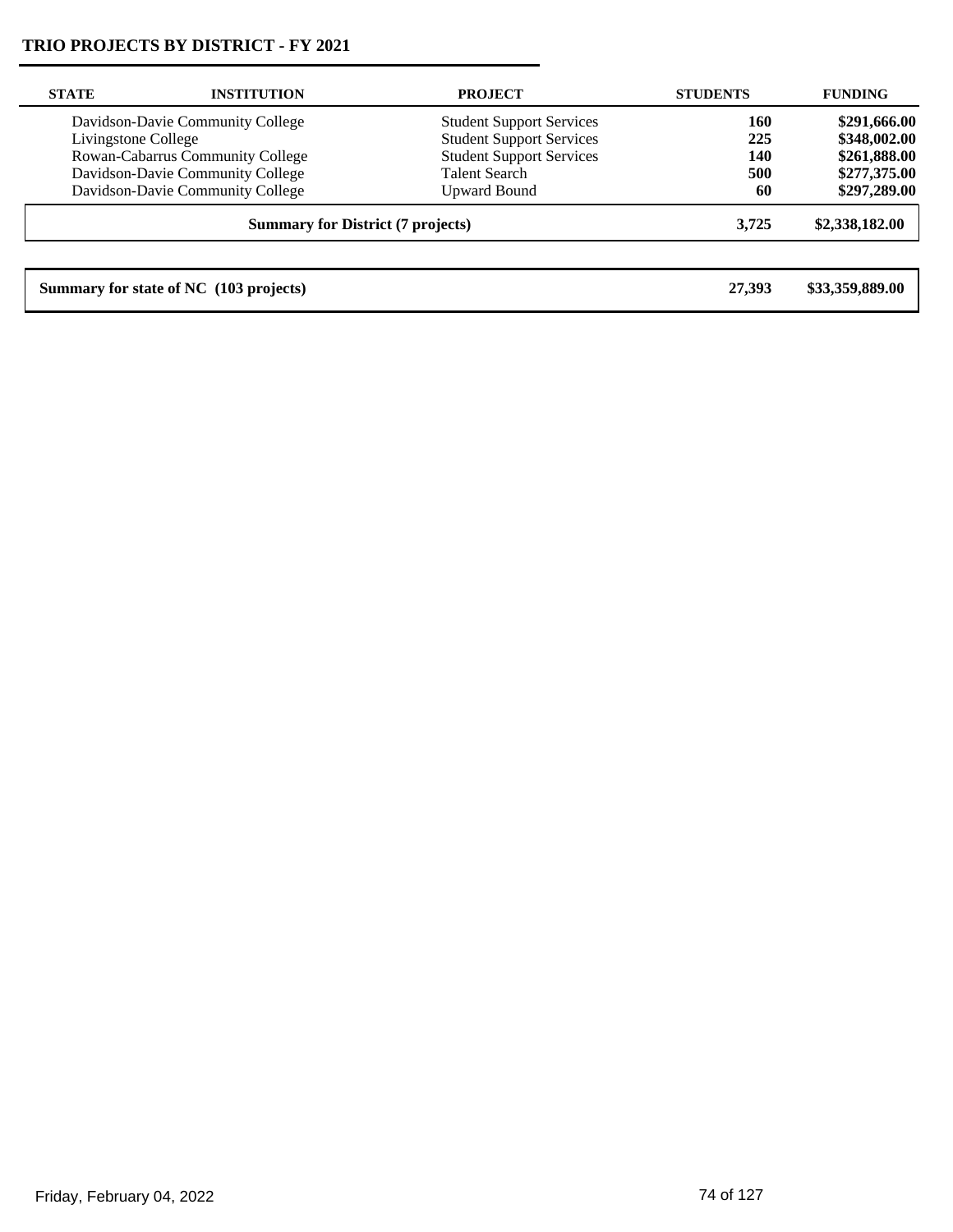| <b>STATE</b>                  | <b>INSTITUTION</b>                        | <b>PROJECT</b>                  | <b>STUDENTS</b> | <b>FUNDING</b> |
|-------------------------------|-------------------------------------------|---------------------------------|-----------------|----------------|
| <b>ND</b>                     |                                           |                                 |                 |                |
| Congressional<br>District 01  |                                           |                                 |                 |                |
| Minot State University        |                                           | Disabled Student Services       | <b>110</b>      | \$261,888.00   |
|                               | University of North Dakota                | EOC                             | 1,204           | \$429,751.00   |
|                               | University of North Dakota                | McNair Post-baccalaureate       | 28              | \$289,267.00   |
|                               | Lake Region State College                 | <b>Student Support Services</b> | 160             | \$294,716.00   |
| Minot State University        |                                           | <b>Student Support Services</b> | <b>200</b>      | \$261,888.00   |
|                               | North Dakota State University             | <b>Student Support Services</b> | 350             | \$503,470.00   |
|                               | Turtle Mountain Community College         | <b>Student Support Services</b> | 140             | \$261,888.00   |
| University of Mary            |                                           | <b>Student Support Services</b> | 160             | \$335,110.00   |
|                               | University of North Dakota                | <b>Student Support Services</b> | 300             | \$400,192.00   |
|                               | University of North Dakota                | <b>Talent Search</b>            | 971             | \$538,664.00   |
| North Dakota State University |                                           | <b>Upward Bound</b>             | 52              | \$297,601.00   |
|                               | University of North Dakota                | <b>Upward Bound</b>             | 88              | \$469,513.00   |
|                               | <b>Summary for District (12 projects)</b> |                                 | 3,763           | \$4,343,948.00 |

**Summary for state of ND (12 projects) 3,763 \$4,343,948.00**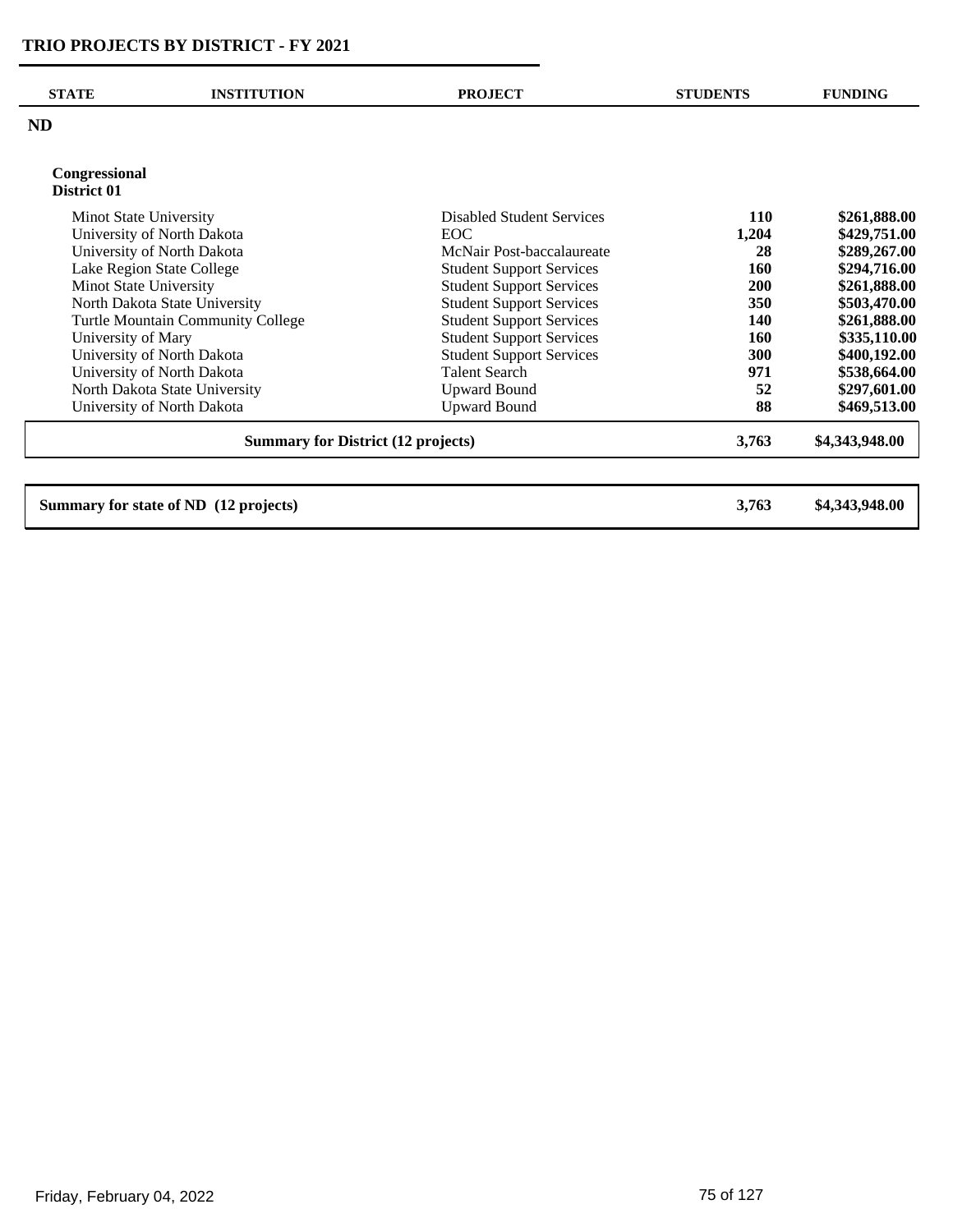$\overline{\phantom{0}}$ 

| <b>STATE</b>                 | <b>INSTITUTION</b>                                                                             | <b>PROJECT</b>                                                     | <b>STUDENTS</b> | <b>FUNDING</b>               |
|------------------------------|------------------------------------------------------------------------------------------------|--------------------------------------------------------------------|-----------------|------------------------------|
| NE                           |                                                                                                |                                                                    |                 |                              |
| Congressional                |                                                                                                |                                                                    |                 |                              |
| District 01                  |                                                                                                |                                                                    |                 |                              |
|                              | University of Nebraska-Lincoln                                                                 | McNair Post-baccalaureate                                          | 28              | \$261,888.00                 |
|                              | Northeast Community College                                                                    | <b>Student Support Services</b>                                    | 140             | \$261,888.00                 |
|                              | University of Nebraska-Lincoln                                                                 | <b>Student Support Services</b>                                    | 350             | \$590,564.00                 |
|                              | University of Nebraska-Lincoln                                                                 | <b>Talent Search</b>                                               | 950<br>63       | \$527,014.00                 |
|                              | University of Nebraska-Lincoln<br>University of Nebraska-Lincoln                               | <b>Upward Bound</b><br><b>Upward Bound Math/Science</b>            | 63              | \$312,480.00<br>\$312,480.00 |
|                              | <b>Summary for District (6 projects)</b>                                                       |                                                                    | 1,594           | \$2,266,314.00               |
|                              |                                                                                                |                                                                    |                 |                              |
| Congressional<br>District 02 |                                                                                                |                                                                    |                 |                              |
| Creighton University         |                                                                                                | EOC                                                                | 1,000           | \$304,012.00                 |
| Creighton University         |                                                                                                | <b>Student Support Services</b>                                    | <b>160</b>      | \$339,512.00                 |
|                              | Metropolitan Community College                                                                 | <b>Student Support Services</b>                                    | 400             | \$412,762.00                 |
|                              | University of Nebraska-Omaha                                                                   | <b>Student Support Services</b>                                    | 185             | \$372,920.00                 |
|                              | Nebraska Methodist College of Nursing & Allied Health                                          | <b>Student Support Services STEM</b>                               | 85              | \$174,561.00                 |
|                              | Applied Information Management Institute                                                       | <b>Talent Search</b>                                               | 600<br>500      | \$330,000.00                 |
| Creighton University         | Applied Information Management Institute                                                       | <b>Talent Search</b><br><b>Talent Search</b>                       | 776             | \$275,000.00<br>\$430,487.00 |
|                              | Applied Information Management Institute                                                       | <b>Upward Bound</b>                                                | 50              | \$297,601.00                 |
|                              | Applied Information Management Institute                                                       | <b>Upward Bound</b>                                                | 50              | \$297,601.00                 |
|                              | Applied Information Management Institute                                                       | <b>Upward Bound</b>                                                | 60              | \$297,600.00                 |
|                              | Applied Information Management Institute                                                       | <b>Upward Bound</b>                                                | 60              | \$297,601.00                 |
| Creighton University         |                                                                                                | <b>Upward Bound</b>                                                | 112             | \$598,189.00                 |
|                              | Nebraska Methodist College of Nursing & Allied Health                                          | <b>Upward Bound</b>                                                | 55              | \$297,601.00                 |
| Creighton University         |                                                                                                | Upward Bound Math/Science                                          | 63              | \$337,478.00                 |
|                              | Metropolitan Community College                                                                 | <b>Upward Bound Math/Science</b>                                   | 60              | \$297,601.00                 |
|                              | Nebraska Methodist College of Nursing & Allied Health<br><b>Metropolitan Community College</b> | <b>Upward Bound Math/Science</b><br>Veterans Upward Bound          | 60<br>125       | \$297,601.00<br>\$297,601.00 |
|                              | <b>Summary for District (18 projects)</b>                                                      |                                                                    | 4,401           | \$5,955,728.00               |
|                              |                                                                                                |                                                                    |                 |                              |
| Congressional<br>District 03 |                                                                                                |                                                                    |                 |                              |
|                              | Applied Information Management Institute                                                       | EOC                                                                | 1,000           | \$273,793.00                 |
|                              | <b>Central Community College</b>                                                               | <b>Student Support Services</b>                                    | 186             | \$294,725.00                 |
| <b>Chadron State College</b> |                                                                                                | <b>Student Support Services</b>                                    | 160             | \$285,864.00                 |
| Doane College                |                                                                                                | <b>Student Support Services</b>                                    | 200             | \$327,560.00                 |
| Peru State College           |                                                                                                | <b>Student Support Services</b>                                    | 230             | \$330,965.00                 |
|                              | Southeast Community College                                                                    | <b>Student Support Services</b>                                    | 165             | \$294,725.00                 |
|                              | University of Nebraska-Kearney                                                                 | <b>Student Support Services</b>                                    | 206             | \$340,241.00<br>\$366,726.00 |
| Wayne State College          | Western Nebraska Community College                                                             | <b>Student Support Services</b><br><b>Student Support Services</b> | 225<br>200      | \$400,554.00                 |
| <b>Chadron State College</b> |                                                                                                | <b>Upward Bound</b>                                                | 60              | \$297,597.00                 |
|                              | Southeast Community College                                                                    | <b>Upward Bound</b>                                                | 56              | \$297,601.00                 |
|                              | Western Nebraska Community College                                                             | Veterans Upward Bound                                              | 125             | \$297,601.00                 |
|                              | <b>Summary for District (12 projects)</b>                                                      |                                                                    | 2,813           | \$3,807,952.00               |
|                              |                                                                                                |                                                                    |                 |                              |
|                              | Summary for state of NE (36 projects)                                                          |                                                                    | 8,808           | \$12,029,994.00              |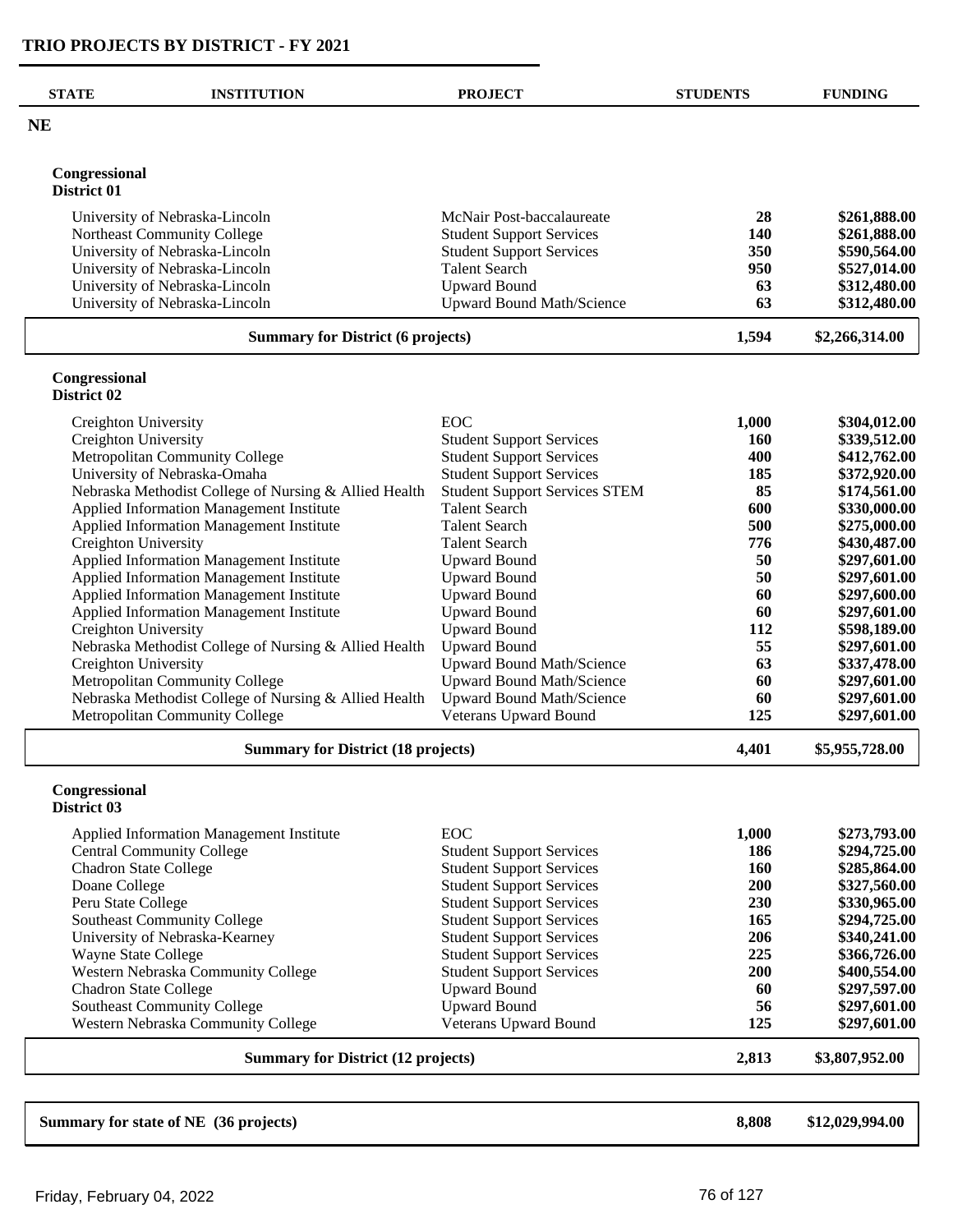| <b>STATE</b>                                                                                                                 | <b>INSTITUTION</b>                                                                                                       | <b>PROJECT</b>                                                                                                                                                        | <b>STUDENTS</b>               | <b>FUNDING</b>                                                               |
|------------------------------------------------------------------------------------------------------------------------------|--------------------------------------------------------------------------------------------------------------------------|-----------------------------------------------------------------------------------------------------------------------------------------------------------------------|-------------------------------|------------------------------------------------------------------------------|
| <b>NH</b>                                                                                                                    |                                                                                                                          |                                                                                                                                                                       |                               |                                                                              |
| Congressional<br>District 01                                                                                                 |                                                                                                                          |                                                                                                                                                                       |                               |                                                                              |
|                                                                                                                              | University of New Hampshire<br>University of New Hampshire<br>University of New Hampshire<br>University of New Hampshire | McNair Post-baccalaureate<br><b>Student Support Services</b><br><b>Talent Search</b><br><b>Upward Bound</b>                                                           | 32<br>200<br>1,160<br>114     | \$332,002.00<br>\$379,979.00<br>\$643,511.00<br>\$568,868.00                 |
|                                                                                                                              | <b>Summary for District (4 projects)</b>                                                                                 |                                                                                                                                                                       |                               | \$1,924,360.00                                                               |
| Congressional<br>District 02                                                                                                 |                                                                                                                          |                                                                                                                                                                       |                               |                                                                              |
| Keene State College<br><b>Plymouth State University</b><br>Keene State College<br>Keene State College<br>Keene State College |                                                                                                                          | <b>Student Support Services</b><br><b>Student Support Services</b><br><b>Student Support Services STEM</b><br><b>Upward Bound</b><br><b>Upward Bound Math/Science</b> | 160<br>180<br>120<br>94<br>60 | \$364,948.00<br>\$357,608.00<br>\$261,888.00<br>\$502,064.00<br>\$297,601.00 |
|                                                                                                                              | <b>Summary for District (5 projects)</b>                                                                                 |                                                                                                                                                                       | 614                           | \$1,784,109.00                                                               |
|                                                                                                                              | Summary for state of NH (9 projects)                                                                                     |                                                                                                                                                                       | 2,120                         | \$3,708,469.00                                                               |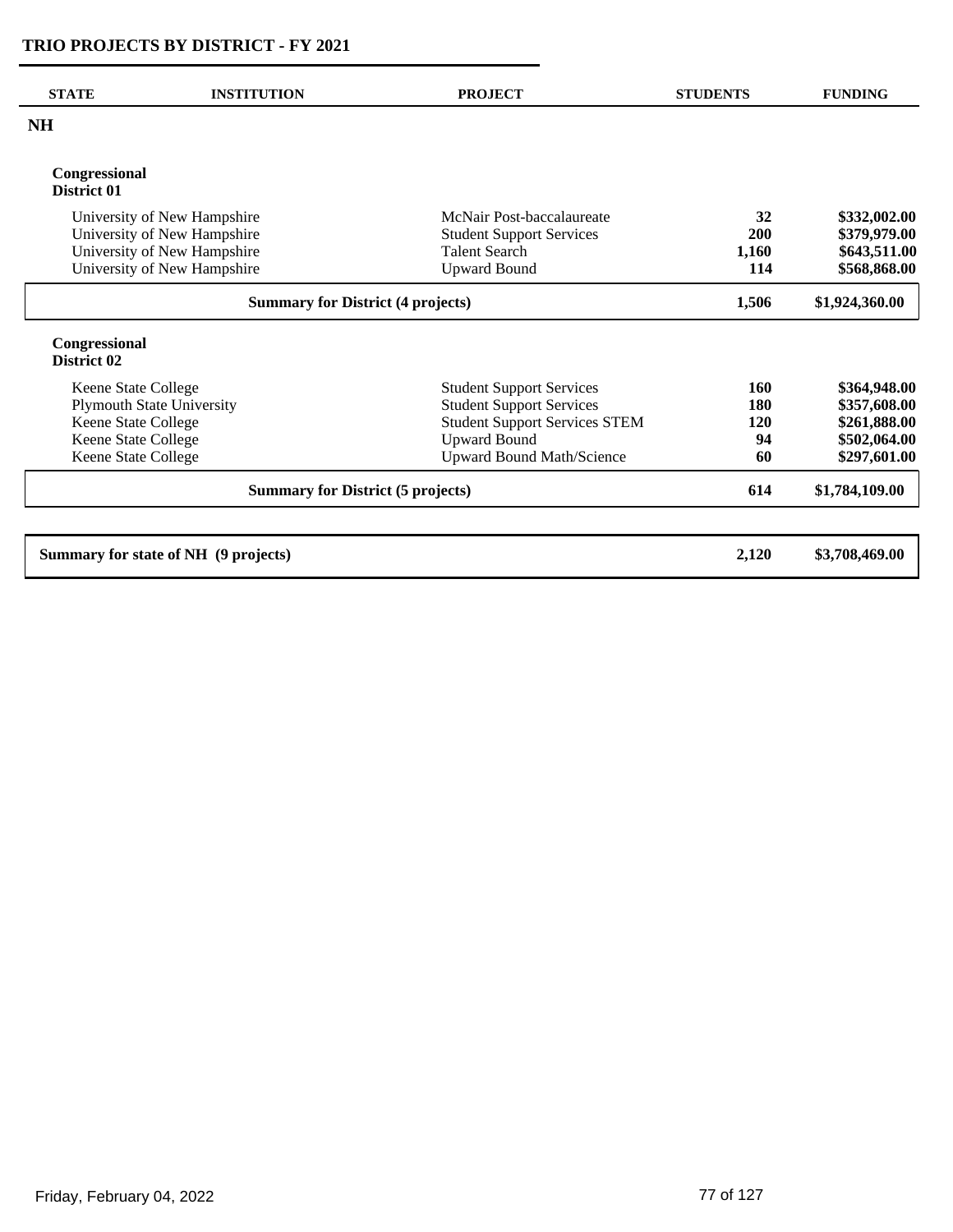| <b>STATE</b>                                     | <b>INSTITUTION</b>                                                                         | <b>PROJECT</b>                                                          | <b>STUDENTS</b>  | <b>FUNDING</b>               |
|--------------------------------------------------|--------------------------------------------------------------------------------------------|-------------------------------------------------------------------------|------------------|------------------------------|
| <b>NJ</b>                                        |                                                                                            |                                                                         |                  |                              |
| Congressional<br>District 01                     |                                                                                            |                                                                         |                  |                              |
| <b>Camden County College</b><br>Rowan University |                                                                                            | <b>Student Support Services</b><br><b>Upward Bound</b>                  | <b>140</b><br>50 | \$261,888.00<br>\$288,933.00 |
|                                                  | <b>Summary for District (2 projects)</b>                                                   |                                                                         | 190              | \$550,821.00                 |
| Congressional<br>District 02                     |                                                                                            |                                                                         |                  |                              |
|                                                  | <b>Atlantic Cape Community College</b><br>Rowan College of South Jersey                    | <b>Student Support Services</b><br><b>Student Support Services</b>      | 200<br>275       | \$348,002.00<br>\$337,753.00 |
|                                                  | <b>Summary for District (2 projects)</b>                                                   |                                                                         | 475              | \$685,755.00                 |
| Congressional<br>District 03                     |                                                                                            |                                                                         |                  |                              |
| Ocean County College                             |                                                                                            | <b>Student Support Services</b>                                         | <b>140</b>       | \$261,872.00                 |
|                                                  | <b>Summary for District (1 projects)</b>                                                   |                                                                         | 140              | \$261,872.00                 |
| Congressional<br>District 04                     |                                                                                            |                                                                         |                  |                              |
|                                                  | Georgian Court University                                                                  | <b>Student Support Services</b>                                         | <b>160</b>       | \$338,972.00                 |
|                                                  | <b>Summary for District (1 projects)</b>                                                   |                                                                         |                  | \$338,972.00                 |
| Congressional<br>District 05                     |                                                                                            |                                                                         |                  |                              |
|                                                  | Ramapo College of New Jersey<br>Ramapo College of New Jersey                               | <b>Disabled Student Services</b><br>Upward Bound Math/Science           | 185<br>61        | \$315,311.00<br>\$313,568.00 |
|                                                  | <b>Summary for District (2 projects)</b>                                                   |                                                                         | 246              | \$628,879.00                 |
| Congressional<br>District 06                     |                                                                                            |                                                                         |                  |                              |
|                                                  | Rutgers, The State University of New Jersey<br>Rutgers, The State University of New Jersey | McNair Post-baccalaureate<br>McNair Post-baccalaureate                  | 25<br>30         | \$261,888.00<br>\$302,741.00 |
|                                                  | Rutgers, The State University of New Jersey<br>Rutgers, The State University of New Jersey | <b>Student Support Services</b><br><b>Student Support Services</b>      | 410<br>160       | \$611,643.00<br>\$275,105.00 |
|                                                  | Rutgers, The State University of New Jersey<br>Rutgers, The State University of New Jersey | <b>Talent Search</b><br><b>Talent Search</b>                            | 500<br>500       | \$277,375.00<br>\$277,375.00 |
|                                                  | Rutgers, The State University of New Jersey                                                | <b>Upward Bound</b>                                                     | 131              | \$598,214.00                 |
|                                                  | Rutgers, The State University of New Jersey                                                | <b>Upward Bound</b>                                                     | 60               | \$297,601.00                 |
|                                                  | Rutgers, The State University of New Jersey                                                | <b>Upward Bound Math/Science</b>                                        | 62               | \$297,601.00                 |
|                                                  | <b>Summary for District (9 projects)</b>                                                   |                                                                         | 1,878            | \$3,199,543.00               |
| Congressional<br>District 09                     |                                                                                            |                                                                         |                  |                              |
|                                                  | Passaic County Community College                                                           | Student Support Services English as a<br>Second Language                | 140              | \$261,888.00                 |
|                                                  | Passaic County Community College<br>Passaic County Community College                       | <b>Student Support Services</b><br><b>Student Support Services STEM</b> | 160<br>120       | \$275,072.00<br>\$261,888.00 |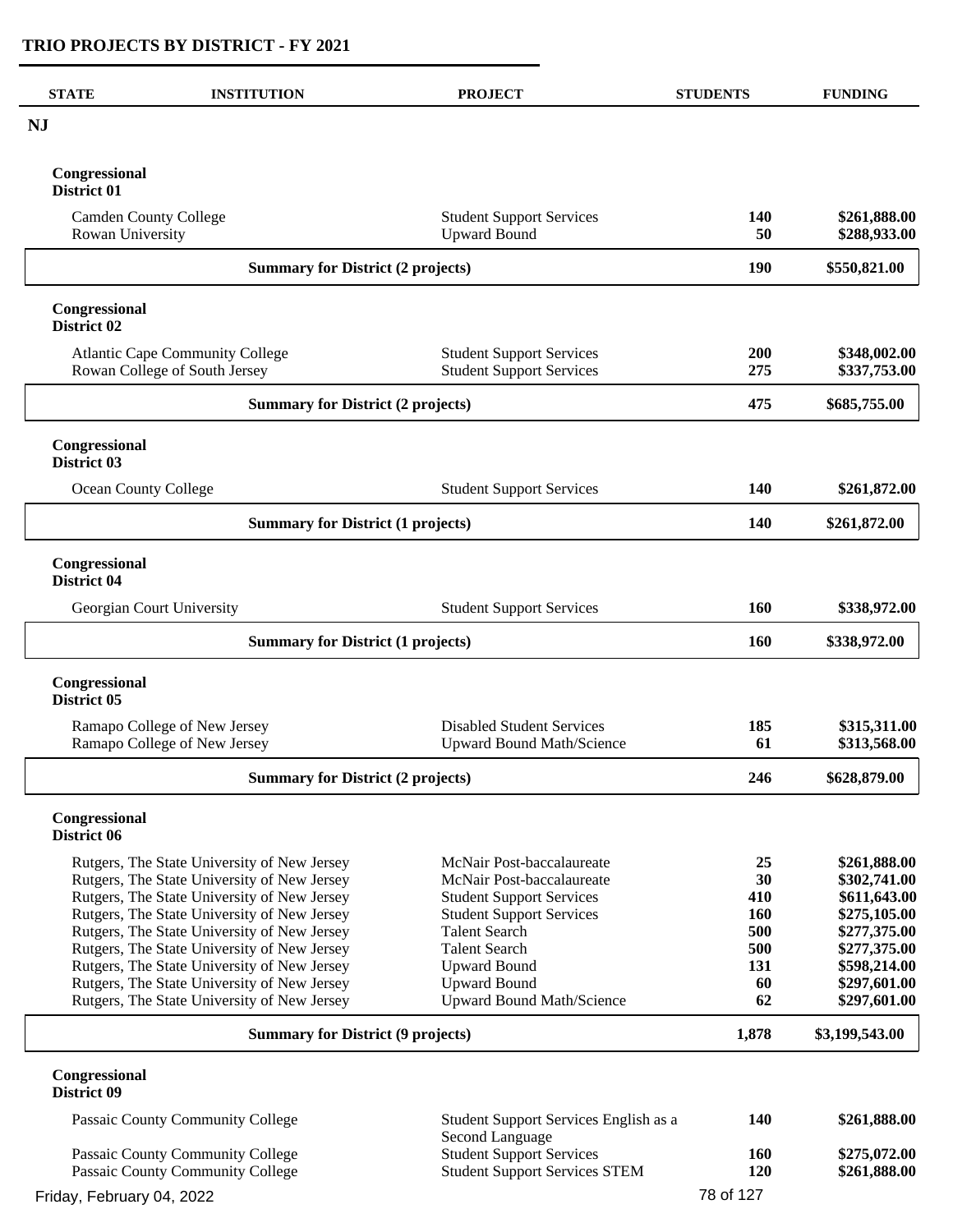| <b>STATE</b>                             | <b>INSTITUTION</b>                          | <b>PROJECT</b>                  | <b>STUDENTS</b> | <b>FUNDING</b>  |
|------------------------------------------|---------------------------------------------|---------------------------------|-----------------|-----------------|
|                                          | Passaic County Community College            | <b>Upward Bound</b>             | 52              | \$297,601.00    |
|                                          | <b>Summary for District (4 projects)</b>    |                                 |                 | \$1,096,449.00  |
| Congressional<br>District 10             |                                             |                                 |                 |                 |
| <b>Bloomfield College</b>                |                                             | McNair Post-baccalaureate       | 25              | \$261,888.00    |
| Kean University                          |                                             | McNair Post-baccalaureate       | 30              | \$261,878.00    |
|                                          | New Jersey Institute of Technology          | McNair Post-baccalaureate       | 26              | \$261,888.00    |
| <b>Bloomfield College</b>                |                                             | <b>Student Support Services</b> | 160             | \$294,725.00    |
|                                          | New Jersey City University                  | <b>Student Support Services</b> | 175             | \$335,110.00    |
|                                          | Rutgers, The State University of New Jersey | <b>Student Support Services</b> | 160             | \$261,888.00    |
|                                          | Saint Peter's University                    | <b>Student Support Services</b> | 140             | \$261,888.00    |
| Seton Hall University                    |                                             | <b>Student Support Services</b> | 140             | \$261,888.00    |
|                                          | New Jersey Institute of Technology          | <b>Talent Search</b>            | 728             | \$403,858.00    |
| Kean University                          |                                             | <b>Upward Bound</b>             | 77              | \$345,728.00    |
|                                          | New Jersey Institute of Technology          | <b>Upward Bound</b>             | 113             | \$416,365.00    |
|                                          | New Jersey Institute of Technology          | <b>Upward Bound</b>             | 65              | \$288,933.00    |
|                                          | New Jersey Institute of Technology          | <b>Upward Bound</b>             | 60              | \$239,053.00    |
| Seton Hall University                    |                                             | <b>Upward Bound</b>             | 131             | \$679,489.00    |
|                                          | <b>Summary for District (14 projects)</b>   |                                 | 2,030           | \$4,574,579.00  |
| Congressional<br>District 11             |                                             |                                 |                 |                 |
|                                          | Montclair State University                  | <b>Upward Bound</b>             | 52              | \$297,601.00    |
|                                          | <b>Summary for District (1 projects)</b>    |                                 | 52              | \$297,601.00    |
| Congressional<br>District 12             |                                             |                                 |                 |                 |
| <b>Rider University</b>                  |                                             | McNair Post-baccalaureate       | 27              | \$261,888.00    |
| <b>Rider University</b>                  |                                             | <b>Student Support Services</b> | 150             | \$348,002.00    |
|                                          | Mercer County Community College             | <b>Talent Search</b>            | 680             | \$377,231.00    |
|                                          | Mercer County Community College             | <b>Upward Bound</b>             | 88              | \$469,328.00    |
| <b>Summary for District (4 projects)</b> |                                             |                                 | 945             | \$1,456,449.00  |
|                                          |                                             |                                 |                 |                 |
|                                          | Summary for state of NJ (40 projects)       |                                 | 6,588           | \$13,090,920.00 |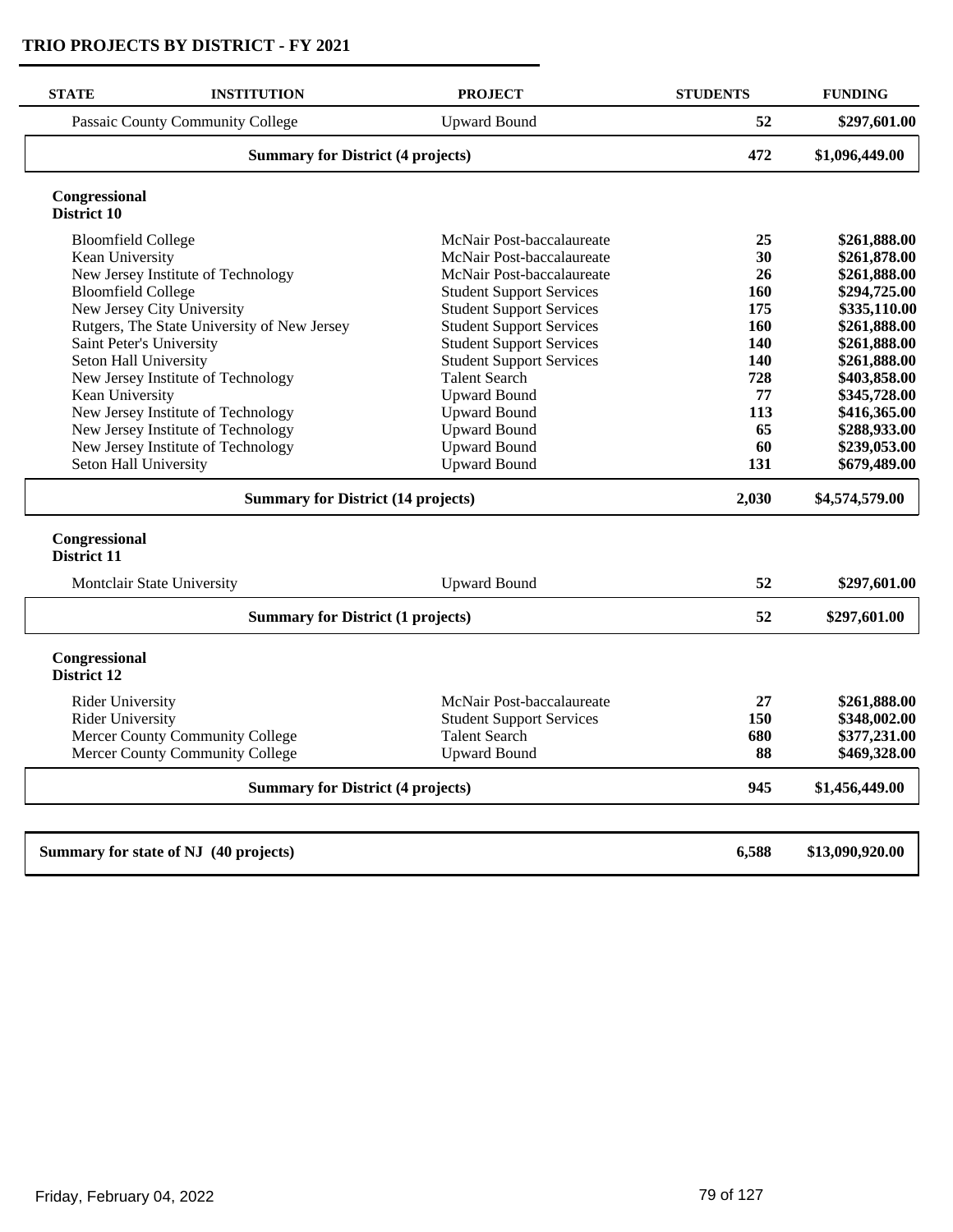$\overline{a}$ 

| <b>NM</b><br>Congressional<br>District 01<br>EOC<br>\$273,793.00<br>University of New Mexico<br>1,000<br>University of New Mexico<br>\$275,076.00<br>McNair Post-baccalaureate<br>28<br>Central New Mexico Community College<br>150<br><b>Student Support Services</b><br>\$261,882.00<br>Central New Mexico Community College<br><b>Student Support Services</b><br>177<br>\$294,689.00<br>University of New Mexico<br><b>Student Support Services</b><br>160<br>\$294,721.00<br>LULAC National Education Service Centers, Inc.<br><b>Upward Bound</b><br>60<br>\$297,601.00<br><b>Upward Bound</b><br>LULAC National Education Service Centers, Inc.<br>60<br>\$297,601.00<br><b>Upward Bound</b><br>University of New Mexico<br>136<br>\$554,964.00<br><b>Upward Bound Math/Science</b><br>52<br>\$297,586.00<br>New Mexico Tech University<br><b>Summary for District (9 projects)</b><br>1,823<br>\$2,847,913.00<br>Congressional<br>District 02<br><b>EOC</b><br>Eastern New Mexico University-Roswell<br>1,165<br>\$405,648.00<br>Eastern New Mexico University-Roswell<br>\$261,888.00<br><b>Student Support Services</b><br>140<br><b>Student Support Services</b><br>185<br>\$319,607.00<br>New Mexico Junior College<br>New Mexico State University<br><b>Student Support Services</b><br>350<br>\$464,808.00<br>University Of New Mexico-Valencia<br><b>Student Support Services</b><br>\$261,888.00<br>140<br><b>Student Support Services STEM</b><br>120<br>New Mexico State University<br>\$261,886.00<br>Eastern New Mexico University-Roswell<br><b>Talent Search</b><br>1,000<br>\$554,751.00<br>Eastern New Mexico University-Roswell<br><b>Upward Bound</b><br>68<br>\$352,748.00<br>New Mexico State University<br><b>Upward Bound</b><br>90<br>\$457,674.00<br><b>Upward Bound</b><br>60<br>New Mexico State University<br>\$297,601.00<br><b>Upward Bound</b><br>New Mexico State University<br>\$297,601.00<br>60<br>University Of New Mexico-Valencia<br><b>Upward Bound</b><br>50<br>\$297,601.00<br>New Mexico Tech University<br><b>Upward Bound Math/Science</b><br>60<br>\$297,601.00<br><b>Summary for District (13 projects)</b><br>3,488<br>\$4,531,302.00<br>Congressional<br>District 03<br><b>EOC</b><br>850<br>\$232,050.00<br>Northern New Mexico College<br><b>EOC</b><br>850<br>\$232,050.00<br>San Juan College<br>Clovis Community College<br>180<br>\$294,725.00<br><b>Student Support Services</b><br><b>Student Support Services</b><br>300<br>Eastern New Mexico University<br>\$420,314.00<br><b>Student Support Services</b><br>San Juan College<br><b>160</b><br>\$275,105.00<br>Santa Fe Community College<br><b>Student Support Services</b><br><b>160</b><br>\$275,105.00<br>University Of New Mexico-Gallup<br><b>Student Support Services</b><br>160<br>\$280,016.00<br>University of New Mexico-Taos<br><b>Student Support Services</b><br>170<br>\$261,853.00<br>120<br>San Juan College<br><b>Student Support Services STEM</b><br>\$261,862.00<br>Eastern New Mexico University<br><b>Talent Search</b><br>854<br>\$473,757.00<br><b>Upward Bound</b><br>55<br>Clovis Community College<br>\$297,601.00<br><b>Upward Bound</b><br>80<br>Eastern New Mexico University<br>\$414,434.00<br>65<br>LULAC National Education Service Centers, Inc.<br><b>Upward Bound</b><br>\$312,480.00<br>Northern New Mexico College<br><b>Upward Bound</b><br>60<br>\$297,007.00<br>University Of New Mexico-Gallup<br><b>Upward Bound</b><br>60<br>\$297,601.00<br>University of New Mexico-Taos<br><b>Upward Bound Math/Science</b><br>60<br>\$296,843.00<br>University of New Mexico-Taos<br>Veterans Upward Bound<br>125<br>\$225,172.00<br>4,309<br>\$5,147,975.00<br><b>Summary for District (17 projects)</b> | <b>STATE</b> | <b>INSTITUTION</b> | <b>PROJECT</b> | <b>STUDENTS</b> | <b>FUNDING</b> |
|----------------------------------------------------------------------------------------------------------------------------------------------------------------------------------------------------------------------------------------------------------------------------------------------------------------------------------------------------------------------------------------------------------------------------------------------------------------------------------------------------------------------------------------------------------------------------------------------------------------------------------------------------------------------------------------------------------------------------------------------------------------------------------------------------------------------------------------------------------------------------------------------------------------------------------------------------------------------------------------------------------------------------------------------------------------------------------------------------------------------------------------------------------------------------------------------------------------------------------------------------------------------------------------------------------------------------------------------------------------------------------------------------------------------------------------------------------------------------------------------------------------------------------------------------------------------------------------------------------------------------------------------------------------------------------------------------------------------------------------------------------------------------------------------------------------------------------------------------------------------------------------------------------------------------------------------------------------------------------------------------------------------------------------------------------------------------------------------------------------------------------------------------------------------------------------------------------------------------------------------------------------------------------------------------------------------------------------------------------------------------------------------------------------------------------------------------------------------------------------------------------------------------------------------------------------------------------------------------------------------------------------------------------------------------------------------------------------------------------------------------------------------------------------------------------------------------------------------------------------------------------------------------------------------------------------------------------------------------------------------------------------------------------------------------------------------------------------------------------------------------------------------------------------------------------------------------------------------------------------------------------------------------------------------------------------------------------------------------------------------------------------------------------------------------------------------------------------------------------------------------------------------------------------------------------------------------------------------------------------------------------------------------------------------------------------------------------------------------------------------------------------|--------------|--------------------|----------------|-----------------|----------------|
|                                                                                                                                                                                                                                                                                                                                                                                                                                                                                                                                                                                                                                                                                                                                                                                                                                                                                                                                                                                                                                                                                                                                                                                                                                                                                                                                                                                                                                                                                                                                                                                                                                                                                                                                                                                                                                                                                                                                                                                                                                                                                                                                                                                                                                                                                                                                                                                                                                                                                                                                                                                                                                                                                                                                                                                                                                                                                                                                                                                                                                                                                                                                                                                                                                                                                                                                                                                                                                                                                                                                                                                                                                                                                                                                                                |              |                    |                |                 |                |
|                                                                                                                                                                                                                                                                                                                                                                                                                                                                                                                                                                                                                                                                                                                                                                                                                                                                                                                                                                                                                                                                                                                                                                                                                                                                                                                                                                                                                                                                                                                                                                                                                                                                                                                                                                                                                                                                                                                                                                                                                                                                                                                                                                                                                                                                                                                                                                                                                                                                                                                                                                                                                                                                                                                                                                                                                                                                                                                                                                                                                                                                                                                                                                                                                                                                                                                                                                                                                                                                                                                                                                                                                                                                                                                                                                |              |                    |                |                 |                |
|                                                                                                                                                                                                                                                                                                                                                                                                                                                                                                                                                                                                                                                                                                                                                                                                                                                                                                                                                                                                                                                                                                                                                                                                                                                                                                                                                                                                                                                                                                                                                                                                                                                                                                                                                                                                                                                                                                                                                                                                                                                                                                                                                                                                                                                                                                                                                                                                                                                                                                                                                                                                                                                                                                                                                                                                                                                                                                                                                                                                                                                                                                                                                                                                                                                                                                                                                                                                                                                                                                                                                                                                                                                                                                                                                                |              |                    |                |                 |                |
|                                                                                                                                                                                                                                                                                                                                                                                                                                                                                                                                                                                                                                                                                                                                                                                                                                                                                                                                                                                                                                                                                                                                                                                                                                                                                                                                                                                                                                                                                                                                                                                                                                                                                                                                                                                                                                                                                                                                                                                                                                                                                                                                                                                                                                                                                                                                                                                                                                                                                                                                                                                                                                                                                                                                                                                                                                                                                                                                                                                                                                                                                                                                                                                                                                                                                                                                                                                                                                                                                                                                                                                                                                                                                                                                                                |              |                    |                |                 |                |
|                                                                                                                                                                                                                                                                                                                                                                                                                                                                                                                                                                                                                                                                                                                                                                                                                                                                                                                                                                                                                                                                                                                                                                                                                                                                                                                                                                                                                                                                                                                                                                                                                                                                                                                                                                                                                                                                                                                                                                                                                                                                                                                                                                                                                                                                                                                                                                                                                                                                                                                                                                                                                                                                                                                                                                                                                                                                                                                                                                                                                                                                                                                                                                                                                                                                                                                                                                                                                                                                                                                                                                                                                                                                                                                                                                |              |                    |                |                 |                |
|                                                                                                                                                                                                                                                                                                                                                                                                                                                                                                                                                                                                                                                                                                                                                                                                                                                                                                                                                                                                                                                                                                                                                                                                                                                                                                                                                                                                                                                                                                                                                                                                                                                                                                                                                                                                                                                                                                                                                                                                                                                                                                                                                                                                                                                                                                                                                                                                                                                                                                                                                                                                                                                                                                                                                                                                                                                                                                                                                                                                                                                                                                                                                                                                                                                                                                                                                                                                                                                                                                                                                                                                                                                                                                                                                                |              |                    |                |                 |                |
|                                                                                                                                                                                                                                                                                                                                                                                                                                                                                                                                                                                                                                                                                                                                                                                                                                                                                                                                                                                                                                                                                                                                                                                                                                                                                                                                                                                                                                                                                                                                                                                                                                                                                                                                                                                                                                                                                                                                                                                                                                                                                                                                                                                                                                                                                                                                                                                                                                                                                                                                                                                                                                                                                                                                                                                                                                                                                                                                                                                                                                                                                                                                                                                                                                                                                                                                                                                                                                                                                                                                                                                                                                                                                                                                                                |              |                    |                |                 |                |
|                                                                                                                                                                                                                                                                                                                                                                                                                                                                                                                                                                                                                                                                                                                                                                                                                                                                                                                                                                                                                                                                                                                                                                                                                                                                                                                                                                                                                                                                                                                                                                                                                                                                                                                                                                                                                                                                                                                                                                                                                                                                                                                                                                                                                                                                                                                                                                                                                                                                                                                                                                                                                                                                                                                                                                                                                                                                                                                                                                                                                                                                                                                                                                                                                                                                                                                                                                                                                                                                                                                                                                                                                                                                                                                                                                |              |                    |                |                 |                |
|                                                                                                                                                                                                                                                                                                                                                                                                                                                                                                                                                                                                                                                                                                                                                                                                                                                                                                                                                                                                                                                                                                                                                                                                                                                                                                                                                                                                                                                                                                                                                                                                                                                                                                                                                                                                                                                                                                                                                                                                                                                                                                                                                                                                                                                                                                                                                                                                                                                                                                                                                                                                                                                                                                                                                                                                                                                                                                                                                                                                                                                                                                                                                                                                                                                                                                                                                                                                                                                                                                                                                                                                                                                                                                                                                                |              |                    |                |                 |                |
|                                                                                                                                                                                                                                                                                                                                                                                                                                                                                                                                                                                                                                                                                                                                                                                                                                                                                                                                                                                                                                                                                                                                                                                                                                                                                                                                                                                                                                                                                                                                                                                                                                                                                                                                                                                                                                                                                                                                                                                                                                                                                                                                                                                                                                                                                                                                                                                                                                                                                                                                                                                                                                                                                                                                                                                                                                                                                                                                                                                                                                                                                                                                                                                                                                                                                                                                                                                                                                                                                                                                                                                                                                                                                                                                                                |              |                    |                |                 |                |
|                                                                                                                                                                                                                                                                                                                                                                                                                                                                                                                                                                                                                                                                                                                                                                                                                                                                                                                                                                                                                                                                                                                                                                                                                                                                                                                                                                                                                                                                                                                                                                                                                                                                                                                                                                                                                                                                                                                                                                                                                                                                                                                                                                                                                                                                                                                                                                                                                                                                                                                                                                                                                                                                                                                                                                                                                                                                                                                                                                                                                                                                                                                                                                                                                                                                                                                                                                                                                                                                                                                                                                                                                                                                                                                                                                |              |                    |                |                 |                |
|                                                                                                                                                                                                                                                                                                                                                                                                                                                                                                                                                                                                                                                                                                                                                                                                                                                                                                                                                                                                                                                                                                                                                                                                                                                                                                                                                                                                                                                                                                                                                                                                                                                                                                                                                                                                                                                                                                                                                                                                                                                                                                                                                                                                                                                                                                                                                                                                                                                                                                                                                                                                                                                                                                                                                                                                                                                                                                                                                                                                                                                                                                                                                                                                                                                                                                                                                                                                                                                                                                                                                                                                                                                                                                                                                                |              |                    |                |                 |                |
|                                                                                                                                                                                                                                                                                                                                                                                                                                                                                                                                                                                                                                                                                                                                                                                                                                                                                                                                                                                                                                                                                                                                                                                                                                                                                                                                                                                                                                                                                                                                                                                                                                                                                                                                                                                                                                                                                                                                                                                                                                                                                                                                                                                                                                                                                                                                                                                                                                                                                                                                                                                                                                                                                                                                                                                                                                                                                                                                                                                                                                                                                                                                                                                                                                                                                                                                                                                                                                                                                                                                                                                                                                                                                                                                                                |              |                    |                |                 |                |
|                                                                                                                                                                                                                                                                                                                                                                                                                                                                                                                                                                                                                                                                                                                                                                                                                                                                                                                                                                                                                                                                                                                                                                                                                                                                                                                                                                                                                                                                                                                                                                                                                                                                                                                                                                                                                                                                                                                                                                                                                                                                                                                                                                                                                                                                                                                                                                                                                                                                                                                                                                                                                                                                                                                                                                                                                                                                                                                                                                                                                                                                                                                                                                                                                                                                                                                                                                                                                                                                                                                                                                                                                                                                                                                                                                |              |                    |                |                 |                |
|                                                                                                                                                                                                                                                                                                                                                                                                                                                                                                                                                                                                                                                                                                                                                                                                                                                                                                                                                                                                                                                                                                                                                                                                                                                                                                                                                                                                                                                                                                                                                                                                                                                                                                                                                                                                                                                                                                                                                                                                                                                                                                                                                                                                                                                                                                                                                                                                                                                                                                                                                                                                                                                                                                                                                                                                                                                                                                                                                                                                                                                                                                                                                                                                                                                                                                                                                                                                                                                                                                                                                                                                                                                                                                                                                                |              |                    |                |                 |                |
|                                                                                                                                                                                                                                                                                                                                                                                                                                                                                                                                                                                                                                                                                                                                                                                                                                                                                                                                                                                                                                                                                                                                                                                                                                                                                                                                                                                                                                                                                                                                                                                                                                                                                                                                                                                                                                                                                                                                                                                                                                                                                                                                                                                                                                                                                                                                                                                                                                                                                                                                                                                                                                                                                                                                                                                                                                                                                                                                                                                                                                                                                                                                                                                                                                                                                                                                                                                                                                                                                                                                                                                                                                                                                                                                                                |              |                    |                |                 |                |
|                                                                                                                                                                                                                                                                                                                                                                                                                                                                                                                                                                                                                                                                                                                                                                                                                                                                                                                                                                                                                                                                                                                                                                                                                                                                                                                                                                                                                                                                                                                                                                                                                                                                                                                                                                                                                                                                                                                                                                                                                                                                                                                                                                                                                                                                                                                                                                                                                                                                                                                                                                                                                                                                                                                                                                                                                                                                                                                                                                                                                                                                                                                                                                                                                                                                                                                                                                                                                                                                                                                                                                                                                                                                                                                                                                |              |                    |                |                 |                |
|                                                                                                                                                                                                                                                                                                                                                                                                                                                                                                                                                                                                                                                                                                                                                                                                                                                                                                                                                                                                                                                                                                                                                                                                                                                                                                                                                                                                                                                                                                                                                                                                                                                                                                                                                                                                                                                                                                                                                                                                                                                                                                                                                                                                                                                                                                                                                                                                                                                                                                                                                                                                                                                                                                                                                                                                                                                                                                                                                                                                                                                                                                                                                                                                                                                                                                                                                                                                                                                                                                                                                                                                                                                                                                                                                                |              |                    |                |                 |                |
|                                                                                                                                                                                                                                                                                                                                                                                                                                                                                                                                                                                                                                                                                                                                                                                                                                                                                                                                                                                                                                                                                                                                                                                                                                                                                                                                                                                                                                                                                                                                                                                                                                                                                                                                                                                                                                                                                                                                                                                                                                                                                                                                                                                                                                                                                                                                                                                                                                                                                                                                                                                                                                                                                                                                                                                                                                                                                                                                                                                                                                                                                                                                                                                                                                                                                                                                                                                                                                                                                                                                                                                                                                                                                                                                                                |              |                    |                |                 |                |
|                                                                                                                                                                                                                                                                                                                                                                                                                                                                                                                                                                                                                                                                                                                                                                                                                                                                                                                                                                                                                                                                                                                                                                                                                                                                                                                                                                                                                                                                                                                                                                                                                                                                                                                                                                                                                                                                                                                                                                                                                                                                                                                                                                                                                                                                                                                                                                                                                                                                                                                                                                                                                                                                                                                                                                                                                                                                                                                                                                                                                                                                                                                                                                                                                                                                                                                                                                                                                                                                                                                                                                                                                                                                                                                                                                |              |                    |                |                 |                |
|                                                                                                                                                                                                                                                                                                                                                                                                                                                                                                                                                                                                                                                                                                                                                                                                                                                                                                                                                                                                                                                                                                                                                                                                                                                                                                                                                                                                                                                                                                                                                                                                                                                                                                                                                                                                                                                                                                                                                                                                                                                                                                                                                                                                                                                                                                                                                                                                                                                                                                                                                                                                                                                                                                                                                                                                                                                                                                                                                                                                                                                                                                                                                                                                                                                                                                                                                                                                                                                                                                                                                                                                                                                                                                                                                                |              |                    |                |                 |                |
|                                                                                                                                                                                                                                                                                                                                                                                                                                                                                                                                                                                                                                                                                                                                                                                                                                                                                                                                                                                                                                                                                                                                                                                                                                                                                                                                                                                                                                                                                                                                                                                                                                                                                                                                                                                                                                                                                                                                                                                                                                                                                                                                                                                                                                                                                                                                                                                                                                                                                                                                                                                                                                                                                                                                                                                                                                                                                                                                                                                                                                                                                                                                                                                                                                                                                                                                                                                                                                                                                                                                                                                                                                                                                                                                                                |              |                    |                |                 |                |
|                                                                                                                                                                                                                                                                                                                                                                                                                                                                                                                                                                                                                                                                                                                                                                                                                                                                                                                                                                                                                                                                                                                                                                                                                                                                                                                                                                                                                                                                                                                                                                                                                                                                                                                                                                                                                                                                                                                                                                                                                                                                                                                                                                                                                                                                                                                                                                                                                                                                                                                                                                                                                                                                                                                                                                                                                                                                                                                                                                                                                                                                                                                                                                                                                                                                                                                                                                                                                                                                                                                                                                                                                                                                                                                                                                |              |                    |                |                 |                |
|                                                                                                                                                                                                                                                                                                                                                                                                                                                                                                                                                                                                                                                                                                                                                                                                                                                                                                                                                                                                                                                                                                                                                                                                                                                                                                                                                                                                                                                                                                                                                                                                                                                                                                                                                                                                                                                                                                                                                                                                                                                                                                                                                                                                                                                                                                                                                                                                                                                                                                                                                                                                                                                                                                                                                                                                                                                                                                                                                                                                                                                                                                                                                                                                                                                                                                                                                                                                                                                                                                                                                                                                                                                                                                                                                                |              |                    |                |                 |                |
|                                                                                                                                                                                                                                                                                                                                                                                                                                                                                                                                                                                                                                                                                                                                                                                                                                                                                                                                                                                                                                                                                                                                                                                                                                                                                                                                                                                                                                                                                                                                                                                                                                                                                                                                                                                                                                                                                                                                                                                                                                                                                                                                                                                                                                                                                                                                                                                                                                                                                                                                                                                                                                                                                                                                                                                                                                                                                                                                                                                                                                                                                                                                                                                                                                                                                                                                                                                                                                                                                                                                                                                                                                                                                                                                                                |              |                    |                |                 |                |
|                                                                                                                                                                                                                                                                                                                                                                                                                                                                                                                                                                                                                                                                                                                                                                                                                                                                                                                                                                                                                                                                                                                                                                                                                                                                                                                                                                                                                                                                                                                                                                                                                                                                                                                                                                                                                                                                                                                                                                                                                                                                                                                                                                                                                                                                                                                                                                                                                                                                                                                                                                                                                                                                                                                                                                                                                                                                                                                                                                                                                                                                                                                                                                                                                                                                                                                                                                                                                                                                                                                                                                                                                                                                                                                                                                |              |                    |                |                 |                |
|                                                                                                                                                                                                                                                                                                                                                                                                                                                                                                                                                                                                                                                                                                                                                                                                                                                                                                                                                                                                                                                                                                                                                                                                                                                                                                                                                                                                                                                                                                                                                                                                                                                                                                                                                                                                                                                                                                                                                                                                                                                                                                                                                                                                                                                                                                                                                                                                                                                                                                                                                                                                                                                                                                                                                                                                                                                                                                                                                                                                                                                                                                                                                                                                                                                                                                                                                                                                                                                                                                                                                                                                                                                                                                                                                                |              |                    |                |                 |                |
|                                                                                                                                                                                                                                                                                                                                                                                                                                                                                                                                                                                                                                                                                                                                                                                                                                                                                                                                                                                                                                                                                                                                                                                                                                                                                                                                                                                                                                                                                                                                                                                                                                                                                                                                                                                                                                                                                                                                                                                                                                                                                                                                                                                                                                                                                                                                                                                                                                                                                                                                                                                                                                                                                                                                                                                                                                                                                                                                                                                                                                                                                                                                                                                                                                                                                                                                                                                                                                                                                                                                                                                                                                                                                                                                                                |              |                    |                |                 |                |
|                                                                                                                                                                                                                                                                                                                                                                                                                                                                                                                                                                                                                                                                                                                                                                                                                                                                                                                                                                                                                                                                                                                                                                                                                                                                                                                                                                                                                                                                                                                                                                                                                                                                                                                                                                                                                                                                                                                                                                                                                                                                                                                                                                                                                                                                                                                                                                                                                                                                                                                                                                                                                                                                                                                                                                                                                                                                                                                                                                                                                                                                                                                                                                                                                                                                                                                                                                                                                                                                                                                                                                                                                                                                                                                                                                |              |                    |                |                 |                |
|                                                                                                                                                                                                                                                                                                                                                                                                                                                                                                                                                                                                                                                                                                                                                                                                                                                                                                                                                                                                                                                                                                                                                                                                                                                                                                                                                                                                                                                                                                                                                                                                                                                                                                                                                                                                                                                                                                                                                                                                                                                                                                                                                                                                                                                                                                                                                                                                                                                                                                                                                                                                                                                                                                                                                                                                                                                                                                                                                                                                                                                                                                                                                                                                                                                                                                                                                                                                                                                                                                                                                                                                                                                                                                                                                                |              |                    |                |                 |                |
|                                                                                                                                                                                                                                                                                                                                                                                                                                                                                                                                                                                                                                                                                                                                                                                                                                                                                                                                                                                                                                                                                                                                                                                                                                                                                                                                                                                                                                                                                                                                                                                                                                                                                                                                                                                                                                                                                                                                                                                                                                                                                                                                                                                                                                                                                                                                                                                                                                                                                                                                                                                                                                                                                                                                                                                                                                                                                                                                                                                                                                                                                                                                                                                                                                                                                                                                                                                                                                                                                                                                                                                                                                                                                                                                                                |              |                    |                |                 |                |
|                                                                                                                                                                                                                                                                                                                                                                                                                                                                                                                                                                                                                                                                                                                                                                                                                                                                                                                                                                                                                                                                                                                                                                                                                                                                                                                                                                                                                                                                                                                                                                                                                                                                                                                                                                                                                                                                                                                                                                                                                                                                                                                                                                                                                                                                                                                                                                                                                                                                                                                                                                                                                                                                                                                                                                                                                                                                                                                                                                                                                                                                                                                                                                                                                                                                                                                                                                                                                                                                                                                                                                                                                                                                                                                                                                |              |                    |                |                 |                |
|                                                                                                                                                                                                                                                                                                                                                                                                                                                                                                                                                                                                                                                                                                                                                                                                                                                                                                                                                                                                                                                                                                                                                                                                                                                                                                                                                                                                                                                                                                                                                                                                                                                                                                                                                                                                                                                                                                                                                                                                                                                                                                                                                                                                                                                                                                                                                                                                                                                                                                                                                                                                                                                                                                                                                                                                                                                                                                                                                                                                                                                                                                                                                                                                                                                                                                                                                                                                                                                                                                                                                                                                                                                                                                                                                                |              |                    |                |                 |                |
|                                                                                                                                                                                                                                                                                                                                                                                                                                                                                                                                                                                                                                                                                                                                                                                                                                                                                                                                                                                                                                                                                                                                                                                                                                                                                                                                                                                                                                                                                                                                                                                                                                                                                                                                                                                                                                                                                                                                                                                                                                                                                                                                                                                                                                                                                                                                                                                                                                                                                                                                                                                                                                                                                                                                                                                                                                                                                                                                                                                                                                                                                                                                                                                                                                                                                                                                                                                                                                                                                                                                                                                                                                                                                                                                                                |              |                    |                |                 |                |
|                                                                                                                                                                                                                                                                                                                                                                                                                                                                                                                                                                                                                                                                                                                                                                                                                                                                                                                                                                                                                                                                                                                                                                                                                                                                                                                                                                                                                                                                                                                                                                                                                                                                                                                                                                                                                                                                                                                                                                                                                                                                                                                                                                                                                                                                                                                                                                                                                                                                                                                                                                                                                                                                                                                                                                                                                                                                                                                                                                                                                                                                                                                                                                                                                                                                                                                                                                                                                                                                                                                                                                                                                                                                                                                                                                |              |                    |                |                 |                |
|                                                                                                                                                                                                                                                                                                                                                                                                                                                                                                                                                                                                                                                                                                                                                                                                                                                                                                                                                                                                                                                                                                                                                                                                                                                                                                                                                                                                                                                                                                                                                                                                                                                                                                                                                                                                                                                                                                                                                                                                                                                                                                                                                                                                                                                                                                                                                                                                                                                                                                                                                                                                                                                                                                                                                                                                                                                                                                                                                                                                                                                                                                                                                                                                                                                                                                                                                                                                                                                                                                                                                                                                                                                                                                                                                                |              |                    |                |                 |                |
|                                                                                                                                                                                                                                                                                                                                                                                                                                                                                                                                                                                                                                                                                                                                                                                                                                                                                                                                                                                                                                                                                                                                                                                                                                                                                                                                                                                                                                                                                                                                                                                                                                                                                                                                                                                                                                                                                                                                                                                                                                                                                                                                                                                                                                                                                                                                                                                                                                                                                                                                                                                                                                                                                                                                                                                                                                                                                                                                                                                                                                                                                                                                                                                                                                                                                                                                                                                                                                                                                                                                                                                                                                                                                                                                                                |              |                    |                |                 |                |
|                                                                                                                                                                                                                                                                                                                                                                                                                                                                                                                                                                                                                                                                                                                                                                                                                                                                                                                                                                                                                                                                                                                                                                                                                                                                                                                                                                                                                                                                                                                                                                                                                                                                                                                                                                                                                                                                                                                                                                                                                                                                                                                                                                                                                                                                                                                                                                                                                                                                                                                                                                                                                                                                                                                                                                                                                                                                                                                                                                                                                                                                                                                                                                                                                                                                                                                                                                                                                                                                                                                                                                                                                                                                                                                                                                |              |                    |                |                 |                |
|                                                                                                                                                                                                                                                                                                                                                                                                                                                                                                                                                                                                                                                                                                                                                                                                                                                                                                                                                                                                                                                                                                                                                                                                                                                                                                                                                                                                                                                                                                                                                                                                                                                                                                                                                                                                                                                                                                                                                                                                                                                                                                                                                                                                                                                                                                                                                                                                                                                                                                                                                                                                                                                                                                                                                                                                                                                                                                                                                                                                                                                                                                                                                                                                                                                                                                                                                                                                                                                                                                                                                                                                                                                                                                                                                                |              |                    |                |                 |                |
|                                                                                                                                                                                                                                                                                                                                                                                                                                                                                                                                                                                                                                                                                                                                                                                                                                                                                                                                                                                                                                                                                                                                                                                                                                                                                                                                                                                                                                                                                                                                                                                                                                                                                                                                                                                                                                                                                                                                                                                                                                                                                                                                                                                                                                                                                                                                                                                                                                                                                                                                                                                                                                                                                                                                                                                                                                                                                                                                                                                                                                                                                                                                                                                                                                                                                                                                                                                                                                                                                                                                                                                                                                                                                                                                                                |              |                    |                |                 |                |
|                                                                                                                                                                                                                                                                                                                                                                                                                                                                                                                                                                                                                                                                                                                                                                                                                                                                                                                                                                                                                                                                                                                                                                                                                                                                                                                                                                                                                                                                                                                                                                                                                                                                                                                                                                                                                                                                                                                                                                                                                                                                                                                                                                                                                                                                                                                                                                                                                                                                                                                                                                                                                                                                                                                                                                                                                                                                                                                                                                                                                                                                                                                                                                                                                                                                                                                                                                                                                                                                                                                                                                                                                                                                                                                                                                |              |                    |                |                 |                |
|                                                                                                                                                                                                                                                                                                                                                                                                                                                                                                                                                                                                                                                                                                                                                                                                                                                                                                                                                                                                                                                                                                                                                                                                                                                                                                                                                                                                                                                                                                                                                                                                                                                                                                                                                                                                                                                                                                                                                                                                                                                                                                                                                                                                                                                                                                                                                                                                                                                                                                                                                                                                                                                                                                                                                                                                                                                                                                                                                                                                                                                                                                                                                                                                                                                                                                                                                                                                                                                                                                                                                                                                                                                                                                                                                                |              |                    |                |                 |                |
|                                                                                                                                                                                                                                                                                                                                                                                                                                                                                                                                                                                                                                                                                                                                                                                                                                                                                                                                                                                                                                                                                                                                                                                                                                                                                                                                                                                                                                                                                                                                                                                                                                                                                                                                                                                                                                                                                                                                                                                                                                                                                                                                                                                                                                                                                                                                                                                                                                                                                                                                                                                                                                                                                                                                                                                                                                                                                                                                                                                                                                                                                                                                                                                                                                                                                                                                                                                                                                                                                                                                                                                                                                                                                                                                                                |              |                    |                |                 |                |
|                                                                                                                                                                                                                                                                                                                                                                                                                                                                                                                                                                                                                                                                                                                                                                                                                                                                                                                                                                                                                                                                                                                                                                                                                                                                                                                                                                                                                                                                                                                                                                                                                                                                                                                                                                                                                                                                                                                                                                                                                                                                                                                                                                                                                                                                                                                                                                                                                                                                                                                                                                                                                                                                                                                                                                                                                                                                                                                                                                                                                                                                                                                                                                                                                                                                                                                                                                                                                                                                                                                                                                                                                                                                                                                                                                |              |                    |                |                 |                |
|                                                                                                                                                                                                                                                                                                                                                                                                                                                                                                                                                                                                                                                                                                                                                                                                                                                                                                                                                                                                                                                                                                                                                                                                                                                                                                                                                                                                                                                                                                                                                                                                                                                                                                                                                                                                                                                                                                                                                                                                                                                                                                                                                                                                                                                                                                                                                                                                                                                                                                                                                                                                                                                                                                                                                                                                                                                                                                                                                                                                                                                                                                                                                                                                                                                                                                                                                                                                                                                                                                                                                                                                                                                                                                                                                                |              |                    |                |                 |                |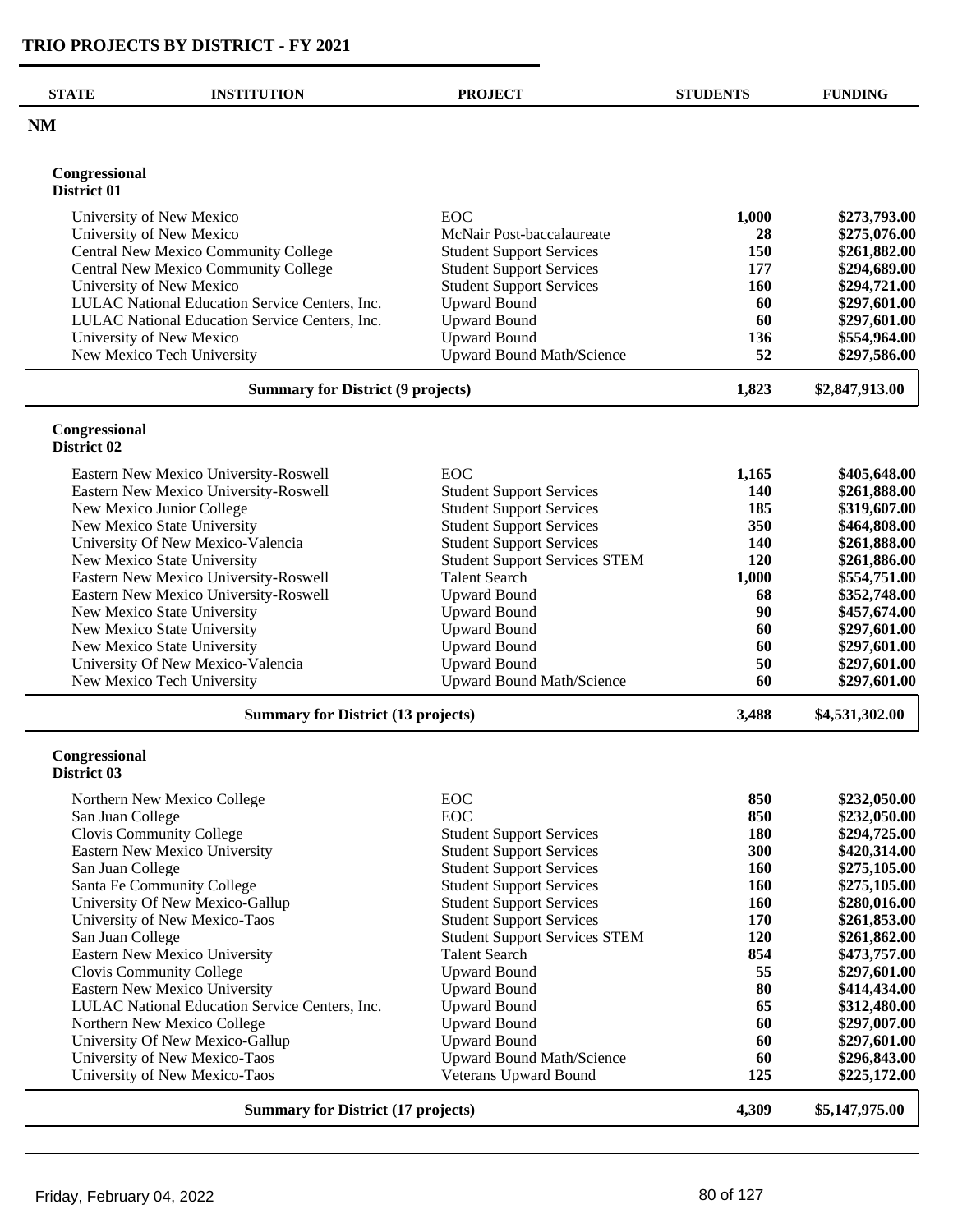| <b>STATE</b> | <b>INSTITUTION</b>                    | <b>PROJECT</b> | <b>STUDENTS</b> | <b>FUNDING</b>  |
|--------------|---------------------------------------|----------------|-----------------|-----------------|
|              | Summary for state of NM (39 projects) |                | 9,620           | \$12,527,190.00 |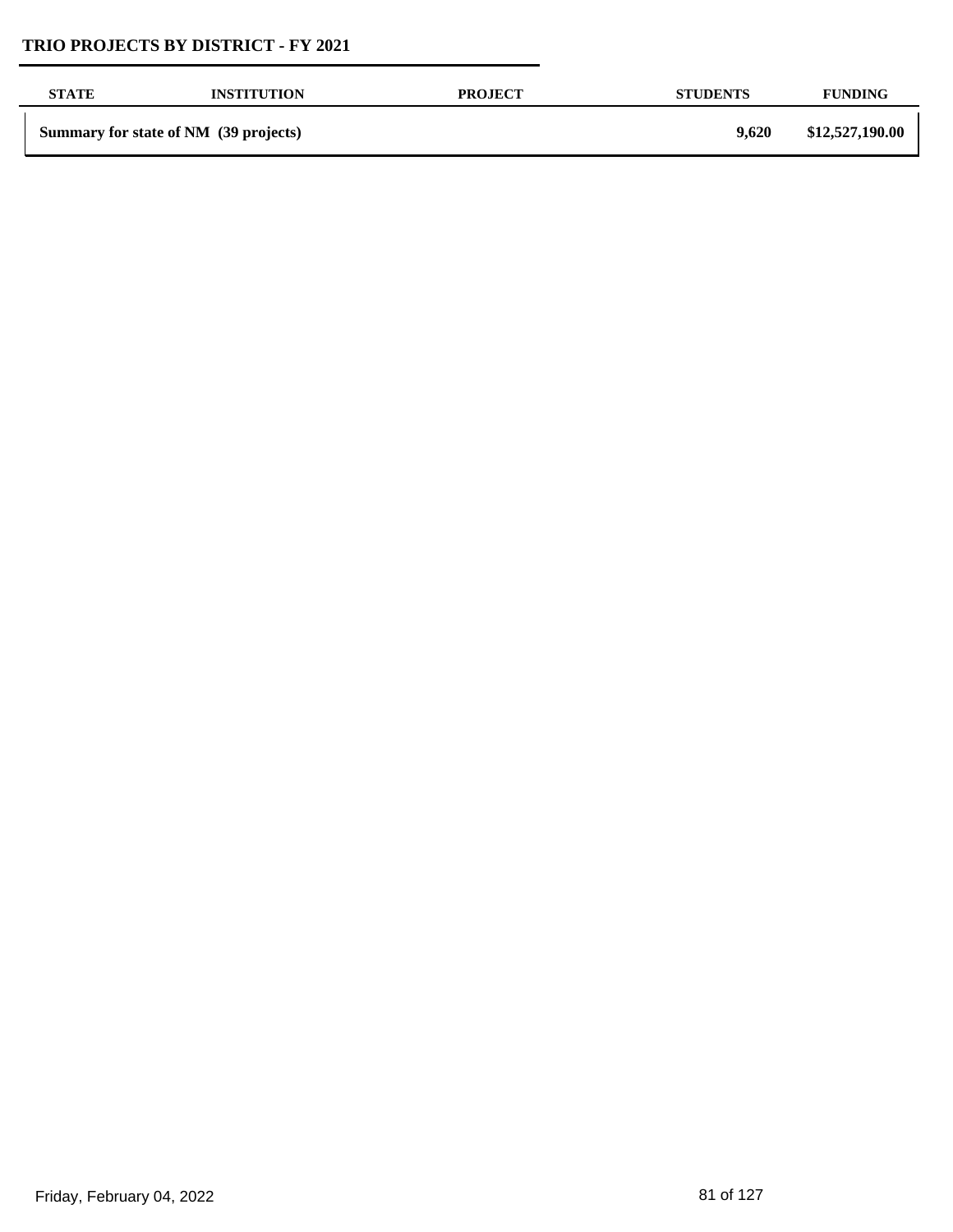| <b>NV</b><br>Congressional<br>District 01<br><b>EOC</b><br>University of Nevada-Las Vegas<br>1,000<br><b>EOC</b><br>University of Nevada-Las Vegas<br>1,000<br>University of Nevada-Las Vegas<br>McNair Post-baccalaureate<br>30<br>University of Nevada-Las Vegas<br><b>Student Support Services</b><br>265<br>University of Nevada-Las Vegas<br><b>Student Support Services STEM</b><br>240<br><b>Talent Search</b><br>562<br>University of Nevada-Las Vegas<br>696<br>University of Nevada-Las Vegas<br><b>Talent Search</b><br>502<br>University of Nevada-Las Vegas<br><b>Talent Search</b><br>500<br>University of Nevada-Las Vegas<br><b>Talent Search</b><br>University of Nevada-Las Vegas<br><b>Talent Search</b><br>500<br>University of Nevada-Las Vegas<br><b>Talent Search</b><br>500<br>91<br>University of Nevada-Las Vegas<br><b>Upward Bound</b><br>50<br>University of Nevada-Las Vegas<br><b>Upward Bound</b><br>50<br>University of Nevada-Las Vegas<br><b>Upward Bound</b><br>60<br>University of Nevada-Las Vegas<br><b>Upward Bound</b><br>60<br>University of Nevada-Las Vegas<br><b>Upward Bound</b><br>University of Nevada-Las Vegas<br>Upward Bound Math/Science<br>64<br><b>Upward Bound Math/Science</b><br>University of Nevada-Las Vegas<br>60<br>55<br>University of Nevada-Las Vegas<br><b>Upward Bound Math/Science</b><br><b>Summary for District (19 projects)</b><br>6,285<br>Congressional<br>District 02<br>McNair Post-baccalaureate<br>27<br>University of Nevada-Reno<br>140<br>Truckee Meadows Community College<br><b>Student Support Services</b><br><b>Student Support Services</b><br>University of Nevada-Reno<br>182<br>University of Nevada-Reno<br><b>Student Support Services STEM</b><br>120<br>50<br>University of Nevada-Reno<br><b>Upward Bound</b><br><b>Upward Bound</b><br>86<br>University of Nevada-Reno<br>50<br><b>Upward Bound</b><br>University of Nevada-Reno<br>University of Nevada-Reno<br>60<br><b>Upward Bound Math/Science</b><br>Truckee Meadows Community College<br>Veterans Upward Bound<br>164<br><b>Summary for District (9 projects)</b><br>879<br>Congressional<br>District 03<br>150<br>Nevada State College<br><b>Student Support Services</b><br><b>Upward Bound</b><br>Nevada State College<br>63<br>Upward Bound<br>Nevada State College<br>63<br>276<br><b>Summary for District (3 projects)</b><br>Congressional<br>District 04<br>200<br>College of Southern Nevada<br><b>Student Support Services</b><br>200<br><b>Summary for District (1 projects)</b> | <b>STATE</b> | <b>INSTITUTION</b> | <b>PROJECT</b> | <b>STUDENTS</b> | <b>FUNDING</b> |
|-----------------------------------------------------------------------------------------------------------------------------------------------------------------------------------------------------------------------------------------------------------------------------------------------------------------------------------------------------------------------------------------------------------------------------------------------------------------------------------------------------------------------------------------------------------------------------------------------------------------------------------------------------------------------------------------------------------------------------------------------------------------------------------------------------------------------------------------------------------------------------------------------------------------------------------------------------------------------------------------------------------------------------------------------------------------------------------------------------------------------------------------------------------------------------------------------------------------------------------------------------------------------------------------------------------------------------------------------------------------------------------------------------------------------------------------------------------------------------------------------------------------------------------------------------------------------------------------------------------------------------------------------------------------------------------------------------------------------------------------------------------------------------------------------------------------------------------------------------------------------------------------------------------------------------------------------------------------------------------------------------------------------------------------------------------------------------------------------------------------------------------------------------------------------------------------------------------------------------------------------------------------------------------------------------------------------------------------------------------------------------------------------------------------------------------------------------------------------------------------------------------------------------------------------------|--------------|--------------------|----------------|-----------------|----------------|
|                                                                                                                                                                                                                                                                                                                                                                                                                                                                                                                                                                                                                                                                                                                                                                                                                                                                                                                                                                                                                                                                                                                                                                                                                                                                                                                                                                                                                                                                                                                                                                                                                                                                                                                                                                                                                                                                                                                                                                                                                                                                                                                                                                                                                                                                                                                                                                                                                                                                                                                                                     |              |                    |                |                 |                |
|                                                                                                                                                                                                                                                                                                                                                                                                                                                                                                                                                                                                                                                                                                                                                                                                                                                                                                                                                                                                                                                                                                                                                                                                                                                                                                                                                                                                                                                                                                                                                                                                                                                                                                                                                                                                                                                                                                                                                                                                                                                                                                                                                                                                                                                                                                                                                                                                                                                                                                                                                     |              |                    |                |                 |                |
|                                                                                                                                                                                                                                                                                                                                                                                                                                                                                                                                                                                                                                                                                                                                                                                                                                                                                                                                                                                                                                                                                                                                                                                                                                                                                                                                                                                                                                                                                                                                                                                                                                                                                                                                                                                                                                                                                                                                                                                                                                                                                                                                                                                                                                                                                                                                                                                                                                                                                                                                                     |              |                    |                |                 |                |
|                                                                                                                                                                                                                                                                                                                                                                                                                                                                                                                                                                                                                                                                                                                                                                                                                                                                                                                                                                                                                                                                                                                                                                                                                                                                                                                                                                                                                                                                                                                                                                                                                                                                                                                                                                                                                                                                                                                                                                                                                                                                                                                                                                                                                                                                                                                                                                                                                                                                                                                                                     |              |                    |                |                 | \$272,749.00   |
|                                                                                                                                                                                                                                                                                                                                                                                                                                                                                                                                                                                                                                                                                                                                                                                                                                                                                                                                                                                                                                                                                                                                                                                                                                                                                                                                                                                                                                                                                                                                                                                                                                                                                                                                                                                                                                                                                                                                                                                                                                                                                                                                                                                                                                                                                                                                                                                                                                                                                                                                                     |              |                    |                |                 | \$272,749.00   |
|                                                                                                                                                                                                                                                                                                                                                                                                                                                                                                                                                                                                                                                                                                                                                                                                                                                                                                                                                                                                                                                                                                                                                                                                                                                                                                                                                                                                                                                                                                                                                                                                                                                                                                                                                                                                                                                                                                                                                                                                                                                                                                                                                                                                                                                                                                                                                                                                                                                                                                                                                     |              |                    |                |                 | \$275,507.00   |
|                                                                                                                                                                                                                                                                                                                                                                                                                                                                                                                                                                                                                                                                                                                                                                                                                                                                                                                                                                                                                                                                                                                                                                                                                                                                                                                                                                                                                                                                                                                                                                                                                                                                                                                                                                                                                                                                                                                                                                                                                                                                                                                                                                                                                                                                                                                                                                                                                                                                                                                                                     |              |                    |                |                 | \$394,772.00   |
|                                                                                                                                                                                                                                                                                                                                                                                                                                                                                                                                                                                                                                                                                                                                                                                                                                                                                                                                                                                                                                                                                                                                                                                                                                                                                                                                                                                                                                                                                                                                                                                                                                                                                                                                                                                                                                                                                                                                                                                                                                                                                                                                                                                                                                                                                                                                                                                                                                                                                                                                                     |              |                    |                |                 | \$484,462.00   |
|                                                                                                                                                                                                                                                                                                                                                                                                                                                                                                                                                                                                                                                                                                                                                                                                                                                                                                                                                                                                                                                                                                                                                                                                                                                                                                                                                                                                                                                                                                                                                                                                                                                                                                                                                                                                                                                                                                                                                                                                                                                                                                                                                                                                                                                                                                                                                                                                                                                                                                                                                     |              |                    |                |                 | \$311,211.00   |
|                                                                                                                                                                                                                                                                                                                                                                                                                                                                                                                                                                                                                                                                                                                                                                                                                                                                                                                                                                                                                                                                                                                                                                                                                                                                                                                                                                                                                                                                                                                                                                                                                                                                                                                                                                                                                                                                                                                                                                                                                                                                                                                                                                                                                                                                                                                                                                                                                                                                                                                                                     |              |                    |                |                 | \$386,102.00   |
|                                                                                                                                                                                                                                                                                                                                                                                                                                                                                                                                                                                                                                                                                                                                                                                                                                                                                                                                                                                                                                                                                                                                                                                                                                                                                                                                                                                                                                                                                                                                                                                                                                                                                                                                                                                                                                                                                                                                                                                                                                                                                                                                                                                                                                                                                                                                                                                                                                                                                                                                                     |              |                    |                |                 | \$277,928.00   |
|                                                                                                                                                                                                                                                                                                                                                                                                                                                                                                                                                                                                                                                                                                                                                                                                                                                                                                                                                                                                                                                                                                                                                                                                                                                                                                                                                                                                                                                                                                                                                                                                                                                                                                                                                                                                                                                                                                                                                                                                                                                                                                                                                                                                                                                                                                                                                                                                                                                                                                                                                     |              |                    |                |                 | \$277,373.00   |
|                                                                                                                                                                                                                                                                                                                                                                                                                                                                                                                                                                                                                                                                                                                                                                                                                                                                                                                                                                                                                                                                                                                                                                                                                                                                                                                                                                                                                                                                                                                                                                                                                                                                                                                                                                                                                                                                                                                                                                                                                                                                                                                                                                                                                                                                                                                                                                                                                                                                                                                                                     |              |                    |                |                 | \$277,373.00   |
|                                                                                                                                                                                                                                                                                                                                                                                                                                                                                                                                                                                                                                                                                                                                                                                                                                                                                                                                                                                                                                                                                                                                                                                                                                                                                                                                                                                                                                                                                                                                                                                                                                                                                                                                                                                                                                                                                                                                                                                                                                                                                                                                                                                                                                                                                                                                                                                                                                                                                                                                                     |              |                    |                |                 | \$277,373.00   |
|                                                                                                                                                                                                                                                                                                                                                                                                                                                                                                                                                                                                                                                                                                                                                                                                                                                                                                                                                                                                                                                                                                                                                                                                                                                                                                                                                                                                                                                                                                                                                                                                                                                                                                                                                                                                                                                                                                                                                                                                                                                                                                                                                                                                                                                                                                                                                                                                                                                                                                                                                     |              |                    |                |                 | \$422,072.00   |
|                                                                                                                                                                                                                                                                                                                                                                                                                                                                                                                                                                                                                                                                                                                                                                                                                                                                                                                                                                                                                                                                                                                                                                                                                                                                                                                                                                                                                                                                                                                                                                                                                                                                                                                                                                                                                                                                                                                                                                                                                                                                                                                                                                                                                                                                                                                                                                                                                                                                                                                                                     |              |                    |                |                 | \$247,598.00   |
|                                                                                                                                                                                                                                                                                                                                                                                                                                                                                                                                                                                                                                                                                                                                                                                                                                                                                                                                                                                                                                                                                                                                                                                                                                                                                                                                                                                                                                                                                                                                                                                                                                                                                                                                                                                                                                                                                                                                                                                                                                                                                                                                                                                                                                                                                                                                                                                                                                                                                                                                                     |              |                    |                |                 | \$247,598.00   |
|                                                                                                                                                                                                                                                                                                                                                                                                                                                                                                                                                                                                                                                                                                                                                                                                                                                                                                                                                                                                                                                                                                                                                                                                                                                                                                                                                                                                                                                                                                                                                                                                                                                                                                                                                                                                                                                                                                                                                                                                                                                                                                                                                                                                                                                                                                                                                                                                                                                                                                                                                     |              |                    |                |                 | \$247,598.00   |
|                                                                                                                                                                                                                                                                                                                                                                                                                                                                                                                                                                                                                                                                                                                                                                                                                                                                                                                                                                                                                                                                                                                                                                                                                                                                                                                                                                                                                                                                                                                                                                                                                                                                                                                                                                                                                                                                                                                                                                                                                                                                                                                                                                                                                                                                                                                                                                                                                                                                                                                                                     |              |                    |                |                 | \$247,598.00   |
|                                                                                                                                                                                                                                                                                                                                                                                                                                                                                                                                                                                                                                                                                                                                                                                                                                                                                                                                                                                                                                                                                                                                                                                                                                                                                                                                                                                                                                                                                                                                                                                                                                                                                                                                                                                                                                                                                                                                                                                                                                                                                                                                                                                                                                                                                                                                                                                                                                                                                                                                                     |              |                    |                |                 | \$262,597.00   |
|                                                                                                                                                                                                                                                                                                                                                                                                                                                                                                                                                                                                                                                                                                                                                                                                                                                                                                                                                                                                                                                                                                                                                                                                                                                                                                                                                                                                                                                                                                                                                                                                                                                                                                                                                                                                                                                                                                                                                                                                                                                                                                                                                                                                                                                                                                                                                                                                                                                                                                                                                     |              |                    |                |                 | \$257,597.00   |
|                                                                                                                                                                                                                                                                                                                                                                                                                                                                                                                                                                                                                                                                                                                                                                                                                                                                                                                                                                                                                                                                                                                                                                                                                                                                                                                                                                                                                                                                                                                                                                                                                                                                                                                                                                                                                                                                                                                                                                                                                                                                                                                                                                                                                                                                                                                                                                                                                                                                                                                                                     |              |                    |                |                 | \$259,597.00   |
|                                                                                                                                                                                                                                                                                                                                                                                                                                                                                                                                                                                                                                                                                                                                                                                                                                                                                                                                                                                                                                                                                                                                                                                                                                                                                                                                                                                                                                                                                                                                                                                                                                                                                                                                                                                                                                                                                                                                                                                                                                                                                                                                                                                                                                                                                                                                                                                                                                                                                                                                                     |              |                    |                |                 | \$5,699,854.00 |
|                                                                                                                                                                                                                                                                                                                                                                                                                                                                                                                                                                                                                                                                                                                                                                                                                                                                                                                                                                                                                                                                                                                                                                                                                                                                                                                                                                                                                                                                                                                                                                                                                                                                                                                                                                                                                                                                                                                                                                                                                                                                                                                                                                                                                                                                                                                                                                                                                                                                                                                                                     |              |                    |                |                 |                |
|                                                                                                                                                                                                                                                                                                                                                                                                                                                                                                                                                                                                                                                                                                                                                                                                                                                                                                                                                                                                                                                                                                                                                                                                                                                                                                                                                                                                                                                                                                                                                                                                                                                                                                                                                                                                                                                                                                                                                                                                                                                                                                                                                                                                                                                                                                                                                                                                                                                                                                                                                     |              |                    |                |                 |                |
|                                                                                                                                                                                                                                                                                                                                                                                                                                                                                                                                                                                                                                                                                                                                                                                                                                                                                                                                                                                                                                                                                                                                                                                                                                                                                                                                                                                                                                                                                                                                                                                                                                                                                                                                                                                                                                                                                                                                                                                                                                                                                                                                                                                                                                                                                                                                                                                                                                                                                                                                                     |              |                    |                |                 | \$274,983.00   |
|                                                                                                                                                                                                                                                                                                                                                                                                                                                                                                                                                                                                                                                                                                                                                                                                                                                                                                                                                                                                                                                                                                                                                                                                                                                                                                                                                                                                                                                                                                                                                                                                                                                                                                                                                                                                                                                                                                                                                                                                                                                                                                                                                                                                                                                                                                                                                                                                                                                                                                                                                     |              |                    |                |                 | \$261,888.00   |
|                                                                                                                                                                                                                                                                                                                                                                                                                                                                                                                                                                                                                                                                                                                                                                                                                                                                                                                                                                                                                                                                                                                                                                                                                                                                                                                                                                                                                                                                                                                                                                                                                                                                                                                                                                                                                                                                                                                                                                                                                                                                                                                                                                                                                                                                                                                                                                                                                                                                                                                                                     |              |                    |                |                 | \$410,053.00   |
|                                                                                                                                                                                                                                                                                                                                                                                                                                                                                                                                                                                                                                                                                                                                                                                                                                                                                                                                                                                                                                                                                                                                                                                                                                                                                                                                                                                                                                                                                                                                                                                                                                                                                                                                                                                                                                                                                                                                                                                                                                                                                                                                                                                                                                                                                                                                                                                                                                                                                                                                                     |              |                    |                |                 | \$261,888.00   |
|                                                                                                                                                                                                                                                                                                                                                                                                                                                                                                                                                                                                                                                                                                                                                                                                                                                                                                                                                                                                                                                                                                                                                                                                                                                                                                                                                                                                                                                                                                                                                                                                                                                                                                                                                                                                                                                                                                                                                                                                                                                                                                                                                                                                                                                                                                                                                                                                                                                                                                                                                     |              |                    |                |                 | \$297,601.00   |
|                                                                                                                                                                                                                                                                                                                                                                                                                                                                                                                                                                                                                                                                                                                                                                                                                                                                                                                                                                                                                                                                                                                                                                                                                                                                                                                                                                                                                                                                                                                                                                                                                                                                                                                                                                                                                                                                                                                                                                                                                                                                                                                                                                                                                                                                                                                                                                                                                                                                                                                                                     |              |                    |                |                 | \$458,145.00   |
|                                                                                                                                                                                                                                                                                                                                                                                                                                                                                                                                                                                                                                                                                                                                                                                                                                                                                                                                                                                                                                                                                                                                                                                                                                                                                                                                                                                                                                                                                                                                                                                                                                                                                                                                                                                                                                                                                                                                                                                                                                                                                                                                                                                                                                                                                                                                                                                                                                                                                                                                                     |              |                    |                |                 | \$297,601.00   |
|                                                                                                                                                                                                                                                                                                                                                                                                                                                                                                                                                                                                                                                                                                                                                                                                                                                                                                                                                                                                                                                                                                                                                                                                                                                                                                                                                                                                                                                                                                                                                                                                                                                                                                                                                                                                                                                                                                                                                                                                                                                                                                                                                                                                                                                                                                                                                                                                                                                                                                                                                     |              |                    |                |                 | \$297,601.00   |
|                                                                                                                                                                                                                                                                                                                                                                                                                                                                                                                                                                                                                                                                                                                                                                                                                                                                                                                                                                                                                                                                                                                                                                                                                                                                                                                                                                                                                                                                                                                                                                                                                                                                                                                                                                                                                                                                                                                                                                                                                                                                                                                                                                                                                                                                                                                                                                                                                                                                                                                                                     |              |                    |                |                 | \$438,386.00   |
|                                                                                                                                                                                                                                                                                                                                                                                                                                                                                                                                                                                                                                                                                                                                                                                                                                                                                                                                                                                                                                                                                                                                                                                                                                                                                                                                                                                                                                                                                                                                                                                                                                                                                                                                                                                                                                                                                                                                                                                                                                                                                                                                                                                                                                                                                                                                                                                                                                                                                                                                                     |              |                    |                |                 | \$2,998,146.00 |
|                                                                                                                                                                                                                                                                                                                                                                                                                                                                                                                                                                                                                                                                                                                                                                                                                                                                                                                                                                                                                                                                                                                                                                                                                                                                                                                                                                                                                                                                                                                                                                                                                                                                                                                                                                                                                                                                                                                                                                                                                                                                                                                                                                                                                                                                                                                                                                                                                                                                                                                                                     |              |                    |                |                 |                |
|                                                                                                                                                                                                                                                                                                                                                                                                                                                                                                                                                                                                                                                                                                                                                                                                                                                                                                                                                                                                                                                                                                                                                                                                                                                                                                                                                                                                                                                                                                                                                                                                                                                                                                                                                                                                                                                                                                                                                                                                                                                                                                                                                                                                                                                                                                                                                                                                                                                                                                                                                     |              |                    |                |                 |                |
|                                                                                                                                                                                                                                                                                                                                                                                                                                                                                                                                                                                                                                                                                                                                                                                                                                                                                                                                                                                                                                                                                                                                                                                                                                                                                                                                                                                                                                                                                                                                                                                                                                                                                                                                                                                                                                                                                                                                                                                                                                                                                                                                                                                                                                                                                                                                                                                                                                                                                                                                                     |              |                    |                |                 | \$261,888.00   |
|                                                                                                                                                                                                                                                                                                                                                                                                                                                                                                                                                                                                                                                                                                                                                                                                                                                                                                                                                                                                                                                                                                                                                                                                                                                                                                                                                                                                                                                                                                                                                                                                                                                                                                                                                                                                                                                                                                                                                                                                                                                                                                                                                                                                                                                                                                                                                                                                                                                                                                                                                     |              |                    |                |                 | \$312,480.00   |
|                                                                                                                                                                                                                                                                                                                                                                                                                                                                                                                                                                                                                                                                                                                                                                                                                                                                                                                                                                                                                                                                                                                                                                                                                                                                                                                                                                                                                                                                                                                                                                                                                                                                                                                                                                                                                                                                                                                                                                                                                                                                                                                                                                                                                                                                                                                                                                                                                                                                                                                                                     |              |                    |                |                 | \$312,480.00   |
|                                                                                                                                                                                                                                                                                                                                                                                                                                                                                                                                                                                                                                                                                                                                                                                                                                                                                                                                                                                                                                                                                                                                                                                                                                                                                                                                                                                                                                                                                                                                                                                                                                                                                                                                                                                                                                                                                                                                                                                                                                                                                                                                                                                                                                                                                                                                                                                                                                                                                                                                                     |              |                    |                |                 | \$886,848.00   |
|                                                                                                                                                                                                                                                                                                                                                                                                                                                                                                                                                                                                                                                                                                                                                                                                                                                                                                                                                                                                                                                                                                                                                                                                                                                                                                                                                                                                                                                                                                                                                                                                                                                                                                                                                                                                                                                                                                                                                                                                                                                                                                                                                                                                                                                                                                                                                                                                                                                                                                                                                     |              |                    |                |                 |                |
|                                                                                                                                                                                                                                                                                                                                                                                                                                                                                                                                                                                                                                                                                                                                                                                                                                                                                                                                                                                                                                                                                                                                                                                                                                                                                                                                                                                                                                                                                                                                                                                                                                                                                                                                                                                                                                                                                                                                                                                                                                                                                                                                                                                                                                                                                                                                                                                                                                                                                                                                                     |              |                    |                |                 | \$294,725.00   |
|                                                                                                                                                                                                                                                                                                                                                                                                                                                                                                                                                                                                                                                                                                                                                                                                                                                                                                                                                                                                                                                                                                                                                                                                                                                                                                                                                                                                                                                                                                                                                                                                                                                                                                                                                                                                                                                                                                                                                                                                                                                                                                                                                                                                                                                                                                                                                                                                                                                                                                                                                     |              |                    |                |                 | \$294,725.00   |
| Summary for state of NV (32 projects)<br>7,640                                                                                                                                                                                                                                                                                                                                                                                                                                                                                                                                                                                                                                                                                                                                                                                                                                                                                                                                                                                                                                                                                                                                                                                                                                                                                                                                                                                                                                                                                                                                                                                                                                                                                                                                                                                                                                                                                                                                                                                                                                                                                                                                                                                                                                                                                                                                                                                                                                                                                                      |              |                    |                |                 | \$9,879,573.00 |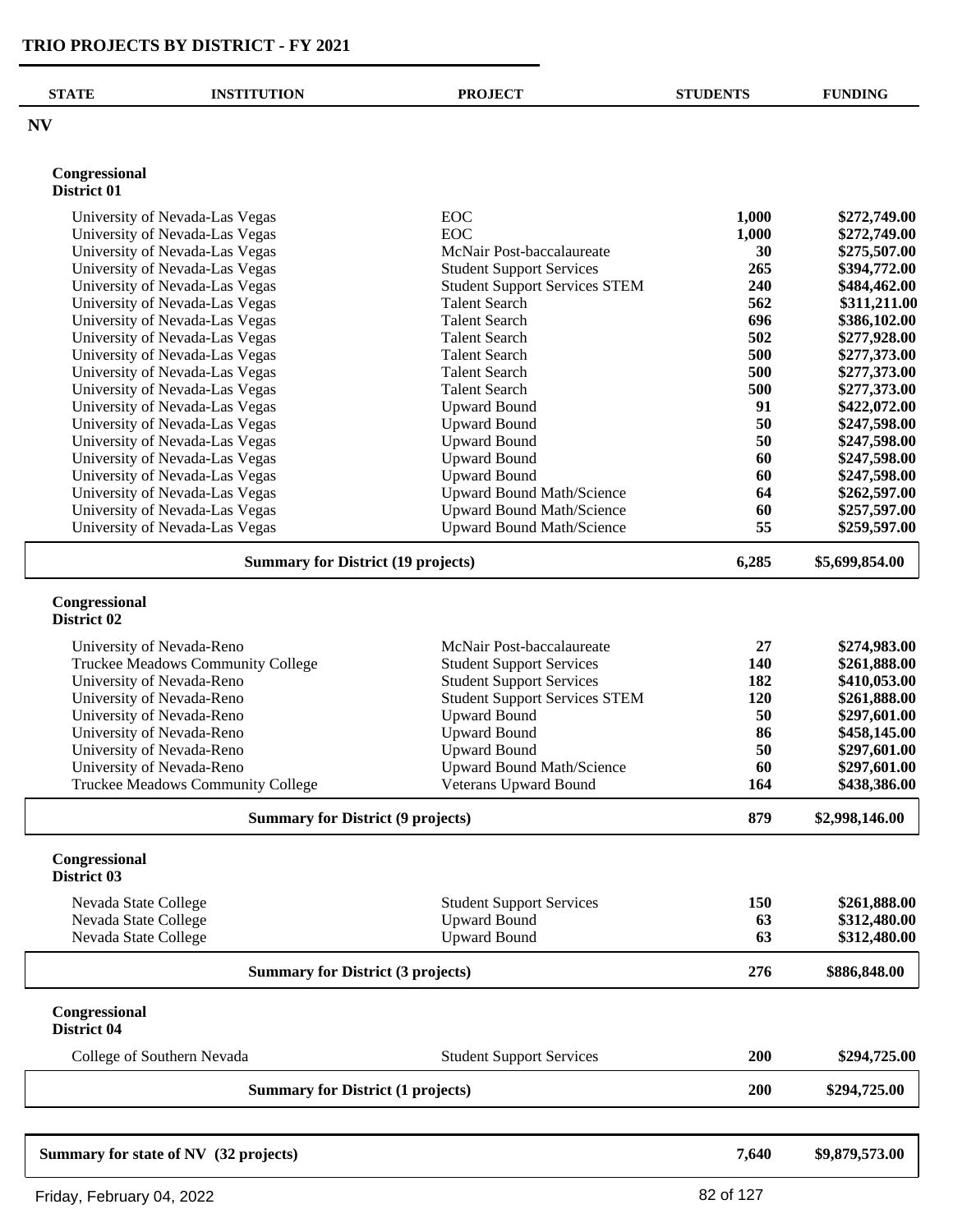| OTLA TELE | אומו<br><b>ALON</b> | <b>OJECT</b><br>PR | <b>DENTS</b> | $\mathbf{m}$ |
|-----------|---------------------|--------------------|--------------|--------------|
|           |                     |                    |              |              |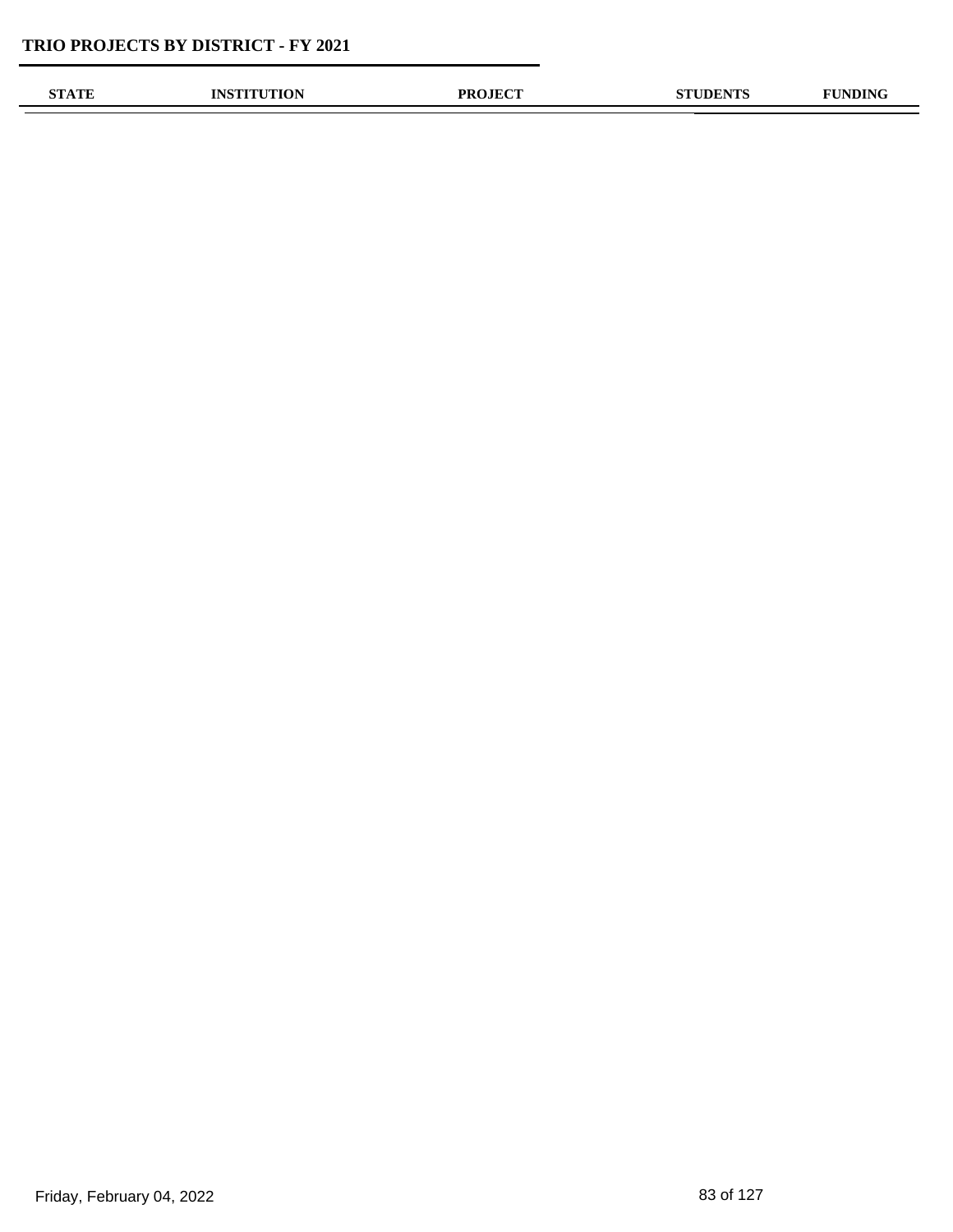| <b>STATE</b>                                   | <b>INSTITUTION</b>                                               | <b>PROJECT</b>                                                     | <b>STUDENTS</b>  | <b>FUNDING</b>               |
|------------------------------------------------|------------------------------------------------------------------|--------------------------------------------------------------------|------------------|------------------------------|
| <b>NY</b>                                      |                                                                  |                                                                    |                  |                              |
| Congressional<br>District 01                   |                                                                  |                                                                    |                  |                              |
|                                                | <b>Suffolk County Community College</b>                          | <b>Student Support Services</b>                                    | 324              | \$335,110.00                 |
|                                                | <b>Summary for District (1 projects)</b>                         |                                                                    | 324              | \$335,110.00                 |
| Congressional<br>District 03                   |                                                                  |                                                                    |                  |                              |
|                                                | SUNY-College of Old Westbury<br>SUNY-Farmingdale State College   | <b>Student Support Services</b><br><b>Student Support Services</b> | 140<br>185       | \$261,888.00<br>\$261,888.00 |
|                                                | <b>Summary for District (2 projects)</b>                         |                                                                    | 325              | \$523,776.00                 |
|                                                |                                                                  |                                                                    |                  |                              |
| Congressional<br>District 04                   |                                                                  |                                                                    |                  |                              |
| <b>Molloy College</b>                          |                                                                  | <b>Student Support Services</b>                                    | 160              | \$279,441.00                 |
|                                                | <b>Summary for District (1 projects)</b>                         |                                                                    | <b>160</b>       | \$279,441.00                 |
| Congressional<br>District 05                   |                                                                  |                                                                    |                  |                              |
| St. John's University<br>St. John's University |                                                                  | McNair Post-baccalaureate<br><b>Student Support Services</b>       | <b>26</b><br>185 | \$255,936.00<br>\$261,888.00 |
| St. John's University                          |                                                                  | <b>Upward Bound</b>                                                | 60               | \$297,601.00                 |
|                                                | <b>Summary for District (3 projects)</b>                         |                                                                    |                  | \$815,425.00                 |
| Congressional<br>District 06                   |                                                                  |                                                                    |                  |                              |
|                                                | <b>CUNY-Queens College</b>                                       | <b>Disabled Student Services</b>                                   | 103              | \$261,888.00                 |
|                                                | <b>Summary for District (1 projects)</b>                         |                                                                    | 103              | \$261,888.00                 |
| Congressional<br><b>District 07</b>            |                                                                  |                                                                    |                  |                              |
|                                                | <b>Cypress Hills Local Development Corporation</b>               | <b>Talent Search</b>                                               | 500              | \$277,375.00                 |
|                                                | <b>Summary for District (1 projects)</b>                         |                                                                    | 500              | \$277,375.00                 |
| Congressional<br>District 08                   |                                                                  |                                                                    |                  |                              |
|                                                | CUNY-Kingsborough Community College                              | <b>Student Support Services</b>                                    | 250              | \$276,309.00                 |
|                                                | <b>Summary for District (1 projects)</b>                         |                                                                    | 250              | \$276,309.00                 |
| Congressional<br>District 09                   |                                                                  |                                                                    |                  |                              |
|                                                | <b>CUNY-Medgar Evers College</b><br><b>CUNY-Brooklyn College</b> | <b>Student Support Services</b><br><b>Talent Search</b>            | 140<br>729       | \$261,888.00<br>\$404,413.00 |
|                                                | <b>Summary for District (2 projects)</b>                         | 869                                                                | \$666,301.00     |                              |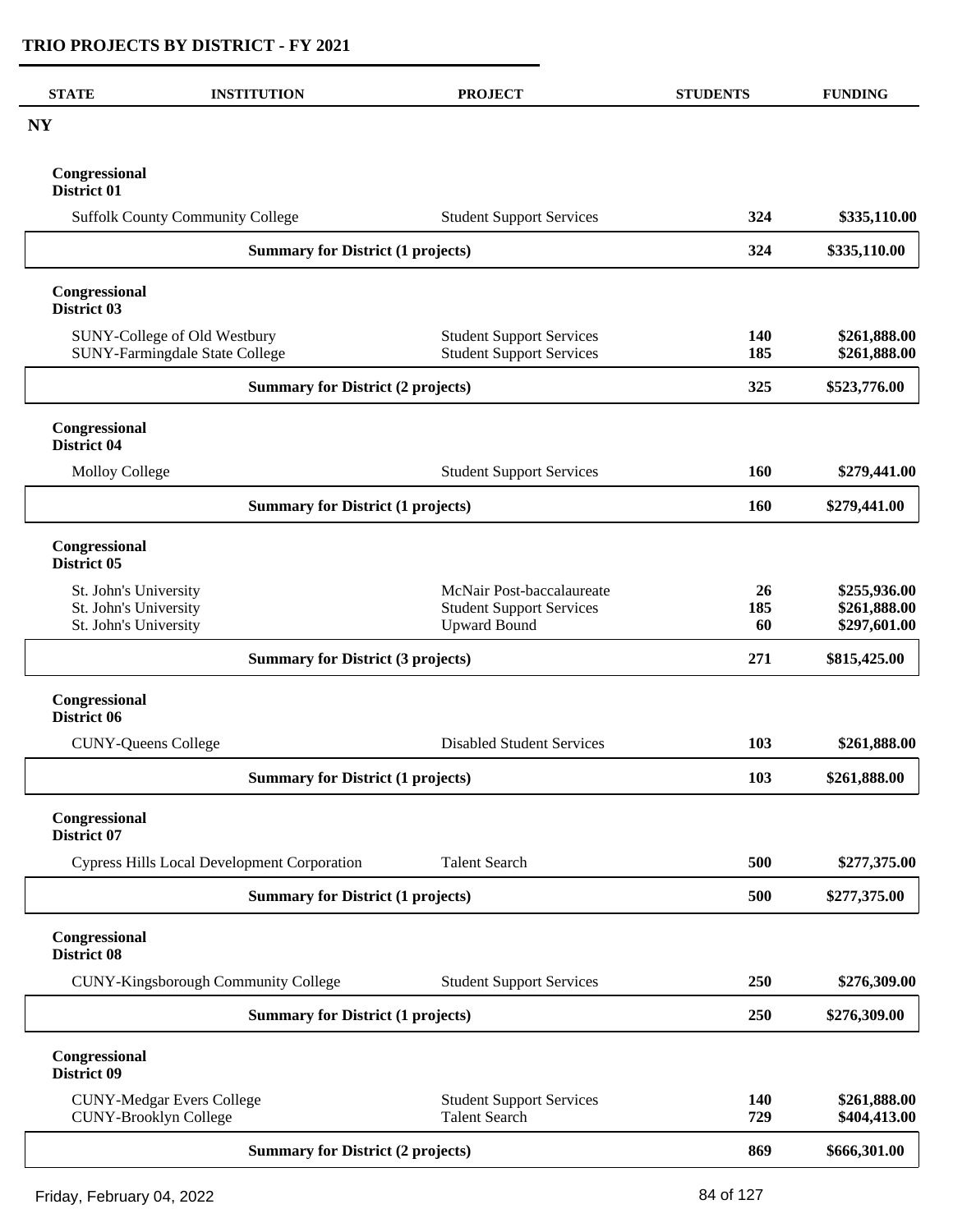$\overline{\phantom{0}}$ 

| <b>STATE</b>                 | <b>INSTITUTION</b>                                 | <b>PROJECT</b>                               | <b>STUDENTS</b> | <b>FUNDING</b>               |
|------------------------------|----------------------------------------------------|----------------------------------------------|-----------------|------------------------------|
| Congressional<br>District 10 |                                                    |                                              |                 |                              |
|                              | <b>CUNY-Borough of Manhattan Community College</b> | <b>EOC</b>                                   | 1,000           | \$273,788.00                 |
|                              | CUNY-John Jay College of Criminal Justice          | McNair Post-baccalaureate                    | 27              | \$282,828.00                 |
| New York University          |                                                    | <b>Student Support Services</b>              | 250             | \$430,080.00                 |
| Columbia University          | University Settlement Society of New York          | <b>Talent Search</b><br><b>Talent Search</b> | 737<br>1,165    | \$408,961.00<br>\$646,284.00 |
| Columbia University          |                                                    | <b>Upward Bound</b>                          | <b>190</b>      | \$1,015,364.00               |
|                              | CUNY-Borough of Manhattan Community College        | <b>Upward Bound</b>                          | 66              | \$285,822.00                 |
| Pace University              | CUNY-John Jay College of Criminal Justice          | <b>Upward Bound</b><br><b>Upward Bound</b>   | 96<br>85        | \$411,372.00<br>\$424,198.00 |
|                              | <b>Summary for District (9 projects)</b>           |                                              | 3,616           | \$4,178,697.00               |
| Congressional<br>District 12 |                                                    |                                              |                 |                              |
|                              | <b>CUNY-Hunter College</b>                         | McNair Post-baccalaureate                    | 25              | \$261,888.00                 |
|                              | <b>Summary for District (1 projects)</b>           |                                              | 25              | \$261,888.00                 |
| Congressional<br>District 13 |                                                    |                                              |                 |                              |
|                              | Harlem Center for Education, Inc.                  | EOC                                          | 1,000           | \$273,793.00                 |
|                              | <b>CUNY-Lehman College</b>                         | <b>Student Support Services</b>              | 140             | \$261,888.00                 |
|                              | <b>CUNY-Lehman College</b>                         | <b>Student Support Services Teacher</b>      | 140             | \$251,691.00                 |
|                              | CUNY-City College of New York                      | Preparation<br><b>Talent Search</b>          | 500             | \$277,375.00                 |
|                              | Harlem Center for Education, Inc.                  | <b>Talent Search</b>                         | 583             | \$323,420.00                 |
|                              | Harlem Center for Education, Inc.                  | <b>Talent Search</b>                         | 500             | \$277,375.00                 |
|                              | Union Settlement Association, Inc.                 | <b>Talent Search</b>                         | 500             | \$277,375.00                 |
|                              | <b>CUNY-City College of New York</b>               | <b>Upward Bound</b>                          | 80              | \$378,856.00                 |
|                              | <b>Summary for District (8 projects)</b>           |                                              | 3,443           | \$2,321,773.00               |
| Congressional<br>District 14 |                                                    |                                              |                 |                              |
|                              | College Bridge Cafe Inc.                           | <b>Talent Search</b>                         | 500             | \$277,170.00                 |
|                              | Vaughn College of Aeronautics & Technology         | <b>Upward Bound</b>                          | 52              | \$241,141.00                 |
|                              | <b>Summary for District (2 projects)</b>           |                                              | 552             | \$518,311.00                 |
| Congressional<br>District 15 |                                                    |                                              |                 |                              |
|                              | <b>CUNY-Bronx Community College</b>                | <b>Talent Search</b>                         | 500             | \$277,375.00                 |
| Fordham University           |                                                    | <b>Talent Search</b>                         | 790             | \$436,589.00                 |
|                              | <b>CUNY-Bronx Community College</b>                | <b>Upward Bound</b>                          | 107             | \$570,265.00                 |
|                              | <b>CUNY-Bronx Community College</b>                | Upward Bound Math/Science                    | 60              | \$297,601.00                 |
|                              | <b>Summary for District (4 projects)</b>           |                                              | 1,457           | \$1,581,830.00               |
| Congressional<br>District 16 |                                                    |                                              |                 |                              |
|                              | College of Mount Saint Vincent                     | <b>Student Support Services</b>              | 160             | \$331,573.00                 |
| Iona College                 |                                                    | <b>Student Support Services</b>              | <b>140</b>      | \$261,888.00                 |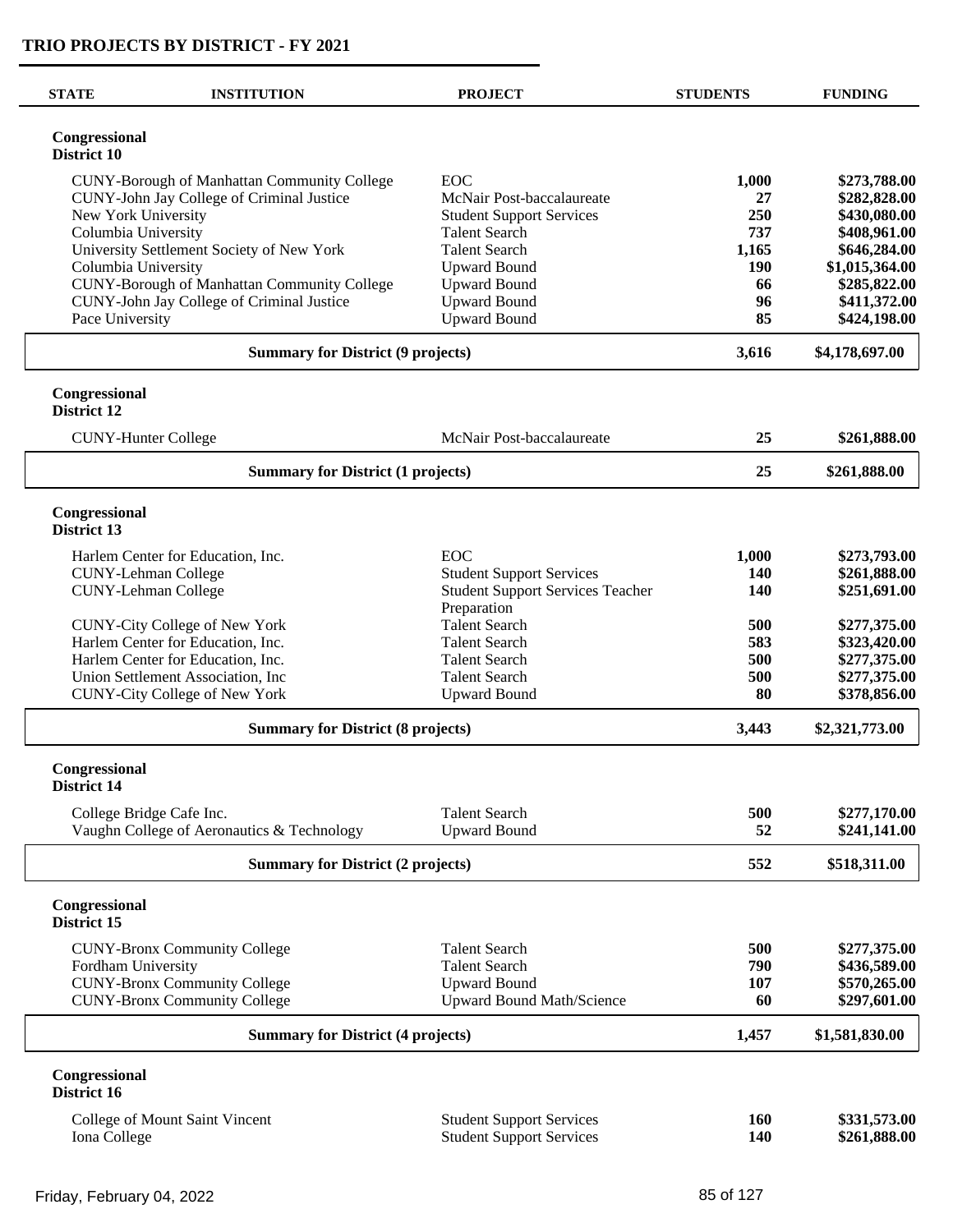| <b>STATE</b>                        | <b>INSTITUTION</b>                               | <b>PROJECT</b>                                                     | <b>STUDENTS</b> | <b>FUNDING</b>               |
|-------------------------------------|--------------------------------------------------|--------------------------------------------------------------------|-----------------|------------------------------|
|                                     | <b>Summary for District (2 projects)</b>         | 300                                                                | \$593,461.00    |                              |
| Congressional<br>District 17        |                                                  |                                                                    |                 |                              |
| Mercy College                       |                                                  | McNair Post-baccalaureate                                          | 27              | \$261,888.00                 |
| Mercy College                       |                                                  | <b>Student Support Services</b>                                    | 250             | \$338,972.00                 |
|                                     | <b>SUNY-Rockland Community College</b>           | <b>Student Support Services</b>                                    | 150             | \$261,888.00                 |
|                                     | <b>SUNY-Westchester Community College</b>        | <b>Student Support Services</b>                                    | 170             | \$294,725.00                 |
|                                     | <b>Summary for District (4 projects)</b>         |                                                                    | 597             | \$1,157,473.00               |
| Congressional<br>District 18        |                                                  |                                                                    |                 |                              |
| Marist College                      |                                                  | <b>Disabled Student Services</b>                                   | 120             | \$288,127.00                 |
|                                     | <b>SUNY-Dutchess Community College</b>           | <b>Student Support Services</b>                                    | 140             | \$261,888.00                 |
|                                     | <b>SUNY-Orange County Community College</b>      | <b>Student Support Services</b>                                    | 140             | \$261,888.00                 |
| Marist College                      |                                                  | <b>Upward Bound</b>                                                | 147             | \$759,931.00                 |
|                                     | <b>Summary for District (4 projects)</b>         |                                                                    | 547             | \$1,571,834.00               |
| Congressional<br>District 19        |                                                  |                                                                    |                 |                              |
| <b>SUNY-Ulster</b>                  |                                                  | <b>Disabled Student Services</b>                                   | 103             | \$261,888.00                 |
| SUNY-Ulster                         |                                                  | <b>Student Support Services</b>                                    | 227             | \$347,108.00                 |
|                                     | <b>Summary for District (2 projects)</b>         |                                                                    | 330             | \$608,996.00                 |
| Congressional<br>District 20        |                                                  |                                                                    |                 |                              |
|                                     | SUNY-Fulton-Montgomery Community College         | <b>Disabled Student Services</b>                                   | 103             | \$261,888.00                 |
|                                     | <b>SUNY Schenectady County Community College</b> | <b>Student Support Services</b>                                    | 175             | \$335,111.00                 |
|                                     | SUNY-Fulton-Montgomery Community College         | <b>Student Support Services</b>                                    | 165             | \$275,105.00                 |
|                                     | <b>Summary for District (3 projects)</b>         |                                                                    | 443             | \$872,104.00                 |
| Congressional<br><b>District 21</b> |                                                  |                                                                    |                 |                              |
| Clarkson University                 |                                                  | McNair Post-baccalaureate                                          | 31              | \$261,888.00                 |
|                                     | St. Lawrence University                          | McNair Post-baccalaureate                                          | 28              | \$269,978.00                 |
| Clarkson University                 |                                                  | <b>Student Support Services</b>                                    | <b>160</b>      | \$317,461.00                 |
| Paul Smith's College                |                                                  | <b>Student Support Services</b>                                    | 165             | \$281,019.00                 |
|                                     | <b>SUNY-Adirondack Community College</b>         | <b>Student Support Services</b>                                    | 140             | \$261,888.00                 |
| <b>SUNY-Canton</b>                  |                                                  | <b>Student Support Services</b>                                    | 216             | \$309,458.00                 |
|                                     | <b>SUNY-Jefferson Community College</b>          | <b>Student Support Services</b>                                    | 160             | \$280,021.00                 |
| SUNY-Plattsburgh<br>SUNY-Potsdam    |                                                  | <b>Student Support Services</b><br><b>Student Support Services</b> | 386<br>206      | \$612,373.00<br>\$332,515.00 |
|                                     | <b>SUNY-Adirondack Community College</b>         | <b>Upward Bound</b>                                                | 63              | \$269,126.00                 |
|                                     | <b>SUNY-Adirondack Community College</b>         | <b>Upward Bound</b>                                                | 60              | \$297,601.00                 |
| SUNY-Plattsburgh                    |                                                  | <b>Upward Bound</b>                                                | 146             | \$729,955.00                 |
| SUNY-Plattsburgh                    |                                                  | <b>Upward Bound</b>                                                | 63              | \$312,480.00                 |
|                                     | <b>Summary for District (13 projects)</b>        | 1,824                                                              | \$4,535,763.00  |                              |
| Congressional                       |                                                  |                                                                    |                 |                              |

# **District 22**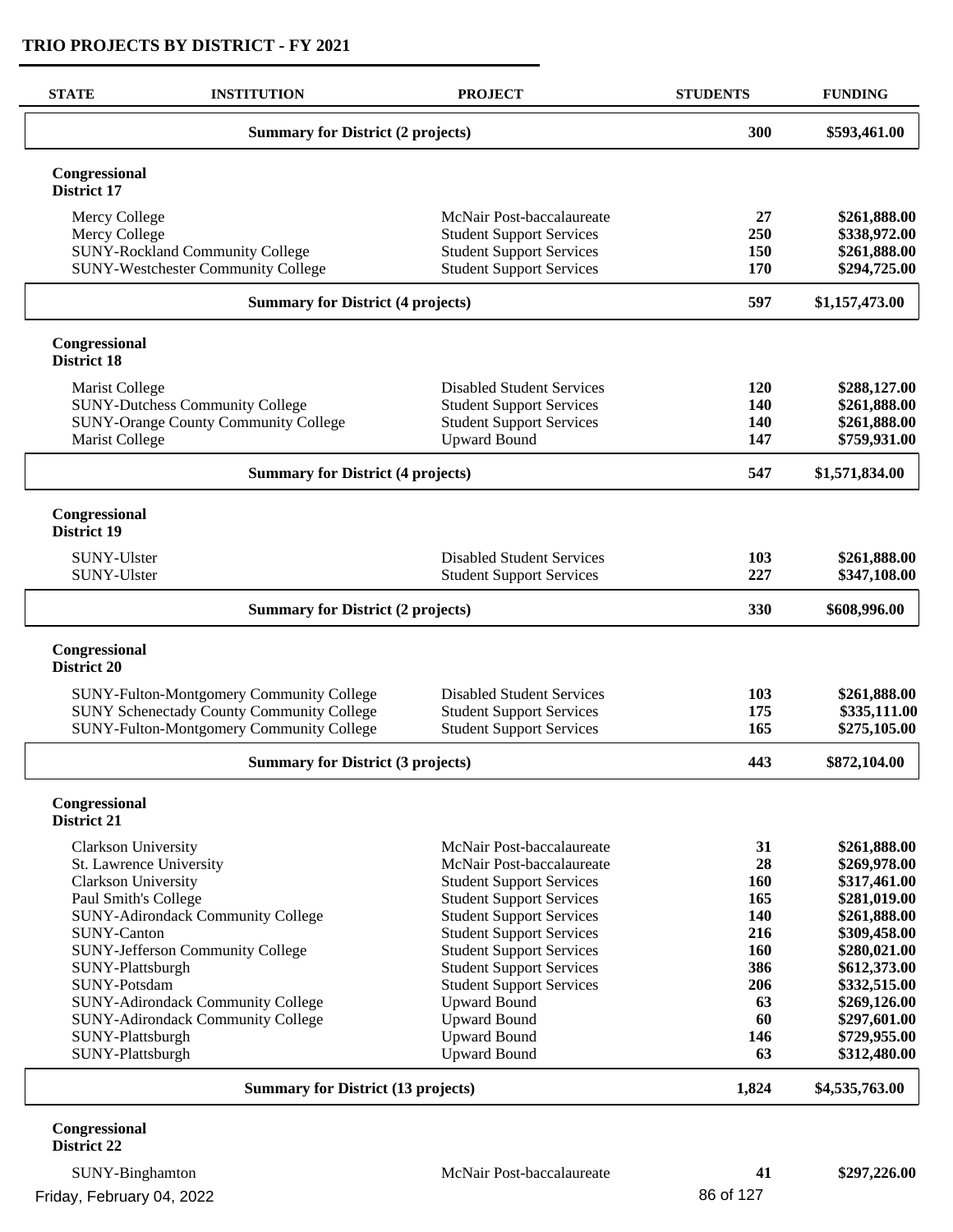$\overline{\phantom{0}}$ 

| <b>STATE</b>                        | <b>INSTITUTION</b>                        | <b>PROJECT</b>                       | <b>STUDENTS</b> | <b>FUNDING</b> |
|-------------------------------------|-------------------------------------------|--------------------------------------|-----------------|----------------|
| Cazenovia College                   |                                           | <b>Student Support Services</b>      | 160             | \$350,568.00   |
| SUNY-Binghamton                     |                                           | <b>Student Support Services</b>      | 400             | \$431,201.00   |
| <b>Utica College</b>                |                                           | <b>Student Support Services</b>      | 140             | \$261,888.00   |
|                                     |                                           |                                      | 120             |                |
| SUNY-Binghamton                     |                                           | <b>Student Support Services STEM</b> |                 | \$261,888.00   |
| SUNY-Binghamton                     |                                           | <b>Talent Search</b>                 | 664             | \$368,354.00   |
|                                     | Mohawk Valley Community College           | <b>Upward Bound</b>                  | 59              | \$297,601.00   |
| SUNY-Binghamton                     |                                           | <b>Upward Bound</b>                  | 99              | \$525,552.00   |
| SUNY-Binghamton                     |                                           | <b>Upward Bound</b>                  | 63              | \$311,886.00   |
| SUNY-Binghamton                     |                                           | <b>Upward Bound Math/Science</b>     | 60              | \$297,601.00   |
|                                     | <b>Summary for District (10 projects)</b> |                                      | 1,806           | \$3,403,765.00 |
| Congressional<br>District 23        |                                           |                                      |                 |                |
| <b>Cornell University</b>           |                                           | McNair Post-baccalaureate            | 25              | \$261,888.00   |
| Cornell University                  |                                           |                                      | 63              | \$312,310.00   |
|                                     |                                           | <b>Upward Bound</b>                  |                 |                |
| <b>Cornell University</b>           |                                           | <b>Upward Bound</b>                  | 60              | \$249,901.00   |
| SUNY-Fredonia                       |                                           | <b>Upward Bound</b>                  | 93              | \$425,591.00   |
|                                     | <b>Summary for District (4 projects)</b>  |                                      | 241             | \$1,249,690.00 |
| Congressional<br><b>District 24</b> |                                           |                                      |                 |                |
|                                     |                                           |                                      | 29              |                |
| <b>Syracuse University</b>          |                                           | McNair Post-baccalaureate            |                 | \$226,821.00   |
|                                     | SUNY-Onondaga Community College           | <b>Student Support Services</b>      | 140             | \$261,888.00   |
| <b>Syracuse University</b>          |                                           | <b>Student Support Services</b>      | 250             | \$411,893.00   |
| <b>Wells College</b>                |                                           | <b>Student Support Services</b>      | <b>100</b>      | \$187,025.00   |
| Le Moyne College                    |                                           | <b>Upward Bound</b>                  | 84              | \$392,447.00   |
|                                     | <b>Summary for District (5 projects)</b>  |                                      | 603             | \$1,480,074.00 |
| Congressional<br>District 25        |                                           |                                      |                 |                |
|                                     |                                           |                                      |                 |                |
|                                     | Rochester Institute of Technology         | McNair Post-baccalaureate            | 26              | \$187,513.00   |
| SUNY-Brockport                      |                                           | McNair Post-baccalaureate            | 40              | \$355,618.00   |
| University of Rochester             |                                           | McNair Post-baccalaureate            | 46              | \$305,446.00   |
|                                     | Monroe Community College                  | <b>Student Support Services</b>      | 300             | \$307,463.00   |
| St. John Fisher College             |                                           | <b>Student Support Services</b>      | 140             | \$261,888.00   |
| University of Rochester             |                                           | <b>Student Support Services</b>      | 140             | \$261,888.00   |
| SUNY-Brockport                      |                                           | <b>Talent Search</b>                 | 650             | \$355,040.00   |
| University of Rochester             |                                           | <b>Talent Search</b>                 | 500             | \$277,063.00   |
|                                     | Monroe Community College                  | <b>Upward Bound</b>                  | 60              | \$321,410.00   |
|                                     | Rochester Institute of Technology         | <b>Upward Bound</b>                  | 60              | \$237,604.00   |
| University of Rochester             |                                           | <b>Upward Bound</b>                  | 63              | \$312,478.00   |
|                                     | Monroe Community College                  | Upward Bound Math/Science            | 60              | \$297,601.00   |
|                                     |                                           |                                      |                 |                |
| University of Rochester             |                                           | <b>Upward Bound Math/Science</b>     | 63              | \$312,478.00   |
|                                     | Rochester Institute of Technology         | <b>Veterans Upward Bound</b>         | 125             | \$297,601.00   |
|                                     | <b>Summary for District (14 projects)</b> |                                      | 2,273           | \$4,091,091.00 |
| Congressional<br>District 26        |                                           |                                      |                 |                |
|                                     | SUNY-University At Buffalo                | McNair Post-baccalaureate            | 33              | \$321,411.00   |
| Medaille College                    |                                           | <b>Student Support Services</b>      | 208             | \$334,707.00   |
|                                     | SUNY-University At Buffalo                | <b>Student Support Services</b>      | 275             | \$314,591.00   |
| <b>Trocaire College</b>             |                                           | <b>Student Support Services</b>      | 140             | \$261,888.00   |
| Canisius College                    |                                           | <b>Talent Search</b>                 | 635             | \$352,266.00   |
| D'Youville College                  |                                           | <b>Upward Bound</b>                  | 57              | \$297,571.00   |
|                                     |                                           |                                      |                 |                |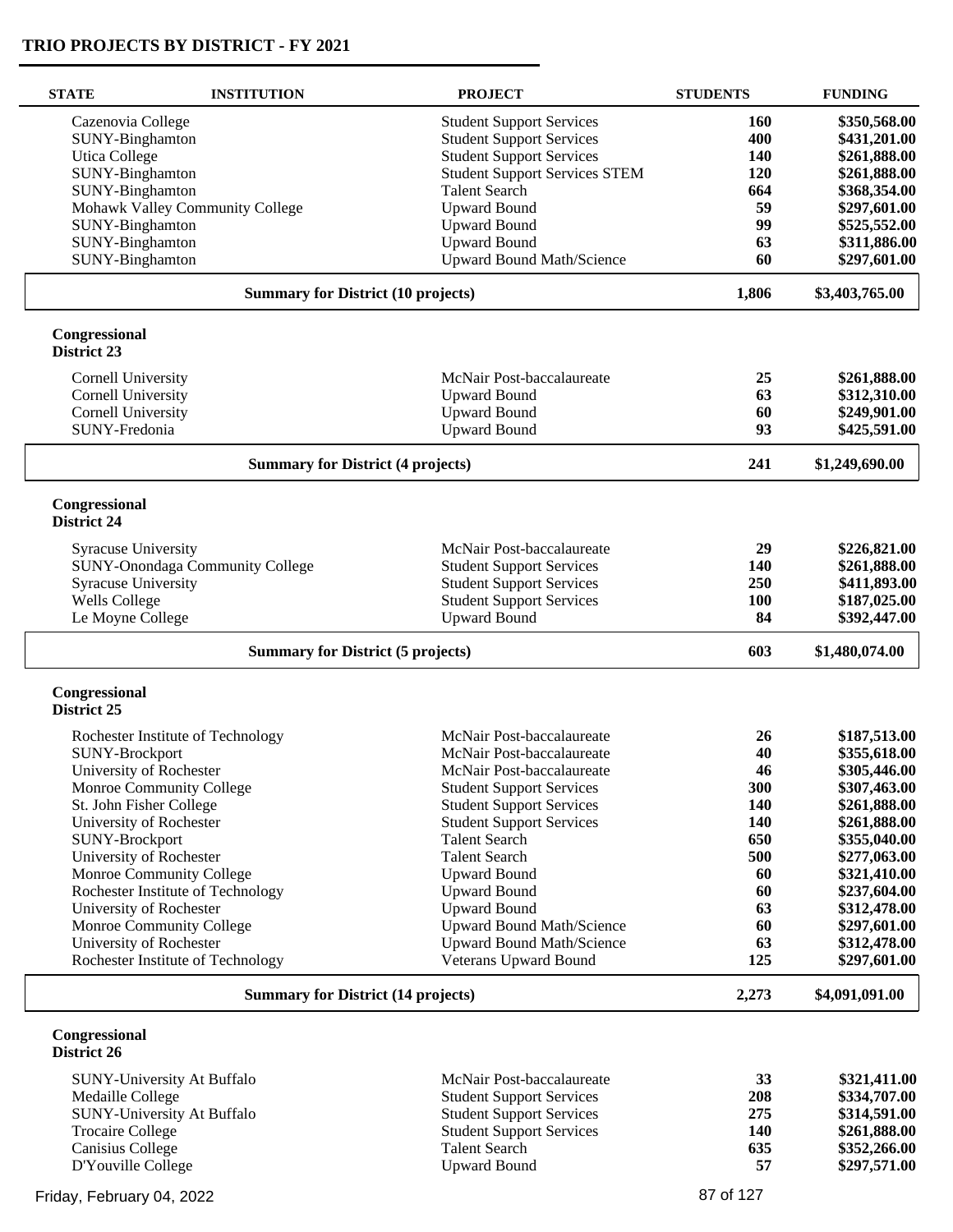| <b>STATE</b>                 | <b>INSTITUTION</b>                        | <b>PROJECT</b>                   | <b>STUDENTS</b> | <b>FUNDING</b>  |
|------------------------------|-------------------------------------------|----------------------------------|-----------------|-----------------|
| Medaille College             |                                           | <b>Upward Bound</b>              | 60              | \$297,601.00    |
|                              | <b>SUNY-Buffalo State College</b>         | <b>Upward Bound</b>              | 93              | \$402,379.00    |
|                              | SUNY-University At Buffalo                | <b>Upward Bound</b>              | <b>110</b>      | \$589,108.00    |
| Medaille College             |                                           | <b>Upward Bound Math/Science</b> | 60              | \$297,601.00    |
|                              | <b>Summary for District (10 projects)</b> |                                  | 1,671           | \$3,469,123.00  |
| Congressional<br>District 27 |                                           |                                  |                 |                 |
|                              | <b>SUNY Genesee Community College</b>     | <b>EOC</b>                       | 1,311           | \$430,441.00    |
| <b>SUNY Geneseo</b>          |                                           | McNair Post-baccalaureate        | 25              | \$261,875.00    |
| <b>SUNY Geneseo</b>          |                                           | <b>Student Support Services</b>  | 140             | \$261,888.00    |
|                              | <b>SUNY Genesee Community College</b>     | <b>Upward Bound</b>              | 50              | \$297,601.00    |
|                              | <b>SUNY Genesee Community College</b>     | <b>Upward Bound</b>              | 60              | \$297,601.00    |
| SUNY-Brockport               |                                           | <b>Upward Bound</b>              | 67              | \$342,694.00    |
|                              | <b>Summary for District (6 projects)</b>  |                                  | 1,653           | \$1,892,100.00  |
|                              | Summary for state of NY (113 projects)    |                                  | 24,183          | \$37,223,598.00 |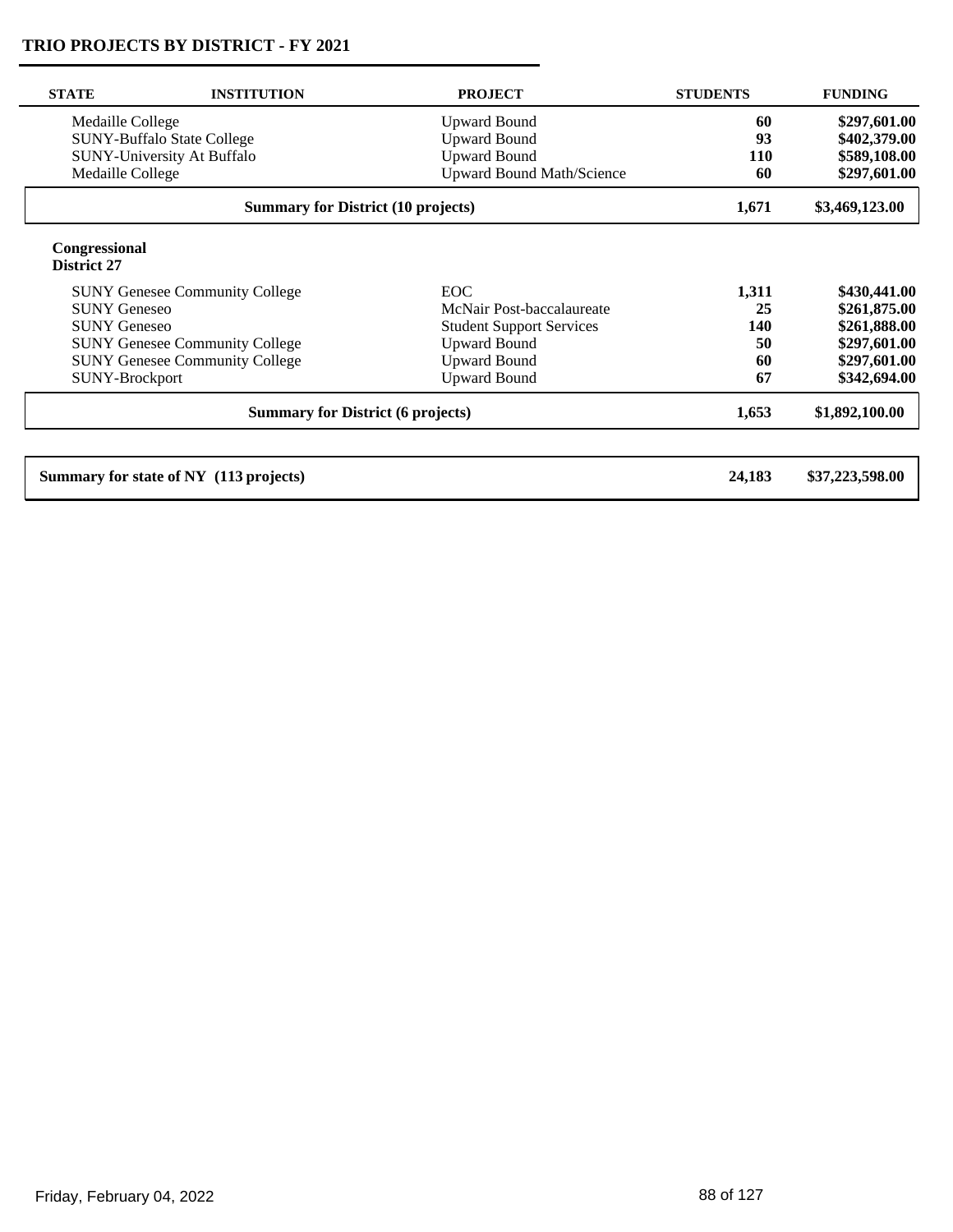| <b>STATE</b>                 | <b>INSTITUTION</b>                               | <b>PROJECT</b>                   | <b>STUDENTS</b> | <b>FUNDING</b> |
|------------------------------|--------------------------------------------------|----------------------------------|-----------------|----------------|
| <b>OH</b>                    |                                                  |                                  |                 |                |
| Congressional<br>District 01 |                                                  |                                  |                 |                |
| University of Cincinnati     |                                                  | McNair Post-baccalaureate        | 26              | \$175,964.00   |
|                              | Cincinnati State Technical and Community College | <b>Student Support Services</b>  | 180             | \$325,301.00   |
|                              | University of Cincinnati                         | <b>Student Support Services</b>  | 140             | \$261,888.00   |
| Xavier University            |                                                  | <b>Student Support Services</b>  | 160             | \$267,080.00   |
|                              | Cincinnati State Technical and Community College | <b>Upward Bound</b>              | 63              | \$312,480.00   |
|                              | University of Cincinnati                         | <b>Upward Bound</b>              | 128             | \$389,064.00   |
|                              | <b>Summary for District (6 projects)</b>         |                                  | 697             | \$1,731,777.00 |
| Congressional<br>District 02 |                                                  |                                  |                 |                |
|                              | Shawnee State University                         | <b>EOC</b>                       | 1,650           | \$446,708.00   |
|                              | University of Cincinnati                         | <b>Talent Search</b>             | 600             | \$333,000.00   |
|                              | University of Cincinnati                         | <b>Upward Bound</b>              | 72              | \$359,829.00   |
|                              | <b>Shawnee State University</b>                  | Upward Bound Math/Science        | 65              | \$266,675.00   |
|                              | <b>Summary for District (4 projects)</b>         |                                  | 2,387           | \$1,406,212.00 |
| Congressional<br>District 03 |                                                  |                                  |                 |                |
|                              | <b>Columbus State Community College</b>          | <b>Student Support Services</b>  | 165             | \$294,725.00   |
| Ohio State University        |                                                  | <b>Student Support Services</b>  | 210             | \$358,109.00   |
|                              | <b>Columbus State Community College</b>          | <b>Talent Search</b>             | 501             | \$277,375.00   |
|                              | <b>Columbus State Community College</b>          | <b>Upward Bound</b>              | 70              | \$332,999.00   |
|                              | Nationwide Children's Hospital                   | <b>Upward Bound Math/Science</b> | 60              | \$230,238.00   |
|                              | <b>Summary for District (5 projects)</b>         |                                  | 1,006           | \$1,493,446.00 |
| Congressional<br>District 04 |                                                  |                                  |                 |                |
|                              | <b>Marion Technical College</b>                  | <b>Talent Search</b>             | 500             | \$277,375.00   |
|                              | <b>Summary for District (1 projects)</b>         |                                  | 500             | \$277,375.00   |
| Congressional<br>District 05 |                                                  |                                  |                 |                |
|                              | <b>Bowling Green State University</b>            | McNair Post-baccalaureate        | 30              | \$158,257.00   |
|                              | <b>Bowling Green State University</b>            | <b>Student Support Services</b>  | 350             | \$675,601.00   |
| Lourdes University           |                                                  | <b>Student Support Services</b>  | <b>160</b>      | \$323,080.00   |
|                              | Northwest State Community College                | <b>Student Support Services</b>  | <b>140</b>      | \$261,888.00   |
|                              | <b>Bowling Green State University</b>            | <b>Talent Search</b>             | 741             | \$411,070.00   |
|                              | <b>Bowling Green State University</b>            | <b>Upward Bound</b>              | 80              | \$254,824.00   |
| Lourdes University           |                                                  | <b>Upward Bound</b>              | 50              | \$297,601.00   |
|                              | <b>Summary for District (7 projects)</b>         |                                  |                 | \$2,382,321.00 |
| Congressional<br>District 06 |                                                  |                                  |                 |                |
|                              | Eastern Gateway Community College                | <b>EOC</b>                       | 1,100           | \$272,634.00   |
|                              | <b>Eastern Gateway Community College</b>         | <b>Student Support Services</b>  | 165             | \$274,586.00   |
|                              | <b>Washington State Community College</b>        | <b>Talent Search</b>             | 740             | \$410,700.00   |
|                              | <b>Eastern Gateway Community College</b>         | <b>Upward Bound</b>              | 64              | \$301,212.00   |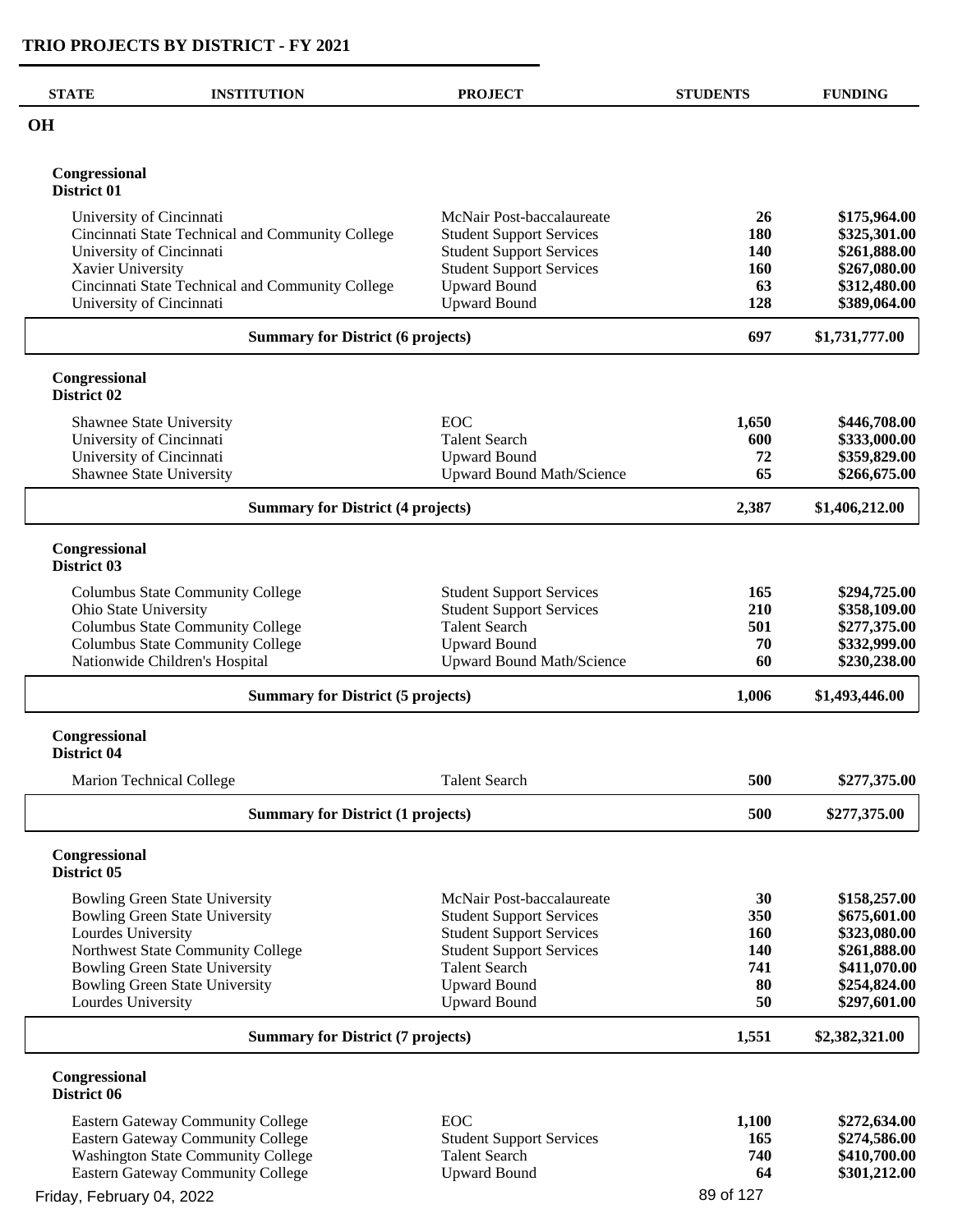| <b>STATE</b>                    | <b>INSTITUTION</b>                                            | <b>PROJECT</b>                                          | <b>STUDENTS</b> | <b>FUNDING</b>               |
|---------------------------------|---------------------------------------------------------------|---------------------------------------------------------|-----------------|------------------------------|
|                                 | <b>Washington State Community College</b>                     | <b>Upward Bound</b>                                     | 65              | \$312,480.00                 |
|                                 | <b>Summary for District (5 projects)</b>                      |                                                         | 2,134           | \$1,571,612.00               |
| Congressional<br>District 08    |                                                               |                                                         |                 |                              |
|                                 | <b>Clark State Community College</b>                          | <b>Student Support Services</b>                         | 180             | \$291,756.00                 |
| Miami University                |                                                               | <b>Student Support Services</b>                         | 140             | \$261,888.00                 |
| Miami University                |                                                               | <b>Upward Bound</b>                                     | 60              | \$297,018.00                 |
| Wittenberg University           |                                                               | <b>Upward Bound</b>                                     | 109             | \$406,020.00                 |
|                                 | <b>Summary for District (4 projects)</b>                      |                                                         | 489             | \$1,256,682.00               |
| Congressional<br>District 09    |                                                               |                                                         |                 |                              |
|                                 | <b>Owens State Community College</b>                          | EOC                                                     | 850             | \$232,050.00                 |
|                                 | <b>Owens State Community College</b>                          | <b>Student Support Services</b>                         | 140             | \$254,261.00                 |
| University of Toledo            |                                                               | <b>Student Support Services</b>                         | 160             | \$275,105.00                 |
|                                 | <b>Baldwin Wallace University</b>                             | <b>Upward Bound</b>                                     | 105             | \$513,860.00                 |
| University of Toledo            |                                                               | <b>Upward Bound</b>                                     | <b>100</b>      | \$482,741.00                 |
| University of Toledo            |                                                               | <b>Upward Bound Math/Science</b>                        | 60              | \$297,601.00                 |
|                                 | <b>Summary for District (6 projects)</b>                      |                                                         | 1,415           | \$2,055,618.00               |
| Congressional<br>District 10    |                                                               |                                                         |                 |                              |
|                                 | Educational Partners, Inc.                                    | EOC                                                     | 2,750           | \$750,750.00                 |
| <b>Central State University</b> |                                                               | <b>Student Support Services</b>                         | 250             | \$443,483.00                 |
|                                 | <b>Sinclair Community College</b>                             | <b>Student Support Services</b>                         | 165             | \$335,111.00                 |
|                                 | <b>Sinclair Community College</b>                             | <b>Talent Search</b>                                    | 500             | \$277,375.00                 |
|                                 | <b>Sinclair Community College</b>                             | <b>Talent Search</b>                                    | 500             | \$277,375.00                 |
|                                 | <b>Sinclair Community College</b>                             | <b>Talent Search</b>                                    | 500             | \$277,375.00                 |
| <b>Central State University</b> |                                                               | <b>Upward Bound</b>                                     | 63              | \$312,480.00                 |
|                                 | <b>Sinclair Community College</b>                             | <b>Upward Bound</b>                                     | 84              | \$393,948.00                 |
|                                 | <b>Sinclair Community College</b>                             | <b>Upward Bound</b>                                     | 65              | \$303,324.00                 |
| University of Dayton            |                                                               | <b>Upward Bound</b>                                     | 63              | \$224,314.00                 |
|                                 | <b>Summary for District (10 projects)</b>                     |                                                         | 4,940           | \$3,595,535.00               |
| Congressional<br>District 11    |                                                               |                                                         |                 |                              |
|                                 | College NOW Greater Cleveland                                 | EOC                                                     | 850             | \$232,050.00                 |
|                                 | <b>College NOW Greater Cleveland</b>                          | EOC                                                     | 850             | \$232,050.00                 |
|                                 | Cuyahoga Community College                                    | <b>EOC</b>                                              | 1,200           | \$394,205.00                 |
|                                 | <b>Cleveland State University</b>                             | McNair Post-baccalaureate                               | 31              | \$256,627.00                 |
|                                 | <b>Cleveland State University</b>                             | <b>Student Support Services</b>                         | 515             | \$619,040.00                 |
|                                 | Cuyahoga Community College                                    | <b>Student Support Services</b>                         | 200             | \$348,000.00                 |
|                                 | Cuyahoga Community College                                    | <b>Student Support Services</b>                         | 140             | \$261,888.00                 |
|                                 | Notre Dame College of Ohio<br>Case Western Reserve University | <b>Student Support Services</b><br><b>Talent Search</b> | 140<br>500      | \$261,888.00                 |
|                                 | <b>College NOW Greater Cleveland</b>                          | <b>Talent Search</b>                                    | 500             | \$277,375.00<br>\$277,375.00 |
|                                 | <b>College NOW Greater Cleveland</b>                          | <b>Talent Search</b>                                    | 500             | \$277,375.00                 |
|                                 | <b>College NOW Greater Cleveland</b>                          | <b>Talent Search</b>                                    | 500             | \$277,375.00                 |
|                                 | Cuyahoga Community College                                    | <b>Talent Search</b>                                    | 1,300           | \$712,454.00                 |
|                                 | Case Western Reserve University                               | <b>Upward Bound</b>                                     | 113             | \$20,001.00                  |
|                                 | <b>College NOW Greater Cleveland</b>                          | <b>Upward Bound</b>                                     | 60              | \$297,601.00                 |
|                                 | College NOW Greater Cleveland                                 | <b>Upward Bound</b>                                     | 60              | \$297,601.00                 |
|                                 | Cuyahoga Community College                                    | <b>Upward Bound</b>                                     | 87              | \$466,042.00                 |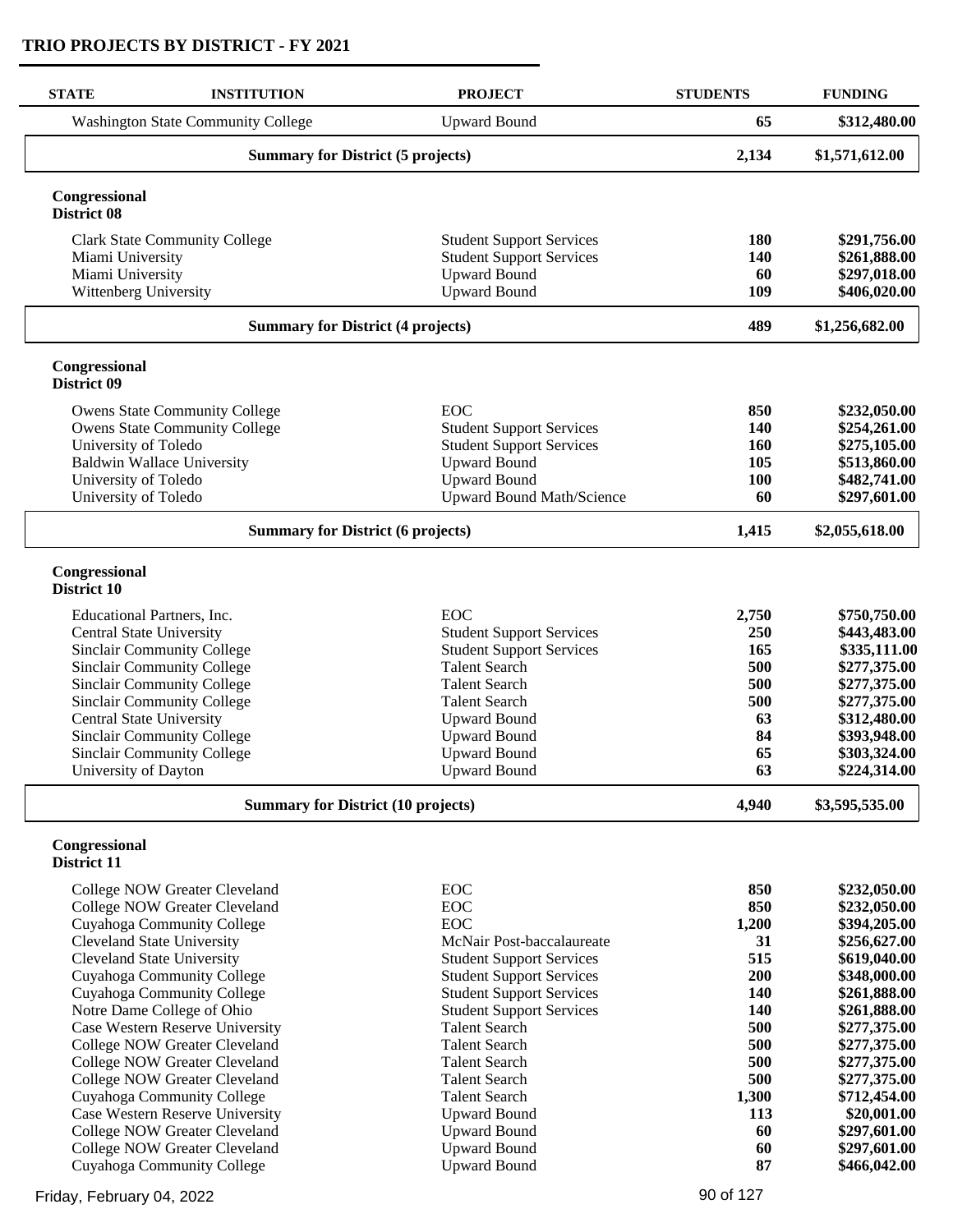| <b>STATE</b>                                      | <b>INSTITUTION</b>                        | <b>PROJECT</b>                                                     | <b>STUDENTS</b>   | <b>FUNDING</b>               |
|---------------------------------------------------|-------------------------------------------|--------------------------------------------------------------------|-------------------|------------------------------|
|                                                   | Cuyahoga Community College                | <b>Upward Bound Math/Science</b>                                   | 56                | \$297,601.00                 |
|                                                   | <b>Summary for District (18 projects)</b> |                                                                    | 7,602             | \$5,806,548.00               |
| Congressional<br>District 12                      |                                           |                                                                    |                   |                              |
| North Central State College<br>Zane State College |                                           | <b>Student Support Services</b><br><b>Student Support Services</b> | <b>140</b><br>144 | \$261,888.00<br>\$261,888.00 |
|                                                   | <b>Summary for District (2 projects)</b>  |                                                                    | 284               | \$523,776.00                 |
| Congressional<br>District 13                      |                                           |                                                                    |                   |                              |
| Kent State University                             |                                           | <b>EOC</b>                                                         | 850               | \$232,050.00                 |
| Kent State University                             |                                           | McNair Post-baccalaureate                                          | 27                | \$272,364.00                 |
| Kent State University                             |                                           | <b>Student Support Services</b>                                    | 300               | \$527,601.00                 |
| University of Akron                               |                                           | <b>Talent Search</b>                                               | 972               | \$539,218.00                 |
| Kent State University<br>Kent State University    |                                           | <b>Upward Bound</b><br><b>Upward Bound</b>                         | 118<br>63         | \$589,415.00<br>\$312,480.00 |
| University of Akron                               |                                           | <b>Upward Bound</b>                                                | 110               | \$572,772.00                 |
|                                                   | Youngstown State University               | <b>Upward Bound</b>                                                | 50                | \$297,598.00                 |
| Kent State University                             |                                           | <b>Upward Bound Math/Science</b>                                   | 63                | \$312,480.00                 |
| University of Akron                               |                                           | <b>Upward Bound Math/Science</b>                                   | 69                | \$353,590.00                 |
|                                                   | <b>Summary for District (10 projects)</b> |                                                                    | 2,622             | \$4,009,568.00               |
| Congressional<br>District 15                      |                                           |                                                                    |                   |                              |
| <b>Hocking College</b>                            |                                           | <b>Student Support Services</b>                                    | 225               | \$335,111.00                 |
|                                                   | <b>Summary for District (1 projects)</b>  |                                                                    | 225               | \$335,111.00                 |
| Congressional<br>District 16                      |                                           |                                                                    |                   |                              |
|                                                   | Cuyahoga Community College                | <b>Student Support Services</b>                                    | 140               | \$261,888.00                 |
| <b>Stark State College</b>                        |                                           | <b>Student Support Services</b>                                    | 165               | \$275,105.00                 |
| Ohio State University                             |                                           | <b>Upward Bound</b>                                                | 66                | \$179,586.00                 |
| Ohio State University                             |                                           | <b>Upward Bound</b>                                                | 60                | \$212,669.00                 |
| <b>Stark State College</b>                        |                                           | <b>Upward Bound Math/Science</b>                                   | 68                | \$312,088.00                 |
|                                                   | <b>Summary for District (5 projects)</b>  |                                                                    | 499               | \$1,241,336.00               |
|                                                   |                                           |                                                                    |                   |                              |
|                                                   | Summary for state of OH (84 projects)     |                                                                    | 26,351            | \$27,686,917.00              |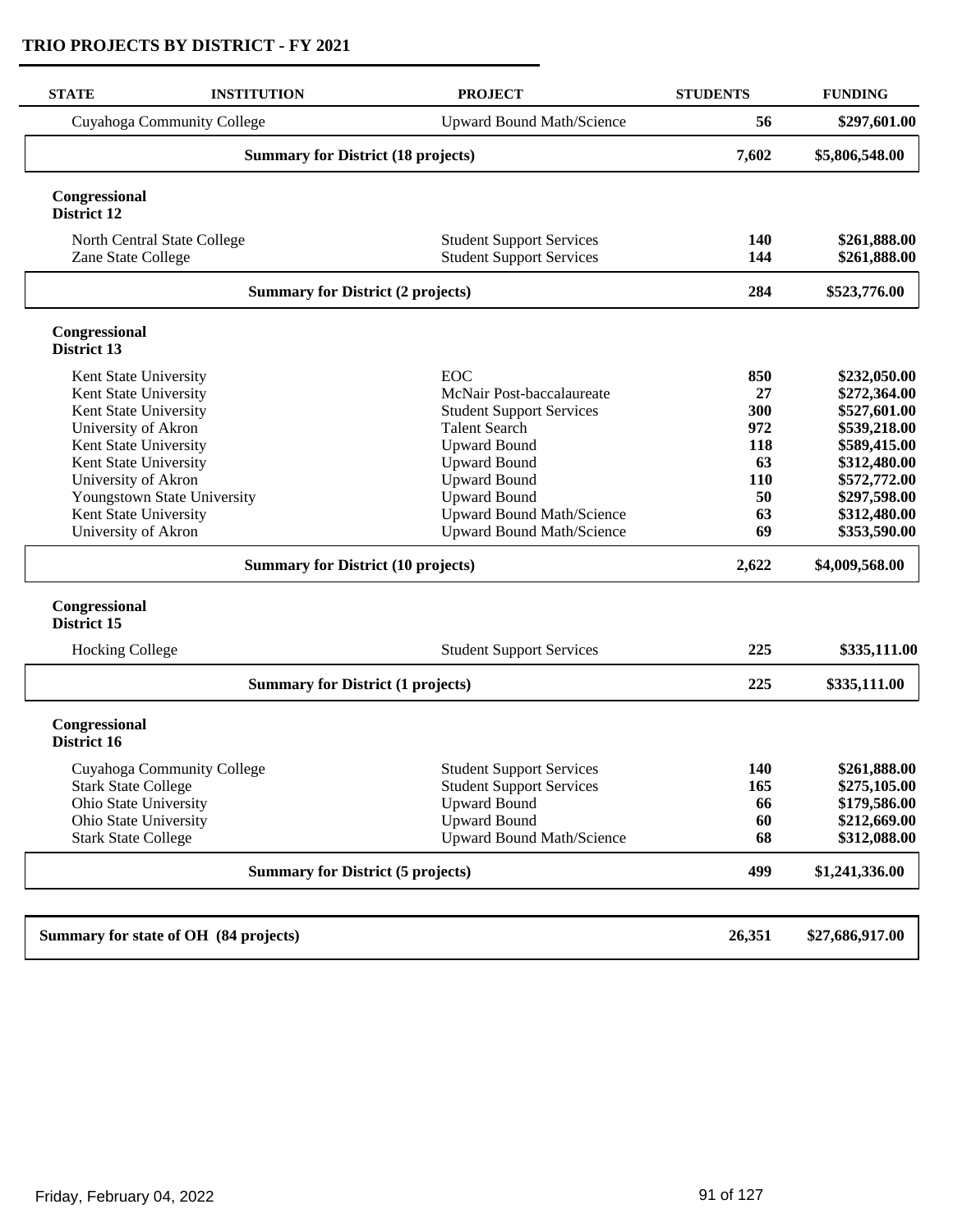| <b>STATE</b>                   | <b>INSTITUTION</b>                                   | <b>PROJECT</b>                                         | <b>STUDENTS</b> | <b>FUNDING</b>  |
|--------------------------------|------------------------------------------------------|--------------------------------------------------------|-----------------|-----------------|
| OK                             |                                                      |                                                        |                 |                 |
| Congressional<br>District 01   |                                                      |                                                        |                 |                 |
|                                | <b>Tulsa Community College</b>                       | EOC                                                    | 1,000           | \$273,793.00    |
|                                | <b>Tulsa Community College</b>                       | <b>Student Support Services</b>                        | 165             | \$261,888.00    |
|                                | <b>Summary for District (2 projects)</b>             |                                                        |                 | \$535,681.00    |
| Congressional<br>District 02   |                                                      |                                                        |                 |                 |
|                                | Carl Albert State College                            | EOC                                                    | 1,675           | \$590,346.00    |
|                                | Northeastern State University                        | EOC                                                    | 850             | \$232,050.00    |
| <b>Rogers State University</b> |                                                      | EOC                                                    | 2,344           | \$639,912.00    |
|                                | Southeastern Oklahoma State University               | EOC                                                    | 1,620           | \$578,697.00    |
|                                | Carl Albert State College                            | <b>Student Support Services</b>                        | 285             | \$503,875.00    |
| <b>Connors State College</b>   |                                                      | <b>Student Support Services</b>                        | 180             | \$294,722.00    |
|                                | Eastern Oklahoma State College                       | <b>Student Support Services</b>                        | 250             | \$335,111.00    |
| Murray State College           |                                                      | <b>Student Support Services</b>                        | 250             | \$422,663.00    |
|                                | Northeastern Oklahoma A&M College                    | <b>Student Support Services</b>                        | 160             | \$300,977.00    |
|                                | Northeastern State University                        | <b>Student Support Services</b>                        | 175             | \$343,649.00    |
| <b>Rogers State University</b> |                                                      | <b>Student Support Services</b>                        | 140             | \$261,888.00    |
|                                | Southeastern Oklahoma State University               | <b>Student Support Services</b>                        | 300             | \$410,844.00    |
|                                | Southeastern Oklahoma State University               | <b>Student Support Services Teacher</b><br>Preparation | 140             | \$261,888.00    |
|                                | American Indian Resource Center                      | <b>Talent Search</b>                                   | 737             | \$408,787.00    |
|                                | Carl Albert State College                            | <b>Talent Search</b>                                   | 687             | \$381,114.00    |
|                                | Carl Albert State College                            | <b>Talent Search</b>                                   | 508             | \$277,931.00    |
|                                | Northeastern State University                        | <b>Talent Search</b>                                   | 500             | \$277,375.00    |
|                                | Northeastern State University                        | <b>Talent Search</b>                                   | 500             | \$277,375.00    |
|                                | Quality Educational Services for Today and Tomorrow, | <b>Talent Search</b>                                   | 500             | \$277,375.00    |
| Inc.                           |                                                      |                                                        |                 |                 |
| <b>Rogers State University</b> |                                                      | <b>Talent Search</b>                                   | 500             | \$277,375.00    |
|                                | Southeastern Oklahoma State University               | <b>Talent Search</b>                                   | 861             | \$477,641.00    |
|                                | Carl Albert State College                            | <b>Upward Bound</b>                                    | 105             | \$524,968.00    |
|                                | Northeastern Oklahoma A&M College                    | <b>Upward Bound</b>                                    | 68              | \$348,982.00    |
|                                | Northeastern State University                        | <b>Upward Bound</b>                                    | 60              | \$297,600.00    |
|                                | Quality Educational Services for Today and Tomorrow, | <b>Upward Bound</b>                                    | 63              | \$312,480.00    |
| Inc.                           | Quality Educational Services for Today and Tomorrow, | <b>Upward Bound</b>                                    | 63              | \$312,480.00    |
| Inc.                           |                                                      |                                                        |                 |                 |
|                                | Southeastern Oklahoma State University               | <b>Upward Bound</b>                                    | 60              | \$297,601.00    |
|                                | Southeastern Oklahoma State University               | <b>Upward Bound</b>                                    | <b>110</b>      | \$567,061.00    |
|                                | Carl Albert State College                            | <b>Upward Bound Math/Science</b>                       | 74              | \$367,665.00    |
|                                | Southeastern Oklahoma State University               | <b>Upward Bound Math/Science</b>                       | 68              | \$350,157.00    |
|                                | <b>Summary for District (30 projects)</b>            |                                                        | 13,833          | \$11,210,589.00 |

#### **Congressional District 03**

| Oklahoma State University-Stillwater   | McNair Post-baccalaureate       | 25  | \$202,888.00 |
|----------------------------------------|---------------------------------|-----|--------------|
| Langston University                    | <b>Student Support Services</b> | 140 | \$261,888.00 |
| Northwestern Oklahoma State University | <b>Student Support Services</b> | 144 | \$261,888.00 |
| Oklahoma State University-Stillwater   | <b>Student Support Services</b> | 140 | \$261,888.00 |
| <b>Redlands Community College</b>      | <b>Student Support Services</b> | 200 | \$301,205.00 |
| Western Oklahoma State College         | <b>Student Support Services</b> | 180 | \$288,315.00 |
| Oklahoma State University-Stillwater   | <b>Talent Search</b>            | 500 | \$277,375.00 |
| Northern Oklahoma College              | Upward Bound                    | 62  | \$297,601.00 |
|                                        |                                 |     |              |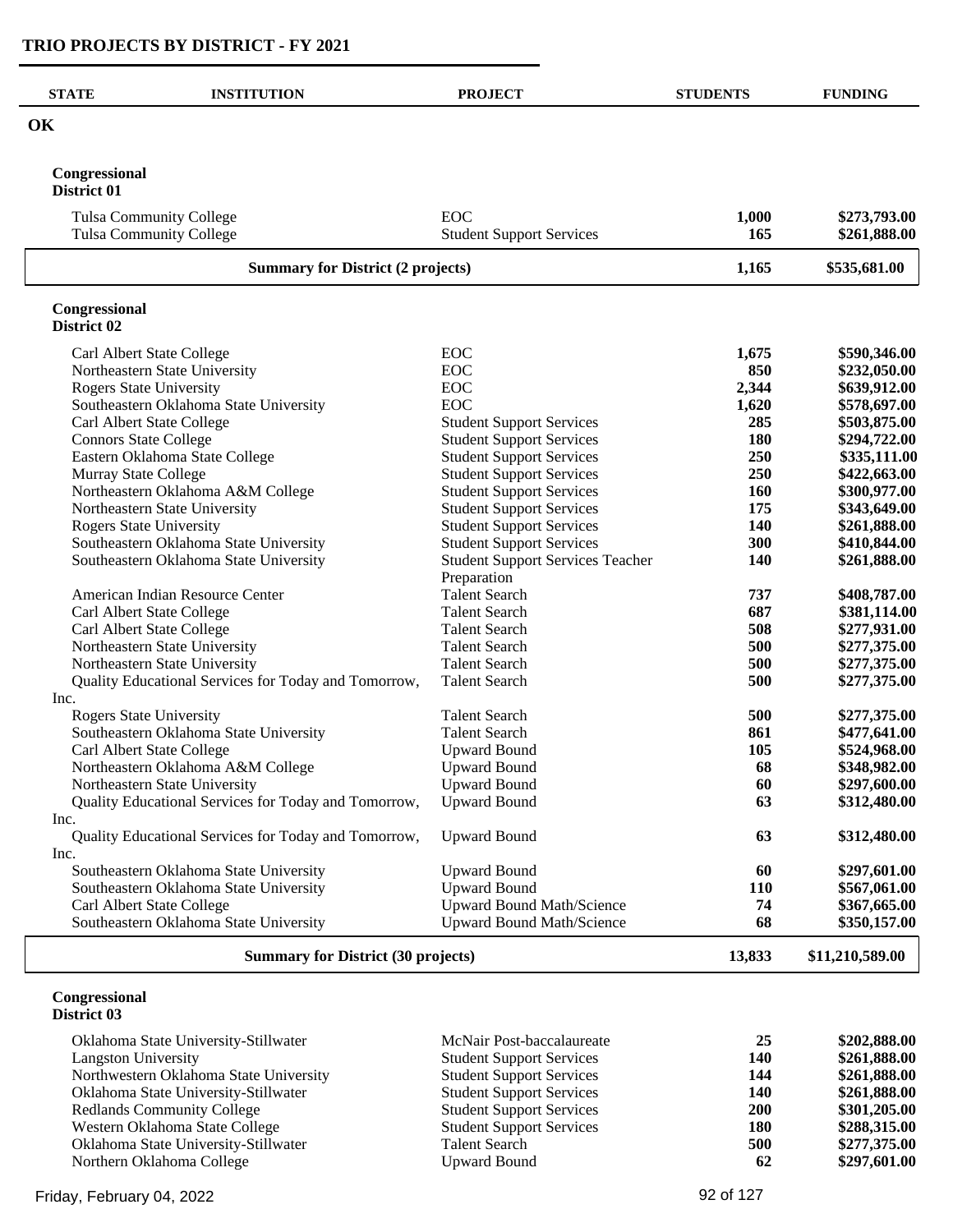| <b>STATE</b>                   | <b>INSTITUTION</b>                        | <b>PROJECT</b>                                           | <b>STUDENTS</b> | <b>FUNDING</b> |
|--------------------------------|-------------------------------------------|----------------------------------------------------------|-----------------|----------------|
|                                | Northwestern Oklahoma State University    | <b>Upward Bound</b>                                      | 61              | \$297,601.00   |
|                                | Oklahoma Panhandle State University       | <b>Upward Bound</b>                                      | 63              | \$311,660.00   |
|                                | Oklahoma State University-Stillwater      | <b>Upward Bound</b>                                      | 60              | \$318,328.00   |
|                                | <b>Redlands Community College</b>         | <b>Upward Bound</b>                                      | 64              | \$340,947.00   |
|                                | Southwestern Oklahoma State University    | <b>Upward Bound</b>                                      | 85              | \$450,677.00   |
|                                | Western Oklahoma State College            | <b>Upward Bound</b>                                      | 74              | \$366,431.00   |
|                                | Northwestern Oklahoma State University    | <b>Upward Bound Math/Science</b>                         | 61              | \$297,601.00   |
|                                | <b>Redlands Community College</b>         | Veterans Upward Bound                                    | 125             | \$297,601.00   |
|                                |                                           |                                                          |                 |                |
|                                | <b>Summary for District (16 projects)</b> |                                                          | 1,984           | \$4,833,894.00 |
| Congressional<br>District 04   |                                           |                                                          |                 |                |
| East Central University        |                                           | <b>EOC</b>                                               | 1,456           | \$500,864.00   |
| <b>East Central University</b> |                                           | McNair Post-baccalaureate                                | 28              | \$293,316.00   |
|                                | University of Oklahoma                    | McNair Post-baccalaureate                                | 27              | \$209,603.00   |
| Cameron University             |                                           | <b>Student Support Services</b>                          | 235             | \$460,680.00   |
| <b>East Central University</b> |                                           | <b>Student Support Services</b>                          | 140             | \$261,888.00   |
| Rose State College             |                                           | <b>Student Support Services</b>                          | 144             | \$261,888.00   |
| East Central University        |                                           | <b>Student Support Services Veterans</b>                 | 120             | \$261,888.00   |
| Cameron University             |                                           | <b>Talent Search</b>                                     | 775             | \$417,727.00   |
| Rose State College             |                                           | <b>Talent Search</b>                                     | 500             | \$277,375.00   |
| Cameron University             |                                           | <b>Upward Bound</b>                                      | 66              | \$352,757.00   |
| East Central University        |                                           | <b>Upward Bound</b>                                      | 124             | \$604,205.00   |
| <b>East Central University</b> |                                           | <b>Upward Bound</b>                                      | 60              | \$297,300.00   |
|                                | University of Oklahoma                    | <b>Upward Bound</b>                                      | 63              | \$297,575.00   |
| <b>East Central University</b> |                                           | <b>Upward Bound Math/Science</b>                         | 66              | \$353,550.00   |
| East Central University        |                                           | Veterans Upward Bound                                    | 129             | \$327,540.00   |
|                                |                                           |                                                          |                 |                |
|                                | <b>Summary for District (15 projects)</b> |                                                          | 3,933           | \$5,178,156.00 |
| Congressional<br>District 05   |                                           |                                                          |                 |                |
|                                | University of Central Oklahoma            | <b>Disabled Student Services</b>                         | 100             | \$261,888.00   |
|                                | University of Central Oklahoma            | <b>EOC</b>                                               | 1,000           | \$263,529.00   |
|                                | Southern Nazarene University              | McNair Post-baccalaureate                                | 28              | \$261,637.00   |
|                                | University of Central Oklahoma            | McNair Post-baccalaureate                                | 25              | \$250,879.00   |
|                                | University of Central Oklahoma            | Student Support Services English as a<br>Second Language | 140             | \$261,888.00   |
|                                | Oklahoma City Community College           | <b>Student Support Services</b>                          | <b>160</b>      | \$273,307.00   |
|                                | Oklahoma State University-Oklahoma City   | <b>Student Support Services</b>                          | 200             | \$346,401.00   |
| Seminole State College         |                                           | <b>Student Support Services</b>                          | 160             | \$294,725.00   |
|                                | Southern Nazarene University              | <b>Student Support Services</b>                          | 165             | \$274,211.00   |
|                                | University of Central Oklahoma            | <b>Student Support Services</b>                          | 140             | \$233,434.00   |
| Seminole State College         |                                           | <b>Student Support Services STEM</b>                     | 120             | \$261,888.00   |
|                                | University of Central Oklahoma            | <b>Student Support Services STEM</b>                     | 120             | \$261,888.00   |
|                                | University of Central Oklahoma            | <b>Student Support Services Teacher</b><br>Preparation   | 140             | \$261,888.00   |
|                                | University of Central Oklahoma            | <b>Student Support Services Veterans</b>                 | <b>120</b>      | \$261,888.00   |
|                                | Oklahoma State University-Oklahoma City   | <b>Talent Search</b>                                     | 513             | \$284,588.00   |
| Seminole State College         |                                           | <b>Talent Search</b>                                     | 700             | \$388,326.00   |
| Seminole State College         |                                           | <b>Talent Search</b>                                     | 500             | \$277,375.00   |
|                                | University of Central Oklahoma            | <b>Talent Search</b>                                     | 500             | \$277,374.00   |
|                                | Oklahoma City Community College           | <b>Upward Bound</b>                                      | 75              | \$369,764.00   |
|                                | Oklahoma State University-Oklahoma City   | <b>Upward Bound</b>                                      | 78              | \$404,000.00   |
| Seminole State College         |                                           | <b>Upward Bound</b>                                      | 77              | \$398,634.00   |
| Seminole State College         |                                           | <b>Upward Bound</b>                                      | 52              | \$297,601.00   |
|                                | University of Central Oklahoma            | <b>Upward Bound</b>                                      | 75              | \$364,346.00   |
| Seminole State College         |                                           | Upward Bound Math/Science                                | 62              | \$297,601.00   |
| Seminole State College         |                                           | Upward Bound Math/Science                                | 52              | \$297,601.00   |
|                                |                                           |                                                          |                 |                |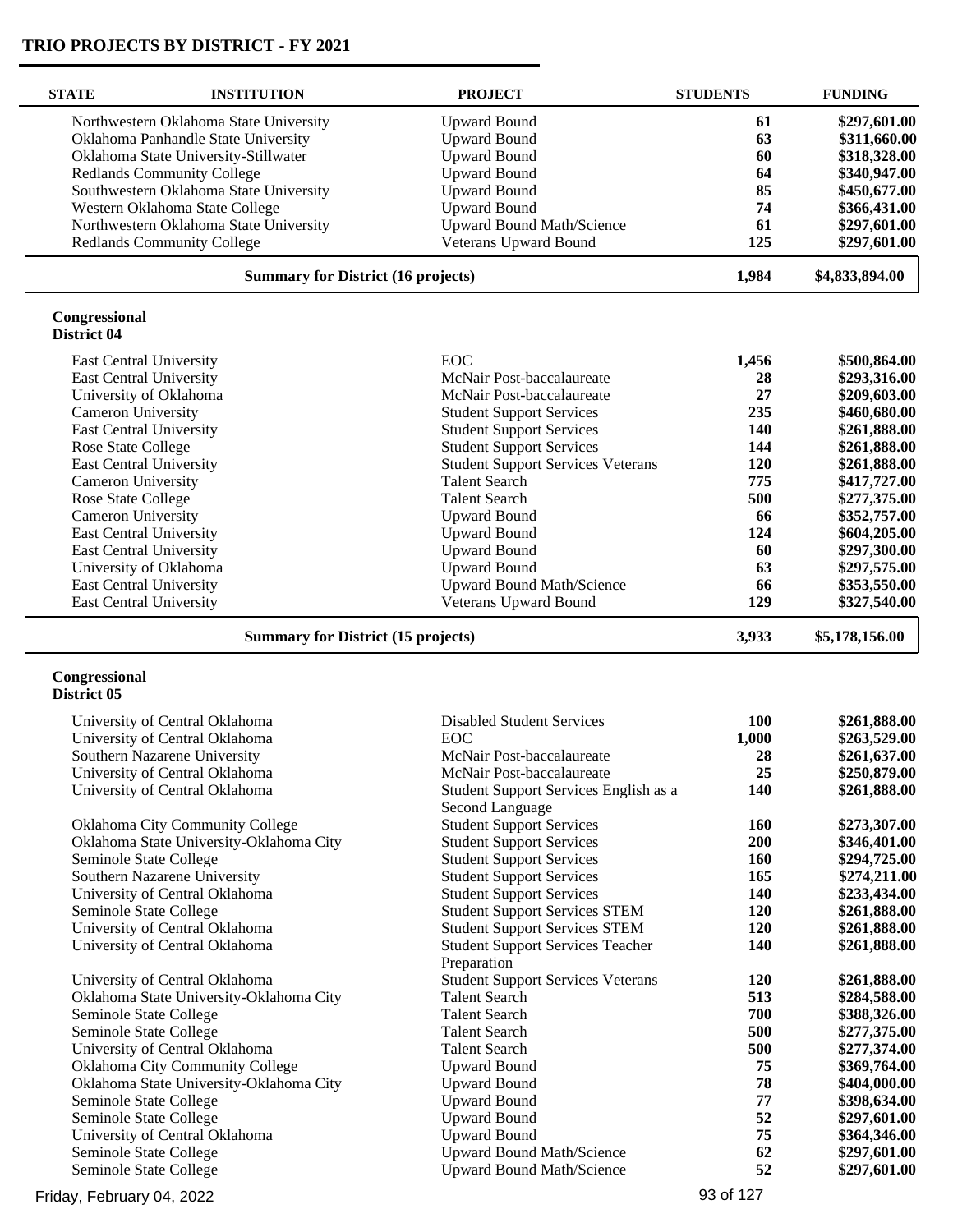| <b>STATE</b> | <b>INSTITUTION</b>                                                                                                            | <b>PROJECT</b> | <b>STUDENTS</b> | <b>FUNDING</b>               |
|--------------|-------------------------------------------------------------------------------------------------------------------------------|----------------|-----------------|------------------------------|
|              | University of Central Oklahoma<br><b>Upward Bound Math/Science</b><br>Veterans Upward Bound<br>University of Central Oklahoma |                | 62<br>125       | \$297,601.00<br>\$297,601.00 |
|              | <b>Summary for District (27 projects)</b>                                                                                     |                |                 | \$8,021,863.00               |
|              |                                                                                                                               |                |                 |                              |
|              | Summary for state of OK (90 projects)                                                                                         |                | 26,404          | \$29,780,183.00              |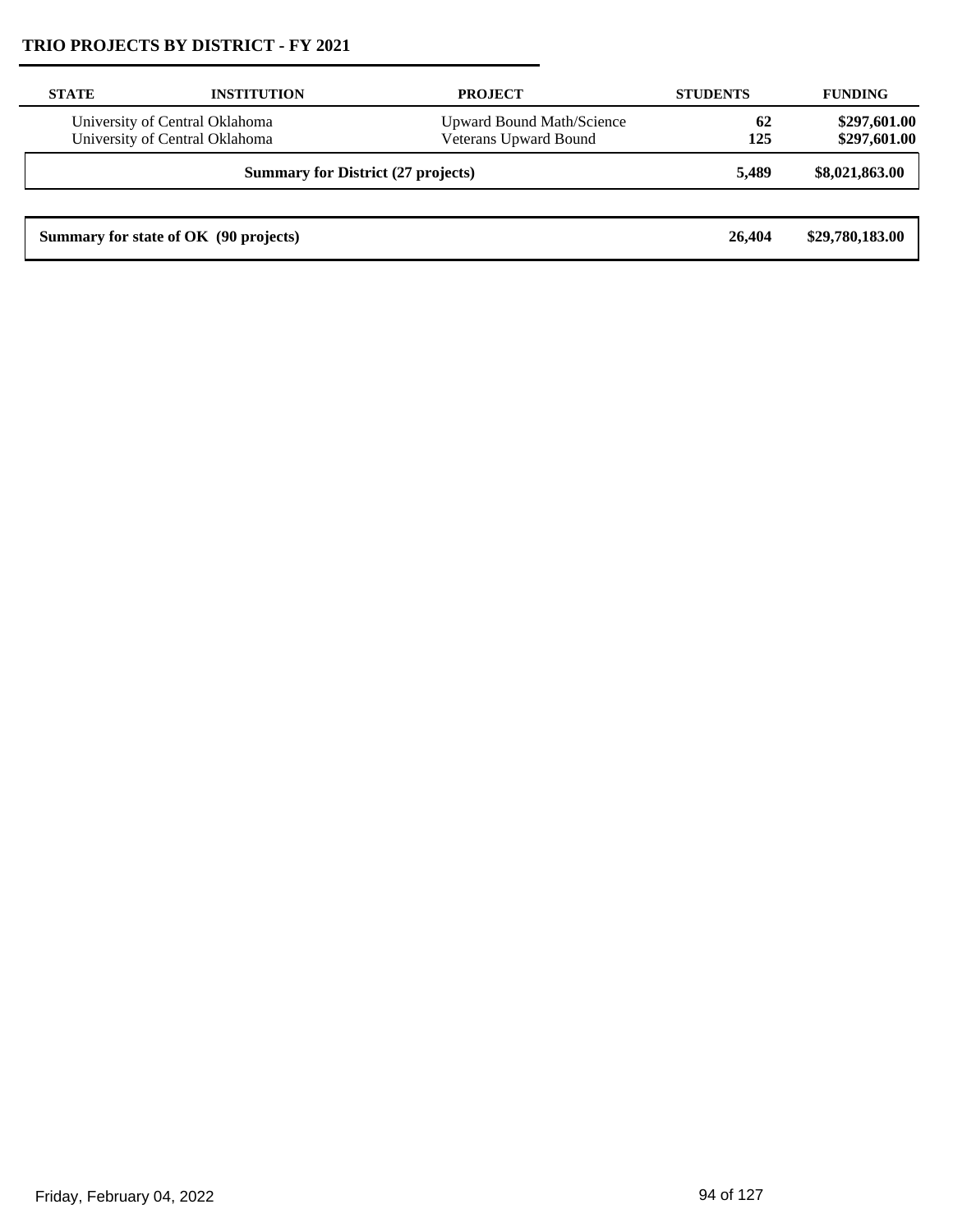| <b>STATE</b>                 | <b>INSTITUTION</b>                           | <b>PROJECT</b>                       | <b>STUDENTS</b> | <b>FUNDING</b> |
|------------------------------|----------------------------------------------|--------------------------------------|-----------------|----------------|
| <b>OR</b>                    |                                              |                                      |                 |                |
| Congressional<br>District 01 |                                              |                                      |                 |                |
|                              | <b>Clatsop Community College</b>             | <b>Student Support Services</b>      | <b>160</b>      | \$348,048.00   |
|                              | <b>Portland Community College</b>            | <b>Student Support Services</b>      | 140             | \$261,909.00   |
|                              | <b>Clatsop Community College</b>             | <b>Talent Search</b>                 | 671             | \$372,238.00   |
|                              | <b>Clatsop Community College</b>             | <b>Upward Bound</b>                  | 73              | \$353,059.00   |
|                              | Tigard Tualatin School District 23J          | <b>Upward Bound</b>                  | 62              | \$297,601.00   |
|                              | <b>Summary for District (5 projects)</b>     |                                      | 1,106           | \$1,632,855.00 |
| Congressional<br>District 02 |                                              |                                      |                 |                |
|                              | <b>Rogue Community College</b>               | <b>EOC</b>                           | 1,000           | \$273,793.00   |
|                              | Southern Oregon University                   | McNair Post-baccalaureate            | 28              | \$274,983.00   |
|                              | <b>Blue Mountain Community College</b>       | <b>Student Support Services</b>      | 170             | \$275,698.00   |
|                              | Klamath Community College                    | <b>Student Support Services</b>      | <b>140</b>      | \$261,888.00   |
|                              | Oregon Institute of Technology               | <b>Student Support Services</b>      | 160             | \$294,380.00   |
|                              | Rogue Community College                      | <b>Student Support Services</b>      | 176             | \$294,725.00   |
|                              | <b>Rogue Community College</b>               | <b>Student Support Services</b>      | 155             | \$261,888.00   |
|                              | Southern Oregon University                   | <b>Student Support Services</b>      | 190             | \$325,598.00   |
| College Dreams, Inc.         |                                              | <b>Talent Search</b>                 | 500             | \$277,375.00   |
|                              | Rogue Community College                      | <b>Talent Search</b>                 | 592             | \$328,413.00   |
|                              | Klamath Community College                    | <b>Upward Bound</b>                  | 60              | \$297,601.00   |
|                              | <b>Summary for District (11 projects)</b>    |                                      | 3,171           | \$3,166,342.00 |
| Congressional<br>District 03 |                                              |                                      |                 |                |
|                              | Portland State University                    | McNair Post-baccalaureate            | 29              | \$274,983.00   |
|                              | Mount Hood Community College                 | <b>Student Support Services</b>      | 165             | \$294,722.00   |
|                              | Portland State University                    | <b>Student Support Services</b>      | 273             | \$426,814.00   |
|                              | Portland State University                    | <b>Student Support Services STEM</b> | 120             | \$261,888.00   |
|                              | Mount Hood Community College                 | <b>Talent Search</b>                 | 501             | \$277,375.00   |
|                              | Multnomah Education Service District         | <b>Talent Search</b>                 | 503             | \$277,375.00   |
|                              | Portland State University                    | <b>Talent Search</b>                 | 662             | \$367,153.00   |
|                              | Immigrant and Refugee Community Organization | <b>Upward Bound</b>                  | 52              | \$297,601.00   |
|                              | Portland State University                    | <b>Upward Bound</b>                  | 108             | \$521,168.00   |
|                              | <b>Summary for District (9 projects)</b>     |                                      | 2,413           | \$2,999,079.00 |
| Congressional<br>District 04 |                                              |                                      |                 |                |
| University of Oregon         |                                              | McNair Post-baccalaureate            | 28              | \$275,516.00   |
|                              | Lane Community College                       | <b>Student Support Services</b>      | <b>180</b>      | \$306,036.00   |
| Oregon State University      |                                              | <b>Student Support Services</b>      | 175             | \$286,146.00   |
| Oregon State University      |                                              | <b>Student Support Services</b>      | 140             | \$261,888.00   |
|                              | Southwestern Oregon Community College        | <b>Student Support Services</b>      | 160             | \$346,835.00   |
|                              | <b>Umpqua Community College</b>              | <b>Student Support Services</b>      | 165             | \$320,797.00   |
| University of Oregon         |                                              | <b>Student Support Services</b>      | 360             | \$624,299.00   |
|                              | Lane Community College                       | <b>Student Support Services STEM</b> | 120             | \$261,888.00   |
| Oregon State University      |                                              | <b>Student Support Services STEM</b> | 120             | \$261,888.00   |
|                              | Southwestern Oregon Community College        | <b>Talent Search</b>                 | 622             | \$345,055.00   |
|                              | Southwestern Oregon Community College        | <b>Talent Search</b>                 | 501             | \$277,931.00   |
|                              | <b>Umpqua Community College</b>              | <b>Talent Search</b>                 | 590             | \$328,413.00   |
| Oregon State University      |                                              | <b>Upward Bound</b>                  | 60              | \$297,601.00   |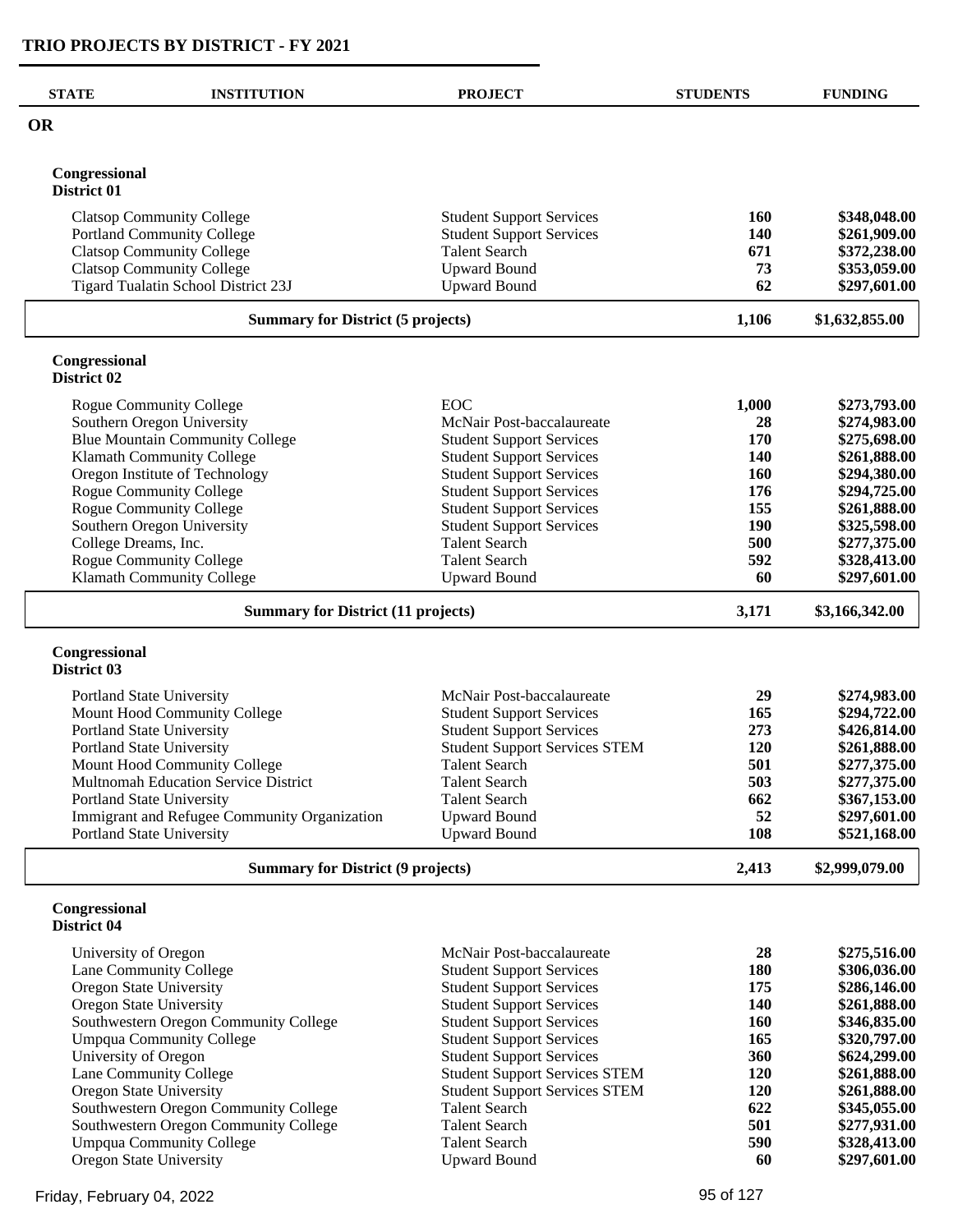| <b>STATE</b>                             | <b>INSTITUTION</b>                        | <b>PROJECT</b>                                         | <b>STUDENTS</b> | <b>FUNDING</b>  |
|------------------------------------------|-------------------------------------------|--------------------------------------------------------|-----------------|-----------------|
|                                          | Southwestern Oregon Community College     | <b>Upward Bound</b>                                    | 52              | \$297,601.00    |
|                                          | <b>Umpqua Community College</b>           | <b>Upward Bound</b>                                    | 65              | \$312,480.00    |
|                                          | <b>Summary for District (15 projects)</b> |                                                        | 3,338           | \$4,804,374.00  |
| Congressional<br>District 05             |                                           |                                                        |                 |                 |
|                                          | <b>Chemeketa Community College</b>        | <b>Disabled Student Services</b>                       | 103             | \$280,828.00    |
|                                          | <b>Chemeketa Community College</b>        | <b>Student Support Services</b>                        | 206             | \$325,099.00    |
|                                          | <b>Western Oregon University</b>          | <b>Student Support Services</b>                        | <b>250</b>      | \$393,363.00    |
|                                          | <b>Western Oregon University</b>          | <b>Student Support Services Teacher</b><br>Preparation | <b>140</b>      | \$261,888.00    |
|                                          | Chemeketa Community College               | <b>Talent Search</b>                                   | 544             | \$301,784.00    |
|                                          | <b>Chemeketa Community College</b>        | <b>Upward Bound</b>                                    | 74              | \$366,430.00    |
|                                          | <b>Western Oregon University</b>          | <b>Upward Bound</b>                                    | 52              | \$297,601.00    |
| <b>Summary for District (7 projects)</b> |                                           |                                                        | 1,369           | \$2,226,993.00  |
|                                          | Summary for state of OR (47 projects)     |                                                        | 11,397          | \$14,829,643.00 |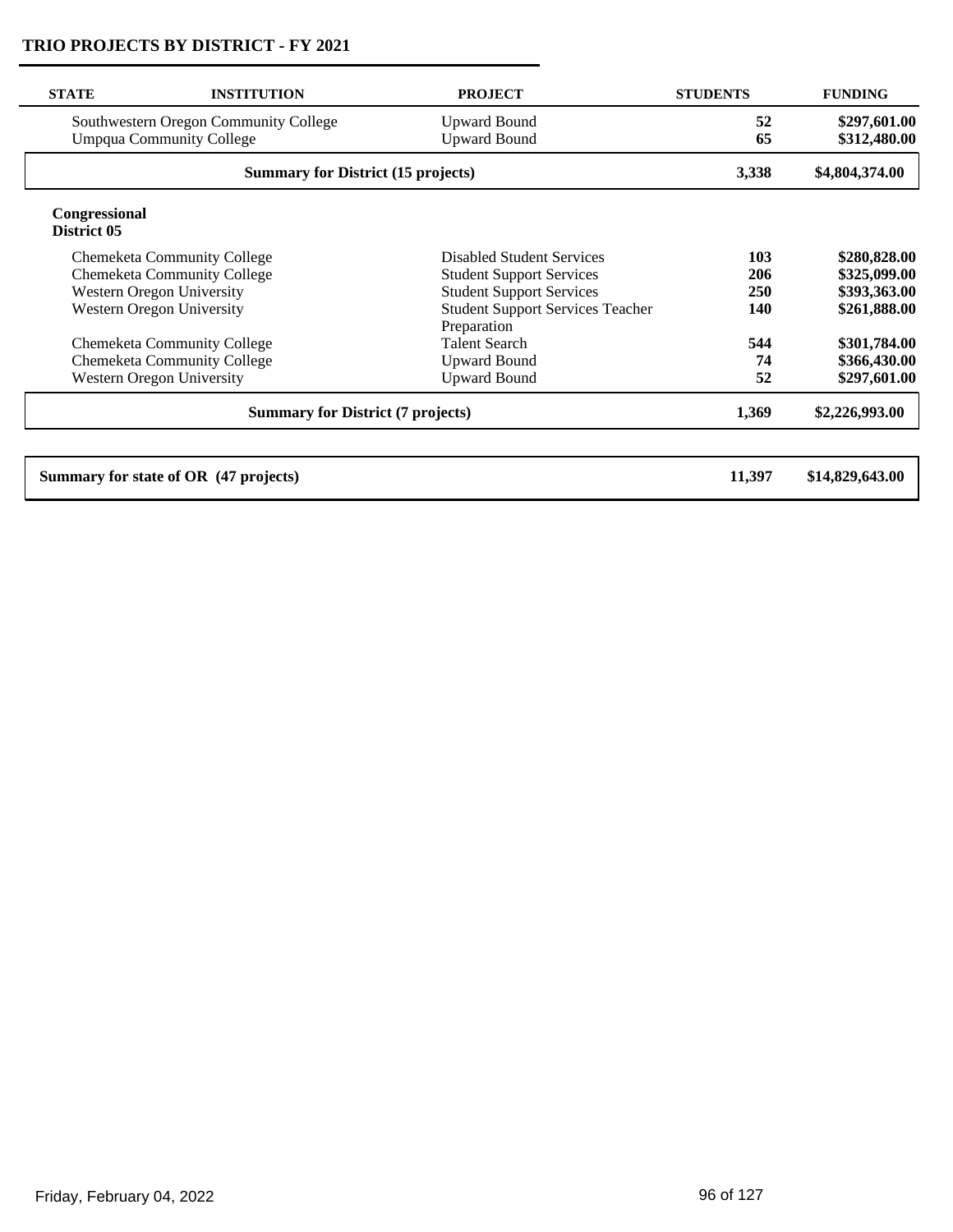| <b>STATE</b><br><b>INSTITUTION</b>                             | <b>PROJECT</b>                       | <b>STUDENTS</b> | <b>FUNDING</b> |
|----------------------------------------------------------------|--------------------------------------|-----------------|----------------|
| PA                                                             |                                      |                 |                |
| Congressional<br>District 02                                   |                                      |                 |                |
| Philadelphia Education Fund                                    | <b>Talent Search</b>                 | 500             | \$277,375.00   |
| LULAC National Education Service Centers, Inc.                 | <b>Upward Bound</b>                  | 60              | \$297,601.00   |
| <b>Temple University</b>                                       | <b>Upward Bound</b>                  | 95              | \$492,827.00   |
| LULAC National Education Service Centers, Inc.                 | <b>Upward Bound Math/Science</b>     | 63              | \$312,480.00   |
| <b>Summary for District (4 projects)</b>                       |                                      | 718             | \$1,380,283.00 |
| Congressional<br>District 03                                   |                                      |                 |                |
| Community College of Philadelphia                              | <b>Student Support Services</b>      | 225             | \$306,037.00   |
| University of Pennsylvania                                     | <b>Student Support Services</b>      | 180             | \$330,762.00   |
| Philadelphia Education Fund                                    | <b>Talent Search</b>                 | 635             | \$352,266.00   |
| Philadelphia Education Fund                                    | <b>Talent Search</b>                 | 635             | \$352,266.00   |
| University of Pennsylvania                                     | <b>Talent Search</b>                 | 583             | \$323,420.00   |
| Community College of Philadelphia                              | <b>Upward Bound</b>                  | 68              | \$348,982.00   |
| University of Pennsylvania                                     | <b>Upward Bound</b>                  | 105             | \$562,466.00   |
| <b>Temple University</b>                                       | <b>Upward Bound Math/Science</b>     | 52              | \$297,601.00   |
| University of Pennsylvania                                     | <b>Upward Bound Math/Science</b>     | 50              | \$288,933.00   |
| University of Pennsylvania                                     | Veterans Upward Bound                | <b>160</b>      | \$411,614.00   |
| <b>Summary for District (10 projects)</b>                      | 2,693                                | \$3,574,347.00  |                |
| Congressional<br>District 04                                   |                                      |                 |                |
| Montgomery County Community College                            | <b>Upward Bound</b>                  | 63              | \$312,480.00   |
| <b>Summary for District (1 projects)</b>                       |                                      | 63              | \$312,480.00   |
| Congressional<br>District 05                                   |                                      |                 |                |
| Cheyney University of Pennsylvania                             | <b>Student Support Services</b>      | 144             | \$261,888.00   |
| Harcum College                                                 | <b>Student Support Services</b>      | 170             | \$348,402.00   |
| Neumann University                                             | <b>Student Support Services</b>      | 140             | \$261,888.00   |
| Pennsylvania Institute of Technology                           | <b>Student Support Services</b>      | 175             | \$364,786.00   |
| Cheyney University of Pennsylvania                             | <b>Student Support Services STEM</b> | 140             | \$261,888.00   |
| Harcum College                                                 | <b>Upward Bound</b>                  | 80              | \$412,124.00   |
| <b>Summary for District (6 projects)</b>                       | 849                                  | \$1,910,976.00  |                |
| Congressional<br>District 06                                   |                                      |                 |                |
| Lincoln University                                             | <b>Upward Bound</b>                  | 105             | \$360,321.00   |
| <b>Lincoln University</b>                                      | <b>Upward Bound</b>                  | 60              | \$297,601.00   |
| Young Men and Women in Charge Foundation Inc.-<br><b>YMWIC</b> | <b>Upward Bound</b>                  | 60              | \$297,601.00   |
| <b>Summary for District (3 projects)</b>                       |                                      | 225             | \$955,523.00   |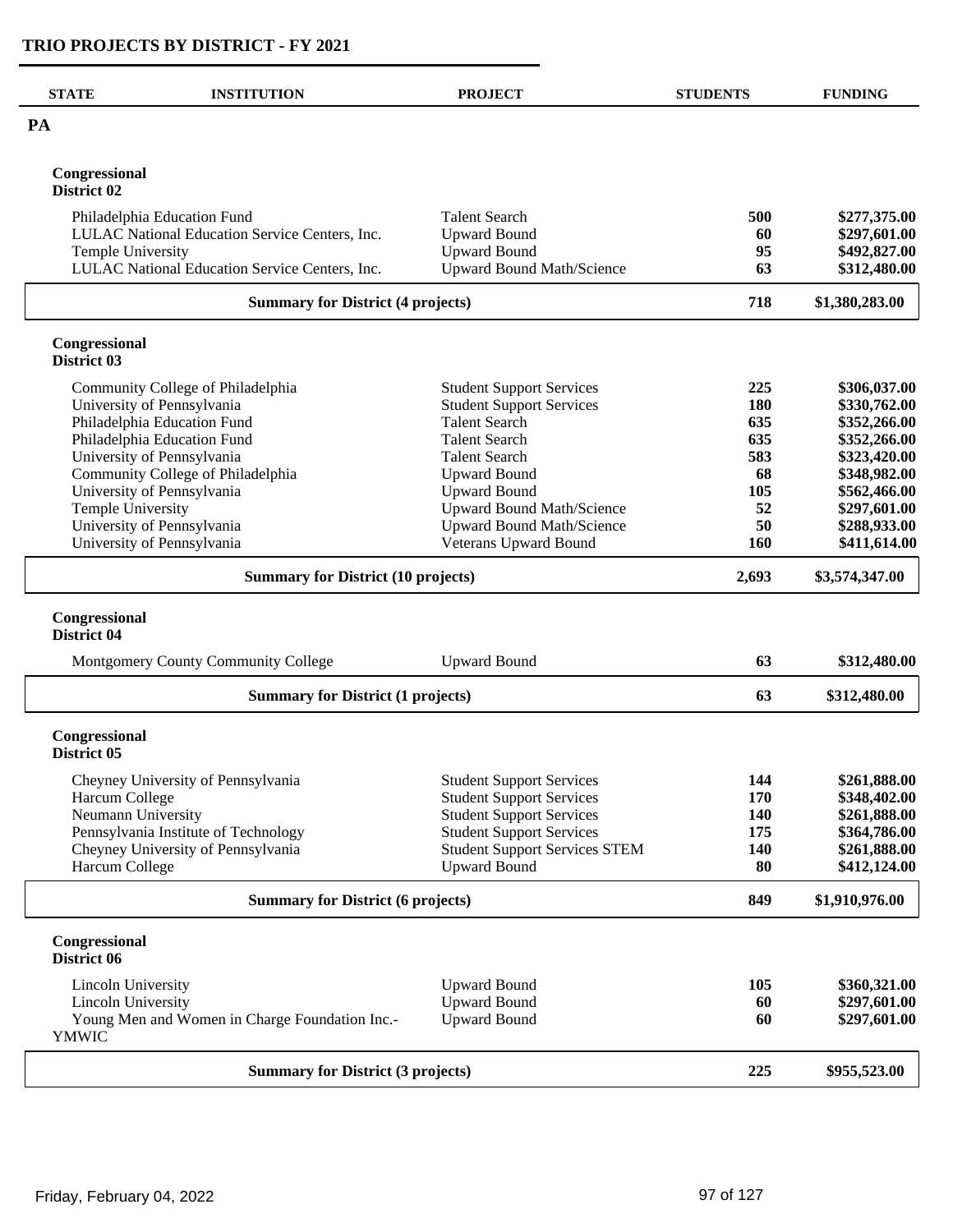| <b>STATE</b>                        | <b>INSTITUTION</b>                                                             | <b>PROJECT</b>                                                                 | <b>STUDENTS</b> | <b>FUNDING</b>                 |
|-------------------------------------|--------------------------------------------------------------------------------|--------------------------------------------------------------------------------|-----------------|--------------------------------|
| Congressional<br>District 07        |                                                                                |                                                                                |                 |                                |
|                                     | East Stroudsburg University                                                    | <b>Upward Bound</b>                                                            | 100             | \$495,208.00                   |
|                                     | <b>Summary for District (1 projects)</b>                                       |                                                                                | 100             | \$495,208.00                   |
| Congressional<br><b>District 08</b> |                                                                                |                                                                                |                 |                                |
|                                     | Educational Opportunity Centers, Inc.<br>Educational Opportunity Centers, Inc. | <b>EOC</b><br><b>Talent Search</b>                                             | 2,233<br>1,000  | \$691,002.00<br>\$535,991.00   |
| Wilkes University                   | <b>Summary for District (3 projects)</b>                                       | <b>Upward Bound</b>                                                            | 125             | \$459,577.00<br>\$1,686,570.00 |
|                                     |                                                                                |                                                                                | 3,358           |                                |
| Congressional<br>District 09        |                                                                                |                                                                                |                 |                                |
| <b>Bloomsburg University</b>        |                                                                                | <b>Student Support Services</b>                                                | 200             | \$319,609.00                   |
|                                     | Kutztown University of Pennsylvania                                            | <b>Student Support Services</b>                                                | 175             | \$348,007.00                   |
|                                     | Pennsylvania State University                                                  | <b>Student Support Services</b>                                                | <b>160</b>      | \$335,110.00<br>\$395,303.00   |
| <b>Bloomsburg University</b>        | Reading Area Community College                                                 | <b>Student Support Services</b><br><b>Upward Bound</b>                         | 250<br>92       | \$489,825.00                   |
|                                     | Kutztown University of Pennsylvania                                            | <b>Upward Bound</b>                                                            | 60              | \$297,601.00                   |
|                                     | Reading Area Community College                                                 | <b>Upward Bound</b>                                                            | 63              | \$312,480.00                   |
|                                     | <b>Summary for District (7 projects)</b>                                       |                                                                                | 1,000           | \$2,497,935.00                 |
| Congressional<br>District 10        |                                                                                |                                                                                |                 |                                |
|                                     | Pennsylvania State University                                                  | <b>Talent Search</b>                                                           | 947             | \$525,349.00                   |
|                                     | <b>Summary for District (1 projects)</b>                                       |                                                                                | 947             | \$525,349.00                   |
| Congressional<br><b>District 12</b> |                                                                                |                                                                                |                 |                                |
|                                     | Pennsylvania State University                                                  | McNair Post-baccalaureate                                                      | 34              | \$352,928.00                   |
|                                     | Lock Haven University of Pennsylvania                                          | <b>Student Support Services</b>                                                | 230             | \$338,971.00                   |
| Mansfield University                |                                                                                | <b>Student Support Services</b>                                                | 200             | \$275,105.00                   |
| Susquehanna University              |                                                                                | <b>Student Support Services</b>                                                | <b>160</b>      | \$261,888.00                   |
|                                     | Pennsylvania State University                                                  | <b>Talent Search</b>                                                           | 500             | \$277,375.00                   |
|                                     | Pennsylvania State University<br>Pennsylvania State University                 | <b>Talent Search</b><br><b>Upward Bound</b>                                    | 500<br>116      | \$277,375.00<br>\$577,683.00   |
|                                     | Pennsylvania State University                                                  | <b>Upward Bound</b>                                                            | 60              | \$297,601.00                   |
|                                     | Pennsylvania State University                                                  | Upward Bound Math/Science                                                      | 73              | \$359,266.00                   |
|                                     | <b>Summary for District (9 projects)</b>                                       |                                                                                | 1,873           | \$3,018,192.00                 |
| Congressional<br>District 13        |                                                                                |                                                                                |                 |                                |
| Center                              |                                                                                | Commonwealth Technical Institute At Hiram G. Andrews Disabled Student Services | 140             | \$261,888.00                   |
|                                     | <b>Summary for District (1 projects)</b>                                       |                                                                                | 140             | \$261,888.00                   |
|                                     |                                                                                |                                                                                |                 |                                |

**Congressional District 14**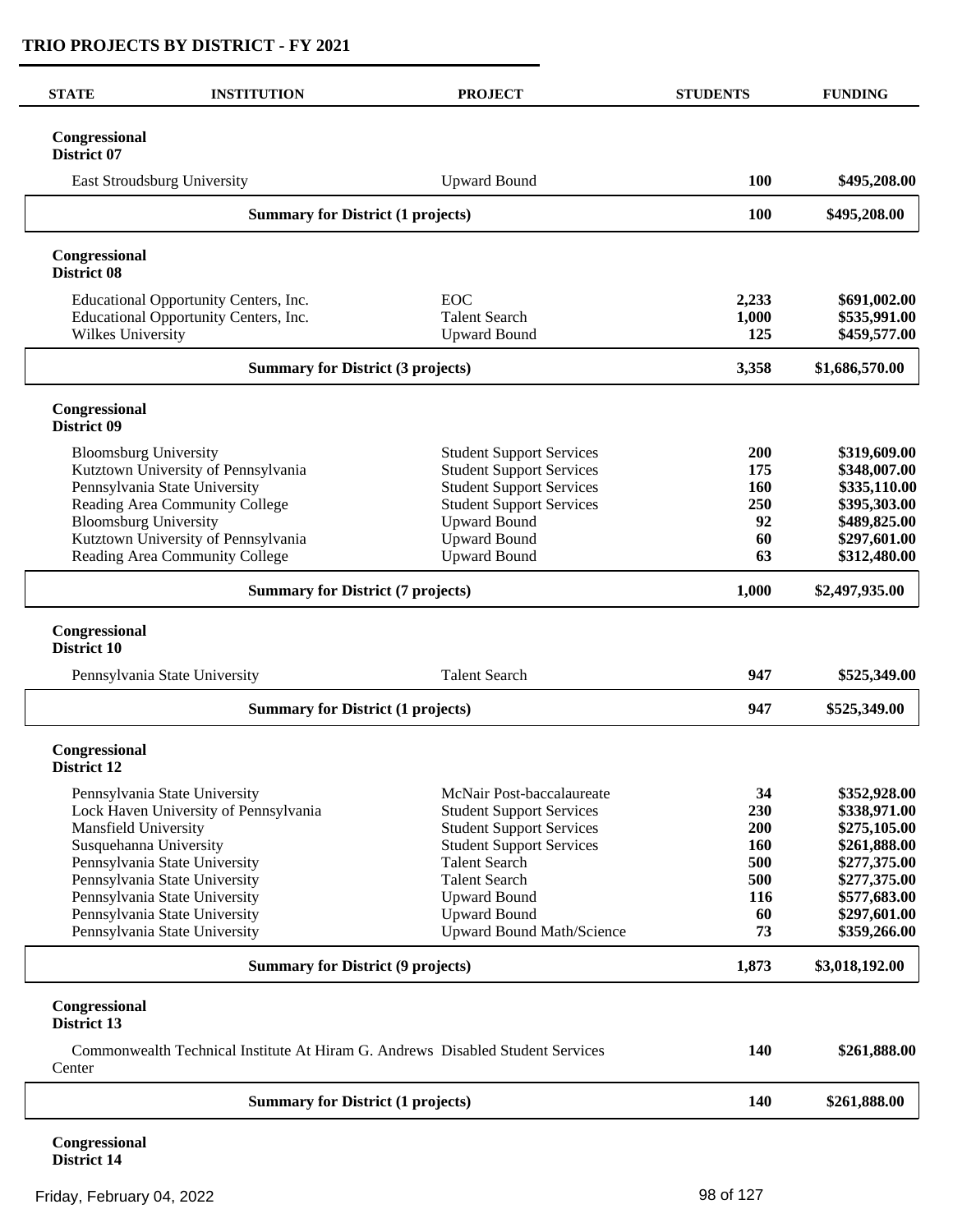| <b>STATE</b>                        | <b>INSTITUTION</b>                           | <b>PROJECT</b>                   | <b>STUDENTS</b> | <b>FUNDING</b>  |
|-------------------------------------|----------------------------------------------|----------------------------------|-----------------|-----------------|
|                                     | California University of Pennsylvania        | <b>Student Support Services</b>  | 175             | \$338,972.00    |
|                                     | Saint Vincent College                        | <b>Student Support Services</b>  | 140             | \$261,888.00    |
|                                     | Seton Hill University                        | <b>Student Support Services</b>  | 170             | \$331,701.00    |
|                                     | <b>Westmoreland County Community College</b> | <b>Student Support Services</b>  | 225             | \$321,662.00    |
|                                     | California University of Pennsylvania        | <b>Upward Bound</b>              | 93              | \$460,646.00    |
|                                     | California University of Pennsylvania        | <b>Upward Bound</b>              | 63              | \$312,480.00    |
|                                     | <b>Summary for District (6 projects)</b>     |                                  | 866             | \$2,027,349.00  |
| Congressional<br>District 15        |                                              |                                  |                 |                 |
|                                     | Clarion University of Pennsylvania           | <b>Student Support Services</b>  | 206             | \$392,459.00    |
|                                     | University of Pittsburgh-Bradford            | <b>Student Support Services</b>  | 250             | \$470,619.00    |
|                                     | Clarion University of Pennsylvania           | <b>Talent Search</b>             | 835             | \$463,217.00    |
|                                     | Clarion University of Pennsylvania           | <b>Upward Bound</b>              | 94              | \$489,477.00    |
|                                     | Saint Francis University                     | <b>Upward Bound</b>              | 110             | \$547,585.00    |
|                                     | Indiana University of Pennsylvania           | <b>Upward Bound Math/Science</b> | 52              | \$281,795.00    |
|                                     | <b>Summary for District (6 projects)</b>     |                                  |                 | \$2,645,152.00  |
| Congressional<br>District 16        |                                              |                                  |                 |                 |
| Gannon University                   |                                              | McNair Post-baccalaureate        | 25              | \$261,888.00    |
| Gannon University                   |                                              | <b>Student Support Services</b>  | 150             | \$261,888.00    |
| <b>Westminster College</b>          |                                              | <b>Student Support Services</b>  | 140             | \$261,888.00    |
| Gannon University                   |                                              | <b>Talent Search</b>             | 500             | \$277,375.00    |
|                                     | Northwest Tri-County Intermediate Unit       | <b>Talent Search</b>             | 538             | \$298,457.00    |
|                                     | Greater Erie Community Action Committee      | <b>Upward Bound</b>              | 74              | \$366,431.00    |
|                                     | Northwest Tri-County Intermediate Unit       | <b>Upward Bound Math/Science</b> | 52              | \$294,920.00    |
|                                     | <b>Summary for District (7 projects)</b>     |                                  | 1,479           | \$2,022,847.00  |
| Congressional<br><b>District 18</b> |                                              |                                  |                 |                 |
| Carlow Universtiy                   |                                              | <b>Student Support Services</b>  | 140             | \$261,888.00    |
|                                     | Pennsylvania State University                | <b>Student Support Services</b>  | 175             | \$346,897.00    |
|                                     | University of Pittsburgh                     | <b>Student Support Services</b>  | 160             | \$275,100.00    |
|                                     | <b>Summary for District (3 projects)</b>     |                                  | 475             | \$883,885.00    |
|                                     |                                              |                                  |                 |                 |
|                                     | Summary for state of PA (68 projects)        |                                  | 16,333          | \$24,197,984.00 |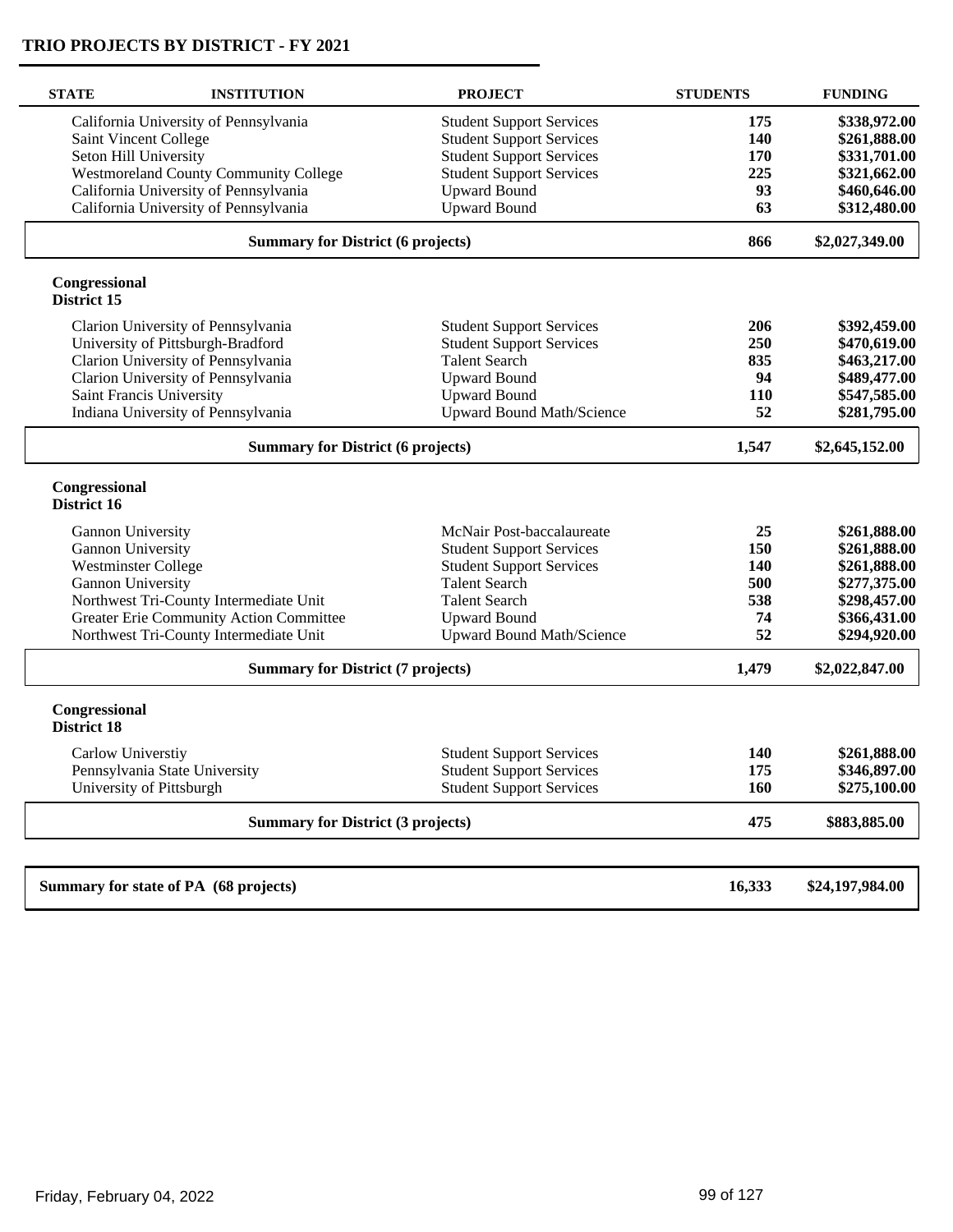| <b>STATE</b> | <b>INSTITUTION</b>                                    | <b>PROJECT</b>                        | <b>STUDENTS</b> | <b>FUNDING</b> |
|--------------|-------------------------------------------------------|---------------------------------------|-----------------|----------------|
| <b>PR</b>    |                                                       |                                       |                 |                |
|              | Congressional<br>District 01                          |                                       |                 |                |
|              | Universidad Del Sagrado Corazon                       | <b>Disabled Student Services</b>      | 100             | \$261,888.00   |
|              | Inter American University of Puerto Rico-Arecibo      | <b>EOC</b>                            | 1,950           | \$602,529.00   |
|              | Inter American University of Puerto Rico-Barranquitas | <b>EOC</b>                            | 1,000           | \$273,793.00   |
|              | Inter American University of Puerto Rico-San German   | <b>EOC</b>                            | 1,000           | \$272,579.00   |
|              | Inter American University of Puerto Rico-San German   | McNair Post-baccalaureate             | 33              | \$239,981.00   |
|              | Antillean Adventist University                        | Student Support Services English as a | 140             | \$261,888.00   |
|              |                                                       | Second Language                       |                 |                |
|              | Polytechnic University of Puerto Rico                 | Student Support Services English as a | 140             | \$261,888.00   |

| Polytechnic University of Puerto Rico                                | Student Support Services English as a                              | 140        | \$261,888.00                 |
|----------------------------------------------------------------------|--------------------------------------------------------------------|------------|------------------------------|
|                                                                      | Second Language                                                    | 140        |                              |
| American University of Puerto Rico<br>Antillean Adventist University | <b>Student Support Services</b><br><b>Student Support Services</b> | 140        | \$261,888.00<br>\$261,888.00 |
| Inter American University of Puerto Rico-Aguadilla                   | <b>Student Support Services</b>                                    | 227        | \$367,635.00                 |
| Inter American University of Puerto Rico-Barranquitas                | <b>Student Support Services</b>                                    |            | \$261,888.00                 |
| Polytechnic University of Puerto Rico                                |                                                                    | 144<br>237 | \$354,936.00                 |
|                                                                      | <b>Student Support Services</b>                                    | 315        |                              |
| San Juan University College                                          | <b>Student Support Services</b>                                    |            | \$385,424.00                 |
| Universidad Ana G. Mendez-Recinto De Cupey                           | <b>Student Support Services</b>                                    | 215        | \$347,999.00                 |
| Universidad Ana G. Mendez-Recinto De Cupey                           | <b>Student Support Services</b>                                    | 283        | \$345,825.00                 |
| Universidad Del Sagrado Corazon                                      | <b>Student Support Services</b>                                    | 618        | \$682,195.00                 |
| University of Puerto Rico-Arecibo                                    | <b>Student Support Services</b>                                    | 221        | \$366,187.00                 |
| University of Puerto Rico-Humacao Campus                             | <b>Student Support Services</b>                                    | 300        | \$414,828.00                 |
| University of Puerto Rico-Rio Piedras Campus                         | <b>Student Support Services</b>                                    | 412        | \$438,714.00                 |
| Polytechnic University of Puerto Rico                                | <b>Student Support Services STEM</b>                               | 140        | \$261,888.00                 |
| <b>ASPIRA Inc. De Puerto Rico</b>                                    | <b>Talent Search</b>                                               | 1,700      | \$873,652.00                 |
| Inter American University of Puerto Rico-Ponce                       | <b>Talent Search</b>                                               | 500        | \$277,375.00                 |
| Universidad Del Turabo                                               | <b>Talent Search</b>                                               | 800        | \$443,801.00                 |
| University of Puerto Rico-Rio Piedras Campus                         | <b>Talent Search</b>                                               | 1,046      | \$580,270.00                 |
| Academy of Medical Directors of Puerto Rico, Inc.                    | <b>Upward Bound</b>                                                | 60         | \$297,601.00                 |
| ASPIRA Inc. De Puerto Rico                                           | <b>Upward Bound</b>                                                | 78         | \$399,574.00                 |
| Inter American University of Puerto Rico-Barranquitas                | <b>Upward Bound</b>                                                | 144        | \$661,333.00                 |
| Inter American University of Puerto Rico-Ponce                       | <b>Upward Bound</b>                                                | 85         | \$395,076.00                 |
| Inter American University of Puerto Rico-San German                  | <b>Upward Bound</b>                                                | 106        | \$514,967.00                 |
| LULAC National Education Service Centers, Inc.                       | <b>Upward Bound</b>                                                | 63         | \$312,480.00                 |
| Pontifical Catholic University of Puerto Rico                        | <b>Upward Bound</b>                                                | 76         | \$403,998.00                 |
| Pontifical Catholic University of Puerto Rico                        | <b>Upward Bound</b>                                                | 60         | \$297,601.00                 |
| Universidad Ana G. Mendez-Recinto De Cupey                           | <b>Upward Bound</b>                                                | 50         | \$297,599.00                 |
| Universidad Del Sagrado Corazon                                      | <b>Upward Bound</b>                                                | 82         | \$343,981.00                 |
| Universidad Del Turabo                                               | <b>Upward Bound</b>                                                | 110        | \$466,402.00                 |
| University of Puerto Rico-Humacao Campus                             | <b>Upward Bound</b>                                                | 65         | \$312,480.00                 |
| University of Puerto Rico-Rio Piedras Campus                         | <b>Upward Bound</b>                                                | 88         | \$424,198.00                 |
| Inter American University of Puerto Rico-Aguadilla                   | <b>Upward Bound Math/Science</b>                                   | 60         | \$297,601.00                 |
| Inter American University of Puerto Rico-Guayama                     | <b>Upward Bound Math/Science</b>                                   | 60         | \$297,601.00                 |
| <b>ASPIRA Inc. De Puerto Rico</b>                                    | Veterans Upward Bound                                              | 140        | \$359,666.00                 |
| <b>Summary for District (40 projects)</b>                            |                                                                    | 13,128     | \$15,183,097.00              |
|                                                                      |                                                                    |            |                              |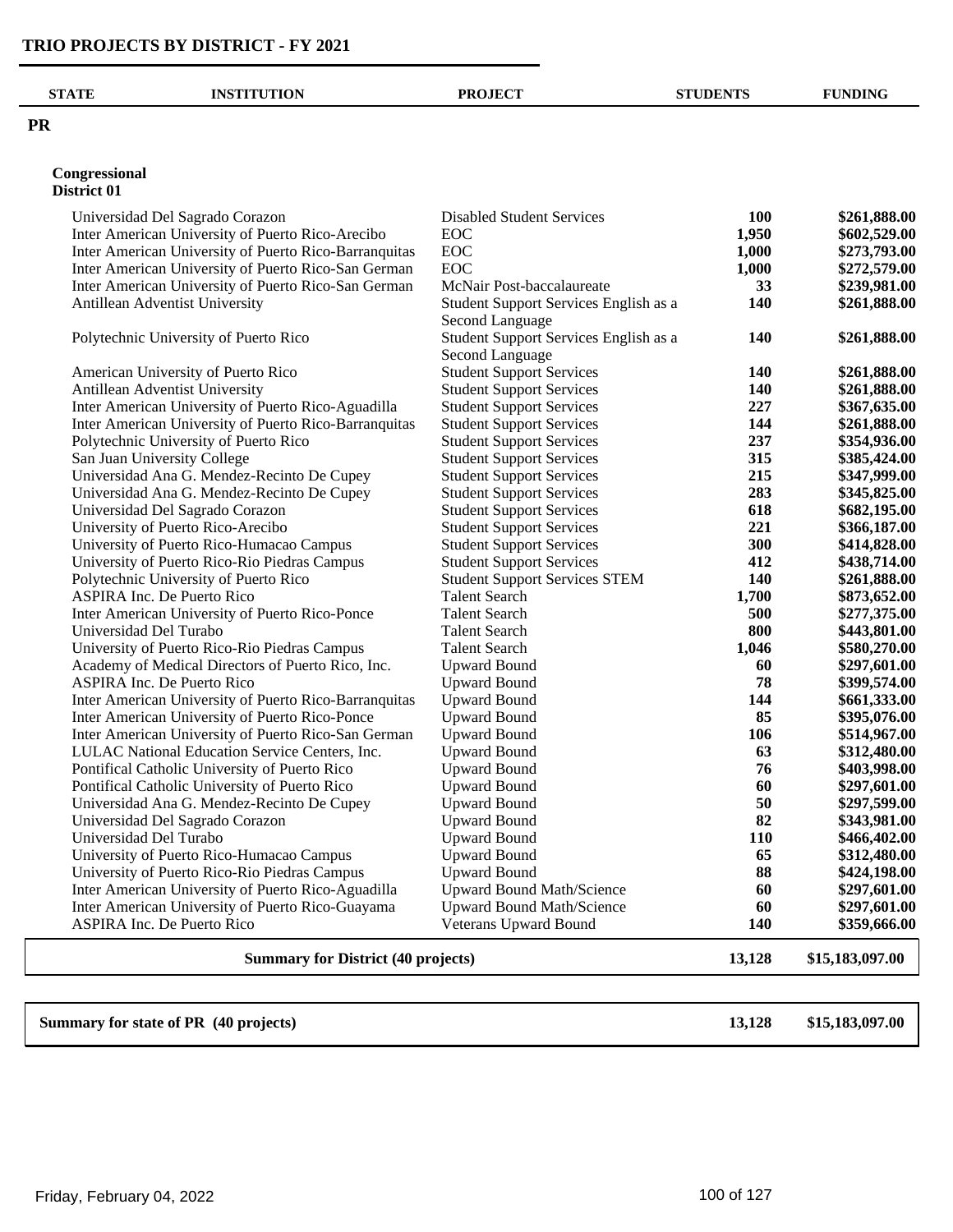| <b>STATE</b>                        | <b>INSTITUTION</b>                                 | <b>PROJECT</b>                              | <b>STUDENTS</b>   | <b>FUNDING</b>               |
|-------------------------------------|----------------------------------------------------|---------------------------------------------|-------------------|------------------------------|
| <b>PW</b>                           |                                                    |                                             |                   |                              |
| Congressional<br><b>District PW</b> |                                                    |                                             |                   |                              |
|                                     | Palau Community College<br>Palau Community College | <b>Talent Search</b><br><b>Upward Bound</b> | 500<br><b>110</b> | \$277,375.00<br>\$424,200.00 |
|                                     | <b>Summary for District (2 projects)</b>           |                                             | 610               | \$701,575.00                 |
|                                     |                                                    |                                             |                   |                              |
|                                     | Summary for state of PW (2 projects)               |                                             | 610               | \$701,575.00                 |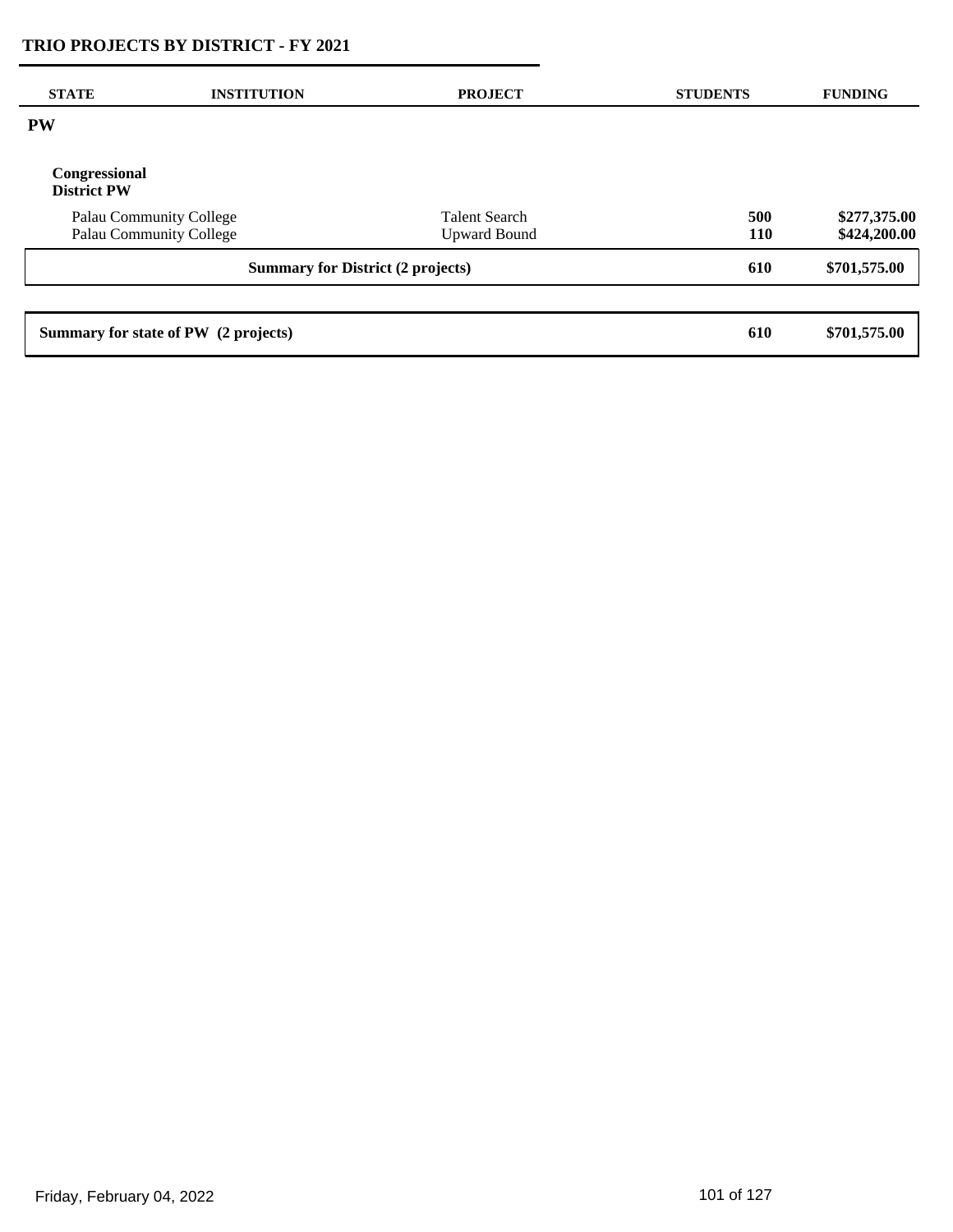|                                          | <b>Disabled Student Services</b>                                                                                                                                                                                                                                                      | <b>100</b> | \$261,888.00   |
|------------------------------------------|---------------------------------------------------------------------------------------------------------------------------------------------------------------------------------------------------------------------------------------------------------------------------------------|------------|----------------|
|                                          | EOC.                                                                                                                                                                                                                                                                                  |            | \$903,456.00   |
|                                          | McNair Post-baccalaureate                                                                                                                                                                                                                                                             | 25         | \$261,888.00   |
|                                          | <b>Student Support Services</b>                                                                                                                                                                                                                                                       | 300        | \$398,478.00   |
|                                          | <b>Student Support Services</b>                                                                                                                                                                                                                                                       | 140        | \$261,888.00   |
|                                          | <b>Student Support Services</b>                                                                                                                                                                                                                                                       | 140        | \$261,888.00   |
|                                          | <b>Student Support Services STEM</b>                                                                                                                                                                                                                                                  | 120        | \$261,888.00   |
|                                          | <b>Talent Search</b>                                                                                                                                                                                                                                                                  | 1,038      | \$575,832.00   |
|                                          | <b>Upward Bound</b>                                                                                                                                                                                                                                                                   | 155        | \$740,432.00   |
| <b>Summary for District (9 projects)</b> |                                                                                                                                                                                                                                                                                       |            | \$3,927,638.00 |
|                                          | Community College of Rhode Island<br>Community College of Rhode Island<br>Rhode Island College<br>Community College of Rhode Island<br>Community College of Rhode Island<br>Rhode Island College<br>Rhode Island College<br>Community College of Rhode Island<br>Rhode Island College |            | 2,913<br>4,931 |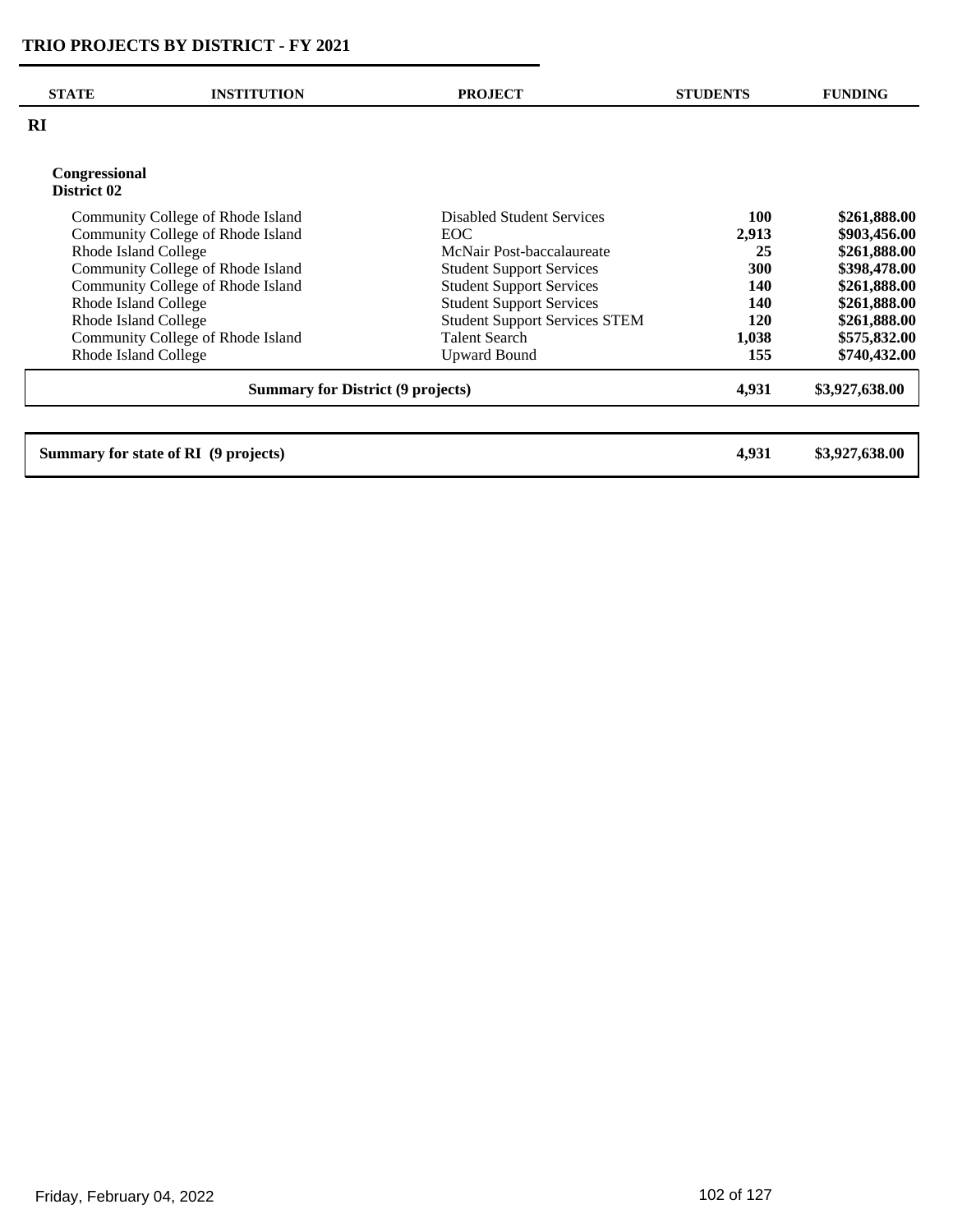| <b>STATE</b>                                            | <b>INSTITUTION</b>                        | <b>PROJECT</b>                                                          | <b>STUDENTS</b> | <b>FUNDING</b>               |
|---------------------------------------------------------|-------------------------------------------|-------------------------------------------------------------------------|-----------------|------------------------------|
| <b>SC</b>                                               |                                           |                                                                         |                 |                              |
| Congressional<br>District 01                            |                                           |                                                                         |                 |                              |
|                                                         | Technical College of the Lowcountry       | <b>Student Support Services</b>                                         | 160             | \$335,132.00                 |
|                                                         | Technical College of the Lowcountry       | <b>Talent Search</b>                                                    | 689             | \$382,284.00                 |
| College of Charleston                                   |                                           | <b>Upward Bound</b>                                                     | 94              | \$500,404.00                 |
|                                                         | <b>Summary for District (3 projects)</b>  |                                                                         | 943             | \$1,217,820.00               |
| Congressional<br>District 03                            |                                           |                                                                         |                 |                              |
|                                                         | Littlejohn Community Center               | EOC                                                                     | 1,000           | \$263,529.00                 |
| Lander University                                       |                                           | <b>Student Support Services</b>                                         | <b>160</b>      | \$267,093.00                 |
|                                                         | Piedmont Technical College                | <b>Student Support Services</b>                                         | 165             | \$314,574.00                 |
|                                                         | Littlejohn Community Center               | <b>Talent Search</b>                                                    | 500             | \$277,375.00                 |
|                                                         | Upstate Institute of Youth Programs, Inc. | <b>Upward Bound</b>                                                     | 60              | \$297,601.00                 |
| <b>Summary for District (5 projects)</b>                |                                           |                                                                         | 1,885           | \$1,420,172.00               |
| Congressional<br>District 04                            |                                           |                                                                         |                 |                              |
|                                                         | Greenville Technical College              | <b>Student Support Services</b>                                         | 350             | \$465,516.00                 |
|                                                         | <b>Spartanburg Community College</b>      | <b>Student Support Services</b>                                         | 185             | \$329,230.00                 |
|                                                         | University of South Carolina Upstate      | <b>Student Support Services</b>                                         | 150             | \$335,111.00                 |
|                                                         | Spartanburg Community College             | <b>Talent Search</b>                                                    | 500             | \$277,344.00                 |
|                                                         | Greenville Technical College              | <b>Upward Bound</b>                                                     | 65              | \$312,480.00                 |
| <b>Summary for District (5 projects)</b>                |                                           |                                                                         | 1,250           | \$1,719,681.00               |
| Congressional<br>District 05                            |                                           |                                                                         |                 |                              |
| Winthrop University                                     |                                           | McNair Post-baccalaureate                                               | 30              | \$261,888.00                 |
|                                                         | Central Carolina Technical College        | <b>Student Support Services</b>                                         | 165             | \$275,105.00                 |
| <b>Clinton College</b>                                  |                                           | <b>Student Support Services</b>                                         | 100             | \$154,714.00                 |
|                                                         | University of South Carolina Lancaster    | <b>Student Support Services</b>                                         | 361             | \$398,126.00                 |
|                                                         | University of South Carolina Sumter       | <b>Student Support Services</b>                                         | 165             | \$305,706.00                 |
| Winthrop University                                     |                                           | <b>Student Support Services</b>                                         | <b>160</b>      | \$275,105.00                 |
| <b>York Technical College</b><br>York Technical College |                                           | <b>Student Support Services</b><br><b>Student Support Services STEM</b> | 200<br>120      | \$338,958.00                 |
|                                                         | University of South Carolina Lancaster    | <b>Upward Bound</b>                                                     | 62              | \$261,888.00<br>\$197,529.00 |
|                                                         | University of South Carolina Sumter       | <b>Upward Bound</b>                                                     | 60              | \$297,601.00                 |
|                                                         | Central Carolina Technical College        | Veterans Upward Bound                                                   | 125             | \$297,601.00                 |
| <b>Summary for District (11 projects)</b>               |                                           | 1,548                                                                   | \$3,064,221.00  |                              |
| Congressional<br>District 06                            |                                           |                                                                         |                 |                              |
|                                                         | Midlands Technical College                | EOC                                                                     | 850             | \$232,724.00                 |
|                                                         | <b>Trident Technical College</b>          | EOC                                                                     | 1,855           | \$64,815.00                  |
|                                                         | University of South Carolina-Columbia     | McNair Post-baccalaureate                                               | 28              | \$270,224.00                 |
| Claflin University                                      |                                           | <b>Student Support Services</b>                                         | 165             | \$335,110.00                 |
|                                                         | Midlands Technical College                | <b>Student Support Services</b>                                         | 185             | \$335,111.00                 |
| Morris College                                          |                                           | <b>Student Support Services</b>                                         | 200             | \$335,842.00                 |
|                                                         | Orangeburg-Calhoun Technical College      | <b>Student Support Services</b>                                         | 209             | \$337,861.00                 |
|                                                         | South Carolina State University           | <b>Student Support Services</b>                                         | 160             | \$294,721.00                 |

Friday, February 04, 2022 2001 103 of 127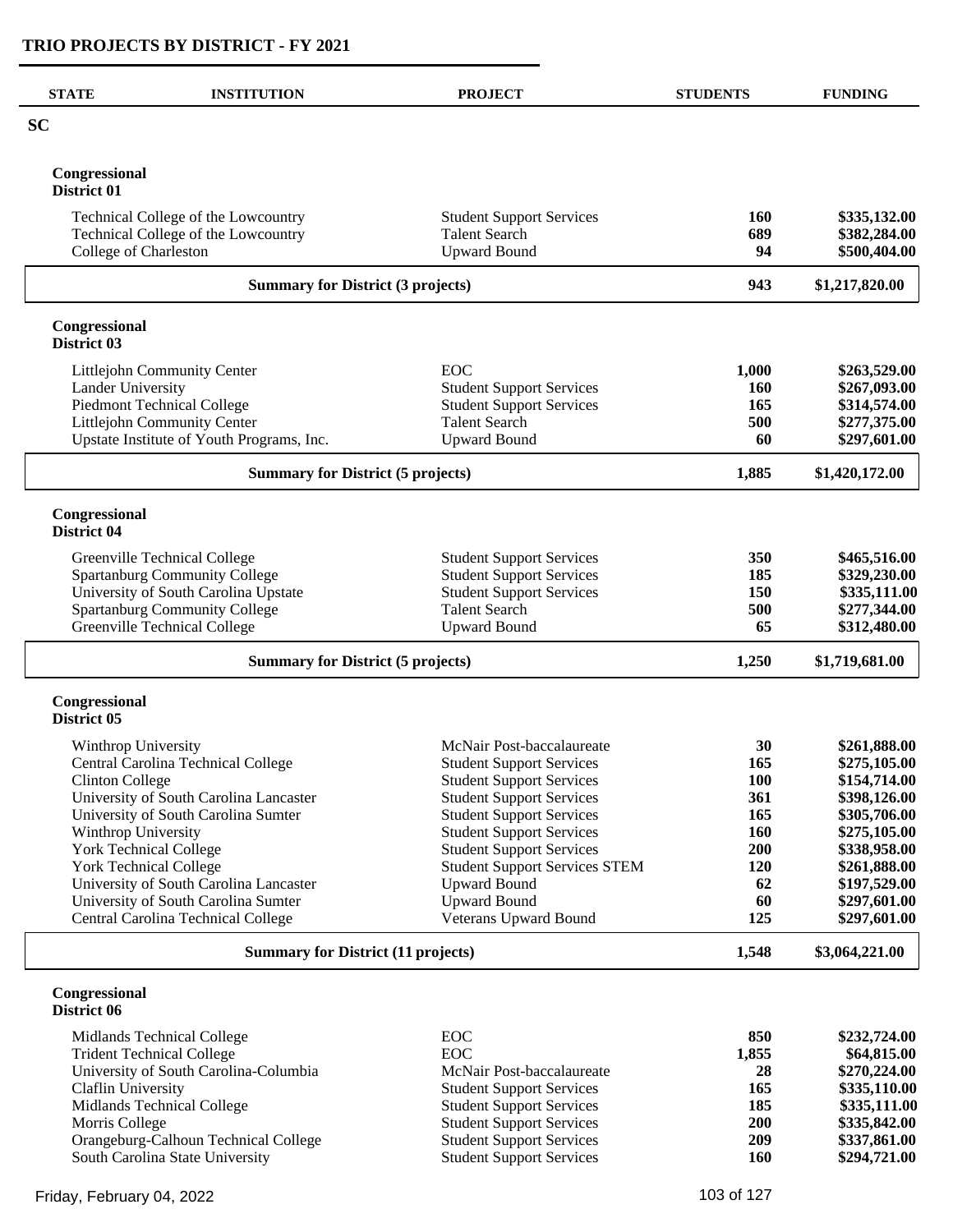| <b>STATE</b>                 | <b>INSTITUTION</b>                        | <b>PROJECT</b>                   | <b>STUDENTS</b> | <b>FUNDING</b>  |
|------------------------------|-------------------------------------------|----------------------------------|-----------------|-----------------|
|                              | <b>Trident Technical College</b>          | <b>Student Support Services</b>  | 180             | \$353,597.00    |
|                              | University of South Carolina-Columbia     | <b>Student Support Services</b>  | 160             | \$335,110.00    |
|                              | University Of South Carolina-Salkehatchie | <b>Student Support Services</b>  | 160             | \$285,774.00    |
| Voorhees College             |                                           | <b>Student Support Services</b>  | 175             | \$292,899.00    |
|                              | Midlands Technical College                | <b>Talent Search</b>             | 825             | \$457,670.00    |
|                              | <b>Trident Technical College</b>          | <b>Talent Search</b>             | 850             | \$471,539.00    |
|                              | University of South Carolina-Columbia     | <b>Talent Search</b>             | 1,000           | \$538,109.00    |
| <b>Benedict College</b>      |                                           | <b>Upward Bound</b>              | 103             | \$198,660.00    |
| <b>Benedict College</b>      |                                           | <b>Upward Bound</b>              | 62              | \$297,601.00    |
| Claflin University           |                                           | <b>Upward Bound</b>              | 155             | \$723,604.00    |
|                              | Denmark Technical College                 | <b>Upward Bound</b>              | 60              | \$0.00          |
|                              | Midlands Technical College                | <b>Upward Bound</b>              | 68              | \$352,757.00    |
| Morris College               |                                           | <b>Upward Bound</b>              | 92              | \$456,234.00    |
|                              | University of South Carolina-Columbia     | <b>Upward Bound</b>              | 113             | \$581,383.00    |
|                              | Williamsburg Technical College            | <b>Upward Bound</b>              | 93              | \$464,919.00    |
|                              | <b>Trident Technical College</b>          | <b>Upward Bound Math/Science</b> | 60              | \$297,601.00    |
|                              | <b>Trident Technical College</b>          | <b>Upward Bound Math/Science</b> | 60              | \$247,601.00    |
|                              | <b>Summary for District (25 projects)</b> |                                  | 7,868           | \$8,561,466.00  |
| Congressional<br>District 07 |                                           |                                  |                 |                 |
| <b>Coker University</b>      |                                           | <b>Student Support Services</b>  | 140             | \$261,888.00    |
|                              | Florence-Darlington Technical College     | <b>Student Support Services</b>  | 167             | \$275,105.00    |
|                              | Horry-Georgetown Technical College        | <b>Student Support Services</b>  | 144             | \$261,888.00    |
|                              | Florence-Darlington Technical College     | <b>Upward Bound</b>              | 93              | \$434,764.00    |
|                              | Horry-Georgetown Technical College        | <b>Upward Bound</b>              | 65              | \$207,717.00    |
|                              | <b>Summary for District (5 projects)</b>  |                                  | 609             | \$1,441,362.00  |
|                              | Summary for state of SC (54 projects)     |                                  | 14,103          | \$17,424,722.00 |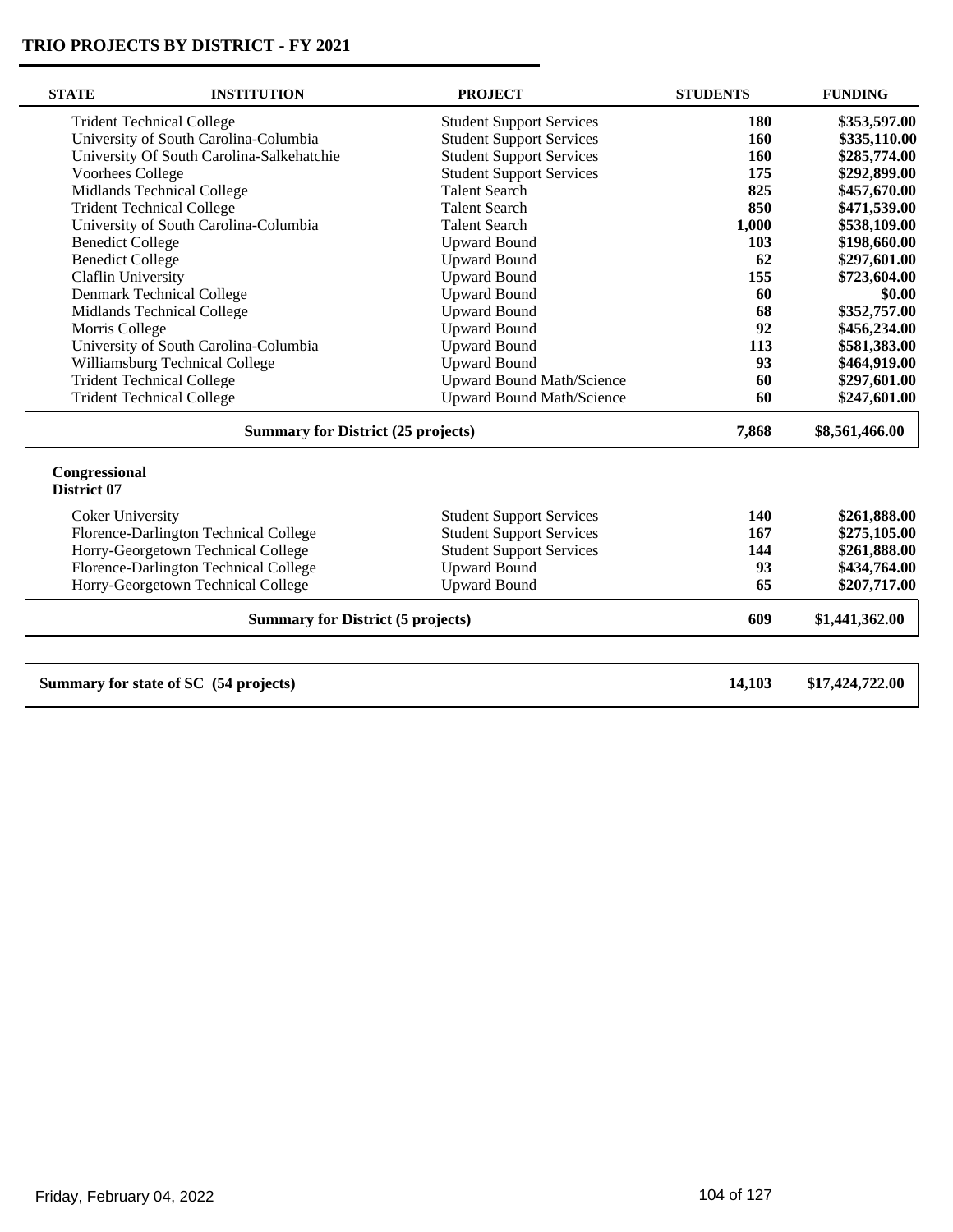| <b>STATE</b>                              | <b>INSTITUTION</b>                    | <b>PROJECT</b>                  | <b>STUDENTS</b> | <b>FUNDING</b> |
|-------------------------------------------|---------------------------------------|---------------------------------|-----------------|----------------|
| <b>SD</b>                                 |                                       |                                 |                 |                |
| Congressional                             |                                       |                                 |                 |                |
| District 01                               |                                       |                                 |                 |                |
|                                           | <b>Black Hills State University</b>   | <b>Student Support Services</b> | <b>200</b>      | \$342,192.00   |
|                                           | Dakota Wesleyan University            | <b>Student Support Services</b> | 160             | \$292,905.00   |
|                                           | Northern State University             | <b>Student Support Services</b> | 165             | \$335,096.00   |
| Oglala Lakota College                     |                                       | <b>Student Support Services</b> | 206             | \$358,761.00   |
|                                           | South Dakota State University         | <b>Student Support Services</b> | 160             | \$280,024.00   |
|                                           | University of South Dakota            | <b>Student Support Services</b> | 144             | \$261,888.00   |
|                                           | University of South Dakota            | <b>Talent Search</b>            | 1,000           | \$538,664.00   |
|                                           | University of South Dakota            | <b>Talent Search</b>            | 500             | \$277,375.00   |
|                                           | Northern State University             | <b>Upward Bound</b>             | 70              | \$344,095.00   |
|                                           | South Dakota State University         | <b>Upward Bound</b>             | 57              | \$297,597.00   |
|                                           | University of South Dakota            | <b>Upward Bound</b>             | 88              | \$471,399.00   |
| <b>Summary for District (11 projects)</b> |                                       |                                 | 2,750           | \$3,799,996.00 |
|                                           |                                       |                                 |                 |                |
|                                           | Summary for state of SD (11 projects) |                                 | 2,750           | \$3,799,996.00 |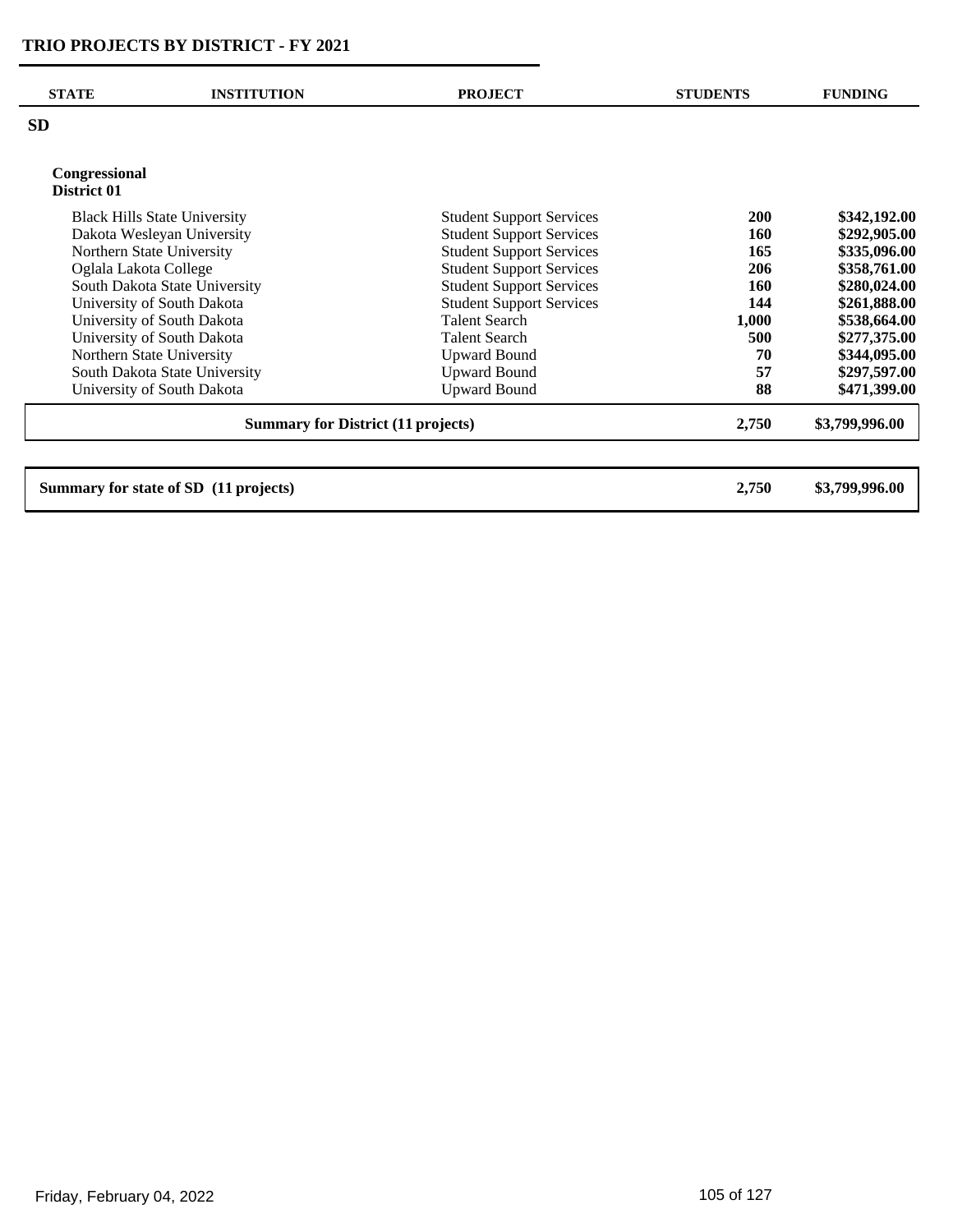| <b>STATE</b>                 | <b>INSTITUTION</b>                                                           | <b>PROJECT</b>                   | <b>STUDENTS</b> | <b>FUNDING</b> |
|------------------------------|------------------------------------------------------------------------------|----------------------------------|-----------------|----------------|
| <b>TN</b>                    |                                                                              |                                  |                 |                |
| Congressional<br>District 01 |                                                                              |                                  |                 |                |
|                              |                                                                              | EOC                              |                 | \$273,739.00   |
|                              | Douglas Cherokee Economic Authority, Inc.<br>East Tennessee State University | EOC                              | 1,000<br>1,000  | \$273,793.00   |
|                              | East Tennessee State University                                              | McNair Post-baccalaureate        | 29              | \$299,981.00   |
|                              | East Tennessee State University                                              | <b>Student Support Services</b>  | 175             | \$348,002.00   |
|                              | Northeast State Community College                                            | <b>Student Support Services</b>  | 180             | \$322,583.00   |
| <b>Tusculum University</b>   |                                                                              | <b>Student Support Services</b>  | 140             | \$261,888.00   |
| <b>Tusculum University</b>   |                                                                              | <b>Student Support Services</b>  | 200             | \$335,111.00   |
|                              | Douglas Cherokee Economic Authority, Inc.                                    | <b>Talent Search</b>             | 779             | \$426,317.00   |
|                              | East Tennessee State University                                              | <b>Talent Search</b>             | 600             | \$323,420.00   |
| <b>Tusculum University</b>   |                                                                              | <b>Talent Search</b>             | 729             | \$404,413.00   |
| <b>Tusculum University</b>   |                                                                              | <b>Talent Search</b>             | 513             | \$284,588.00   |
|                              | Douglas Cherokee Economic Authority, Inc.                                    | <b>Upward Bound</b>              | 63              | \$271,990.00   |
|                              | Douglas Cherokee Economic Authority, Inc.                                    | <b>Upward Bound</b>              | 85              | \$411,320.00   |
|                              | East Tennessee State University                                              | <b>Upward Bound</b>              | 104             | \$538,446.00   |
|                              | East Tennessee State University                                              | <b>Upward Bound</b>              | 52              | \$297,601.00   |
|                              | East Tennessee State University                                              | <b>Upward Bound</b>              | 52              | \$297,601.00   |
| <b>Tusculum University</b>   |                                                                              | <b>Upward Bound</b>              | 92              | \$473,296.00   |
| Tusculum University          |                                                                              | <b>Upward Bound</b>              | 52              | \$289,848.00   |
|                              | East Tennessee State University                                              | <b>Upward Bound Math/Science</b> | 62              | \$264,842.00   |
| Tusculum University          |                                                                              | <b>Upward Bound Math/Science</b> | 60              | \$297,601.00   |
|                              | East Tennessee State University                                              | Veterans Upward Bound            | 125             | \$310,059.00   |
|                              | <b>Summary for District (21 projects)</b>                                    |                                  | 6,092           | \$7,006,439.00 |
| Congressional<br>District 02 |                                                                              |                                  |                 |                |
|                              | University of Tennessee-Knoxville                                            | <b>EOC</b>                       | 1,506           | \$537,647.00   |
|                              | <b>Lincoln Memorial University</b>                                           | <b>Student Support Services</b>  | 165             | \$335,106.00   |
| Maryville College            |                                                                              | <b>Student Support Services</b>  | <b>140</b>      | \$261,888.00   |
|                              | Pellissippi State Community College                                          | <b>Student Support Services</b>  | <b>160</b>      | \$294,725.00   |
|                              | Boys and Girls Clubs of Tennessee Valley                                     | <b>Talent Search</b>             | 501             | \$277,375.00   |
|                              | University of Tennessee-Knoxville                                            | <b>Upward Bound</b>              | 83              | \$413,884.00   |
|                              | University of Tennessee-Knoxville                                            | <b>Upward Bound</b>              | <b>100</b>      | \$402,180.00   |
|                              | University of Tennessee-Knoxville                                            | <b>Upward Bound Math/Science</b> | 71              | \$353,590.00   |
|                              | University of Tennessee-Knoxville                                            | <b>Veterans Upward Bound</b>     | 150             | \$376,067.00   |
|                              | <b>Summary for District (9 projects)</b>                                     |                                  | 2,876           | \$3,252,462.00 |
| Congressional<br>District 03 |                                                                              |                                  |                 |                |
|                              | University of Tennessee-Chattanooga                                          | EOC                              | 1,000           | \$313,131.00   |
|                              | University of Tennessee-Chattanooga                                          | <b>Student Support Services</b>  | 200             | \$338,961.00   |
| Monroe County Schools        |                                                                              | <b>Talent Search</b>             | 720             | \$399,420.00   |
|                              | University of Tennessee-Chattanooga                                          | <b>Talent Search</b>             | 503             | \$277,375.00   |
|                              | Tennessee Wesleyan University                                                | <b>Upward Bound</b>              | 65              | \$289,222.00   |
|                              | University of Tennessee-Chattanooga                                          | <b>Upward Bound</b>              | 74              | \$359,824.00   |
|                              | University of Tennessee-Chattanooga                                          | Upward Bound Math/Science        | 52              | \$297,601.00   |
|                              | <b>Summary for District (7 projects)</b>                                     |                                  | 2,614           | \$2,275,534.00 |

#### **Congressional District 04**

Lee University McNair Post-baccalaureate **25 \$261,888.00**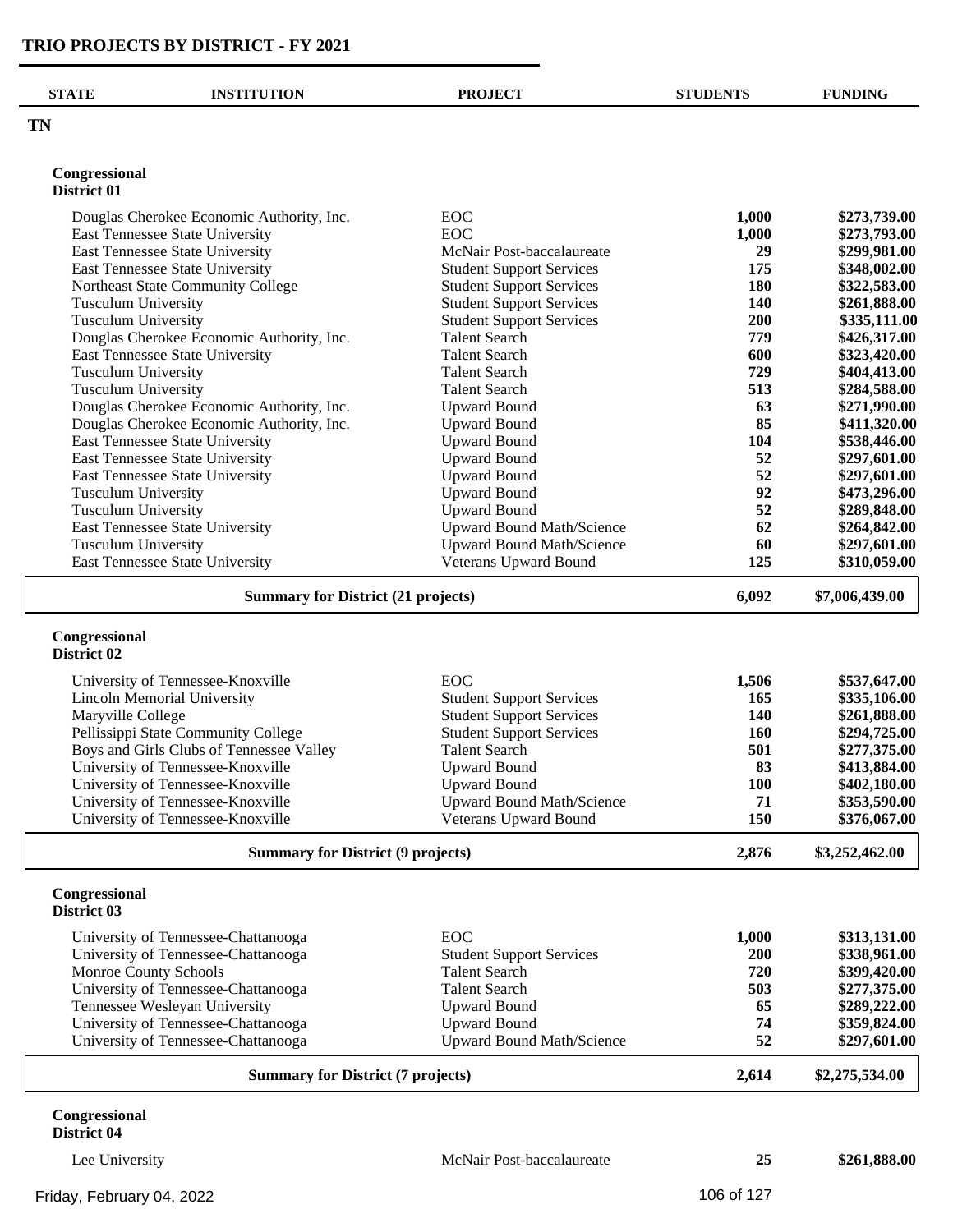| Lee University<br><b>Student Support Services</b><br>140<br><b>Student Support Services</b><br>175<br>Middle Tennessee State University<br>340<br><b>Summary for District (3 projects)</b><br>Congressional<br>District 05<br>Tennessee State University<br>McNair Post-baccalaureate<br>25<br>200<br><b>Fisk University</b><br><b>Student Support Services</b><br>Tennessee State University<br><b>Talent Search</b><br>666<br>Tennessee State University<br><b>Upward Bound</b><br>59<br><b>Summary for District (4 projects)</b><br>950<br>Congressional<br>District 06<br>200<br><b>Volunteer State Community College</b><br><b>Student Support Services</b><br>200<br><b>Summary for District (1 projects)</b><br>Congressional<br>District 07<br><b>EOC</b><br>Austin Peay State University<br>1,500<br><b>Austin Peay State University</b><br><b>Student Support Services</b><br>186<br>Columbia State Community College<br><b>Student Support Services</b><br>145<br><b>Upward Bound</b><br><b>Austin Peay State University</b><br>50<br>Austin Peay State University<br>Veterans Upward Bound<br>125<br><b>Summary for District (5 projects)</b><br>2,006<br>Congressional<br>District 08<br><b>Dyersburg State Community College</b><br><b>Student Support Services</b><br>124<br><b>Dyersburg State Community College</b><br><b>Student Support Services STEM</b><br>124<br><b>Dyersburg State Community College</b><br>76<br><b>Upward Bound</b><br><b>Summary for District (3 projects)</b><br>324<br>Congressional<br>District 09<br>University of Memphis<br><b>Student Support Services</b><br>206<br>University of Memphis<br><b>Student Support Services STEM</b><br>124<br>Southwest Tennessee Community College<br><b>Upward Bound</b><br>103<br>University of Memphis<br><b>Upward Bound</b><br>60<br><b>Summary for District (4 projects)</b><br>493<br>Summary for state of TN (57 projects)<br>15,895 | <b>STATE</b> | <b>INSTITUTION</b> | <b>PROJECT</b> | <b>STUDENTS</b> | <b>FUNDING</b>  |
|-------------------------------------------------------------------------------------------------------------------------------------------------------------------------------------------------------------------------------------------------------------------------------------------------------------------------------------------------------------------------------------------------------------------------------------------------------------------------------------------------------------------------------------------------------------------------------------------------------------------------------------------------------------------------------------------------------------------------------------------------------------------------------------------------------------------------------------------------------------------------------------------------------------------------------------------------------------------------------------------------------------------------------------------------------------------------------------------------------------------------------------------------------------------------------------------------------------------------------------------------------------------------------------------------------------------------------------------------------------------------------------------------------------------------------------------------------------------------------------------------------------------------------------------------------------------------------------------------------------------------------------------------------------------------------------------------------------------------------------------------------------------------------------------------------------------------------------------------------------------------------------------------------------------------------|--------------|--------------------|----------------|-----------------|-----------------|
|                                                                                                                                                                                                                                                                                                                                                                                                                                                                                                                                                                                                                                                                                                                                                                                                                                                                                                                                                                                                                                                                                                                                                                                                                                                                                                                                                                                                                                                                                                                                                                                                                                                                                                                                                                                                                                                                                                                               |              |                    |                |                 | \$261,881.00    |
|                                                                                                                                                                                                                                                                                                                                                                                                                                                                                                                                                                                                                                                                                                                                                                                                                                                                                                                                                                                                                                                                                                                                                                                                                                                                                                                                                                                                                                                                                                                                                                                                                                                                                                                                                                                                                                                                                                                               |              |                    |                |                 | \$294,725.00    |
|                                                                                                                                                                                                                                                                                                                                                                                                                                                                                                                                                                                                                                                                                                                                                                                                                                                                                                                                                                                                                                                                                                                                                                                                                                                                                                                                                                                                                                                                                                                                                                                                                                                                                                                                                                                                                                                                                                                               |              |                    |                |                 | \$818,494.00    |
|                                                                                                                                                                                                                                                                                                                                                                                                                                                                                                                                                                                                                                                                                                                                                                                                                                                                                                                                                                                                                                                                                                                                                                                                                                                                                                                                                                                                                                                                                                                                                                                                                                                                                                                                                                                                                                                                                                                               |              |                    |                |                 |                 |
|                                                                                                                                                                                                                                                                                                                                                                                                                                                                                                                                                                                                                                                                                                                                                                                                                                                                                                                                                                                                                                                                                                                                                                                                                                                                                                                                                                                                                                                                                                                                                                                                                                                                                                                                                                                                                                                                                                                               |              |                    |                |                 | \$1.00          |
|                                                                                                                                                                                                                                                                                                                                                                                                                                                                                                                                                                                                                                                                                                                                                                                                                                                                                                                                                                                                                                                                                                                                                                                                                                                                                                                                                                                                                                                                                                                                                                                                                                                                                                                                                                                                                                                                                                                               |              |                    |                |                 | \$294,722.00    |
|                                                                                                                                                                                                                                                                                                                                                                                                                                                                                                                                                                                                                                                                                                                                                                                                                                                                                                                                                                                                                                                                                                                                                                                                                                                                                                                                                                                                                                                                                                                                                                                                                                                                                                                                                                                                                                                                                                                               |              |                    |                |                 | \$369,464.00    |
|                                                                                                                                                                                                                                                                                                                                                                                                                                                                                                                                                                                                                                                                                                                                                                                                                                                                                                                                                                                                                                                                                                                                                                                                                                                                                                                                                                                                                                                                                                                                                                                                                                                                                                                                                                                                                                                                                                                               |              |                    |                |                 | \$297,601.00    |
|                                                                                                                                                                                                                                                                                                                                                                                                                                                                                                                                                                                                                                                                                                                                                                                                                                                                                                                                                                                                                                                                                                                                                                                                                                                                                                                                                                                                                                                                                                                                                                                                                                                                                                                                                                                                                                                                                                                               |              |                    |                |                 | \$961,788.00    |
|                                                                                                                                                                                                                                                                                                                                                                                                                                                                                                                                                                                                                                                                                                                                                                                                                                                                                                                                                                                                                                                                                                                                                                                                                                                                                                                                                                                                                                                                                                                                                                                                                                                                                                                                                                                                                                                                                                                               |              |                    |                |                 |                 |
|                                                                                                                                                                                                                                                                                                                                                                                                                                                                                                                                                                                                                                                                                                                                                                                                                                                                                                                                                                                                                                                                                                                                                                                                                                                                                                                                                                                                                                                                                                                                                                                                                                                                                                                                                                                                                                                                                                                               |              |                    |                |                 | \$275,105.00    |
|                                                                                                                                                                                                                                                                                                                                                                                                                                                                                                                                                                                                                                                                                                                                                                                                                                                                                                                                                                                                                                                                                                                                                                                                                                                                                                                                                                                                                                                                                                                                                                                                                                                                                                                                                                                                                                                                                                                               |              |                    |                |                 | \$275,105.00    |
|                                                                                                                                                                                                                                                                                                                                                                                                                                                                                                                                                                                                                                                                                                                                                                                                                                                                                                                                                                                                                                                                                                                                                                                                                                                                                                                                                                                                                                                                                                                                                                                                                                                                                                                                                                                                                                                                                                                               |              |                    |                |                 |                 |
|                                                                                                                                                                                                                                                                                                                                                                                                                                                                                                                                                                                                                                                                                                                                                                                                                                                                                                                                                                                                                                                                                                                                                                                                                                                                                                                                                                                                                                                                                                                                                                                                                                                                                                                                                                                                                                                                                                                               |              |                    |                |                 | \$444,751.00    |
|                                                                                                                                                                                                                                                                                                                                                                                                                                                                                                                                                                                                                                                                                                                                                                                                                                                                                                                                                                                                                                                                                                                                                                                                                                                                                                                                                                                                                                                                                                                                                                                                                                                                                                                                                                                                                                                                                                                               |              |                    |                |                 | \$306,036.00    |
|                                                                                                                                                                                                                                                                                                                                                                                                                                                                                                                                                                                                                                                                                                                                                                                                                                                                                                                                                                                                                                                                                                                                                                                                                                                                                                                                                                                                                                                                                                                                                                                                                                                                                                                                                                                                                                                                                                                               |              |                    |                |                 | \$261,820.00    |
|                                                                                                                                                                                                                                                                                                                                                                                                                                                                                                                                                                                                                                                                                                                                                                                                                                                                                                                                                                                                                                                                                                                                                                                                                                                                                                                                                                                                                                                                                                                                                                                                                                                                                                                                                                                                                                                                                                                               |              |                    |                |                 | \$202,246.00    |
|                                                                                                                                                                                                                                                                                                                                                                                                                                                                                                                                                                                                                                                                                                                                                                                                                                                                                                                                                                                                                                                                                                                                                                                                                                                                                                                                                                                                                                                                                                                                                                                                                                                                                                                                                                                                                                                                                                                               |              |                    |                |                 | \$297,601.00    |
|                                                                                                                                                                                                                                                                                                                                                                                                                                                                                                                                                                                                                                                                                                                                                                                                                                                                                                                                                                                                                                                                                                                                                                                                                                                                                                                                                                                                                                                                                                                                                                                                                                                                                                                                                                                                                                                                                                                               |              |                    |                |                 | \$1,512,454.00  |
|                                                                                                                                                                                                                                                                                                                                                                                                                                                                                                                                                                                                                                                                                                                                                                                                                                                                                                                                                                                                                                                                                                                                                                                                                                                                                                                                                                                                                                                                                                                                                                                                                                                                                                                                                                                                                                                                                                                               |              |                    |                |                 |                 |
|                                                                                                                                                                                                                                                                                                                                                                                                                                                                                                                                                                                                                                                                                                                                                                                                                                                                                                                                                                                                                                                                                                                                                                                                                                                                                                                                                                                                                                                                                                                                                                                                                                                                                                                                                                                                                                                                                                                               |              |                    |                |                 | \$261,888.00    |
|                                                                                                                                                                                                                                                                                                                                                                                                                                                                                                                                                                                                                                                                                                                                                                                                                                                                                                                                                                                                                                                                                                                                                                                                                                                                                                                                                                                                                                                                                                                                                                                                                                                                                                                                                                                                                                                                                                                               |              |                    |                |                 | \$261,888.00    |
|                                                                                                                                                                                                                                                                                                                                                                                                                                                                                                                                                                                                                                                                                                                                                                                                                                                                                                                                                                                                                                                                                                                                                                                                                                                                                                                                                                                                                                                                                                                                                                                                                                                                                                                                                                                                                                                                                                                               |              |                    |                |                 | \$368,962.00    |
|                                                                                                                                                                                                                                                                                                                                                                                                                                                                                                                                                                                                                                                                                                                                                                                                                                                                                                                                                                                                                                                                                                                                                                                                                                                                                                                                                                                                                                                                                                                                                                                                                                                                                                                                                                                                                                                                                                                               |              |                    |                |                 | \$892,738.00    |
|                                                                                                                                                                                                                                                                                                                                                                                                                                                                                                                                                                                                                                                                                                                                                                                                                                                                                                                                                                                                                                                                                                                                                                                                                                                                                                                                                                                                                                                                                                                                                                                                                                                                                                                                                                                                                                                                                                                               |              |                    |                |                 |                 |
|                                                                                                                                                                                                                                                                                                                                                                                                                                                                                                                                                                                                                                                                                                                                                                                                                                                                                                                                                                                                                                                                                                                                                                                                                                                                                                                                                                                                                                                                                                                                                                                                                                                                                                                                                                                                                                                                                                                               |              |                    |                |                 | \$275,105.00    |
|                                                                                                                                                                                                                                                                                                                                                                                                                                                                                                                                                                                                                                                                                                                                                                                                                                                                                                                                                                                                                                                                                                                                                                                                                                                                                                                                                                                                                                                                                                                                                                                                                                                                                                                                                                                                                                                                                                                               |              |                    |                |                 | \$261,888.00    |
|                                                                                                                                                                                                                                                                                                                                                                                                                                                                                                                                                                                                                                                                                                                                                                                                                                                                                                                                                                                                                                                                                                                                                                                                                                                                                                                                                                                                                                                                                                                                                                                                                                                                                                                                                                                                                                                                                                                               |              |                    |                |                 | \$420,395.00    |
|                                                                                                                                                                                                                                                                                                                                                                                                                                                                                                                                                                                                                                                                                                                                                                                                                                                                                                                                                                                                                                                                                                                                                                                                                                                                                                                                                                                                                                                                                                                                                                                                                                                                                                                                                                                                                                                                                                                               |              |                    |                |                 | \$297,600.00    |
|                                                                                                                                                                                                                                                                                                                                                                                                                                                                                                                                                                                                                                                                                                                                                                                                                                                                                                                                                                                                                                                                                                                                                                                                                                                                                                                                                                                                                                                                                                                                                                                                                                                                                                                                                                                                                                                                                                                               |              |                    |                |                 | \$1,254,988.00  |
|                                                                                                                                                                                                                                                                                                                                                                                                                                                                                                                                                                                                                                                                                                                                                                                                                                                                                                                                                                                                                                                                                                                                                                                                                                                                                                                                                                                                                                                                                                                                                                                                                                                                                                                                                                                                                                                                                                                               |              |                    |                |                 |                 |
|                                                                                                                                                                                                                                                                                                                                                                                                                                                                                                                                                                                                                                                                                                                                                                                                                                                                                                                                                                                                                                                                                                                                                                                                                                                                                                                                                                                                                                                                                                                                                                                                                                                                                                                                                                                                                                                                                                                               |              |                    |                |                 | \$18,250,002.00 |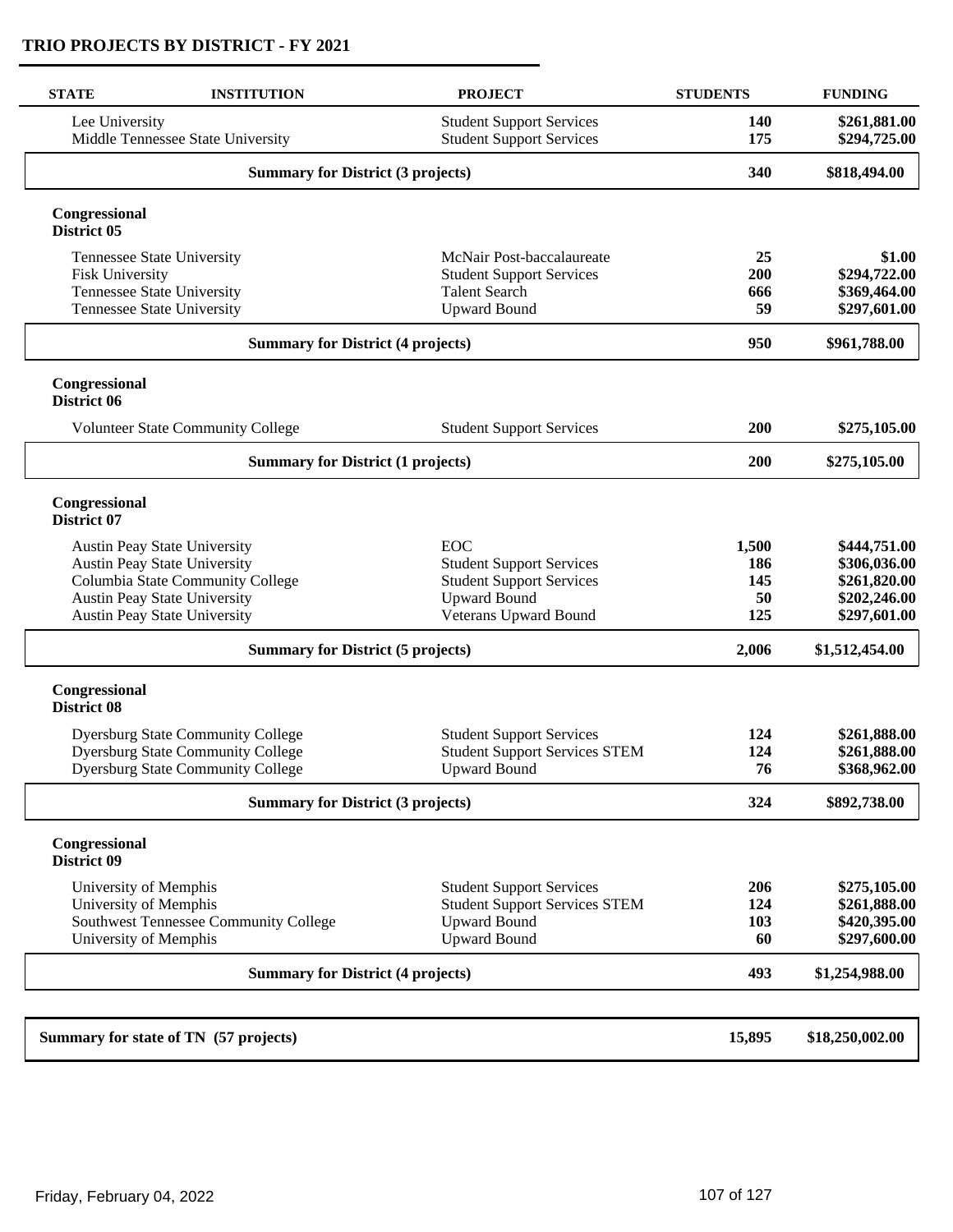| <b>STATE</b>                              | <b>INSTITUTION</b>                       | <b>PROJECT</b>                   | <b>STUDENTS</b> | <b>FUNDING</b> |
|-------------------------------------------|------------------------------------------|----------------------------------|-----------------|----------------|
| TX                                        |                                          |                                  |                 |                |
| Congressional<br>District 01              |                                          |                                  |                 |                |
| Kilgore College                           |                                          | EOC                              | 850             | \$232,050.00   |
| <b>Tyler Junior College</b>               |                                          | <b>EOC</b>                       | 1,000           | \$273,000.00   |
| Kilgore College                           |                                          | <b>Student Support Services</b>  | <b>160</b>      | \$274,396.00   |
| <b>Tyler Junior College</b>               |                                          | <b>Student Support Services</b>  | 200             | \$274,262.00   |
| Jarvis Christian College                  |                                          | <b>Upward Bound</b>              | 76              | \$231,891.00   |
| Kilgore College                           |                                          | <b>Upward Bound</b>              | 50              | \$297,601.00   |
|                                           | <b>Summary for District (6 projects)</b> | 2,336                            | \$1,583,200.00  |                |
| Congressional<br>District 02              |                                          |                                  |                 |                |
| Parris Foundation                         |                                          | <b>Talent Search</b>             | 500             | \$277,375.00   |
|                                           | <b>Summary for District (1 projects)</b> |                                  |                 | \$277,375.00   |
|                                           |                                          |                                  | 500             |                |
| Congressional<br>District 04              |                                          |                                  |                 |                |
| Paris Junior College                      |                                          | <b>EOC</b>                       | 1,100           | \$383,777.00   |
| Texarkana College                         |                                          | <b>EOC</b>                       | 1,000           | \$272,753.00   |
|                                           | Texas A&M University-Commerce            | McNair Post-baccalaureate        | 25              | \$155,261.00   |
| <b>Grayson College</b>                    |                                          | <b>Student Support Services</b>  | 140             | \$261,888.00   |
| Texarkana College                         |                                          | <b>Student Support Services</b>  | 225             | \$302,989.00   |
| Texas A&M Texarkana                       |                                          | <b>Student Support Services</b>  | <b>140</b>      | \$261,888.00   |
| Texas A&M University-Commerce             |                                          | <b>Student Support Services</b>  | 425             | \$573,365.00   |
| Paris Junior College                      |                                          | <b>Talent Search</b>             | 778             | \$431,593.00   |
| Texarkana College                         |                                          | <b>Talent Search</b>             | 636             | \$352,821.00   |
| Northeast Texas Community College         |                                          | <b>Upward Bound</b>              | 55              | \$217,601.00   |
| Paris Junior College                      |                                          | <b>Upward Bound</b>              | 86              | \$179,737.00   |
|                                           | Texas A&M University-Commerce            | <b>Upward Bound</b>              | 91              | \$422,896.00   |
|                                           | Texas A&M University-Commerce            | <b>Upward Bound</b>              | 63              | \$303,480.00   |
| <b>Summary for District (13 projects)</b> |                                          |                                  | 4,764           | \$4,120,049.00 |
| Congressional<br>District 05              |                                          |                                  |                 |                |
| Dallas College                            |                                          | <b>Student Support Services</b>  | 283             | \$360,614.00   |
| Dallas College                            |                                          | <b>Talent Search</b>             | 515             | \$277,375.00   |
| Dallas College                            |                                          | <b>Upward Bound</b>              | 70              | \$253,996.00   |
|                                           | Southwestern Christian College           | <b>Upward Bound Math/Science</b> | 60              | \$297,601.00   |
| Dallas College                            |                                          | Veterans Upward Bound            | 125             | \$0.00         |
|                                           | <b>Summary for District (5 projects)</b> | 1,053                            | \$1,189,586.00  |                |
| Congressional<br>District 06              |                                          |                                  |                 |                |
|                                           | University of Texas-Arlington            | <b>EOC</b>                       | 850             | \$232,050.00   |
|                                           | University of Texas-Arlington            | McNair Post-baccalaureate        | 34              | \$189,409.00   |
| Navarro College                           |                                          | <b>Student Support Services</b>  | 300             | \$445,609.00   |
| University of Texas-Arlington             |                                          | <b>Student Support Services</b>  | 285             | \$431,599.00   |
| University of Texas-Arlington             |                                          | <b>Talent Search</b>             | 501             | \$277,375.00   |
| University of Texas-Arlington             |                                          | <b>Talent Search</b>             | 501             | \$277,375.00   |
|                                           | University of Texas-Arlington            | <b>Upward Bound</b>              | 82              | \$77,874.00    |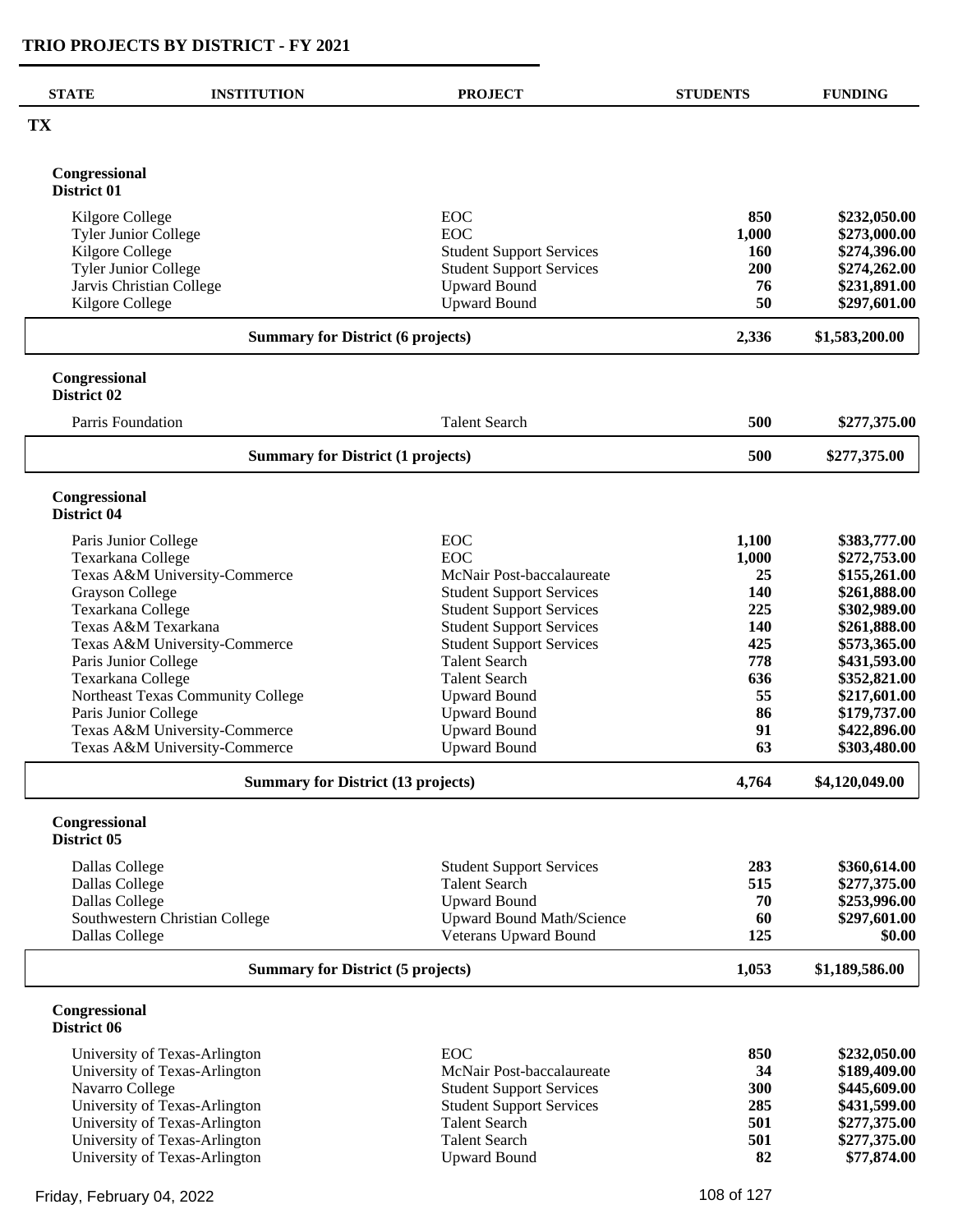| <b>STATE</b>                 | <b>INSTITUTION</b>                        | <b>PROJECT</b>                                         | <b>STUDENTS</b> | <b>FUNDING</b> |
|------------------------------|-------------------------------------------|--------------------------------------------------------|-----------------|----------------|
|                              | University of Texas-Arlington             | <b>Upward Bound</b>                                    | 62              | \$206,116.00   |
|                              | University of Texas-Arlington             | <b>Upward Bound Math/Science</b>                       | 65              | \$312,480.00   |
|                              | University of Texas-Arlington             | <b>Upward Bound Math/Science</b>                       | 60              | \$297,601.00   |
|                              | University of Texas-Arlington             | <b>Upward Bound Math/Science</b>                       | 75              | \$371,234.00   |
|                              | University of Texas-Arlington             | Veterans Upward Bound                                  | 135             | \$297,601.00   |
|                              | <b>Summary for District (12 projects)</b> |                                                        |                 | \$3,416,323.00 |
| Congressional<br>District 08 |                                           |                                                        |                 |                |
|                              | Sam Houston State University              | McNair Post-baccalaureate                              | 29              | \$216,983.00   |
|                              | Lone Star College System                  | <b>Student Support Services</b>                        | 160             | \$270,104.00   |
|                              | Lone Star College System                  | <b>Student Support Services</b>                        | 140             | \$261,888.00   |
|                              | Lone Star College System                  | <b>Student Support Services</b>                        | 140             | \$261,888.00   |
|                              | Lone Star College System                  | <b>Student Support Services</b>                        | 140             | \$261,888.00   |
|                              | Lone Star College System                  | <b>Student Support Services</b>                        | 140             | \$261,888.00   |
|                              | Sam Houston State University              | <b>Student Support Services</b>                        | 165             | \$275,105.00   |
|                              | Sam Houston State University              | <b>Student Support Services Teacher</b><br>Preparation | 140             | \$261,888.00   |
|                              | Lone Star College System                  | <b>Talent Search</b>                                   | 542             | \$300,675.00   |
|                              | Lone Star College System                  | <b>Upward Bound</b>                                    | 58              | \$252,255.00   |
|                              | Lone Star College System                  | <b>Upward Bound</b>                                    | 67              | \$265,707.00   |
|                              | <b>Summary for District (11 projects)</b> |                                                        |                 | \$2,890,269.00 |
| Congressional<br>District 09 | <b>Houston Baptist University</b>         | <b>Student Support Services</b>                        | 140             | \$261,888.00   |
|                              | <b>Summary for District (1 projects)</b>  |                                                        | 140             | \$261,888.00   |
| Congressional<br>District 10 |                                           |                                                        |                 |                |
|                              | <b>Austin Community College District</b>  | <b>Student Support Services</b>                        | 140             | \$261,888.00   |
|                              | <b>Austin Community College District</b>  | <b>Upward Bound</b>                                    | 60              | \$297,546.00   |
|                              | <b>Austin Community College District</b>  | <b>Upward Bound</b>                                    | 60              | \$297,546.00   |
|                              | <b>Summary for District (3 projects)</b>  |                                                        | 260             | \$856,980.00   |
| Congressional<br>District 11 |                                           |                                                        |                 |                |
| <b>Ranger College</b>        |                                           | <b>Student Support Services</b>                        | 140             | \$261,888.00   |
| <b>Ranger College</b>        |                                           | <b>Upward Bound</b>                                    | 60              | \$297,601.00   |
|                              | <b>Summary for District (2 projects)</b>  |                                                        | 200             | \$559,489.00   |
| Congressional<br>District 12 |                                           |                                                        |                 |                |
|                              | <b>Opportunity Resource Services</b>      | <b>EOC</b>                                             | 850             | \$232,050.00   |
|                              | <b>Opportunity Resource Services</b>      | <b>EOC</b>                                             | 1,000           | \$272,753.00   |
|                              | Texas Christian University                | McNair Post-baccalaureate                              | 28              | \$293,243.00   |
|                              | <b>Texas Christian University</b>         | <b>Student Support Services</b>                        | 160             | \$306,037.00   |
| <b>Weatherford College</b>   |                                           | <b>Student Support Services</b>                        | 160             | \$294,722.00   |
|                              | Texas Christian University                | <b>Student Support Services STEM</b>                   | 120             | \$261,888.00   |
| Weatherford College          |                                           | <b>Talent Search</b>                                   | 592             | \$328,413.00   |
| Weatherford College          |                                           | <b>Upward Bound</b>                                    | 55              | \$297,601.00   |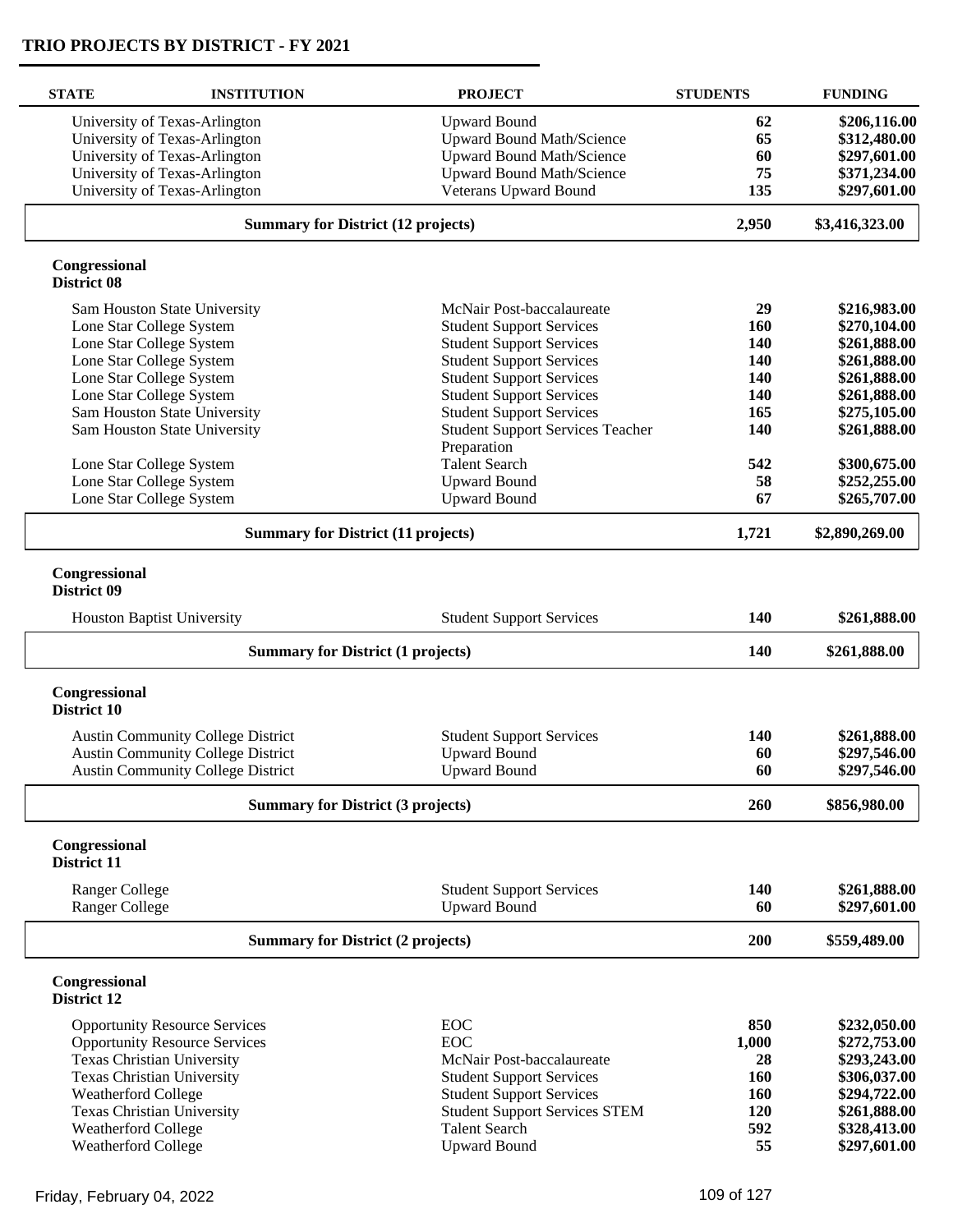| <b>STATE</b>                 | <b>INSTITUTION</b>                             | <b>PROJECT</b>                       | <b>STUDENTS</b> | <b>FUNDING</b> |
|------------------------------|------------------------------------------------|--------------------------------------|-----------------|----------------|
|                              | <b>Summary for District (8 projects)</b>       |                                      |                 | \$2,286,707.00 |
| Congressional<br>District 13 |                                                |                                      |                 |                |
|                              | West Texas A&M University                      | McNair Post-baccalaureate            | 30              | \$265,516.00   |
| Amarillo College             |                                                | <b>Student Support Services</b>      | 100             | \$212,582.00   |
| Frank Phillips College       |                                                | <b>Student Support Services</b>      | 165             | \$275,105.00   |
|                              | Midwestern State University                    | <b>Student Support Services</b>      | 165             | \$261,888.00   |
|                              | North Central Texas College                    | <b>Student Support Services</b>      | 165             | \$294,703.00   |
| Amarillo College             |                                                | <b>Student Support Services STEM</b> | 140             | \$261,888.00   |
|                              | North Central Texas College                    | <b>Talent Search</b>                 | 500             | \$277,375.00   |
|                              | West Texas A&M University                      | <b>Talent Search</b>                 | 503             | \$279,040.00   |
|                              | West Texas A&M University                      | <b>Upward Bound</b>                  | 82              | \$390,288.00   |
|                              | West Texas A&M University                      | <b>Upward Bound Math/Science</b>     | 62              | \$297,601.00   |
|                              | <b>Summary for District (10 projects)</b>      |                                      | 1,912           | \$2,815,986.00 |
| Congressional<br>District 14 |                                                |                                      |                 |                |
|                              | Lamar University-Beaumont                      | McNair Post-baccalaureate            | 26              | \$196,577.00   |
| College of the Mainland      |                                                | <b>Student Support Services</b>      | 191             | \$292,141.00   |
| <b>Galveston College</b>     |                                                | <b>Student Support Services</b>      | 206             | \$283,895.00   |
| College of the Mainland      |                                                | <b>Upward Bound</b>                  | 70              | \$312,287.00   |
| Galveston College            |                                                | <b>Upward Bound</b>                  | 60              | \$297,601.00   |
|                              | <b>Summary for District (5 projects)</b>       |                                      | 553             | \$1,382,501.00 |
| Congressional<br>District 15 |                                                |                                      |                 |                |
|                              | Region One Education Service Center            | <b>EOC</b>                           | 1,000           | \$272,053.00   |
|                              | University of Texas-Rio Grande Valley          | <b>Talent Search</b>                 | 905             | \$502,050.00   |
|                              | University of Texas-Rio Grande Valley          | <b>Upward Bound</b>                  | 75              | \$359,826.00   |
|                              | University of Texas-Rio Grande Valley          | <b>Upward Bound</b>                  | 60              | \$297,601.00   |
|                              | University of Texas-Rio Grande Valley          | <b>Upward Bound Math/Science</b>     | 67              | \$312,480.00   |
|                              | <b>Summary for District (5 projects)</b>       |                                      | 2,107           | \$1,744,010.00 |
| Congressional<br>District 16 |                                                |                                      |                 |                |
|                              | El Paso Community College                      | <b>Student Support Services</b>      | 600             | \$707,647.00   |
|                              | University of Texas - El Paso                  | <b>Student Support Services</b>      | 200             | \$347,074.00   |
|                              | LULAC National Education Service Centers, Inc. | <b>Talent Search</b>                 | 500             | \$277,375.00   |
|                              | University of Texas - El Paso                  | <b>Talent Search</b>                 | 619             | \$343,390.00   |
|                              | University of Texas - El Paso                  | <b>Upward Bound</b>                  | 78              | \$404,000.00   |
|                              | University of Texas - El Paso                  | <b>Upward Bound</b>                  | 92              | \$474,983.00   |
|                              | <b>Summary for District (6 projects)</b>       |                                      | 2,089           | \$2,554,469.00 |
| Congressional<br>District 17 |                                                |                                      |                 |                |
|                              | McLennan Community College                     | <b>EOC</b>                           | 850             | \$232,050.00   |
| <b>Baylor University</b>     |                                                | McNair Post-baccalaureate            | 25              | \$261,888.00   |
|                              | McLennan Community College                     | <b>Student Support Services</b>      | 240             | \$383,175.00   |
|                              | <b>Education Service Center Region 12</b>      | <b>Upward Bound</b>                  | 60              | \$297,601.00   |
|                              | <b>Education Service Center Region 12</b>      | <b>Upward Bound</b>                  | 60              | \$297,601.00   |
|                              | <b>Education Service Center Region 12</b>      | <b>Upward Bound</b>                  | 60              | \$297,600.00   |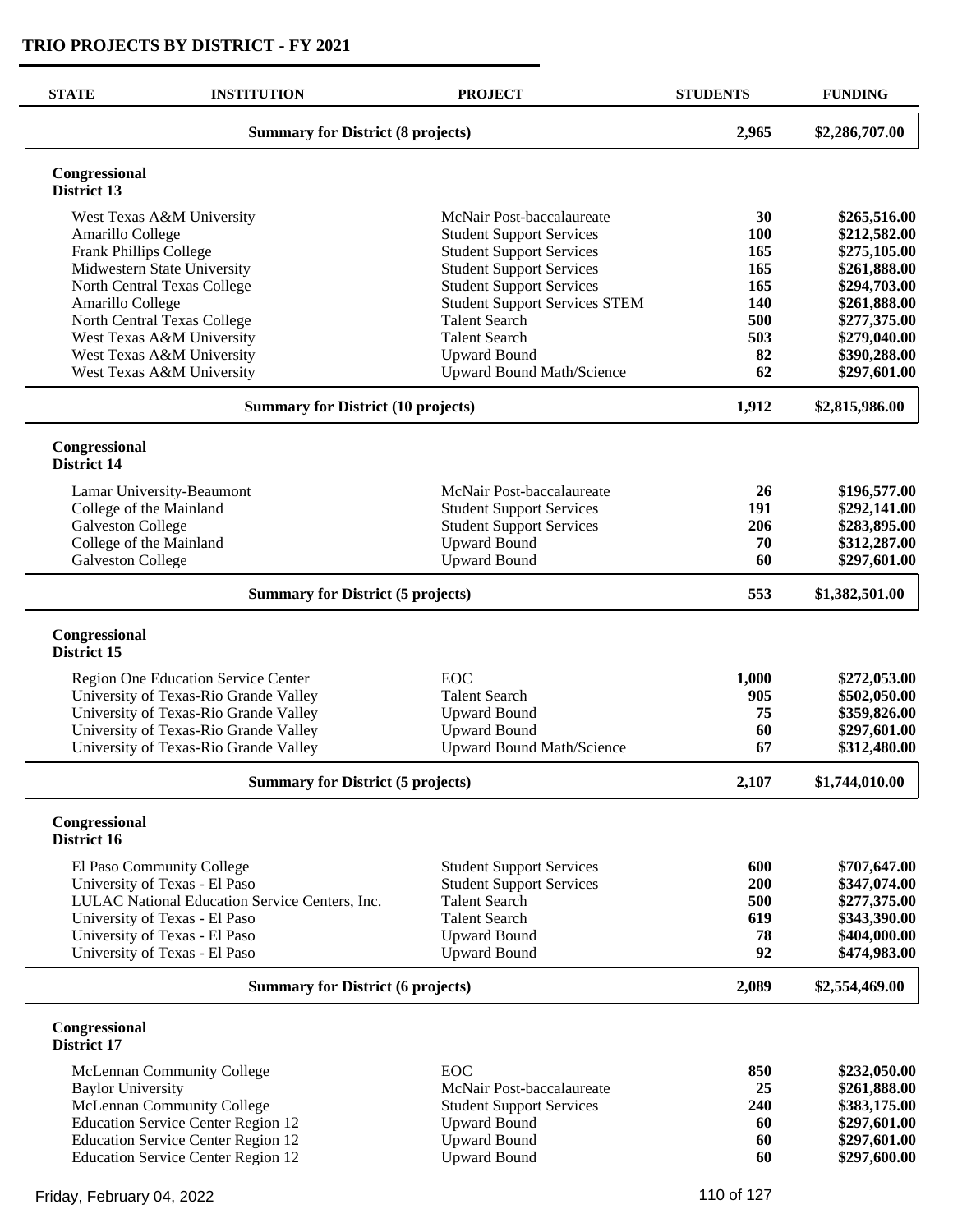| <b>STATE</b><br><b>INSTITUTION</b>                       | <b>PROJECT</b>                                         | <b>STUDENTS</b> | <b>FUNDING</b>               |
|----------------------------------------------------------|--------------------------------------------------------|-----------------|------------------------------|
| McLennan Community College                               | <b>Upward Bound</b>                                    | 83              | \$429,669.00                 |
| <b>Summary for District (7 projects)</b>                 | 1,378                                                  | \$2,199,584.00  |                              |
| Congressional                                            |                                                        |                 |                              |
| <b>District 18</b>                                       |                                                        |                 |                              |
| <b>Houston Community College</b>                         | EOC                                                    | 1,000           | \$272,753.00                 |
| Texas Southern University                                | EOC                                                    | 1,105           | \$394,270.00                 |
| <b>Texas Southern University</b>                         | <b>Student Support Services</b>                        | 144             | \$261,888.00                 |
| <b>Texas Southern University</b>                         | <b>Student Support Services STEM</b>                   | 120             | \$261,888.00                 |
| LULAC National Education Service Centers, Inc.           | <b>Talent Search</b>                                   | 500             | \$277,375.00                 |
| LULAC National Education Service Centers, Inc.           | <b>Talent Search</b>                                   | 500             | \$277,375.00                 |
| LULAC National Education Service Centers, Inc.           | <b>Talent Search</b>                                   | 500             | \$277,375.00                 |
| Parris Foundation                                        | <b>Talent Search</b>                                   | 500             | \$277,375.00                 |
| Texas Southern University                                | <b>Talent Search</b>                                   | 971             | \$538,664.00                 |
| University of Houston-Downtown                           | <b>Talent Search</b>                                   | 875             | \$485,407.00                 |
| <b>Houston Community College</b>                         | <b>Upward Bound</b>                                    | 131             | \$511,694.00                 |
| LULAC National Education Service Centers, Inc.           | <b>Upward Bound</b>                                    | 60              | \$297,601.00                 |
| Parris Foundation                                        | <b>Upward Bound</b>                                    | 60              | \$297,601.00                 |
| Parris Foundation                                        | <b>Upward Bound</b>                                    | 60              | \$297,601.00                 |
| <b>Texas Southern University</b>                         | <b>Upward Bound</b>                                    | 96              | \$493,458.00                 |
| University of Houston-Downtown                           | <b>Upward Bound</b>                                    | 115             | \$574,875.00                 |
| LULAC National Education Service Centers, Inc.           | Upward Bound Math/Science                              | 60              | \$297,601.00                 |
| Salvation Army Boys & Girls Clubs of Metropolitan        | Upward Bound Math/Science                              | 60              | \$297,601.00                 |
| Houston                                                  |                                                        |                 |                              |
| Texas Southern University                                | <b>Upward Bound Math/Science</b>                       | 60              | \$297,601.00                 |
|                                                          | <b>Summary for District (19 projects)</b>              |                 |                              |
| Congressional<br>District 19                             |                                                        |                 |                              |
| Learn, Inc.                                              | EOC                                                    | 1,359           | \$481,292.00                 |
| Abilene Christian University                             | McNair Post-baccalaureate                              | 27              | \$237,670.00                 |
| Texas Tech University                                    | McNair Post-baccalaureate                              | 25              | \$261,888.00                 |
| Abilene Christian University                             | <b>Student Support Services</b>                        | 140             | \$261,888.00                 |
| McMurry University                                       | <b>Student Support Services</b>                        | 140             | \$261,888.00                 |
| South Plains College                                     | <b>Student Support Services</b>                        | 160             | \$294,725.00                 |
| <b>Texas Tech University</b>                             | <b>Student Support Services</b>                        | <b>140</b>      | \$261,888.00                 |
| <b>Western Texas College</b>                             | <b>Student Support Services</b>                        | 165             | \$275,105.00                 |
| Abilene Christian University                             | <b>Talent Search</b>                                   | 518             | \$287,361.00                 |
| Learn, Inc.                                              | <b>Talent Search</b>                                   | 1,263           | \$700,649.00                 |
| <b>Western Texas College</b>                             | <b>Talent Search</b>                                   | 542             | \$300,675.00                 |
| Abilene Christian University                             | <b>Upward Bound</b>                                    | 65              | \$312,688.00                 |
| South Plains College                                     | <b>Upward Bound</b>                                    | 70              | \$345,499.00                 |
| <b>Western Texas College</b>                             | <b>Upward Bound</b>                                    | 52              | \$297,601.00                 |
| <b>Summary for District (14 projects)</b>                |                                                        | 4,666           | \$4,580,817.00               |
| Congressional<br>District 20                             |                                                        |                 |                              |
| Our Lady of the Lake University<br>St. Mary's University | McNair Post-baccalaureate<br>McNair Post-baccalaureate | 26<br>25        | \$205,841.00<br>\$178,804.00 |

| Our Lawy of the Lake Omversity  | IVICI VAII 1 OST DACCARATICATO  | $\rightarrow$ | $V = V - V - V - V$ |
|---------------------------------|---------------------------------|---------------|---------------------|
| St. Mary's University           | McNair Post-baccalaureate       | 25            | \$178,804.00        |
| University of Texas-San Antonio | McNair Post-baccalaureate       | 25            | \$198,888.00        |
| St. Mary's University           | <b>Student Support Services</b> | 140           | \$261,887.00        |
| University of Texas-San Antonio | <b>Student Support Services</b> | 144           | \$261,888.00        |
| University of Texas-San Antonio | <b>Talent Search</b>            | 830           | \$460,443.00        |
| University of Texas-San Antonio | <b>Talent Search</b>            | 500           | \$277,375.00        |
| University of Texas-San Antonio | <b>Talent Search</b>            | 500           | \$277,375.00        |
| Ed Plus, Inc.                   | Upward Bound                    | 65            | \$337,477.00        |
|                                 |                                 |               |                     |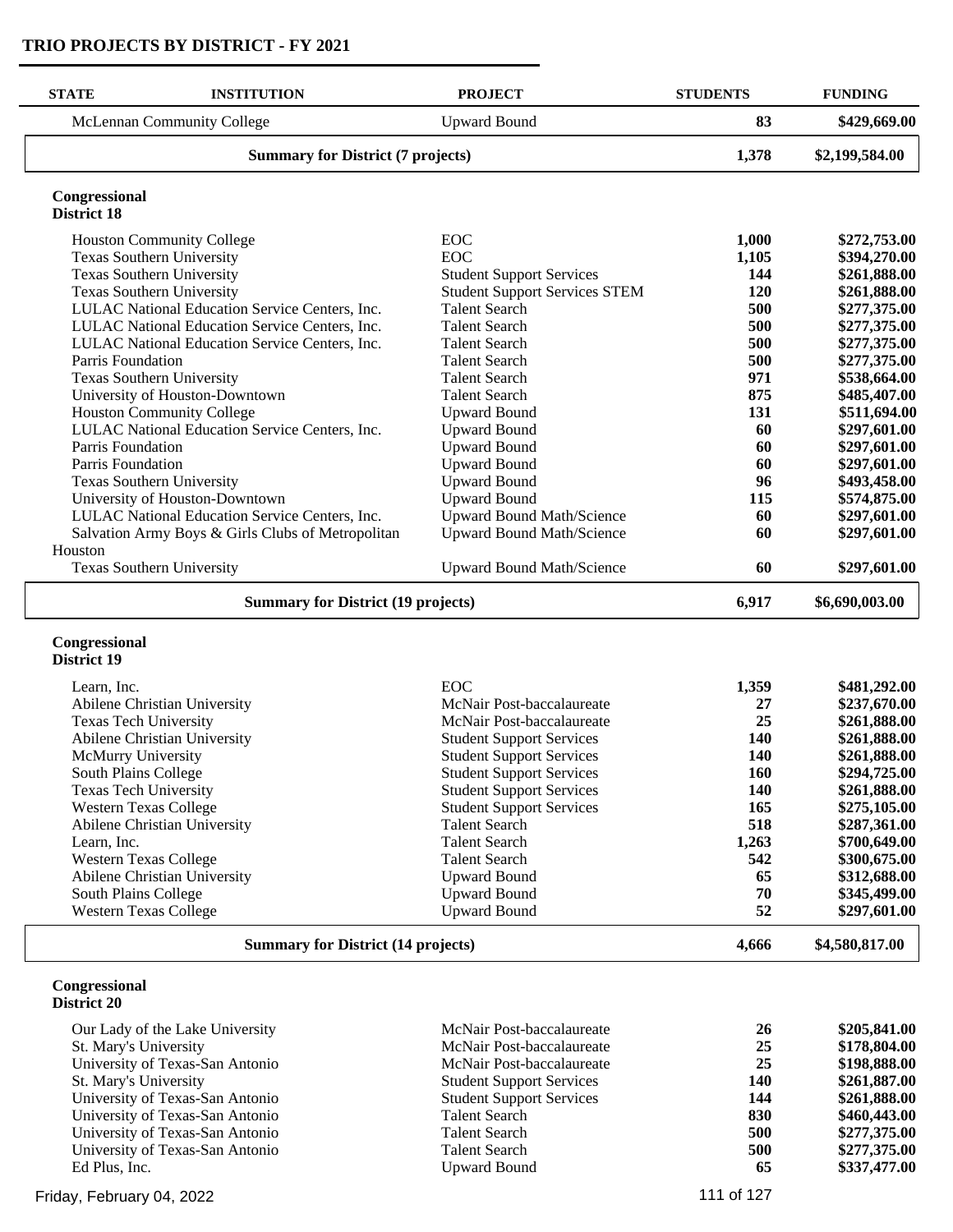| <b>STATE</b>                 | <b>INSTITUTION</b>                                          | <b>PROJECT</b>                             | <b>STUDENTS</b> | <b>FUNDING</b>               |
|------------------------------|-------------------------------------------------------------|--------------------------------------------|-----------------|------------------------------|
| St. Mary's University        |                                                             | <b>Upward Bound</b>                        | 108             | \$290,530.00                 |
| St. Mary's University        |                                                             | <b>Upward Bound</b>                        | 63              | \$156,791.00                 |
|                              | University of Texas-San Antonio                             | <b>Upward Bound</b>                        | 50              | \$84,195.00                  |
|                              | University of Texas-San Antonio                             | <b>Upward Bound</b>                        | 50              | \$47,901.00                  |
|                              | <b>Summary for District (13 projects)</b>                   |                                            | 2,526           | \$3,039,395.00               |
| Congressional<br>District 21 |                                                             |                                            |                 |                              |
|                              | St. Edward's University                                     | McNair Post-baccalaureate                  | 29              | \$187,983.00                 |
| <b>Trinity University</b>    |                                                             | McNair Post-baccalaureate                  | 26              | \$209,888.00                 |
|                              | University of the Incarnate Word                            | <b>Student Support Services</b>            | 200             | \$279,815.00                 |
| <b>Trinity University</b>    |                                                             | <b>Upward Bound</b>                        | 85              | \$437,848.00                 |
|                              | <b>Summary for District (4 projects)</b>                    |                                            | 340             | \$1,115,534.00               |
| Congressional<br>District 22 |                                                             |                                            |                 |                              |
|                              | <b>Alvin Community College</b>                              | <b>Upward Bound</b>                        | 63              | \$312,480.00                 |
|                              | <b>Summary for District (1 projects)</b>                    |                                            | 63              | \$312,480.00                 |
| Congressional                |                                                             |                                            |                 |                              |
| District 23                  |                                                             |                                            |                 |                              |
|                              | Southwest Texas Junior College                              | EOC                                        | 1,000           | \$273,793.00                 |
|                              | <b>Sul Ross State University</b>                            | McNair Post-baccalaureate                  | 27              | \$163,888.00                 |
| Palo Alto College            |                                                             | <b>Student Support Services</b>            | 140             | \$261,888.00                 |
|                              | Southwest Texas Junior College                              | <b>Student Support Services</b>            | 270             | \$358,220.00                 |
|                              | Sul Ross State University                                   | <b>Student Support Services</b>            | 160             | \$275,105.00                 |
| Palo Alto College            |                                                             | <b>Talent Search</b>                       | 500             | \$277,375.00                 |
| Palo Alto College            |                                                             | <b>Talent Search</b>                       | 500             | \$277,375.00                 |
|                              | Sul Ross State University                                   | <b>Talent Search</b>                       | 503             | \$279,040.00                 |
| Palo Alto College            |                                                             | <b>Upward Bound</b>                        | 77              | \$259,560.00                 |
|                              | Southwest Texas Junior College<br>Sul Ross State University | <b>Upward Bound</b><br><b>Upward Bound</b> | 60<br>70        | \$223,672.00<br>\$348,975.00 |
| Palo Alto College            |                                                             | <b>Upward Bound Math/Science</b>           | 60              | \$297,601.00                 |
|                              |                                                             |                                            |                 |                              |
|                              | <b>Summary for District (12 projects)</b>                   |                                            | 3,367           | \$3,296,492.00               |
| Congressional<br>District 24 |                                                             |                                            |                 |                              |
| Dallas College               |                                                             | <b>Student Support Services</b>            | 185             | \$359,727.00                 |
|                              | Choices Leadership, Inc.                                    | <b>Upward Bound</b>                        | 60              | \$297,601.00                 |
| Dallas College               |                                                             | <b>Upward Bound</b>                        | 65              | \$312,480.00                 |
|                              | <b>Summary for District (3 projects)</b>                    |                                            | 310             | \$969,808.00                 |
| Congressional<br>District 25 |                                                             |                                            |                 |                              |
|                              | <b>Opportunity Resource Services</b>                        | EOC                                        | 850             | \$232,050.00                 |
|                              | University of Texas-Austin                                  | McNair Post-baccalaureate                  | 27              | \$203,888.00                 |
|                              | <b>Tarleton State University</b>                            | <b>Student Support Services</b>            | 140             | \$190,605.00                 |
|                              | <b>Tarleton State University</b>                            | <b>Talent Search</b>                       | 500             | \$275,531.00                 |
|                              | <b>Opportunity Resource Services</b>                        | <b>Upward Bound</b>                        | 72              | \$297,601.00                 |
|                              | <b>Opportunity Resource Services</b>                        | <b>Upward Bound</b>                        | 60              | \$297,601.00                 |
|                              | <b>Tarleton State University</b>                            | <b>Upward Bound</b>                        | 95              | \$327,142.00                 |
|                              | <b>Opportunity Resource Services</b>                        | <b>Upward Bound Math/Science</b>           | 60              | \$297,601.00                 |

Friday, February 04, 2022 2001 120 and 2008 127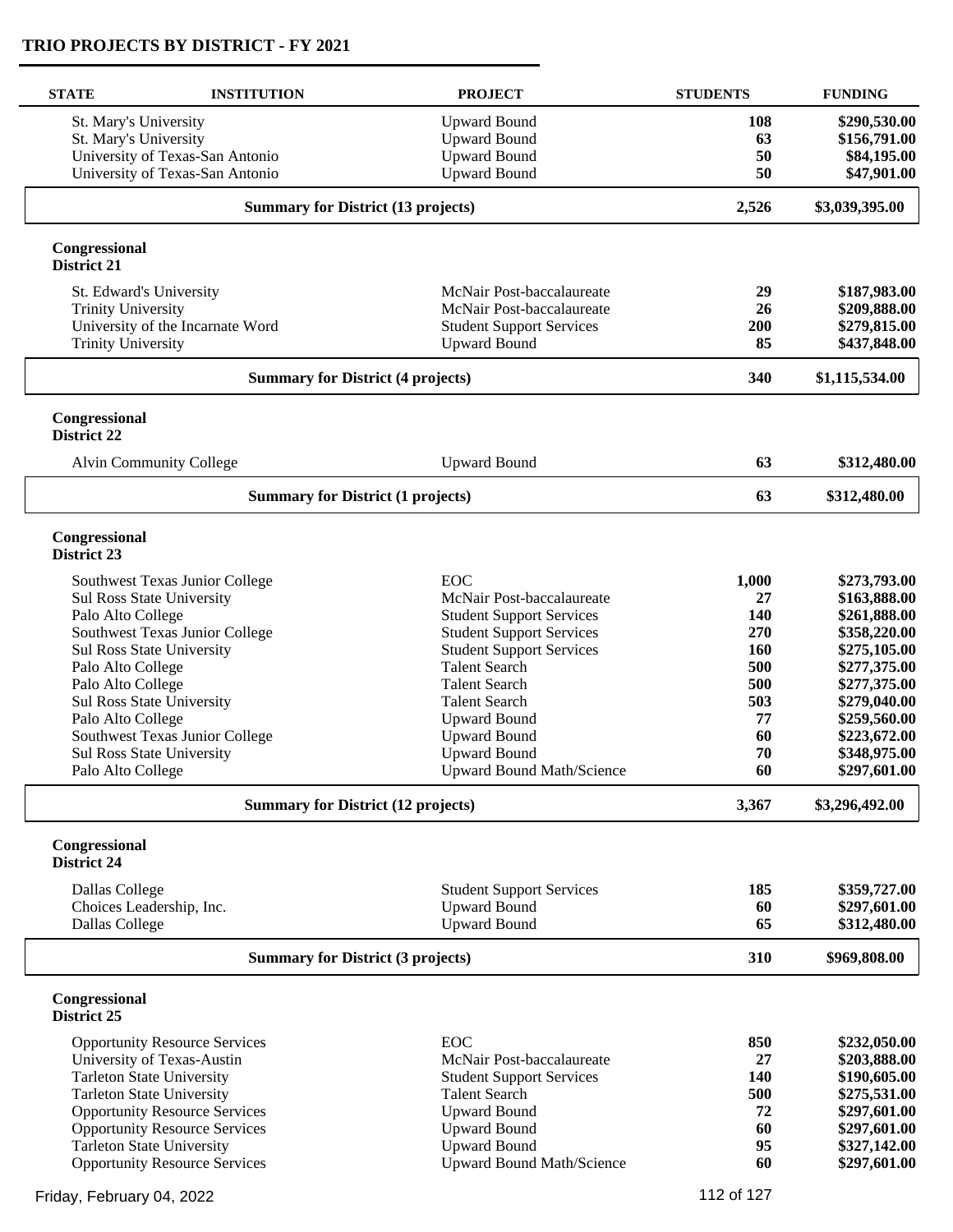| <b>STATE</b><br><b>INSTITUTION</b>                        | <b>PROJECT</b>                                         | <b>STUDENTS</b> | <b>FUNDING</b>               |
|-----------------------------------------------------------|--------------------------------------------------------|-----------------|------------------------------|
| <b>Opportunity Resource Services</b>                      | <b>Upward Bound Math/Science</b>                       | 72              | \$297,601.00                 |
| <b>Summary for District (9 projects)</b>                  | 1,876                                                  | \$2,419,620.00  |                              |
| Congressional<br>District 26                              |                                                        |                 |                              |
| University of North Texas                                 | McNair Post-baccalaureate                              | 33              | \$160,478.00                 |
| Texas Woman's University                                  | <b>Student Support Services</b>                        | 140             | \$261,888.00                 |
| University of North Texas                                 | <b>Student Support Services</b>                        | 258             | \$409,610.00                 |
| Texas Woman's University                                  | <b>Student Support Services STEM</b>                   | 120             | \$261,888.00                 |
| University of North Texas                                 | <b>Talent Search</b>                                   | 899             | \$481,856.00                 |
| University of North Texas                                 | <b>Talent Search</b>                                   | 503             | \$269,603.00                 |
| University of North Texas                                 | <b>Upward Bound</b>                                    | 86              | \$460,244.00                 |
| <b>Summary for District (7 projects)</b>                  |                                                        | 2,039           | \$2,305,567.00               |
| Congressional<br><b>District 27</b>                       |                                                        |                 |                              |
| Del Mar College                                           | <b>EOC</b>                                             | 850             | \$232,050.00                 |
| Texas A&M University-Corpus Christi                       | McNair Post-baccalaureate                              | 30              | \$261,310.00                 |
| Del Mar College                                           | <b>Student Support Services</b>                        | 160             | \$261,888.00                 |
| The Victoria College                                      | <b>Student Support Services</b>                        | 165             | \$294,725.00                 |
| <b>Wharton County Junior College</b>                      | <b>Student Support Services</b>                        | 144             | \$261,018.00                 |
| Texas A&M University-Corpus Christi                       | <b>Student Support Services STEM</b>                   | 120             | \$261,888.00                 |
| Texas A&M University-Corpus Christi                       | <b>Student Support Services Teacher</b><br>Preparation | 140             | \$261,888.00                 |
| LULAC National Education Service Centers, Inc.            | <b>Upward Bound</b>                                    | 58              | \$297,601.00                 |
| Texas A&M University-Corpus Christi                       | <b>Upward Bound</b>                                    | 60              | \$297,601.00                 |
| Texas A&M University-Corpus Christi                       | <b>Upward Bound</b>                                    | 60              | \$297,601.00                 |
| Del Mar College                                           | Veterans Upward Bound                                  | 125             | \$297,586.00                 |
| <b>Summary for District (11 projects)</b>                 |                                                        | 1,912           | \$3,025,156.00               |
| Congressional<br><b>District 28</b>                       |                                                        |                 |                              |
| <b>Laredo Community College</b>                           | <b>Student Support Services</b>                        | 300             | \$309,443.00                 |
| Texas A&M International University                        | <b>Student Support Services</b>                        | 160             | \$294,725.00                 |
| Texas A&M International University                        | <b>Student Support Services STEM</b>                   | 120             | \$261,888.00                 |
| Laredo Community College                                  | <b>Upward Bound</b>                                    | 115             | \$453,211.00                 |
| <b>Summary for District (4 projects)</b>                  |                                                        | 695             | \$1,319,267.00               |
| Congressional<br>District 29                              |                                                        |                 |                              |
| Lone Star College System                                  | <b>Talent Search</b>                                   | 500             | \$277,375.00                 |
| Lone Star College System                                  | <b>Talent Search</b>                                   | 500             | \$276,940.00                 |
| San Jacinto College-North                                 | <b>Talent Search</b>                                   | 600             | \$277,275.00                 |
| Houston Community College                                 | <b>Upward Bound</b>                                    | 66              | \$338,771.00                 |
| San Jacinto College-North                                 | <b>Upward Bound</b>                                    | 75              | \$309,902.00                 |
| <b>Summary for District (5 projects)</b>                  |                                                        | 1,741           | \$1,480,263.00               |
| Congressional<br>District 30                              |                                                        |                 |                              |
|                                                           |                                                        |                 |                              |
|                                                           | McNair Post-baccalaureate                              | 25              |                              |
| University of North Texas At Dallas<br>Paul Quinn College | <b>Student Support Services</b>                        | 155             | \$196,888.00<br>\$260,893.00 |

Friday, February 04, 2022 2001 113 of 127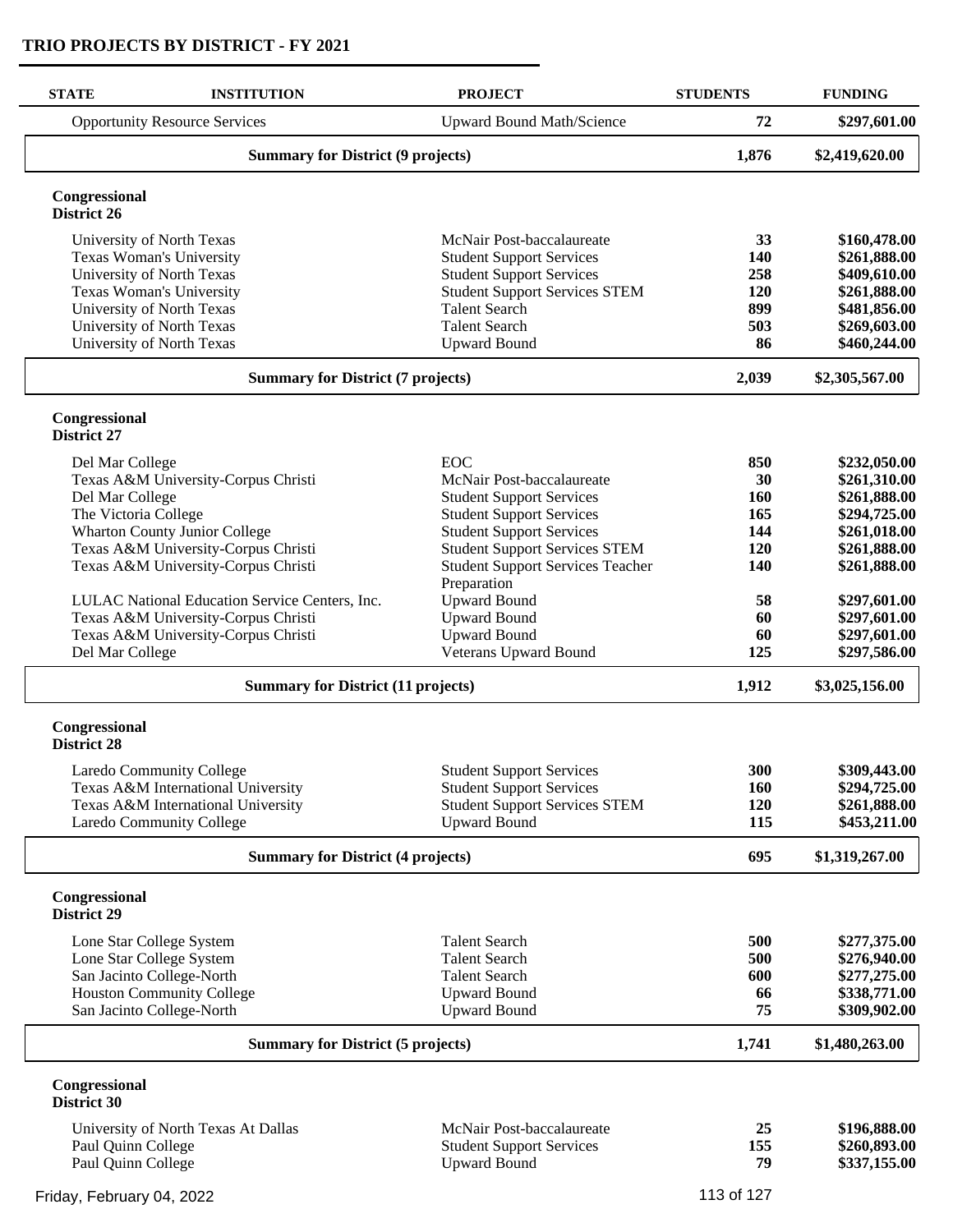$\overline{a}$ 

| <b>STATE</b>                                                   | <b>INSTITUTION</b>                                                         | <b>PROJECT</b>                                          | <b>STUDENTS</b> | <b>FUNDING</b>               |
|----------------------------------------------------------------|----------------------------------------------------------------------------|---------------------------------------------------------|-----------------|------------------------------|
|                                                                | University of North Texas At Dallas<br>University of North Texas At Dallas | <b>Upward Bound</b><br><b>Upward Bound</b>              | 60<br>60        | \$172,237.00<br>\$140,449.00 |
|                                                                | <b>Summary for District (5 projects)</b>                                   |                                                         |                 | \$1,107,622.00               |
| Congressional<br><b>District 31</b>                            |                                                                            |                                                         |                 |                              |
|                                                                | Southwestern University                                                    | <b>Upward Bound</b>                                     | 50              | \$297,601.00                 |
|                                                                | <b>Summary for District (1 projects)</b>                                   |                                                         | 50              | \$297,601.00                 |
| Congressional<br>District 32                                   |                                                                            |                                                         |                 |                              |
|                                                                | Southern Methodist University                                              | McNair Post-baccalaureate                               | 26              | \$235,888.00                 |
| Dallas College                                                 |                                                                            | <b>Student Support Services</b>                         | 270             | \$348,002.00                 |
|                                                                | Southern Methodist University                                              | <b>Talent Search</b>                                    | 500             | \$277,375.00                 |
|                                                                | Southern Methodist University                                              | <b>Talent Search</b>                                    | 500             | \$277,375.00                 |
| Dallas College                                                 |                                                                            | <b>Upward Bound</b>                                     | 50              | \$194,601.00                 |
|                                                                | Southern Methodist University                                              | <b>Upward Bound</b>                                     | 98              | \$403,715.00                 |
|                                                                | Southern Methodist University<br>Southern Methodist University             | <b>Upward Bound</b>                                     | 65<br>62        | \$312,480.00                 |
|                                                                | Southern Methodist University                                              | <b>Upward Bound</b><br><b>Upward Bound Math/Science</b> | 62              | \$297,601.00<br>\$297,601.00 |
|                                                                | Southern Methodist University                                              | <b>Upward Bound Math/Science</b>                        | 62              | \$297,601.00                 |
|                                                                | <b>Summary for District (10 projects)</b>                                  |                                                         | 1,695           | \$2,942,239.00               |
| Congressional<br>District 33                                   |                                                                            |                                                         |                 |                              |
| Dallas College                                                 |                                                                            | <b>Student Support Services</b>                         | 230             | \$287,738.00                 |
| <b>Tarrant County College</b>                                  |                                                                            | <b>Student Support Services</b>                         | 170             | \$335,111.00                 |
| <b>Tarrant County College</b>                                  |                                                                            | <b>Student Support Services</b>                         | 140             | \$261,888.00                 |
|                                                                | Boys & Girls Clubs of Greater Fort Worth                                   | <b>Talent Search</b>                                    | 658             | \$353,892.00                 |
|                                                                | Boys & Girls Clubs of Greater Fort Worth                                   | <b>Talent Search</b>                                    | 592             | \$328,413.00                 |
|                                                                | Boys & Girls Clubs of Greater Fort Worth                                   | <b>Talent Search</b>                                    | 500             | \$277,375.00                 |
|                                                                | Boys & Girls Clubs of Greater Fort Worth                                   | <b>Upward Bound</b>                                     | 73              | \$279,118.00                 |
|                                                                | Boys & Girls Clubs of Greater Fort Worth                                   | <b>Upward Bound</b>                                     | 65              | \$312,480.00                 |
|                                                                | LULAC National Education Service Centers, Inc.                             | <b>Upward Bound</b>                                     | 65              | \$312,480.00                 |
| <b>Tarrant County College</b><br><b>Tarrant County College</b> |                                                                            | <b>Upward Bound</b><br><b>Upward Bound</b>              | 65<br>50        | \$207,583.00<br>\$297,601.00 |
| <b>Tarrant County College</b>                                  |                                                                            | <b>Upward Bound</b>                                     | 65              | \$95,394.00                  |
|                                                                | Texas Wesleyan University                                                  | <b>Upward Bound</b>                                     | 62              | \$127,503.00                 |
|                                                                | Texas Wesleyan University                                                  | <b>Upward Bound</b>                                     | 60              | \$217,261.00                 |
|                                                                | Texas Wesleyan University                                                  | Upward Bound Math/Science                               | 60              | \$297,601.00                 |
|                                                                | Texas Wesleyan University                                                  | <b>Upward Bound Math/Science</b>                        | 60              | \$297,601.00                 |
|                                                                | <b>Summary for District (16 projects)</b>                                  |                                                         |                 | \$4,289,039.00               |
| Congressional<br>District 34                                   |                                                                            |                                                         |                 |                              |

| Texas A&M University-Kingsville       | EOC.                                 | 1.000      | \$232,050.00 |
|---------------------------------------|--------------------------------------|------------|--------------|
| Texas A&M University-Kingsville       | EOC.                                 | 1.000      | \$232,050.00 |
| Texas A&M University-Kingsville       | McNair Post-baccalaureate            | <b>30</b>  | \$289,981.00 |
| Texas A&M University-Kingsville       | <b>Student Support Services</b>      | 240        | \$346,161.00 |
| University of Texas-Rio Grande Valley | <b>Student Support Services</b>      | 275        | \$348,002.00 |
| Texas A&M University-Kingsville       | <b>Student Support Services STEM</b> | <b>120</b> | \$261,888.00 |
| Coastal Bend College                  | <b>Talent Search</b>                 | 615        | \$341,325.00 |
| Coastal Bend College                  | <b>Talent Search</b>                 | 616        | \$341,726.00 |
| Texas A&M University-Kingsville       | <b>Talent Search</b>                 | 500        | \$277,375.00 |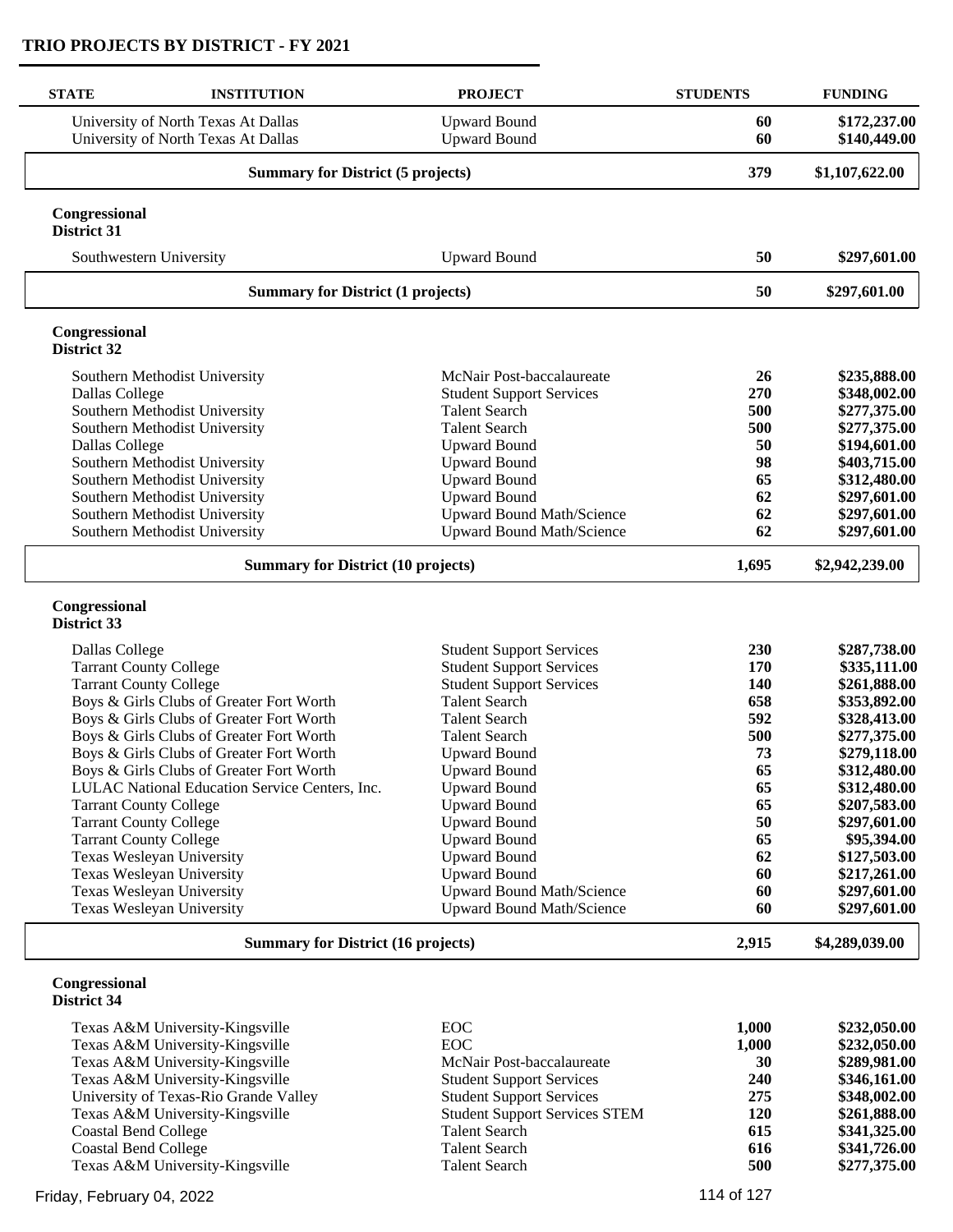| <b>STATE</b>                  | <b>INSTITUTION</b>                             | <b>PROJECT</b>                           | <b>STUDENTS</b> | <b>FUNDING</b>  |
|-------------------------------|------------------------------------------------|------------------------------------------|-----------------|-----------------|
|                               | Texas State Technical College-Harlingen        | <b>Talent Search</b>                     | 562             | \$307,331.00    |
|                               | University of Texas-Rio Grande Valley          | <b>Talent Search</b>                     | 680             | \$377,231.00    |
|                               | University of Texas-Rio Grande Valley          | <b>Talent Search</b>                     | 525             | \$277,375.00    |
| <b>Coastal Bend College</b>   |                                                | <b>Upward Bound</b>                      | 85              | \$283,183.00    |
| <b>Coastal Bend College</b>   |                                                | <b>Upward Bound</b>                      | 50              | \$153,986.00    |
|                               | Texas A&M University-Kingsville                | <b>Upward Bound</b>                      | 55              | \$79,324.00     |
|                               | Texas A&M University-Kingsville                | <b>Upward Bound</b>                      | 60              | \$191,498.00    |
|                               | Texas State Technical College-Harlingen        | <b>Upward Bound</b>                      | 75              | \$345,727.00    |
|                               | University of Texas-Rio Grande Valley          | <b>Upward Bound</b>                      | 148             | \$725,277.00    |
|                               | University of Texas-Rio Grande Valley          | <b>Upward Bound</b>                      | 70              | \$345,728.00    |
|                               | University of Texas-Rio Grande Valley          | <b>Upward Bound</b>                      | 65              | \$312,478.00    |
|                               | University of Texas-Rio Grande Valley          | <b>Upward Bound</b>                      | 60              | \$297,601.00    |
|                               | University of Texas-Rio Grande Valley          | <b>Upward Bound</b>                      | 60              | \$297,601.00    |
|                               | University of Texas-Rio Grande Valley          | <b>Upward Bound</b>                      | 60              | \$255,021.00    |
|                               | University of Texas-Rio Grande Valley          | <b>Upward Bound</b>                      | 60              | \$282,974.00    |
|                               | Texas A&M University-Kingsville                | <b>Upward Bound Math/Science</b>         | 60              | \$297,601.00    |
|                               | Texas A&M University-Kingsville                | Upward Bound Math/Science                | 60              | \$297,601.00    |
|                               | University of Texas-Rio Grande Valley          | <b>Upward Bound Math/Science</b>         | 63              | \$312,480.00    |
|                               | University of Texas-Rio Grande Valley          | <b>Veterans Upward Bound</b>             | 125             | \$297,601.00    |
|                               | <b>Summary for District (28 projects)</b>      |                                          | 7,319           | \$8,408,176.00  |
| Congressional                 |                                                |                                          |                 |                 |
| District 35                   |                                                |                                          |                 |                 |
| Project Stay, Inc.            |                                                | EOC                                      | 2,136           | \$728,865.00    |
| San Antonio College           |                                                | EOC                                      | 850             | \$232,050.00    |
| <b>Texas State University</b> |                                                | <b>Student Support Services</b>          | 200             | \$338,972.00    |
| San Antonio College           |                                                | <b>Student Support Services STEM</b>     | 120             | \$261,879.00    |
| <b>Texas State University</b> |                                                | <b>Student Support Services STEM</b>     | 120             | \$261,888.00    |
| San Antonio College           |                                                | <b>Student Support Services Veterans</b> | 120             | \$261,786.00    |
| Project Stay, Inc.            |                                                | <b>Talent Search</b>                     | 1,458           | \$808,827.00    |
| Project Stay, Inc.            |                                                | <b>Talent Search</b>                     | 592             | \$328,413.00    |
| <b>Texas State University</b> |                                                | <b>Talent Search</b>                     | 640             | \$355,040.00    |
| <b>Texas State University</b> |                                                | <b>Talent Search</b>                     | 826             | \$458,225.00    |
| <b>Texas State University</b> |                                                | <b>Talent Search</b>                     | 500             | \$277,375.00    |
| <b>Texas State University</b> |                                                | <b>Talent Search</b>                     | 500             | \$277,375.00    |
|                               | LULAC National Education Service Centers, Inc. | <b>Upward Bound</b>                      | 60              | \$297,601.00    |
| San Antonio College           |                                                | <b>Upward Bound</b>                      | 56              | \$297,601.00    |
|                               | Southwest Key Programs, Inc.                   | <b>Upward Bound</b>                      | 60              | \$297,601.00    |
| <b>Texas State University</b> |                                                | <b>Upward Bound</b>                      | 89              | \$363,342.00    |
| <b>Texas State University</b> |                                                | <b>Upward Bound</b>                      | 62              | \$297,601.00    |
|                               | LULAC National Education Service Centers, Inc. | <b>Upward Bound Math/Science</b>         | 62              | \$297,601.00    |
| San Antonio College           |                                                | <b>Upward Bound Math/Science</b>         | 56              | \$297,518.00    |
| San Antonio College           |                                                | <b>Upward Bound Math/Science</b>         | 60              | \$297,584.00    |
|                               | <b>Summary for District (20 projects)</b>      |                                          | 8,567           | \$7,037,144.00  |
| Congressional<br>District 36  |                                                |                                          |                 |                 |
| Lee College                   |                                                | EOC                                      | 1,000           | \$272,753.00    |
| Lee College                   |                                                | <b>Student Support Services</b>          | 140             | \$261,888.00    |
|                               | <b>Summary for District (2 projects)</b>       |                                          | 1,140           | \$534,641.00    |
|                               |                                                |                                          |                 |                 |
|                               | Summary for state of TX (279 projects)         |                                          | 73,445          | \$83,309,280.00 |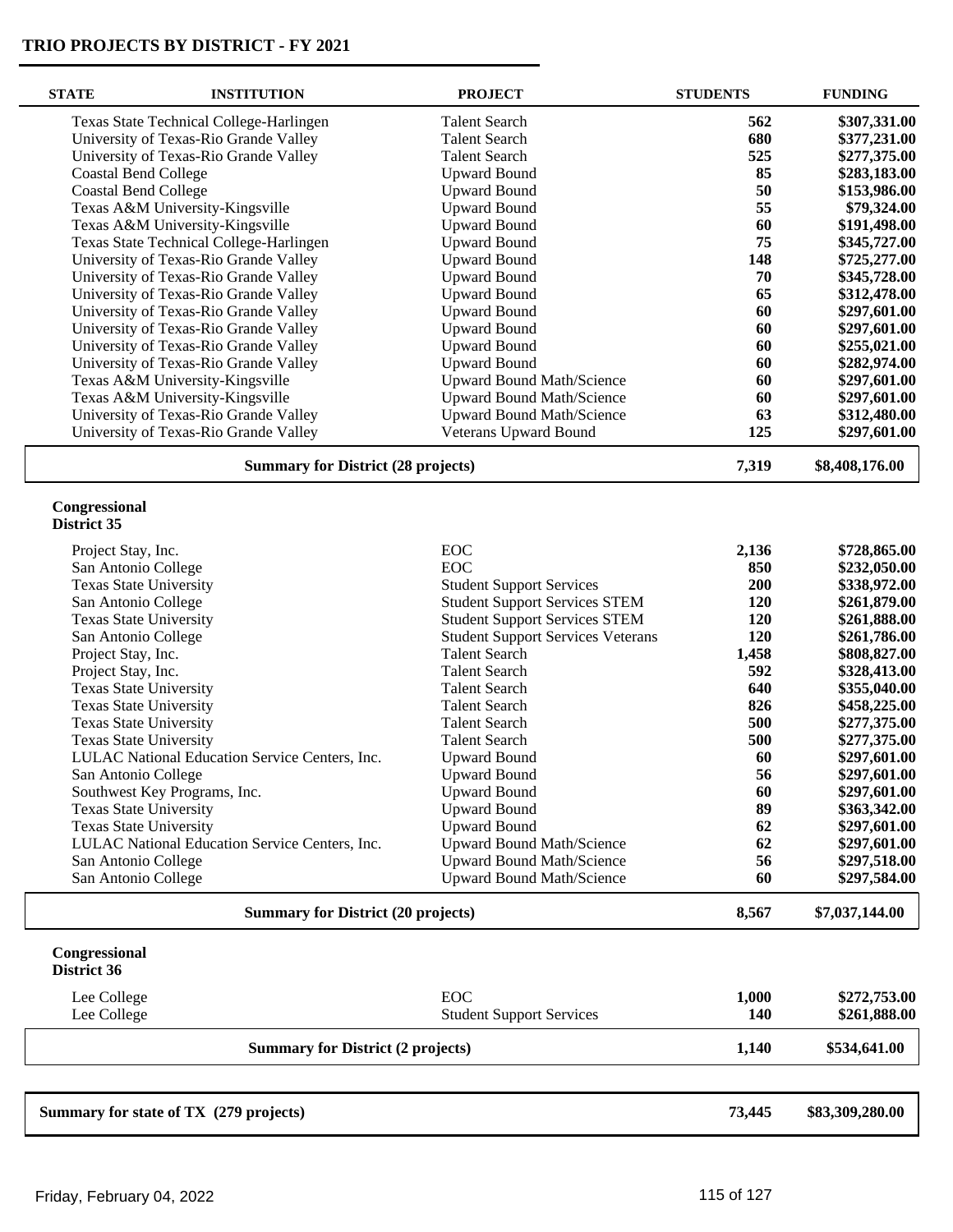| <b>STATE</b>                                           | <b>INSTITUTION</b>                        | <b>PROJECT</b>                                                     | <b>STUDENTS</b> | <b>FUNDING</b>               |
|--------------------------------------------------------|-------------------------------------------|--------------------------------------------------------------------|-----------------|------------------------------|
| <b>UT</b>                                              |                                           |                                                                    |                 |                              |
| Congressional                                          |                                           |                                                                    |                 |                              |
| District 01                                            |                                           |                                                                    |                 |                              |
| <b>Utah State University</b>                           |                                           | <b>Student Support Services</b>                                    | 185             | \$380,461.00                 |
| <b>Utah State University</b>                           |                                           | <b>Student Support Services</b>                                    | 196             | \$348,002.00                 |
| Weber State University                                 |                                           | <b>Student Support Services</b>                                    | 285             | \$477,506.00                 |
| Weber State University                                 |                                           | <b>Student Support Services STEM</b>                               | 120             | \$261,888.00                 |
| <b>Utah State University</b>                           |                                           | <b>Talent Search</b>                                               | 825             | \$457,875.00                 |
| <b>Utah State University</b>                           |                                           | <b>Upward Bound</b>                                                | 103             | \$491,763.00                 |
| <b>Utah State University</b><br>Weber State University |                                           | <b>Upward Bound</b><br><b>Upward Bound</b>                         | 63<br>82        | \$297,601.00<br>\$436,174.00 |
| Weber State University                                 |                                           | Veterans Upward Bound                                              | 169             | \$384,759.00                 |
|                                                        |                                           |                                                                    |                 |                              |
|                                                        | <b>Summary for District (9 projects)</b>  |                                                                    | 2,028           | \$3,536,029.00               |
| Congressional<br>District 02                           |                                           |                                                                    |                 |                              |
|                                                        |                                           |                                                                    |                 |                              |
| <b>Westminster College</b><br>Dixie State University   |                                           | McNair Post-baccalaureate                                          | 28<br>200       | \$274,983.00<br>\$368,184.00 |
| Snow College                                           |                                           | <b>Student Support Services</b><br><b>Student Support Services</b> | 200             | \$405,860.00                 |
|                                                        | Southern Utah University                  | <b>Student Support Services</b>                                    | <b>160</b>      | \$338,972.00                 |
| University of Utah                                     |                                           | <b>Student Support Services</b>                                    | 225             | \$393,334.00                 |
| Dixie State University                                 |                                           | <b>Talent Search</b>                                               | 825             | \$457,670.00                 |
|                                                        | Southern Utah University                  | <b>Talent Search</b>                                               | 636             | \$352,821.00                 |
| Dixie State University                                 |                                           | <b>Upward Bound</b>                                                | 90              | \$417,058.00                 |
| Snow College                                           |                                           | <b>Upward Bound</b>                                                | 70              | \$349,979.00                 |
|                                                        | Southern Utah University                  | <b>Upward Bound</b>                                                | 103             | \$497,271.00                 |
| University of Utah                                     |                                           | <b>Upward Bound</b>                                                | 95              | \$482,941.00                 |
|                                                        | <b>Summary for District (11 projects)</b> |                                                                    | 2,632           | \$4,339,073.00               |
| Congressional<br>District 03                           |                                           |                                                                    |                 |                              |
| Utah Valley University                                 |                                           | EOC                                                                | 1,000           | \$273,000.00                 |
| Utah Valley University                                 |                                           | <b>Student Support Services</b>                                    | 150             | \$292,897.00                 |
| <b>Utah Valley University</b>                          |                                           | <b>Talent Search</b>                                               | 500             | \$277,375.00                 |
| Utah Valley University                                 |                                           | <b>Upward Bound</b>                                                | 100             | \$412,919.00                 |
| <b>Summary for District (4 projects)</b>               |                                           |                                                                    | 1,750           | \$1,256,191.00               |
| Congressional<br>District 04                           |                                           |                                                                    |                 |                              |
|                                                        | <b>Salt Lake Community College</b>        | <b>Student Support Services</b>                                    | 200             | \$379,746.00                 |
|                                                        | <b>Salt Lake Community College</b>        | <b>Student Support Services STEM</b>                               | 120             | \$261,909.00                 |
|                                                        | Salt Lake Community College               | <b>Talent Search</b>                                               | 513             | \$284,588.00                 |
|                                                        | <b>Summary for District (3 projects)</b>  |                                                                    | 833             | \$926,243.00                 |
|                                                        |                                           |                                                                    |                 |                              |
|                                                        | Summary for state of UT (27 projects)     |                                                                    | 7,243           | \$10,057,536.00              |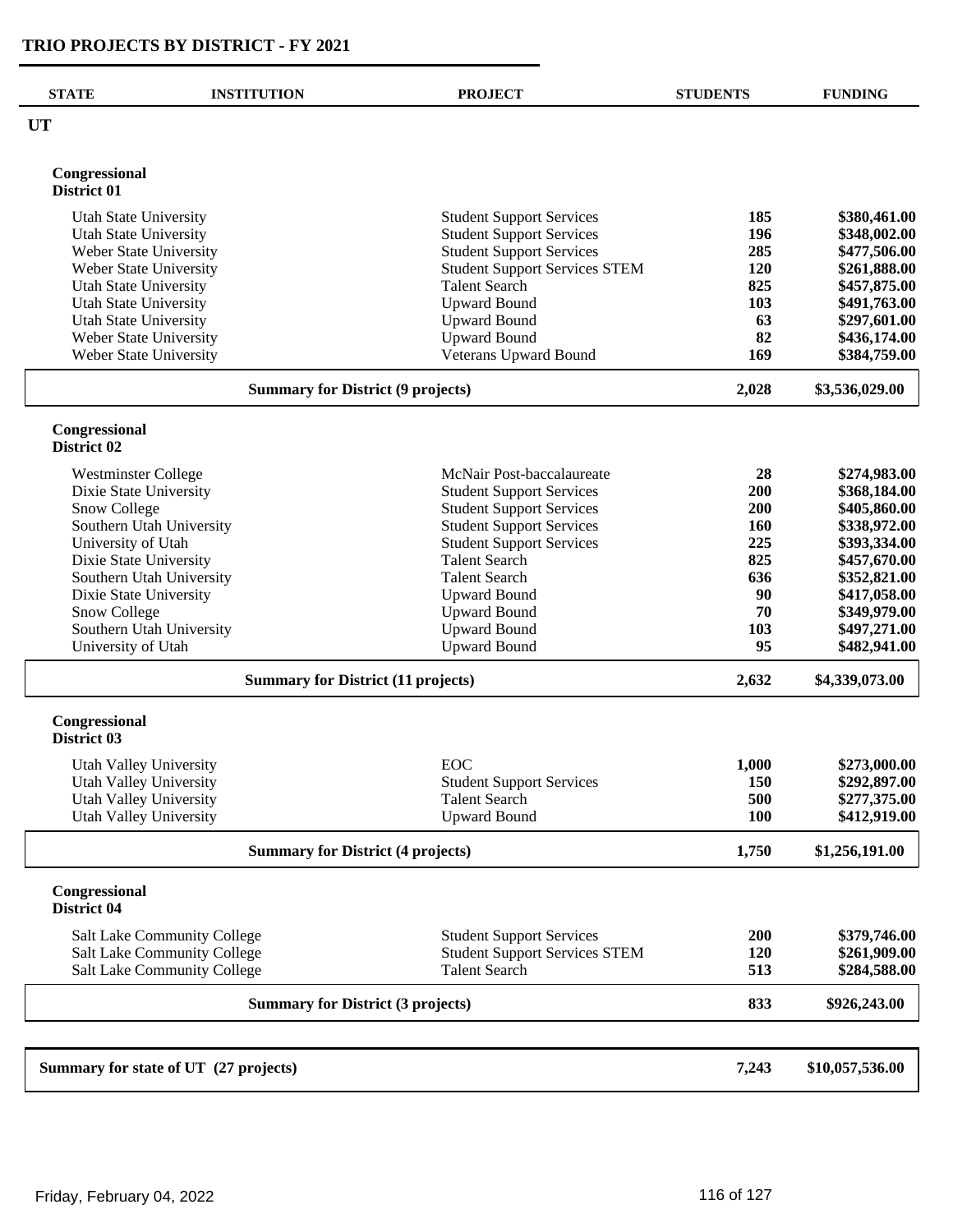| <b>STATE</b>                             | <b>INSTITUTION</b>                        | <b>PROJECT</b>                          | <b>STUDENTS</b> | <b>FUNDING</b> |
|------------------------------------------|-------------------------------------------|-----------------------------------------|-----------------|----------------|
| <b>VA</b>                                |                                           |                                         |                 |                |
| Congressional<br>District 01             |                                           |                                         |                 |                |
|                                          | Rappahannock Community College            | <b>Student Support Services</b>         | 175             | \$349,554.00   |
|                                          | <b>Summary for District (1 projects)</b>  |                                         | 175             | \$349,554.00   |
| Congressional<br>District 03             |                                           |                                         |                 |                |
| Hampton University                       |                                           | McNair Post-baccalaureate               | 25              | \$261,883.00   |
| Hampton University                       |                                           | <b>Student Support Services</b>         | 190             | \$348,002.00   |
| Norfolk State University                 |                                           | <b>Student Support Services</b>         | 412             | \$500,720.00   |
| Old Dominion University                  |                                           | <b>Student Support Services</b>         | 210             | \$376,155.00   |
|                                          | Paul D. Camp Community College            | <b>Student Support Services</b>         | 180             | \$317,461.00   |
|                                          | Thomas Nelson Community College           | <b>Student Support Services</b>         | 160             | \$275,105.00   |
|                                          | <b>Tidewater Community College</b>        | <b>Student Support Services</b>         | 206             | \$335,111.00   |
|                                          | <b>Tidewater Community College</b>        | <b>Student Support Services</b>         | 144             | \$261,888.00   |
| Norfolk State University                 |                                           | <b>Student Support Services Teacher</b> | 140             | \$261,888.00   |
|                                          |                                           | Preparation                             |                 |                |
|                                          | <b>Community Outreach Coalition</b>       | <b>Talent Search</b>                    | 500             | \$276,577.00   |
| Hampton University                       |                                           | <b>Talent Search</b>                    | 810             | \$446,571.00   |
| Hampton University                       |                                           | <b>Upward Bound</b>                     | 60              | \$297,599.00   |
| Norfolk State University                 |                                           | <b>Upward Bound</b>                     | 60              | \$297,485.00   |
| Old Dominion University                  |                                           | <b>Upward Bound</b>                     | 77              | \$222,876.00   |
|                                          | Paul D. Camp Community College            | <b>Upward Bound</b>                     | 52              | \$290,714.00   |
|                                          | <b>Portsmouth Public Schools</b>          | <b>Upward Bound</b>                     | 60              | \$297,601.00   |
|                                          | <b>Summary for District (16 projects)</b> |                                         | 3,286           | \$5,067,636.00 |
| Congressional<br>District 04             |                                           |                                         |                 |                |
| Virginia State University                |                                           | EOC                                     | 1,000           | \$273,793.00   |
|                                          | Virginia Commonwealth University          | <b>Student Support Services</b>         | 200             | \$261,855.00   |
| Virginia State University                |                                           | <b>Student Support Services</b>         | 140             | \$261,888.00   |
|                                          | Virginia Union University                 | <b>Student Support Services</b>         | 140             | \$261,888.00   |
|                                          | Virginia Commonwealth University          | <b>Student Support Services STEM</b>    | 120             | \$261,888.00   |
| Virginia State University                |                                           | <b>Talent Search</b>                    | 500             | \$277,375.00   |
|                                          | Virginia Union University                 | <b>Talent Search</b>                    | 500             | \$277,375.00   |
| Virginia State University                |                                           | <b>Upward Bound</b>                     | 88              | \$451,377.00   |
|                                          | Virginia Union University                 | <b>Upward Bound</b>                     | 85              | \$444,616.00   |
| <b>Summary for District (9 projects)</b> |                                           |                                         | 2,773           | \$2,772,055.00 |
| Congressional<br>District 05             |                                           |                                         |                 |                |
|                                          | Danville Community College                | <b>EOC</b>                              | 1,000           | \$273,000.00   |
| University of Virginia                   |                                           | <b>Upward Bound</b>                     | 80              | \$427,133.00   |
|                                          |                                           |                                         |                 |                |
|                                          | <b>Summary for District (2 projects)</b>  |                                         | 1,080           | \$700,133.00   |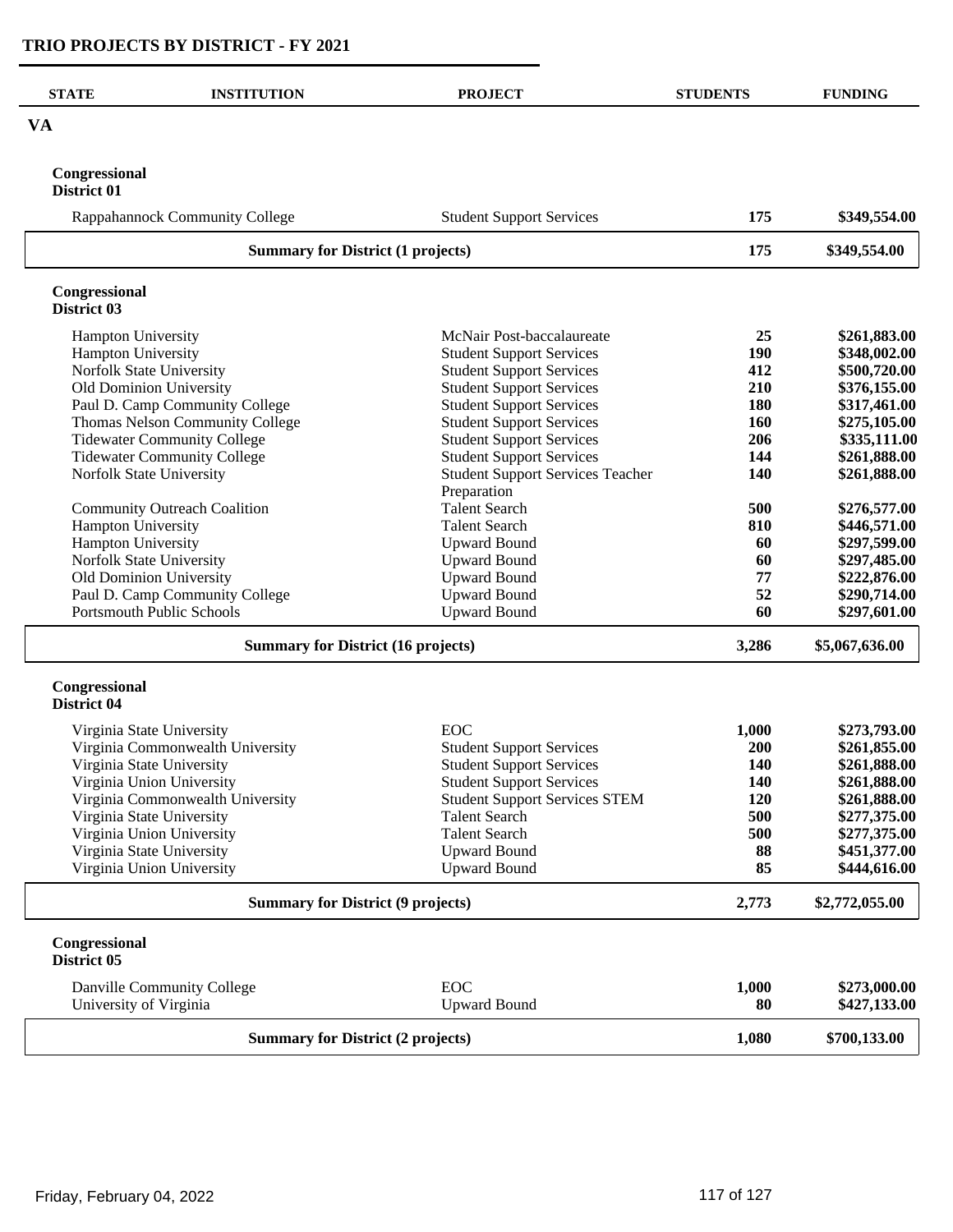| <b>STATE</b>                 | <b>INSTITUTION</b>                                                       | <b>PROJECT</b>                                                     | <b>STUDENTS</b> | <b>FUNDING</b>               |
|------------------------------|--------------------------------------------------------------------------|--------------------------------------------------------------------|-----------------|------------------------------|
| Congressional<br>District 06 |                                                                          |                                                                    |                 |                              |
|                              | Central Virginia Community College<br>Virginia Western Community College | <b>Student Support Services</b><br><b>Student Support Services</b> | 140<br>250      | \$261,888.00<br>\$334,753.00 |
|                              | <b>Summary for District (2 projects)</b>                                 |                                                                    | 390             | \$596,641.00                 |
| Congressional<br>District 09 |                                                                          |                                                                    |                 |                              |
|                              | Dabney S. Lancaster Community College                                    | <b>Student Support Services</b>                                    | 240             | \$330,124.00                 |
|                              | Mountain Empire Community College                                        | <b>Student Support Services</b>                                    | 175             | \$344,628.00                 |
|                              | Patrick Henry Community College                                          | <b>Student Support Services</b>                                    | 230             | \$375,405.00                 |
|                              | Southwest Virginia Community College                                     | <b>Student Support Services</b>                                    | 300             | \$446,584.00                 |
|                              | University of Virginia's College At Wise                                 | <b>Student Support Services</b>                                    | 190             | \$338,972.00                 |
|                              | Virginia Highlands Community College                                     | <b>Student Support Services</b>                                    | 210             | \$428,811.00                 |
|                              | <b>Wytheville Community College</b>                                      | <b>Student Support Services</b>                                    | 235             | \$448,314.00                 |
|                              | Dabney S. Lancaster Community College                                    | <b>Talent Search</b>                                               | 729             | \$404,413.00                 |
|                              | Mountain Empire Community College                                        | <b>Talent Search</b>                                               | 655             | \$363,362.00                 |
|                              | Patrick Henry Community College                                          | <b>Talent Search</b>                                               | 500             | \$277,375.00                 |
|                              | Virginia Polytechnic Institute and State University                      | <b>Talent Search</b>                                               | 680             | \$377,231.00                 |
|                              | Wytheville Community College                                             | <b>Talent Search</b>                                               | 600             | \$333,000.00                 |
|                              | Patrick Henry Community College                                          | <b>Upward Bound</b>                                                | 68              | \$312,480.00                 |
|                              | Southwest Virginia Community College                                     | <b>Upward Bound</b>                                                | 66              | \$342,693.00                 |
|                              | Southwest Virginia Community College                                     | <b>Upward Bound</b>                                                | 66              | \$342,694.00                 |
|                              | University of Virginia's College At Wise                                 | <b>Upward Bound</b>                                                | 89              | \$463,060.00                 |
|                              | Virginia Highlands Community College                                     | <b>Upward Bound</b>                                                | 65              | \$312,480.00                 |
|                              | Virginia Polytechnic Institute and State University                      | <b>Upward Bound</b>                                                | 103             | \$431,780.00                 |
|                              | Virginia Polytechnic Institute and State University                      | <b>Upward Bound</b>                                                | 60              | \$274,826.00                 |
|                              | Virginia Polytechnic Institute and State University                      | <b>Upward Bound</b>                                                | 60              | \$263,559.00                 |
|                              | Wytheville Community College                                             | <b>Upward Bound</b>                                                | 57              | \$297,601.00                 |
|                              | Patrick Henry Community College                                          | <b>Upward Bound Math/Science</b>                                   | 67              | \$312,480.00                 |
|                              | Southwest Virginia Community College                                     | <b>Upward Bound Math/Science</b>                                   | 52              | \$297,601.00                 |
|                              | Southwest Virginia Community College                                     | <b>Veterans Upward Bound</b>                                       | 125             | \$297,601.00                 |
|                              | <b>Summary for District (24 projects)</b>                                |                                                                    | 5,622           | \$8,417,074.00               |
| Congressional<br>District 10 |                                                                          |                                                                    |                 |                              |
|                              | Lord Fairfax Community College                                           | <b>Student Support Services</b>                                    | 160             | \$294,725.00                 |
|                              | <b>Summary for District (1 projects)</b>                                 |                                                                    | 160             | \$294,725.00                 |
|                              |                                                                          |                                                                    |                 |                              |
|                              | Summary for state of VA (55 projects)                                    |                                                                    | 13,486          | \$18,197,818.00              |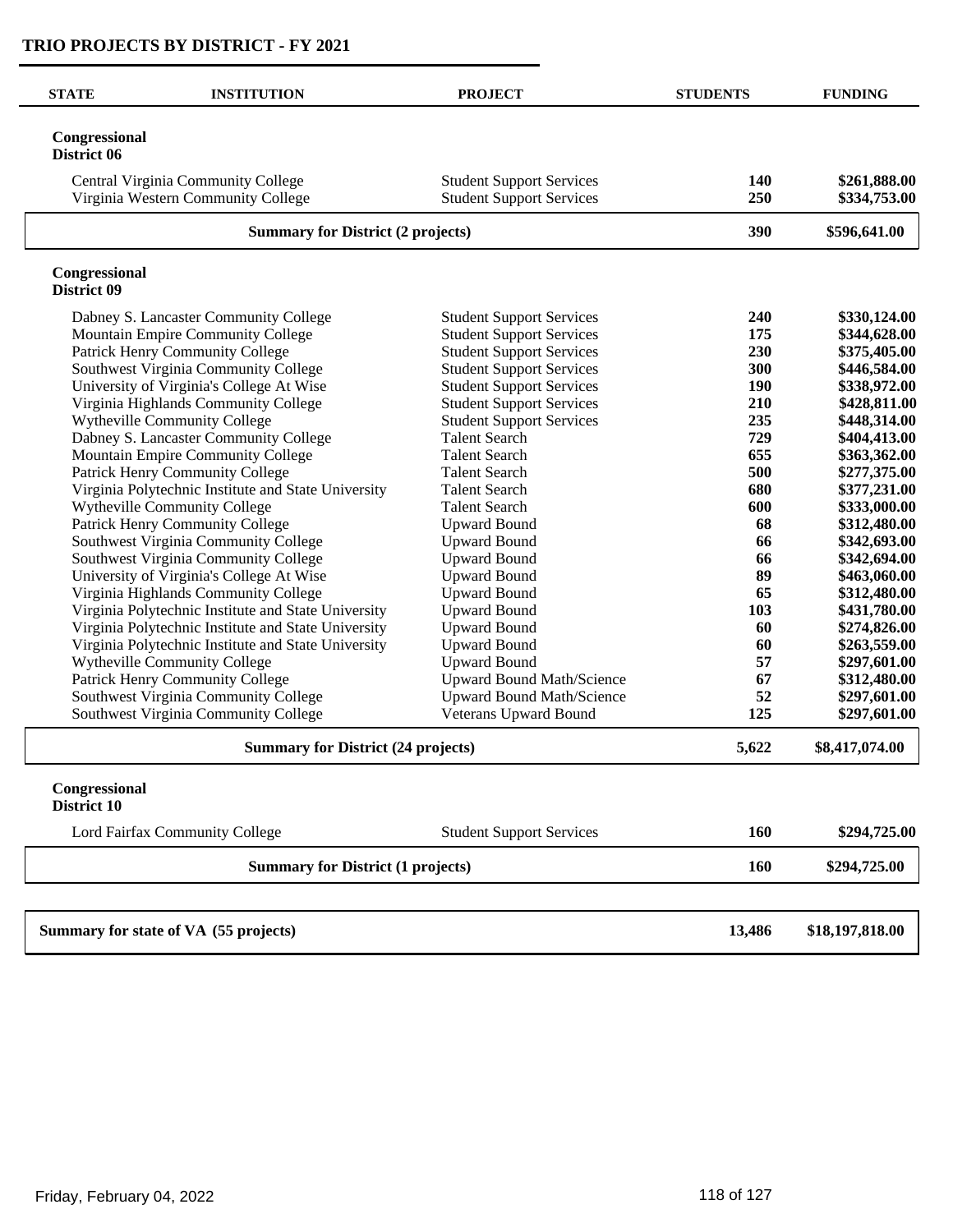| <b>STATE</b>                 | <b>INSTITUTION</b>                        | <b>PROJECT</b>                  | <b>STUDENTS</b> | <b>FUNDING</b> |
|------------------------------|-------------------------------------------|---------------------------------|-----------------|----------------|
| VT                           |                                           |                                 |                 |                |
| Congressional<br>District 01 |                                           |                                 |                 |                |
|                              | Vermont Student Assistance Corporation    | <b>EOC</b>                      | 1,580           | \$561,803.00   |
| Castleton University         |                                           | McNair Post-baccalaureate       | 25              | \$261,888.00   |
| <b>Castleton University</b>  |                                           | <b>Student Support Services</b> | <b>230</b>      | \$348,003.00   |
| Community College of Vermont |                                           | <b>Student Support Services</b> | 225             | \$411,562.00   |
|                              | Northern Vermont University               | <b>Student Support Services</b> | 235             | \$468,403.00   |
|                              | <b>Vermont Technical College</b>          | <b>Student Support Services</b> | 190             | \$340,622.00   |
|                              | Vermont Student Assistance Corporation    | <b>Talent Search</b>            | 967             | \$536,418.00   |
| <b>Castleton University</b>  |                                           | <b>Upward Bound</b>             | 63              | \$312,480.00   |
| <b>Castleton University</b>  |                                           | <b>Upward Bound</b>             | 60              | \$297,600.00   |
|                              | Northern Vermont University               | <b>Upward Bound</b>             | 102             | \$543,421.00   |
|                              | Northern Vermont University               | <b>Upward Bound</b>             | 75              | \$386,601.00   |
| University of Vermont        |                                           | <b>Upward Bound</b>             | 63              | \$312,480.00   |
|                              | <b>Summary for District (12 projects)</b> |                                 | 3,815           | \$4,781,281.00 |

**Summary for state of VT (12 projects) 3,815 \$4,781,281.00**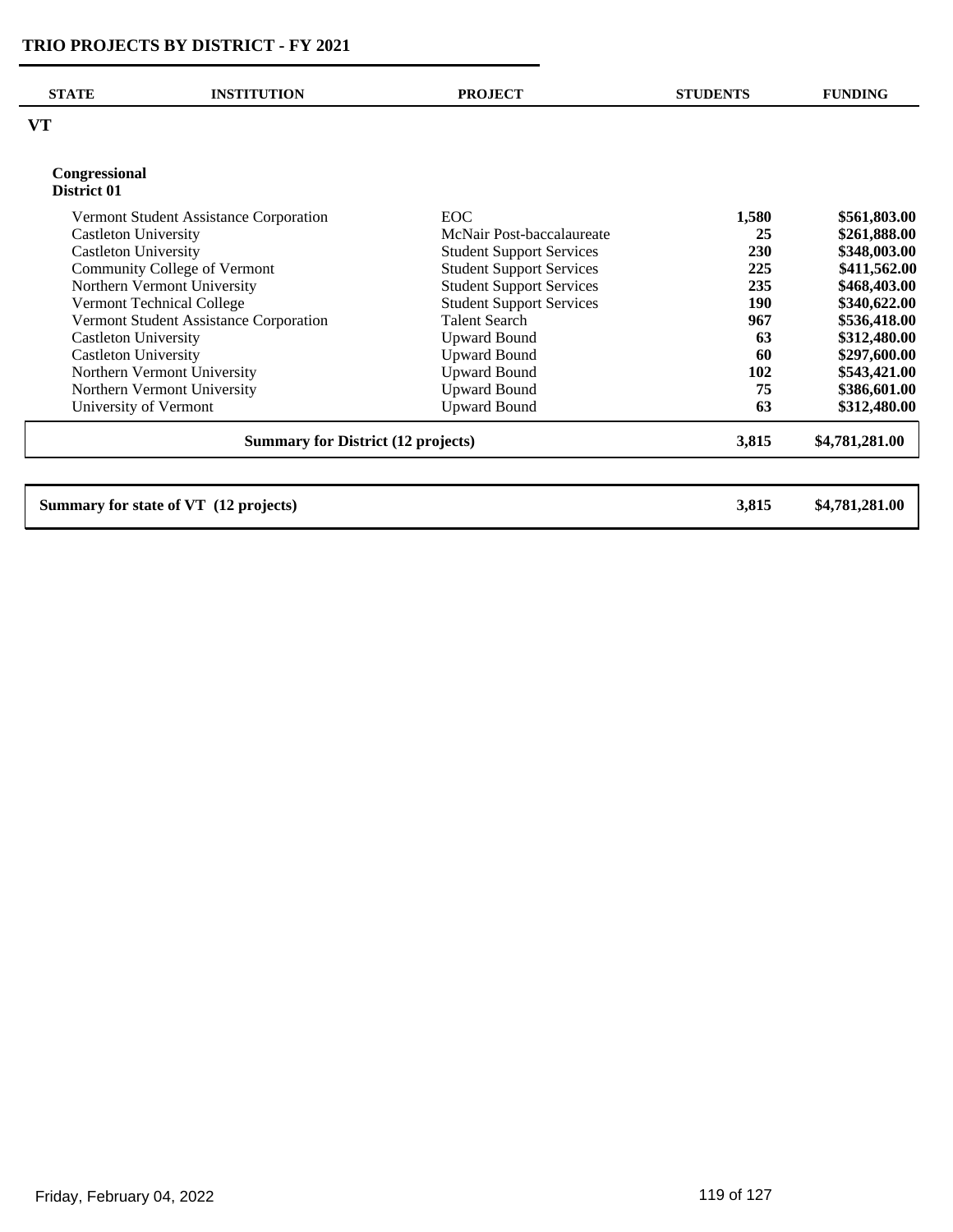| <b>STATE</b>                 | <b>INSTITUTION</b>                                                                 | <b>PROJECT</b>                                                          | <b>STUDENTS</b>   | <b>FUNDING</b>               |
|------------------------------|------------------------------------------------------------------------------------|-------------------------------------------------------------------------|-------------------|------------------------------|
| <b>WA</b>                    |                                                                                    |                                                                         |                   |                              |
| Congressional<br>District 01 |                                                                                    |                                                                         |                   |                              |
|                              | Lake Washington Institute of Technology<br>Lake Washington Institute of Technology | <b>Disabled Student Services</b><br><b>Student Support Services</b>     | 160<br>140        | \$274,845.00<br>\$261,888.00 |
| <b>Skagit Valley College</b> |                                                                                    | <b>Student Support Services</b>                                         | 230               | \$409,491.00                 |
|                              | <b>Summary for District (3 projects)</b>                                           |                                                                         | 530               | \$946,224.00                 |
| Congressional<br>District 02 |                                                                                    |                                                                         |                   |                              |
|                              | <b>Bellingham Technical College</b>                                                | <b>Student Support Services</b>                                         | 140               | \$261,888.00                 |
|                              | <b>Edmonds Community College</b>                                                   | <b>Student Support Services</b>                                         | <b>160</b>        | \$275,103.00                 |
|                              | <b>Everett Community College</b>                                                   | <b>Student Support Services</b>                                         | 140               | \$261,888.00                 |
|                              | <b>Whatcom Community College</b><br><b>Everett Community College</b>               | <b>Student Support Services</b><br><b>Student Support Services STEM</b> | <b>140</b><br>120 | \$261,888.00<br>\$261,888.00 |
|                              | <b>Whatcom Community College</b>                                                   | <b>Upward Bound</b>                                                     | 60                | \$297,601.00                 |
|                              | <b>Summary for District (6 projects)</b>                                           |                                                                         | 760               | \$1,620,256.00               |
| Congressional<br>District 03 |                                                                                    |                                                                         |                   |                              |
| Centralia College            | Lower Columbia College                                                             | <b>Student Support Services</b><br><b>Student Support Services</b>      | 220<br>227        | \$381,347.00<br>\$425,585.00 |
| Centralia College            |                                                                                    | <b>Talent Search</b>                                                    | 825               | \$457,670.00                 |
| Centralia College            |                                                                                    | <b>Upward Bound</b>                                                     | 50                | \$297,601.00                 |
|                              | LULAC National Education Service Centers, Inc.                                     | <b>Upward Bound</b>                                                     | 60                | \$297,601.00                 |
|                              | <b>Summary for District (5 projects)</b>                                           |                                                                         | 1,382             | \$1,859,804.00               |
| Congressional<br>District 04 |                                                                                    |                                                                         |                   |                              |
|                              | Central Washington University                                                      | EOC                                                                     | 1,000             | \$302,542.00                 |
| Heritage University          |                                                                                    | McNair Post-baccalaureate                                               | 25                | \$261,887.00                 |
|                              | <b>Big Bend Community College</b>                                                  | <b>Student Support Services</b>                                         | <b>190</b>        | \$335,053.00                 |
| Columbia Basin College       |                                                                                    | <b>Student Support Services</b>                                         | 200               | \$347,603.00                 |
| Heritage University          |                                                                                    | <b>Student Support Services</b>                                         | 160               | \$274,805.00                 |
| Yakima Valley College        | <b>Big Bend Community College</b>                                                  | <b>Student Support Services</b><br><b>Student Support Services STEM</b> | <b>200</b><br>120 | \$352,353.00<br>\$261,888.00 |
|                              | <b>Big Bend Community College</b>                                                  | <b>Upward Bound</b>                                                     | 115               | \$559,208.00                 |
| Columbia Basin College       |                                                                                    | <b>Upward Bound</b>                                                     | 83                | \$425,668.00                 |
| Yakima Valley College        |                                                                                    | <b>Upward Bound</b>                                                     | <b>110</b>        | \$548,192.00                 |
|                              | Northwest Learning and Achievement Group                                           | Upward Bound Math/Science                                               | 60                | \$297,601.00                 |
|                              | <b>Summary for District (11 projects)</b>                                          |                                                                         | 2,263             | \$3,966,800.00               |
| Congressional<br>District 05 |                                                                                    |                                                                         |                   |                              |
|                              | Eastern Washington University                                                      | McNair Post-baccalaureate                                               | 29                | \$299,981.00                 |
|                              | <b>Washington State University</b>                                                 | McNair Post-baccalaureate                                               | 27                | \$267,841.00                 |
|                              | Walla Walla Community College                                                      | <b>Student Support Services</b>                                         | 265               | \$436,920.00                 |
|                              | Washington State University                                                        | <b>Student Support Services</b>                                         | 140<br>160        | \$261,888.00                 |
|                              | <b>Washington State University</b>                                                 | <b>Student Support Services</b>                                         |                   | \$275,105.00                 |

Washington State University **Student Support Services STEM** 120 **\$261,888.00 \$261,888.00** Washington State University **Student Support Services STEM** 120 **\$261,888.00 \$261,888.00**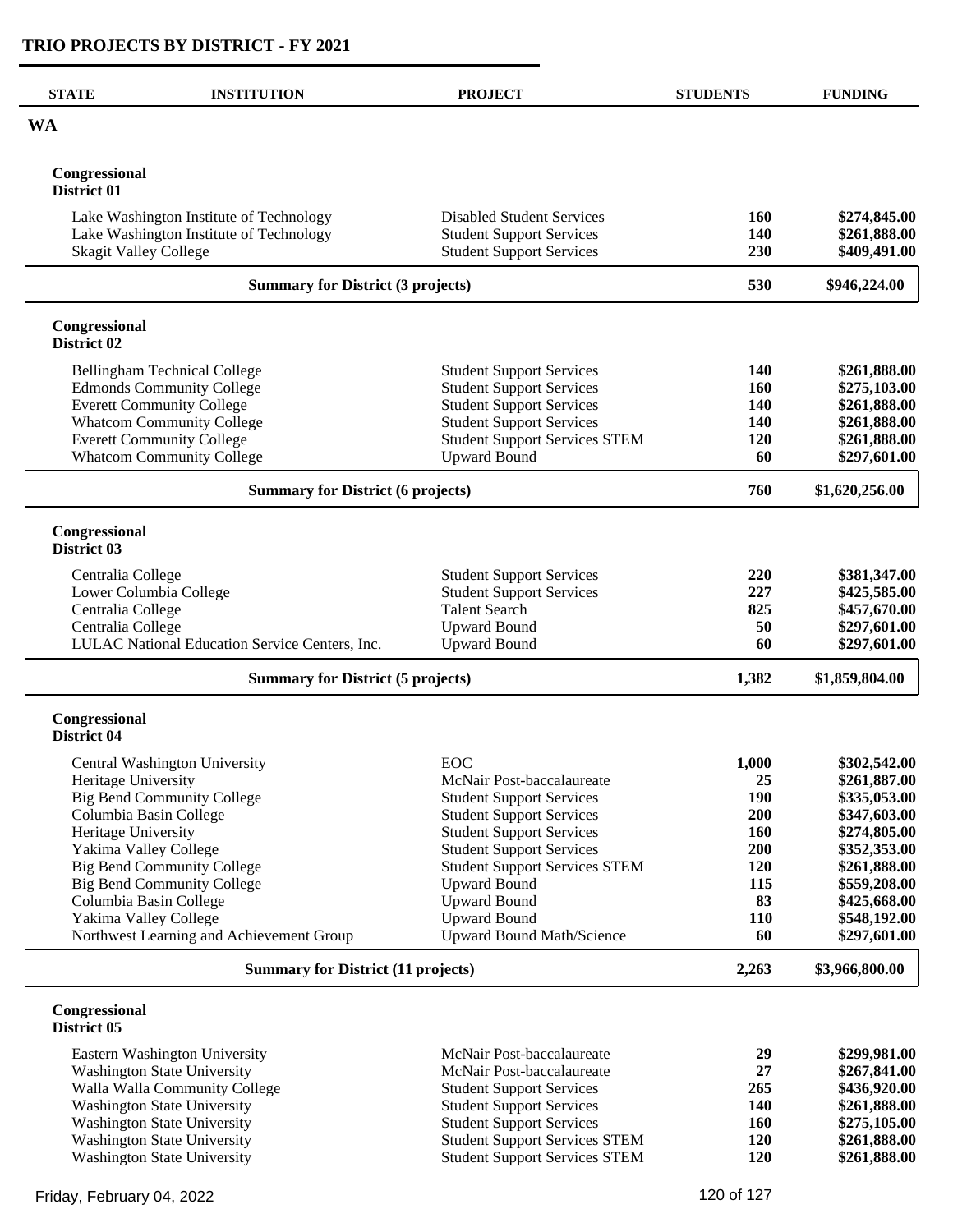| <b>STATE</b>                 | <b>INSTITUTION</b>                         | <b>PROJECT</b>                           | <b>STUDENTS</b> | <b>FUNDING</b> |
|------------------------------|--------------------------------------------|------------------------------------------|-----------------|----------------|
|                              | <b>Washington State University</b>         | <b>Student Support Services Teacher</b>  | 140             | \$261,888.00   |
|                              |                                            | Preparation                              |                 |                |
|                              | <b>Washington State University</b>         | <b>Student Support Services Veterans</b> | <b>120</b>      | \$261,888.00   |
|                              | <b>Washington State University</b>         | <b>Talent Search</b>                     | 500             | \$277,375.00   |
|                              | <b>Washington State University</b>         | <b>Talent Search</b>                     | 500             | \$277,375.00   |
|                              | <b>Washington State University</b>         | <b>Talent Search</b>                     | 500             | \$277,375.00   |
|                              | <b>Washington State University</b>         | <b>Upward Bound</b>                      | 52              | \$297,601.00   |
|                              | <b>Washington State University</b>         | <b>Upward Bound</b>                      | 63              | \$312,480.00   |
|                              | <b>Washington State University</b>         | <b>Upward Bound</b>                      | 50              | \$297,601.00   |
|                              | <b>Washington State University</b>         | <b>Upward Bound</b>                      | 63              | \$312,480.00   |
|                              | <b>Washington State University</b>         | <b>Upward Bound</b>                      | 60              | \$297,601.00   |
|                              | <b>Washington State University</b>         | <b>Upward Bound</b>                      | 60              | \$297,601.00   |
|                              | <b>Washington State University</b>         | <b>Upward Bound</b>                      | 60              | \$297,601.00   |
|                              | <b>Washington State University</b>         | Upward Bound Math/Science                | 60              | \$297,601.00   |
|                              | <b>Summary for District (20 projects)</b>  |                                          | 3,089           | \$5,831,978.00 |
| Congressional<br>District 06 |                                            |                                          |                 |                |
|                              | Grays Harbor College                       | <b>EOC</b>                               | 850             | \$232,050.00   |
|                              | Metropolitan Development Council           | <b>EOC</b>                               | 2,724           | \$775,413.00   |
|                              | <b>Grays Harbor College</b>                | <b>Student Support Services</b>          | 160             | \$275,105.00   |
|                              | <b>Grays Harbor College</b>                | <b>Student Support Services STEM</b>     | 120             | \$261,888.00   |
|                              | <b>Tacoma Community College</b>            | <b>Talent Search</b>                     | 503             | \$279,040.00   |
|                              | Metropolitan Development Council           | <b>Upward Bound</b>                      | 72              | \$312,480.00   |
|                              | Metropolitan Development Council           | <b>Upward Bound</b>                      | 72              | \$248,856.00   |
| Peninsula College            |                                            | <b>Upward Bound</b>                      | 50              | \$291,199.00   |
|                              | <b>Summary for District (8 projects)</b>   |                                          | 4,551           | \$2,676,031.00 |
| Congressional<br>District 07 |                                            |                                          |                 |                |
| South Seattle College        |                                            | <b>EOC</b>                               | 1,000           | \$272,747.00   |
|                              | University of Washington                   | McNair Post-baccalaureate                | 27              | \$275,516.00   |
| North Seattle College        |                                            | <b>Student Support Services</b>          | 140             | \$261,888.00   |
|                              | Seattle Central College                    | <b>Student Support Services</b>          | 361             | \$555,479.00   |
| South Seattle College        |                                            | <b>Student Support Services</b>          | 191             | \$351,623.00   |
|                              | University of Washington                   | <b>Student Support Services</b>          | 300             | \$529,949.00   |
|                              | Seattle Central College                    | <b>Student Support Services STEM</b>     | 120             | \$261,888.00   |
|                              | University of Washington                   | <b>Student Support Services STEM</b>     | <b>120</b>      | \$261,888.00   |
| South Seattle College        |                                            | <b>Talent Search</b>                     | 564             | \$312,879.00   |
|                              | University of Washington                   | <b>Talent Search</b>                     | 682             | \$378,340.00   |
|                              | Department of Education and Early Learning | <b>Upward Bound</b>                      | 107             | \$518,827.00   |
|                              | South Seattle College                      | <b>Upward Bound</b>                      | 74              | \$357,478.00   |
| South Seattle College        |                                            | <b>Upward Bound</b>                      | 62              | \$297,601.00   |
|                              | University of Washington                   | <b>Upward Bound</b>                      | 60              | \$202,927.00   |
|                              | University of Washington                   | <b>Upward Bound</b>                      | 95              | \$329,351.00   |
|                              | University of Washington                   | <b>Upward Bound Math/Science</b>         | 60              | \$297,601.00   |
|                              | University of Washington                   | <b>Upward Bound Math/Science</b>         | 65              | \$297,601.00   |
|                              | <b>Summary for District (17 projects)</b>  |                                          | 4,028           | \$5,763,583.00 |
| Congressional<br>District 08 |                                            |                                          |                 |                |
|                              | Central Washington University              | <b>EOC</b>                               | 850             | \$232,050.00   |
|                              | Central Washington University              | McNair Post-baccalaureate                | 27              | \$261,888.00   |
|                              | Central Washington University              | <b>Student Support Services</b>          | 225             | \$334,764.00   |
|                              | Green River Community College              | <b>Student Support Services</b>          | 200             | \$348,002.00   |
|                              | Wenatchee Valley College                   | <b>Student Support Services</b>          | 140             | \$261,887.00   |
|                              |                                            |                                          |                 |                |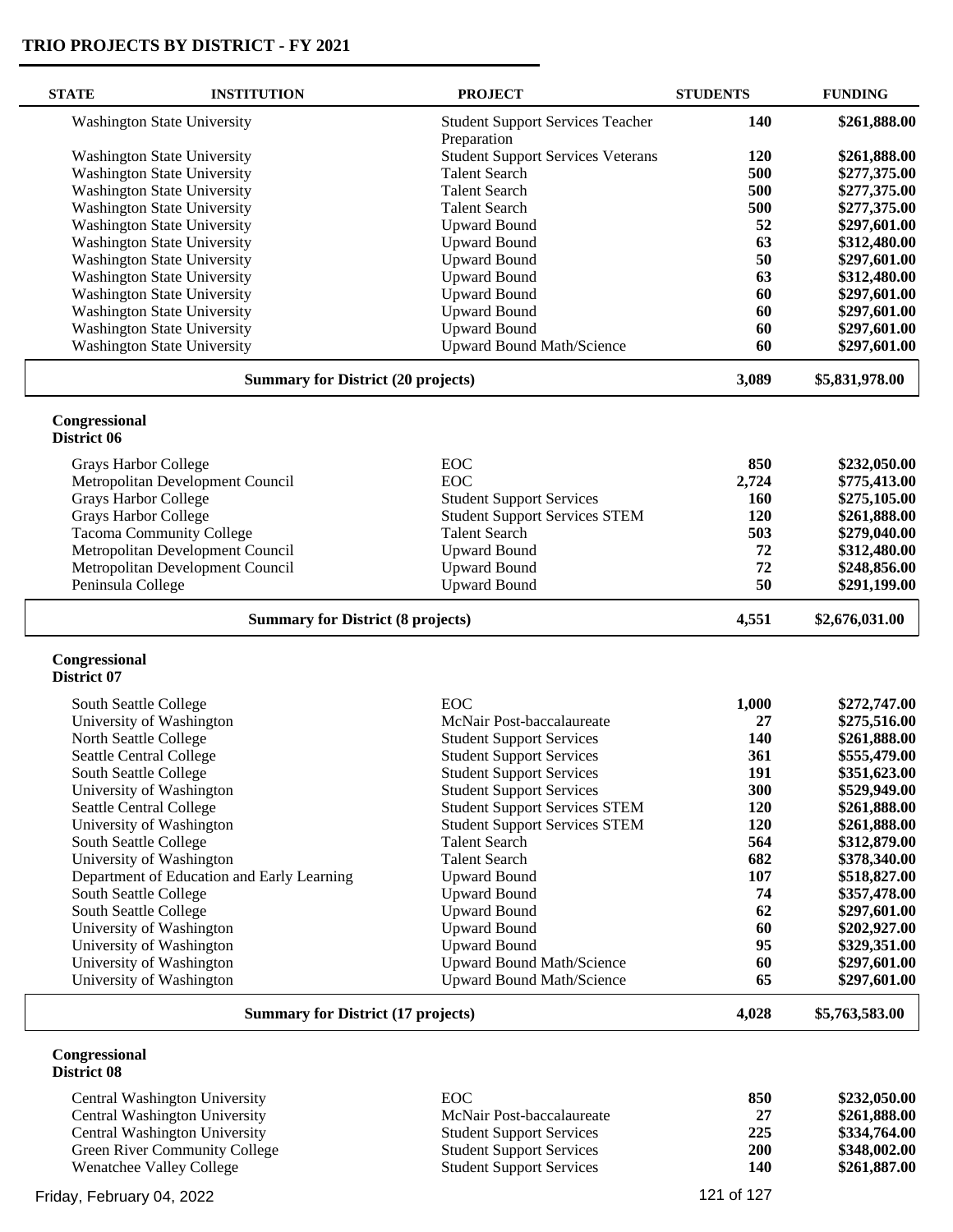| <b>STATE</b>                        | <b>INSTITUTION</b>                        | <b>PROJECT</b>                       | <b>STUDENTS</b> | <b>FUNDING</b>  |
|-------------------------------------|-------------------------------------------|--------------------------------------|-----------------|-----------------|
|                                     | <b>Green River Community College</b>      | <b>Student Support Services STEM</b> | 120             | \$261,888.00    |
|                                     | <b>Summary for District (6 projects)</b>  |                                      | 1,562           | \$1,700,479.00  |
| Congressional<br>District 09        |                                           |                                      |                 |                 |
| <b>Bellevue College</b>             |                                           | <b>Student Support Services</b>      | 160             | \$294,725.00    |
| <b>Highline College</b>             |                                           | <b>Student Support Services</b>      | 145             | \$261,888.00    |
|                                     | <b>Summary for District (2 projects)</b>  |                                      | 305             | \$556,613.00    |
| Congressional<br><b>District 10</b> |                                           |                                      |                 |                 |
|                                     | The Evergreen State College               | <b>Disabled Student Services</b>     | 100             | \$261,888.00    |
| Pierce College                      |                                           | <b>Student Support Services</b>      | 160             | \$275,105.00    |
|                                     | The Evergreen State College               | <b>Student Support Services</b>      | 180             | \$357,748.00    |
| Pierce College                      |                                           | <b>Talent Search</b>                 | 500             | \$277,375.00    |
|                                     | Metropolitan Development Council          | <b>Upward Bound</b>                  | 93              | \$343,713.00    |
| Pierce College                      |                                           | <b>Upward Bound</b>                  | 60              | \$297,600.00    |
|                                     | The Evergreen State College               | <b>Upward Bound</b>                  | 105             | \$530,919.00    |
|                                     | The Evergreen State College               | <b>Upward Bound</b>                  | 60              | \$211,245.00    |
|                                     | The Evergreen State College               | <b>Upward Bound</b>                  | 60              | \$250,025.00    |
|                                     | The Evergreen State College               | <b>Upward Bound Math/Science</b>     | 60              | \$297,601.00    |
|                                     | The Evergreen State College               | <b>Upward Bound Math/Science</b>     | 60              | \$247,601.00    |
|                                     | <b>Summary for District (11 projects)</b> |                                      | 1,438           | \$3,350,820.00  |
|                                     | Summary for state of WA (89 projects)     |                                      | 19,908          | \$28,272,588.00 |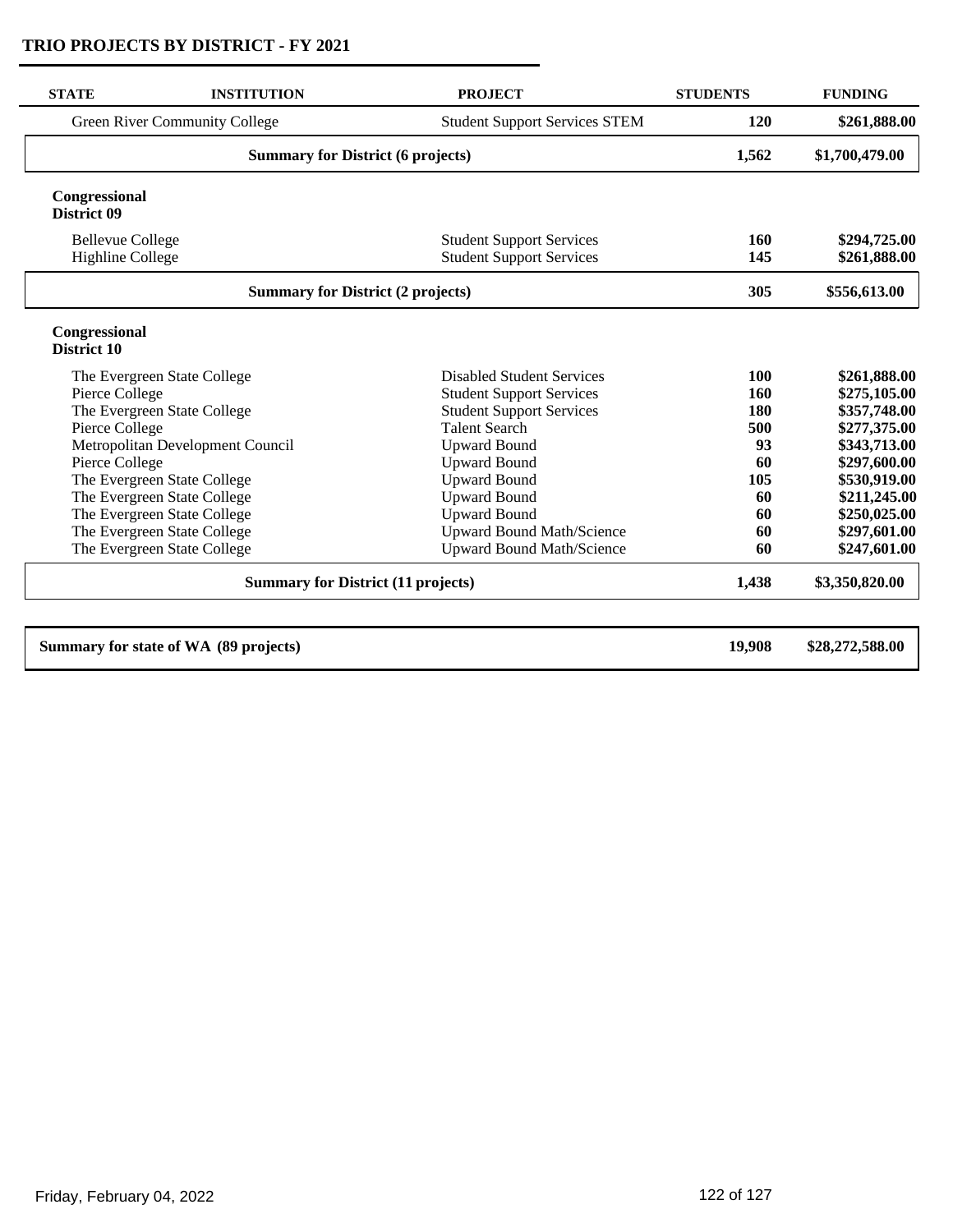$\overline{\phantom{0}}$ 

| <b>STATE</b>                              | <b>INSTITUTION</b>                                                   | <b>PROJECT</b>                                                       | <b>STUDENTS</b> | <b>FUNDING</b>               |
|-------------------------------------------|----------------------------------------------------------------------|----------------------------------------------------------------------|-----------------|------------------------------|
| WI                                        |                                                                      |                                                                      |                 |                              |
| Congressional<br><b>District 01</b>       |                                                                      |                                                                      |                 |                              |
|                                           | <b>Gateway Technical College</b><br>University of Wisconsin-Parkside | <b>Disabled Student Services</b><br><b>Student Support Services</b>  | 100<br>165      | \$261,888.00<br>\$346,094.00 |
|                                           | <b>Summary for District (2 projects)</b>                             |                                                                      | 265             | \$607,982.00                 |
| Congressional<br>District 02              |                                                                      |                                                                      |                 |                              |
|                                           | Madison Area Technical College                                       | <b>Disabled Student Services</b>                                     | 100             | \$261,888.00                 |
| <b>Beloit College</b>                     |                                                                      | McNair Post-baccalaureate                                            | 25              | \$261,888.00                 |
|                                           | University of Wisconsin-Madison                                      | McNair Post-baccalaureate                                            | 28              | \$293,316.00                 |
| <b>Beloit College</b>                     |                                                                      | <b>Student Support Services</b>                                      | 129             | \$335,110.00                 |
|                                           | Madison Area Technical College                                       | <b>Student Support Services</b>                                      | 140             | \$261,888.00                 |
|                                           | University of Wisconsin-Madison                                      | <b>Student Support Services STEM</b>                                 | 165             | \$261,730.00                 |
| <b>Beloit College</b>                     |                                                                      | <b>Upward Bound</b>                                                  | 78              | \$402,594.00                 |
|                                           | Forward Service Corporation                                          | <b>Upward Bound</b>                                                  | 60              | \$297,601.00                 |
|                                           | Forward Service Corporation                                          | <b>Upward Bound</b>                                                  | 60              | \$297,600.00                 |
|                                           | Forward Service Corporation<br>Forward Service Corporation           | <b>Upward Bound Math/Science</b><br><b>Upward Bound Math/Science</b> | 60<br>60        | \$297,601.00<br>\$297,601.00 |
|                                           | <b>Summary for District (11 projects)</b>                            |                                                                      | 905             | \$3,268,817.00               |
| Congressional<br>District 03              |                                                                      |                                                                      |                 |                              |
|                                           | University of Wisconsin-Eau Claire                                   | <b>Disabled Student Services</b>                                     | 100             | \$261,888.00                 |
|                                           | University of Wisconsin-Platteville                                  | <b>Disabled Student Services</b>                                     | 100             | \$261,888.00                 |
|                                           | University of Wisconsin-Stout                                        | <b>Disabled Student Services</b>                                     | 160             | \$294,698.00                 |
|                                           | University of Wisconsin-Eau Claire                                   | McNair Post-baccalaureate                                            | 27              | \$275,516.00                 |
|                                           | University of Wisconsin-La Crosse                                    | McNair Post-baccalaureate                                            | 28              | \$261,284.00                 |
|                                           | University of Wisconsin-River Falls                                  | McNair Post-baccalaureate                                            | 26              | \$268,643.00                 |
|                                           | University of Wisconsin-Stout                                        | McNair Post-baccalaureate                                            | 28              | \$261,888.00                 |
|                                           | Chippewa Valley Technical College                                    | <b>Student Support Services</b>                                      | 140             | \$261,888.00                 |
|                                           | University of Wisconsin-Eau Claire                                   | <b>Student Support Services</b>                                      | 300             | \$450,581.00                 |
|                                           | University of Wisconsin-La Crosse                                    | <b>Student Support Services</b>                                      | 350             | \$449,718.00                 |
|                                           | University of Wisconsin-Platteville                                  | <b>Student Support Services</b>                                      | 300             | \$435,812.00                 |
|                                           | University of Wisconsin-River Falls<br>University of Wisconsin-Stout | <b>Student Support Services</b><br><b>Student Support Services</b>   | 200<br>270      | \$347,989.00<br>\$370,687.00 |
| Viterbo University                        |                                                                      | <b>Student Support Services</b>                                      | 200             | \$350,972.00                 |
|                                           | University of Wisconsin-Eau Claire                                   | <b>Upward Bound</b>                                                  | 73              | \$390,743.00                 |
|                                           | University of Wisconsin-La Crosse                                    | <b>Upward Bound</b>                                                  | 95              | \$485,704.00                 |
|                                           | University of Wisconsin-River Falls                                  | <b>Upward Bound</b>                                                  | 73              | \$363,328.00                 |
|                                           | University of Wisconsin-Stevens Point                                | <b>Upward Bound</b>                                                  | 96              | \$493,320.00                 |
| <b>Summary for District (18 projects)</b> |                                                                      |                                                                      |                 | \$6,286,547.00               |
| Congressional<br>District 04              |                                                                      |                                                                      |                 |                              |
|                                           | University of Wisconsin-Milwaukee                                    | EOC                                                                  | 1,000           | \$273,793.00                 |
| Marquette University                      |                                                                      | McNair Post-baccalaureate                                            | 32              | \$324,736.00                 |
|                                           | University of Wisconsin-Milwaukee                                    | McNair Post-baccalaureate                                            | 30              | \$302,643.00                 |
| Marquette University                      |                                                                      | <b>Student Support Services</b>                                      | 280             | \$608,504.00                 |
| Mount Mary University                     |                                                                      | <b>Student Support Services</b>                                      | 140             | \$261,888.00                 |
|                                           | University of Wisconsin-Milwaukee                                    | <b>Student Support Services</b>                                      | 250             | \$364,535.00                 |

University of Wisconsin-Milwaukee Student Support Services 250 \$364,535.00<br>University of Wisconsin-Milwaukee Student Support Services 140 \$261,888.00

University of Wisconsin-Milwaukee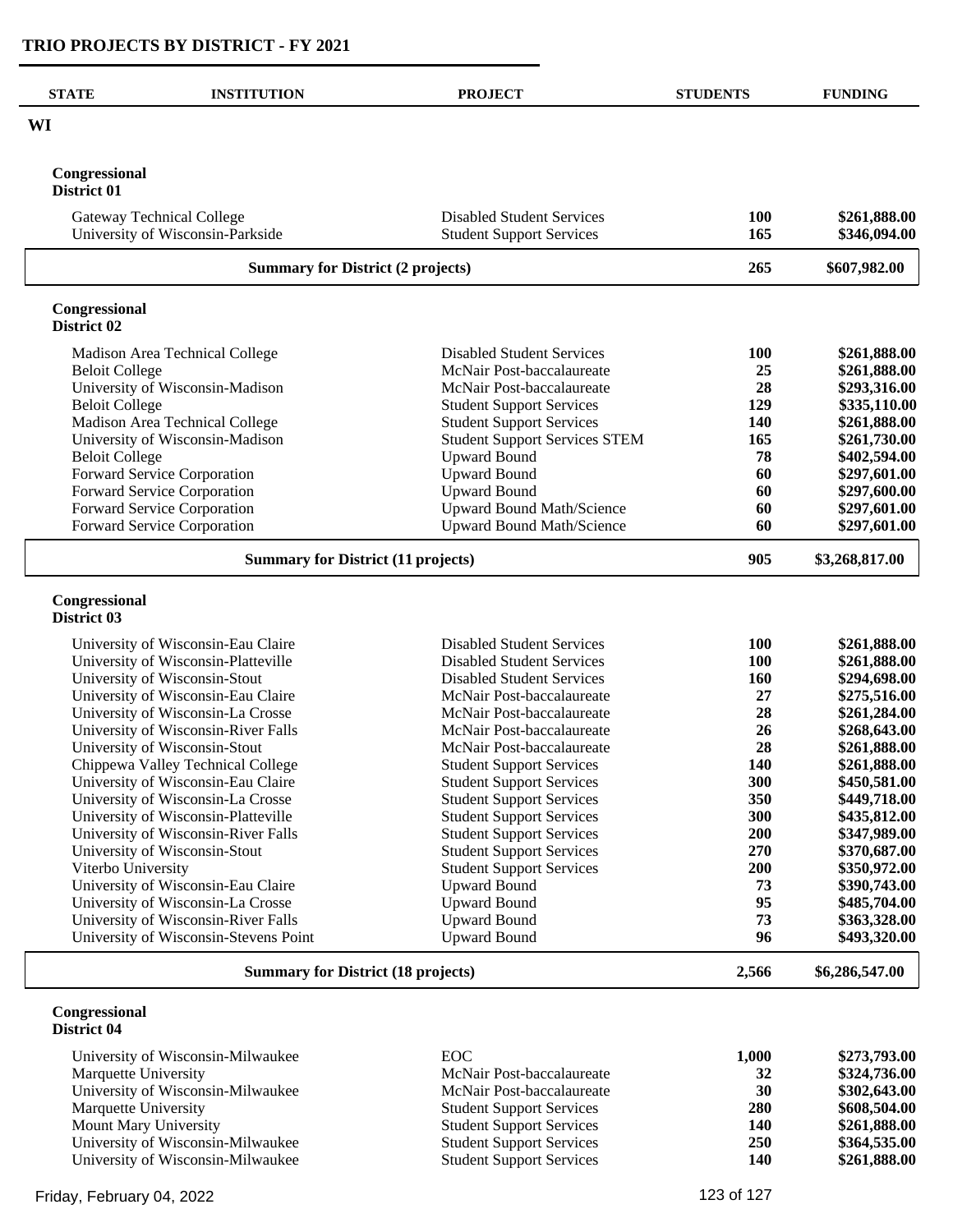| <b>STATE</b>                 | <b>INSTITUTION</b>                         | <b>PROJECT</b>                       | <b>STUDENTS</b> | <b>FUNDING</b>  |
|------------------------------|--------------------------------------------|--------------------------------------|-----------------|-----------------|
| Marquette University         |                                            | <b>Talent Search</b>                 | 500             | \$277,348.00    |
|                              | University of Wisconsin-Milwaukee          | <b>Talent Search</b>                 | 1,000           | \$391,100.00    |
|                              | Wisconsin Department of Public Instruction | <b>Talent Search</b>                 | 500             | \$277,365.00    |
| Marquette University         |                                            | <b>Upward Bound</b>                  | 155             | \$742,033.00    |
|                              |                                            |                                      |                 |                 |
|                              | University of Wisconsin-Milwaukee          | <b>Upward Bound</b>                  | 110             | \$528,691.00    |
| Marquette University         |                                            | <b>Upward Bound Math/Science</b>     | 66              | \$353,513.00    |
|                              | University of Wisconsin-Milwaukee          | Upward Bound Math/Science            | 60              | \$297,601.00    |
|                              | University of Wisconsin-Milwaukee          | Veterans Upward Bound                | 125             | \$297,601.00    |
|                              | <b>Summary for District (15 projects)</b>  |                                      | 4,388           | \$5,563,239.00  |
| Congressional<br>District 05 |                                            |                                      |                 |                 |
|                              | University of Wisconsin-Whitewater         | McNair Post-baccalaureate            | 30              | \$290,345.00    |
|                              | University of Wisconsin System             | <b>Student Support Services</b>      | 283             | \$348,002.00    |
|                              | University of Wisconsin-Whitewater         | <b>Student Support Services</b>      | 150             | \$219,524.00    |
|                              | University of Wisconsin-Whitewater         | <b>Upward Bound</b>                  | 70              | \$336,772.00    |
|                              |                                            |                                      |                 |                 |
|                              | <b>Summary for District (4 projects)</b>   |                                      | 533             | \$1,194,643.00  |
| Congressional<br>District 06 |                                            |                                      |                 |                 |
|                              | University of Wisconsin-Oshkosh            | McNair Post-baccalaureate            | 25              | \$260,309.00    |
|                              | Lakeshore Technical College                | <b>Student Support Services</b>      | 140             | \$261,888.00    |
| Marian University            |                                            | <b>Student Support Services</b>      | <b>140</b>      | \$261,888.00    |
|                              |                                            | <b>Student Support Services</b>      | 140             |                 |
|                              | Moraine Park Technical College             |                                      |                 | \$261,888.00    |
| <b>Ripon College</b>         |                                            | <b>Student Support Services</b>      | 160             | \$290,766.00    |
|                              | University of Wisconsin-Oshkosh            | <b>Student Support Services</b>      | 300             | \$459,061.00    |
|                              | University of Wisconsin-Oshkosh            | <b>Student Support Services STEM</b> | <b>120</b>      | \$261,888.00    |
| Marian University            |                                            | <b>Upward Bound Math/Science</b>     | 62              | \$297,601.00    |
|                              | <b>Summary for District (8 projects)</b>   |                                      | 1,087           | \$2,355,289.00  |
| Congressional<br>District 07 |                                            |                                      |                 |                 |
|                              |                                            |                                      | 25              |                 |
|                              | University of Wisconsin-Superior           | McNair Post-baccalaureate            |                 | \$261,888.00    |
|                              | Lac Courte Oreilles Ojibwa College         | <b>Student Support Services</b>      | 160             | \$338,836.00    |
|                              | University of Wisconsin-Superior           | <b>Student Support Services</b>      | 160             | \$348,002.00    |
|                              | Wisconsin Department of Public Instruction | <b>Talent Search</b>                 | 560             | \$310,660.00    |
|                              | Forward Service Corporation                | <b>Upward Bound</b>                  | 63              | \$312,480.00    |
|                              | Forward Service Corporation                | <b>Upward Bound</b>                  | 63              | \$312,480.00    |
|                              | Forward Service Corporation                | <b>Upward Bound</b>                  | 63              | \$312,480.00    |
|                              | University of Wisconsin-Superior           | <b>Upward Bound</b>                  | 56              | \$297,599.00    |
|                              | Wisconsin Department of Public Instruction | <b>Upward Bound</b>                  | 52              | \$297,601.00    |
|                              | <b>Summary for District (9 projects)</b>   |                                      |                 | \$2,792,026.00  |
| Congressional<br>District 08 |                                            |                                      |                 |                 |
|                              | University of Wisconsin-Green Bay          | <b>Upward Bound</b>                  | 80              | \$382,184.00    |
|                              | University of Wisconsin-Green Bay          | Upward Bound Math/Science            | 80              | \$367,665.00    |
|                              | <b>Summary for District (2 projects)</b>   |                                      | <b>160</b>      | \$749,849.00    |
|                              |                                            |                                      |                 |                 |
|                              | Summary for state of WI (69 projects)      |                                      | 11,106          | \$22,818,392.00 |
|                              |                                            |                                      |                 |                 |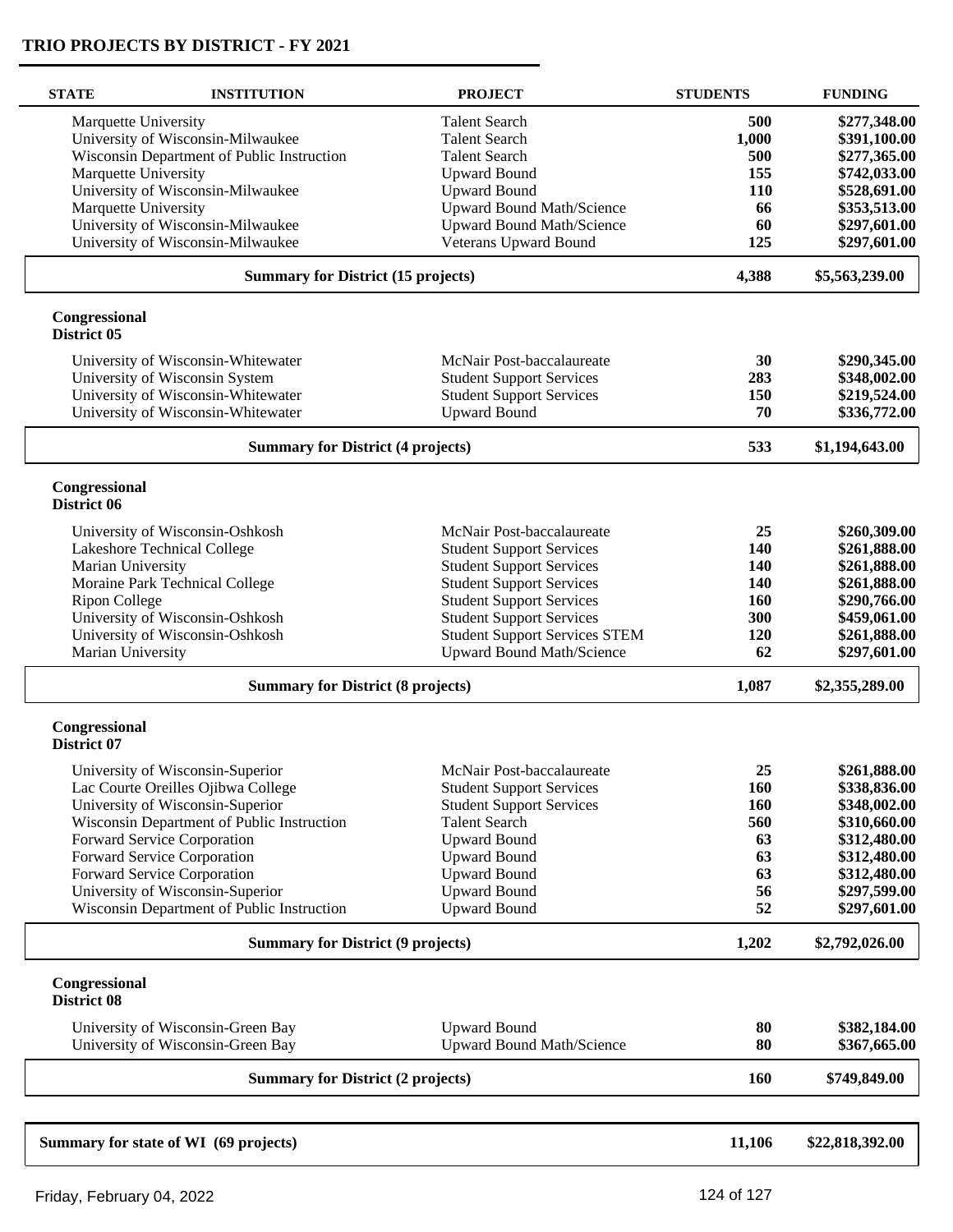| OTLA TELE | אומו<br><b>ALON</b> | <b>OJECT</b><br>PR( | <b>DENTS</b> | $\mathbf{m}$ |
|-----------|---------------------|---------------------|--------------|--------------|
|           |                     |                     |              |              |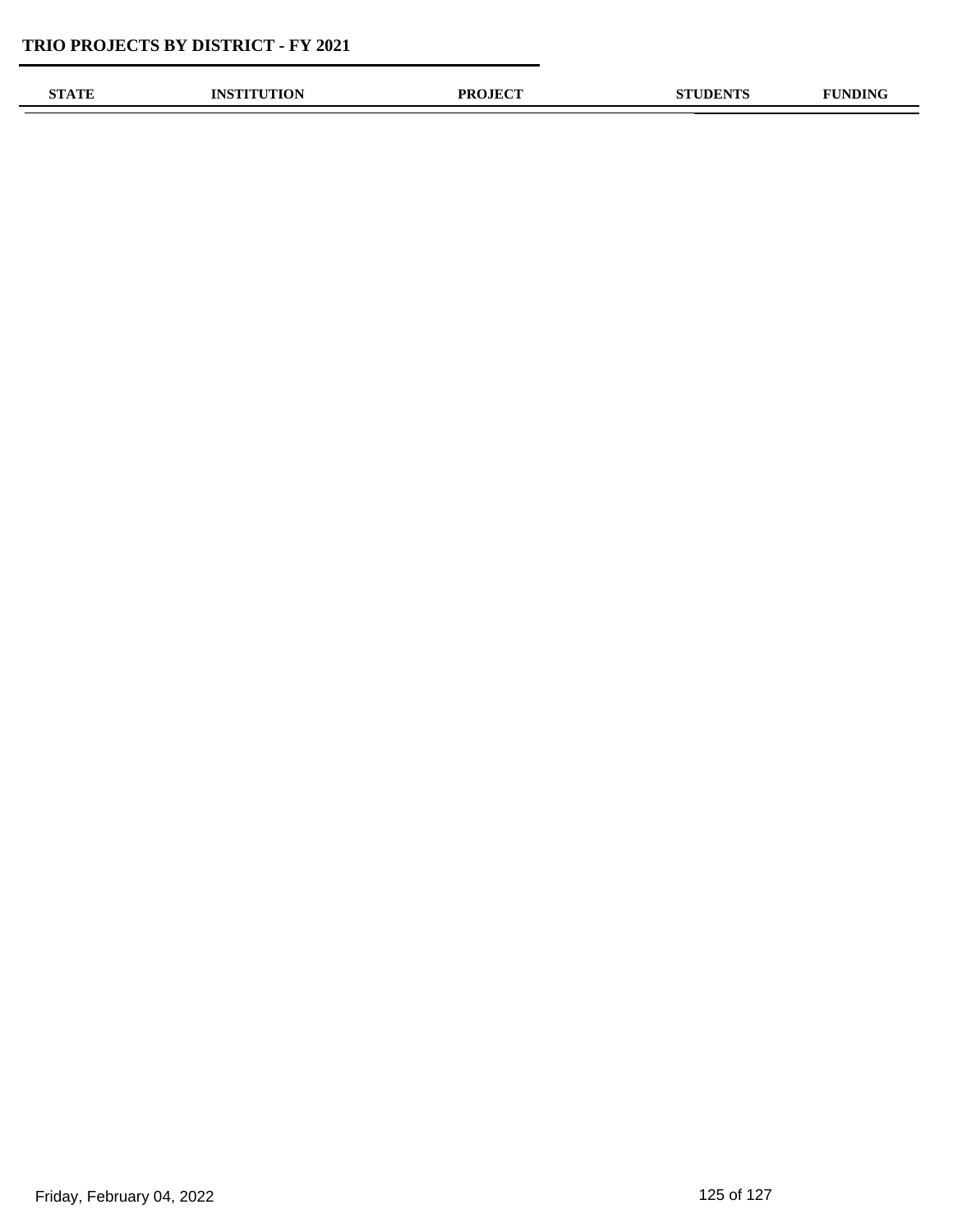| <b>STATE</b>                   | <b>INSTITUTION</b>                               | <b>PROJECT</b>                                         | <b>STUDENTS</b> | <b>FUNDING</b>               |
|--------------------------------|--------------------------------------------------|--------------------------------------------------------|-----------------|------------------------------|
| WV                             |                                                  |                                                        |                 |                              |
| Congressional<br>District 01   |                                                  |                                                        |                 |                              |
|                                |                                                  |                                                        |                 |                              |
| <b>Glenville State College</b> | West Virginia University                         | <b>Student Support Services</b>                        | 165<br>206      | \$275,076.00<br>\$347,992.00 |
| Salem University               |                                                  | <b>Student Support Services</b><br><b>Upward Bound</b> | 90              | \$480,875.00                 |
| West Virginia University       |                                                  | <b>Upward Bound</b>                                    | 60              | \$297,601.00                 |
|                                |                                                  |                                                        |                 |                              |
|                                | <b>Summary for District (4 projects)</b>         |                                                        | 521             | \$1,401,544.00               |
| Congressional<br>District 02   |                                                  |                                                        |                 |                              |
| Shepherd University            |                                                  | <b>Student Support Services</b>                        | 165             | \$261,888.00                 |
|                                | West Virginia State University                   | <b>Student Support Services</b>                        | 250             | \$338,972.00                 |
| Davis & Elkins College         |                                                  | <b>Upward Bound</b>                                    | 50              | \$297,601.00                 |
| Davis & Elkins College         |                                                  | <b>Upward Bound</b>                                    | 88              | \$470,818.00                 |
| Shepherd University            |                                                  | <b>Upward Bound</b>                                    | 60              | \$297,601.00                 |
|                                | West Virginia State University                   | <b>Upward Bound</b>                                    | 110             | \$588,985.00                 |
| Davis & Elkins College         |                                                  | Veterans Upward Bound                                  | 163             | \$423,188.00                 |
|                                | <b>Summary for District (7 projects)</b>         |                                                        | 886             | \$2,679,053.00               |
| Congressional<br>District 03   |                                                  |                                                        |                 |                              |
| Marshall University            |                                                  | EOC                                                    | 1,000           | \$273,793.00                 |
| Concord University             |                                                  | McNair Post-baccalaureate                              | 30              | \$299,981.00                 |
| Concord University             |                                                  | <b>Student Support Services</b>                        | 206             | \$357,411.00                 |
| Marshall University            |                                                  | <b>Student Support Services</b>                        | 200             | \$338,972.00                 |
|                                | West Virginia University Institute of Technology | <b>Student Support Services</b>                        | 215             | \$408,472.00                 |
| Marshall University            |                                                  | <b>Talent Search</b>                                   | 542             | \$300,675.00                 |
| Marshall University            |                                                  | <b>Talent Search</b>                                   | 600             | \$328,413.00                 |
| Concord University             |                                                  | <b>Upward Bound</b>                                    | 90              | \$465,363.00                 |
| Concord University             |                                                  | <b>Upward Bound</b>                                    | 60              | \$297,553.00                 |
| Marshall University            |                                                  | <b>Upward Bound</b>                                    | 77              | \$409,512.00                 |
|                                | West Virginia University Institute of Technology | <b>Upward Bound</b>                                    | 90              | \$451,046.00                 |
| Concord University             |                                                  | <b>Veterans Upward Bound</b>                           | 125             | \$235,842.00                 |
|                                | <b>Summary for District (12 projects)</b>        |                                                        | 3,235           | \$4,167,033.00               |
|                                |                                                  |                                                        |                 |                              |
|                                | Summary for state of WV (23 projects)            |                                                        | 4,642           | \$8,247,630.00               |